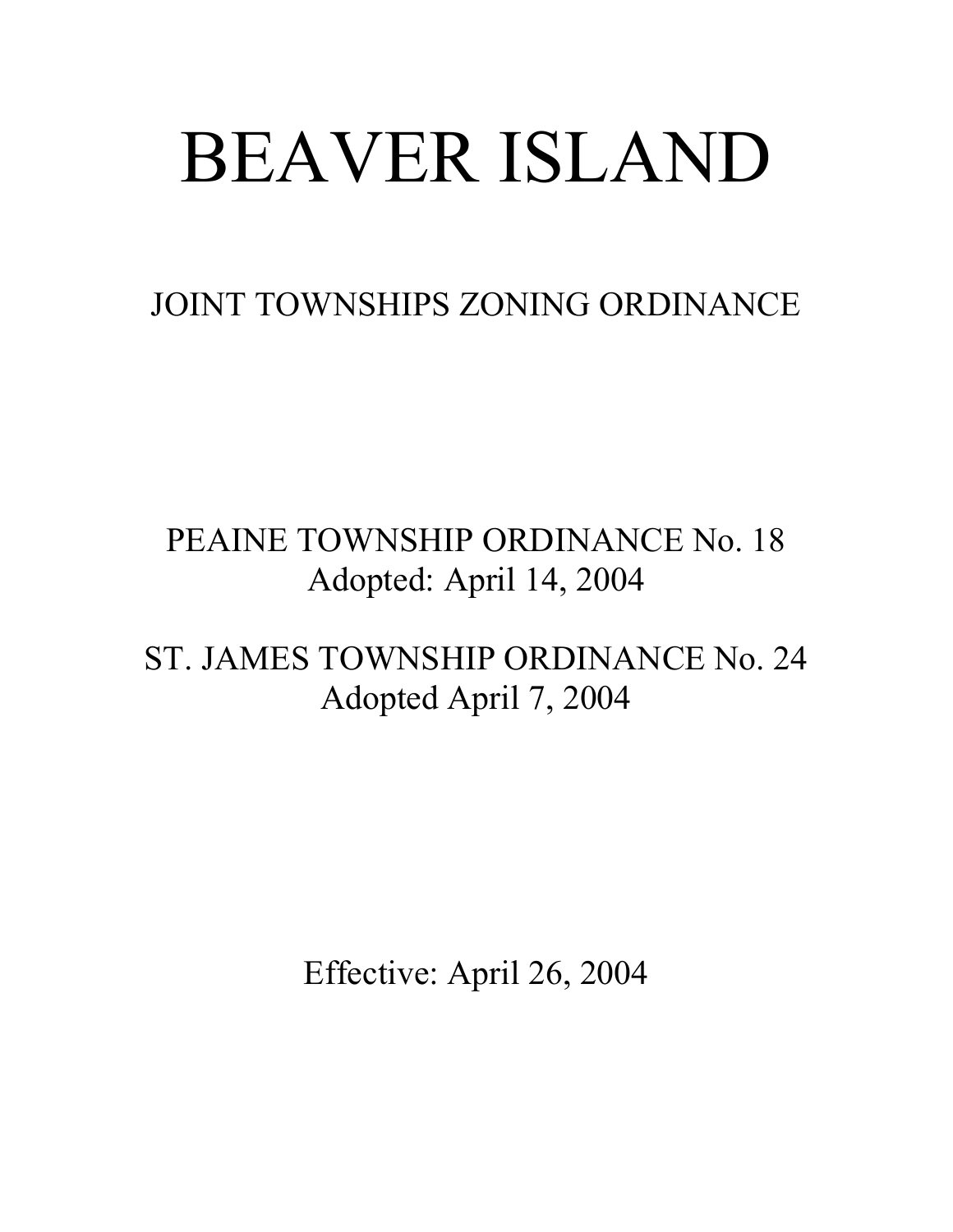| 1                                                                                                                                                                                |                    | PEAINE AND ST. JAMES TOWNSHIP ZONING ORDINANCE                                                                                                                                                                                                                                                                                                                                                                                                                                                                                                                                                                                                                                                                                                                                                                                                                                                                                                                           |                                                                                                                                                                                                                                                                                                                                              |
|----------------------------------------------------------------------------------------------------------------------------------------------------------------------------------|--------------------|--------------------------------------------------------------------------------------------------------------------------------------------------------------------------------------------------------------------------------------------------------------------------------------------------------------------------------------------------------------------------------------------------------------------------------------------------------------------------------------------------------------------------------------------------------------------------------------------------------------------------------------------------------------------------------------------------------------------------------------------------------------------------------------------------------------------------------------------------------------------------------------------------------------------------------------------------------------------------|----------------------------------------------------------------------------------------------------------------------------------------------------------------------------------------------------------------------------------------------------------------------------------------------------------------------------------------------|
| $\overline{2}$<br>3<br>$\overline{4}$                                                                                                                                            |                    | <b>TABLE OF CONTENTS</b>                                                                                                                                                                                                                                                                                                                                                                                                                                                                                                                                                                                                                                                                                                                                                                                                                                                                                                                                                 |                                                                                                                                                                                                                                                                                                                                              |
| 5<br>6                                                                                                                                                                           |                    |                                                                                                                                                                                                                                                                                                                                                                                                                                                                                                                                                                                                                                                                                                                                                                                                                                                                                                                                                                          | No of Pages                                                                                                                                                                                                                                                                                                                                  |
| 7<br>$8\,$<br>9<br>10                                                                                                                                                            | <b>ARTICLE I</b>   | PURPOSE AND AUTHORITY<br>Purpose<br>Authority                                                                                                                                                                                                                                                                                                                                                                                                                                                                                                                                                                                                                                                                                                                                                                                                                                                                                                                            | 2 pages<br>Sec.1.00<br>Sec.1.01                                                                                                                                                                                                                                                                                                              |
| 11<br>12                                                                                                                                                                         | <b>ARTICLE II</b>  | <b>SHORT TITLE</b><br><b>Short Title</b>                                                                                                                                                                                                                                                                                                                                                                                                                                                                                                                                                                                                                                                                                                                                                                                                                                                                                                                                 | 1 page<br>Sec.2.00                                                                                                                                                                                                                                                                                                                           |
| 13<br>14<br>15                                                                                                                                                                   | <b>ARTICLE III</b> | RULES APPLYING TO TEXT AND DEFINITIONS<br><b>Rules Applying to Text</b><br>Definitions                                                                                                                                                                                                                                                                                                                                                                                                                                                                                                                                                                                                                                                                                                                                                                                                                                                                                   | 11 pages<br>Sec.3.00<br>Sec.3.01                                                                                                                                                                                                                                                                                                             |
| 16<br>17<br>18<br>19<br>20<br>21<br>22<br>23<br>24<br>25<br>26<br>27<br>28<br>29<br>30<br>31<br>32<br>33<br>34<br>35<br>36<br>37<br>38<br>39<br>40<br>41<br>42<br>43<br>44<br>45 | <b>ARTICLE IV</b>  | <b>GENERAL PROVISIONS</b><br>Purpose<br><b>Application of Regulations</b><br><b>Lot-Building Relations</b><br><b>Accessory Buildings</b><br><b>Accessory Dwellings in Residential Districts</b><br>Temporary Buildings and Dwellings<br>Moving of Buildings<br><b>Razing of Buildings</b><br>Permitted Yard and Setback Encroachments<br>Fences, Walls and Hedges<br><b>Intersection Visibility</b><br><b>Through Lots</b><br><b>Essential Services</b><br>Required Water Supply and Sewage Disposal Facilities<br>Dumping and Storage of Rubbish and Waste Matter<br><b>Street Closures</b><br>Grades<br>Vehicle Storage<br>Removal of Soil, Sand or Other Material<br>Occupancy and Storage of Mobile Homes, et.al.<br>Greenbelts<br><b>Shoreline Protection Strip</b><br><b>Restoration of Unsafe Buildings</b><br><b>Continued Conformance with Regulations</b><br><b>Outdoor Lighting</b><br><b>Satellite Dishes</b><br><b>Contiguous Lots/Combination Required</b> | 10 pages<br>Sec.4.00<br>Sec.4.01<br>Sec.4.02<br>Sec.4.03<br>Sec.4.04<br>Sec.4.05<br>Sec.4.06<br>Sec.4.07<br>Sec.4.08<br>Sec.4.09<br>Sec.4.10<br>Sec.4.11<br>Sec.4.12<br>Sec.4.13<br>Sec.4.14<br>Sec.4.15<br>Sec.4.16<br>Sec.4.17<br>Sec.4.18<br>Sec.4.19<br>Sec.4.20<br>Sec.4.21<br>Sec.4.22<br>Sec.4.23<br>Sec.4.24<br>Sec.4.25<br>Sec.4.26 |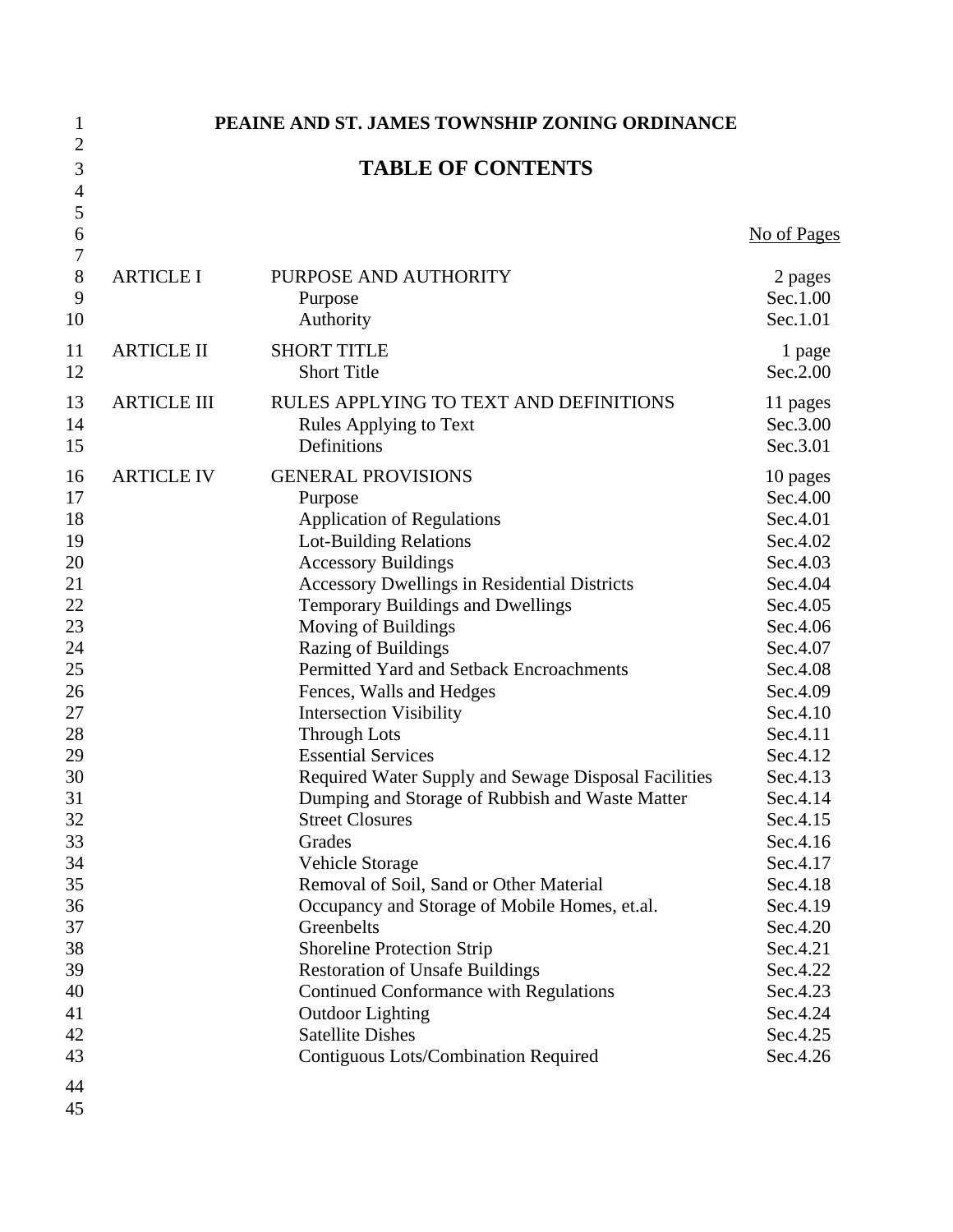| 1<br>$\overline{2}$ |                     | <b>TABLE OF CONTENTS</b><br>(Continued)             |              |
|---------------------|---------------------|-----------------------------------------------------|--------------|
| 3                   |                     |                                                     |              |
| $\overline{4}$      |                     |                                                     | No. of Pages |
| 5                   | <b>ARTICLE V</b>    | <b>ESTABLISHMENT OF ZONING DISTRICTS</b>            | 2 pages      |
| 6                   |                     | <b>Zoning Districts</b>                             | Sec.5.00     |
| 7                   |                     | <b>Zoning District Maps</b>                         | Sec.5.01     |
| 8                   |                     | <b>Interpretation of Zoning District Boundaries</b> | Sec.5.02     |
| 9                   |                     | Areas Not Included Within a District                | Sec.5.03     |
| 10                  | <b>ARTICLE VI</b>   | ZONING DISTRICT REGULATIONS                         | 44 pages     |
| 11                  |                     | "R-1" Single-Family Residential District            | Sec.6.00     |
| 12                  |                     | "R-2" Single-Family Residential District            | Sec.6.01     |
| 13                  |                     | "R-3" Manufactured Home Development District        | Sec.6.02     |
| 14                  |                     | "R-4" Multiple Family Residential District          | Sec.6.03     |
| 15                  |                     | "C-1" Resort Commercial District                    | Sec.6.04     |
| 16                  |                     | "C-2" General Commercial District                   | Sec.6.05     |
| 17                  |                     | "I" Industrial District                             | Sec.6.06     |
| 18                  |                     | "A" Agricultural District                           | Sec.6.07     |
| 19                  |                     | Reserve for later use                               | Sec.6.08     |
| 20                  |                     | "PLFD" Public Land & Facilities District            | Sec.6.09     |
| 21                  |                     | "AA" Airport District                               | Sec.6.10     |
| 22                  |                     | "AB" Airport Protection District                    | Sec.6.11     |
| 23                  |                     | "MR" Marine Related District                        | Sec.6.12     |
| 24                  |                     | "H" Harbor District                                 | Sec.6.13     |
| 25                  |                     | "CD" Critical Dune District                         | Sec.6.14     |
| 26                  | <b>ARTICLE VII</b>  | <b>SIGN REGULATIONS</b>                             | 4 pages      |
| 27                  |                     | Purpose and Scope                                   | Sec.7.00     |
| 28                  |                     | <b>General Regulations</b>                          | Sec.7.01     |
| 29                  |                     | <b>Classes of Signs</b>                             | Sec.7.02     |
| 30                  |                     | <b>Permitted Signs</b>                              | Sec.7.03     |
| 31                  |                     | Sign Permit Required for Erection of Signs          | Sec.7.04     |
| 32                  |                     | <b>Application for Sign Permit</b>                  | Sec.7.05     |
| 33                  |                     | <b>Sign Permit Fees</b>                             | Sec.7.06     |
| 34                  | <b>ARTICLE VIII</b> | OFF-STREET PARKING                                  | 6 pages      |
| 35                  |                     | Description of Purpose                              | Sec.8.00     |
| 36                  |                     | <b>General Regulations and Definitions</b>          | Sec.8.01     |
| 37                  |                     | <b>Off-Street Parking Regulations</b>               | Sec.8.02     |
| 38                  |                     | <b>Off-Street Parking Space Requirements</b>        | Sec.8.03     |
| 39                  | <b>ARTICLE IX</b>   | <b>SPECIAL USES</b>                                 | 9 pages      |
| 40                  |                     | Permit Required for Certain Uses                    | Sec.9.00     |
| 41                  |                     | Procedure                                           | Sec.9.01     |
| 42                  |                     | <b>Basis of Determination</b>                       | Sec.9.02     |
| 43                  |                     | Conditions                                          | Sec.9.03     |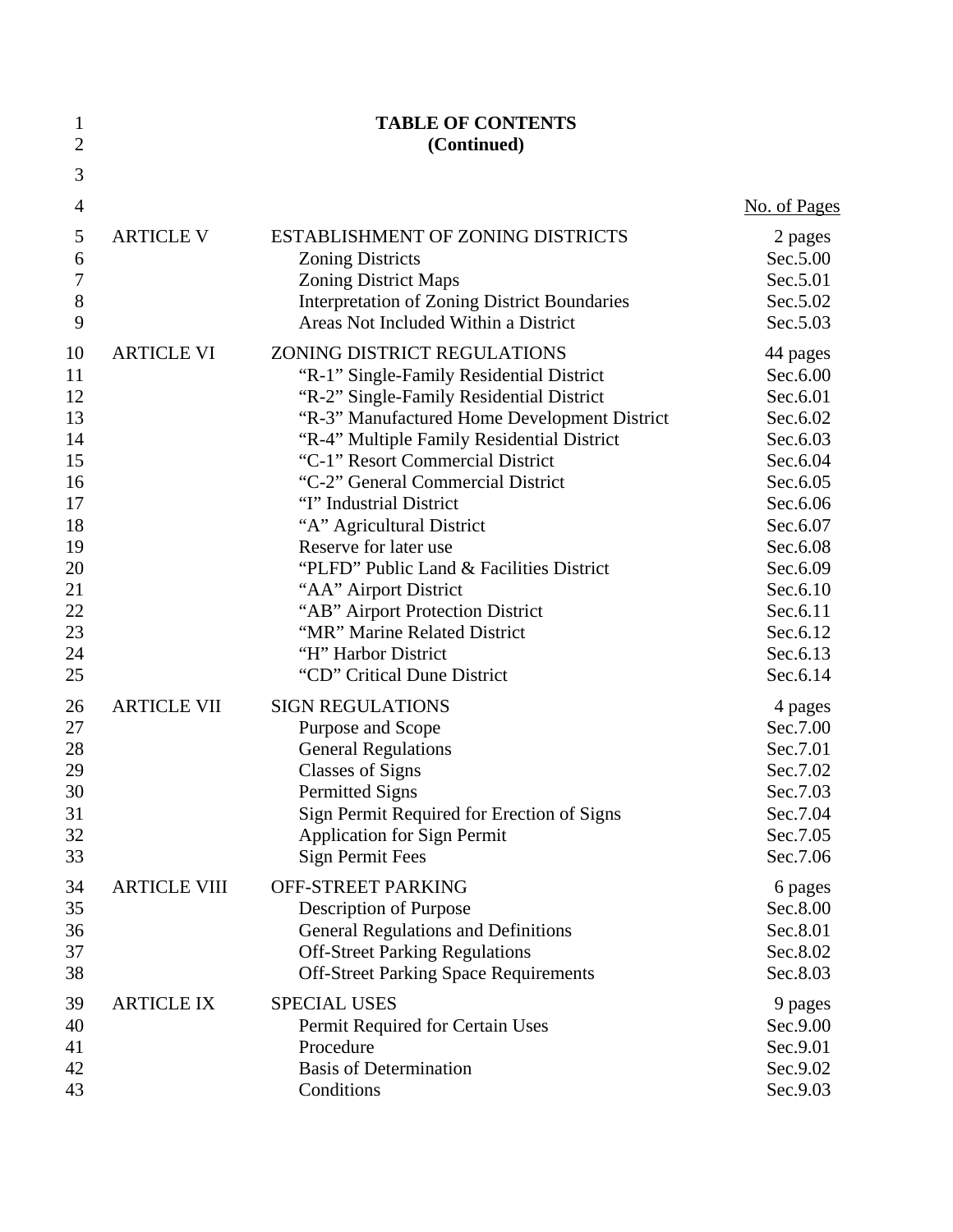| $\mathbf{1}$   |                    | <b>TABLE OF CONTENTS</b>                         |              |
|----------------|--------------------|--------------------------------------------------|--------------|
| $\overline{2}$ |                    | (Continued)                                      |              |
| 3              |                    |                                                  |              |
| 4              |                    |                                                  | No. of Pages |
| 5              |                    | Specific Standards for Special Land Uses         | Sec.9.04     |
| 6              |                    | Re-hearings                                      | Sec.9.05     |
| 7              |                    | Reapplication                                    | Sec.9.06     |
| 8              |                    | Jurisdiction of Zoning Board of Appeals          | Sec.9.07     |
| 9              | <b>ARTICLE X</b>   | NONCONFORMING USES, LOTS AND STRUCTURES          | 3 pages      |
| 10             |                    | Continuation of Use                              | Sec.10.00    |
| 11             |                    | Expansion of Nonconforming Structure or Use      | Sec.10.01    |
| 12             |                    | Restoration of a Nonconforming Use and Structure | Sec.10.02    |
| 13             |                    | Change of Nonconforming Use                      | Sec.10.03    |
| 14             |                    | Abandonment of Nonconforming Use                 | Sec.10.04    |
| 15             |                    | <b>Buildings Under Construction</b>              | Sec.10.05    |
| 16             |                    | Maintenance of Nonconforming Buildings           | Sec.10.06    |
| 17             |                    | Lawful Nonconforming Lots of Record              | Sec.10.07    |
| 18             |                    | Replacement of Nonconforming Buildings and Uses  | Sec.10.08    |
| 19             | <b>ARTICLE XI</b>  | ZONING BOARD OF APPEALS                          | 7 pages      |
| 20             |                    | Purpose                                          | Sec.11.00    |
| 21             |                    | Zoning Board of Appeals – Creation, Membership,  |              |
| 22             |                    | Alternate Members, Terms of Office               | Sec.11.01    |
| 23             |                    | Compensation                                     | Sec.11.02    |
| 24             |                    | <b>Rules of Procedure</b>                        | Sec.11.03    |
| 25             |                    | Appeals                                          | Sec.11.04    |
| 26             |                    | <b>Notice Requirements</b>                       | Sec.11.05    |
| 27             |                    | Duties and Powers of the Zoning Board of Appeals | Sec.11.06    |
| 28             |                    | <b>Stay of Proceedings</b>                       | Sec.11.07    |
| 29             |                    | Variance from CD District Requirements           | Sec.11.08    |
| 30             | <b>ARTICLE XII</b> | ADMINISTRATION AND ENFORCEMENT                   | 11 pages     |
| 31             |                    | Administration                                   | Sec.12.00    |
| $32\,$         |                    | <b>Zoning Permits</b>                            | Sec.12.01    |
| 33             |                    | <b>Zoning Permit Expiration</b>                  | Sec.12.02    |
| 34             |                    | Zoning Permit Application                        | Sec.12.03    |
| 35             |                    | <b>Occupancy Certificate</b>                     | Sec.12.04    |
| 36             |                    | <b>Reasonable Conditions</b>                     | Sec.12.05    |
| 37             |                    | Re-hearings                                      | Sec.12.06    |
| 38             |                    | Amendments                                       | Sec.12.07    |
| 39             |                    | Fee Schedule and Escrow Account for Zoning Fees  | Sec.12.08    |
| 40             |                    | <b>Performance Guarantees</b>                    | Sec.12.09    |
| 41             |                    | Enforcement                                      | Sec.12.10    |
| 42             |                    | Interpretation and Conflict                      | Sec.12.11    |
| 43             |                    | <b>Savings Clause</b>                            | Sec.12.12    |
| 44             |                    | Validity                                         | Sec.12.13    |
| 45             |                    |                                                  |              |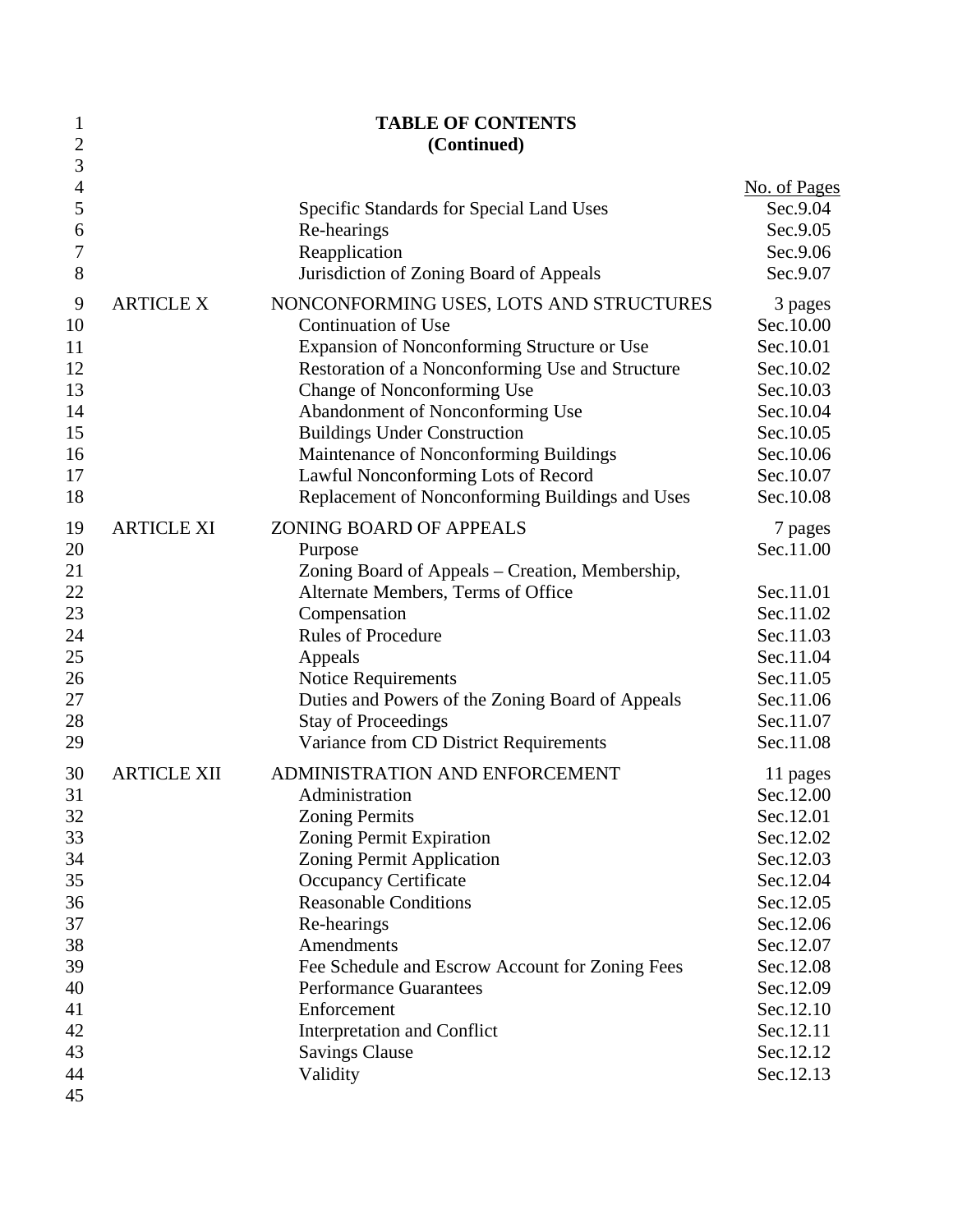| 1<br>$\overline{c}$                                                 |                     | <b>TABLE OF CONTENTS</b><br>(Continued)                                                                                                                                                                                                                                                                                                                                                                                                              |                                                                                                                                                          |
|---------------------------------------------------------------------|---------------------|------------------------------------------------------------------------------------------------------------------------------------------------------------------------------------------------------------------------------------------------------------------------------------------------------------------------------------------------------------------------------------------------------------------------------------------------------|----------------------------------------------------------------------------------------------------------------------------------------------------------|
| 3<br>$\overline{4}$                                                 |                     |                                                                                                                                                                                                                                                                                                                                                                                                                                                      | No. of Pages                                                                                                                                             |
| 5<br>6<br>7                                                         |                     | <b>Effective Date</b><br>Repealer                                                                                                                                                                                                                                                                                                                                                                                                                    | Sec.12.14<br>Sec.12.15                                                                                                                                   |
| $8\,$                                                               | <b>ARTICLE XIII</b> | <b>RESERVED</b>                                                                                                                                                                                                                                                                                                                                                                                                                                      |                                                                                                                                                          |
| 9<br>10<br>11<br>12<br>13<br>14<br>15<br>16<br>17<br>18<br>19<br>20 | <b>ARTICLE XIV</b>  | DEVELOPMENT PLAN REVIEW<br>Purpose<br><b>Application for Development Plan Review</b><br>Development Plan Review and Approval<br><b>Agency Review</b><br><b>Standards for Development Plan Approval</b><br><b>Conditional Approvals</b><br>Conformity to Approved Development Plan Required<br><b>Performance Guarantee</b><br>Amendments to Approved Development Plans<br>Final Development Plan Approval<br>Revocation of Development Plan Approval | 13 pages<br>Sec.14.00<br>Sec.14.01<br>Sec. 14.02<br>Sec.14.03<br>Sec.14.04<br>Sec.14.05<br>Sec.14.06<br>Sec.14.07<br>Sec.14.08<br>Sec.14.09<br>Sec.14.10 |
| 21<br>22<br>23<br>24<br>25<br>26<br>27<br>28<br>29                  | <b>ARTICLE XV</b>   | TOWER ZONING REGULATIONS<br>Purpose<br>Scope of Concerns<br>Applicability<br><b>Approval Standards</b><br>Application Contents for a New Transmission Tower<br>Nonionizing Electromagnetic Radiation Standards<br><b>Inoperable or Abandoned Towers</b><br>Definitions Pertaining to Towers                                                                                                                                                          | 7 pages<br>Sec.15.00<br>Sec.15.01<br>Sec.15.02<br>Sec.15.03<br>Sec.15.04<br>Sec.15.05<br>Sec.15.06<br>Sec.15.07                                          |
| 30<br>31<br>32<br>33<br>34<br>35<br>36<br>37<br>38                  | <b>ARTICLE XVI</b>  | PLANNED UNIT RESIDENTIAL DEVELOPMENT<br>(PURD) OVERLAY<br>Purpose and Intent<br><b>Qualifying Conditions</b><br><b>Uses Permitted</b><br><b>Variations Permitted</b><br>Permanent Open Space Requirements<br><b>Application Procedures</b><br><b>Submittal Requirements</b>                                                                                                                                                                          | 9 pages<br>Sec.16.00<br>Sec.16.01<br>Sec.16.02<br>Sec.16.03<br>Sec.16.04<br>Sec.16.05<br>Sec.16.06                                                       |
| 39<br>40<br>41<br>42<br>43                                          | <b>ARTICLE XVII</b> | CONDOMINIUM SUBDIVISION REGULATIONS<br>Purpose<br><b>General Requirements</b><br>Procedures for Development Plan Review and Approval                                                                                                                                                                                                                                                                                                                 | 3 pages<br>Sec.17.00<br>Sec.17.01<br>Sec.17.02                                                                                                           |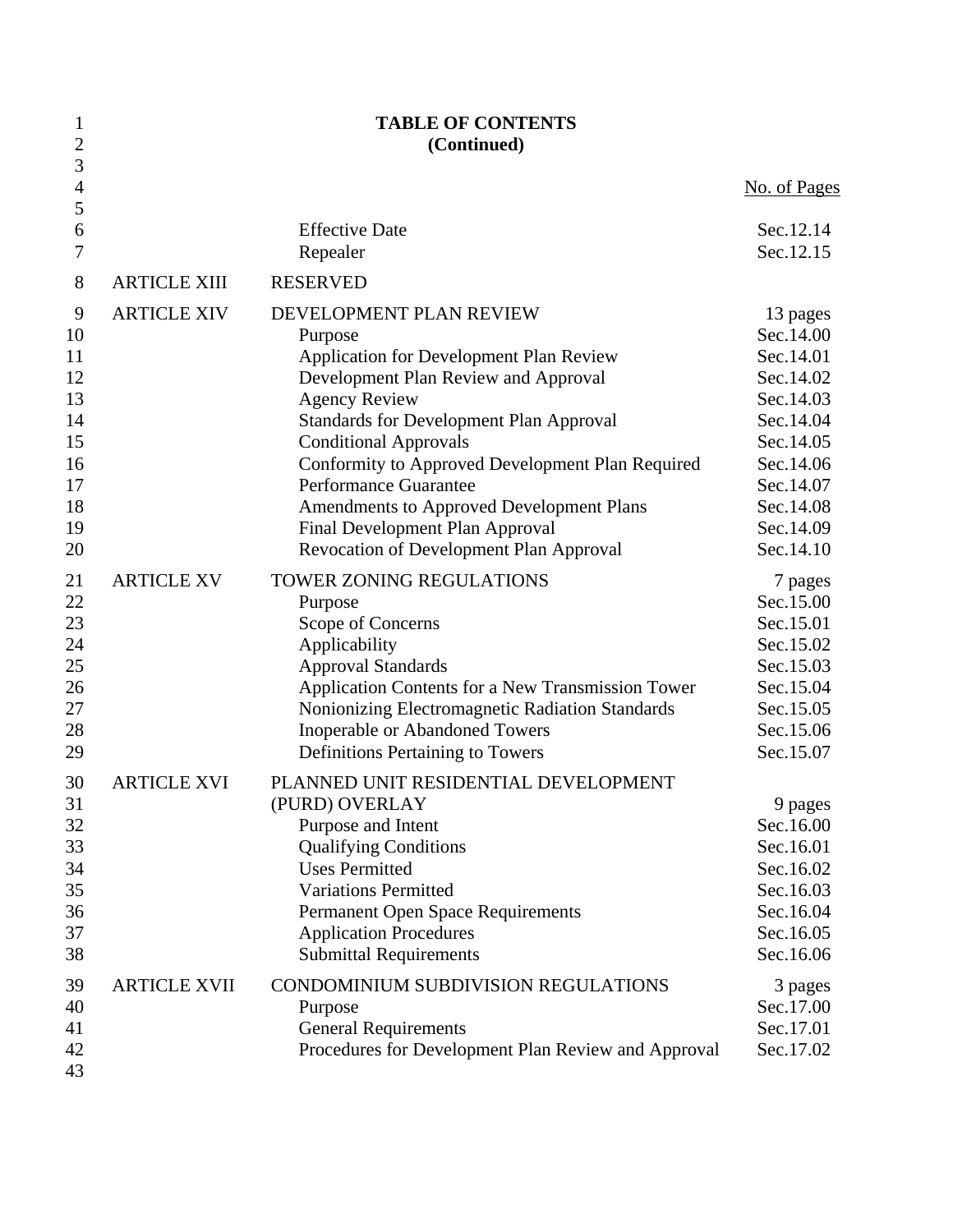## **PEAINE TOWNSHIP**

## **ST. JAMES TOWNSHIP**

## **Peaine Township Ordinance No. 18**

## **St. James Township Ordinance No. 24**

## **TOWNSHIP ZONING ORDINANCE**

## **Peaine Township: Adopted April 14, 2004 St. James Township: Adopted April 7, 2004**

**Effective April 26, 2004** 

An Ordinance to provide for the establishment of zoning districts within the Township of Peaine and the Township of St. James within the proper use of land and the natural resources shall be encouraged and regulated and within which districts the location of, the size of, the uses that may be made of, the minimum open spaces, sanitary, safety, light and protective measures that shall be required for and the maximum number of families that may be housed in dwellings, buildings and structures that may hereafter be erected altered or moved; provide for a method of amending; to provide for the conflicts with other acts, ordinances or regulations; to provide for the conflicts of other acts, ordinances and regulations; to provide for the purpose of collection of fees for the furtherance of the purpose of this Ordinance; to provide for petition and public hearings; to provide for appeals and for the organization and procedures of the Board of Appeals; and to provide for penalties for the violation of said Ordinance: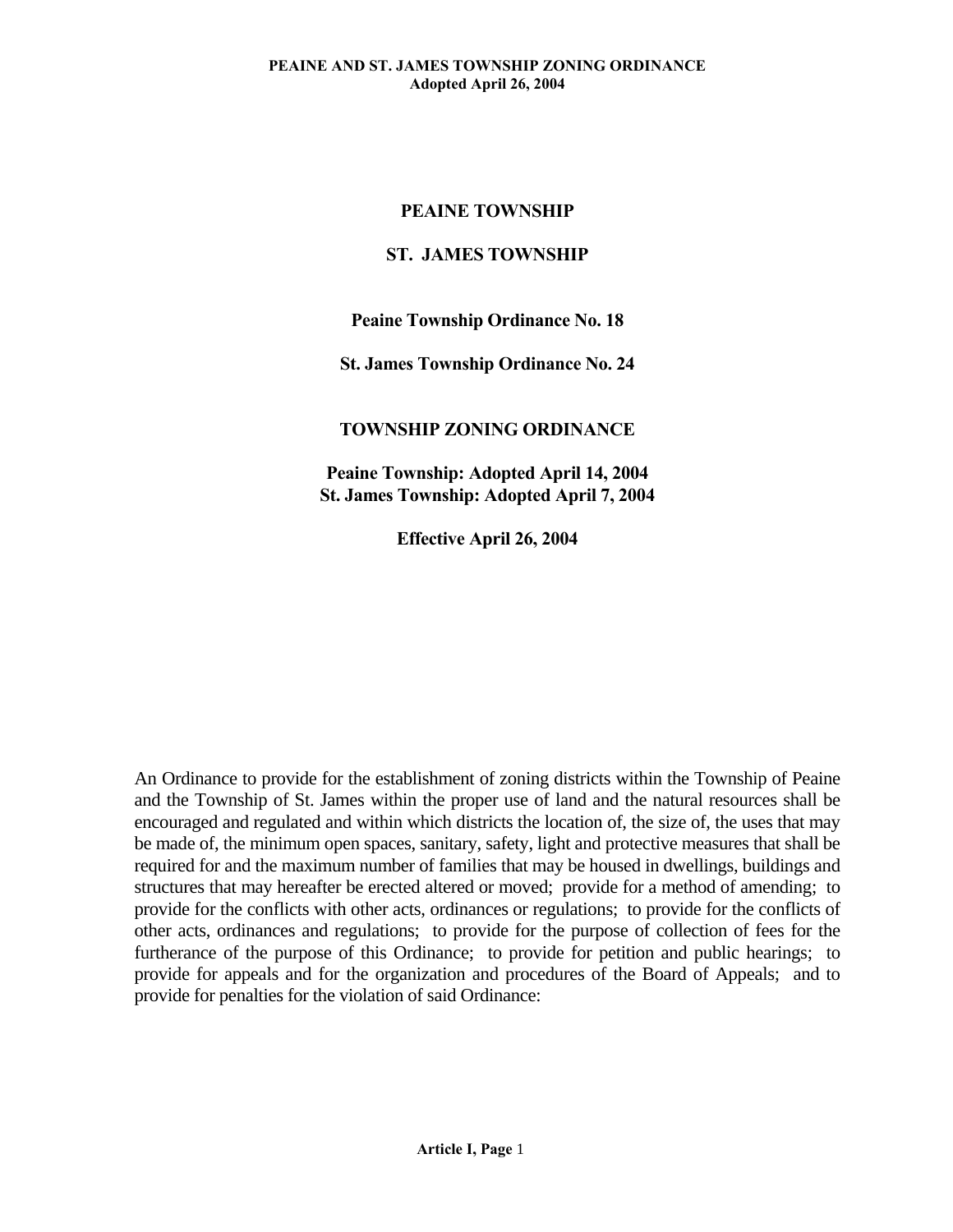BE IT ORDAINED by the Township Board of Peaine Township and by the Township Board of St. James, Charlevoix County, State of Michigan, as follows:

## **ARTICLE I**

## **PURPOSE AND AUTHORITY**

## **SECTION 1.0 - PURPOSE**

It is the purpose of this Zoning Ordinance to promote the public safety health, convenience and general welfare; to encourage the use of lands and natural resources in the Township in accordance with their character, adaptability and suitability for particular purposes; to preserve the natural beauty, unique characteristics and desirable qualities of Beaver Island; to maintain social and economic stability, property values and the general character and trend of Township development; to prohibit the improper use of land; to avoid overcrowding; to provide adequate light and air; to lessen congestion on public streets and highways; to reduce the hazards to life and property; to provide safe access for fire protection; to facilitate adequate provision for a system of transportation, sewerage, drainage, safe and adequate water supply and distribution, education, recreation and other public requirements; and to conserve the expenditure of funds for public improvements and services to conform to with the most advantageous use of land, resources, and properties by establishing herein standards for Township development in accordance with these objectives and by providing for the enforcement of such standards.

It is the further purpose to adopt provisions for each designated zoning district within which, the sizes and the uses of buildings, land and minimum open spaces, sanitary measures required, and the number of families to be housed in certain areas in buildings erected or altered in the future, are specified.

## **SECTION 1.1 - AUTHORITY**

This Ordinance is ordained and enacted into law pursuant to the provisions and in accordance with the State of Michigan Township Zoning Act, Act 184 of the Public Acts of 1943, as amended.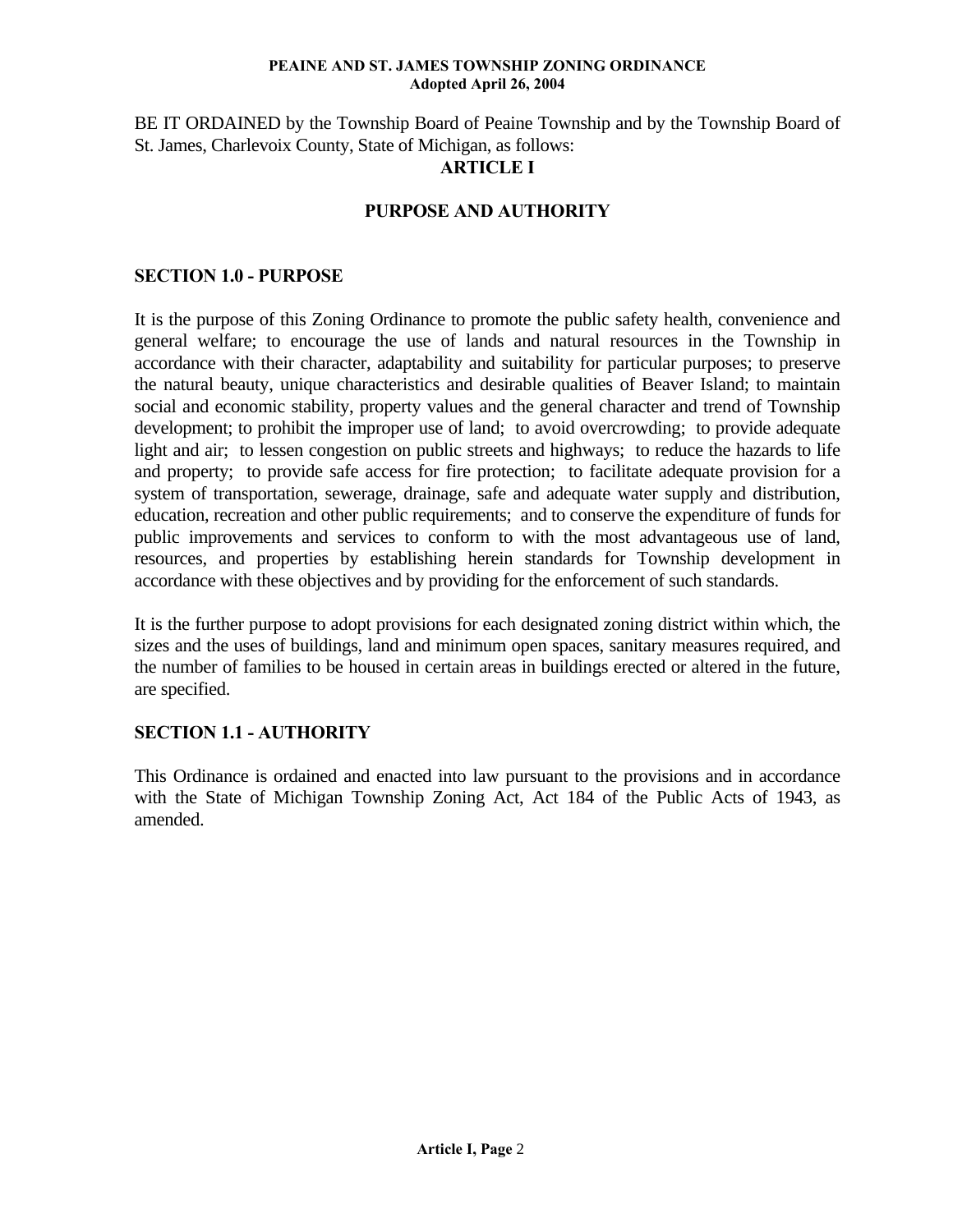|                                | <b>ARTICLE II</b>                                                                                                                                                                                |
|--------------------------------|--------------------------------------------------------------------------------------------------------------------------------------------------------------------------------------------------|
| 2<br>3<br>$\overline{4}$<br>5  | <b>SECTION 2.00 - SHORT TITLE</b>                                                                                                                                                                |
| 6<br>$7\overline{ }$<br>8<br>9 | This Ordinance shall be known and may be cited as the "Peaine Township Zoning Ordinance"<br>and the "St. James Township Zoning Ordinance" and will be referred to herein as "this<br>Ordinance". |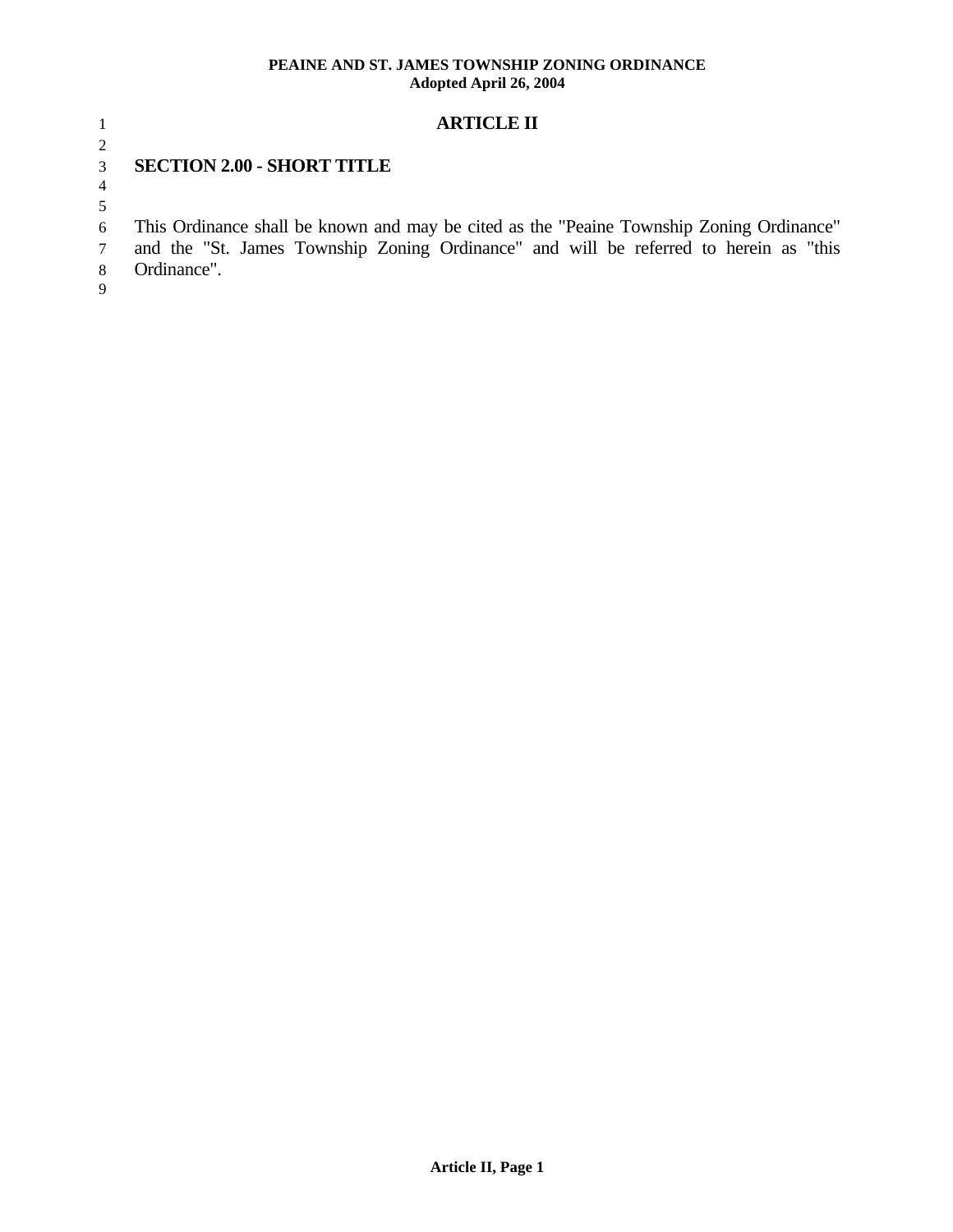| 1                    |                                                                                           | <b>ARTICLE III</b>                                                                                                                                                                                            |  |
|----------------------|-------------------------------------------------------------------------------------------|---------------------------------------------------------------------------------------------------------------------------------------------------------------------------------------------------------------|--|
| 2<br>3               |                                                                                           | <b>RULES APPLYING TO TEXT AND DEFINITIONS</b>                                                                                                                                                                 |  |
| $\overline{4}$       |                                                                                           |                                                                                                                                                                                                               |  |
| 5<br>$\sqrt{6}$      |                                                                                           | <b>SECTION 3.00 - RULES APPLYING TO TEXT</b>                                                                                                                                                                  |  |
| 7<br>$8\,$<br>9      |                                                                                           | The following rules of construction apply to the text of this Ordinance:                                                                                                                                      |  |
| 10<br>11             |                                                                                           | a) The particular shall control the general.                                                                                                                                                                  |  |
| 12<br>13             |                                                                                           | b) In case of any difference of meaning or implication between the text of this Ordinance<br>and any caption, the text shall control.                                                                         |  |
| 14<br>15<br>16       |                                                                                           | c) The word "shall" is always mandatory and not discretionary. The word "may" is<br>permissive.                                                                                                               |  |
| 17<br>18<br>19<br>20 |                                                                                           | d) Words used in the present tense shall include the future, and words used in singular<br>number shall include the plural and the plural the singular, unless the context clearly<br>indicates the contrary. |  |
| 21<br>22<br>23       |                                                                                           | e) The word "building" includes the word "structure".                                                                                                                                                         |  |
| 24<br>25             | f                                                                                         | A "building" or "structure" includes any part thereof.                                                                                                                                                        |  |
| 26<br>27<br>28       | $\mathbf{g}$                                                                              | The word "person" includes an individual, firm, corporation, association, partnership,<br>limited liability company, or other legal entity.                                                                   |  |
| 29<br>30<br>31       |                                                                                           | h) The words "used" or "occupied", as applied to any land or building, shall be construed to<br>include the words "intended, arranged or designed to be used or occupied".                                    |  |
| 32<br>33<br>34       |                                                                                           | i) Any word or term not defined herein shall be used with a meaning of common or<br>standard utilization.                                                                                                     |  |
| 35<br>36<br>37       | $\mathbf{j}$                                                                              | The term "adjoining lots and parcels" is intended to include lots and parcels separated by<br>highways, roads, streets or rivers.                                                                             |  |
| 38                   |                                                                                           | <b>SECTION 3.01 - DEFINITIONS</b>                                                                                                                                                                             |  |
| 39<br>40<br>41       |                                                                                           | For the purposes of this Ordinance, the following terms and words are defined as follows:                                                                                                                     |  |
| 42                   | Accessory Building or Structure - A subordinate structure devoted to an accessory use and |                                                                                                                                                                                                               |  |

43 located on the same premises as a principal structure. A garage that is attached to the principal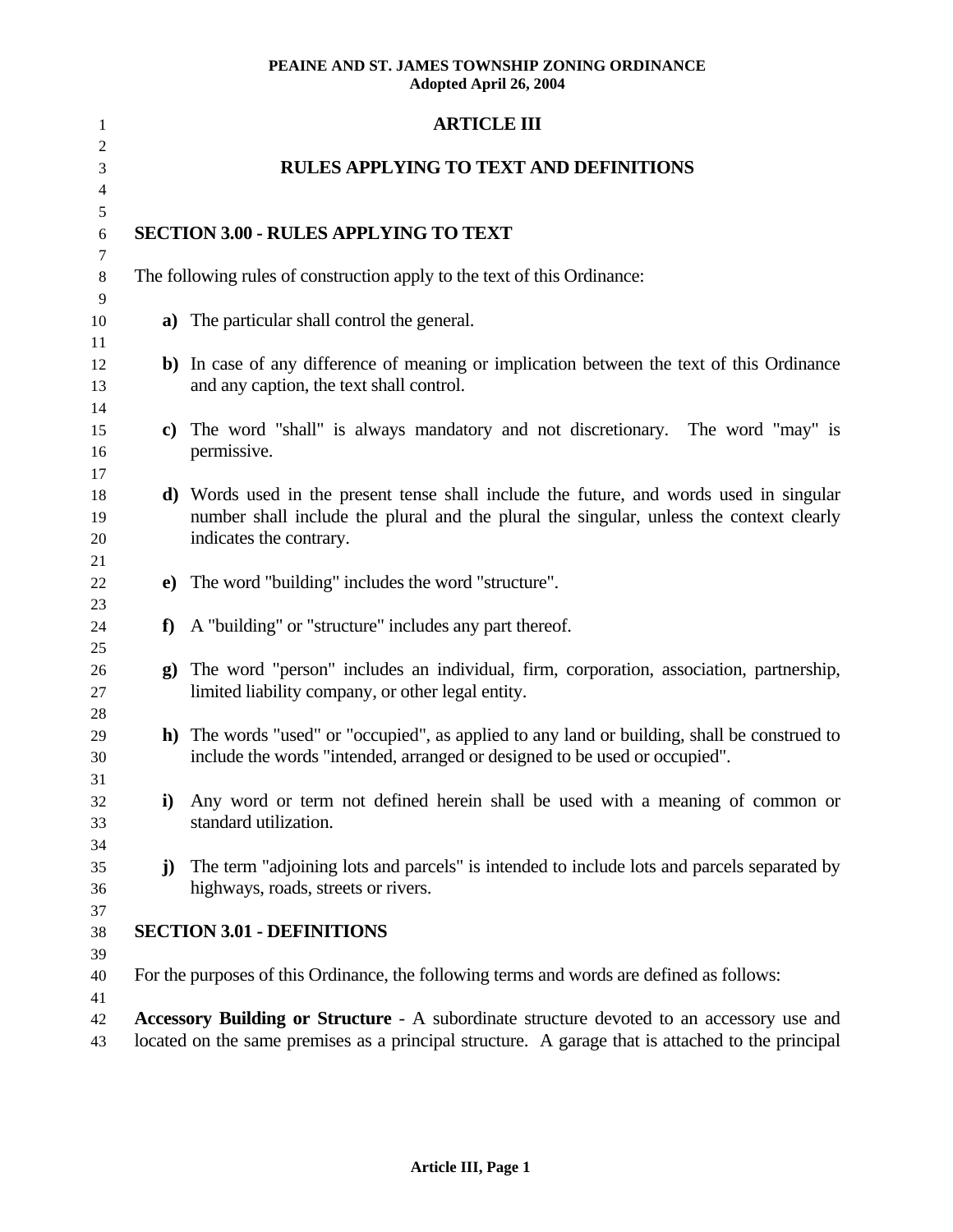| $\mathbf{1}$<br>$\overline{c}$ | structure is part of the principal structure and shall not be counted as an accessory building or<br>structure.                                                                                             |
|--------------------------------|-------------------------------------------------------------------------------------------------------------------------------------------------------------------------------------------------------------|
| 3                              |                                                                                                                                                                                                             |
| $\overline{4}$                 | Accessory Use - A use subordinate to the principal use on a lot and used for purposes                                                                                                                       |
| 5<br>6                         | customarily incidental to those of the principal use.                                                                                                                                                       |
| $\tau$                         | <b>Adult Foster Care</b> – A state licensed residential facility as defined by MCLA 125.583b;                                                                                                               |
| 8                              | MSA 5.2933 (2) that is used for the care and supervision of six (6) or fewer persons under 24                                                                                                               |
| $\overline{9}$                 | hour supervision but excluding persons released from or assigned to adult correctional                                                                                                                      |
| $10\,$                         | institutions.                                                                                                                                                                                               |
| 11<br>12                       | Agriculture - See "Farm".                                                                                                                                                                                   |
| 13                             |                                                                                                                                                                                                             |
| 14<br>15                       | Alley - Any dedicated public way, other than a street, providing a secondary means of access to a<br>property and not intended for general traffic.                                                         |
| 16                             |                                                                                                                                                                                                             |
| 17                             | Attic – An unoccupied story or room directly below the roof of a building.                                                                                                                                  |
| 18                             |                                                                                                                                                                                                             |
| 19                             | <b>Apartment</b> - A room or suite of rooms, including bath and culinary accommodations, in a                                                                                                               |
| 20                             | multiple dwelling, intended or designed for use as a residence by a single family.                                                                                                                          |
| 21                             | <b>Basement</b> - That portion of the building which is partly underground and which has most of its                                                                                                        |
| 22<br>23                       | floor-to-ceiling height below ground level.                                                                                                                                                                 |
| 24                             |                                                                                                                                                                                                             |
| 25<br>26                       | <b>Bed &amp; Breakfast</b> – Bed and Breakfast establishment is any place of lodging providing rooms<br>for rent to transient guests, is the owners primary residence, is occupied by the owner at the      |
| 27<br>$28\,$                   | time of rental and the only meal served to guests is breakfast.                                                                                                                                             |
| 29                             | <b>Board</b> - Whenever the word "Board" is used, it refers to the Zoning Board of Appeals.                                                                                                                 |
| 30<br>31                       | <b>Boarding House-Rooming House</b> - A building other than a hotel where, for compensation and                                                                                                             |
| 32                             | by prearrangement for definite periods, meals or lodging and meals are provided for three (3)                                                                                                               |
| 33                             | persons or more.                                                                                                                                                                                            |
| 34                             |                                                                                                                                                                                                             |
| 35                             | <b>Boathouse</b> – A building or shed, usually built over the water, for sheltering a boat or boats, but                                                                                                    |
| 36                             | which excludes any residential use.                                                                                                                                                                         |
| 37                             |                                                                                                                                                                                                             |
| 38                             | <b>Bordering Lands</b> - All lands adjacent to a parcel of land, including, but not limited to, those<br>lands separated from the parcel by a road right-of-way, easements or public utility rights-of-way. |
| 39<br>40                       |                                                                                                                                                                                                             |
| 41                             | <b>Building</b> - A structure either temporary or permanent, having a roof supported by columns or                                                                                                          |
| 42                             | walls.                                                                                                                                                                                                      |
| 43                             |                                                                                                                                                                                                             |
|                                |                                                                                                                                                                                                             |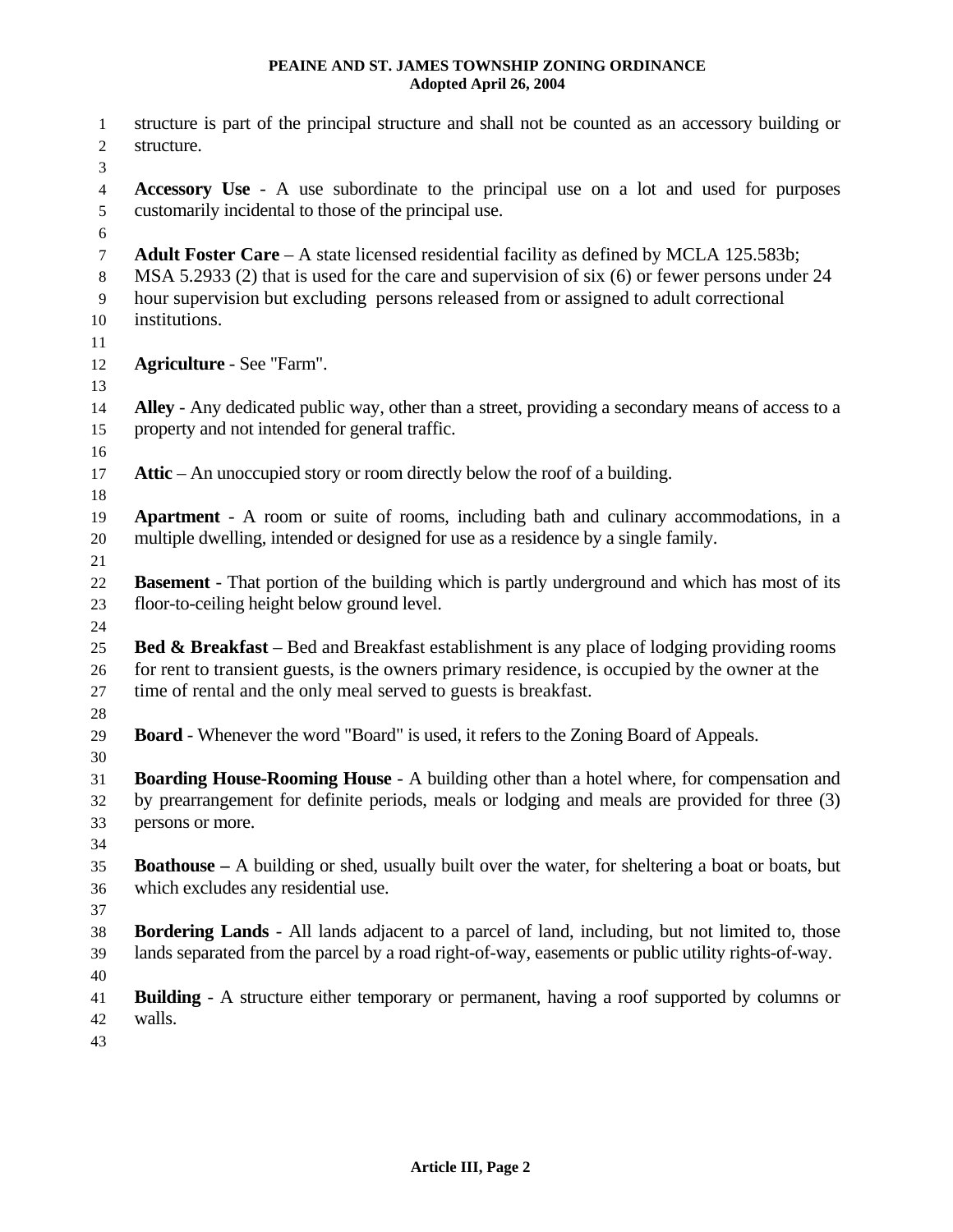| $\mathbf{1}$        | <b>Building, Height of</b> - The elevation measured from the average finished lot grade at the front of                                                                                              |
|---------------------|------------------------------------------------------------------------------------------------------------------------------------------------------------------------------------------------------|
| $\overline{c}$      | the building to the highest point of the roof.                                                                                                                                                       |
| 3                   |                                                                                                                                                                                                      |
| $\overline{4}$<br>5 | <b>Building Inspector</b> - The administrator of the building, housing, plumbing, electrical or other<br>codes that have been adopted or may be adopted in the future by the County.                 |
| 6                   |                                                                                                                                                                                                      |
| $\overline{7}$      | <b>Building Line -</b> The minimum required building setback line.                                                                                                                                   |
| $8\,$               |                                                                                                                                                                                                      |
| 9                   | Cabin - A detached building which is used for seasonal occupancy, but not including motels or<br>hotels, as a dwelling or sleeping quarters but which does not meet the floor area requirements of a |
| 10<br>11            | single family dwelling.                                                                                                                                                                              |
| 12                  |                                                                                                                                                                                                      |
| 13                  | <b>Cabin Court</b> - One (1) or more cabins used for seasonal occupancy as a dwelling or sleeping                                                                                                    |
| 14                  | quarters for transients or tourists for a fee.                                                                                                                                                       |
| 15                  |                                                                                                                                                                                                      |
| 16                  | <b>Development Plan</b> - A scale drawing which shows the location and dimensions of improvements                                                                                                    |
| 17                  | upon a parcel of land, including but not limited to location and size of the buildings, parking area,                                                                                                |
| 18                  | landscaping, signs, water supply, sewage systems, drainage facilities and important topographical                                                                                                    |
| 19                  | features.                                                                                                                                                                                            |
| 20                  |                                                                                                                                                                                                      |
| 21                  | <b>Districts</b> – A portion or portions of the Townships for which the zoning regulations governing                                                                                                 |
| 22                  | the use of buildings and land, the size of yards, and the intensity of use are uniform.                                                                                                              |
| 23                  |                                                                                                                                                                                                      |
| 24                  | <b>Dog Kennel</b> - Any place where three (3) or more dogs are kept for commercial purposes.                                                                                                         |
| 25                  |                                                                                                                                                                                                      |
| 26                  | <b>Dwelling</b> - Any building, or portion thereof, which is designed or used exclusively for residential                                                                                            |
| 27                  | purposes containing one or more dwelling units.                                                                                                                                                      |
| $28\,$              | <b>Dwelling, Accessory</b> - A dwelling that is incidental and subordinate to, is located on the same lot                                                                                            |
| 29<br>30            | as the principal dwelling, is owned by the owner of the lot and principal dwelling, and is                                                                                                           |
| 31                  | occupied exclusively by non-paying guests, security personnel, caretakers, groundskeepers, or                                                                                                        |
| 32                  | other domestic employees. Such dwellings shall include detached accessory dwellings and                                                                                                              |
| 33                  | apartments within garages.                                                                                                                                                                           |
| 34                  |                                                                                                                                                                                                      |
| 35                  | <b>Dwelling, Multiple</b> - A dwelling or group of dwellings on one plot and in one or more structures,                                                                                              |
| 36                  | containing two or more separate dwelling units but not including automobile courts, motels or                                                                                                        |
| 37                  | hotels.                                                                                                                                                                                              |
| 38                  |                                                                                                                                                                                                      |
| 39                  | <b>Dwelling, Single or One-Family - A detached building designed for or occupied exclusively by</b>                                                                                                  |
| 40                  | one (1) family only.                                                                                                                                                                                 |
| 41                  |                                                                                                                                                                                                      |
| $\Delta$            | <b>Dwelling Unit -</b> One (1) or more rooms, including complete kitchen and bathroom facilities                                                                                                     |

42 43 **Dwelling Unit** - One (1) or more rooms, including complete kitchen and bathroom facilities, designed as a unit for residence by only one (1) family, constituting a separate independent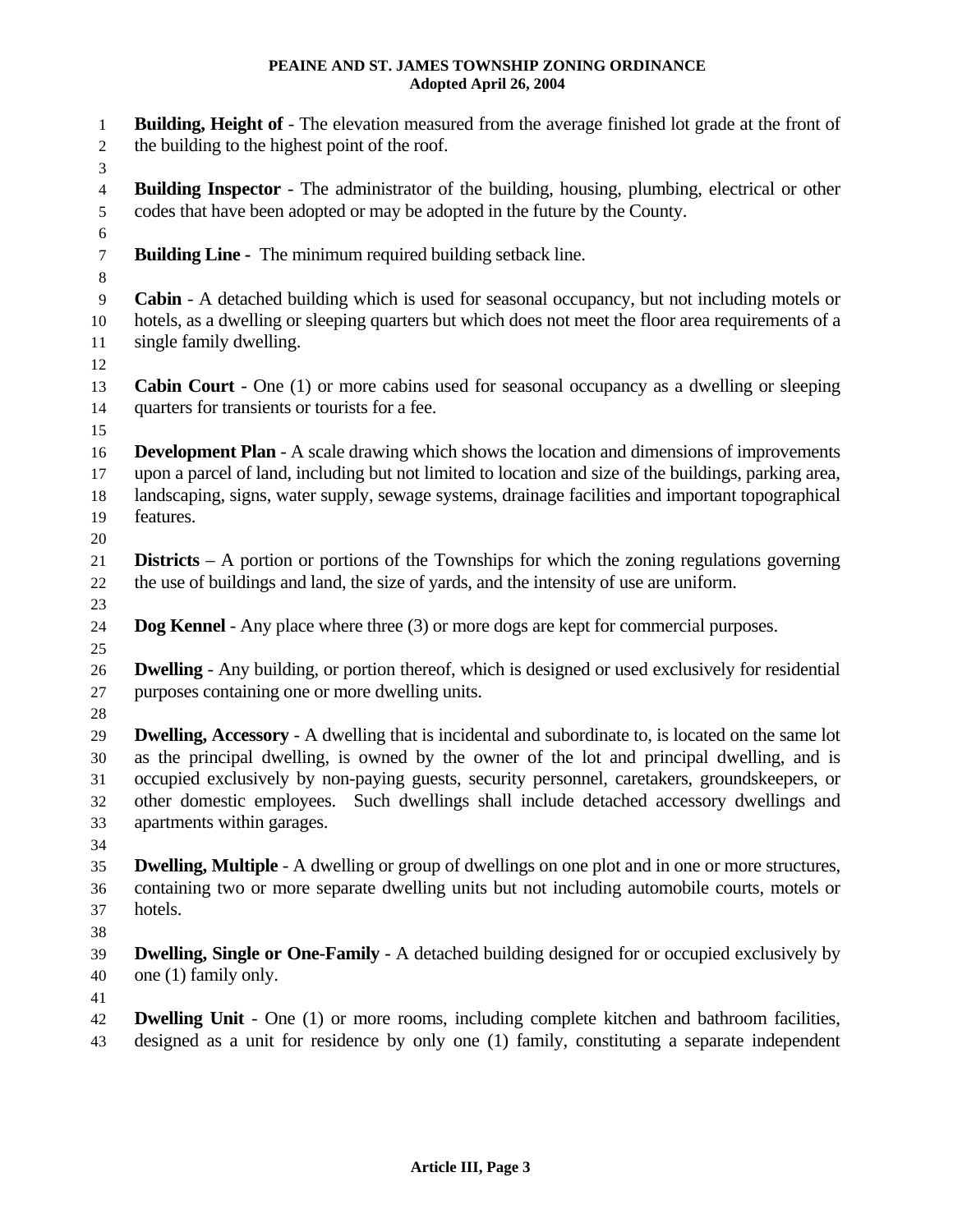1 housekeeping establishment or physically separated from any other rooms or dwelling units in the

2 same structure.

3

4 5 6 7 8 9 10 11 12 13 14 **Essential Services by Public Utilities and Other Agencies** - This shall include the erection, construction, alteration or maintenance by public utilities, municipal departments or other governmental agencies of underground or overhead gas, electrical communication, steam or water transmission or distribution systems, or collection, supply or disposal systems; including poles, wires, mains, drains, sewers, pipes, cables, towers, fire alarm boxes, police or other call boxes, traffic signals, hydrants and other similar equipment and accessories in connection therewith reasonably necessary for furnishing adequate service by such utilities or agencies, or for the public health or safety or general welfare. Essential Services **do not** include offices and buildings or yards used for bulk storage, fabrication or manufacturing or materials used by such utilities or municipal departments or other governmental agencies, or telecommunication towers, antennas, or wind powered generation units.

15

16 17 18 19 20 21 **Family** - An individual, or two (2) or more persons related by blood, marriage or adoption, or a group of not to exceed four (4) persons not related by blood or marriage, occupying the premises and living as a single non-profit housekeeping unit with single culinary facilities, as distinguished from a group occupying a boarding house, or lodging house, hotel, club, fraternity or similar dwelling for group use. The usual domestic servants and foster children residing in the premises shall be considered a part of the family.

22

23 24 25 26 27 28 29 **Farm** - All the contiguous neighboring or associated unplatted land of ten (10) acres or more operated as a single unit on which bona fide farming is carried on directly by the owner or by his agent or by a tenant farmer, provided that the area thereof is sufficient to constitute actual farming; and for the purpose of this Ordinance, farms may be considered as including establishments operated as bona fide greenhouses, nurseries, orchards, chicken hatcheries, poultry farms, dairy farms and apiaries and other similar activities. The words "agriculture" and "farming" shall be considered synonymous.

30

31 32 **Fence –** An artificially constructed barrier of any material or combination of materials erected to enclose, screen, or separate areas.

33

34 35 **Flashing Sign** - Any sign having a conspicuous and intermittent variation in the illumination of the sign.

36

37 38 39 40 **Floor Area** - The area of all floors computed by measuring the dimensions of the outside walls of a building. Porches, patios, terraces, decks, breezeways, carports, verandahs, garages, unfinished attics, attic floor areas with less than five (5) vertical feet from floor to finished ceiling, and all unfinished basements are excluded.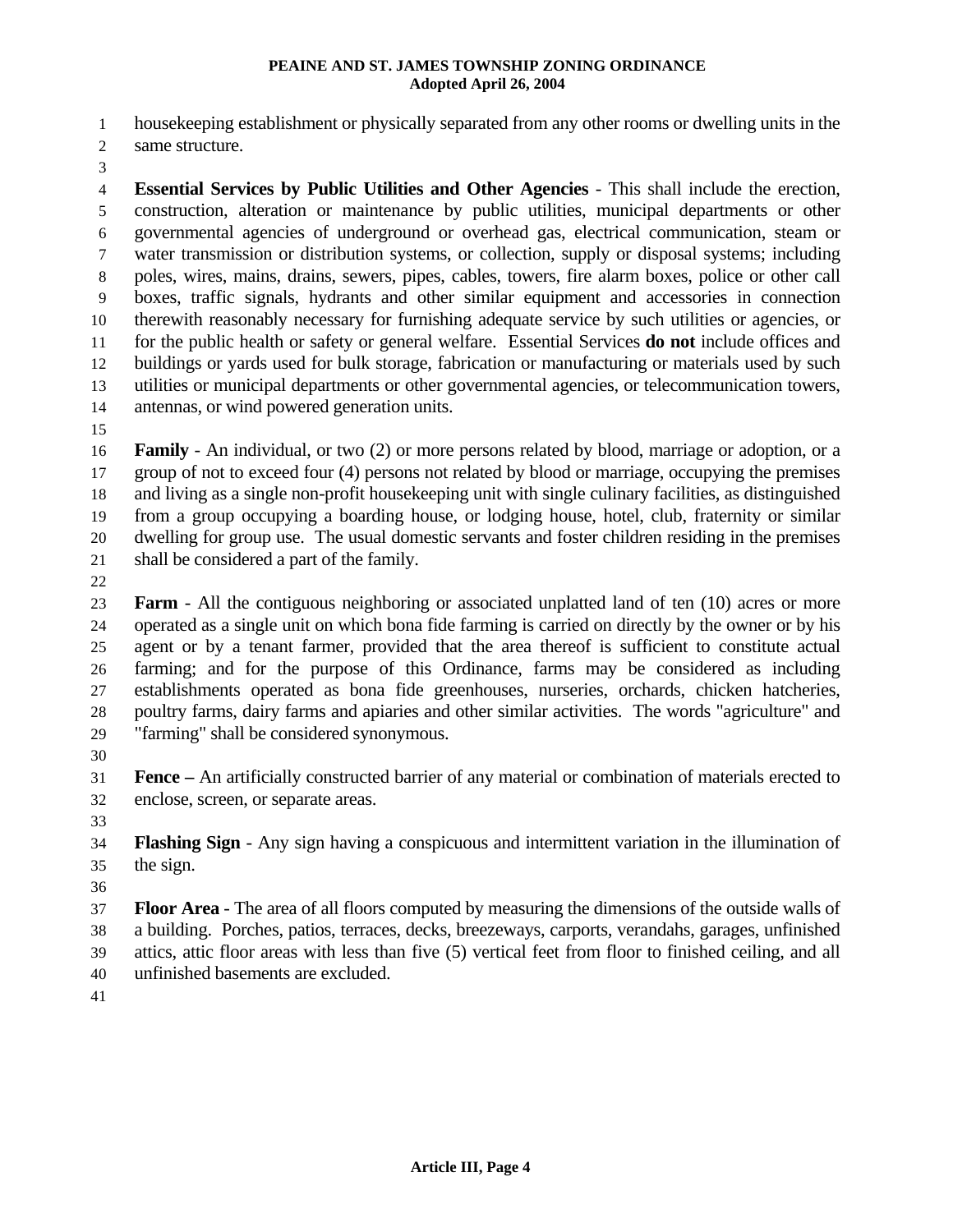1 2 3 4 5 6 7 8 9 10 11 12 13 14 15 16 17 18 19 20 21 22 23 24 25 26 27 28 29 30 31 32 33 34 35 36 37 38 39 40 41 42 43 **Garage-Private** - A detached accessory building or portion of the main building for the parking or temporary storage of automobiles, boats, house trailers and similar vehicles owned and used by the occupants of the building to which it is accessory. **Garage-Public** - A building, other than a private garage, used for the care, repair or equipment of automobiles, motorcycles, snowmobiles, boats and other similar vehicles or where such vehicles are parked or stored for remuneration, hire or sale. **Gasoline Service Station** - A structure or structures and space combined, used solely for servicing motor vehicles with the usual operating commodities such as gasoline, fuel oil, grease, water, batteries, tires and other minor accessories, or services such as washing, waxing and lubricating and in connection with which there is no repair or refinishing of motor vehicles, except that the repair of tires, lights, charging of batteries or engine repairs and adjustments when conducted within an enclosed building shall not be excluded. **Gazebo –** A small open-air accessory structure or shelter having a roof, which is primarily used for dining, entertaining, and sitting and is not intended to house or enclose any individual, animal, process, equipment, goods, or materials of any kind. **Grade** - An average level of the finished surface of the ground adjacent to the exterior walls of the building or structure. **Greenbelt** - A planting strip for screening at least ten (10) feet in width, composed of deciduous and/or evergreen trees spaced not more than fifteen (15) feet apart and not less than one (1) row of dense shrubs, spaced not more than five (5) feet apart and not less than five (5) feet in height at planting. **Group Day Care Home** − A private home in which minor children are received for care and supervision for periods of less than 24 hours a day, for more than four (4) weeks during a calendar year, unattended by a parent or legal guardian, except children related to an adult member of the family by blood, marriage, or adoption. **Home-Based Business** – A business, occupation or profession carried on as a subordinate use by a member of a family residing on the premises and which is clearly incidental and secondary to the use of the parcel of land for residential purposes and does not change the character thereof. **Industry** - Manufacturing or fabricating activities on a small scale. **Institutional or Public Use** - Churches, schools teaching academic subjects, hospitals, convalescent and nursing homes, parks, civic centers, libraries and other governmental structures. **Junk** - Worn out and discarded material that may not be returned to some use. Rubbish of any kind that may not be returned to some use.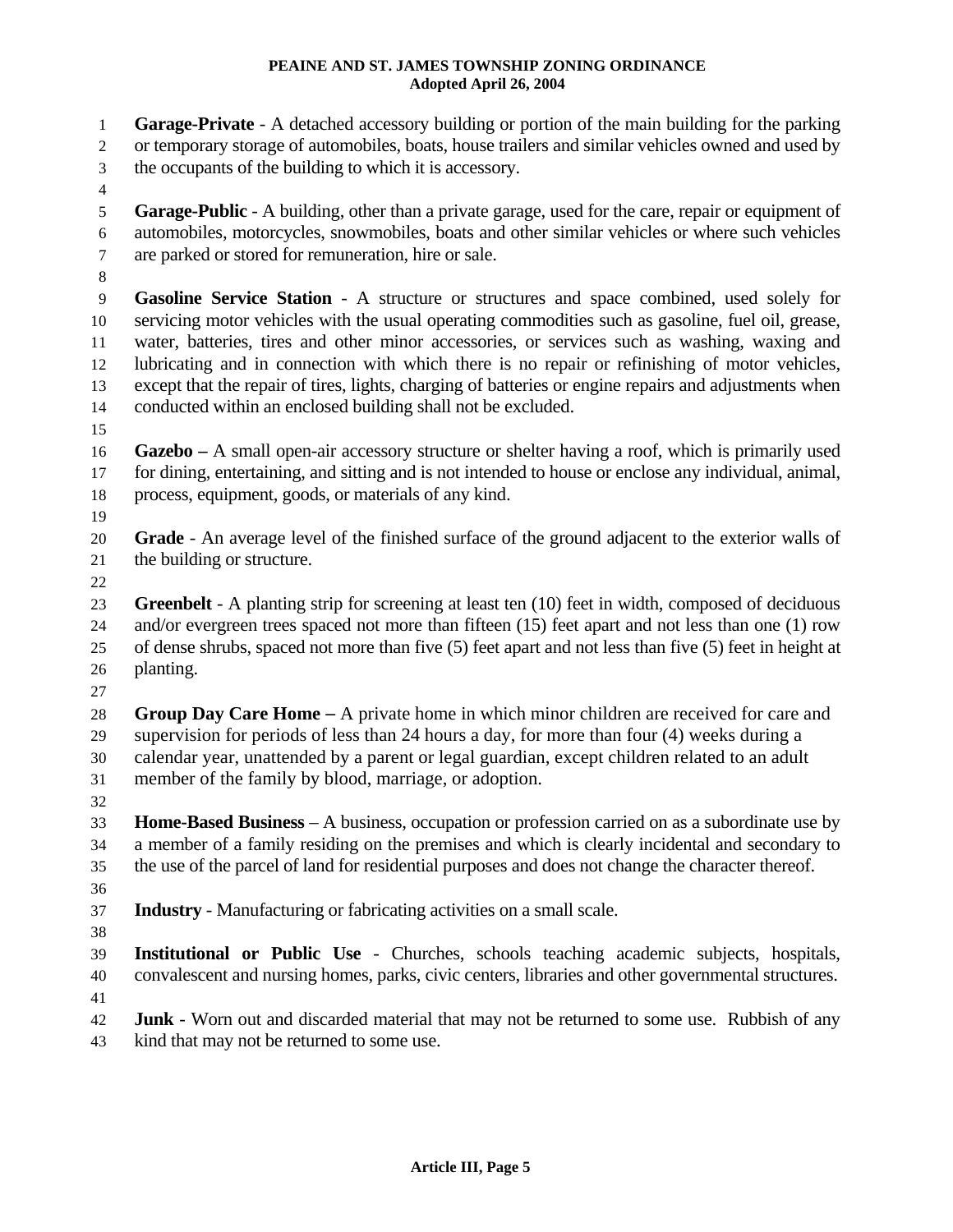| 1              |                                                                                                    |                                                                                                         |  |
|----------------|----------------------------------------------------------------------------------------------------|---------------------------------------------------------------------------------------------------------|--|
| $\overline{2}$ |                                                                                                    | <b>Junkyard</b> $- A$ going commercial concern licensed and acting in accordance with federal, state,   |  |
| 3              |                                                                                                    | and local laws and engaged in the collection and/or storage of scrap or dismantled and partially        |  |
| $\overline{4}$ |                                                                                                    | dismantled vehicles, or both, with the intent to sell or process and sell same.                         |  |
| 5              |                                                                                                    |                                                                                                         |  |
| 6              |                                                                                                    | Lot - A parcel of land or site condominium exclusive of any adjoining street or right-of-way,           |  |
| $\tau$         |                                                                                                    | whether public or private, which is or may be occupied, including one principal building or use         |  |
| $\,8\,$        |                                                                                                    | together with accessory buildings, open spaces, and parking areas required by this Ordinance and        |  |
| $\overline{9}$ |                                                                                                    | having its principal frontage on an approved public or private street.                                  |  |
| 10             |                                                                                                    |                                                                                                         |  |
| 11             |                                                                                                    | <b>Lot-Corner</b> - A lot which occupies the interior angle at the intersection of two (2) street lines |  |
| 12             |                                                                                                    | which make an angle of less than 145 degrees.                                                           |  |
| 13             |                                                                                                    |                                                                                                         |  |
| 14             |                                                                                                    | Lot Coverage - The amount of a lot, stated in terms of percentage that is covered by all roofed         |  |
| 15             |                                                                                                    | buildings and other structures located thereon. This shall be deemed to include all buildings,          |  |
| 16             |                                                                                                    | porches, arbors, breezeways, patio-roofs and the like, whether open box type and/or lath roofs or       |  |
| 17             |                                                                                                    | fully roofed, but shall not include fences, walls or hedges used as fences, or swimming pools.          |  |
| 18             |                                                                                                    |                                                                                                         |  |
| 19             |                                                                                                    | <b>Lot-Interior</b> - A lot other than a corner lot.                                                    |  |
| 20             |                                                                                                    |                                                                                                         |  |
| 21             |                                                                                                    | <b>Lot-Lake</b> – A riparian parcel.                                                                    |  |
| 22             |                                                                                                    |                                                                                                         |  |
| 23             |                                                                                                    | <b>Lot-Through</b> - A lot, other than a corner lot, having frontage on more than one (1) street.       |  |
| 24             |                                                                                                    |                                                                                                         |  |
| 25             | Lot Line - For the purpose of this Ordinance, a lot line is the boundary line between two (2) lots |                                                                                                         |  |
| 26             |                                                                                                    | or the line between the properties of two (2) different owners.                                         |  |
| 27             |                                                                                                    |                                                                                                         |  |
| 28             |                                                                                                    | a) Front: In the case of an interior lot, the boundary line of the lot immediately adjacent to          |  |
| 29             |                                                                                                    | the right-of-way upon which the lot fronts. In the case of a corner lot, the boundary line              |  |
| 30<br>31       |                                                                                                    | of the lot immediately adjacent to the right-of-way on either street as determined by<br>the owner.     |  |
| 32             |                                                                                                    |                                                                                                         |  |
| 33             |                                                                                                    | b) <b>Rear</b> : A lot line, which is opposite the front lot line and, in the case of an irregular-     |  |
| 34             |                                                                                                    | shaped lot, a line ten (10) feet in length within the lot, parallel to and at the maximum               |  |
| 35             |                                                                                                    | distance from the front lot line. On corner lots, interior lots, and lake lots, the rear lot line       |  |
| 36             |                                                                                                    | shall in all cases, be at the opposite end of the lot from the front lot line.                          |  |
| 37             |                                                                                                    |                                                                                                         |  |
| 38             | C)                                                                                                 | <b>Side:</b> Any boundary line not a front lot line or a rear lot line.                                 |  |
| 39             |                                                                                                    |                                                                                                         |  |
| 40             | d)                                                                                                 | <b>Width:</b> The horizontal distance between the side lot lines measured at right angles to the        |  |
| 41             |                                                                                                    | lot depth along a straight line parallel to the front lot line at the minimum required                  |  |
| 42             |                                                                                                    |                                                                                                         |  |
|                |                                                                                                    | building setback line.                                                                                  |  |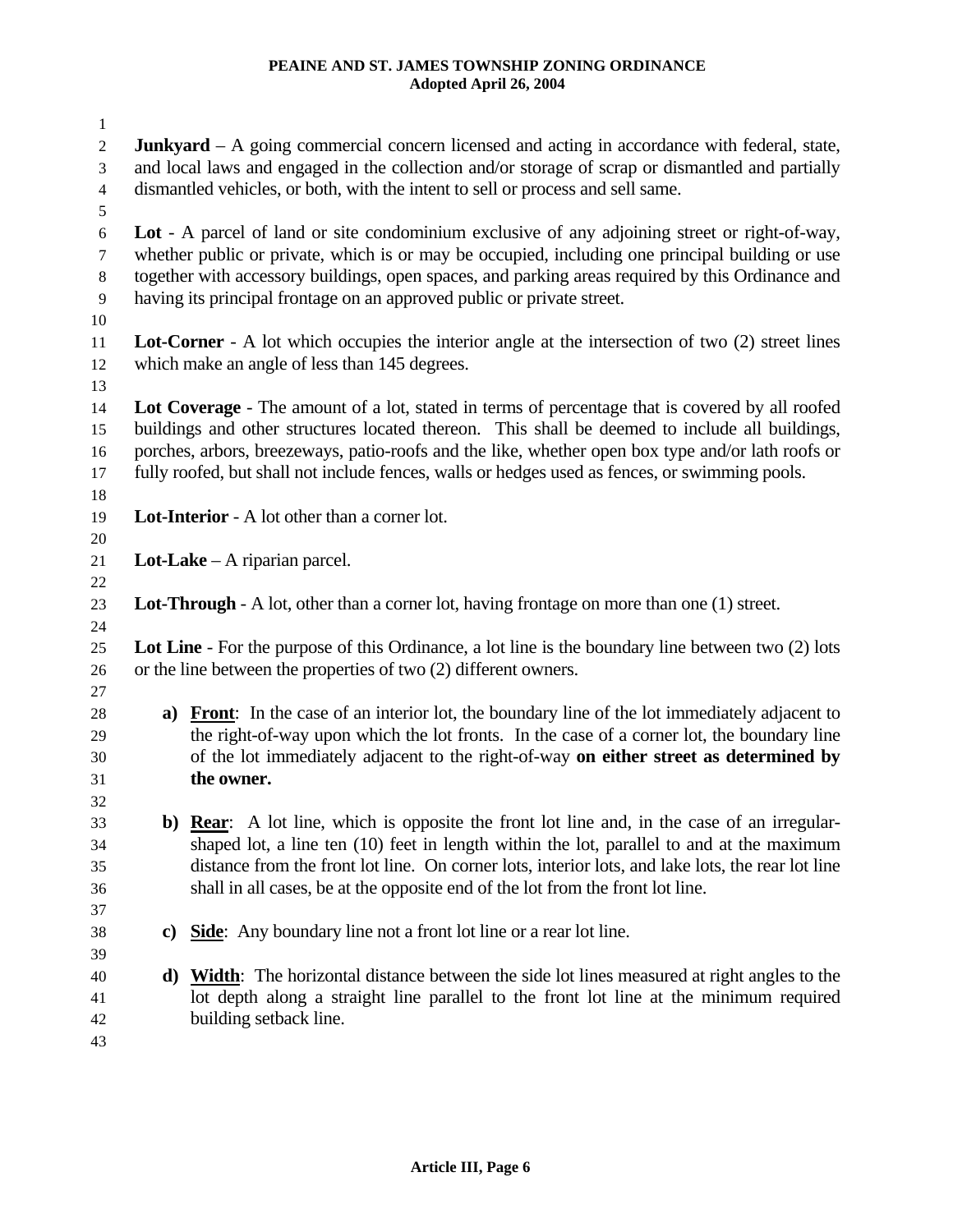- **e) Depth**: The distance between the front and rear lot lines measured in the mean direction of the side lot lines.
- 4 5 **Lot of Record** – A lot legally in existence on the date of adoption of this Ordinance, regardless of whether such deed or land contract is recorded.
- 6

1 2 3

7 8 9 10 **Manufactured Home –** A structure, transportable in one or more sections, which is built and designed to be used as a dwelling, with or without permanent foundation, when connected to the required utilities, and includes the plumbing, heating, air-conditioning and electrical systems contained in the structure.

11

12 13 14 15 16 **Manufactured Home Development** - A parcel or tract of land under the control of a person upon which three (3) or more manufactured homes are located, on a continual nonrecreational basis and which is offered to the public for that purpose regardless of whether a charge is made therefore, together with any building, structure, enclosure, street, equipment or facility used or intended for use incident to the occupancy of a manufactured home.

17

18 19 **Manufactured Home Subdivision** - Any site, field or tract that is platted into recorded lots and which is used exclusively for manufactured home use.

20

21 22 **Manufactured Home Development Lot** - A designated site within a manufactured home development for the exclusive use of the occupants of a single manufactured home.

23

24 25 26 27 28 29 30 **Mobile Home** – Any vehicle or structure so designed and constructed that it will permit the occupancy thereof as sleeping quarters for one (1) or more persons, or the conduct of any business or profession, occupation or trade, or storage and which when manufactured had no foundation other than wheels, jacks, skids or skirting and is so designed that it may be mounted on wheels and moved from place to place on streets, but not including travel trailers or recreation vehicles which are used for temporary seasonal travel. The term house trailer shall be construed to be synonymous with mobile home.

31

32 33 **Motel/Hotel** - Groups of furnished rooms or separate structures providing sleeping and parking accommodations for transient tourist trade, offered to the public for compensation.

34

35 36 37 38 **Nonconforming Use** - Any use, whether a building or other structure or a tract of land, which was lawfully established prior to the adoption of this Ordinance but does not conform to the applicable use regulations for the district, either at the effective date of this Ordinance or as a result of a subsequent amendment hereto.

39

40 **Open Space** - An unoccupied space open to the sky on the same lot with a building.

41

42 **Ordinary High Water Elevation – The boundary of lakes and streams, which elevation shall be** 43 the elevation delineating the highest water elevation which has been maintained for a sufficient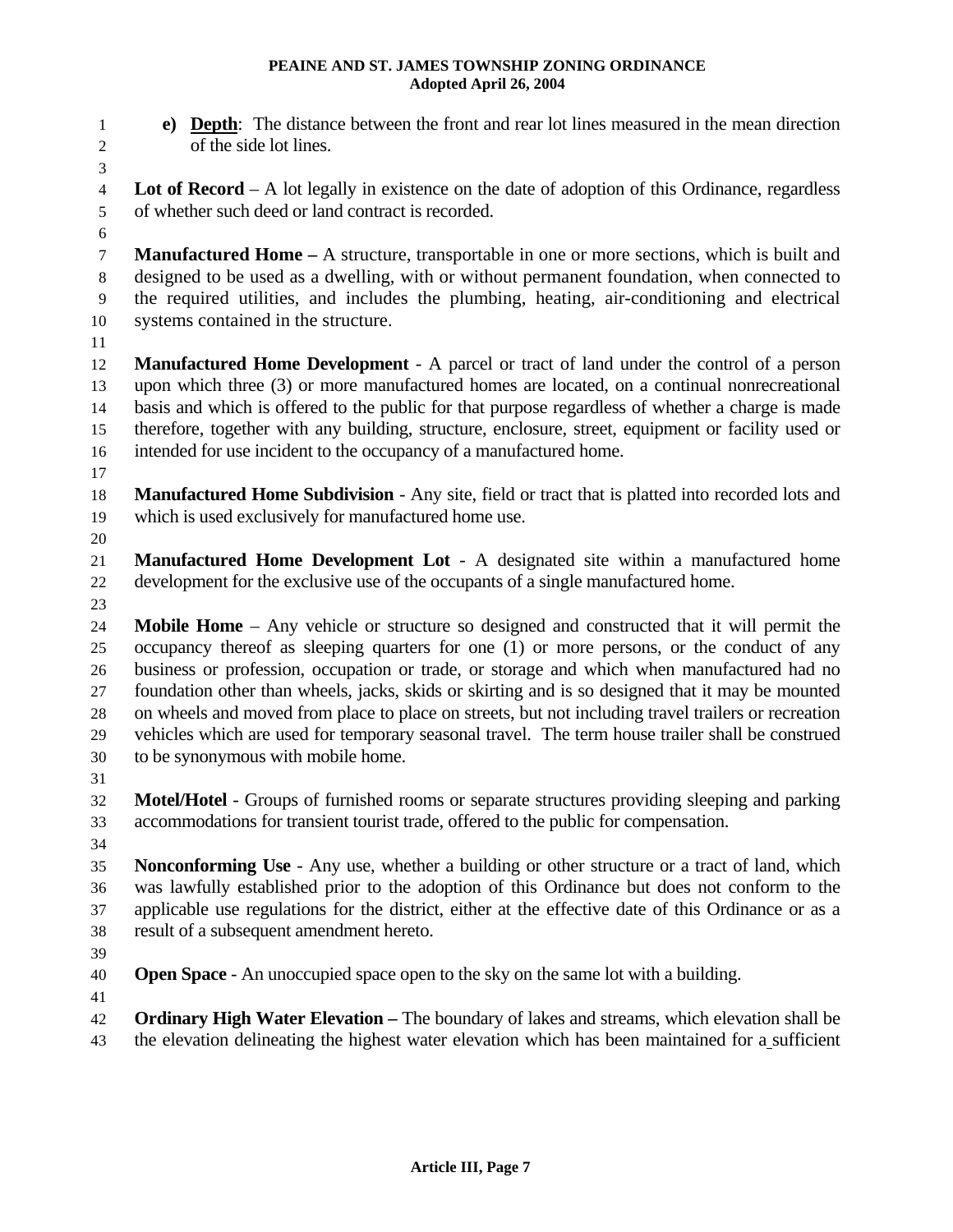| 1<br>$\mathfrak{2}$<br>3               | period of time to leave evidence upon the landscape; commonly that point where the vegetation<br>changes from predominantly aquatic to predominantly terrestrial.                                                                                                                                                                                                                                                                                                                                                                         |
|----------------------------------------|-------------------------------------------------------------------------------------------------------------------------------------------------------------------------------------------------------------------------------------------------------------------------------------------------------------------------------------------------------------------------------------------------------------------------------------------------------------------------------------------------------------------------------------------|
| $\overline{4}$                         | <b>Owner</b> - A person holding any legal, equitable, option or contract interest in land.                                                                                                                                                                                                                                                                                                                                                                                                                                                |
| 5<br>$\sqrt{6}$<br>$\tau$<br>$\,8\,$   | <b>Person</b> – An individual, firm, corporation, partnership, limited liability company, or other legal<br>entity.                                                                                                                                                                                                                                                                                                                                                                                                                       |
| $\overline{9}$<br>10                   | <b>Planning Commission</b> – The body created and authorized by the Township Boards to plan for<br>the Townships in accordance with Public Act 168 of 1959, as amended.                                                                                                                                                                                                                                                                                                                                                                   |
| 11<br>12<br>13                         | <b>Principal or Main Use - The primary or predominant use of the premises.</b>                                                                                                                                                                                                                                                                                                                                                                                                                                                            |
| 14<br>15<br>16<br>17                   | <b>Restaurant</b> – An establishment where food and drink are prepared, served, and consumed<br>primarily within the principal building or in outdoor areas that are specifically designed for eating<br>such as decks, courtyards, and porches.                                                                                                                                                                                                                                                                                          |
| 18<br>19<br>20<br>21<br>$22\,$<br>23   | <b>Restaurant, Drive-In</b> – An establishment where food and /or beverages are <b>prepared and</b> sold<br>in a form ready for consumption, where all or a significant portion of the consumption takes place<br>or is designed to take place beyond the confines of the restaurant and associated outdoor areas<br>specifically designed for eating such as decks, courtyards, and porches, and where the ordering<br>and pickup of food may take place from an automobile.                                                             |
| 24<br>25                               | Right-Of-Way - A street, alley or other thoroughfare or easement permanently established for<br>passage of persons or vehicles.                                                                                                                                                                                                                                                                                                                                                                                                           |
| 26<br>27<br>28<br>29                   | <b>Seasonal Dwelling - A dwelling other than a permanent residence occupied for less than six (6)</b><br>months in any one (1) year.                                                                                                                                                                                                                                                                                                                                                                                                      |
| 30<br>31<br>32                         | Setback - The minimum required horizontal distance between a structure and a lot line and a<br>structure and an existing or proposed right-of-way or road easement, whether public or private.                                                                                                                                                                                                                                                                                                                                            |
| 33<br>34<br>35<br>36<br>37<br>38<br>39 | Sign - An announcement, written declaration, pictorial representation, emblem, flag, illustration,<br>insignia or any figures of similar character which is a structure or any part thereof or is attached<br>to, painted, or in any other manner represented on a building or structure is used to announce,<br>direct attention to, or advertise and is visible from outside the building. Signs shall include<br>billboards but shall not include illustrations, pictorial representations or other similar items within<br>buildings. |
| 40<br>41<br>42                         | <b>Sign, Off Premise</b> - A type of advertising sign which is either erected on the ground or attached<br>to, painted on, or supported by a building, which directs attention to a business commodity,<br>service, entertainment or other activity conducted, sold or offered at a place other than on the                                                                                                                                                                                                                               |

43 premises of which the sign is located.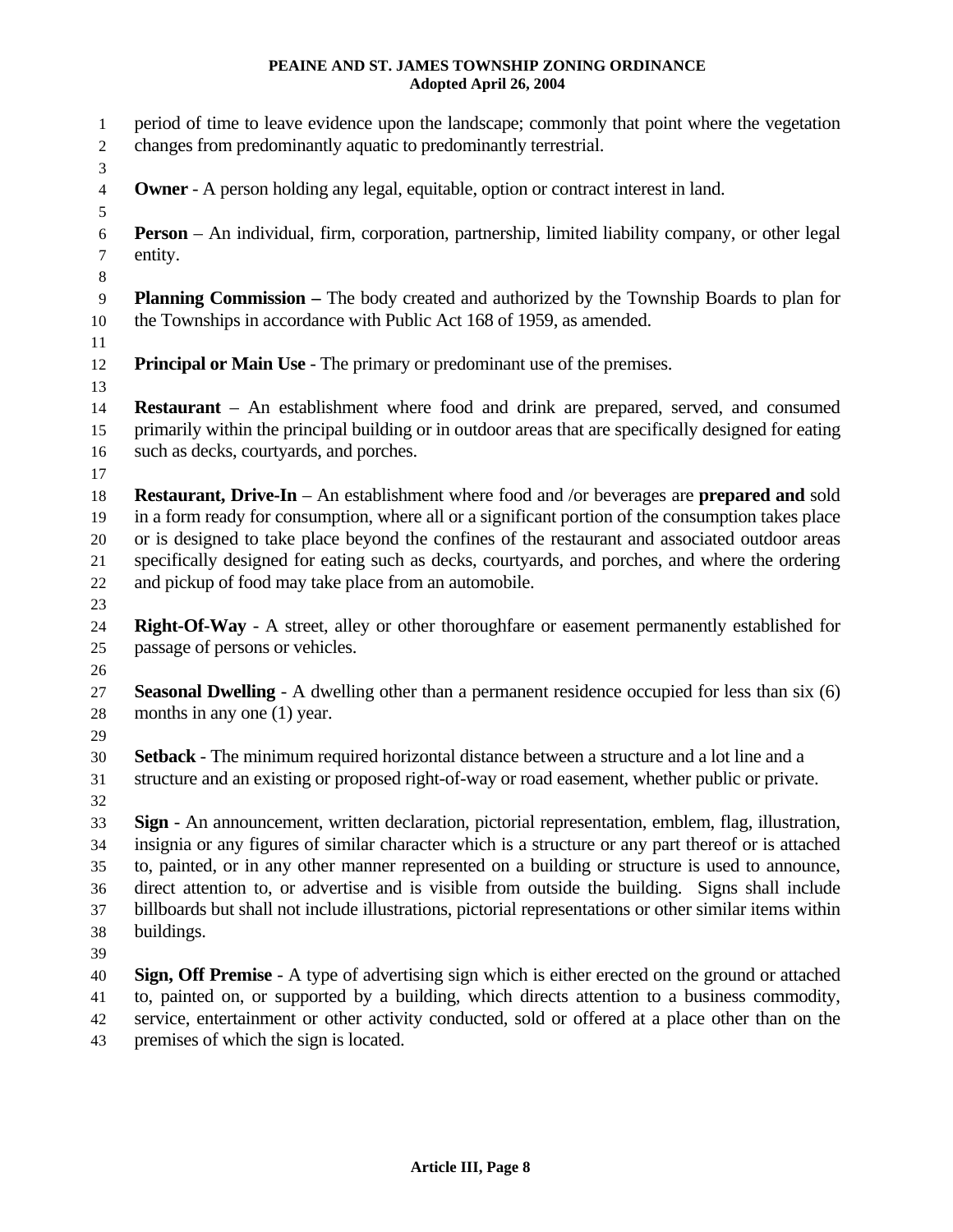| 1              |                                                                                                          |
|----------------|----------------------------------------------------------------------------------------------------------|
| $\overline{c}$ | <b>Sign, Political</b> – A temporary sign announcing or supporting political candidates or issues in     |
| 3              | connection with any national, state, or local election.                                                  |
| $\overline{4}$ |                                                                                                          |
| 5              | <b>Sign, Real Estate</b> $- A$ sign pertaining to the sale or lease of the premises, or a portion of the |
| 6              | premises, on which the sign is located.                                                                  |
| 7              |                                                                                                          |
| $\,8$          | <b>Sign, Noncommercial Speech – A</b> sign that contains religious or other noncommercial                |
| 9              | messages.                                                                                                |
| 10             |                                                                                                          |
| 11             | <b>Slope</b> – The deviation of a surface from the horizontal expressed in percent and computed by       |
| 12             | dividing the vertical distance by the horizontal distance, times one hundred.                            |
| 13             |                                                                                                          |
| 14             | <b>Stable -</b> A structure that is used for the shelter or care of horses.                              |
| 15             |                                                                                                          |
| 16             | Stable, Commercial - A stable where, for a fee, horses other than those of the property                  |
| 17             | owner/occupant are boarded and cared for and/or where riding, jumping, and showing is offered            |
| 18             | and/or where horses may be hired for riding.                                                             |
| 19             |                                                                                                          |
| 20             | <b>Stable, Noncommercial</b> - A stable used or to be used by a person for the housing of horses         |
| 21             | owned by said person for the exclusive use of his or her immediate family.                               |
| 22             |                                                                                                          |
| 23             | Story - That portion of a building included between the surface of any floor and the surface of the      |
| 24             | floor next above it, or if there be no floor above it, then the surface between such floor and the       |
| 25             | ceiling next above it, and exclusive of any mezzanine, balcony or basement.                              |
| 26             |                                                                                                          |
| 27             | <b>Story-Half</b> - That portion of a building between the eaves and ridgelines of a pitched roof, which |
| 28             | may or may not be used for tenant purposes.                                                              |
| 29             |                                                                                                          |
| 30             | <b>Street</b> - A public or private way that is permanently established for the passage of vehicles.     |
| 31             |                                                                                                          |
| 32             | <b>Structure</b> - Anything constructed, erected or to be moved to or from any premises, which is        |
| 33             | permanently located above, on, or below the ground, including signs, billboards, septic tanks,           |
| 34             | drain fields, and fences.                                                                                |
| 35             |                                                                                                          |
| 36             | <b>Structural Alterations</b> - Any change in the supporting members of a building such as bearing       |
| 37             | walls, columns, beams or girders, or any substantial changes in the roof or exterior walls.              |
| 38             |                                                                                                          |
| 39             | <b>Tavern</b> - Any place where malt, vinous or spirituous liquors are sold for consumption on the       |
| 40             | premises.                                                                                                |
| 41             |                                                                                                          |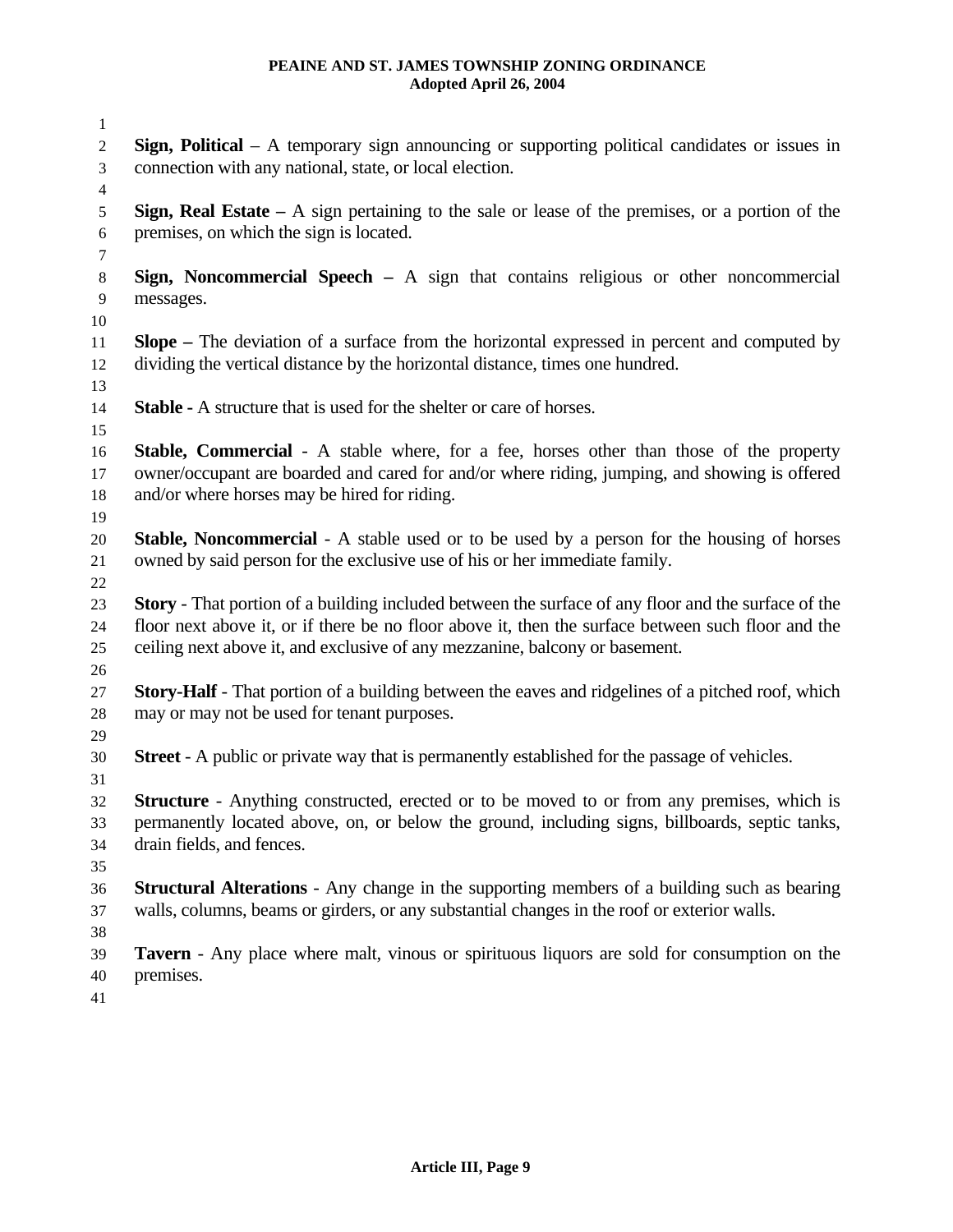1 2 3 4 5 6 7 8 9 10 11 12 13 14 15 16 17 18 19 20 21 22 23 24 25 26 27 28 29 **Theater-Indoor** - Any building used for the presentation of dramatic spectacles, shows, movies or other entertainment, which building has a roof completely sheltering actors and patrons, open to the public, with or without charge. **Theater-Outdoor** - Any place other than an indoor theater used for the presentation of dramatic spectacles, shows, movies or other entertainment open to the public, with or without charge, including drive-in theaters. **Travel Trailer** - Travel trailer shall mean a mobile home, which is less than ten (10) feet in width and is generally moved from location to location by a passenger car and is generally used for recreation purposes. **Travel Trailer Park** - Any site, lot, field or tract upon which one (1) or more occupied travel trailers are harbored, either free of charge or for revenue purposes, including any building, structure, tent, vehicle or enclosure used or intended for use as part of the equipment of such travel trailer park; which site, lot, field or tract shall be licensed and regulated by the Michigan Department of Public Health. **Vehicle Sales-New** - An authorized dealership primarily for the sale of new vehicles but as an incidental use may include the sale of used vehicles, and with complete and enclosed facilities on the premises for the display, service, repair and sale of new vehicles and accessories. **Vehicle Sales-Used** - An authorized dealership for the sale of used vehicles, with completely enclosed office and sales facilities on the premises. All related activities incidental to the sale of used vehicles such as minor repairing, servicing and restoring, shall be performed within completely enclosed facilities. **Yard** - An open space on the same lot with a building, except as otherwise provided herein. **a) Front**: A yard extending across the front of the lot between the side lot lines and measured between the front line of the lot and the nearest point of the principal building. In the case of a corner lot, **either yard with street frontage as determined by the owner.**  30 31 32 33 34 **b) Rear**: A yard extending across the rear of a lot between the side lot lines and being measured between the rear lot line and the nearest point of the rear of the principal building. On corner lots, the rear yard shall be considered parallel to the street upon which the lot **fronts**. On corner lots, interior lots, and lake lots the rear yard shall in all cases be at the opposite end of the lot from the front yard. 35 36 37 38 39 40 **c) Interior Side**: A yard between the side lot line and the nearest line of the principal building and extending from the rear yard to the front yard. 41 42 43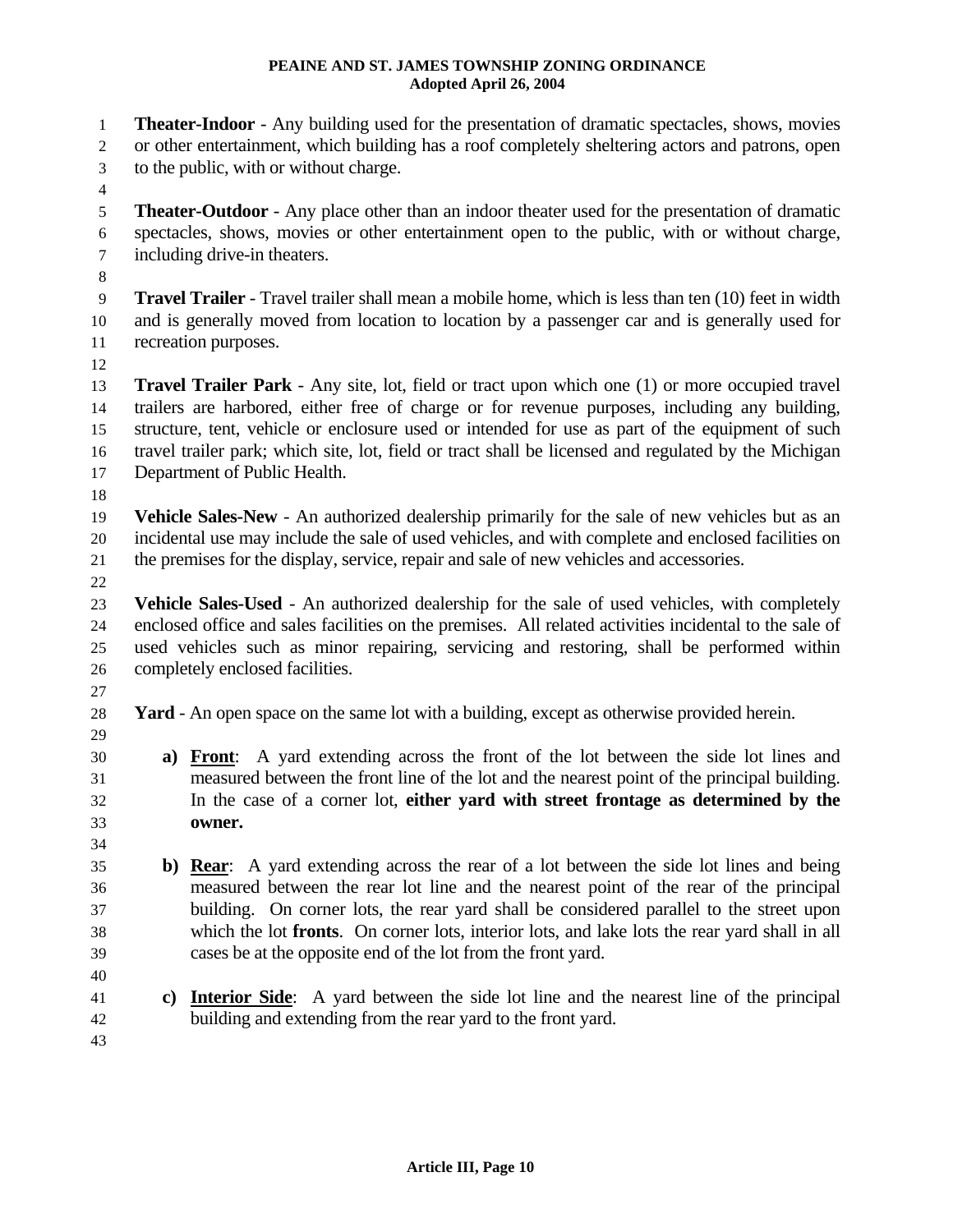- **d) Street Side:** A yard between **the side lot line that is adjacent to** a road or street rightof-way and the nearest line of the principal building extending from the front yard to the rear yard.
- 5 **Zoning Administrator** - The administrator of this Ordinance, appointed by the Township Board.
- 6

- 7 8 9 **Zoning Permit** - A standard form issued by the Zoning Administrator upon application and declaration by the owner or his duly authorized agent regarding proposed construction and use of land and buildings and structures thereon granting approval for the construction or use applied
- 10

for.

- 11
- 12
- 13
- 14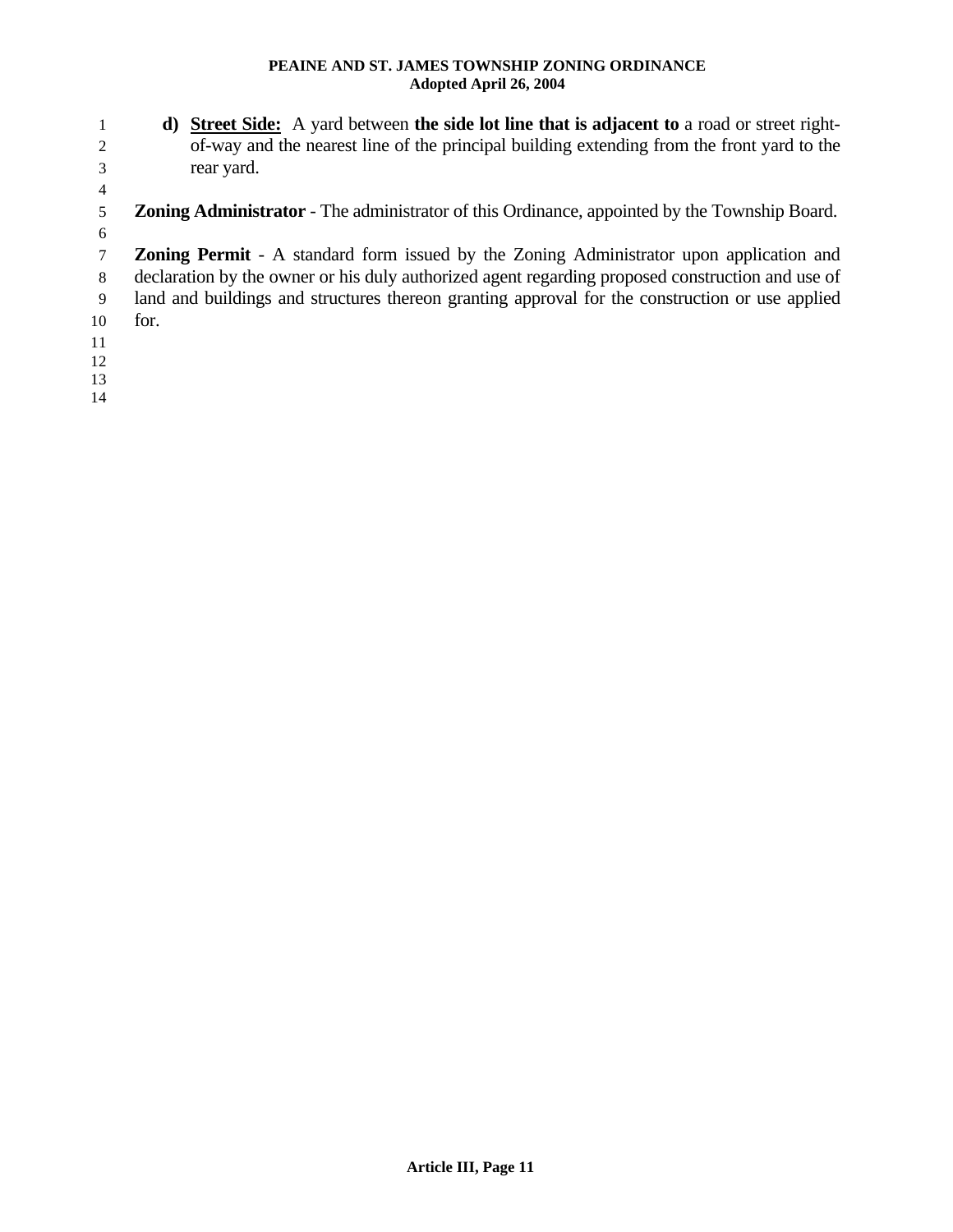| 1                       |                           | <b>ARTICLE IV</b>                                                                                                                                                                                  |  |
|-------------------------|---------------------------|----------------------------------------------------------------------------------------------------------------------------------------------------------------------------------------------------|--|
| $\overline{2}$          |                           |                                                                                                                                                                                                    |  |
| 3                       | <b>GENERAL PROVISIONS</b> |                                                                                                                                                                                                    |  |
| $\overline{\mathbf{4}}$ |                           |                                                                                                                                                                                                    |  |
| 5                       |                           |                                                                                                                                                                                                    |  |
| 6                       |                           | <b>SECTION 4.00 - PURPOSE</b>                                                                                                                                                                      |  |
| $\tau$<br>$\,8\,$<br>9  |                           | General regulations apply to all districts except as noted herein. Where requirements of a general<br>regulation and a district regulation differ, the more restrictive requirement shall prevail. |  |
| 10                      |                           |                                                                                                                                                                                                    |  |
| 11                      |                           | <b>SECTION 4.01 - APPLICATION OF REGULATIONS</b>                                                                                                                                                   |  |
| 12                      |                           |                                                                                                                                                                                                    |  |
| 13                      |                           | Zoning affects every structure and use and extends vertically, except as hereinafter provided:                                                                                                     |  |
| 14<br>15                |                           | a) No building or structure shall hereafter be erected, altered or moved, nor shall any building                                                                                                   |  |
| 16                      |                           | or premises hereafter be used for any purpose other than is permitted in the district in                                                                                                           |  |
| 17                      |                           | which said building or premises are located.                                                                                                                                                       |  |
| 18                      |                           |                                                                                                                                                                                                    |  |
| 19                      |                           | b) No building shall hereafter be erected or altered to exceed the height limitations, or occupy                                                                                                   |  |
| 20                      |                           | a greater percentage of lot area, or intrude further upon the required front yard, rear yard,                                                                                                      |  |
| 21                      |                           | side yards or inner or outer courts, or accommodate or house a greater number of families,                                                                                                         |  |
| 22                      |                           | or provide less space per dwelling unit than is specified for the district in which such                                                                                                           |  |
| 23                      |                           | building is located.                                                                                                                                                                               |  |
| 24                      |                           |                                                                                                                                                                                                    |  |
| 25                      |                           | c) No lot area and no yard, court, parking areas or other required space shall be so divided,                                                                                                      |  |
| 26                      |                           | altered, reduced or diminished as to make said area or dimension less than the minimum                                                                                                             |  |
| 27                      |                           | required under this Ordinance, except where such reduction has been brought about by the                                                                                                           |  |
| 28                      |                           | expansion or acquisition of public rights-of-way for a street, road or highway. If a                                                                                                               |  |
| 29                      |                           | required area is already less than the minimum required under this Ordinance, said area or                                                                                                         |  |
| 30                      |                           | dimension shall not be further divided or reduced.                                                                                                                                                 |  |
| 31                      |                           |                                                                                                                                                                                                    |  |
| 32                      |                           | <b>SECTION 4.02 - LOT - BUILDING RELATIONSHIPS</b>                                                                                                                                                 |  |
| 33                      |                           |                                                                                                                                                                                                    |  |
| 34                      |                           | Hereafter, every building erected, altered or moved shall be located on a lot of record as defined                                                                                                 |  |
| 35                      |                           | herein, and except in the case of an approved multiple dwelling development, there shall be no                                                                                                     |  |
| 36                      |                           | more than one (1) principal building and its permitted accessory structures located on each lot in                                                                                                 |  |
| 37                      |                           | any residential district.                                                                                                                                                                          |  |
| 38                      |                           |                                                                                                                                                                                                    |  |
| 39                      |                           | <b>SECTION 4.03 - ACCESSORY BUILDINGS</b>                                                                                                                                                          |  |
| 40                      |                           |                                                                                                                                                                                                    |  |
| 41                      |                           | a) No accessory building or structure shall be located within any required rear yard setback.                                                                                                      |  |
| 42                      |                           |                                                                                                                                                                                                    |  |
| 43                      |                           | b) No detached accessory building or structure shall be located nearer to a side lot line than                                                                                                     |  |
| 44                      |                           | the permitted distance for the principal building on the same lot.                                                                                                                                 |  |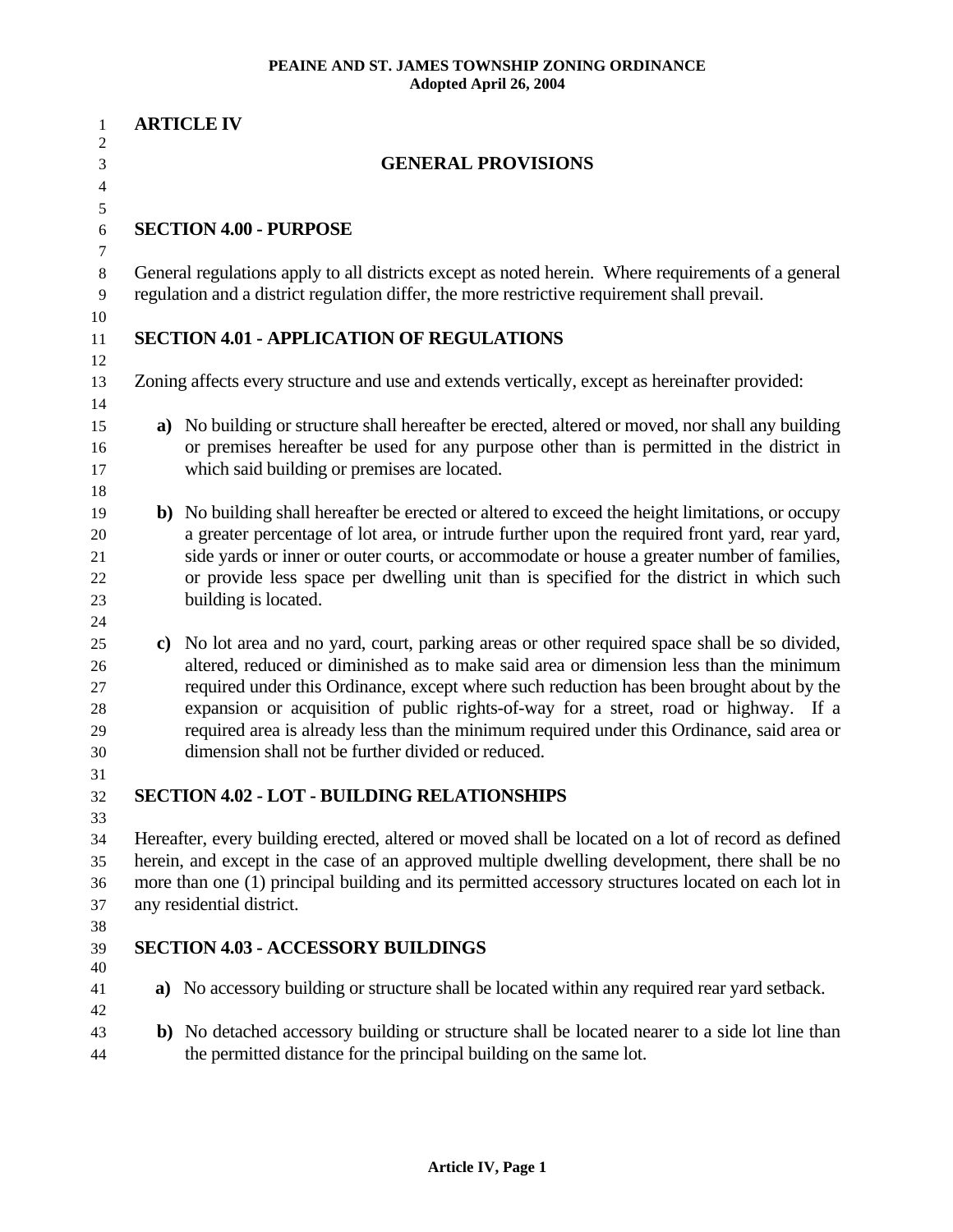2 3 4

1

5 6

> 7 8

**c)** All accessory buildings and structures shall maintain front and street side yard setbacks equal to or greater than required for principle buildings and structures.

- **d)** Accessory buildings or structures shall not occupy more than 30% of a rear yard.
- **e)** The Zoning Administrator may issue a permit for a garage, before a permit is issued for the principal residence, provided sufficient area is maintained for required drain fields, water wells, and a residence of the minimum required size.
- 9 10
- 11 12

## **SECTION 4.04 - ACCESSORY DWELLINGS IN RESIDENTIAL DISTRICTS**

13 14 15 16 17 18 19 No accessory building on the same lot as a principal dwelling shall be used as a dwelling, except by guests, security personnel, caretakers or other domestic employees whose employment is directly related to the function of the principal building, and providing that all other applicable requirements of this Ordinance are satisfied. An accessory dwelling may have separate sleeping, cooking, and sanitary facilities provided it meets the specific provisions of the zoning district within which it is located. Not more than one (1) accessory dwelling shall be permitted on any one (1) lot.

20

## 21 22

## **SECTION 4.05 - TEMPORARY BUILDINGS AND DWELLINGS**

23 24 25 26 27 28 29 30 31 32 33 A temporary building that is incidental to a construction project shall be required to have a zoning permit, issued by the Zoning Administrator, for the lesser of one year or the term of the construction. The Zoning Administrator may extend the term of the permit for up to six (6) additional months if construction progress is being made. Such buildings, and all debris, shall be removed from the construction site within thirty (30) days following completion or abandonment of the construction. No temporary building or structure shall be used for dwelling purposes that does not comply with the requirements of this Ordinance and the applicable building codes. No garage or other accessory building, mobile home, basement, partial or temporary structure, whether of a fixed or portable construction, shall be erected or moved onto a lot and used for dwelling purposes unless in compliance with this Ordinance and authorized by the issuance of a permit by the Zoning Administrator.

34

#### 35 **SECTION 4.06 - MOVING OF BUILDINGS**

36

37 38 39 The moving of a building to a different location shall be considered the same as erection of a new building, and all provisions, regulations or requirements relative to the erection of a new building shall be applicable thereto.

40

#### 41 **SECTION 4.07 - RAZING OF BUILDINGS**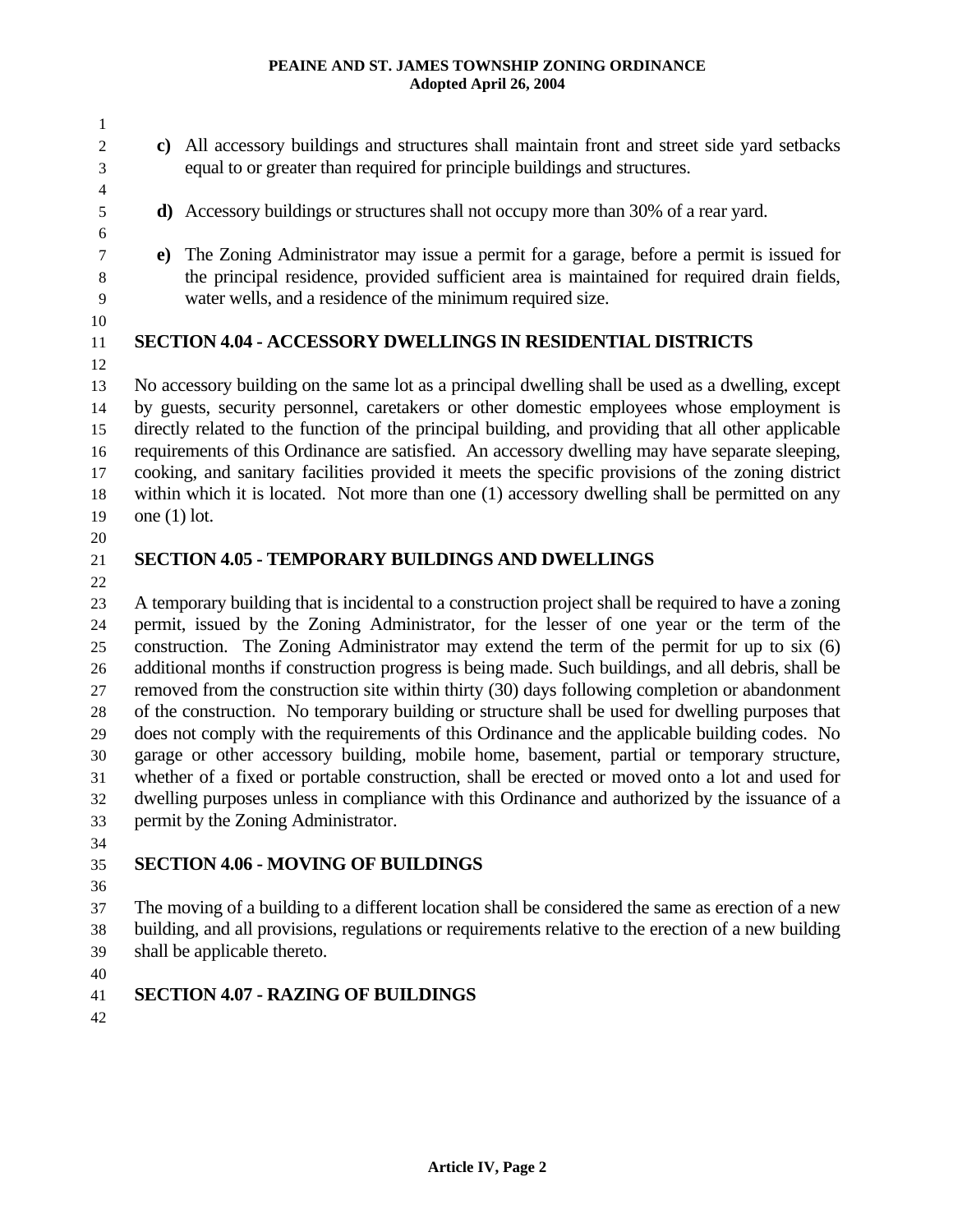No building shall be razed until a permit has been obtained from the Zoning Administrator. Said permit shall be conditioned on the applicant's completing the razing within such reasonable time as shall be prescribed in the permit and complying with such regulations as to health and safety as the Building Inspector may prescribe including restoration of site and filling of excavations and proper termination of utility connections. 1 2 3 4 5 6 7 8 9 10 11 12 13 14 15 16 17 18 19 20 21 22 23 24 25 26 27 28 29 30 31 32 33 34 35 36 37 38 39 40 **SECTION 4.08 – PERMITTED YARD AND SETBACK ENCROACHMENTS**  The yard and setback requirements of all zones are subject to the following permitted encroachments: **a)** Terraces and patios may project into a required setback, provided they are not greater than one (1) foot in height as measured from the ground up, are unroofed, and without walls or other continuous enclosures. Porches, decks, and other appurtenances shall be considered structures and shall be subject to all of the setback requirements of the district within which they are located. **b)** Chimneys, flues, belt sources, leaders, sills, pilasters, cornices, eaves, gutters and similar features may project into any required setback a maximum of twenty-four (24) inches. **c)** Accessory buildings constructed on residential lake lots may be located in the front yard provided they conform to the district setback requirements for principal buildings. **d)** Fences may be constructed within a required setback provided they conform to the requirements of Section 4.9. **SECTION 4.09 - FENCES, WALLS, AND HEDGES, IN RESIDENTIAL, MR. H, AND CD DISTRICTS**  A fence, wall, other than a necessary retaining wall or snow fence in season, hedge, or other screening located within a required setback, in any but a commercial or agriculture district, shall not exceed a height of three (3) feet as measured from the top of the fence, wall, hedge or other screening to the lowest point of approved grade located perpendicular to and within five feet on either side of the fence, wall, hedge or other screening. No fence or wall located in a rear or side yard shall exceed a height of six (6) feet as measured from the top of the fence or wall, to the lowest point of approved grade located perpendicular to and within five feet on either side of the fence or wall. Trees used for ornamental purposes, which together do not exceed opacity of 30% as viewed from the road shall be exempt from the front and street side yard provisions of this section.

#### 41 **SECTION 4.10 - INTERSECTION VISIBILITY**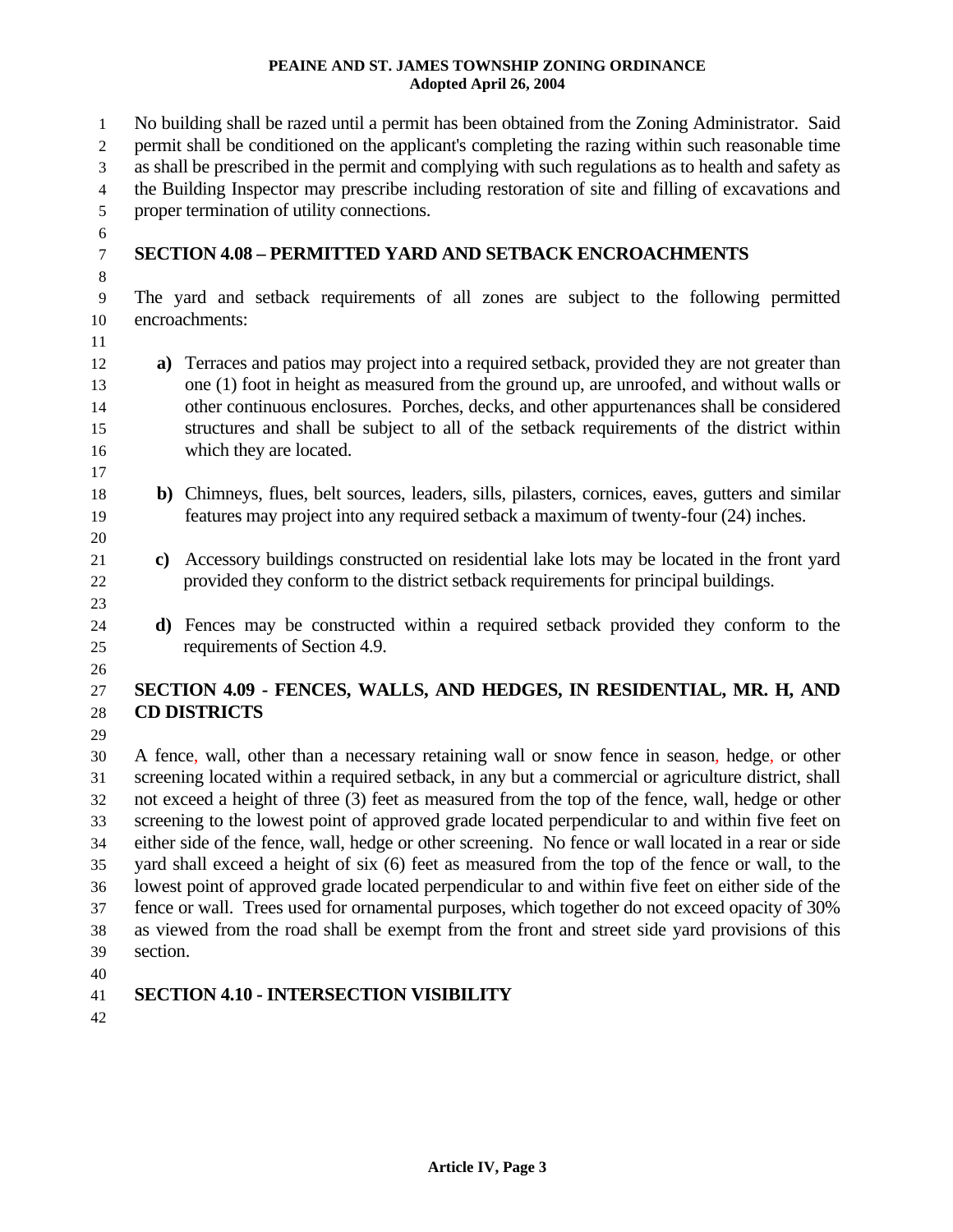On any corner lot in any district requiring front and side yards, no fence, wall, screen, hedge, sign or other structure or planting shall obstruct vision between the heights of three (3) feet and ten (10) feet within the triangular area formed by the intersecting street right-of-way lines and a straight line intersecting them at points which are on said right-of-way lines and thirty (30) feet distance from their point of intersection. Such heights of clear vision areas shall be measured from the elevation of the street centerlines at the point of intersection. No fence, wall, screen, hedge, sign or other structure or planing shall obstruct vision between the heights of three (3) feet and ten (10) feet, measured above the elevation of the street center line, within ten (10) feet of any front property line. 1 2 3 4 5 6 7 8 9

10

12

#### 11 **SECTION 4.11 - THROUGH LOTS**

13 14 In any district, a through lot, as herein defined, shall have a front yard setback, as required for the district within which located, on each street.

15

#### 16 **SECTION 4.12 - ESSENTIAL SERVICES**

17

18 19 20 Essential services, as defined herein, shall be permitted as authorized and regulated by law, public policy and specific zoning regulations in any district. New rights-of-way for public utilities require Planning Commission approval.

#### 22 23 **SECTION 4.13 - REQUIRED WATER SUPPLY AND SEWAGE DISPOSAL FACILITIES**

24

21

25 26 27 28 29 30 31 32 Every building hereafter erected, altered or moved upon any premises and used in whole or in part for dwellings (year-round or seasonal), recreational, business, commercial or industrial purposes, including churches, schools and other buildings in which persons customarily congregate, shall be provided with a safe and sanitary water supply system and with means for collecting and disposing of all human excreta and of all water-carried domestic, commercial, industrial and other wastes that may adversely affect health conditions. The written approval of such facilities by the Northwest Michigan Community Health Agency shall be filed with an application for a zoning permit.

- 33
- 34 35

## **SECTION 4.14 - DUMPING AND STORAGE OF RUBBISH AND WASTE MATTER**

- 36 37 38 39 40 It shall be unlawful throughout the Township to store, collect or place discarded material, building materials, refuse, junk or inoperable motor vehicles upon land owned and/or occupied by any individual, or company, or public place unless such land has been designated as a solid waste disposal site by the Charlevoix County Solid Waste Management Plan or designated as a junkyard by the Township Planning Commission.
- 41

#### 42 **SECTION 4.15 - STREET CLOSURES**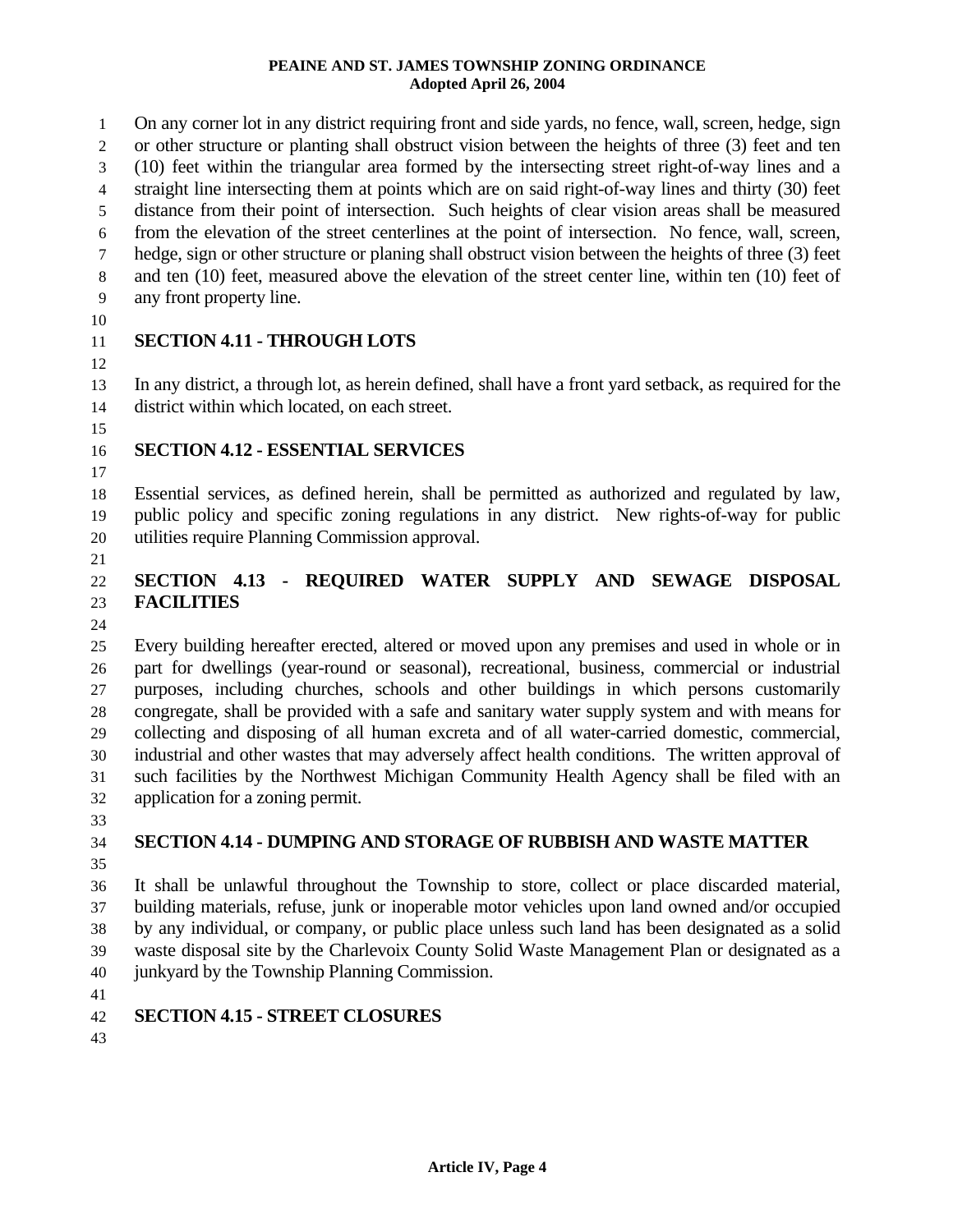Whenever any street, alley or other public right-of-way, or railroad right-of-way, is vacated by official action of the appropriate agency or governmental body, the zoning district adjoining each side of such right-of-way shall automatically be extended to the center of such vacation, and all areas included in the vacation shall then and henceforth be subject to all appropriate regulations of the extended districts. 1 2 3 4 5

6 7

## **SECTION 4.16 - GRADES**

8

9 10 11 12 No premises shall be filled or graded so as to increase the amount or rate at which water is discharged to abutting premises in such a manner as to cause inconvenience or damage to adjacent properties. When property is developed adjacent to existing properties previously developed, existing grades shall have priority.

13

#### 14 15 **SECTION 4.17 - VEHICLE STORAGE**

16 17 No inoperable vehicle shall be stored outside an enclosed building except in permitted and licensed junkyards or landfills.

18

19

## **SECTION 4.18 - REMOVAL OF SOIL, SAND OR OTHER MATERIAL**

20

21 22 23 24 25 26 27 28 The removal of soil, sand, topsoil or other material from the land is not permitted in any zone until issued a special use permit by the Planning Commission. No material shall be taken from any part of any lot within two hundred (200) feet of any road or trail traveled by the general public or within twenty-five (25) feet of an adjacent lot line. Such removal shall not leave the land in an unstable condition or unfit for growing of turf or trees. Any temporary borrow pit shall be leveled off and planted with grass and trees and left in a stable condition. The provisions of this section shall not be construed to prohibit normal excavations or grading incidental to the construction or alterations of buildings or to affect normal farm operations.

29

## 30

**SECTION 4.19 – OCCUPANCY AND STORAGE OF MOBILE HOMES, TRAVEL TRAILERS, MOTOR HOMES, AND PICK-UP AND POP-UP CAMPERS** 

31 32

33 34 35

No mobile home, travel trailer, motor home, pick-up or pop-up camper shall be parked on any lot or parcel except as provided for by this section.

- 36 37 38 39 **a)** It shall be unlawful for any person to park, or cause to be parked, any travel trailer, utility trailer, motor home, pick-up or pop-up camper on any street, alley, highway, or other public place in the Township for storage, use as a dwelling, either temporarily or permanently, or for overnight stops, outside a licensed manufactured home park, a forest campground, a state park, or a Township park.
- 40 41 42

43

**b)** It shall be unlawful for any person or persons to occupy a mobile home, travel trailer, motor home, pick-up or pop-up camper for dwelling purposes as provided herein, either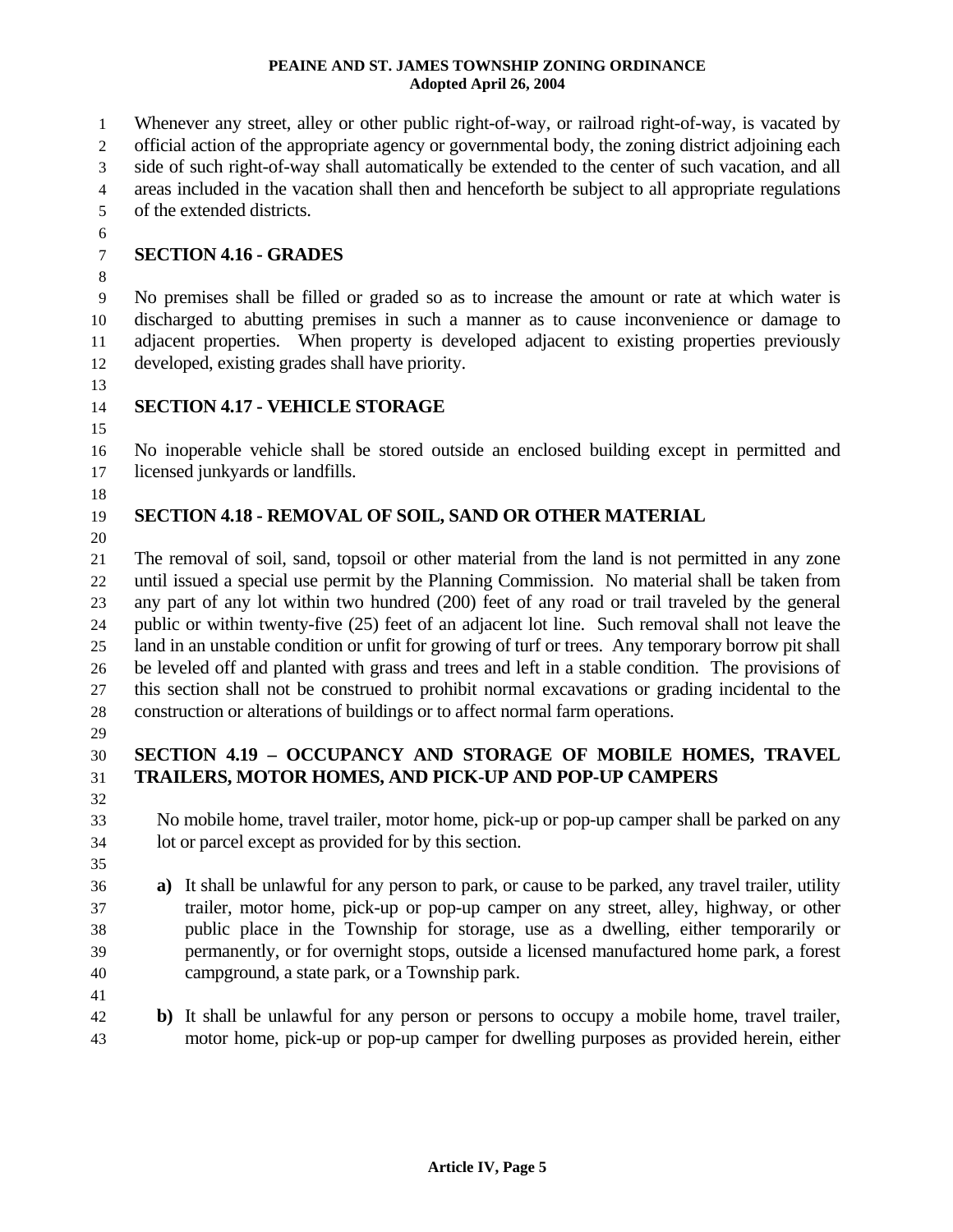temporarily or permanently, except while the occupants thereof are building a permanent residence, provided the mobile home, travel trailer, motor home or pick-up camper shall be located on the property where the permanent residence is being built and further provided the requirements of Section 4.13 are satisfied. The term of said occupancy shall be not longer than twelve (12) months; provided that such term may be extended for up to six (6) additional months by the Zoning Administrator if progress is being made toward completion of the construction of the permanent residence and a specific time table is established for said completion. Prior to the occupancy of a mobile home, travel trailer, motor home or pick-up or pop-up camper as a temporary dwelling while the occupants are building a permanent residence, a zoning permit shall be obtained from the Zoning Administrator who shall determine, that the mobile home, travel trailer, motor home, or pick-up camper, is for temporary use and meets all of the requirements of the Northwest Michigan Community Health Agency. Refer also to Section 4.05 of this Ordinance. 1 2 3 4 5 6 7 8 9 10 11 12 13

- 14
- 15 16

**c)** Travel trailers, motor homes, pickup and pop-up campers may be parked on a residential lot or parcel. The vehicle shall not be parked where it can be seen from a road, thoroughfare, or an adjoining residence.

- 17 18
- 19

21

#### 20 **SECTION 4.20 - GREENBELTS**

22 23 24 25 26 27 A greenbelt, as defined herein, shall be required for any commercial or industrial use that abuts a residential or agricultural district or use on either a side or rear yard. In all instances, this may be provided as part of the side or rear yard setback requirements. The greenbelt may be omitted or a fence substituted for a greenbelt if, after a public hearing and notice, the Planning Commission finds that there would be no adverse effects upon the neighboring properties resulting from the waiver or omission.

28

30

#### 29 **SECTION 4.21 - SHORELINE PROTECTION STRIP**

31 32 33 34 35 Except for the marine related district, no building or structure, except docks, launch ramps, unroofed and unenclosed decks, and walkways, shall be erected closer than one hundred (100) feet from the ordinary high water elevation of Lake Michigan or closer than fifty (50) feet from the high water elevation of an inland lake, stream, or creek within the Township. Such decks and walkways shall be subject to the following requirements:

- 36
- 37
- 38 39
- 40

41

b) Post construction shall be employed so as to minimize disturbance of the natural terrain and vegetation.

a) No structure shall exceed the height of four (4) feet above the average ground elevation.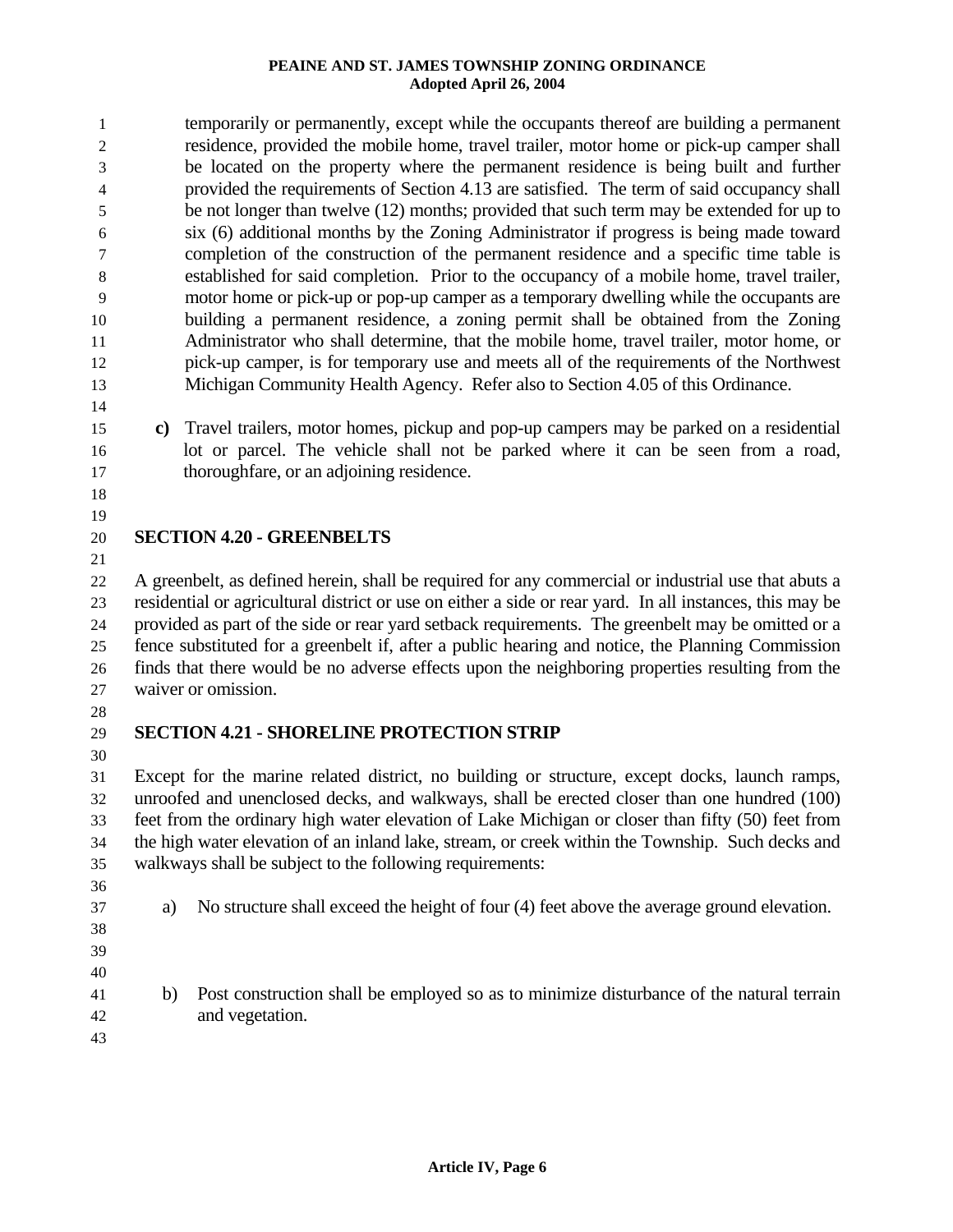- c) On Lake Michigan lots, no structures of any kind, including walkways, shall be allowed within the twenty-five (25) feet landward of the ordinary high water elevation. A deck attached to the principal structure shall not be erected closer than ninety (90) feet landward from the ordinary high water elevation.
	- d) On inland lake lots, decks and walkways shall be allowed to the high water mark in order to access docks and minimize pedestrian impacts on vegetation.

9 10 11 12 13 Not more than one-third (1/3) of the trees and shrubs shall be removed in a strip twenty-five (25) feet landward from the ordinary high water elevation of Lake Michigan or the high water mark on any lake, stream or creek. Stumps shall be cut flush with the ground but not removed, and fill material shall be of sand or gravel or other pervious material. Fill material shall not be allowed to enter the water by erosion or mechanical means.

15 **SECTION 4.22 - RESTORATION OF UNSAFE BUILDINGS** 

17 18 Nothing in this Ordinance shall prevent the strengthening or restoring, to a safe condition, of any part of any building or structure declared unsafe by the Building Inspector.

19

14

16

20 21

## **SECTION 4.23 - CONTINUED CONFORMANCE WITH REGULATIONS**

22 23 24 25 The maintenance of yards, open spaces, lot areas, height and bulk limitations, fences, walls, clear vision areas, parking and all other requirements, for building or use specified within this Ordinance shall be a continuing obligation of the owner of such building or property on which such building or use is located.

26

#### 27 **SECTION 4.24 - OUTDOOR LIGHTING**

28

29 30 31 32 The outdoor lighting of yards, buildings, parking areas, grounds, signs, roads and waters shall be designed and constructed to insure that direct or directly reflected light is confined to the site on which the light is located and lamps and luminaries are hooded to insure that there will be no direct light spillage beyond the boundaries of the site or road right-of-way.

33 34

#### 35 **SECTION 4.25 - SATELLITE DISHES**

36

37 A satellite dish that is one meter or less (3 feet 3 inches) in diameter, is or is not attached to a

38 building or structure, and conforms to the setback requirements of the district within which

39 located, shall not require the issuance of a Zoning Permit. Larger satellite dishes, whether

40 located on the ground or on a structure, shall conform to the setback requirements of the district

- 41 within which located and shall not be erected until the Zoning Administrator has issued a Zoning
- 42 Permit.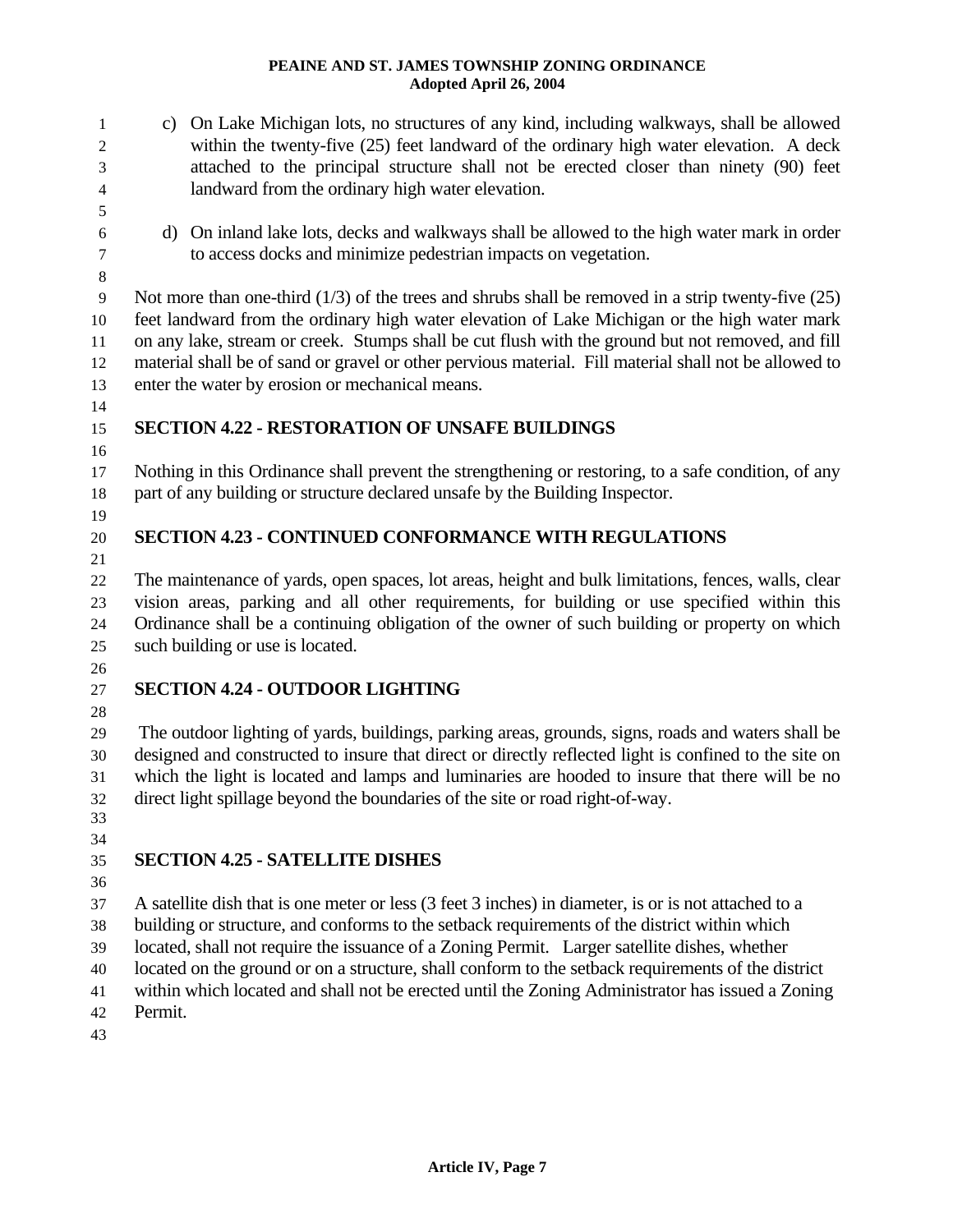#### 1 **SECTION 4.26 – CONTIGUOUS LOTS/COMBINATION REQUIRED**

2

3 Where two or more contiguous lots are owned by the same person, no zoning permit shall be

- 4 issued for a new or expanded structure and no excavation or construction of any kind shall be
- 5 commenced thereon unless the setback requirements of the district are fully complied with for
- 6 each individual lot or the applicant files a Notice of Intent to Combine form with the Township
- 7 Assessor.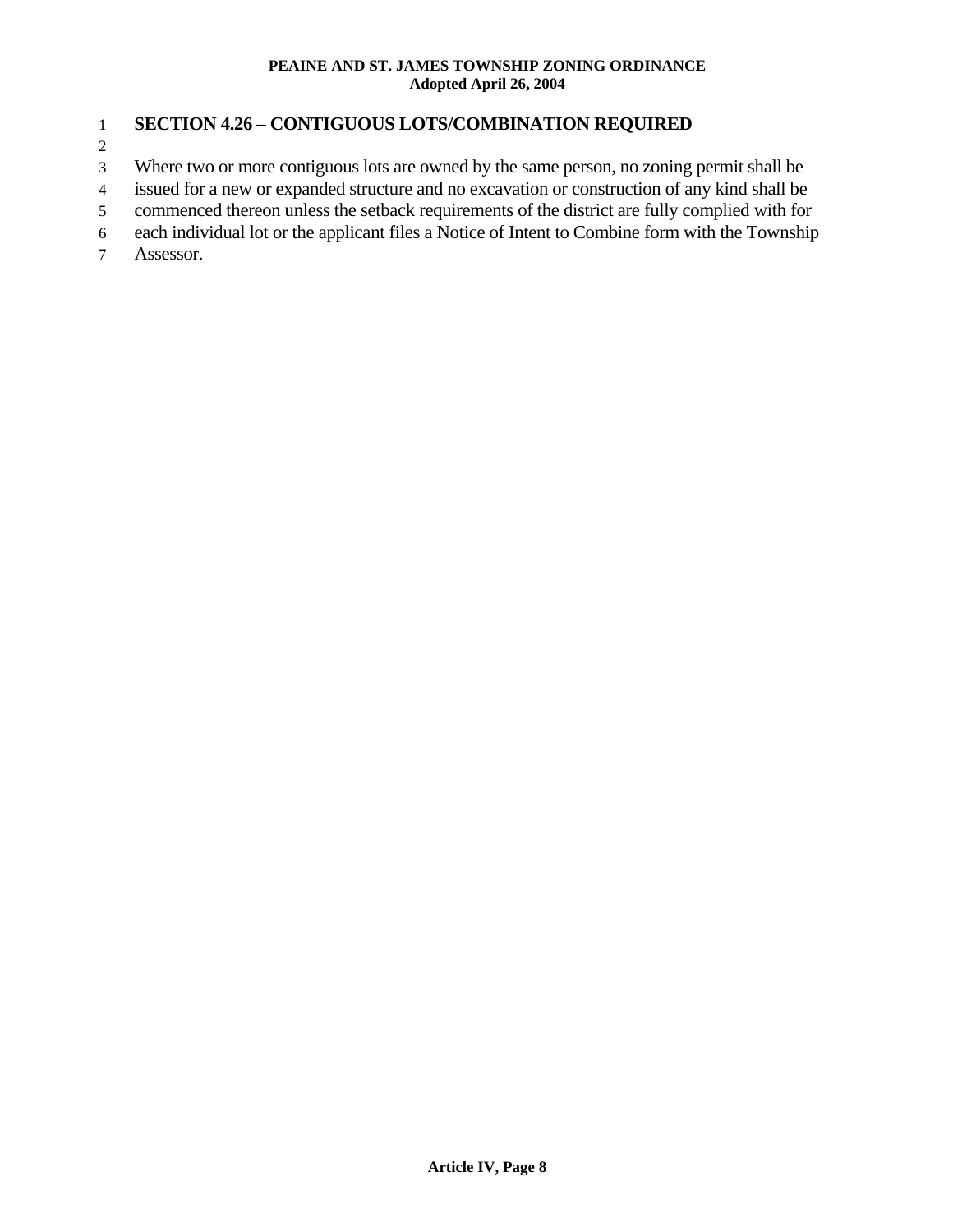| 1        | <b>ARTICLE V</b>                                                                                        |
|----------|---------------------------------------------------------------------------------------------------------|
| 2        |                                                                                                         |
| 3        | <b>ESTABLISHMENT OF ZONING DISTRICTS</b>                                                                |
| 4        |                                                                                                         |
| 5        | <b>SECTION 5.00 - ZONING DISTRICTS</b>                                                                  |
| 6<br>7   |                                                                                                         |
| $\,8\,$  | In order to regulate and restrict the location, erection, alteration or use of buildings, structures or |
| 9        | land to carry out the purpose of this Ordinance, Peaine Township and St. James Township are             |
| 10       | hereby divided into the following zoning districts:                                                     |
| 11       |                                                                                                         |
| 12       | 6.00 - "R-1" Single-Family Residential District.                                                        |
| 13       |                                                                                                         |
| 14       | <b>6.01 - "R-2"</b> Single-Family Residential District.                                                 |
| 15       |                                                                                                         |
| 16       | 6.02 - "R-3" Manufactured Home Development District.                                                    |
| 17       |                                                                                                         |
| 18       | 6.03 - "R-4" Multiple-family Residential District                                                       |
| 19<br>20 | 6.04 - "C-1" Resort Commercial District.                                                                |
| 21       |                                                                                                         |
| 22       | 6.05 - "C-2" General Commercial District.                                                               |
| 23       |                                                                                                         |
| 24       | 6.06 - "I" Industrial District.                                                                         |
| 25       |                                                                                                         |
| 26       | 6.07 - "A" Agricultural District.                                                                       |
| 27       |                                                                                                         |
| 28       | 6.08 - Reserved                                                                                         |
| 29       |                                                                                                         |
| 30       | <b>6.09 - "PLFD"</b> Public Land and Facilities District                                                |
| 31<br>32 | $6.10 - "AA"$ Airport District                                                                          |
| 33       |                                                                                                         |
| 34       | 6.11 - "AB" Airport Protection District.                                                                |
| 35       |                                                                                                         |
| 36       | 6.12 - "MR" Marine Related District.                                                                    |
| 37       |                                                                                                         |
| 38       | 6.13 - "H" Harbor District.                                                                             |
| 39       |                                                                                                         |
| 40       | <b>6.14 - "CD"</b> Critical Dune District                                                               |
| 41       |                                                                                                         |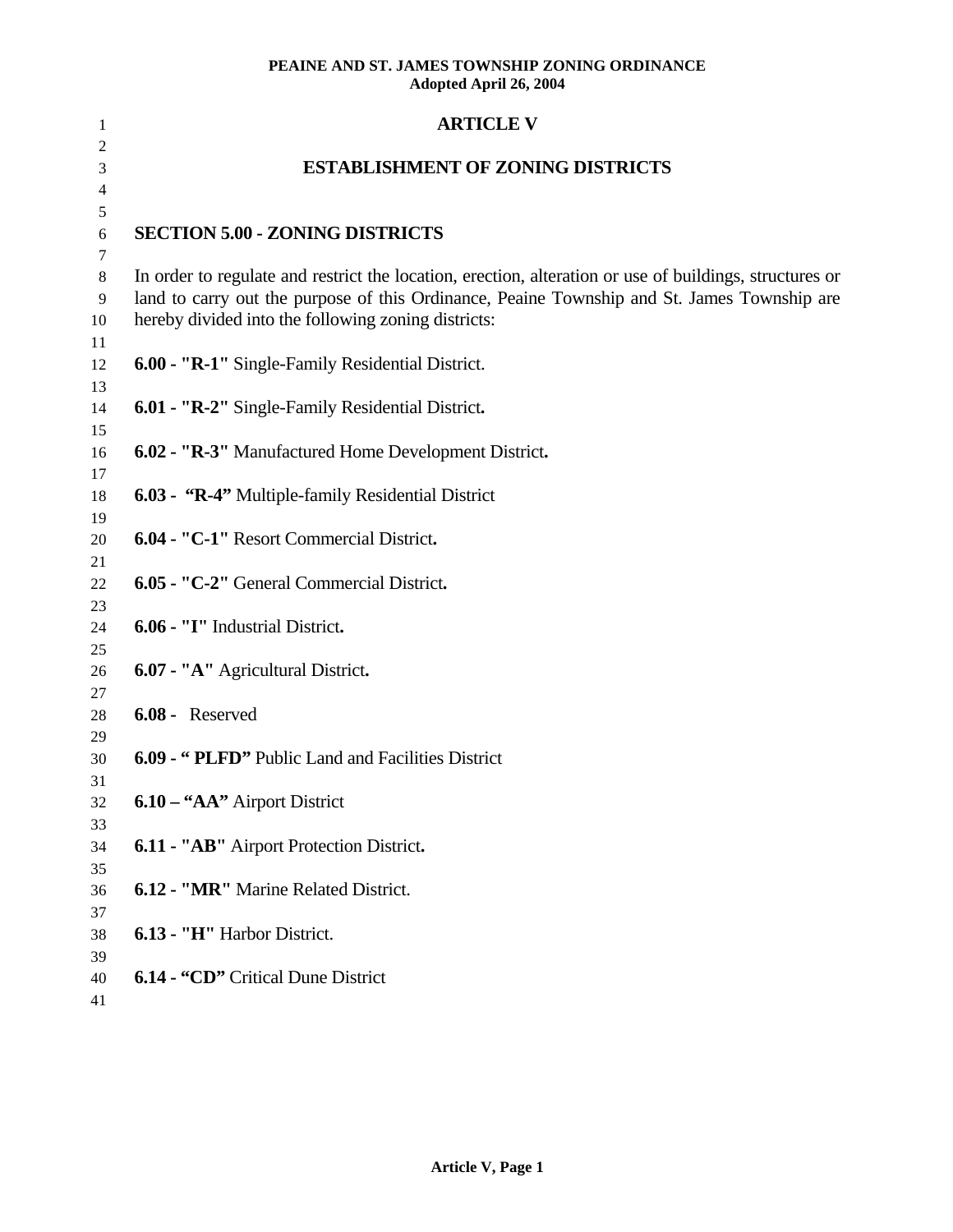1 2 3 4 5 6 7 8 9 10 11 12 13 14 15 16 17 18 19 20 21 22 23 24 25 26 27 28 29 30 31 32 33 34 35 36 37 38 39 40 41 42 43 **SECTION 5.01 - ZONING DISTRICT MAPS**  The locations and boundaries of these districts, so established, are bounded and defined as shown on the map, entitled " Peaine Township Zoning Map" and "St. James Township Zoning Map", which accompanies and is hereby declared to be a part of this Ordinance with the same force and effect as if the districts shown thereon were fully set forth by metes and bounds herein. A current and up-to-date Peaine and St. James Township Zoning District Map, with all amendments noted, shall be kept on file at the Township Hall and this map shall be the final authority as to the current zoning status of land, buildings and other structures in the unincorporated portions of Peaine Township and St. James Township. **SECTION 5.02 - INTERPRETATION OF ZONING DISTRICT BOUNDARIES**  Where uncertainty exists with respect to the boundaries of any of the districts indicated on the Zoning District Map, the following rules shall apply: **a)** Where district boundaries are indicated as approximately coterminous with street or highway centerlines or right-of-way lines, such centerlines or right-of-way lines shall be construed to be boundaries**. b)** Where district boundaries are indicated as approximately coterminous with platted lot lines, quarter-section lines, or other survey lines, such lines shall be construed to be said boundaries. **c)** Where district boundaries are indicated as approximately parallel to street or highway center lines or right-of-way lines, or to section lines, quarter-section lines or other survey lines, such boundaries shall be construed to be parallel thereto and at such distance therefrom as indicated on the Zoning District Map. **d)** Where the boundary of a district follows a railroad line, such boundary shall be deemed to be coterminous with the centerline of the main track of said railroad line. **e)** Where the boundary of a district follows a shoreline of a stream, lake or other body of water, the boundary line shall be interpreted as following such shoreline and in the event of change in shoreline shall be construed as moving with said shoreline**. f)** Where the application of the above rules leaves a reasonable doubt the Zoning Board of Appeals shall rule as to the specific location.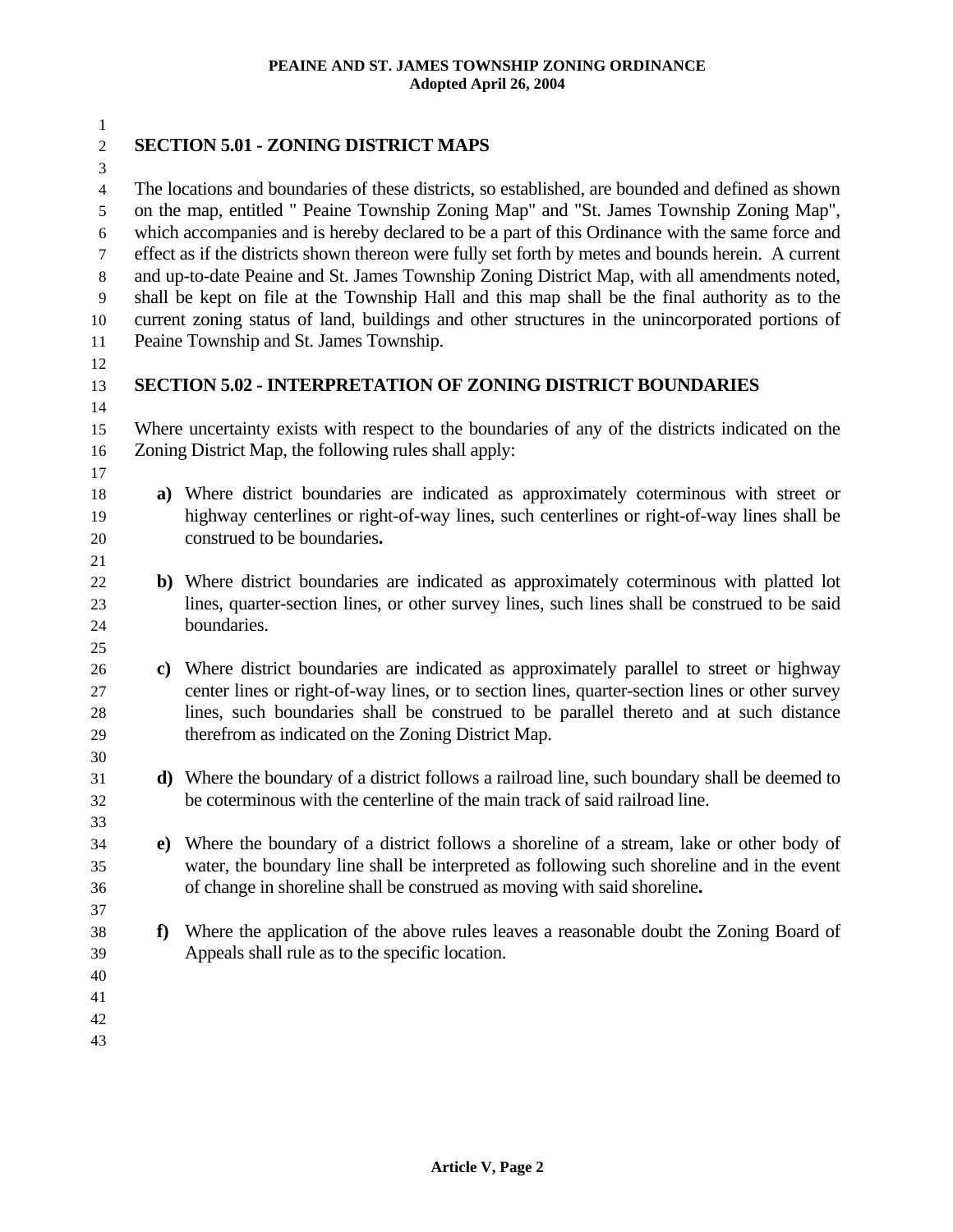#### 1 **SECTION 5.03 - AREAS NOT INCLUDED WITHIN A DISTRICT**

2

3 In every case where property has not been specifically included within a district, such property

4 shall be in the "A-Agricultural" District.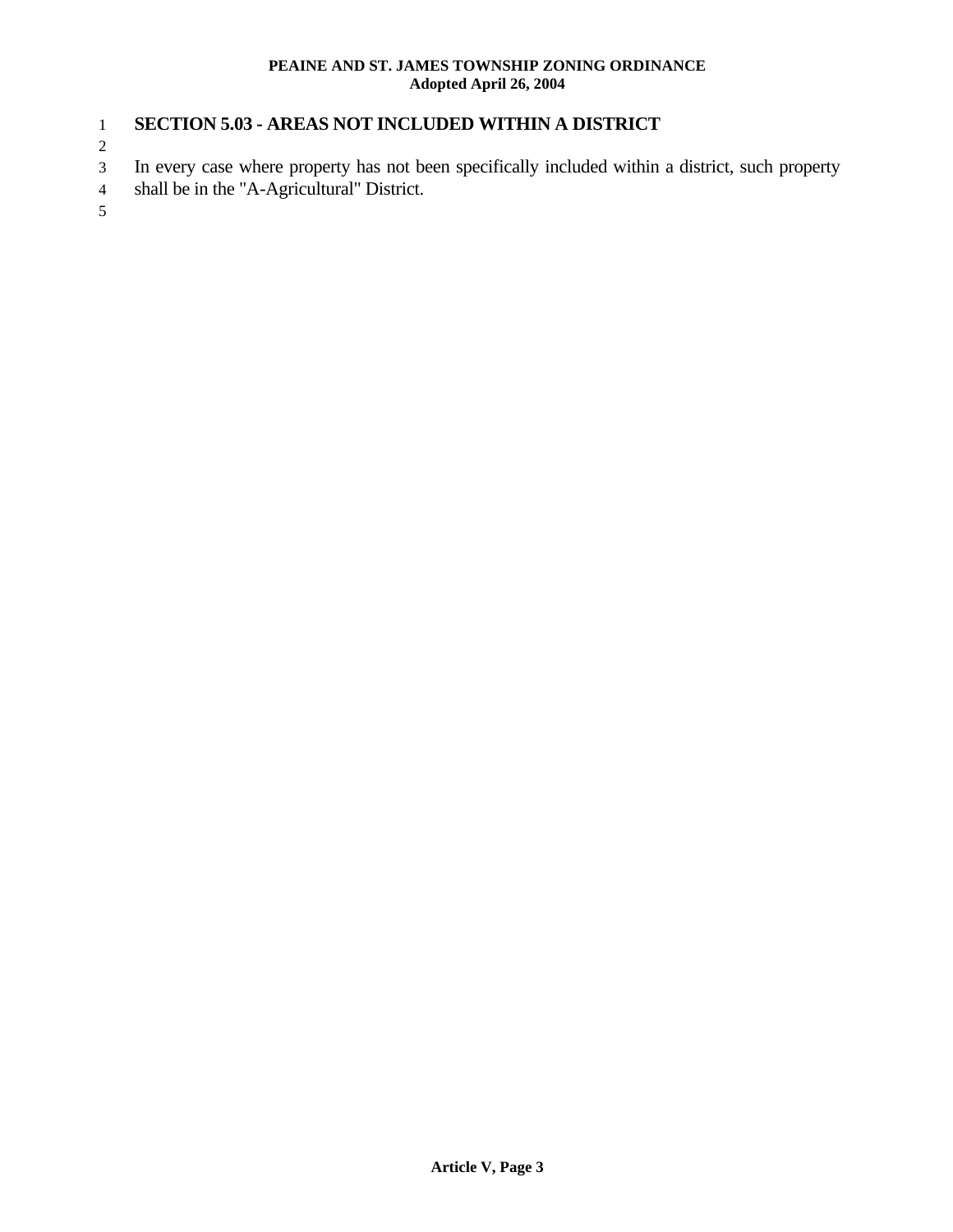| 1                                                |                                                         | <b>ARTICLE VI</b>                                                                                                                                                                                                                                                                                                                                                                                                                                                      |  |  |  |  |  |  |
|--------------------------------------------------|---------------------------------------------------------|------------------------------------------------------------------------------------------------------------------------------------------------------------------------------------------------------------------------------------------------------------------------------------------------------------------------------------------------------------------------------------------------------------------------------------------------------------------------|--|--|--|--|--|--|
| $\mathfrak{2}$<br>$\mathfrak{Z}$                 |                                                         | ZONING DISTRICT REGULATIONS                                                                                                                                                                                                                                                                                                                                                                                                                                            |  |  |  |  |  |  |
| $\overline{4}$<br>5                              | SECTION 6.00 - "R-1" SINGLE-FAMILY RESIDENTIAL DISTRICT |                                                                                                                                                                                                                                                                                                                                                                                                                                                                        |  |  |  |  |  |  |
| 6<br>7<br>8<br>9<br>10<br>11                     |                                                         | a) Purpose - The purpose of this district and its accompanying regulations is to provide for a<br>stable and sound residential environment and to encourage the proper development of land<br>abutting lakes and waterways, avoid pollution, and preserve lakefront and other waterfront<br>properties.                                                                                                                                                                |  |  |  |  |  |  |
| 12<br>13                                         |                                                         | b) Use Regulations - Land and/or buildings in this Zoning District may be used for the<br>following purposes only:                                                                                                                                                                                                                                                                                                                                                     |  |  |  |  |  |  |
| 14<br>15                                         |                                                         | 1) One (1) single-family dwelling on a lot.                                                                                                                                                                                                                                                                                                                                                                                                                            |  |  |  |  |  |  |
| 16<br>17<br>18<br>19<br>20<br>21<br>$22\,$<br>23 |                                                         | 2) One accessory dwelling per lot subject to the provisions of Section 4.04 of this<br>Ordinance and further provided the accessory dwelling shall not exceed the lesser of<br>1,500 square feet or 50 % of the floor area of the principal dwelling and have the same<br>architectural style and character as the principal dwelling in terms of materials of<br>construction and roof line slope. An accessory dwelling shall be no smaller than 600<br>square feet. |  |  |  |  |  |  |
| 24<br>25<br>26<br>27                             |                                                         | 3) Public schools and colleges, when owned and operated by a governmental agency.<br>Fifty (50) foot side and rear yards are required if the property abuts any residential<br>zoned lots.                                                                                                                                                                                                                                                                             |  |  |  |  |  |  |
| 28<br>29<br>30<br>31                             |                                                         | 4) Parks, playgrounds, playfields, museums, libraries, fire stations, community centers and<br>other public buildings owned and operated by a governmental agency or a non-profit<br>neighborhood group.                                                                                                                                                                                                                                                               |  |  |  |  |  |  |
| 32<br>33<br>34                                   |                                                         | 5) Docks, boat landings and similar structures are permitted subject to the regulations<br>provided in this Ordinance and subject to the State of Michigan regulations.                                                                                                                                                                                                                                                                                                |  |  |  |  |  |  |
| 35<br>36<br>37<br>38<br>39                       |                                                         | 6) In addition to an accessory dwelling, there shall be no more than two (2) detached<br>accessory buildings located on a lot, subject to the requirements of Sections 4.3 and 4.4<br>of this Ordinance. An accessory gazebo or garage shall not exceed a height of twenty<br>$(20)$ feet.                                                                                                                                                                             |  |  |  |  |  |  |
| 40<br>41<br>42<br>43                             |                                                         | 7) Home-based businesses such as business and professional offices, telecommuting<br>businesses, and the manufacture of hand-crafted products subject to the following<br>conditions:                                                                                                                                                                                                                                                                                  |  |  |  |  |  |  |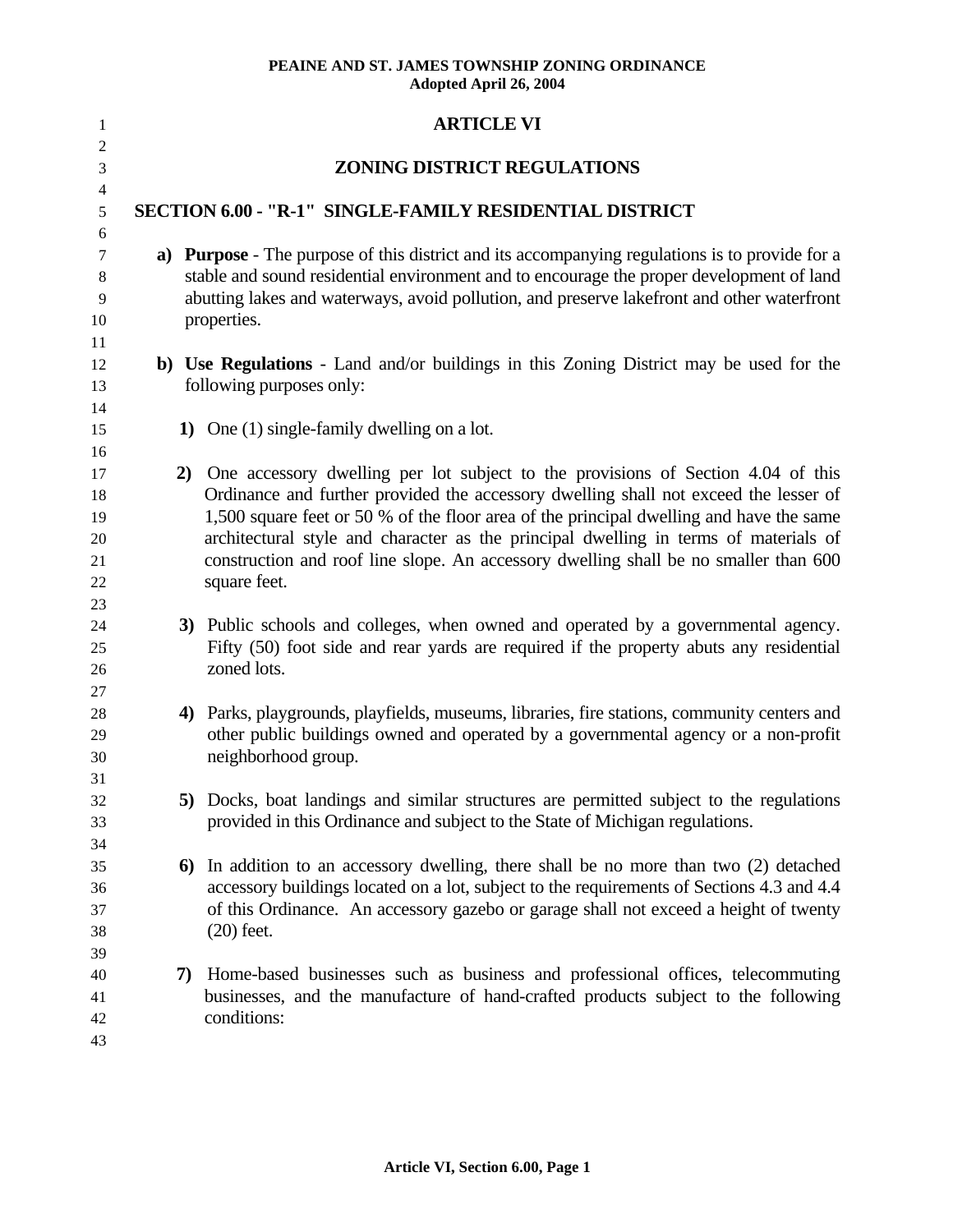| 1              | a. | The home-based business shall be clearly secondary and incidental to the use                      |
|----------------|----|---------------------------------------------------------------------------------------------------|
| $\overline{c}$ |    | of the premises as a residence.                                                                   |
| 3              | b. | All activities shall be conducted within the interior of the principal dwelling                   |
| 4<br>5         | c. | and accessory buildings.<br>Home-based businesses shall be owned and operated solely by persons   |
| 6              |    | residing in the residence except that one person not in residence on the                          |
| 7              |    | premises may be employed.                                                                         |
| $\,8\,$        | d. | No alterations to the exterior of the dwelling, accessory building, or yard shall                 |
| $\overline{9}$ |    | be permitted which alters the residential character of the premises.                              |
| 10             | e. | Parking shall be allowed only within driveway areas.                                              |
| 11             | f. | No sign, display, or other device identifying the business shall be used.                         |
| 12             | g. | No sales or rental of goods shall be permitted on the premises, except as may                     |
| 13             |    | be incidental to the furnishing of a service.                                                     |
| 14             | h. | No use shall generate automobile or truck traffic in excess of that normally                      |
| 15             |    | associated with a residence.                                                                      |
| 16             | i. | No equipment shall be used in the home-based business that will create                            |
| 17             |    | electrical interference for surrounding properties.                                               |
| 18             | j. | The use shall not generate noise, vibration, odor, glare, or airborne                             |
| 19             |    | particulates, other than those customarily associated with a residence, beyond                    |
| $20\,$         |    | the property line of the home-based business.                                                     |
| 21             | k. | Instruction in crafts and fine arts are recognized as permitted home-based                        |
| $22\,$         |    | businesses if they meet the above conditions.                                                     |
| 23             |    |                                                                                                   |
| 24             |    | 8) Religious institutions.                                                                        |
| 25             |    |                                                                                                   |
| 26             |    | 9) Adult foster care facilities for six (6) or less persons (State licensed residential facility) |
| 27             |    | as defined by MCLA 125.583b; MSA 5.2933 (2).                                                      |
| 28             |    |                                                                                                   |
| 29             |    | 10) Group day care homes subject to the conditions and standards established by Act 116           |
| 30             |    | of the Public Acts of 1973, as amended.                                                           |
| 31             |    |                                                                                                   |
| 32             |    | 11) Child day care facilities for six (6) or fewer children, licensed by the State of Michigan.   |
| 33             |    |                                                                                                   |
| 34             |    | 12) Other accessory uses customarily incidental to the preceding listed permitted uses            |
| 35             |    | including, but not limited to, off-street parking as regulated by Article VII of this             |
| 36             |    | Ordinance.                                                                                        |
| 37             |    |                                                                                                   |
| 38             |    | 13) Special uses that may be authorized in this district include cemeteries, institutions for     |
| 39             |    | human care, and bed and breakfasts, provided an application is submitted for a Special            |
| 40             |    | Use Permit and is approved in accordance with the procedures, provisions, and                     |
| 41             |    | standards of Article IX of this Ordinance.                                                        |
| 42             |    |                                                                                                   |
| 43             |    | c) Height Regulations - No building shall exceed thirty-five (35) feet in height.                 |
|                |    |                                                                                                   |
| 44             |    |                                                                                                   |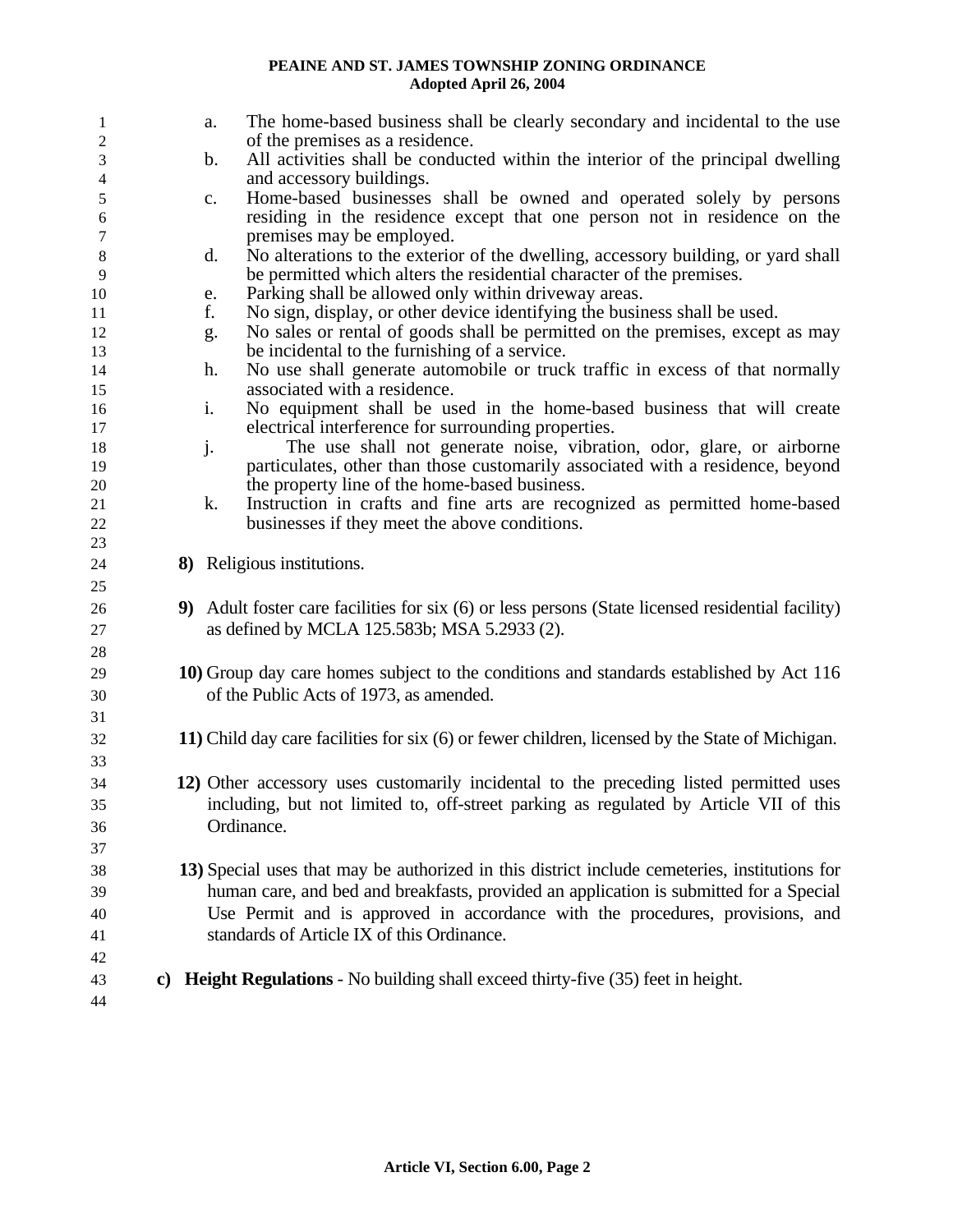1 2 3 4 **d) Area Regulations** - No building or structure shall hereafter be erected, altered or enlarged unless the following setback and lot area requirements are provided and maintained in connection with such building, erection, alteration or enlargement. **1) Minimum Front Yard Setback** - There shall be a front yard setback of not less than thirty-five (35) feet. **On a corner lot where the front yard is determined by the owner to be on the lesser of the two streets, the setback from the greater street shall also not be less than thirty-five (35) feet.**  5 6 7 8 9 **2) Minimum Side Yard Setback** - There shall be a side yard setback of not less than twenty-five (25) feet on each side of any dwelling or accessory building. 10 11 12 **3) Minimum Rear Yard Setback** - There shall be a rear yard setback of not less than thirty-five (35) feet, except in the case of lake lots. On lake lots where 40% or more of the lots located within 1,000 feet on either side of and parallel to the shoreline are occupied by buildings, no building hereafter erected or structurally altered shall extend nearer the water's edge than the average rear yard line established by these buildings. In addition, the regulations contained within Section 4.21 for Shoreline Protection, shall apply. 13 14 15 16 17 18 19 20 **4) Lot Area** - The minimum lot area for uses in this zoning district shall be one hundred thousand (100,000) square feet and have a minimum width of two hundred (200) feet at the building line. Smaller lots than specified above may be permitted provided that the following standards are met: 21 22 23 24 25 26 27 28 29 30 **(a)** Only lots of record as of August 5, 1992 may be split. **(b)** The split lot shall be a minimum of one hundred fifty (150) feet in width at the front lot line or shall be split in half whichever is more. **(c)** Minimum lot to measure 90,000 square feet in area. **5) Nonconforming Lots –** Notwithstanding the requirements of subsection 2) above, lots of record lawfully in existence on or before August 5, 1992 that are 100 feet or less in width may have a side yard setback of not less than ten (10) feet on each side of any dwelling or accessory building, except on the street side of a corner lot, where a twenty-five (25) foot side yard setback shall be provided and maintained. 31 32 33 34 35 36 37 38 39 40 41 42 43 **e) Floor Area Requirements** - Each principal dwelling unit in this zoning district shall have a minimum of 768 square feet of floor area exclusive of porches, garages, basements, and utility areas, with a multi-story building having a minimum of 600 square feet on the first floor. Accessory dwellings shall have a minimum of 600 square feet of floor area.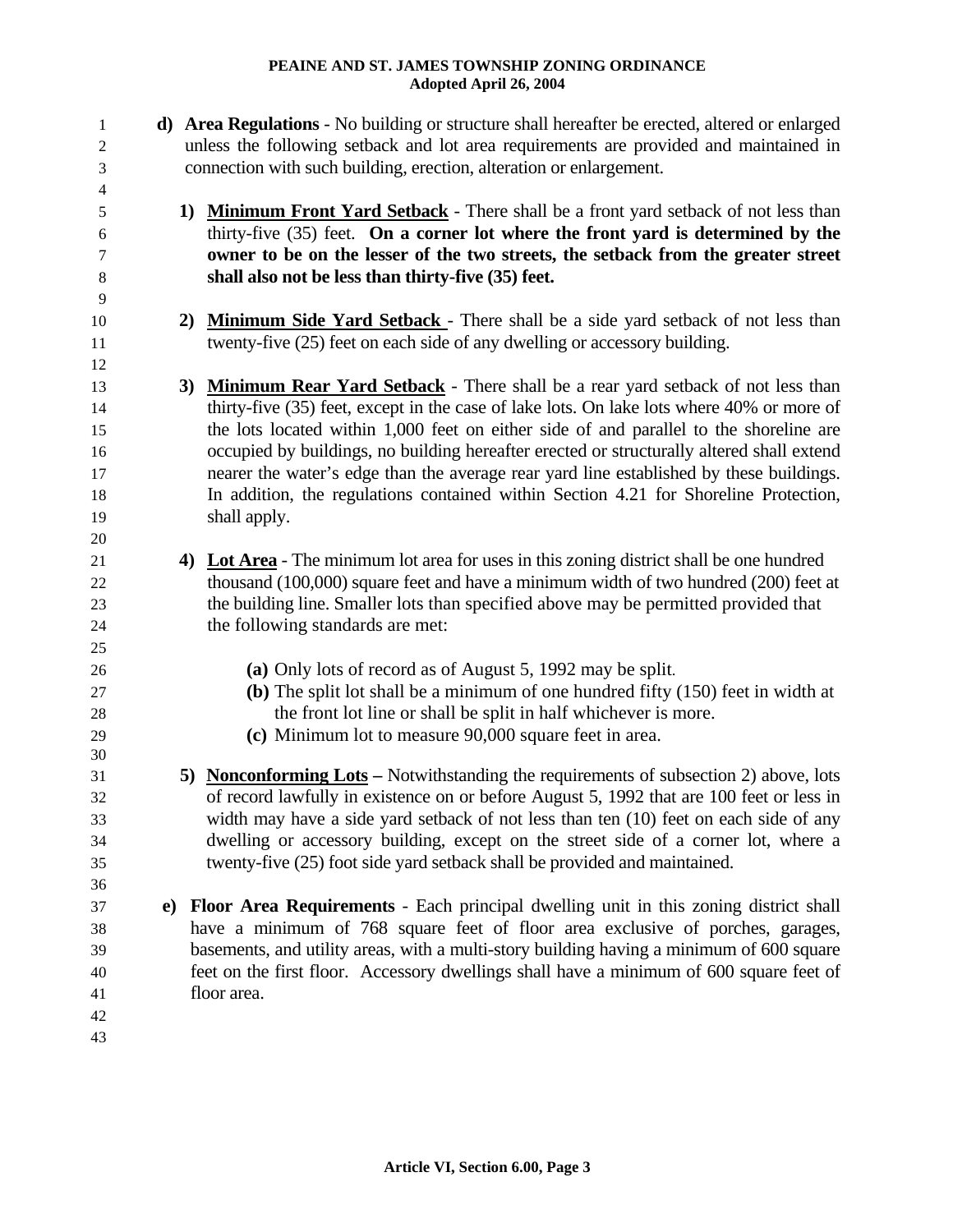| 1  |    |                                                                                           |
|----|----|-------------------------------------------------------------------------------------------|
| 2  |    | f) Other Development Regulations                                                          |
| 3  |    |                                                                                           |
| 4  | 1) | Docks, boat landings and similar structures shall comply with the side yard setback       |
| 5  |    | requirements of this Zoning District and shall not be longer than is required to reach a  |
| 6  |    | water depth of four (4) feet at normal low water, nor shall extend more than forty (40)   |
|    |    | feet into the water.                                                                      |
| 8  |    |                                                                                           |
| 9  |    | 2) No subsoil footings drain system shall empty directly into any water body.             |
| 10 |    |                                                                                           |
| 11 |    | 3) The developer or builder shall be required to ensure that new or altered structures in |
| 12 |    | this zoning district will not be damaged by flooding or flood hazards and that excessive  |
| 13 |    | soil erosion, adverse changes in the natural drainage courses, or unnecessary             |
| 14 |    | destruction of natural features will be avoided, or remedies will be provided.            |
| 15 |    |                                                                                           |
| 16 | 4) | This District shall comply with Section 4.21 (Shoreline Protection Strip).                |
| 17 |    |                                                                                           |
| 18 |    |                                                                                           |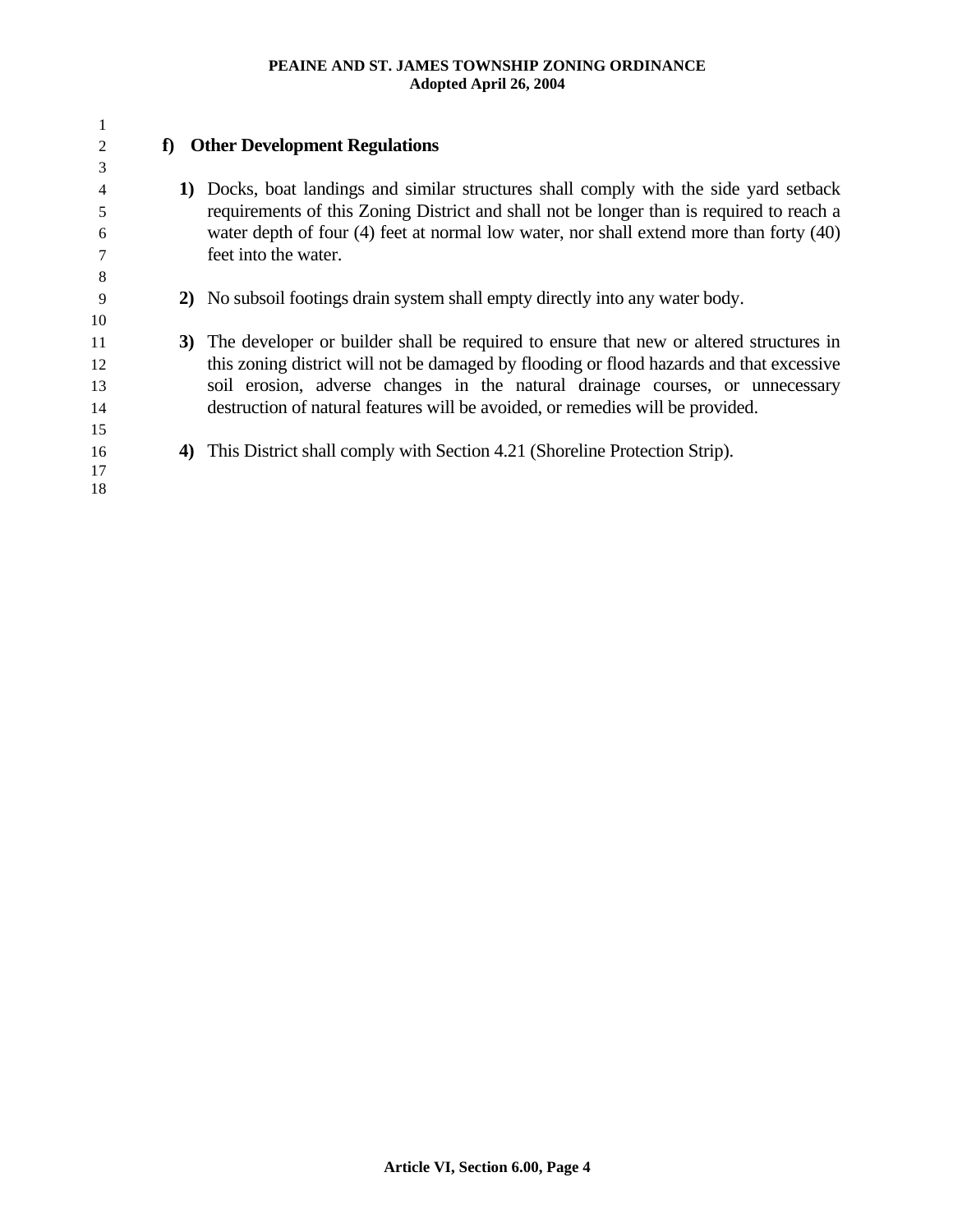| $\mathbf{1}$                           |              |                                                                                                                                                                                         | SECTION 6.01 - "R-2" SINGLE FAMILY RESIDENTIAL DISTRICT                                                                                                                                                                                                                                                                                                                                                                                                                     |  |  |  |  |
|----------------------------------------|--------------|-----------------------------------------------------------------------------------------------------------------------------------------------------------------------------------------|-----------------------------------------------------------------------------------------------------------------------------------------------------------------------------------------------------------------------------------------------------------------------------------------------------------------------------------------------------------------------------------------------------------------------------------------------------------------------------|--|--|--|--|
| 2                                      |              |                                                                                                                                                                                         |                                                                                                                                                                                                                                                                                                                                                                                                                                                                             |  |  |  |  |
| 3<br>$\overline{4}$                    |              | a) Purpose - This Zoning District is intended to encourage the proper development of land<br>abutting lakes and waterways, avoid pollution, and preserve lakefront and other waterfront |                                                                                                                                                                                                                                                                                                                                                                                                                                                                             |  |  |  |  |
| 5                                      |              | properties.                                                                                                                                                                             |                                                                                                                                                                                                                                                                                                                                                                                                                                                                             |  |  |  |  |
| 6                                      |              |                                                                                                                                                                                         |                                                                                                                                                                                                                                                                                                                                                                                                                                                                             |  |  |  |  |
| 7<br>8<br>9                            |              | b) Use Regulations - Land and/or buildings in this Zoning District may be used for the<br>following purposes only:                                                                      |                                                                                                                                                                                                                                                                                                                                                                                                                                                                             |  |  |  |  |
| 10                                     |              |                                                                                                                                                                                         | 1) One (1) single-family dwelling on a lot.                                                                                                                                                                                                                                                                                                                                                                                                                                 |  |  |  |  |
| 11<br>12<br>13<br>14<br>15<br>16<br>17 |              |                                                                                                                                                                                         | 2) One accessory dwelling per lot subject to the provisions of Section 4.4 of this<br>Ordinance and further provided the lot or parcel shall have a minimum area of 30,000<br>square feet and the accessory dwelling shall not exceed the lesser of 1,000 square feet<br>or 50 % of the floor area of the principal dwelling and have the same architectural style<br>and character as the principal dwelling in terms of materials of construction and roof<br>line slope. |  |  |  |  |
| 18<br>19<br>20                         |              |                                                                                                                                                                                         | 3) Parks, playgrounds, playfields, and other recreation facilities, owned and operated by a<br>governmental agency or a non-profit neighborhood group.                                                                                                                                                                                                                                                                                                                      |  |  |  |  |
| 21<br>22<br>23<br>24                   |              |                                                                                                                                                                                         | 4) Docks, boat landings and similar structures are permitted as accessory structures<br>subject to the regulations provided in this Ordinance and subject to the State of<br>Michigan regulations.                                                                                                                                                                                                                                                                          |  |  |  |  |
| 25<br>26<br>$27\,$<br>28               |              |                                                                                                                                                                                         | 5) Other accessory uses customarily incidental to the preceding listed permitted uses<br>including, but not limited to, off-street parking, as required by Article VIII, and signs,<br>as regulated by Article VII of this Ordinance.                                                                                                                                                                                                                                       |  |  |  |  |
| 29<br>30<br>31<br>32<br>33             |              |                                                                                                                                                                                         | 6) In addition to an accessory dwelling, there shall be no more than two (2) detached<br>accessory buildings located on a lot, subject to the requirements of Sections 4.03 and<br>4.04 of this Ordinance. An accessory gazebo or garage shall not exceed a height of<br>twenty $(20)$ feet.                                                                                                                                                                                |  |  |  |  |
| 34<br>35<br>36                         |              | 7)                                                                                                                                                                                      | Adult foster care facilities, group day care homes, and child day care facilities as<br>permitted in the R-1 District.                                                                                                                                                                                                                                                                                                                                                      |  |  |  |  |
| 37<br>38                               |              |                                                                                                                                                                                         | 8) Home-based businesses subject to the same conditions as specified for the R-1 District.                                                                                                                                                                                                                                                                                                                                                                                  |  |  |  |  |
| 39<br>40<br>41                         |              |                                                                                                                                                                                         | 9) Special uses as permitted in the R-1 District subject to the same procedures, provisions,<br>and standards of Article IX of this Ordinance.                                                                                                                                                                                                                                                                                                                              |  |  |  |  |
| 42                                     | $\mathbf{c}$ |                                                                                                                                                                                         | <b>Height Regulations</b> - No building shall exceed thirty-five (35) feet in height.                                                                                                                                                                                                                                                                                                                                                                                       |  |  |  |  |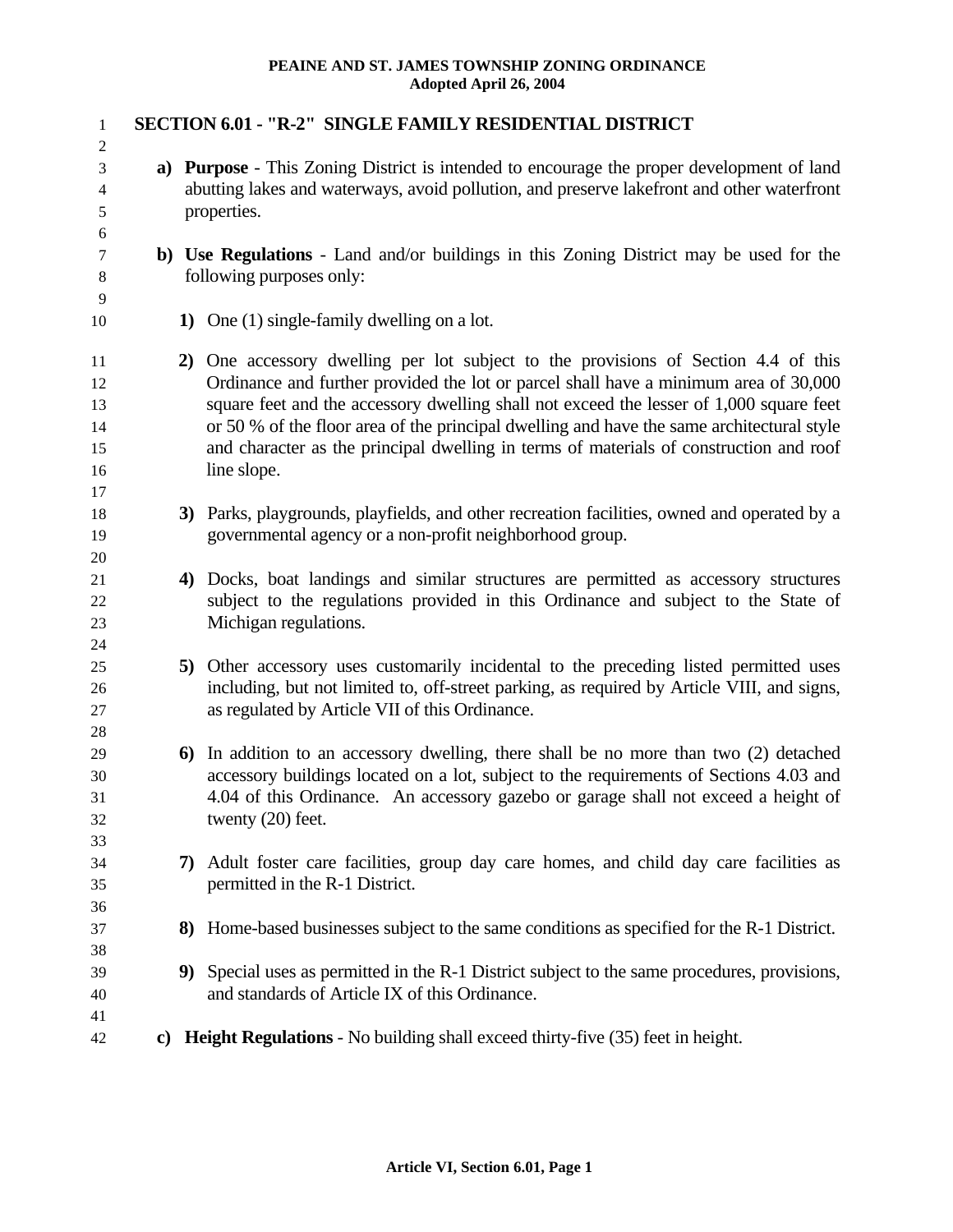1 2 3 4 5 **d) Area Regulations** - No building or structure shall be hereafter erected, altered or enlarged unless the following setback and lot areas are provided and maintained in connection with such alterations, construction or enlargement. **1) Minimum Front Yard Setback** - There shall be a front yard setback of not less than twenty-five (25) feet. 6 7 8 **2) Minimum Side Yard Setback** - There shall be a side yard setback of not less than ten (10) feet on each side of any dwelling or accessory building, excepting the street side of a corner lot on which not less than a twenty-five (25) foot side yard setback shall be maintained. 9 10 11 12 13 **3) Minimum Rear Yard Setback** - There shall be a rear yard setback of not less than thirty-five (35) feet, except in the case of lake lots. On lake lots where 40% or more of the lots located within 1,000 feet on either side of and parallel to the shoreline are occupied by buildings, no building hereafter erected or structurally altered shall extend nearer the water's edge than the average rear yard line established by these buildings. In addition, the regulations contained within Section 4.21 for Shoreline Protection, shall apply. 14 15 16 17 18 19 20 21 **4) Lot Area** - The minimum lot area for use in this Zoning District shall be fifteen thousand (15,000) square feet and a minimum width of one hundred (100) feet at the building line. 22 23 24 25 26 27 28 29 30 31 32 33 34 35 36 37 38 39 40 41 42 43 **e) Floor Area Requirements** - Each principal dwelling shall have a minimum of 600 square feet of floor area, exclusive of porches, garages, basements and utility areas, with a multistory building having a minimum of 600 square feet on the first floor. Each accessory dwelling shall have a minimum of 400 square feet of floor area, exclusive of porches, garages, basements, and utility areas, but may not exceed the lesser of 1000 square feet or 50% of the floor area of the principle structure. **f) Other Development Regulations 1)** Docks, boat landings and similar structures shall comply with the side yard setback requirements of this Zoning District and shall not be longer than is required to reach a water depth of four (4) feet at normal low water, nor shall extend more than forty (40) feet into the water. **2)** No subsoil footings drain system shall empty directly into any body of water. **3)** The developer or builder shall be required to ensure that new or altered structures in this Zoning District will not be damaged by flooding or flood hazards and that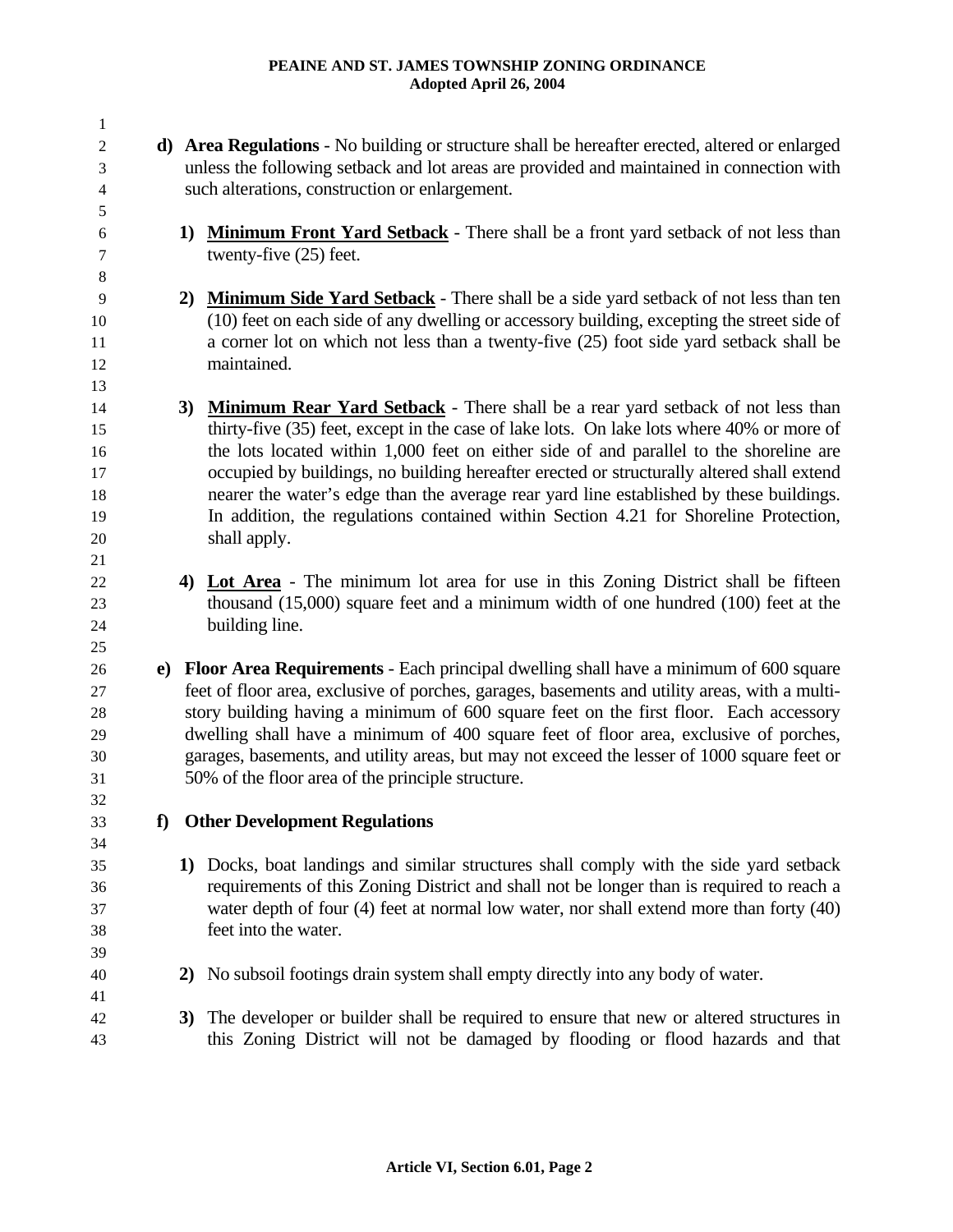- 1 2 3 excessive soil erosion, adverse changes in the natural drainage courses, or unnecessary destruction of natural features will be avoided, or remedies will be provided.
	- **4)** This District shall comply with Section 4.21 (Shoreline Protection Strip).

4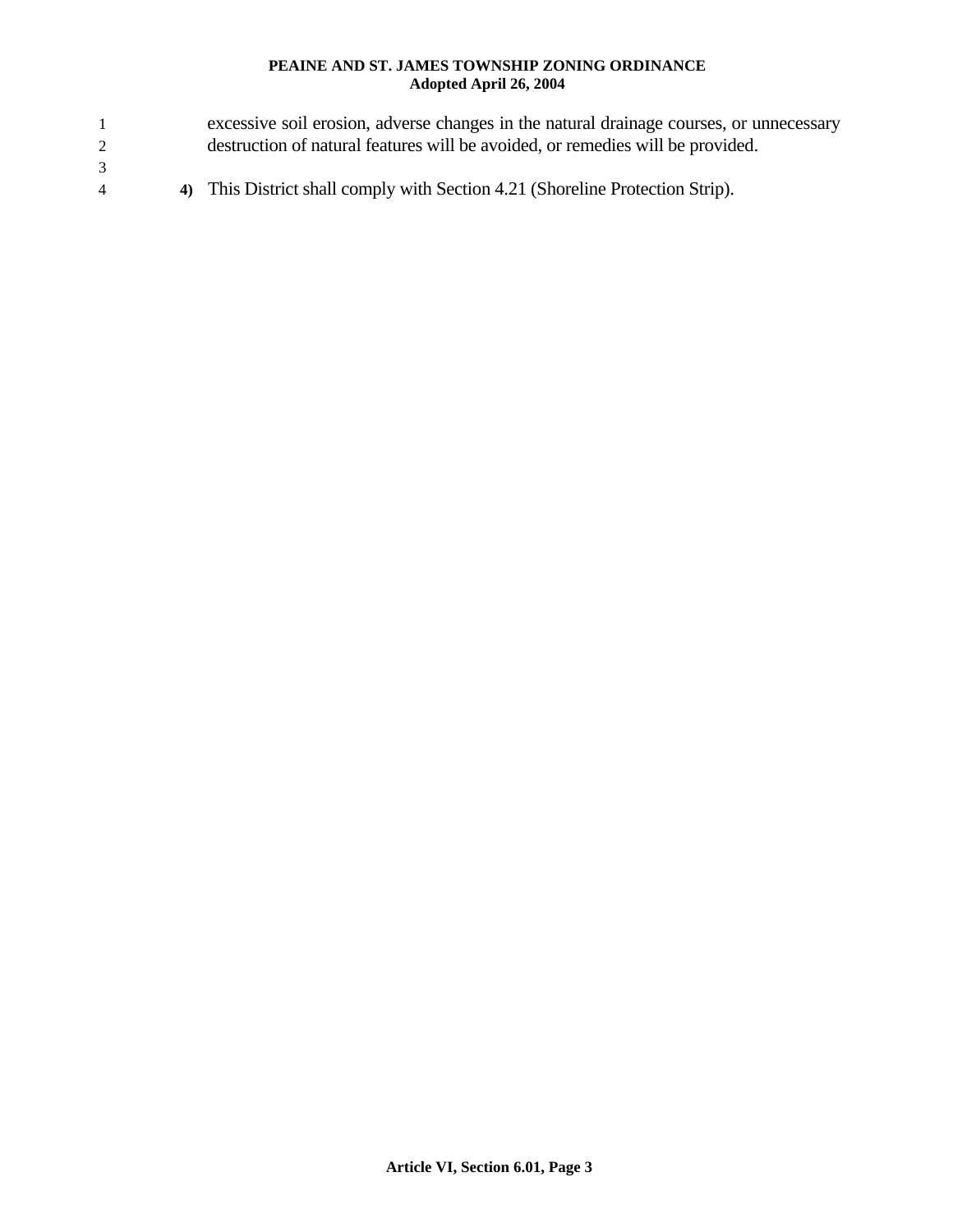| $\mathbf{1}$        |    | <b>SECTION 6.02 - "R-3" MANUFACTURED HOME DEVELOPMENT DISTRICT</b>                                                        |
|---------------------|----|---------------------------------------------------------------------------------------------------------------------------|
| $\overline{c}$<br>3 |    | a) Purpose - The purpose of this district and its accompanying regulations is to provide                                  |
| $\overline{4}$      |    | for a stable and sound environment for manufactured home developments. There is no                                        |
| 5                   |    | intention to promote, by these regulations, a Zoning District of a lower quality or                                       |
| 6                   |    | desirability than in the "R-1" Zoning District, although a higher density is permitted.                                   |
| 7                   |    |                                                                                                                           |
| $8\,$<br>9          |    | b) Use Regulations - Land and/or buildings in this Zoning District may be used for the<br>following purposes only:        |
| 10                  |    |                                                                                                                           |
| 11                  |    | 1) Manufactured home developments provided that all State regulations governing                                           |
| 12<br>13            |    | manufactured homes and the following requirements and procedures are met:                                                 |
| 14                  | a. | Each park shall be in single ownership and shall contain a minimum land area of                                           |
| 15<br>16            |    | ten $(10)$ acres.                                                                                                         |
| 17                  |    | <b>b.</b> All manufactured home developments shall maintain a one-hundred (100) foot                                      |
| 18                  |    | landscape setback from any public street that borders the development's                                                   |
| 19                  |    | boundaries, and fifty (50) foot minimum landscaped rear and side yards shall be                                           |
| 20                  |    | provided and maintained adjacent to any adjoining properties.                                                             |
| 21                  |    |                                                                                                                           |
| 22                  |    | c. Private water supply and sewerage disposal systems shall be connected to public                                        |
| 23<br>24            |    | systems within two (2) years after such public facilities become available within<br>five hundred (500) feet of the park. |
| 25                  |    |                                                                                                                           |
| 26                  |    | <b>d.</b> All utility lines (power, telephone, water, gas, cable TV) shall be installed                                   |
| 27                  |    | underground.                                                                                                              |
| 28                  |    |                                                                                                                           |
| 29                  | e. | Each park shall have a minimum of two (2) access streets entering a public arterial                                       |
| 30                  |    | or collector street with no ingress from or egress to a local street.                                                     |
| 31                  |    |                                                                                                                           |
| 32                  | f. | All streets within a manufactured home development shall provide a forty (40) foot                                        |
| 33                  |    | right-of-way for one-way streets and a fifty (50) foot right-of-way for two-way                                           |
| 34                  |    | streets, and a minimum roadway of twenty (20) feet exclusive of parking facilities.                                       |
| 35                  |    |                                                                                                                           |
| 36                  | g. | All properties in any manufactured home development shall be graded so as to be                                           |
| 37                  |    | well drained, and a means of conveying storm water away from structures and                                               |
| 38                  |    | streets shall be provided.                                                                                                |
| 39                  |    |                                                                                                                           |
| 40                  |    | <b>h.</b> Off-street parking shall be provided.<br>At least ten $(10%)$ percent of the                                    |
| 41                  |    | manufactured home development area shall be retained for open space and                                                   |
| 42                  |    | recreation purposes.                                                                                                      |
| 43                  |    |                                                                                                                           |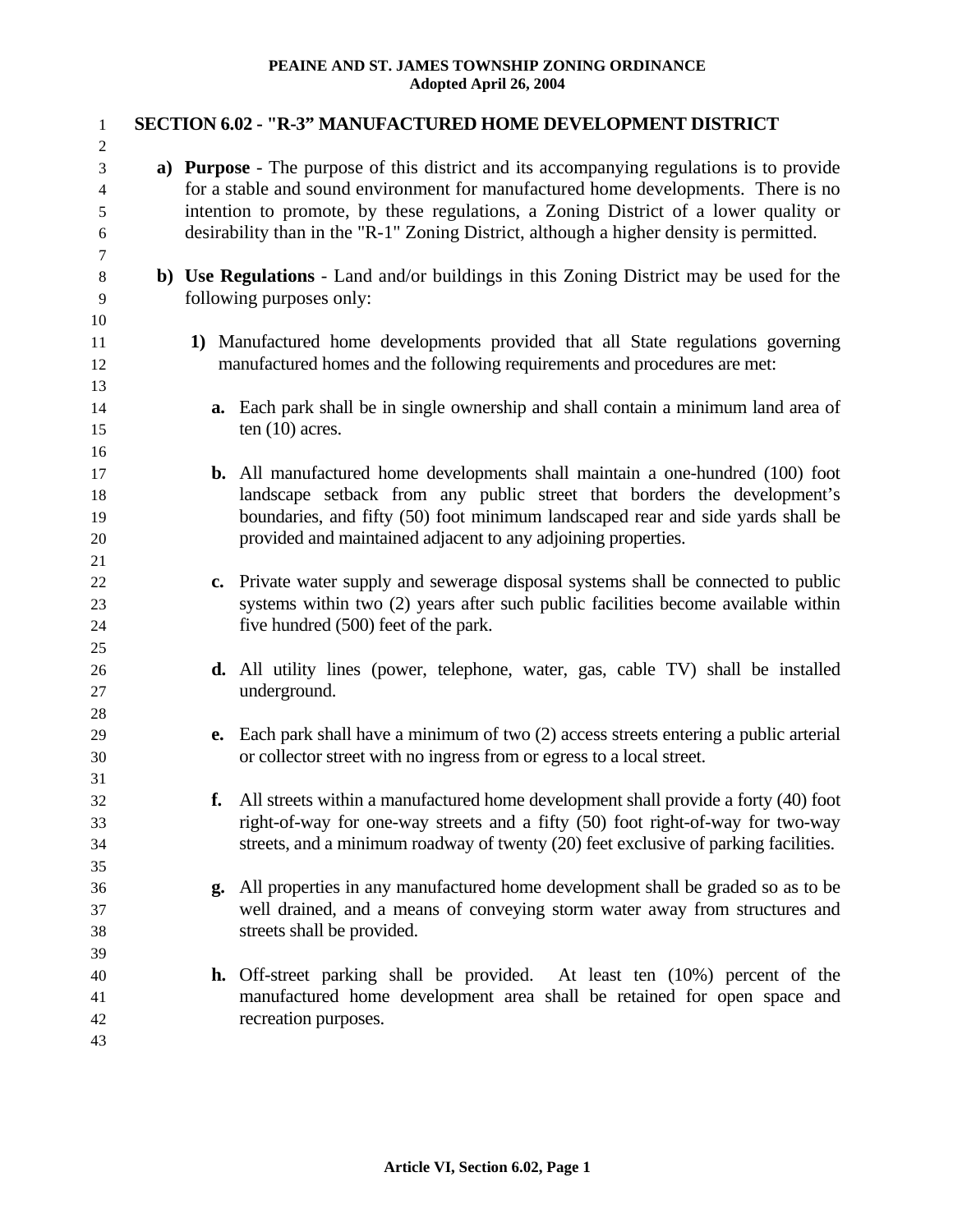| 1<br>$\mathfrak 2$<br>3 | i.<br>approval must be submitted with the application for a zoning permit.                 | All sanitary waste disposal permits shall be obtained, and evidence of such                 |
|-------------------------|--------------------------------------------------------------------------------------------|---------------------------------------------------------------------------------------------|
| $\overline{4}$          | j.                                                                                         | Buildings housing laundry facilities, offices, restrooms or shower facilities, a pool       |
| 5                       |                                                                                            | or the sale of retail goods for the exclusive use of residents of the park may be           |
| 6                       | permitted as an accessory use.                                                             |                                                                                             |
| 7                       |                                                                                            |                                                                                             |
| 8                       |                                                                                            | k. Sites for travel trailers or camping accommodations may be provided within a             |
| 9                       |                                                                                            | manufactured home development for temporary stays not to exceed ninety (90)                 |
| 10                      |                                                                                            | days. At a minimum, the area serving RV's shall be provided with restrooms,                 |
| 11                      |                                                                                            | showers, laundry facilities and water supply. Provisions shall be made for the              |
| 12                      |                                                                                            | sanitary disposal of sewage into a system on the premises or a public system                |
| 13                      | equipped to handle this waste.                                                             |                                                                                             |
| 14                      |                                                                                            |                                                                                             |
| 15                      |                                                                                            | 2) A development plan shall be submitted for each manufactured home development in          |
| 16                      |                                                                                            | accordance with Article XIV of this Ordinance, and said plan shall indicate or              |
| 17                      | illustrate how the requirements of this Section (Section 6.02) are being met.              |                                                                                             |
| 18                      |                                                                                            |                                                                                             |
| 19                      |                                                                                            | 3) Accessory uses customarily incidental to the preceding listed uses including, but not    |
| 20                      |                                                                                            | limited to, off-street parking as required by Article VIII and signs as regulated by        |
| 21                      | Article VII of this Ordinance.                                                             |                                                                                             |
| 22                      |                                                                                            |                                                                                             |
| 23                      |                                                                                            | 4) Special uses that may be authorized in this Zoning District include the following,       |
| 24                      |                                                                                            | provided that an application is submitted for a Special Use Permit and approved in          |
| 25                      |                                                                                            | accordance with the procedures, provisions and standards of Article IX of this              |
| 26                      | Ordinance.                                                                                 |                                                                                             |
| 27                      |                                                                                            |                                                                                             |
| 28                      | (a) Multiple-family dwellings.                                                             |                                                                                             |
| 29                      |                                                                                            |                                                                                             |
| 30                      | c) <b>Height Regulations</b> - No building shall exceed thirty-five $(35)$ feet in height. |                                                                                             |
| 31                      |                                                                                            |                                                                                             |
| 32                      |                                                                                            | d) Area Regulations - No building or structure shall hereafter be erected, altered or       |
| 33                      |                                                                                            | enlarged or located in this Zoning District unless the following setback and lot area       |
| 34                      |                                                                                            | requirements are provided and maintained in connection with such building, structure        |
| 35                      | or enlargement.                                                                            |                                                                                             |
| 36                      |                                                                                            |                                                                                             |
| 37                      | <b>Front Yard</b> - There shall be a minimum front yard setback of twenty (20) feet.<br>1) |                                                                                             |
| 38                      |                                                                                            |                                                                                             |
| 39                      | 2)                                                                                         | <b>Side Yard</b> - There shall be a minimum side yard setback of ten (10) feet on each side |
| 40                      |                                                                                            | of the building excepting the street side of the corner lot, where a twenty (20) foot       |
| 41                      | side yard setback shall be required.                                                       |                                                                                             |
| 42                      |                                                                                            |                                                                                             |
| 43                      | <b>Rear Yard</b> - There shall be a minimum rear yard setback of twenty (20) feet.<br>3)   |                                                                                             |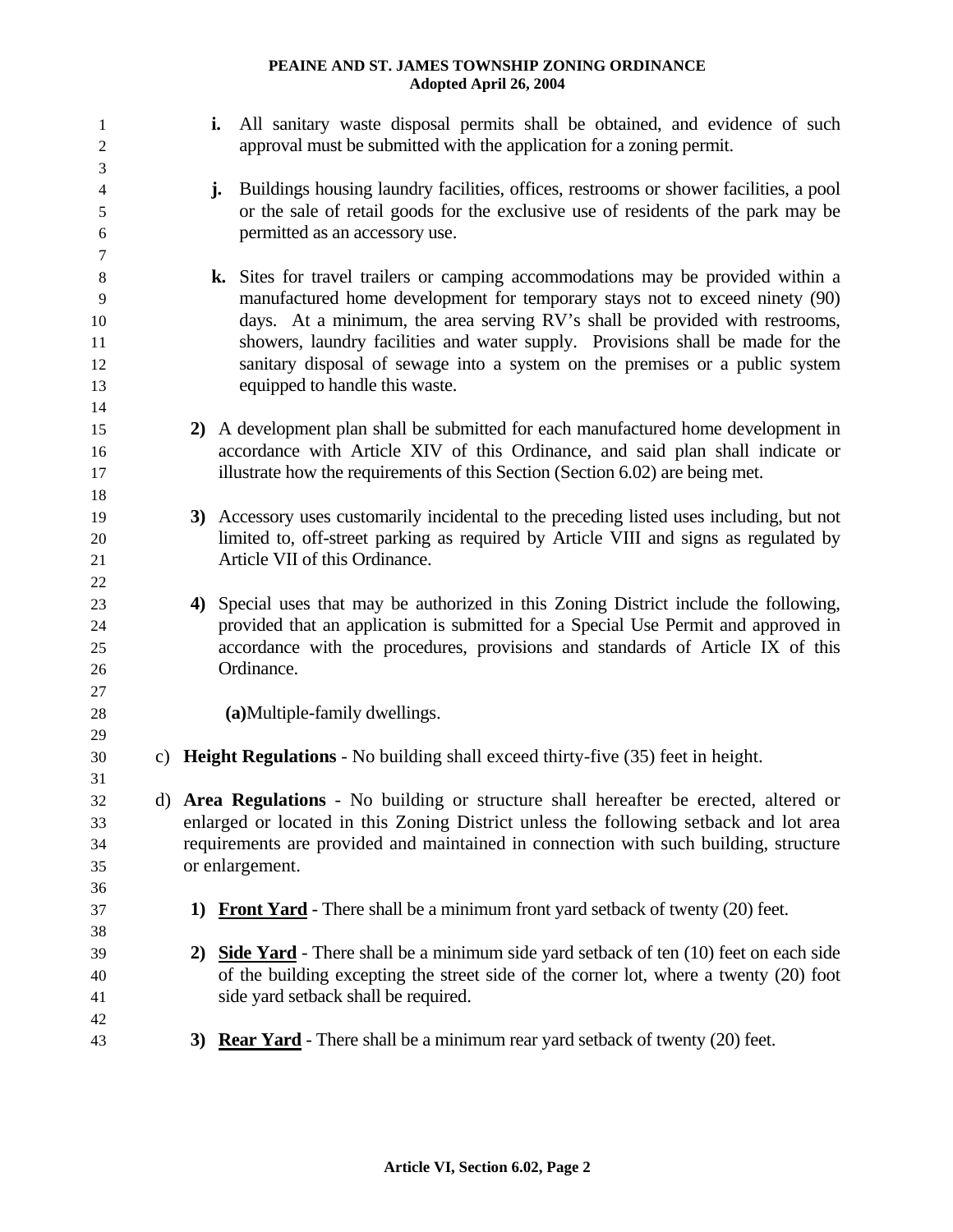| 2              |    | 4) Lot Area - There shall be a minimum lot area of five thousand $(5,000)$ square feet  |
|----------------|----|-----------------------------------------------------------------------------------------|
| 3              |    | with a minimum width of fifty (50) feet.                                                |
| $\overline{4}$ |    |                                                                                         |
| 5              | e) | <b>Floor Area Regulations</b> - Each dwelling unit in this Zoning District shall have a |
| 6              |    | minimum of six hundred (600) square feet of usable floor area exclusive of porches,     |
|                |    | garages, basements, and utility rooms.                                                  |
| 8              |    |                                                                                         |
|                |    |                                                                                         |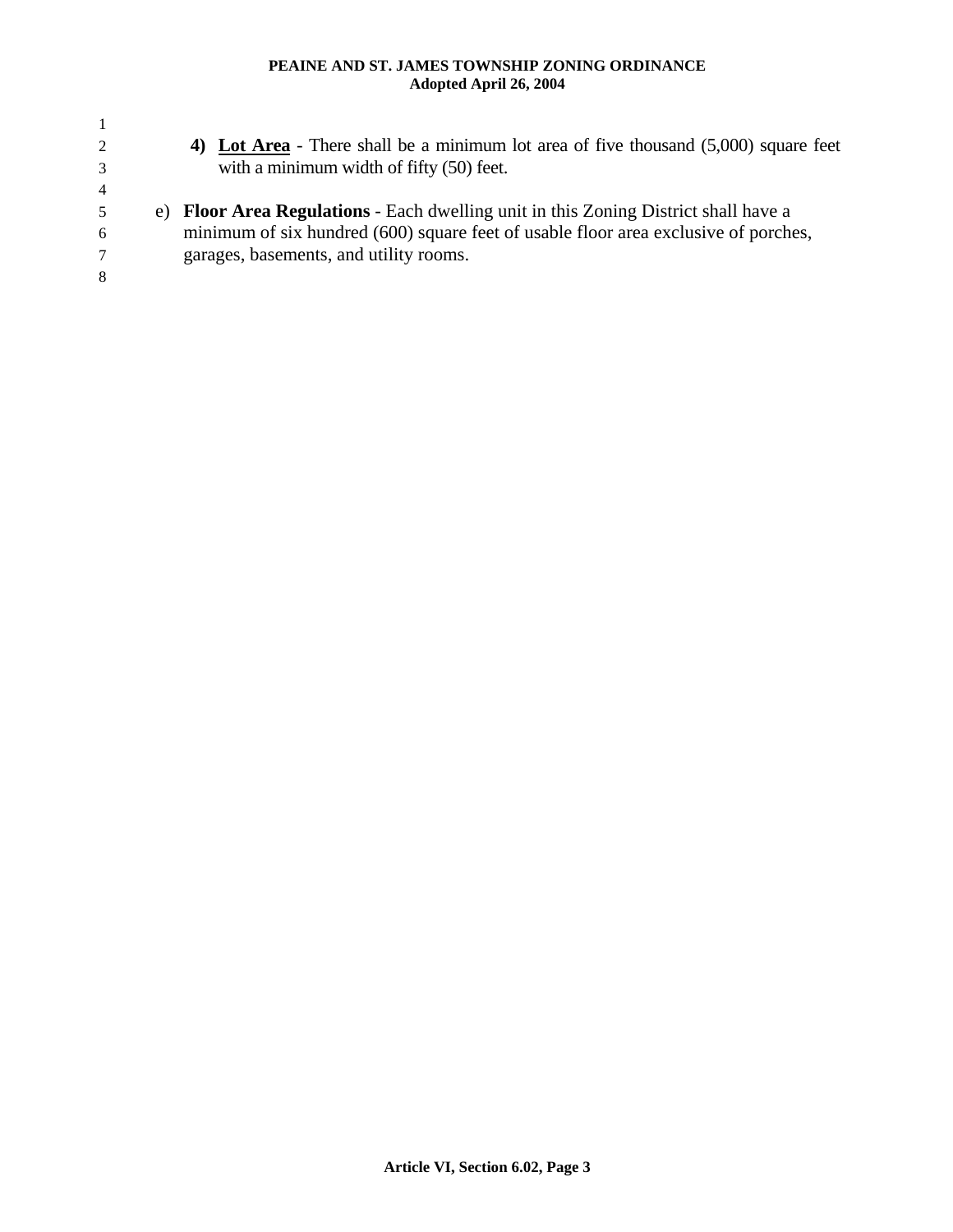| $\mathbf{1}$   |    | <b>SECTION 6.03 - "R-4" MULTIPLE FAMILY RESIDENTIAL DISTRICT</b>                                                                                                                    |
|----------------|----|-------------------------------------------------------------------------------------------------------------------------------------------------------------------------------------|
| 2              |    |                                                                                                                                                                                     |
| 3              |    | a) Purpose - This Zoning District is provided to encourage the development of a sound and                                                                                           |
| 4              |    | stable environment for multiple-family dwelling units. The health, safety and general<br>welfare of the residents of dwelling units in this Zoning District are safeguarded through |
| 5              |    | the regulations of this Zoning District which govern the amount of open space, off-street                                                                                           |
| 6<br>7         |    | parking, distance between buildings, the maximum density permitted, the maximum area                                                                                                |
| 8              |    | of lot coverage and the required setbacks, etc.                                                                                                                                     |
| $\overline{9}$ |    |                                                                                                                                                                                     |
| 10             |    | b) Use Regulations - Land and/or buildings in this Zoning District may be used for the                                                                                              |
| 11             |    | following purposes only:                                                                                                                                                            |
| 12             |    |                                                                                                                                                                                     |
| 13             |    | 1) Multiple-family dwellings as defined herein.                                                                                                                                     |
| 14             |    |                                                                                                                                                                                     |
| 15             |    | 2) Two (2) family dwelling units.                                                                                                                                                   |
| 16             |    |                                                                                                                                                                                     |
| 17             |    | 3) Playgrounds, parks, tot lots, open spaces and other recreational uses, either enclosed or                                                                                        |
| 18             |    | in the open, for the use of occupants only.                                                                                                                                         |
| 19             |    |                                                                                                                                                                                     |
| $20\,$         |    | 4) Accessory uses customarily incidental to the preceding listed permitted uses including,                                                                                          |
| 21             |    | but not limited to, off-street parking as required in Article VIII, and signs as regulated                                                                                          |
| 22             |    | in Article VII, of this Ordinance.                                                                                                                                                  |
| 23             |    |                                                                                                                                                                                     |
| 24             |    | c) Height Regulations - No building shall exceed forty (40) feet or three (3) stories in                                                                                            |
| 25             |    | height, whichever is less.                                                                                                                                                          |
| 26             |    | d) Area Regulations - No building or structure shall be hereafter erected, altered or enlarged,                                                                                     |
| 27<br>28       |    | unless the following yards and lot area requirements are provided and maintained in                                                                                                 |
| 29             |    | connection with such construction, alteration or enlargement for multiple-family                                                                                                    |
| 30             |    | residential development.                                                                                                                                                            |
| 31             |    |                                                                                                                                                                                     |
| 32             |    | 1) Front Yard - Where it is the intention of the developer to utilize the front yard area for                                                                                       |
| 33             |    | parking, there shall be a setback from the right-of-way of each street on which this                                                                                                |
| 34             |    | Zoning District abuts of at least seventy-five (75) feet; the front twenty-five (25) feet of                                                                                        |
| 35             |    | which shall be landscaped. Where the front yard setback area is not used for parking,                                                                                               |
| 36             |    | there shall be a setback from the right-of-way of all streets on which this Zoning                                                                                                  |
| 37             |    | District abuts of forty (40) feet; the total of which shall be landscaped.                                                                                                          |
| 38             |    |                                                                                                                                                                                     |
| 39             | 2) | <b>Side and Rear Yards</b> - There shall be a minimum side yard and rear yards of thirty                                                                                            |
| 40             |    | (30) feet, except where the subject property abuts any agricultural or single-family                                                                                                |
| 41             |    | zoning district, in which case side yards and rear yards shall be forty (40) feet.                                                                                                  |
| 42             |    |                                                                                                                                                                                     |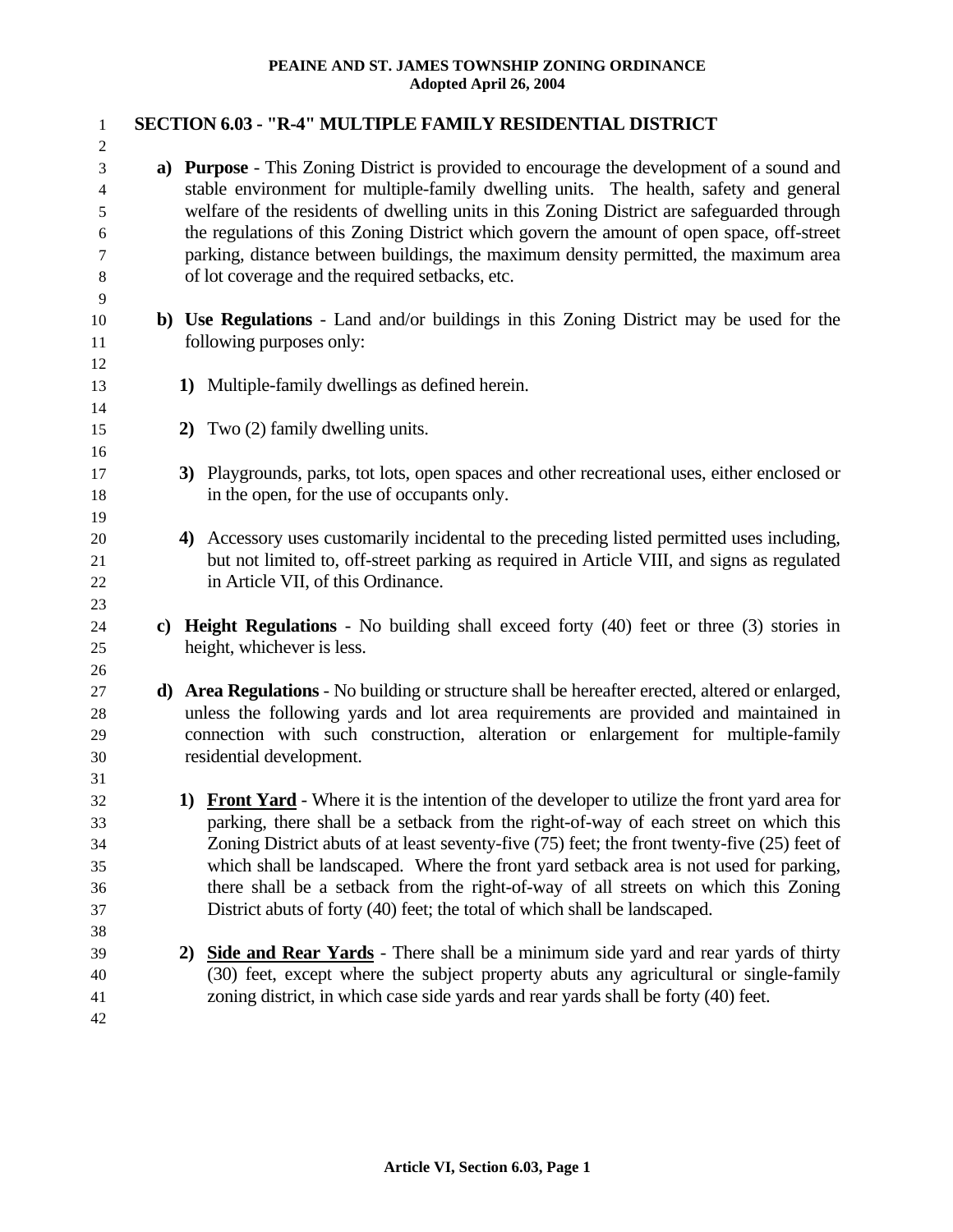1 2 3 4 5 6 7 8 9 10 11 12 13 14 15 16 17 18 19 20 21 22 23 24 25 26 27 28 29 30 31 32 33 34 35 36 37 38 39 40 41 42 43 **3)** Not more than fifteen (15%) percent of the area of each project in this Zoning District may be occupied by residential buildings. **4)** Not more than eight (8) dwelling units per net area (exclusive of streets and alleys) shall be permitted in this Zoning District, and the units in any development shall average at least seven hundred twenty (720) square feet of living space, with a minimum of five hundred (500) square feet per individual unit. **e) Other Development Regulations 1)** The horizontal distance measured in feet between parallel or nearly parallel elements of buildings forming courts and courtyards shall be not less than twice the height of the taller building measured in feet. **2)** Off Street Parking shall be provided as required by Article VIII of this Ordinance. **3)** Areas for loading and unloading delivery trucks and other vehicles and for refuse collection service, fuel and other services shall be provided and shall be adequate in size and shall be so arranged that they may be used without blockage or interference with the use of access ways or automobile parking facilities. **4)** Provisions shall be made for safe and efficient ingress and egress to the public streets and highways servicing this Zoning District without undue congestion or interference with normal traffic flow. **5)** Private water supply and sewage disposal systems shall be connected to public systems within two (2) years after such public facilities become available within five hundred (500) feet of this residential district. All utility lines (power, telephone, water, gas, cable TV) serving this Zoning District shall be placed underground. **6)** The developer shall be required to preserve and incorporate natural features such as woods, streams and open spaces which add to the overall quality of the development of the area. **7)** The developer shall be encouraged to give consideration to the provision of community areas, laundry facilities, playground and tot lots, and other services necessary for the comfort and convenience of residents of this district. **8)** A development plan shall be submitted for each multiple family development or other permitted use in this Zoning District in accordance with Article XIV, of this Ordinance, and said plan shall indicate or illustrate how the requirements of this section are being met.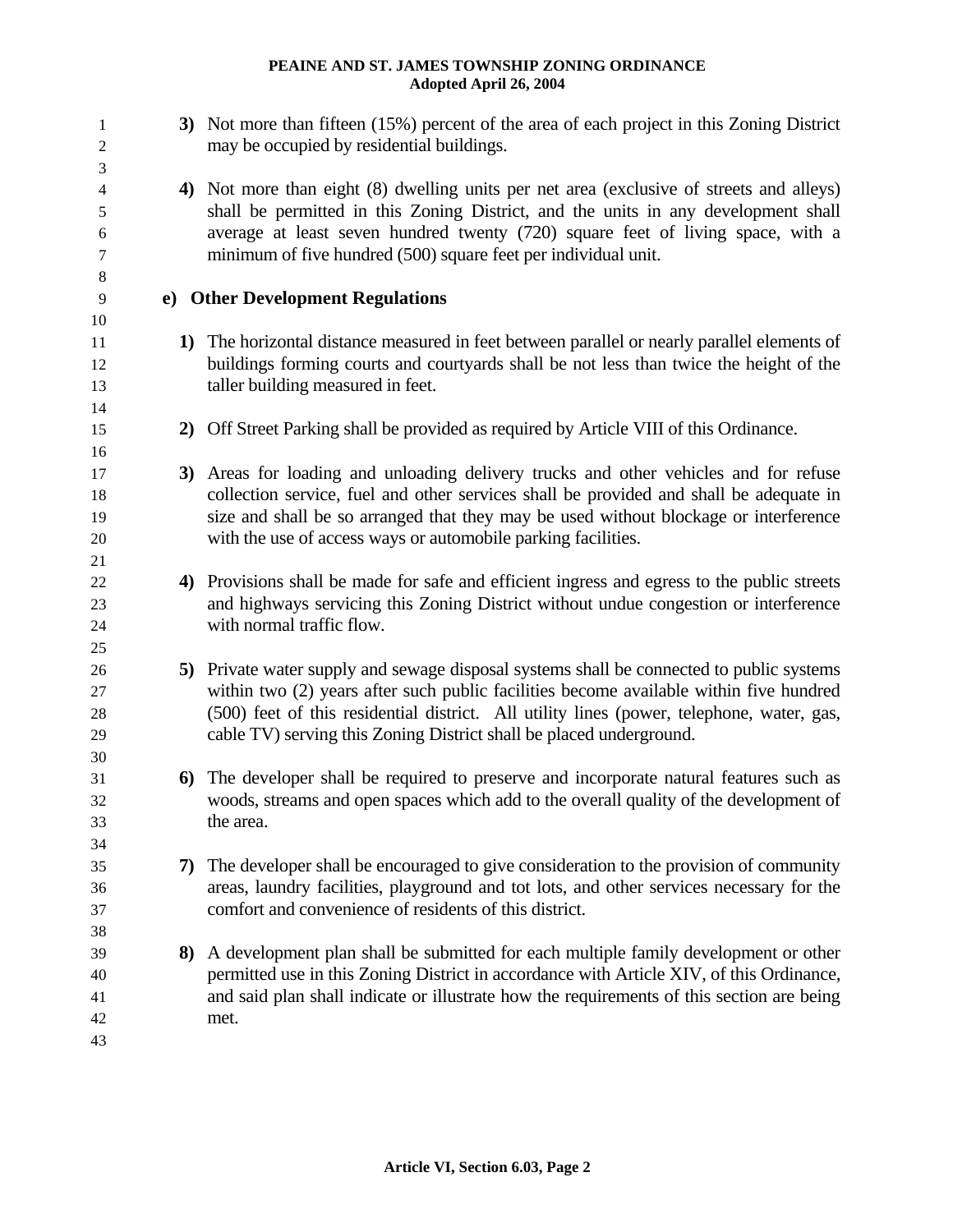| 1                          | <b>SECTION 6.04 "C-1" RESORT COMMERCIAL DISTRICT</b>                                                                                                                                                                                                                                        |
|----------------------------|---------------------------------------------------------------------------------------------------------------------------------------------------------------------------------------------------------------------------------------------------------------------------------------------|
| 2<br>3<br>4                | a) Purpose - This Zoning District is intended to provide areas for business uses that<br>primarily serve the resort and tourist needs of the community.                                                                                                                                     |
| 5<br>6<br>7                | b) Use Regulations - Land and/or buildings in this Zoning District may be used for the<br>following purposes only:                                                                                                                                                                          |
| 8<br>9                     | 1) Boathouses dry boat storage.                                                                                                                                                                                                                                                             |
| 10<br>11                   | 2) Boat motor or related marine repair establishments.                                                                                                                                                                                                                                      |
| 12<br>13                   | 3) Book, stationary, gift, florist, souvenir shops, barber or beauty shops.                                                                                                                                                                                                                 |
| 14<br>15<br>16             | 4) Bowling alley, including associated restaurant and/or tavern.                                                                                                                                                                                                                            |
| 17<br>18                   | 5) Business and professional offices.                                                                                                                                                                                                                                                       |
| 19<br>20                   | Excursion or sightseeing boats. (Excluded from requirements of Section 4.21).<br>6                                                                                                                                                                                                          |
| 21<br>22                   | Grocery stores, package take-out stores, delicatessen store.<br>7)                                                                                                                                                                                                                          |
| 23<br>24                   | 8) Lodge Halls, private clubs, and veterans' clubs.                                                                                                                                                                                                                                         |
| 25<br>26                   | 9) Hardware store, clothing, drygoods or variety store.                                                                                                                                                                                                                                     |
| 27<br>28                   | Marinas and/or yacht basins including associated uses such as taverns, shops and<br><b>10</b> )<br>restaurants. (Excluded from requirements of Section 4.21).                                                                                                                               |
| 29<br>30<br>31             | Motels, autotels, hotels and cabins.<br>11)                                                                                                                                                                                                                                                 |
| 32<br>33                   | 12)<br>Retail sales and services stores.                                                                                                                                                                                                                                                    |
| 34<br>35                   | Restaurants and taverns.<br>13)                                                                                                                                                                                                                                                             |
| 36<br>37<br>38             | Accessory uses customarily incidental to the preceding listed permitted uses,<br><b>14)</b><br>including, but not limited to, off-street parking as required by Article VIII, and signs<br>as regulated by Article VII of this Ordinance.                                                   |
| 39<br>40<br>41<br>42<br>43 | 15)<br>Living quarters with a minimum of 600 square feet of floor area may be provided<br>above or attached to the principal structure as long as a Special Use Permit has been<br>approved in accordance with the procedures, provisions and standards of Article IX<br>of this Ordinance. |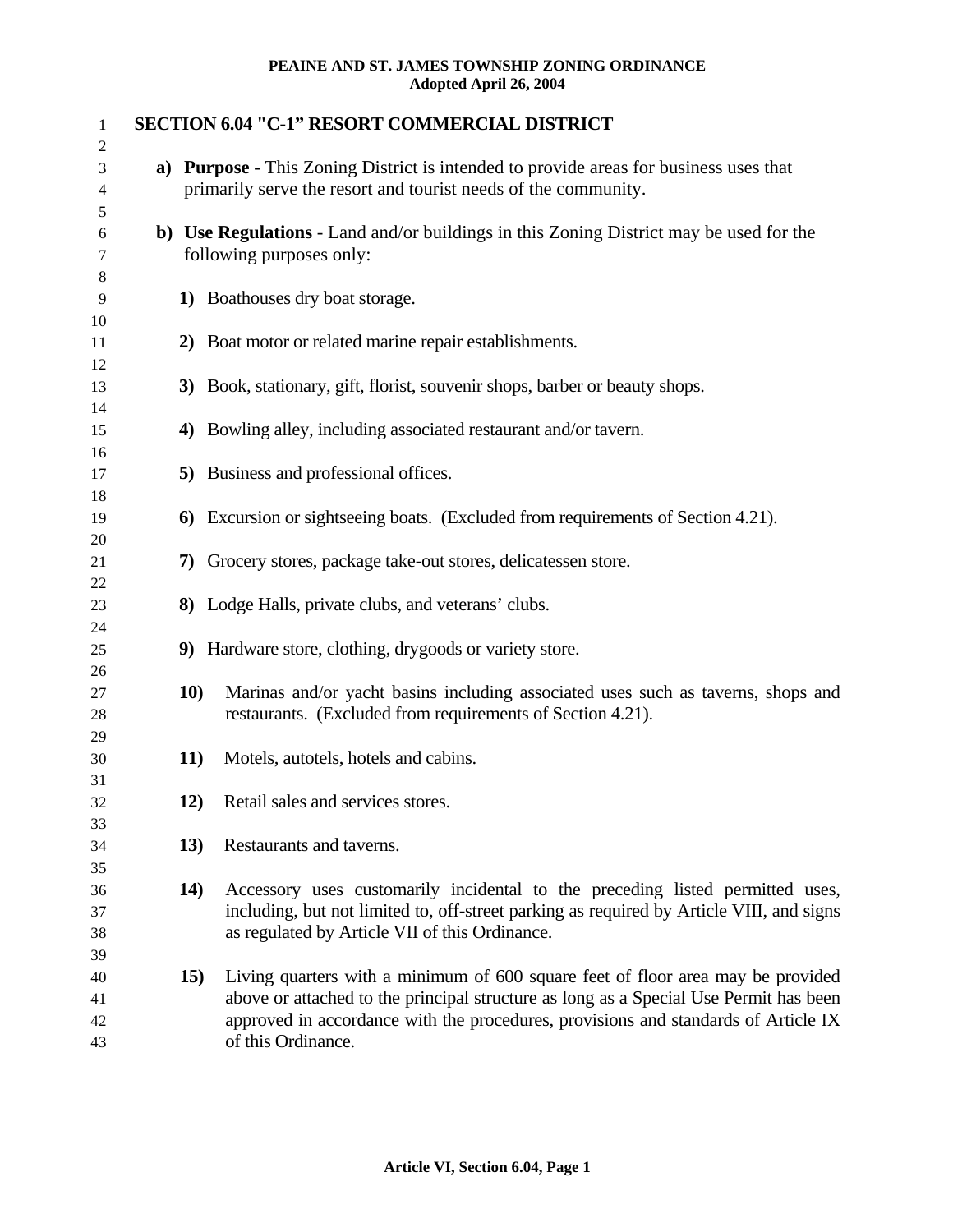1 2 3 4 5 6 7 8 9 10 11 12 13 14 **16)** Special uses that may be authorized in this district include multiple-family dwellings and the outdoor display of goods for sale or lease on premises that are not owned by the applicant and are not associated with the principal use of the lot upon which the display is to occur, provided an application is submitted for a Special Use Permit and is approved in accordance with the procedures, provisions, and standards of Article IX of this Ordinance. **c) Height Regulations** - No building shall exceed thirty-five (35) feet in height. **d) Area Regulations** - No building or structure shall hereafter be erected altered or enlarged unless the following setbacks and lot areas are provided and maintained in connection with such alterations, construction or enlargement: **1) Front Yard** - There shall be a front yard setback of not less than twenty-five (25) feet, provided that where established buildings on adjacent lots vary from this minimum, a new building shall be constructed with a front yard of no less depth than the average front setbacks for those buildings located on each side of the proposed building and provided that this provision shall not be interpreted to require a front yard of more than forty (40) feet nor less than fifteen (15) feet. 15 16 17 18 19 20 21 **2) Side Yard** - There shall be a side yard setback of not less than ten (10) feet on each side of any building except on the street side of a corner lot, where a setback of not less than twenty-five (25) feet shall be maintained. 22 23 24 25 26 **3) Rear Yard** - There shall be a rear yard setback of not less than thirty-five (35) feet. 27 28 **4) Lot Area** - There shall be no minimum lot area requirement in this Zoning District. 29 30 31 32 33 34 35 36 37 38 39 40 41 42 43 **e) Floor Area Requirements -** There shall be no minimum floor area requirements in this zoning district, except as stipulated in 6.04, b), (15) above. **f) Other Development Regulations 1)** Docks, boat landings and similar structures shall comply with the side yard setback requirement of this Zoning District and shall not be longer than is required to reach a water depth of ten (10) feet at normal low water. **2)** No subsurface footings drain system shall empty directly into any body of water. **3)** Any fill material shall be of sand or gravel or other pervious material and shall not be allowed to enter the water by erosion or mechanical means.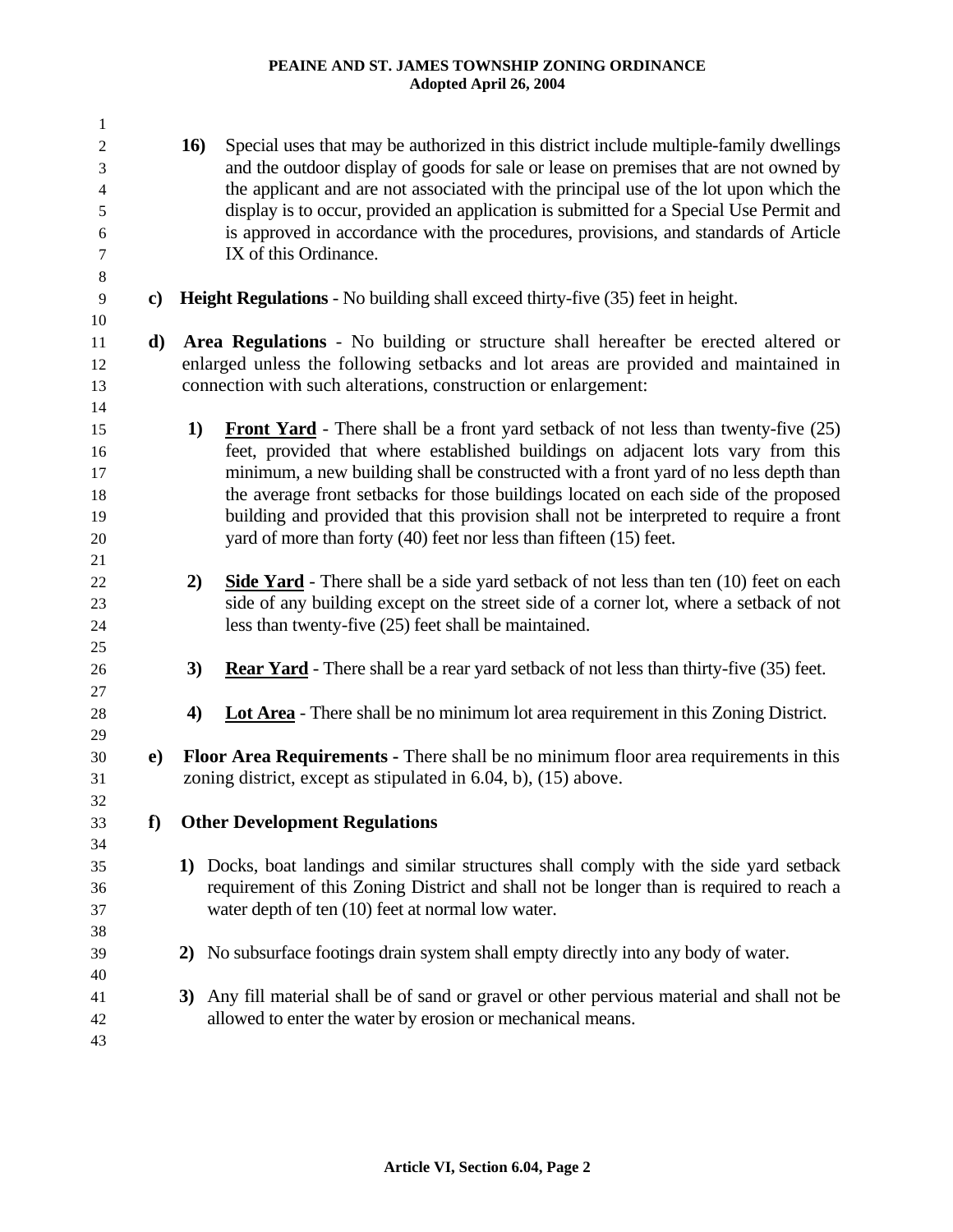1 2 3 4 5 6 7 8 9 10 11 12 **4)** The developer or builder shall be required, where possible, to ensure that new or altered structures in this Zoning District will not be damaged by flooding or flood hazards and that excessive soil erosion, adverse changes in the natural drainage courses, or unnecessary destruction of natural features will be avoided, or remedies will be provided. **5)** Except as otherwise provided, this Zoning District shall comply with Section 4.21 (Shoreline Protection Strip) of this Ordinance. **6)** A development plan in accordance with Article XIV of this Ordinance is required.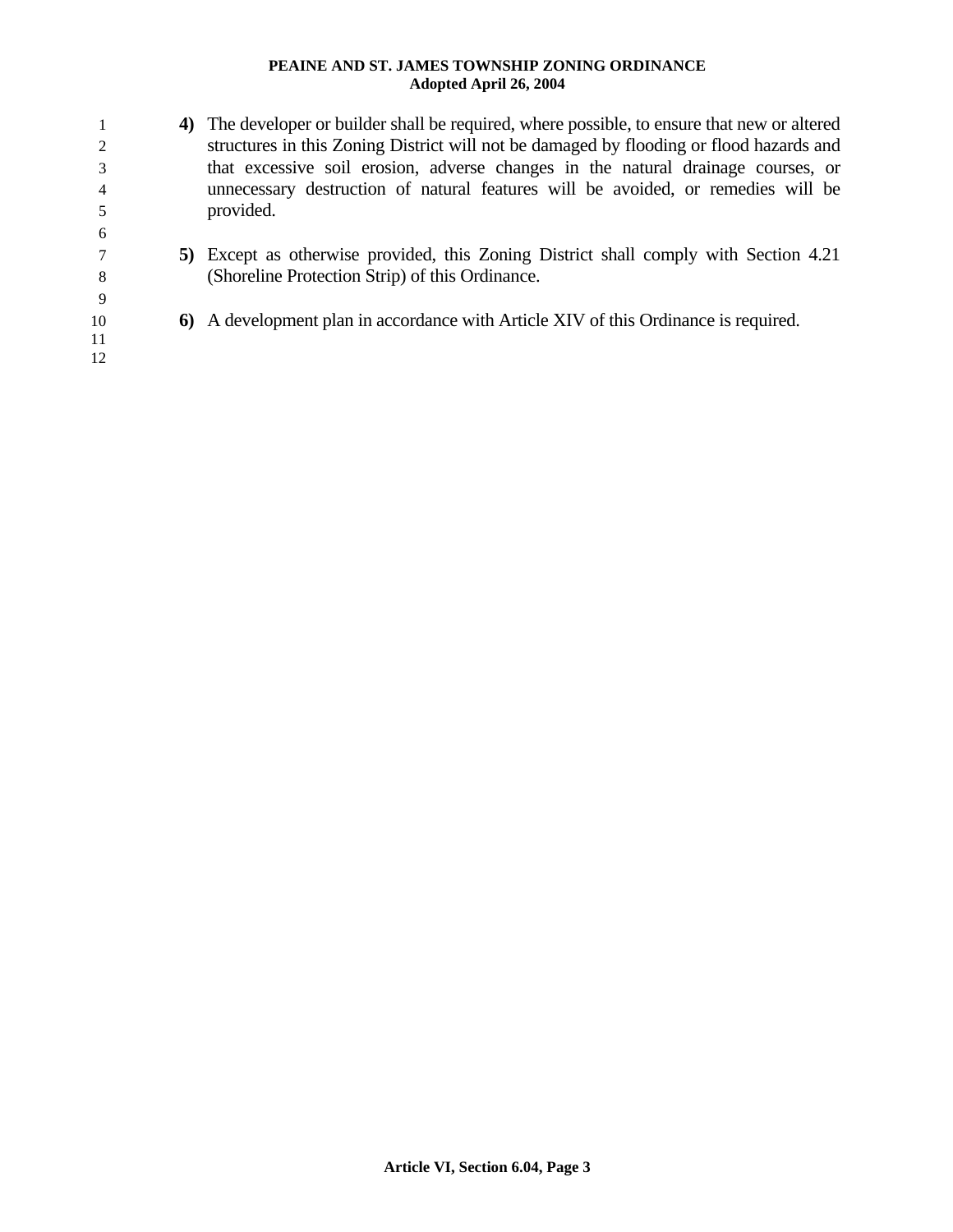| 1        |    | SECTION 6.05 "C-2" - GENERAL COMMERCIAL DISTRICT                                                                  |
|----------|----|-------------------------------------------------------------------------------------------------------------------|
| 2<br>3   |    | a) Purpose - This Zoning District is intended to provide areas for the general commercial                         |
| 4        |    | needs of the community. The location of these uses will generally be in or near existing                          |
| 5        |    | retail service centers within the rural portion of the Township.                                                  |
| 6<br>7   |    | b) Use Regulations - Land and/or buildings in this Zoning District may be used for the                            |
| 8        |    | following purposes only:                                                                                          |
| 9        |    |                                                                                                                   |
| 10       |    | 1) Uses permitted in the C-1 Resort Commercial District.                                                          |
| 11<br>12 | 2) | Automobile and other vehicle sales, new.                                                                          |
| 13       |    |                                                                                                                   |
| 14       |    | 3) Automobile and other vehicle sales, used.                                                                      |
| 15       |    |                                                                                                                   |
| 16<br>17 |    | 4) Automobile repair shops or garages, if all operations are conducted within a<br>completely enclosed structure. |
| 18       |    |                                                                                                                   |
| 19       | 5) | Automobile service stations.                                                                                      |
| 20       |    |                                                                                                                   |
| 21       |    | 6) Car wash establishments, if wholly enclosed and provided with adequate vehicle                                 |
| 22<br>23 |    | waiting lanes.                                                                                                    |
| 24       | 7) | Contractors, provided all operations and storage are within a completely enclosed                                 |
| 25       |    | structure or hidden from public view by a greenbelt as defined in Section 3.01 of this                            |
| 26       |    | Ordinance.                                                                                                        |
| 27<br>28 |    | 8) Contractor's heavy equipment storage yard                                                                      |
| 29       |    |                                                                                                                   |
| 30       |    | 9) Drive-in theaters and drive-in restaurants.                                                                    |
| 31       |    |                                                                                                                   |
| 32       |    | 10) Freight or trucking terminal.                                                                                 |
| 33<br>34 |    | 11) Lumber mill and sash work, if conducted within a completely enclosed structure.                               |
| 35       |    |                                                                                                                   |
| 36       |    | 12) Nursery, flower, plant or garden shop, provided all incidental equipment and supplies,                        |
| 37       |    | including fertilizer, tools and containers, are kept within a completely enclosed                                 |
| 38       |    | structure.                                                                                                        |
| 39<br>40 |    | 13) Stone monument works.                                                                                         |
| 41       |    |                                                                                                                   |
| 42       |    |                                                                                                                   |
| 43       |    |                                                                                                                   |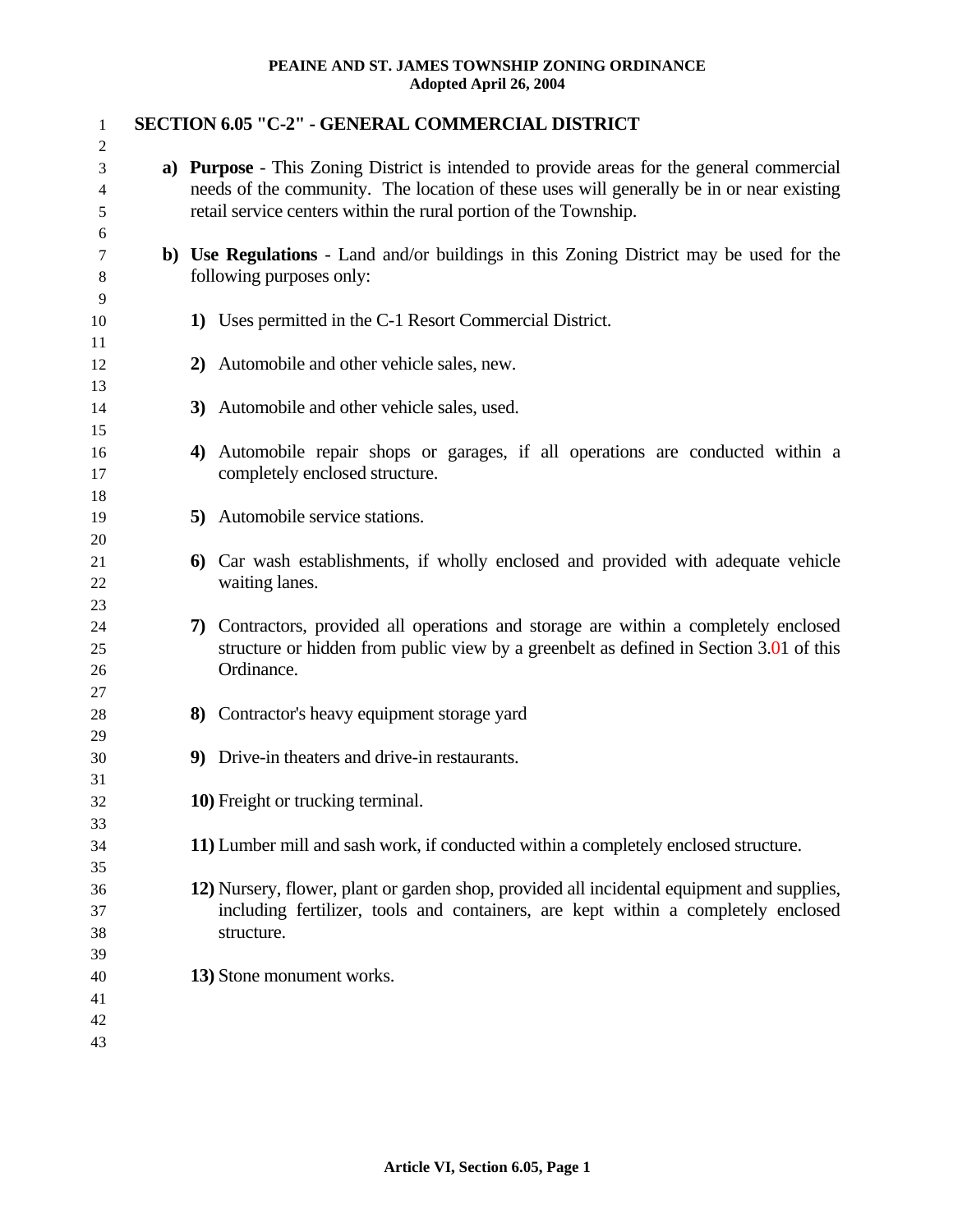| 1<br>2         | 14) Storage of bulk petroleum products.                                                                                                                                                |
|----------------|----------------------------------------------------------------------------------------------------------------------------------------------------------------------------------------|
| 3              | 15) Tire and battery shop and store.                                                                                                                                                   |
| $\overline{4}$ |                                                                                                                                                                                        |
| 5              | 16) Warehousing and wholesale establishments.                                                                                                                                          |
| 6              |                                                                                                                                                                                        |
| 7<br>8         | 17) Veterinary or dog and cat hospital and kennels.                                                                                                                                    |
| 9              | 18) Laundromats.                                                                                                                                                                       |
| 10             |                                                                                                                                                                                        |
| 11             | 19) Lumber and building material sales and bulk storage yards.                                                                                                                         |
| 12             |                                                                                                                                                                                        |
| 13<br>14       | 20) Machine shops, blacksmith shops, and tool and die shops.                                                                                                                           |
| 15             | 21) Shops for plumbing, sheet metal and woodworking.                                                                                                                                   |
| 16             |                                                                                                                                                                                        |
| 17             | 22) Assembly and repair of electrical appliances, instruments and devices.                                                                                                             |
| 18             |                                                                                                                                                                                        |
| 19<br>20       | 23) Off-street parking as required by Article VIII and signs as regulated by Article VII of<br>this Ordinance.                                                                         |
| 21             |                                                                                                                                                                                        |
| 22<br>23       | 24) Accessory uses, customarily incidental to the preceding permitted uses.                                                                                                            |
| 24             | 25) Living quarters may be provided above or attached to the principle structure as long                                                                                               |
| 25             | as the requirements of the R-2 Zoning District are met as to floor area, and a Special                                                                                                 |
| 26<br>27       | Use Permit has been approved in accordance with the procedures, provisions and<br>standards of Article IX of this Ordinance.                                                           |
| 28<br>29<br>30 | c) Height Regulations - No building shall exceed thirty-five (35) feet in height.                                                                                                      |
| 31             | d) Area Regulations - No building or structures, nor the enlargement of any building or                                                                                                |
| 32             | structure, shall be hereafter erected unless the following setbacks and lot area                                                                                                       |
| 33             | requirements are provided and maintained in connection with such building, structure or                                                                                                |
| 34             | enlargement:                                                                                                                                                                           |
| 35             |                                                                                                                                                                                        |
| 36<br>37       | <b>Front Yard</b> - There shall be a minimum front yard setback of not less than twenty-<br>1)<br>five (25) feet, provided that where established buildings on adjacent lots vary from |
| 38             | this minimum, a new building shall be constructed with a front yard setback of no less                                                                                                 |
| 39             | depth than the front yards for these buildings located on either side of the proposed                                                                                                  |
| 40             | building and provided that this provision shall not be interpreted to require a front                                                                                                  |
| 41             | yard setback of more than forty (40) feet nor less than fifteen (15) feet.                                                                                                             |
| 42             |                                                                                                                                                                                        |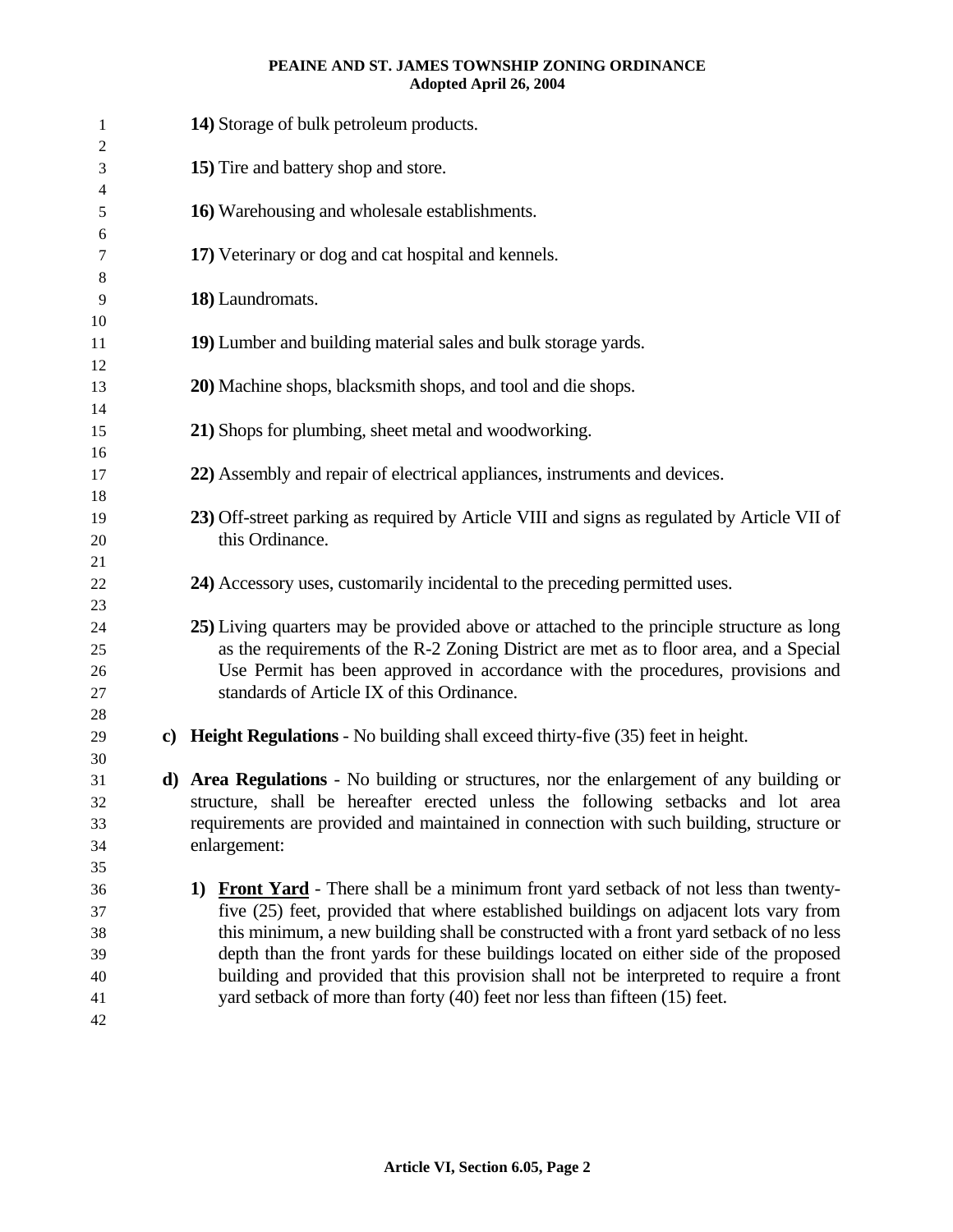| 1<br>$\mathfrak{2}$<br>3<br>4          | Side Yard - There shall be a side yard setback of not less than ten (10) feet on each<br>2)<br>side of any building excepting the street side of a corner lot, in which case a twenty-<br>five (25) foot side yard setback shall be required and maintained.                                                                                                                                                                                                 |
|----------------------------------------|--------------------------------------------------------------------------------------------------------------------------------------------------------------------------------------------------------------------------------------------------------------------------------------------------------------------------------------------------------------------------------------------------------------------------------------------------------------|
| 5<br>6                                 | <b>Rear Yard</b> - There shall be a rear yard setback of not less than twenty-five (25) feet.<br>3)                                                                                                                                                                                                                                                                                                                                                          |
| 7<br>8                                 | <b>Lot Area</b> - There shall be no minimum lot area requirements in this Zoning District.<br>$\boldsymbol{4}$                                                                                                                                                                                                                                                                                                                                               |
| 9<br>10<br>11                          | e) Floor Area Regulations - There shall be no minimum floor area regulations in this<br>Zoning District, except as stipulated in 6.05, b), 25, above.                                                                                                                                                                                                                                                                                                        |
| f<br>12<br>13                          | <b>Other Development Regulations:</b>                                                                                                                                                                                                                                                                                                                                                                                                                        |
| 14<br>15<br>16<br>17                   | 1) All business shall be conducted in such a manner that no unreasonable noise, dust,<br>vibration or any other like nuisances shall exist to adversely affect adjoining<br>properties.                                                                                                                                                                                                                                                                      |
| 18<br>19<br>20                         | 2) Construction materials and debris stored outdoors shall not be visible from any road,<br>street, or dwelling.                                                                                                                                                                                                                                                                                                                                             |
| 21<br>22<br>23<br>24<br>25<br>26<br>27 | 3) Greenbelts shall be provided in accordance with Section 4.20 of this Ordinance and<br>where the Planning Commission determines that greenbelts are needed to satisfy the<br>standards of Article XIV of this Ordinance. Greenbelts may also be required by the<br>Planning Commission adjacent to roadways where, in the judgment of the Planning<br>Commission, they are required to screen the outdoor storage of construction materials<br>and debris. |
| 28<br>29<br>30                         | This Zoning District shall comply with Section 4.21 (Shoreline Protection Strip)<br>4)<br>where required.                                                                                                                                                                                                                                                                                                                                                    |
| 31<br>32<br>33                         | A development plan in accordance with Article XIV, of this Ordinance is required.<br>5)                                                                                                                                                                                                                                                                                                                                                                      |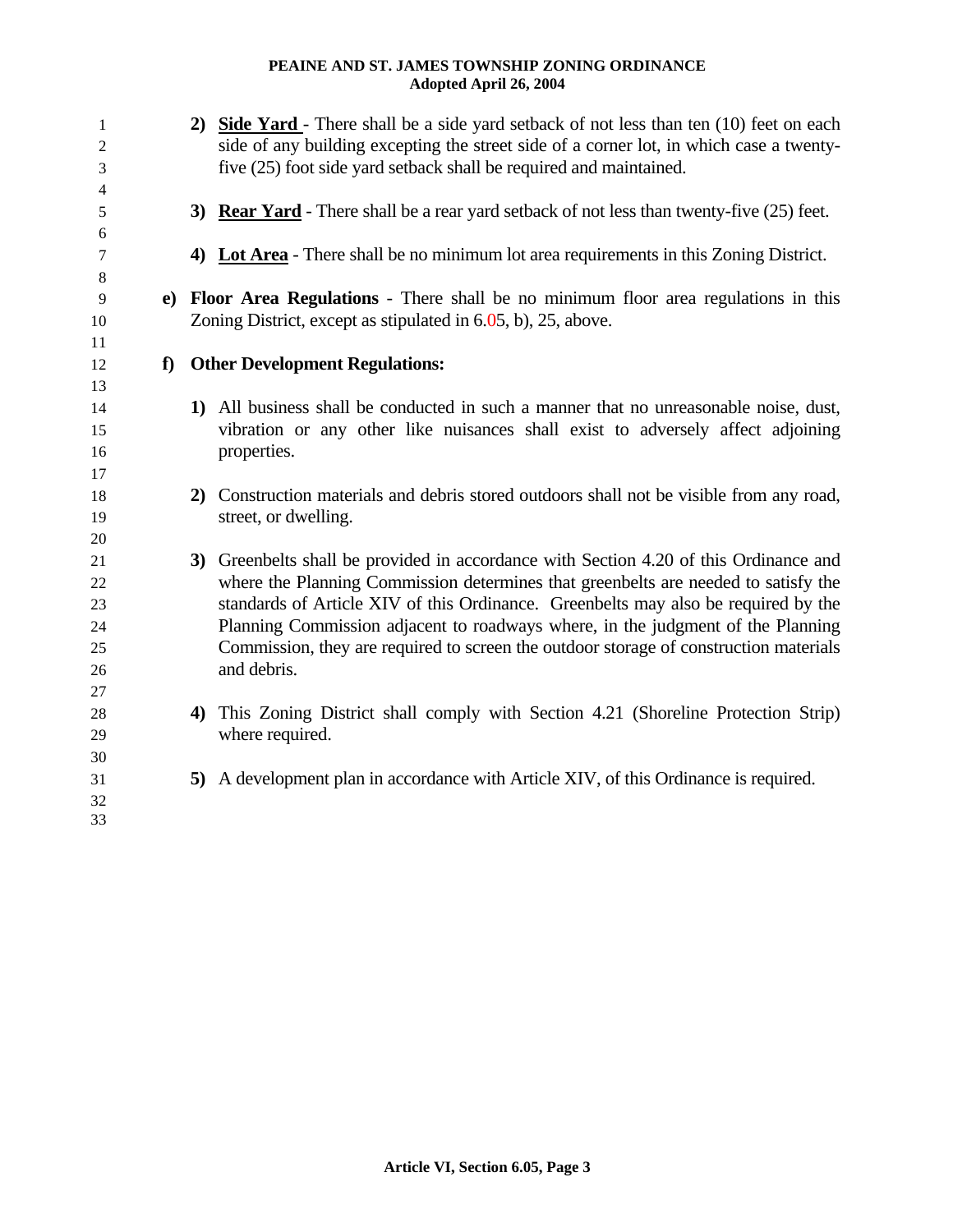| 1                                                    |    | <b>SECTION 6.06 "I", INDUSTRIAL DISTRICT</b>                                                                                                                                                                                                                                                                                               |
|------------------------------------------------------|----|--------------------------------------------------------------------------------------------------------------------------------------------------------------------------------------------------------------------------------------------------------------------------------------------------------------------------------------------|
| $\overline{c}$<br>3<br>$\overline{\mathcal{A}}$<br>5 |    | a) Purpose - This Zoning District is intended to accommodate the industrial needs of the<br>entire community in such a manner that no unreasonable noise, dust, vibration or other like<br>nuisance shall exist to adversely affect any adjoining properties.                                                                              |
| 6<br>7<br>$\,8$                                      |    | b) Use Regulations - Land and/or buildings in this Zoning District may be used for the<br>following purposes only:                                                                                                                                                                                                                         |
| 9<br>10                                              |    | 1) Lumber and building material sales and bulk storage yards.                                                                                                                                                                                                                                                                              |
| 11<br>12<br>13<br>14                                 |    | 2) Facilities for the manufacture, compounding, processing and packaging of such<br>products as candy, cosmetics, drugs, perfumes, ceramics, pharmaceuticals, toiletries<br>and food products except the rendering or refining of fats and oils.                                                                                           |
| 15<br>16                                             |    | 3) Warehousing, truck terminals and transshipment facilities.                                                                                                                                                                                                                                                                              |
| 17<br>18<br>19<br>20<br>21<br>22                     |    | 4) The manufacture, compounding, assembly or treatment of articles from this following<br>previously prepared materials, including, but not limited to: aluminum, bone,<br>cellophane, canvas, cloth, cork, feathers, felt, fibers, fur, glass, hair, leather, paint,<br>paper, plastic, rubber, tin, iron, steel, tobacco, wood and yarn. |
| 23<br>24<br>25                                       |    | 5) Public service installations, including public utility buildings and structures for gas,<br>water and electrical service, telephone exchanges, transformer stations, power<br>generating substations, plants including the storage of equipment and vehicles.                                                                           |
| 26<br>27<br>28                                       |    | 6) Machine shops, blacksmith shops, and tool and die shops.                                                                                                                                                                                                                                                                                |
| 29<br>30                                             | 7) | Shops for plumbing, sheet metal and woodworking.                                                                                                                                                                                                                                                                                           |
| 31<br>32                                             |    | 8) Assembly and repair of electrical appliances, instruments and devices.                                                                                                                                                                                                                                                                  |
| 33<br>34<br>35                                       |    | 9) Sales, service and repair of motor vehicles, farm machinery, boats, trailers and heavy<br>equipment.                                                                                                                                                                                                                                    |
| 36<br>37<br>38                                       |    | 10) Contractor's supply and building materials, sales and storage yards, including<br>equipment storage yards.                                                                                                                                                                                                                             |
| 39<br>40                                             |    | 11) Concrete or cement products manufacture.                                                                                                                                                                                                                                                                                               |
| 41<br>42<br>43                                       |    | 12) Off-street parking as required by Article VIII and signs as regulated by Article VII of<br>this Ordinance.                                                                                                                                                                                                                             |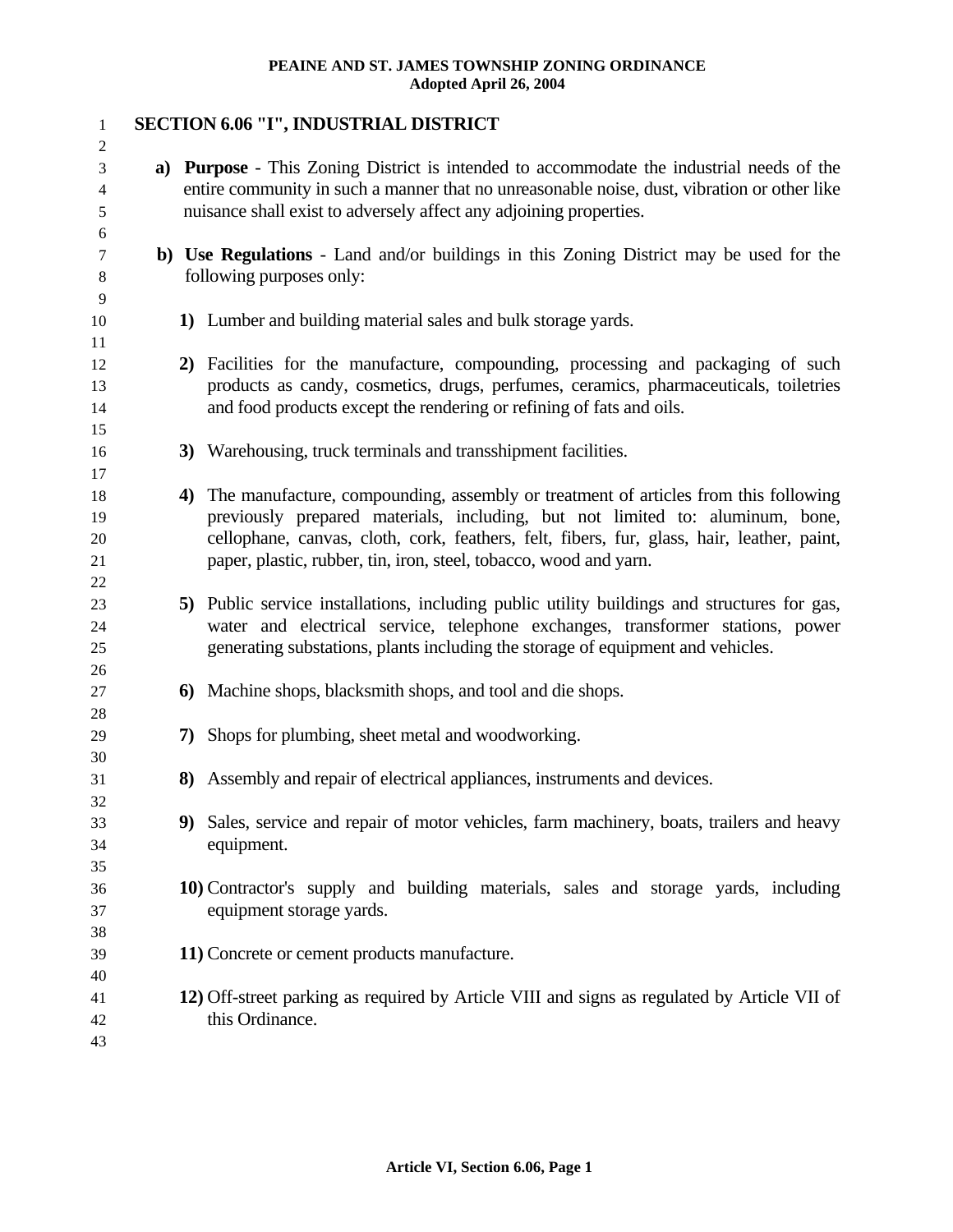1 2 3 4 5 6 7 8 9 10 11 **13)** Accessory uses, customarily incidental to the preceding listed permitted uses, including, but not limited to, restaurant or cafeteria facilities for employees, and office facilities. **c) Height Regulations** - No building shall exceed forty (40) feet in height unless each required yard is increased two (2) feet for each additional one (1) foot in height. **d) Area Regulations** - No building or structure shall hereafter be erected, altered or enlarged unless the following setbacks and lot areas requirements are provided and maintained in connection with such building erection, alteration or enlargement: 12 **1) Front Yard** - There shall be a minimum front yard setback of fifty (50) feet. 13 **2) Side Yard** - There shall be a minimum side yard setback of twenty (20) feet in this Zoning District except on the street side of corner lots, where not less than thirty-five (35) feet shall be required. Where an industrial district abuts a residential zone on the side, there shall also be maintained not less than a fifty (50) foot side yard setback on such side. 14 15 16 17 18 19 **3) Rear Yard** - There shall be a minimum rear yard setback of twenty-five (25) feet in this Zoning District except that where such uses abut a residential zone, a minimum rear yard setback of fifty (50) feet shall be provided. 20 21 22 23 **4) Lot Area** - The minimum lot area for use in this zone shall be one (1) acre with a minimum width of one hundred fifty (150) feet. 24 25 26 27 28 29 30 31 32 33 34 35 36 37 38 39 40 41 42 **e) Floor Area Regulations** - There shall be no minimum floor area requirements in this Zoning District. **f) Other Development Regulations: 1)** All uses shall be conducted within a completely enclosed building or within an area enclosed on all sides by a solid noncombustible fence or wall at least six (6) feet in height. All business shall be conducted in such a manner that no unreasonable noise, dust, vibration or other like nuisance shall exist to adversely affect adjoining properties. **2)** A greenbelt, as required by Article IV Section 4.21, of this Ordinance, shall be provided where required. **3)** A development plan, in accordance with Article XIV, of this Ordinance shall be submitted for uses in this zoning district.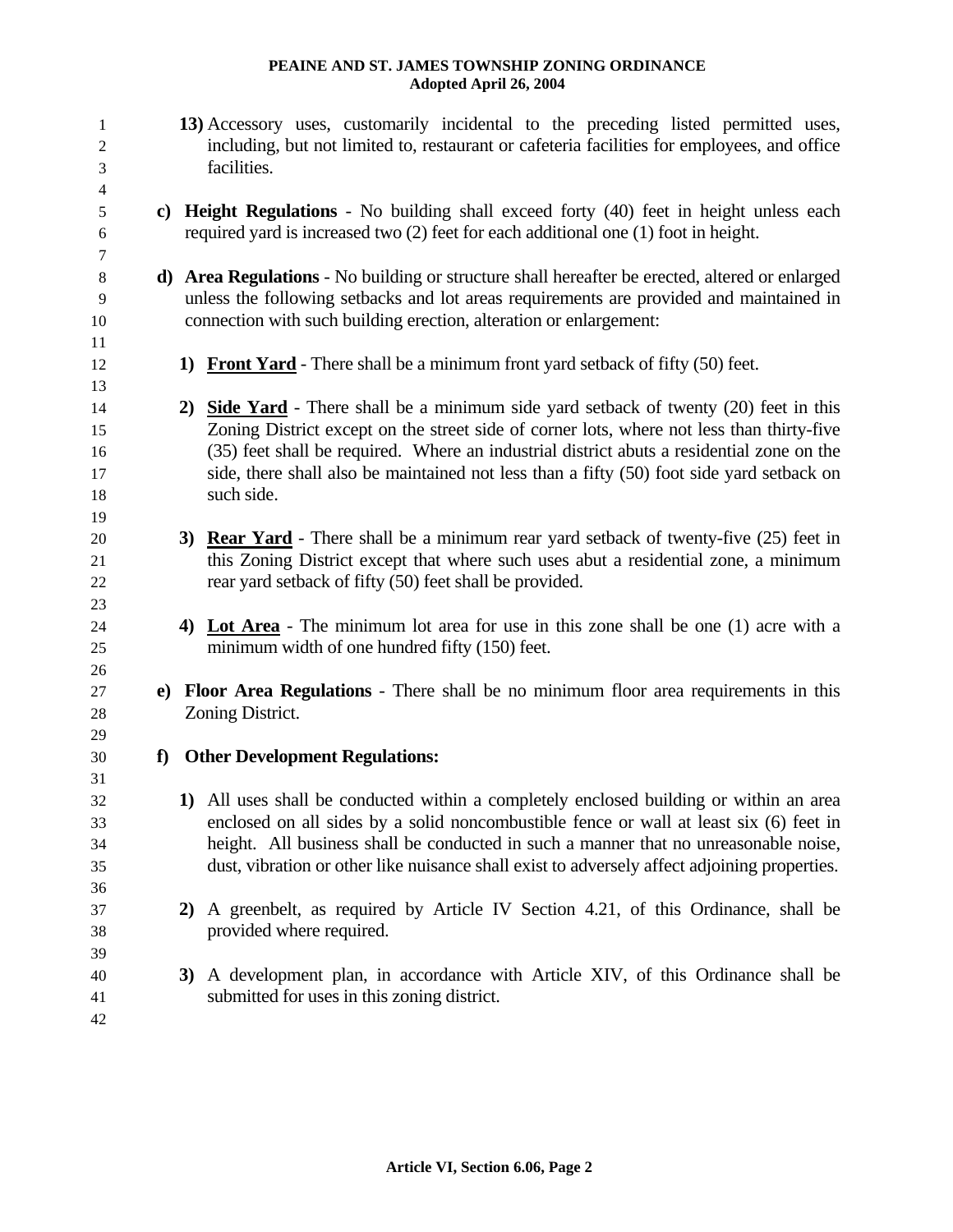| $\mathbf{1}$                           | <b>SECTION 6.07 - "A" AGRICULTURE DISTRICT</b>                                                                                                                                                                                                                                                                                                                                |
|----------------------------------------|-------------------------------------------------------------------------------------------------------------------------------------------------------------------------------------------------------------------------------------------------------------------------------------------------------------------------------------------------------------------------------|
| 2<br>3<br>4<br>5                       | a) Purpose $-$ It is the intent of this District to encourage the continuation of existing<br>agricultural uses and preserve larger tracts of land for the reestablishment of agricultural<br>activities and large lot residential development.                                                                                                                               |
| 6<br>7<br>8                            | b) Use Regulations - Land and/or buildings in the "A" Agricultural District may be used for<br>the following purposes only:                                                                                                                                                                                                                                                   |
| 9<br>10                                | 1) Any use permitted in the "R-1" District.                                                                                                                                                                                                                                                                                                                                   |
| 11<br>12<br>13<br>14<br>15<br>16<br>17 | 2) Farms for both general and specialized farming, together with farm dwellings and<br>buildings and other installations useful to such farms, including the raising and keeping<br>of cattle, hogs, horses, ponies, poultry, sheep and similar livestock and the planting and<br>harvest of crops and trees, either for hobby or economic gain, on a minimum of 10<br>acres. |
| 18                                     | 3) Airports and their associated facilities.                                                                                                                                                                                                                                                                                                                                  |
| 19<br>20<br>21<br>22<br>23             | 4) Non-intensive recreation facilities such as ski hills and lifts, snowmobile trails, archery<br>and rifle, skeet or gun ranges, and hunting and fishing preserves or clubs, provided that<br>commercial activities such as bars, hotels and/or lodge accommodations, retail stores,<br>service establishments are not permitted.                                            |
| 24<br>25<br>26<br>27<br>28             | 5) Roadside stands for the sale of products raised on the lot or parcel, provided that off-<br>street parking shall be provided and no hazardous traffic condition shall result from<br>such activity.                                                                                                                                                                        |
| 29<br>30<br>31<br>32                   | 6) Accessory uses customarily incidental to the preceding list permitted uses including but<br>not limited to off-street parking as required by Article VIII and signs as regulated by<br>Article VII of this Ordinance.                                                                                                                                                      |
| 33                                     | 7) Stables, commercial and non commercial.                                                                                                                                                                                                                                                                                                                                    |
| 34<br>35<br>36<br>37<br>38             | 8) Special uses that may be authorized in this Zoning District include the following uses,<br>provided that an application is submitted for a Special Use Permit and approved in<br>accordance with the procedures, provisions and standards of Article IX of this<br>Ordinance subject to requirements of Article 4.18:                                                      |
| 39<br>40<br>41<br>42<br>43             | Junkyards, salvage yards, sewage treatment facilities and sanitary landfills.<br>a.<br>Commercial natural resource extraction or relocation, including sand and gravel<br>$\mathbf{b}$ .<br>operations.<br>c. Camps, clubs, and campgrounds with accessory seasonal commercial uses.                                                                                          |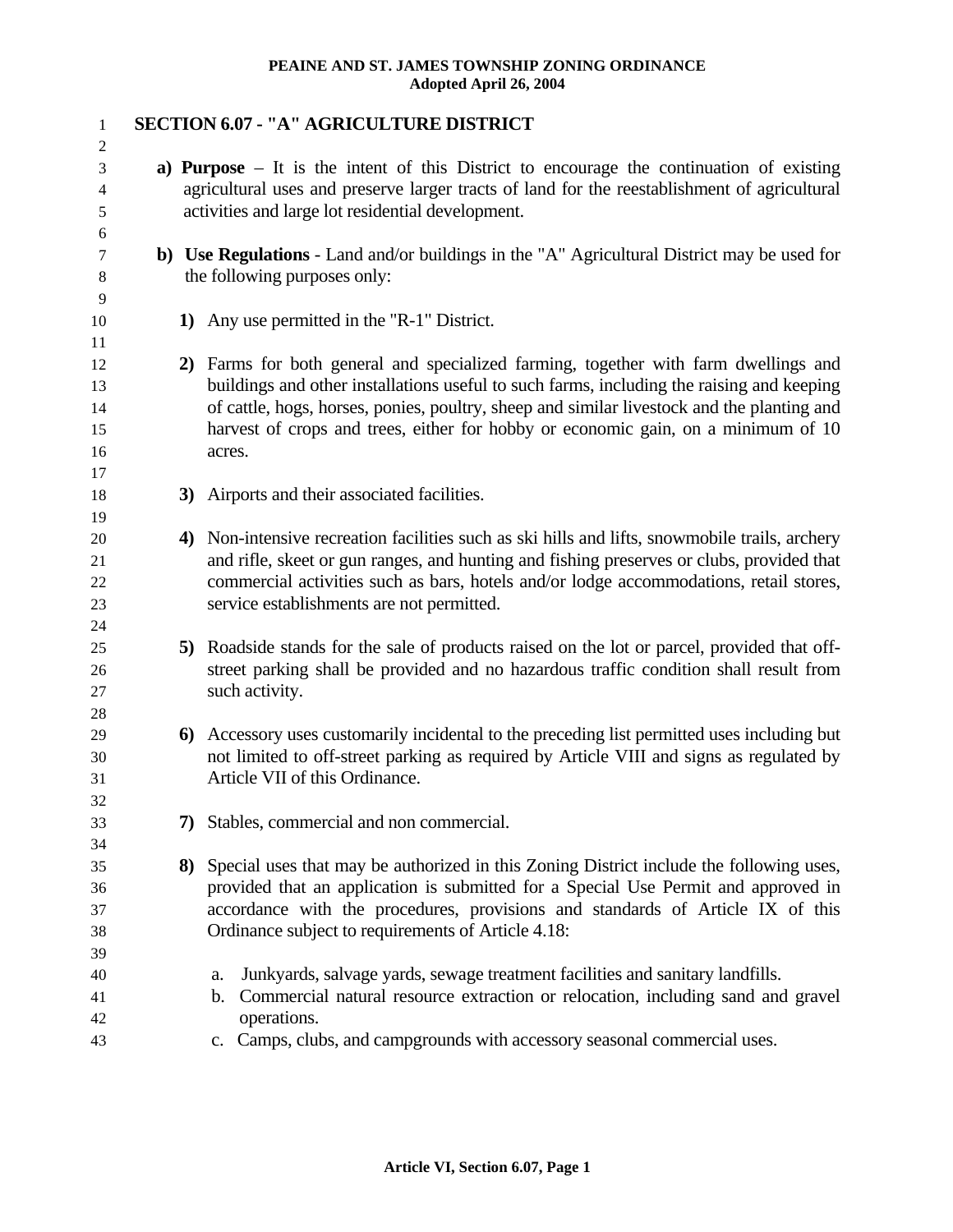| 1                        | d. Housing for transient labor.                                                                      |
|--------------------------|------------------------------------------------------------------------------------------------------|
| $\mathfrak{2}$           | e. Dog kennels and related facilities.                                                               |
| 3                        | Golf courses, country clubs, commercial stables, retreat centers, and publicly<br>f.                 |
| $\overline{\mathcal{A}}$ | owned recreation areas.                                                                              |
| 5                        | Cabins and cabin courts.<br>g.                                                                       |
| 6                        | h. Bed and breakfasts.                                                                               |
| 7                        | i. All towers.                                                                                       |
| 8<br>9<br>10             | c) Height Regulations - No residential building shall exceed thirty-five (35) feet in height.        |
| 11                       | d) Area Regulations - No building or structure shall hereafter be erected, altered or enlarged       |
| 12                       | unless the following setbacks and lot area requirements are provided and maintained in               |
| 13                       | connection with such building erection, alteration or enlargement:                                   |
| 14                       |                                                                                                      |
| 15                       | <b>Front Yard</b> - There shall be a front yard setback of not less than fifty (50) feet.<br>1)      |
| 16                       |                                                                                                      |
| 17                       | 2) Side Yard - For residential buildings, there shall be a side yard setback of not less than        |
| 18                       | twenty-five (25) feet. For all other buildings, there shall be a minimum side yard                   |
| 19                       | setback of sixty (60) feet.                                                                          |
| 20                       |                                                                                                      |
| 21                       | <b>Rear Yard</b> - There shall be a rear yard setback of not less than one hundred (100) feet.<br>3) |
| 22                       |                                                                                                      |
| 23                       | 4) Lot Area - The minimum lot area for use in this Zoning District shall be ten (10) acres           |
| 24                       | with a minimum lot width of two hundred (200) feet.                                                  |
| 25                       |                                                                                                      |
| 26                       | e) Floor Area Requirements - Each dwelling unit in this zoning district shall have a                 |
| 27                       | minimum floor area of 600 square feet of usable floor area on the first floor, exclusive of          |
| 28                       | porches, garages, basements and utility areas. Accessory dwellings and cabins shall have             |
| 29                       | a minimum floor area of 400 square feet.                                                             |
| 30                       |                                                                                                      |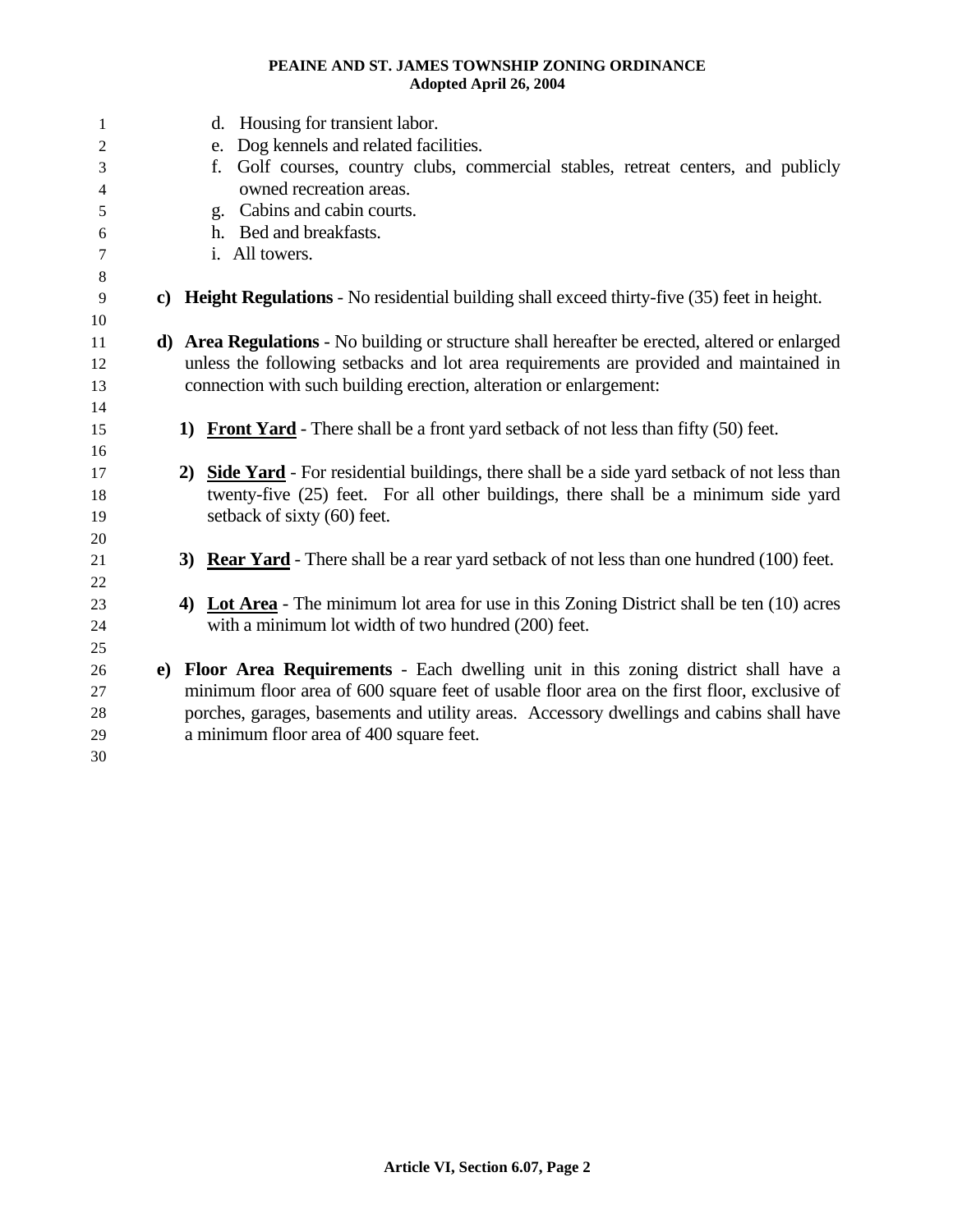| $\mathbf{1}$   |              |                                                                                                                                                                    |
|----------------|--------------|--------------------------------------------------------------------------------------------------------------------------------------------------------------------|
| $\mathbf{2}$   |              |                                                                                                                                                                    |
| 3              |              | SECTION 6.09 - "PLFD" PUBLIC LAND AND FACILITIES DISTRICT                                                                                                          |
| $\overline{4}$ |              |                                                                                                                                                                    |
| 5<br>6         |              | a) Purpose-This Zoning District is intended to regulate buildings, land, and uses on<br>property owned or leased by the Township or any other government agency or |
| $\overline{7}$ |              | public institution. Buildings, lands, and uses on such property are to be beneficial                                                                               |
| 8              |              | to the general public with respect to health, safety, recreation, and/or operation of                                                                              |
| 9              |              | the government entity or institution.                                                                                                                              |
| 10             |              |                                                                                                                                                                    |
| 11             |              | b) Use Regulations- Land and/or buildings in this Zoning District may be used for                                                                                  |
| 12             |              | the following purposes only:                                                                                                                                       |
| 13             |              |                                                                                                                                                                    |
| 14             |              | 1) A park, playground, or land which is owned and operated by a government                                                                                         |
| 15             |              | agency.                                                                                                                                                            |
| 16             |              |                                                                                                                                                                    |
| 17             |              | 2) Campgrounds.                                                                                                                                                    |
| 18             |              |                                                                                                                                                                    |
| 19             |              | 3) Fire station and emergency services.                                                                                                                            |
| 20             |              |                                                                                                                                                                    |
| 21             |              | 4) Township hall.                                                                                                                                                  |
| 22             |              |                                                                                                                                                                    |
| 23             |              | 5) Public health center or facility.                                                                                                                               |
| 24             |              |                                                                                                                                                                    |
| 25             |              | 6) Public Library.                                                                                                                                                 |
| 26             |              |                                                                                                                                                                    |
| 27             |              | 7) Nature conservancies and environmental education facilities.                                                                                                    |
| 28             |              |                                                                                                                                                                    |
| 29             |              | 8) Solid Waste Transfer station.                                                                                                                                   |
| 30             |              |                                                                                                                                                                    |
| 31             |              | 9) Hunting, skiing, and other state permitted activity on state land.                                                                                              |
| 32             |              |                                                                                                                                                                    |
| 33             |              | 10) Building or use that provides the services that one would typically expect                                                                                     |
| 34             |              | from a government entity.                                                                                                                                          |
| 35             |              |                                                                                                                                                                    |
| 36             |              | 11) Other accessory use/structure customarily incidental to the preceding                                                                                          |
| 37             |              | permitted uses including, but not limited to, off-street parking as regulated                                                                                      |
| 38             |              | by Article VIII, and signs as regulated by Article VII of this Ordinance.                                                                                          |
| 39             |              |                                                                                                                                                                    |
| 40             |              | 11) Telecommunication tower, provided an application is submitted for a                                                                                            |
| 41             |              | Special Use Permit and it is approved in accordance with the procedures,                                                                                           |
| 42             |              | provisions, and standards of Article IX of this Ordinance.                                                                                                         |
| 43             |              |                                                                                                                                                                    |
| 44             | $\mathbf{c}$ | <b>Height Regulations-</b> No structure shall exceed thirty-five (35) feet in height,                                                                              |
| 45             |              | except essential service towers and telecommunication towers provided a                                                                                            |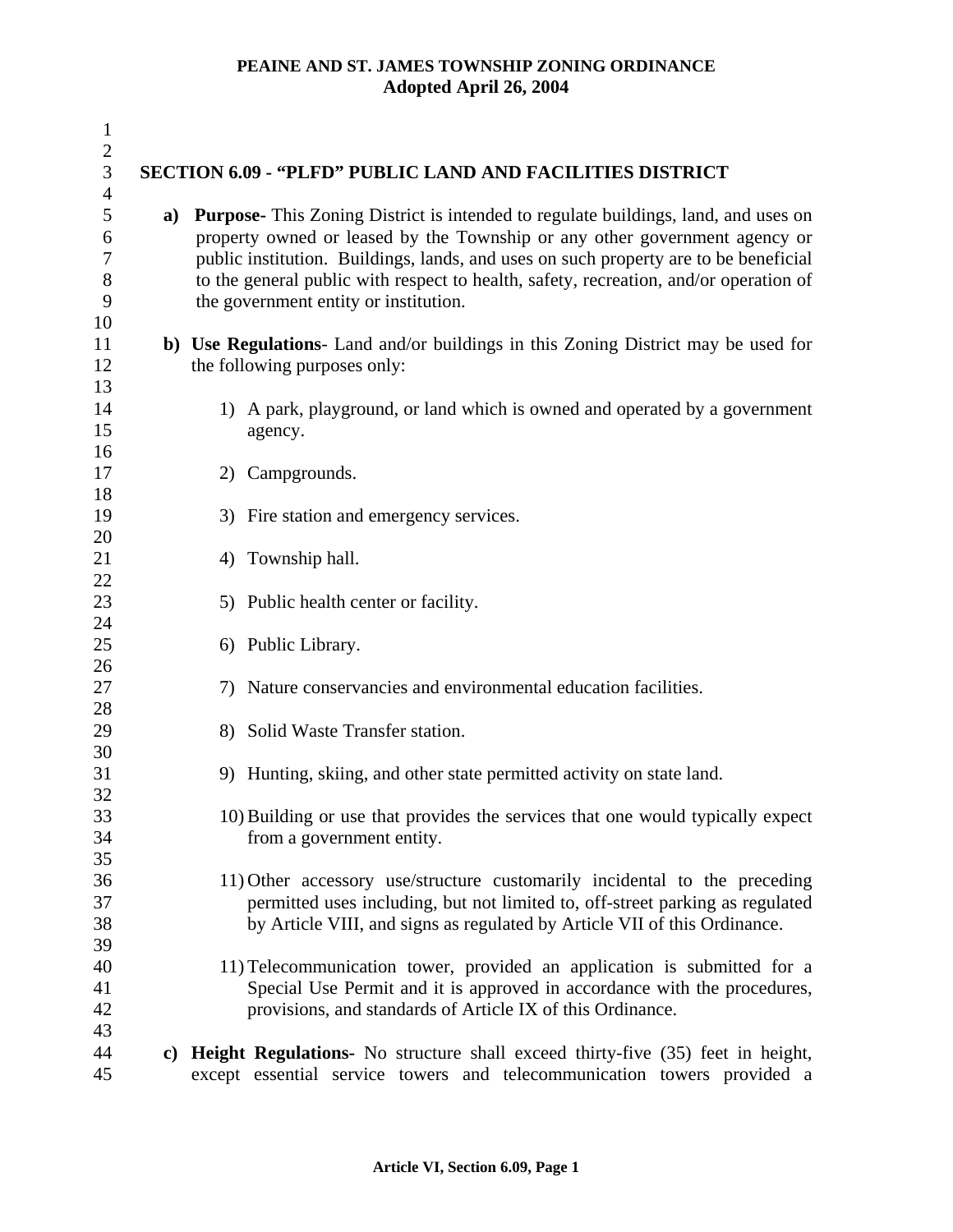| 1              |                | Development Plan is approved by the Planning Commission in accordance with                        |
|----------------|----------------|---------------------------------------------------------------------------------------------------|
| $\overline{2}$ |                | Article XIV of this Ordinance.                                                                    |
| 3              |                |                                                                                                   |
| $\overline{4}$ |                | <b>d) Yard Regulations-</b> No building or structure shall hereafter be erected, altered or       |
| 5              |                | enlarged unless the following yards and lot areas are provided and maintained in                  |
| 6              |                | connection with such alterations, construction or enlargement:                                    |
| 7              |                |                                                                                                   |
| 8<br>9         |                | 1) Front Yard - There shall be a front yard setback of not less than twenty-<br>five $(25)$ feet. |
| 10             |                | 2) Side Yard - There shall be a side yard setback of not less than ten (10) feet                  |
| 11             |                | on each side of any building or structure.                                                        |
| 12             |                | 3) <b>Rear Yard</b> - There shall be a rear yard setback of not less than thirty-five             |
| 13             |                | $(35)$ feet.                                                                                      |
| 14             |                |                                                                                                   |
| 15             |                | e) Floor Area Regulations - There shall be no floor area requirements in this Zoning              |
| 16             |                | District.                                                                                         |
| 17             |                |                                                                                                   |
| 18             |                | f) Lot Area Regulations- There shall be no lot area requirements in this Zoning                   |
| 19             |                | District.                                                                                         |
| 20             |                |                                                                                                   |
| 21             | $\mathbf{g}$ ) | <b>Development Plan Required</b> A development plan shall be required for any use                 |
| 22             |                | which includes a structure in this zoning district. This development plan shall be                |
| 23             |                | approved by the Planning Commission in accordance with Article XIV, of this                       |
| 24             |                | Ordinance, and said Plan shall indicate or illustrate how the requirements of this                |
| 25             |                | Section are being met.                                                                            |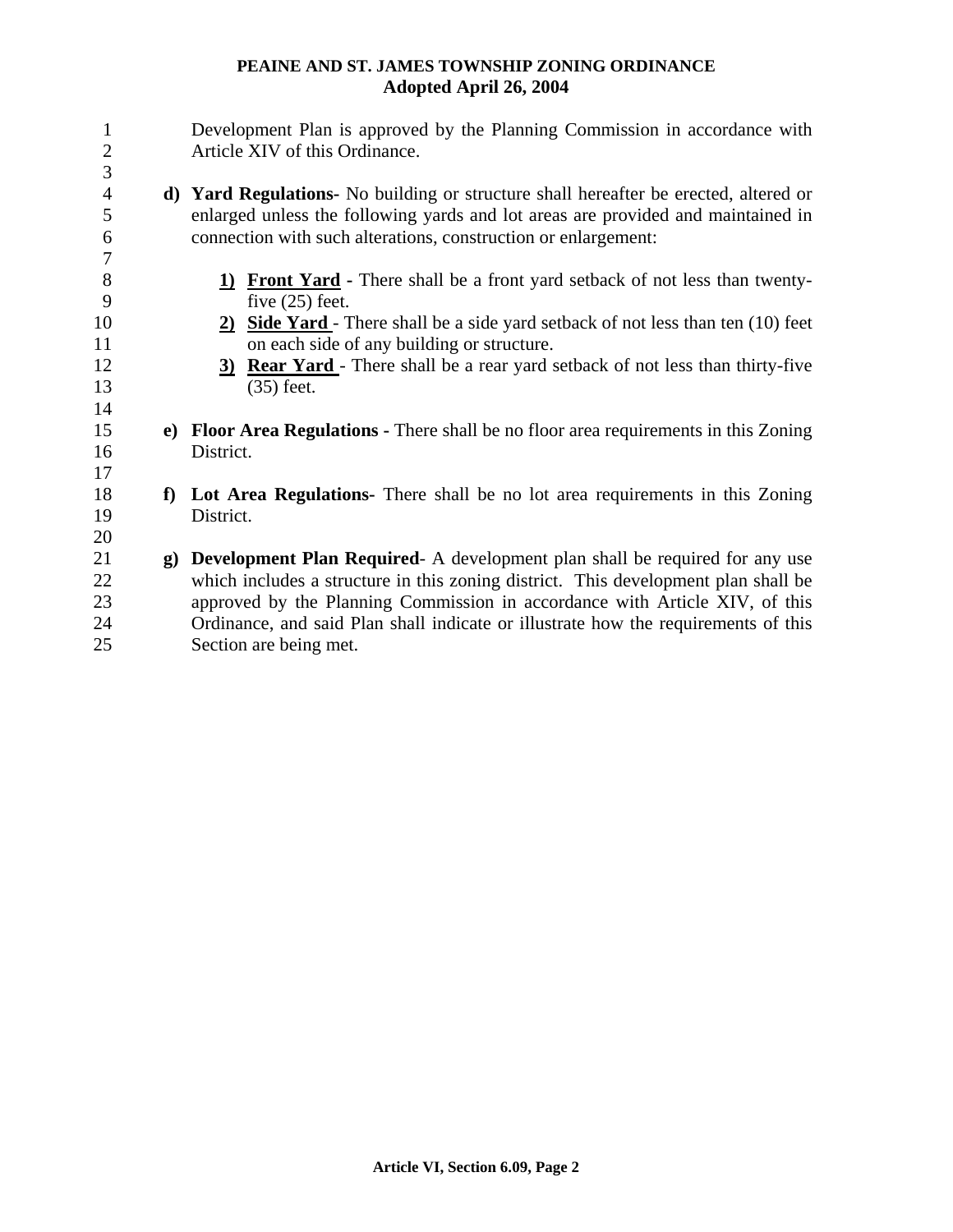| 1        | <b>SECTION 6.10 "AA" AIRPORT DISTRICT</b>                                                                                                                                       |
|----------|---------------------------------------------------------------------------------------------------------------------------------------------------------------------------------|
| 2        |                                                                                                                                                                                 |
| 3        | a) Purpose - This Zoning District is intended to regulate the use of airport lands, to prevent                                                                                  |
| 4<br>5   | development without proper planning, to accommodate air traffic for the Townships in<br>such a manner as to eliminate foreseeable ground hazards to air traffic, and to protect |
| 6        | property and the public safety and welfare.                                                                                                                                     |
| 7        |                                                                                                                                                                                 |
| $\,8\,$  | b) Use Regulations - Land and/or buildings in this Zoning District may be used for the                                                                                          |
| 9        | following purposes only:                                                                                                                                                        |
| 10       |                                                                                                                                                                                 |
| 11       | 1) Any agricultural use permitted in the "A" Agricultural District.                                                                                                             |
| 12       |                                                                                                                                                                                 |
| 13       | 2) Airports, runways, terminals, hangars, fueling and incidental commercial activities                                                                                          |
| 14<br>15 | and facilities normally associated with the operation of an airport.                                                                                                            |
| 16       | c) Height Regulations                                                                                                                                                           |
| 17       |                                                                                                                                                                                 |
| 18       | 1) No building in this Zoning District shall exceed twenty-five (25) feet in height.                                                                                            |
| 19       |                                                                                                                                                                                 |
| 20       | 2) No radio or television antenna or other communication tower of any type shall be                                                                                             |
| 21       | erected within this district.                                                                                                                                                   |
| 22       |                                                                                                                                                                                 |
| 23       | d) Yard Regulations - No building or structure shall hereafter be erected, altered or                                                                                           |
| 24       | enlarged unless the following setbacks and lot areas are provided and maintained in                                                                                             |
| 25       | connection with such alterations, construction, or enlargement:                                                                                                                 |
| 26       |                                                                                                                                                                                 |
| 27       | 1) Front Yard – No front yard setback is required.                                                                                                                              |
| 28<br>29 | 2) Side Yard – Not less than a 10-foot setback.                                                                                                                                 |
| 30       |                                                                                                                                                                                 |
| 31       | 3) Rear Yard – There shall be a rear yard setback of not less than 10 feet.                                                                                                     |
| 32       |                                                                                                                                                                                 |
| 33       | e) Floor Area Regulations - There shall be no floor area requirements in this Zoning                                                                                            |
| 34       | District.                                                                                                                                                                       |
| 35       |                                                                                                                                                                                 |
| 36       | f) Lot Area Regulations - There shall be no lot area requirements in this Zoning District.                                                                                      |
| 37       |                                                                                                                                                                                 |
| 38       |                                                                                                                                                                                 |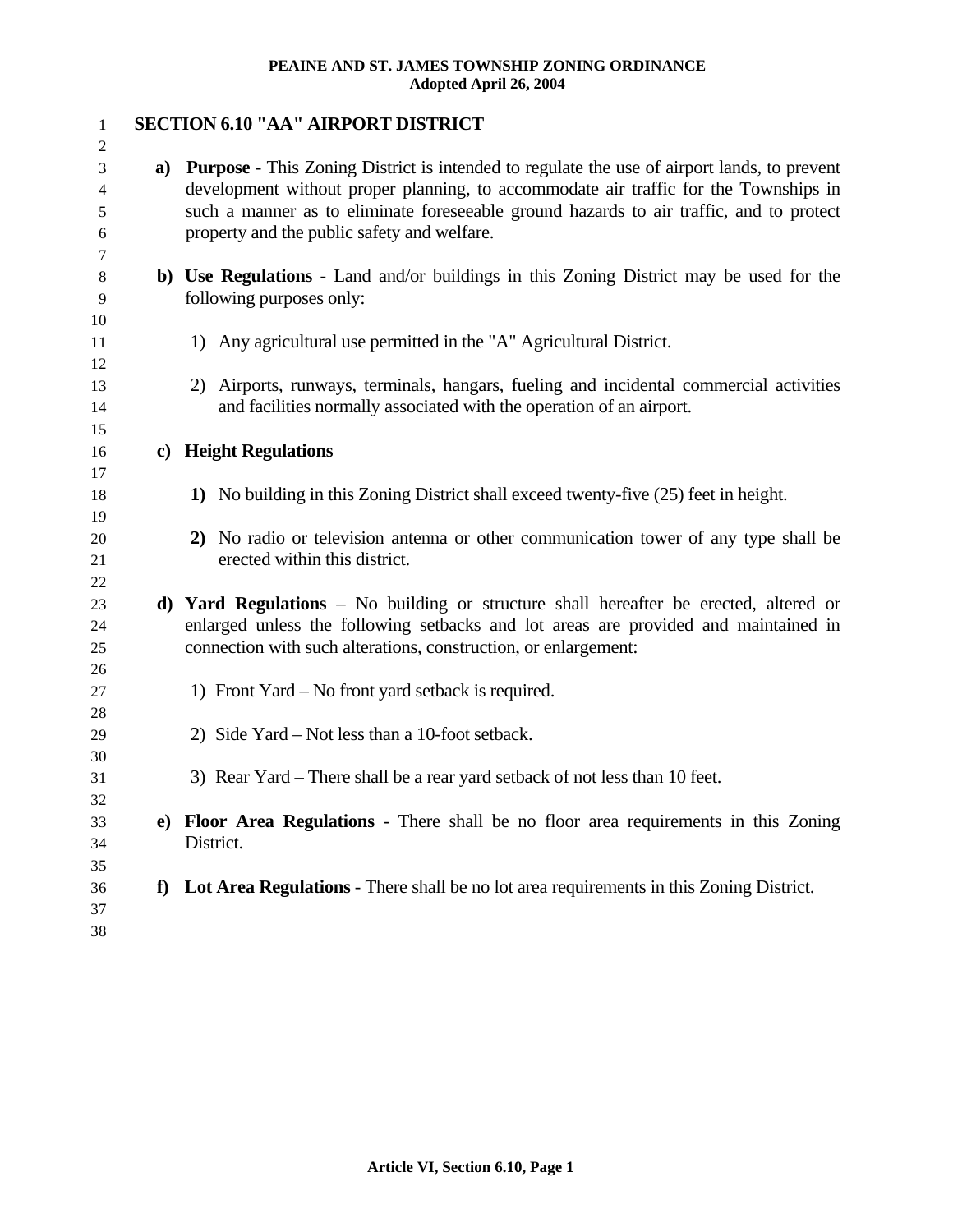| $\mathbf{1}$             | <b>SECTION 6.11 - "AB" AIRPORT PROTECTION DISTRICT</b>                                                  |
|--------------------------|---------------------------------------------------------------------------------------------------------|
| 2<br>3                   | a) Purpose - This Zoning District is intended to provide for land uses near the ends of                 |
| $\overline{\mathcal{A}}$ | runways that are compatible with flight paths, to limit certain types of development within             |
| 5                        | airport hazard areas, and to limit the height of structures, which may create hazards for the           |
| 6                        | safe landing and take off of aircraft.                                                                  |
| 7                        |                                                                                                         |
| 8                        | b) Use Regulations - Land and/or buildings in this Zoning District may be used for the                  |
| 9                        | following purposes only:                                                                                |
| 10                       |                                                                                                         |
| 11                       | Any use permitted in the "A" Agricultural District. The following uses are excluded:                    |
| 12                       |                                                                                                         |
| 13                       | Churches, convents, monasteries, dormitories, residence halls, hospitals, orphanages,                   |
| 14                       | retirement homes, schools, universities, auditoriums, exhibit halls, hotels and motels,                 |
| 15                       | public buildings, theaters, fairgrounds, playgrounds, multi-family apartments or multi-                 |
| 16                       | family dwellings.                                                                                       |
| 17<br>18                 | c) Height Regulations                                                                                   |
| 19                       |                                                                                                         |
| 20                       | 1) No building in this Zoning District shall exceed thirty-five (35) feet in height.                    |
| 21                       |                                                                                                         |
| 22                       | 2) No radio or television antenna, communications tower, or structure of any type shall be              |
| 23                       | erected or tree allowed to grow to a height that exceeds a twenty-to-one (20-to-1) glide                |
| 24                       | slope from the end of each runway. This glide slope starts two hundred (200) feet from                  |
| 25                       | the runway and at the same elevation as the end of the runway.                                          |
| 26                       |                                                                                                         |
| 27                       | d) Area Regulations - No building or structure shall hereafter be erected, altered or enlarged          |
| 28                       | unless the following setback and lot area requirements are provided and maintained in                   |
| 29                       | connection with such buildings erection, alteration or enlargement:                                     |
| 30                       | 1)                                                                                                      |
| 31<br>32                 | <b>Front Yard</b> - There shall be a front yard setback of not less than fifty (50) feet.               |
| 33                       | <b>Side Yard</b> - For residential buildings, there shall be a side yard setback of not less than<br>2) |
| 34                       | twenty-five (25) feet. For all other buildings there shall be a minimum side yard                       |
| 35                       | setback of sixty (60) feet.                                                                             |
| 36                       |                                                                                                         |
| 37                       | <b>Rear Yard</b> - There shall be a rear yard setback of not less than one hundred (100) feet.<br>3)    |
| 38                       |                                                                                                         |
| 39                       | <b>Lot Area</b> - The minimum lot area for use in this Zoning District shall be ten (10) acres,<br>4)   |
| 40                       | with a minimum lot width of two hundred (200) feet.                                                     |
| 41                       |                                                                                                         |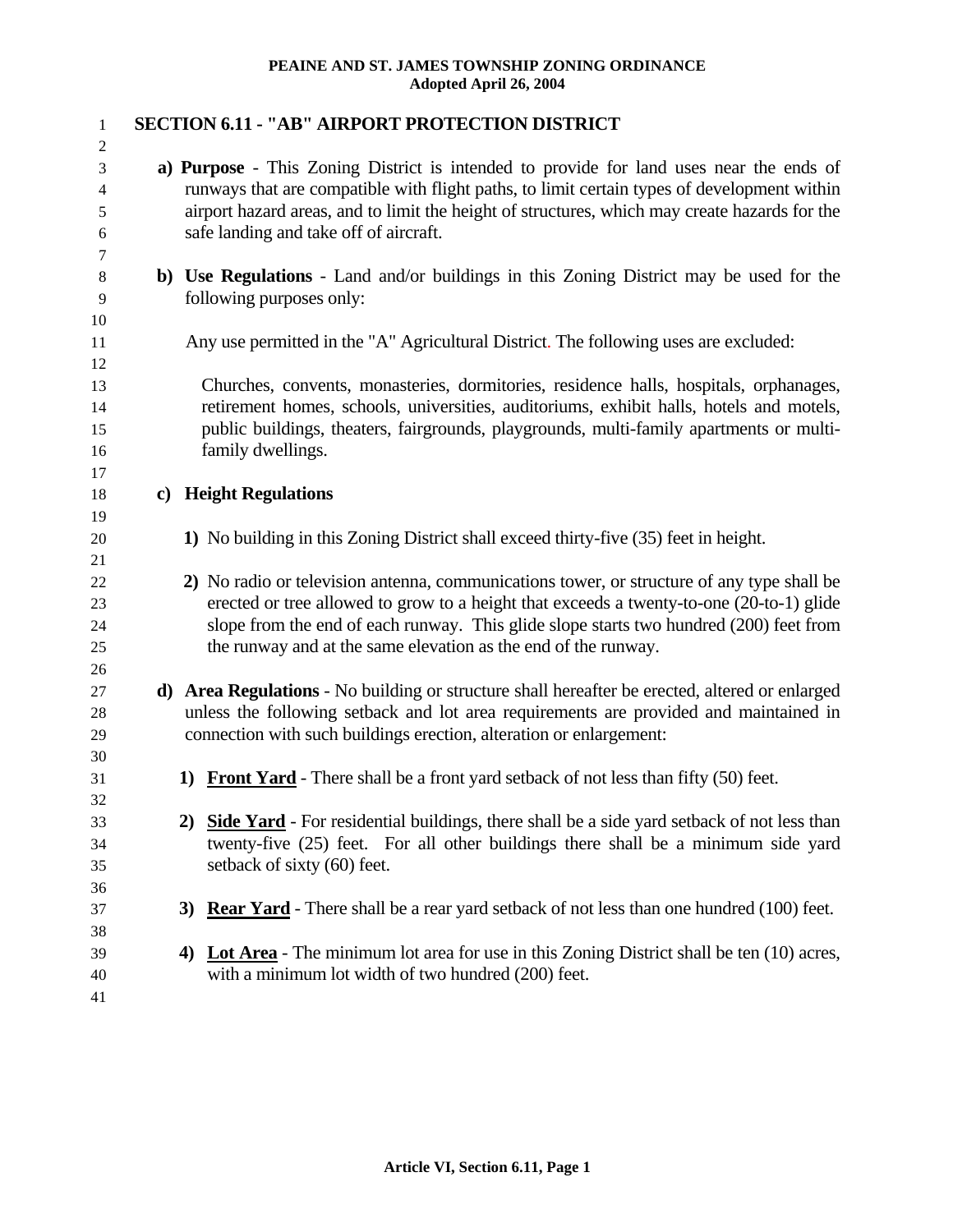- 1 2 3 **e) Floor Area Regulations** - Each dwelling unit in this Zoning District shall have a minimum floor area of six hundred (600) square feet of floor area on the first floor, exclusive of porches, garages, basements and utility areas.
- 4
- 5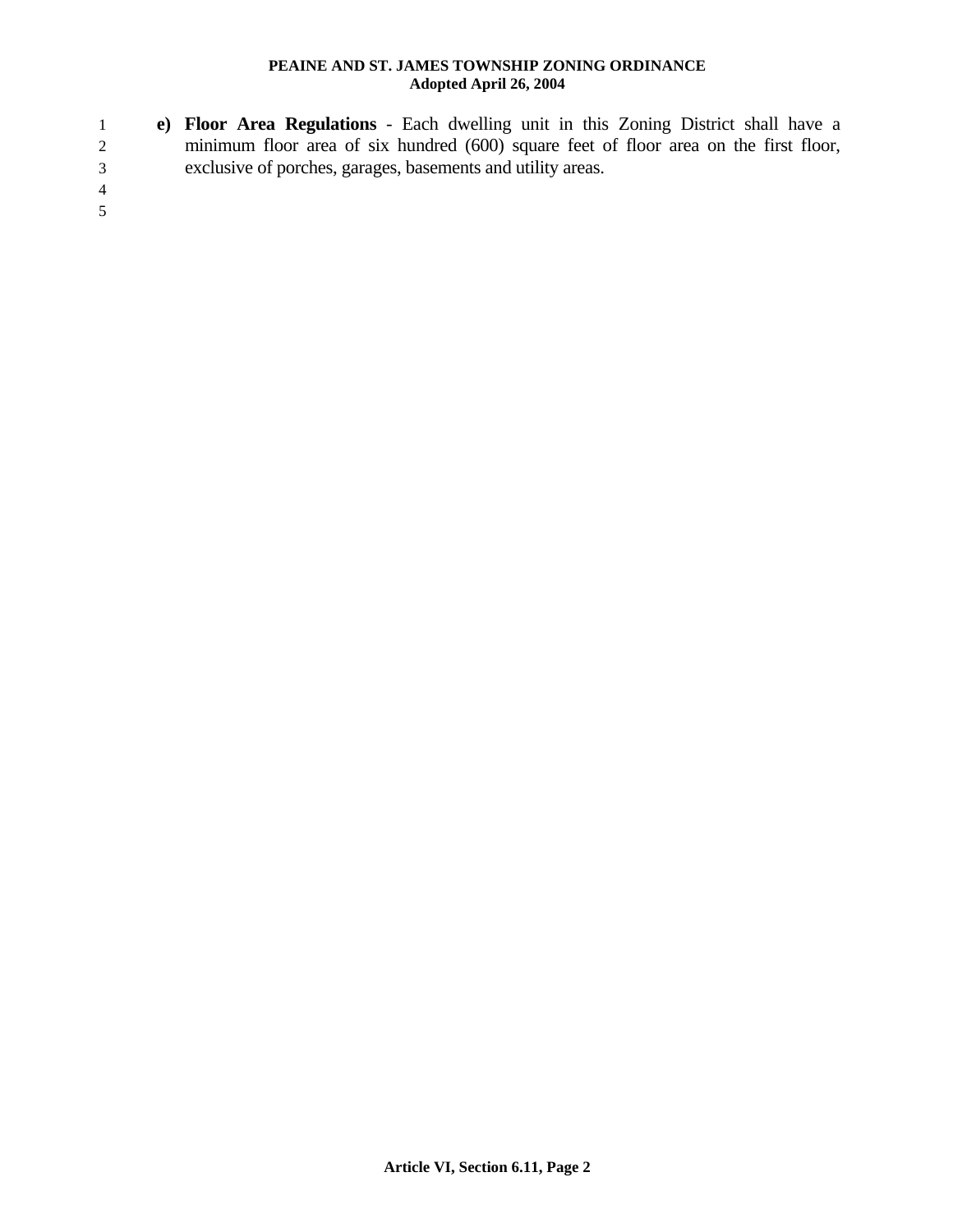#### 1 **SECTION 6.12 - "MR" MARINE RELATED DISTRICT**

2

**a) Purposes –** The purposes of this district are to preserve and perpetuate the historical use, appearance, and character of the waterfront as a place for business and recreational uses that are directly related to and depend on the water for access and amenity value while maintaining the open character of the bay shore. In particular, the Marine Related District is intended to accommodate businesses and facilities that have a relationship to boating including the sales, harborage, and the transportation of goods, services, freight, and passengers by water transport, and publicly owned lands and uses, including recreation lands, facilities, and uses. This district is not intended to accommodate dwellings, residential accessory buildings, or retail shops although existing dwellings, residential accessory buildings, and retail shops are nonconforming uses. This district is intended to accommodate uses and structures that will result in no greater impairment of views to the water from Main Street or properties on the opposite side of the Street from the water's edge. While the replacement and reconstruction of existing buildings and structures is intended to be accommodated, it is intended to be done in a manner that results in no net loss of views to the Bay

- **b) Use Regulations** Land, buildings, docks or other structures in this district may be used for the following purposes only:
	- **1)** Commercial docks, recreational docks, launch ramps and associated parking areas.
	- **2)** Public or private swimming beaches, parks and park improvements, and open space.
	- **3)** Excursion or sightseeing boats and dock facilities including information, waiting and ticket areas or other passenger service operations.
		- **4)** Storage or terminal operations buildings for passenger ferry and excursion and freight boat services, provided that the storage of any freight is short-term.
	- **5)** Marinas and/or yacht basins including associated uses such as marine supply and rental shops, summer dockage, watercraft fuel sales, and bait and tackle shops.
	- **6)** Sales and rental of fishing and water related recreational equipment such as, but not limited to, scuba shops, and other marine type equipment.
- 39 **7)** Charter fishing and charter boat services and facilities.
- 41 **8)** Marine contractors facilities.

40

42

43 **9)** Marine-related instruction and school facilities.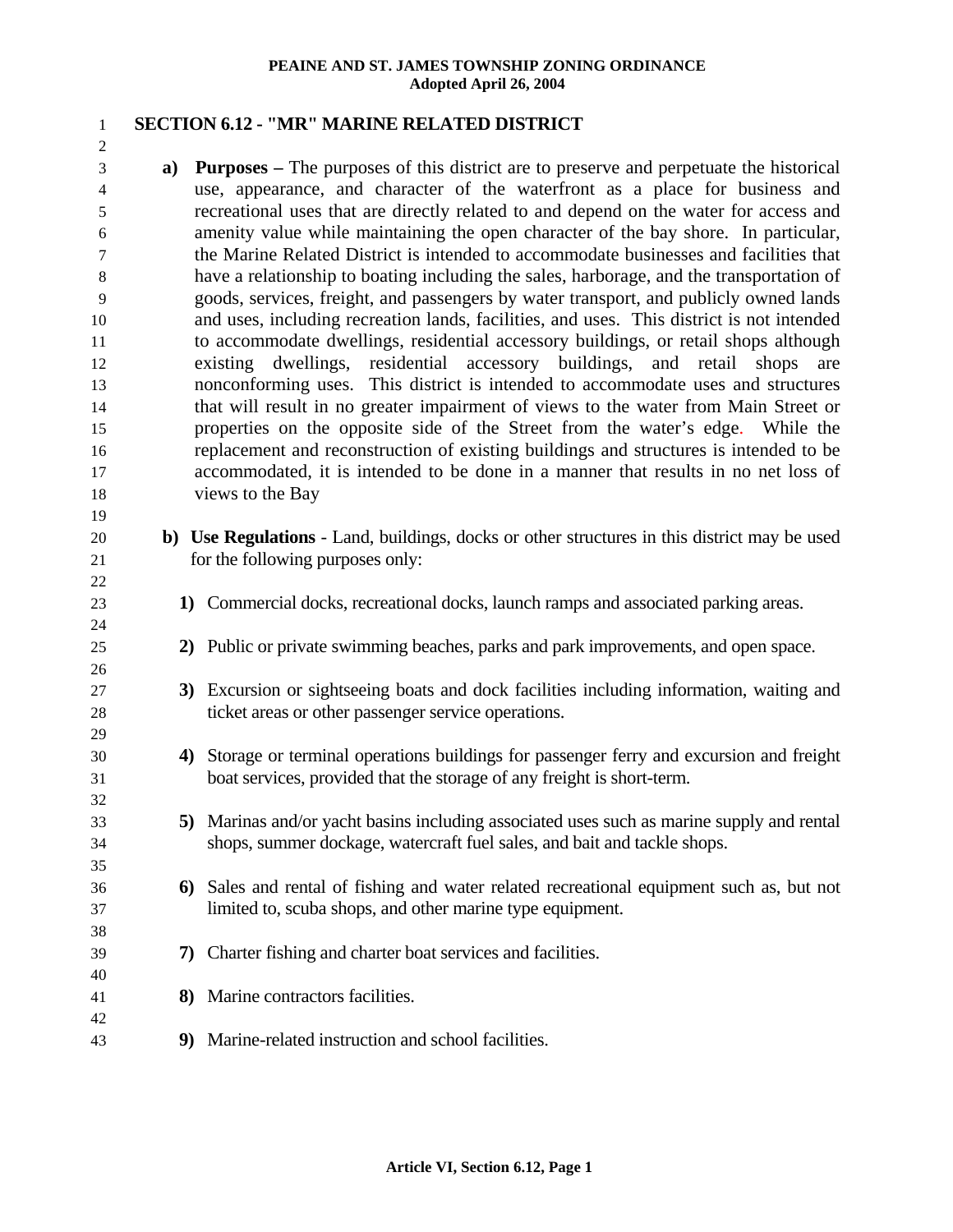| $\mathbf{1}$   |                                                                                                                                                                            |
|----------------|----------------------------------------------------------------------------------------------------------------------------------------------------------------------------|
| $\mathfrak 2$  | 10) Commercial fishing operations with associated or separate fish markets.                                                                                                |
| 3              |                                                                                                                                                                            |
| $\overline{4}$ | 11) Nonconforming dwellings, residential accessory buildings, and retail shops provided                                                                                    |
| 5              | there are no changes in the number, size, and configuration of such buildings and                                                                                          |
| 6              | structures, other than normal maintenance, and no increases in the number of dwelling                                                                                      |
| $\tau$         | units or businesses.                                                                                                                                                       |
| $\,8\,$        |                                                                                                                                                                            |
| 9              | 12) Replacement or reconstruction of nonconforming dwellings, residential accessory                                                                                        |
| 10             | buildings, and retail shops subject to the following requirements:                                                                                                         |
| 11             | The wall faces of all buildings adjacent to the Street shall not be increased in<br>(a)                                                                                    |
| 12             | width or height. The peak and ridgelines of the roof shall be configured to                                                                                                |
| 13             | maintain or increase the view of the Bay.                                                                                                                                  |
| 14<br>15       | There shall be no greater impairment of views to the Bay than already exists for<br>(b)<br>buildings and structures on the opposite side of the Street and those using the |
| 16             | Street for driving and walking.                                                                                                                                            |
| 17             | There shall be no increase in the number of buildings, structures, dwelling units,<br>(c)                                                                                  |
| 18             | or businesses.                                                                                                                                                             |
| 19             |                                                                                                                                                                            |
| 20             | 13) Accessory uses customarily incidental to the preceding listed permitted uses, including,                                                                               |
| 21             | but not limited to, off-street parking as required by Article VIII, and signs as regulated                                                                                 |
| 22             | by Article VII of this Ordinance.                                                                                                                                          |
| 23             |                                                                                                                                                                            |
| 24             | c) Height Regulations - No new building shall exceed sixteen (16) feet in height.                                                                                          |
| 25             |                                                                                                                                                                            |
| 26             | d) Area Regulations - No building or structure shall hereafter be erected, altered or                                                                                      |
| 27             | enlarged unless the following yards and lot areas are provided and maintained in                                                                                           |
| 28             | connection with such alteration, construction or enlargement:                                                                                                              |
| 29             |                                                                                                                                                                            |
| 30             | 1) Front Yard (inland side) - There shall be a front yard setback of not less than twenty-                                                                                 |
| 31             | five (25) feet, provided that where established buildings on adjacent lots vary from this                                                                                  |
| 32             | minimum, a new building shall be constructed with a front yard setback of not less than                                                                                    |
| 33             | the averaged front yard setbacks for those buildings located on each side of the                                                                                           |
| 34             | proposed building and provided that this provision shall not be interpreted to require a                                                                                   |
| 35             | front yard setback of more than forty (40) nor less than ten (10) feet.                                                                                                    |
| 36             |                                                                                                                                                                            |
| 37             | <b>Side Yard</b> - There shall be a side yard setback of not less than ten (10) feet on each<br>2)                                                                         |
| 38             | side of any building or structure.                                                                                                                                         |
| 39             | <b>Rear Yard - (lakeside)</b> - There shall be a rear yard setback requirement, excluding                                                                                  |
| 40             | 3)                                                                                                                                                                         |
| 41             | decks, of not less than twenty-five (25) feet from the ordinary high water elevation.                                                                                      |
| 42             |                                                                                                                                                                            |
| 43             | <b>Lot Area</b> - There shall be no minimum lot area requirement in this zoning district.<br>4)                                                                            |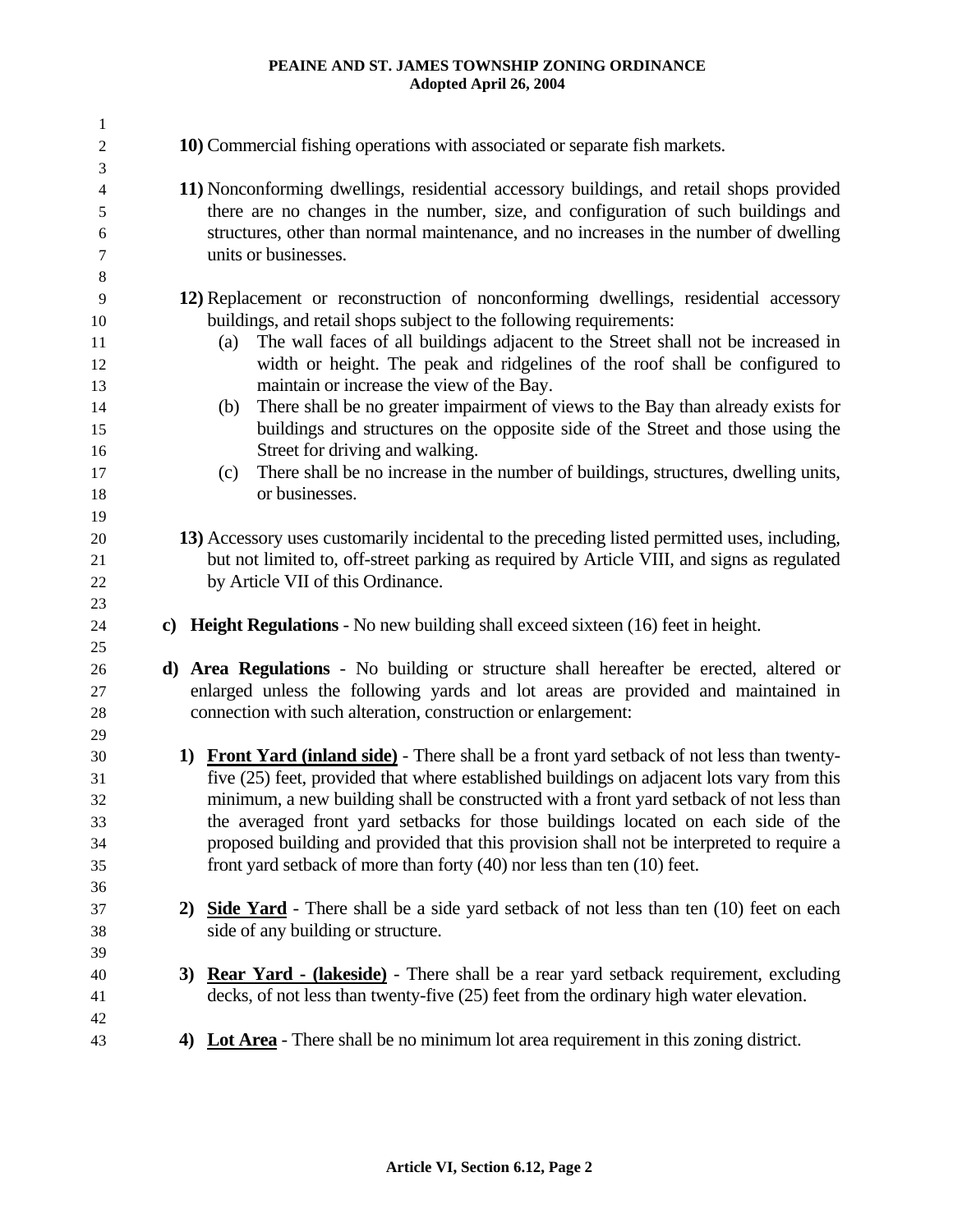| 1<br>2<br>3<br>4                       |    | e) Floor Area Requirements - There shall be no minimum floor area requirements in this<br>zoning district, but the total square footage of all structures placed on any "MR" District<br>lot shall not exceed 50% of the total lot area.                                                                                                                                              |
|----------------------------------------|----|---------------------------------------------------------------------------------------------------------------------------------------------------------------------------------------------------------------------------------------------------------------------------------------------------------------------------------------------------------------------------------------|
| 5<br>6                                 | f  | <b>Other Development Regulations</b>                                                                                                                                                                                                                                                                                                                                                  |
| 7<br>8<br>9<br>10<br>11<br>12<br>13    |    | 1) Docks, boat landings and similar structures shall comply with the side yard setback<br>requirements of this zoning district and shall not be longer than is required to reach a<br>water depth of ten (10) feet at normal low water provided that no docks shall be longer<br>than one hundred twenty (120) feet in length from the normal water's edge to the end of<br>the dock. |
| 14<br>15<br>16                         |    | 2) Only one marine service area structure not to exceed forty-eight (48) square feet shall<br>be placed on a dock.                                                                                                                                                                                                                                                                    |
| 17<br>18<br>19                         |    | 3) Freight or materials stored on any lot in this "MR" District for export or import may be<br>stored for no more than fifteen (15) days during the period from May 1 to October 1.                                                                                                                                                                                                   |
| 20<br>21<br>22<br>23                   |    | 4) No new residential dwellings, residential accessory buildings, or retail shops shall be<br>constructed on any lot or in any structure in this district except as otherwise provided<br>for by this district.                                                                                                                                                                       |
| 24<br>25<br>26<br>27<br>28             | 5) | Any construction of a dock or structure in this zone shall be constructed in such a way<br>as to insure that the building or said dock or structure does not in any way cause<br>erosion or adverse changes to the shoreline of any adjacent lots, or in any way impair<br>the water access or use of water by adjacent property owners.                                              |
| 29<br>30<br>31<br>32<br>33             |    | 6) Facilities for the storage of petroleum and/or chemical products shall be provided only<br>with the expressed written permission of the Township Planning Commission upon<br>evidence shown by such agencies as Fire Marshall, proving that there is no hazard to<br>health and safety, as provided in Article 1.00, before they are placed in this district.                      |
| 34<br>35<br>36<br>37<br>38<br>39<br>40 |    | 7) A Development Plan in accordance with Article XIV of this Ordinance is required, and<br>shall be submitted to the Township Planning Commission for a public meeting on the<br>Development Plan. A Zoning Permit shall not be issued until a Final Development<br>Plan has been approved by the Planning Commission.                                                                |
|                                        |    |                                                                                                                                                                                                                                                                                                                                                                                       |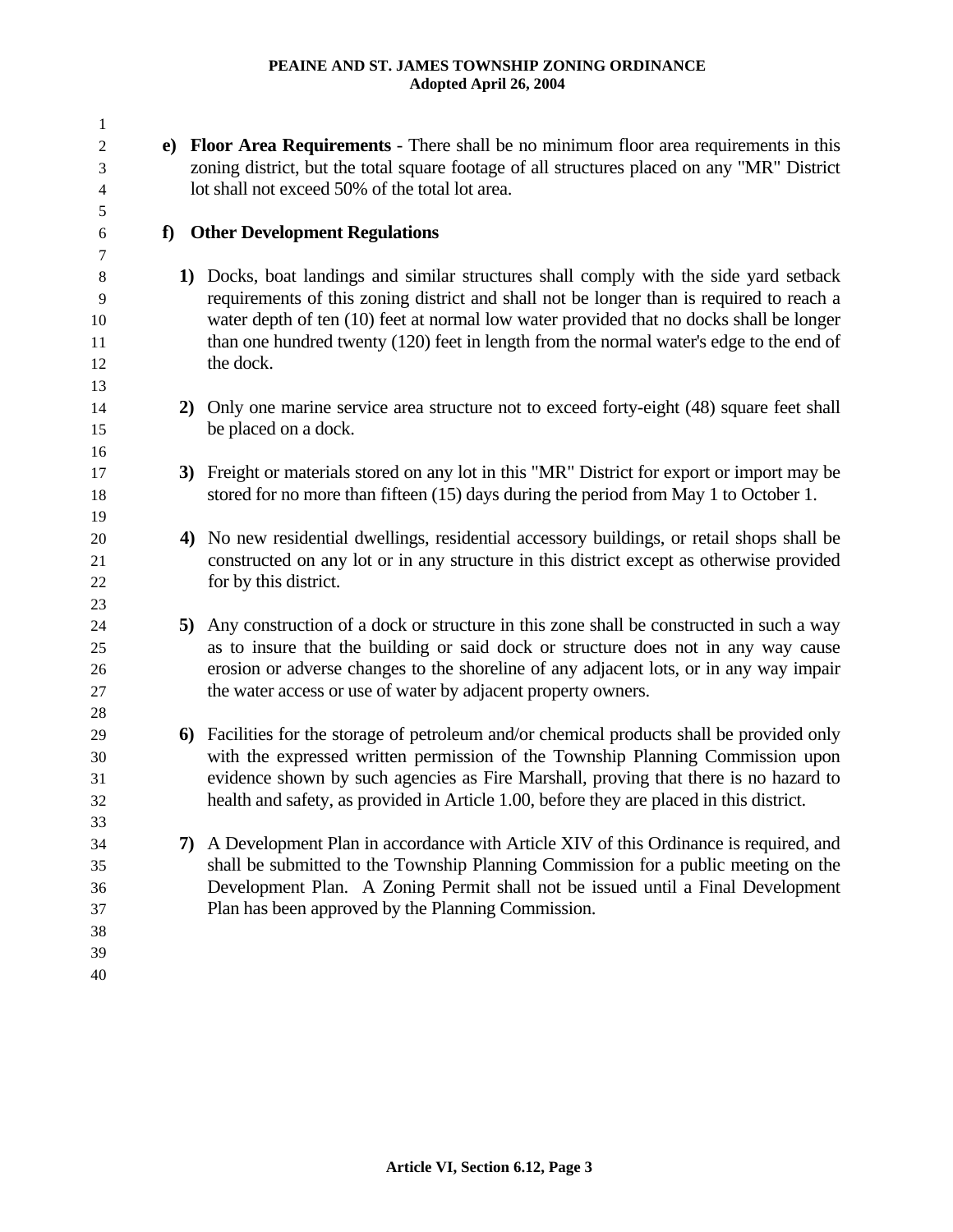1 2 3 4 5 6 7 8 9 10 11 12 13 **SECTION 6.13 -"H" HARBOR DISTRICT a) Purpose** - This Zoning District is provided to promote the welfare of the Harbor District designated on the Zoning Map; to promote the topographic features of the harbor and its adjacent lands; to promote the economic advantages of the area's unique existing features; to provide for and preserve commercial and residential structures and uses; and to maintain a compatible development pattern of uses historically or presently existing in this zoning district. **b) Use Regulations** - Land and/or buildings in this zoning district may be used for the following purposes only: **1) Residential Use** 14 15 16 17 18 19 20 21 22 23 24 25 26 27 28 29 30 31 32 33 34 35 36 37 38 39 40 41 42 43 (a) Single-family and multiple-family dwellings, including not more than two (2) detached accessory buildings located on a lot, subject to the requirements of Sections 4.03 and 4.04 of this Ordinance. An accessory gazebo or garage shall not exceed a height of twenty (20) feet. (b) Minimum Dwelling Unit Size. **(1)** Single Family Residence - 768 square feet of floor area, 600 feet on first floor of a multi-story building. **(2)** Each Multiple Family dwelling unit shall have a minimum of 600 square feet of floor area exclusive of porches, decks, garages and utility rooms. **2) Commercial Use** - Commercial uses shall be limited to the following uses: (a) Automobile and other vehicle sales. (b) Boat, boat motor or related marine repair facilities. (c) Wet or dry storage of boats, boat sales and brokerage firms, boat builders, yards and shops. (d) General Office Building (executive, administrative, professional). (e) Banks, Savings & Loan, Insurance, Real Estate. (f) Bed and Breakfasts. (g) Public Utility Offices.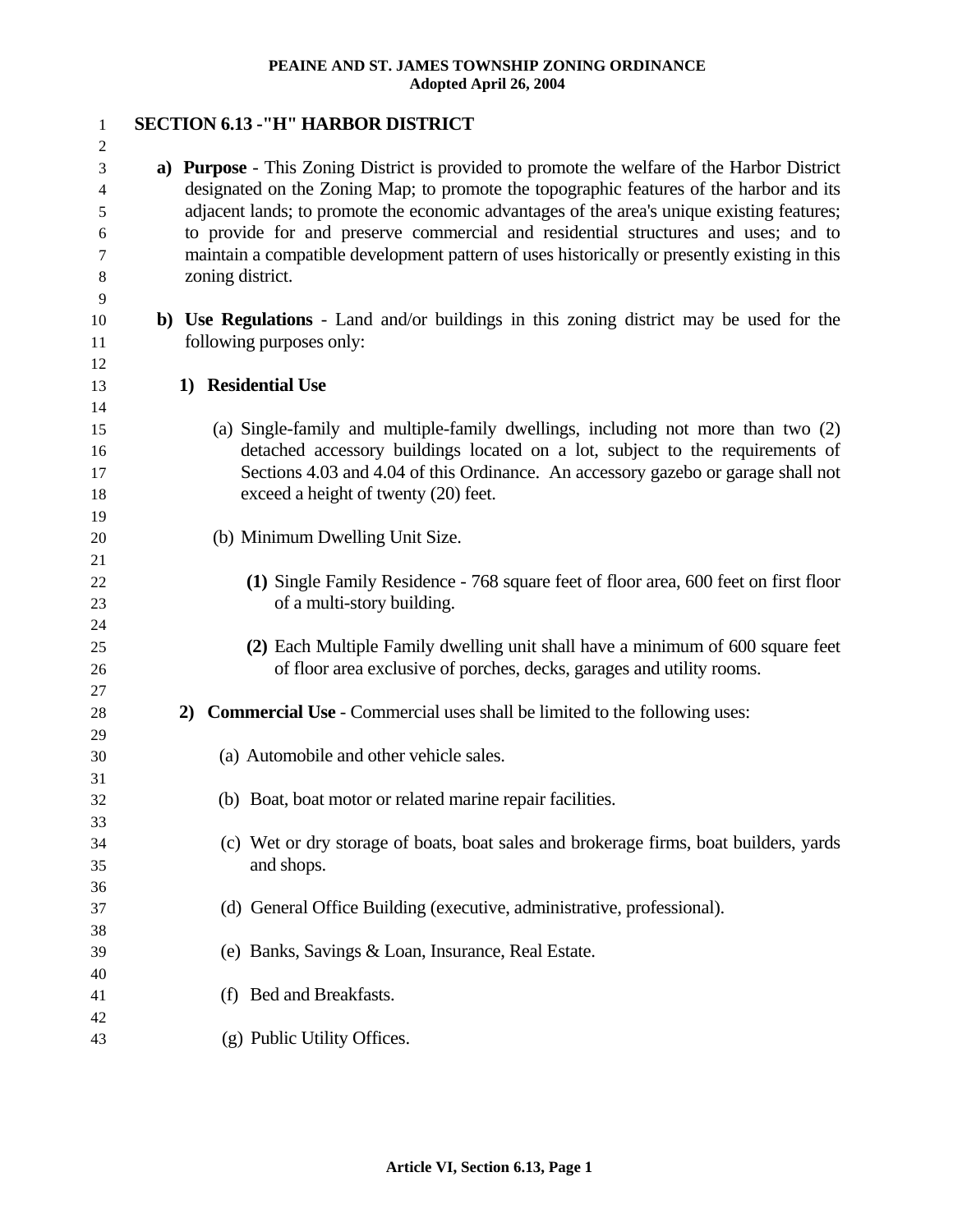| 1              |                                                                                                                    |
|----------------|--------------------------------------------------------------------------------------------------------------------|
| $\overline{c}$ | (h) Generally recognized retail business including but not limited to: groceries,                                  |
| 3              | drugs, dry goods, clothing, and hardware.                                                                          |
| 4              |                                                                                                                    |
| 5<br>6         | (c) Single Family Residential dwelling to be used for rental purposes, and motels,<br>hotels, and boarding houses. |
| 7              |                                                                                                                    |
| 8              | (d) Museums, Art Galleries.                                                                                        |
| 9              |                                                                                                                    |
| 10             | (e) Publicly owned and occupied Municipal buildings.                                                               |
| 11             |                                                                                                                    |
| 12             | (f) Churches and accessory buildings.                                                                              |
| 13             |                                                                                                                    |
| 14             | (g) Municipal playgrounds, recreation areas.                                                                       |
| 15             |                                                                                                                    |
| 16             | (h) Private club, halls.                                                                                           |
| 17             |                                                                                                                    |
| 18             | (i) Indoor storage in a permanent structure excluding toxic and/or hazardous                                       |
| 19             | materials.                                                                                                         |
| 20             |                                                                                                                    |
| 21             | (j) Indoor recreational uses (bowling alley, billiards).                                                           |
| 22             |                                                                                                                    |
| 23             | (k) Theaters.                                                                                                      |
| 24             |                                                                                                                    |
| 25             | (1) Personal service establishments, which perform services on the premises:                                       |
| 26<br>27       | repair (TV, radio, shoe), barber or beauty shop.                                                                   |
| 28             | (s) Shop for custom work, i.e., for making articles provided that the conduct of such                              |
| 29             | business is not objectionable as being odorous, unsightly or noisy.                                                |
| 30             |                                                                                                                    |
| 31             | (t) Bakery not employing more than five $(5)$ persons.                                                             |
| 32             |                                                                                                                    |
| 33             | (u) Restaurants, (not including drive-in restaurants), and bars.                                                   |
| 34             |                                                                                                                    |
| 35             | (v) Gasoline filling or service station subject to the following requirements:                                     |
| 36             |                                                                                                                    |
| 37             | (1)<br>Gas pumps, air and water hose shall be set back no less than fifteen (15)                                   |
| 38             | feet from all street right-of-way lines.                                                                           |
| 39             |                                                                                                                    |
| 40             | Proper driveways for entrance and exit shall be installed.<br>(2)                                                  |
| 41             |                                                                                                                    |
| 42             | Gas pumps, vents, and filler pipes must be not less than one hundred (100)<br>(3)                                  |
| 43             | feet from a Single Family residence.                                                                               |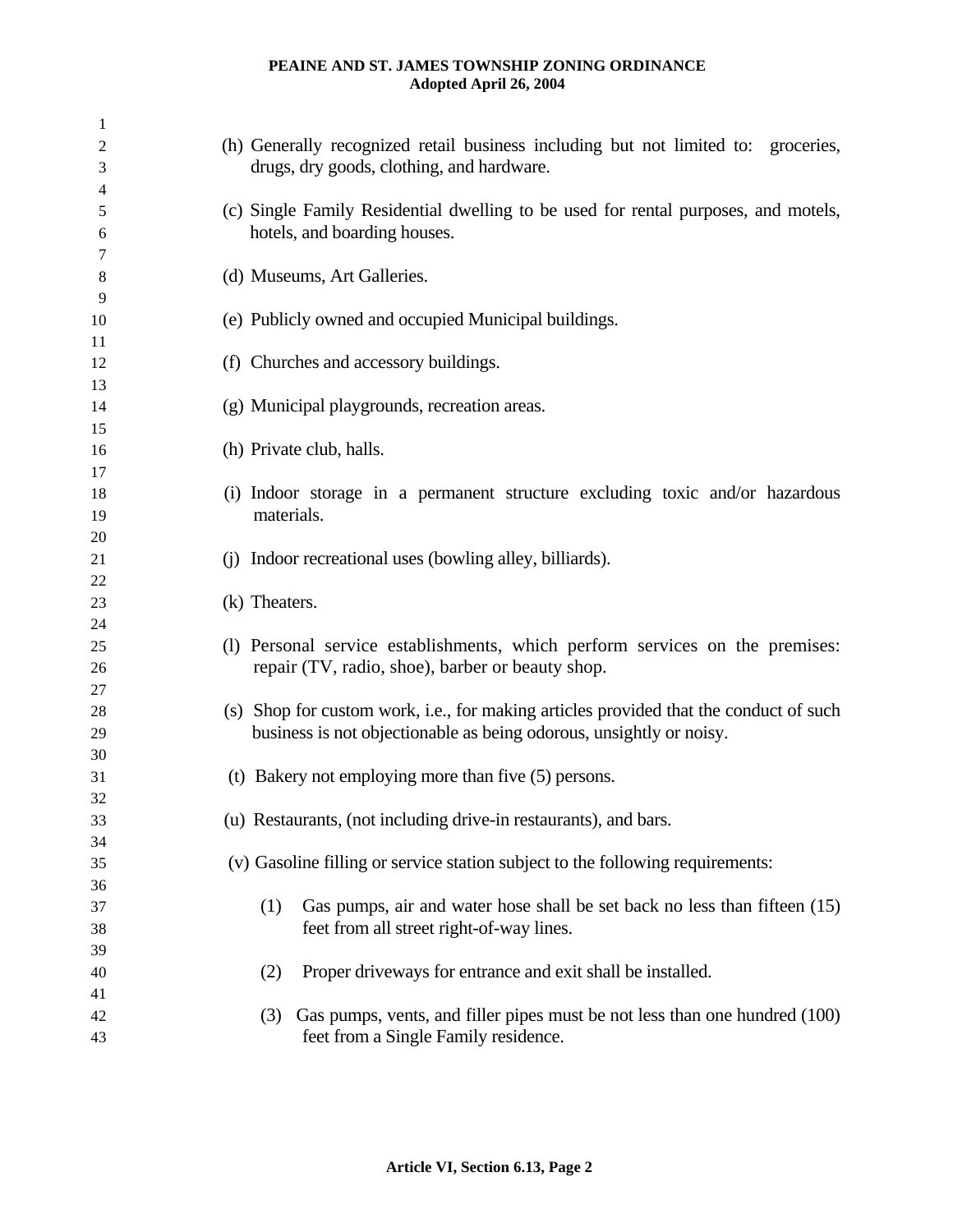| 1  |            |                                                                                    |
|----|------------|------------------------------------------------------------------------------------|
| 2  |            | (4) Prohibited activities include the following: outdoor storage of disabled       |
| 3  |            | vehicles for more than seven (7) consecutive calendar days, vehicle body           |
| 4  |            | repair, undercoating, painting, tire recapping, and other such activities          |
| 5  |            | whose external physical effects could adversely extend beyond the                  |
| 6  |            | property line.                                                                     |
| 7  |            |                                                                                    |
| 8  | (w)        | Special uses that may be authorized include the following uses provided a          |
| 9  |            | Special Use Permit has been approved by the Planning Commission in                 |
| 10 |            | accordance with the procedures, provisions, and standards of Article IX of this    |
| 11 |            | Ordinance:                                                                         |
| 12 |            |                                                                                    |
| 13 |            | (1) Living quarters above or attached to the principal structure as long as it has |
| 14 |            | a minimum of 600 square feet of floor area.                                        |
| 15 |            | Temporary outdoor displays.<br>(2)                                                 |
| 16 |            | (3) Institutions for human care including senior housing.                          |
| 17 |            |                                                                                    |
| 18 |            | c) Development Regulations                                                         |
| 19 |            |                                                                                    |
| 20 |            | 1) All buildings are subject to the following requirements:                        |
| 21 |            |                                                                                    |
| 22 | (a)        | <b>Minimum Requirements:</b>                                                       |
| 23 |            |                                                                                    |
| 24 |            | Front Yard Setback: There shall be a minimum front yard setback of twenty-         |
| 25 |            | five (25) feet except for commercial buildings where established buildings on      |
| 26 |            | adjacent lots have an average setback of less than the minimum. In such            |
| 27 |            | cases, a new or expanded building shall be constructed with a front yard           |
| 28 |            | setback equal to the average setback established by the buildings on both          |
| 29 |            | sides of and within 200 feet of the new or expanded building. No off-street        |
| 30 |            | parking shall be permitted between the street and the front of the commercial      |
| 31 |            | building.                                                                          |
| 32 |            |                                                                                    |
| 33 |            | Rear Yard Setback: 35 feet                                                         |
| 34 |            |                                                                                    |
| 35 |            | Side Yard Setback: (each side) 10 feet                                             |
| 36 |            |                                                                                    |
| 37 |            | Lot Size 10,000 square feet                                                        |
| 38 |            |                                                                                    |
| 39 | <b>(b)</b> | <b>Maximum Requirements:</b>                                                       |
| 40 |            |                                                                                    |
| 41 |            | Building Height 40 feet                                                            |
| 42 |            | Lot Coverage 40 %                                                                  |
| 43 |            |                                                                                    |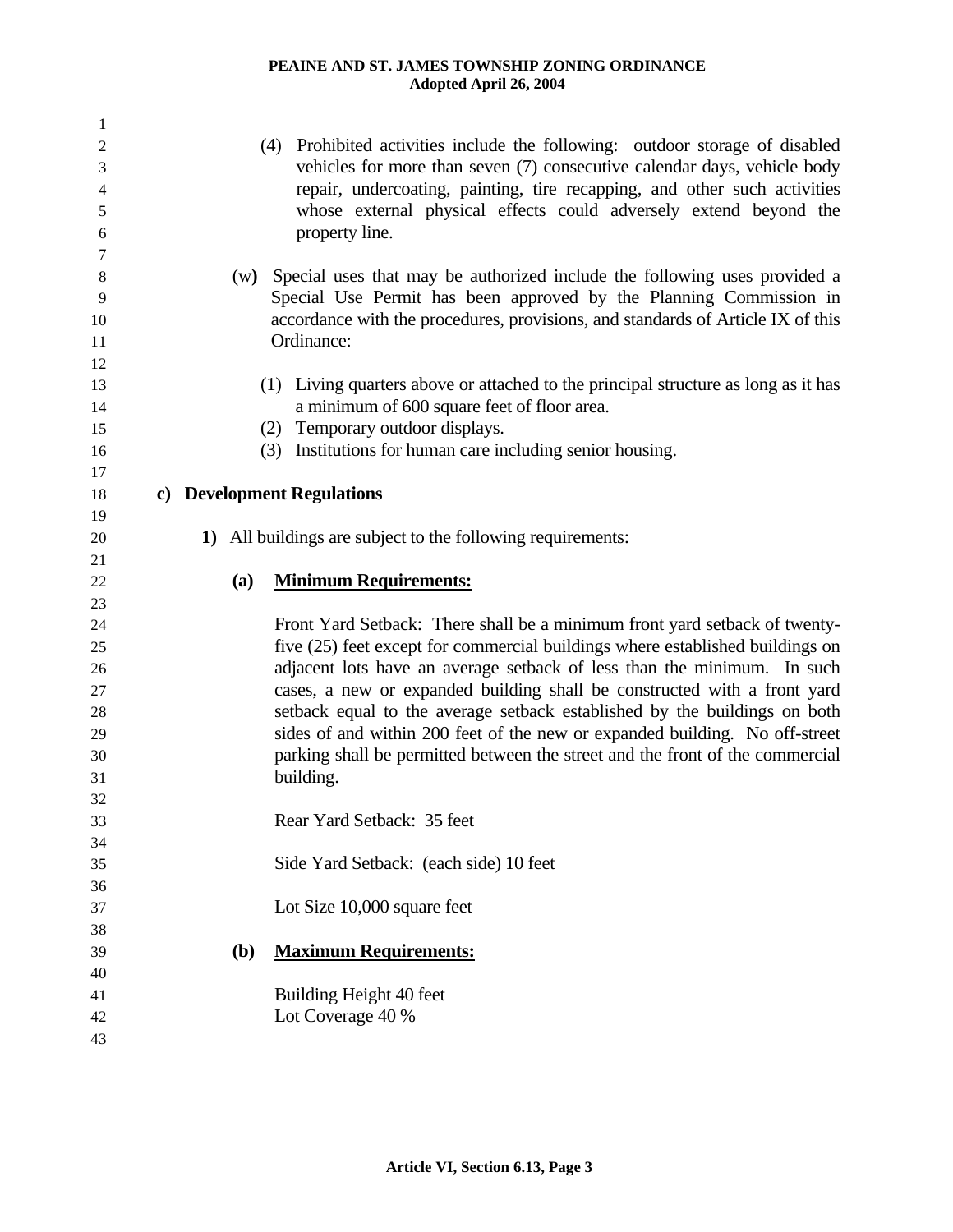| 1<br>$\overline{c}$      | 2) All utility lines (power, telephone, water, gas, and cable TV) serving this zoning<br>district shall be placed underground. |
|--------------------------|--------------------------------------------------------------------------------------------------------------------------------|
| 3<br>$\overline{4}$<br>5 | 3) A buffer strip or screening may be required by the Planning Commission to obtain<br>compatibility between dissimilar uses.  |
| 6                        |                                                                                                                                |
| 7                        | 4) Areas for loading and unloading delivery trucks and other vehicles and for refuse                                           |
| $8\phantom{1}$           | collection service, fuel and other services shall be provided and shall be adequate in                                         |
| 9                        | size and shall be arranged so that they may be used without blockage or interference                                           |
| 10                       | with the use of access ways or parking facilities.                                                                             |
| 11                       |                                                                                                                                |
| 12                       | 5) Provisions shall be made for safe and efficient ingress and egress to the public                                            |
| 13                       | streets servicing this zoning district without undue congestion or interference with                                           |
| 14                       | normal traffic flow.                                                                                                           |
| 15                       |                                                                                                                                |
| 16                       | 6) The developer of residential structures other than Single Family dwellings shall be                                         |
| 17                       | required to give consideration to the provision of community areas, laundry                                                    |
| 18                       | facilities, playground and tot lots, and other services necessary for the comfort and                                          |
| 19                       | convenience of residents of this district.                                                                                     |
| 20                       |                                                                                                                                |
| 21                       | 7) The property owner shall be required to preserve and incorporate natural features                                           |
| 22                       | such as woods, streams and open spaces, which add to the overall development of                                                |
| 23                       | the area.                                                                                                                      |
| 24                       |                                                                                                                                |
| 25                       | 8) The Development Plan shall have the following: Provisions for safe and efficient                                            |
| 26                       | ingress and egress to the public streets servicing this zoning district without undue                                          |
| 27                       | congestion or interference with normal traffic flow.                                                                           |
| 28                       |                                                                                                                                |
| 29                       | 9) All uses must comply with Article VIII, which requires off-street parking and                                               |
| 30                       | Article VII, which regulates signs.                                                                                            |
| 31                       |                                                                                                                                |
| 32                       | 10) A Development Plan for each structure in this zoning district shall be reviewed for                                        |
| 33                       | approval by the Planning Commission for compatibility of use with existing land                                                |
| 34                       | uses, in accordance with Article XIV, of this Ordinance, and said Plan shall indicate                                          |
| 35                       | or illustrate how the requirements of this Section are being met.                                                              |
| 36                       |                                                                                                                                |
| 37                       |                                                                                                                                |
| 38                       |                                                                                                                                |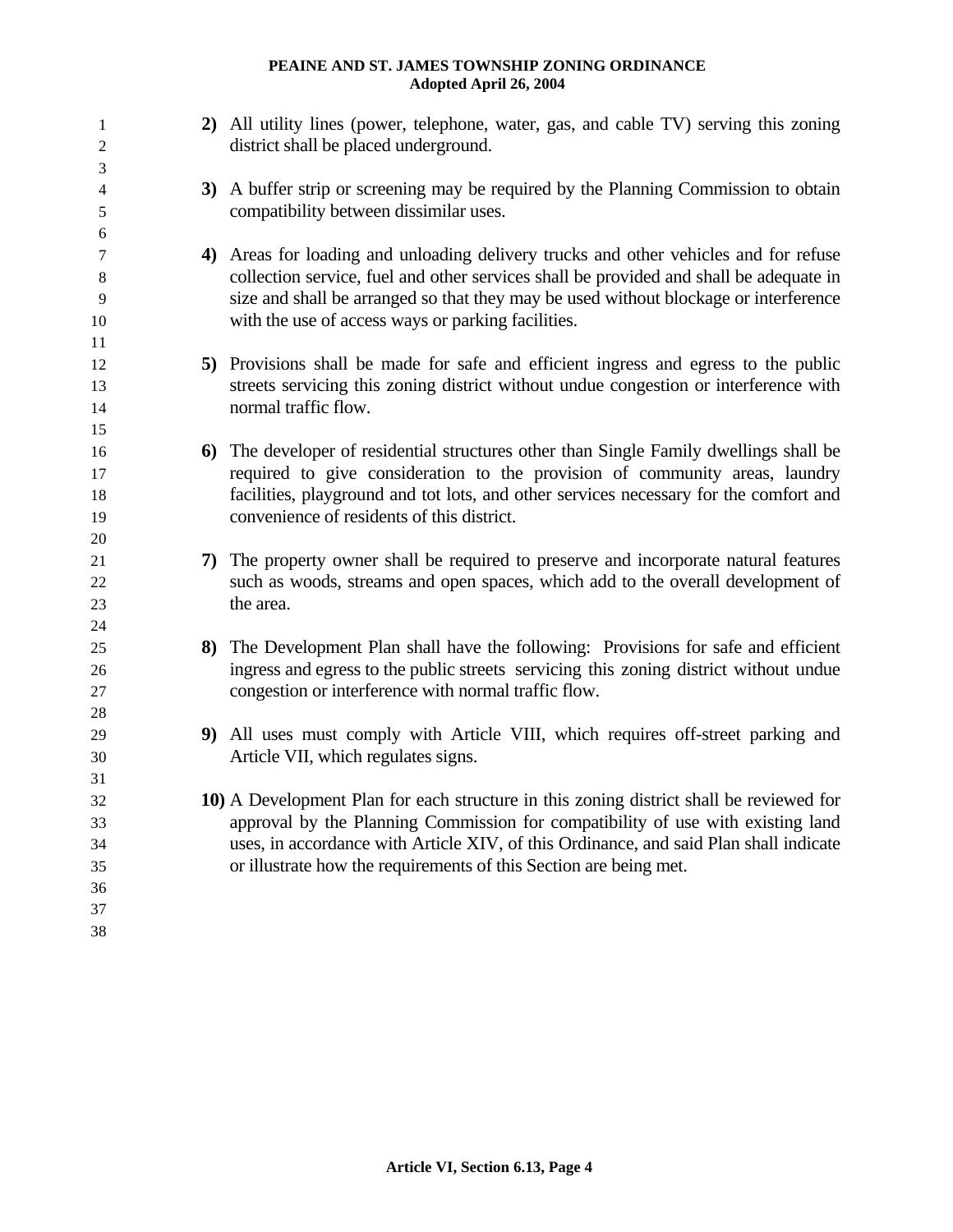#### 1 2 3 4 5 6 7 8 9 10 11 12 13 14 15 16 17 18 19 20 21 22 23 **SECTION 6.14 - "CD", CRITICAL DUNE DISTRICT a) Purpose** - The Townships of St. James and Peaine hereby declare that the critical dune areas are a unique, irreplaceable, and fragile resource that provide significant recreational, economic, scientific, geological, scenic, botanical, educational, agricultural, and ecological benefits to the people of this community, to the state, to people from other states and countries who visit this resource. These lands include the entire critical dune area as designated by the Michigan Department of Natural Resources pursuant to Part 353 of the Natural Resources and Environmental Protection Act, being the Sand Dunes Protection and Management portion of Act 451 of the Public Acts of 1994, as amended, and to such other lands as locally designated and depicted thereon. Locally designated sand dunes together with dunes designated under PA 451 shall be known as critical dune areas for the purpose of this Ordinance. Lands that are within two hundred and fifty (250) feet of a critical dune area, that are determined by the Planning Commission to be essential to the hydrology, ecology, topography, or integrity of a critical dune area shall also receive all the protection afforded to critical dunes in this zoning district, even if not so depicted on the zoning map. This Section is enacted into law pursuant to the provisions and in accordance with the State of Michigan, Natural Resources Protection Act 451 of 1994, as amended. **b) Definitions** - The following terms apply in the CD Critical Dunes District only and supplement the terms defined in the Definition Article of this Zoning Ordinance: **1) "Contour change"** includes any grading, filling digging, or excavating that significantly alters the physical characteristic of a critical dune area, except that which is involved in sand dune mining. 24 25 26 27 **2) "Crest"** means the line at which the first lakeward facing slope of a critical dune ridge breaks to a slope of less than 18 percent for a distance of at least 20 feet, if the area extent where this break occurs is greater than  $1/10$  acre in size. 28 29 30 31 **3) "Critical dune area"** means that geographic area designated in the "atlas of critical dune areas" dated February 1989 that was prepared by the department and any other such locally designated sand dune areas determined to be essential to the hydrology, ecology, topography, or integrity of a critical dune area. 32 33 34 35 36 **4) "Foredune"** means 1 or more low linear dune ridges that are parallel and adjacent to the shoreline of a Great Lake and are rarely greater than 20 feet in height. The lakeward face of a foredune is often gently sloping and may be vegetated with dune grasses and low shrub vegetation or may have an exposed sand face. 37 38 39 40 41 **5) "Person"** means an individual, partnership, firm, corporation, association, local unit of government, or other political subdivision of the state, or a state or agency. 42 43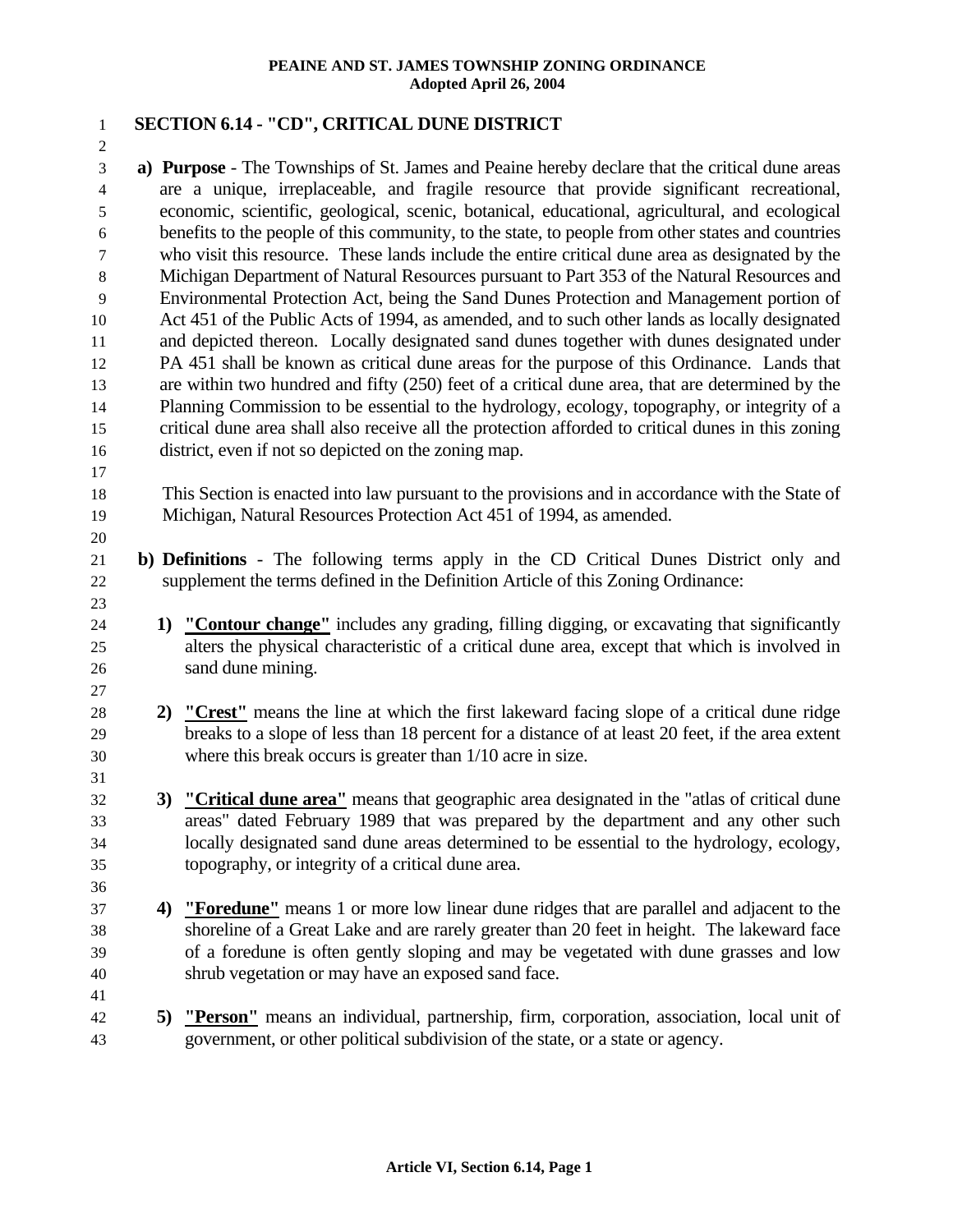- **6) "Rehabilitation"** means restoration of the natural contours of a critical dune to the extent practicable, and the restoration of the protective vegetative cover of a critical dune through the establishment of indigenous vegetation, and the placement of snow fencing or other temporary sand trapping measures for the purpose of preventing erosion, drifting, and slumping of sand.
	- **7) "Sand dune area"** means that area designated by the department which includes those geomorphic features composed primarily of sand, whether windblown or of other origin and which lies within two (2) miles of the ordinary high-water mark on a Great Lake as defined in Part 325 of the Natural Resources and Environmental Protection Act, being Act 451 of the Public Acts of 1994, as amended, and includes critical dune areas.
	- **8) "Sand dune mining"** means the removal of sand from sand dune areas for commercial, or industrial purposes, or both.
- **9) "Use"** means a developmental, silvicultural, or recreational activity done or caused to be done by a person that significantly alters the physical characteristics of a critical dune area or contour change done or caused to be done by a person, but does not include sand dune mining.
- 22 23 24 25 26 **c) Use Regulations** - Land and/or buildings in this Zoning District may be used for the following purposes only and only three (3) buildings can be erected in total on a single piece of property. No use shall be permitted that does not comply with the minimum setback requirements that are promulgated in Part 323 of the Natural Resources and Environmental Protection Act, being Act 451 of the Public Acts of 1994, as amended.

27

1

14 15 16

28 29 30 31 32 33 34 Prior to the creation and recording of any new lot, the property owner is encouraged to seek a zoning permit to insure that the lot will be useable for a purpose permitted under this Ordinance. If a subdivision, site condo, or any similar type of land division is proposed in this District, the Planning Commission shall submit the application and land division plan/site plan and their proposed decision to the Department of Natural Resources, Land & Water Management Division. The Department shall have sixty (60) days to review the plan and may affirm, modify, or reverse the decision of the Planning Commission.

- 36 **1)** One (1) single family dwelling on each lot.
	- **2)** One guesthouse provided the following conditions exist:
		- **(a)** The guest house shall be located a minimum of fifteen (15) feet landward of the principal dwelling as determined by the Planning Commission after consideration of the best location to protect the dune.
- 42 43

35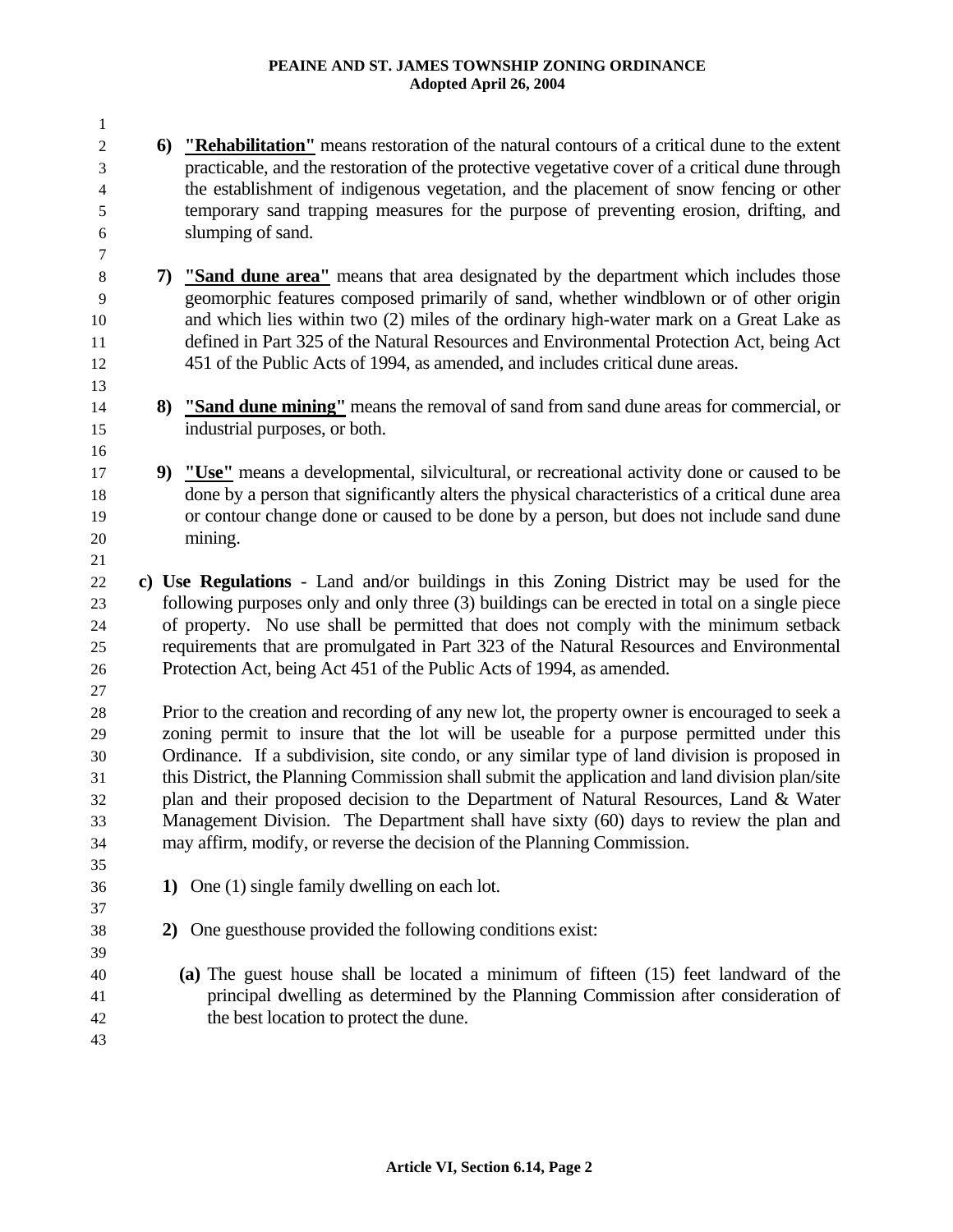| 1<br>$\overline{2}$<br>3<br>4    | (b) The floor area of the guesthouse shall not be larger than 50% of the principal dwelling<br>or 1,500 square feet which ever is less, and shall be architecturally compatible with the<br>principle dwelling. A guesthouse shall be no smaller than 400 square feet.                                                                                                                                  |
|----------------------------------|---------------------------------------------------------------------------------------------------------------------------------------------------------------------------------------------------------------------------------------------------------------------------------------------------------------------------------------------------------------------------------------------------------|
| 5<br>6                           | (c) In no event shall a guesthouse be permitted on a lot of less than two hundred (200) feet<br>in width as measured at the building line.                                                                                                                                                                                                                                                              |
| 7<br>$8\,$<br>9<br>10            | 3) Two (2) detached accessory buildings not more than twelve (12) feet in height, subject to<br>the following conditions:                                                                                                                                                                                                                                                                               |
| 11<br>12<br>13                   | (a) Said accessory building shall not be located closer to a side lot line than allowed for a<br>principal building.                                                                                                                                                                                                                                                                                    |
| 14<br>15<br>16<br>17<br>18<br>19 | (b) Detached accessory buildings, any portion of which is located on the side of a<br>principal building, shall not be less than six (6) feet from such principal building and<br>not nearer to the side lot line than the width of the side yard required on the lot for the<br>principal building and shall maintain a front yard setback equal to or greater than that<br>of the principal building. |
| 20<br>21<br>22<br>23             | 4) Other accessory uses customarily incidental to the preceding listed permitted uses<br>including, but not limited to, off-street parking as required by Article VIII and signs as<br>regulated by Article VII of this Ordinance.                                                                                                                                                                      |
| 24<br>25<br>26                   | 5) A special use project as defined in Part 801 of the Natural Resources and<br>Environmental Protection Act, being Act 451 of the Public Acts of 1994, as amended,<br>shall not be permitted in this Critical Dune District.                                                                                                                                                                           |
| 27<br>$28\,$<br>29               | d) Height Regulations - No building shall exceed thirty-five (35) feet in height.                                                                                                                                                                                                                                                                                                                       |
| 30<br>31<br>32<br>33             | Area Regulations - No building or structure shall hereafter be erected, altered or enlarged<br>e)<br>unless the following yard and lot area requirements are provided and maintained in<br>connection with such building, erection, alteration, or enlargement.                                                                                                                                         |
| 34<br>35                         | <b>Front Yard</b> - There shall be a front yard setback of not less than thirty-five (35) feet.<br>1)                                                                                                                                                                                                                                                                                                   |
| 36<br>37<br>38<br>39<br>40<br>41 | 2) Side Yard - There shall be a side yard setback of not less than twenty-five (25) feet on<br>each side of any dwelling or accessory building. The Planning Commission may<br>reduce this requirement to a minimum of ten (10) feet for the purpose of reducing dune<br>impact. On the street side of a corner lot, a twenty-five (25) foot setback shall be<br>provided and maintained.               |
| 42<br>43                         | <b>Rear Yard</b> - There shall be a rear yard setback of not less than thirty-five (35) feet.<br>3)<br>(See Section 4.21).                                                                                                                                                                                                                                                                              |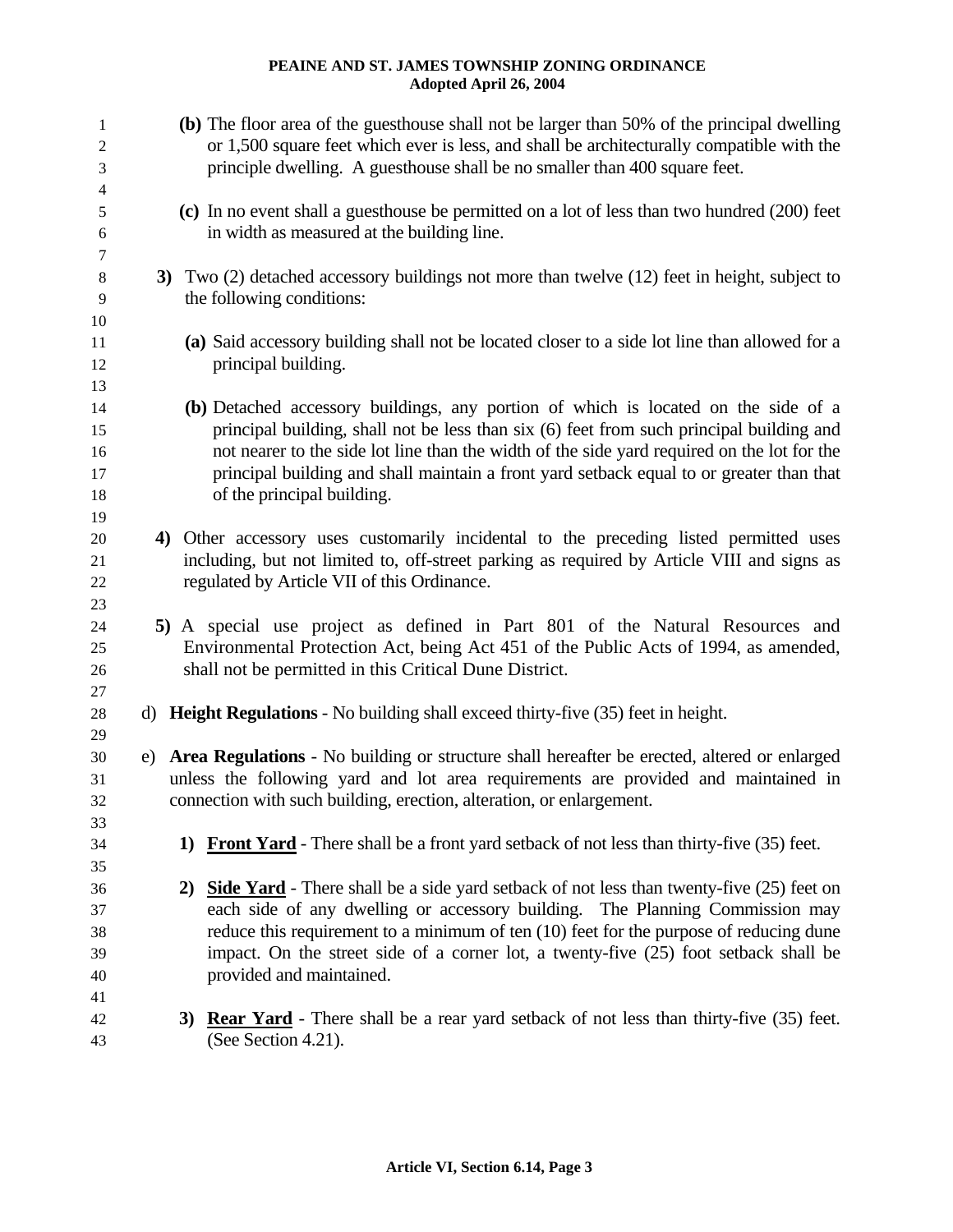| 1        |              |                                                                                             |
|----------|--------------|---------------------------------------------------------------------------------------------|
| 2        |              | 4) Lot Area and Width - The minimum lot area for uses in this zoning district shall be      |
| 3        |              | one hundred thousand (100,000) square feet and have a minimum width of two                  |
| 4        |              | hundred (200) feet as measured at the building line.                                        |
| 5        |              |                                                                                             |
| 6        |              | Narrower lots than specified above may be permitted for use at the discretion of the        |
| 7        |              | Planning Commission provided that the following standards are met:                          |
| 8        |              |                                                                                             |
| 9        |              | (a) Only lots of record as of the effective date of this amendment may be split.            |
| 10       |              |                                                                                             |
| 11       |              | (b) The split lot shall be a minimum of one hundred fifty $(150)$ feet in width as          |
| 12<br>13 |              | measured at the building line or shall be split in half, which ever is greater.             |
| 14       |              | Where possible:                                                                             |
| 15       |              |                                                                                             |
| 16       |              | (c) One access drive serves two $(2)$ or more lots up to where it must split to serve       |
| 17       |              | individual dwellings and it is demonstrated that one (1) access drive will have a           |
| 18       |              | less deleterious effect on the dune environment than multiple drives.                       |
| 19       |              |                                                                                             |
| 20       |              | (d) One access path to the beach for each two (2) lots provided it is demonstrated that     |
| 21       |              | one (1) beach access path will have a less deleterious effect on the dune                   |
| 22       |              | environment than multiple paths.                                                            |
| 23       |              |                                                                                             |
| 24       | f            | Floor Area Requirements - Each dwelling unit in this Zoning District shall have a           |
| 25       |              | minimum of seven hundred sixty-eight (768) square feet of usable floor area exclusive of    |
| 26       |              | porches, garages, unfinished basements, and utility areas, with a two-story building having |
| 27       |              | a minimum of six hundred (600) square feet on the first floor.                              |
| 28       |              |                                                                                             |
| 29       | $\mathbf{g}$ | <b>Development Plan Requirements</b> - A development plan, in accordance with this Section  |
| 30       |              | and with Article XIV of this Ordinance, shall be submitted for all uses in a CD Critical    |
| 31       |              | Dune District. Requirements for such a development plan are as follows:                     |
| 32       |              |                                                                                             |
| 33       |              | 1) Preliminary sketches of proposed site and development plans shall be submitted for       |
| 34       |              | review to the Planning Commission prior to final site plan submittal. The purpose of        |
| 35       |              | such procedure is to allow discussion between the applicant and the Planning                |
| 36       |              | Commission to better inform the applicant of the acceptability of their proposed plans      |
| 37       |              | prior to incurring extensive engineering and other costs, which might be necessary for      |
| 38       |              | final site plan approval. Such plans shall include information of Article XIV as            |
| 39       |              | deemed necessary by the Zoning Administrator. The Planning Commission shall                 |
| 40       |              | review the preliminary development plan and make recommendations to the applicant           |
| 41       |              | based on the purposes, objectives and requirements of this Ordinance, and specifically      |
| 42       |              | paragraph 4 of this Section. If the preliminary plan meets the requirements of              |
| 43       |              | paragraphs 2 and 3 below, the Planning Commission may grant plan approval.                  |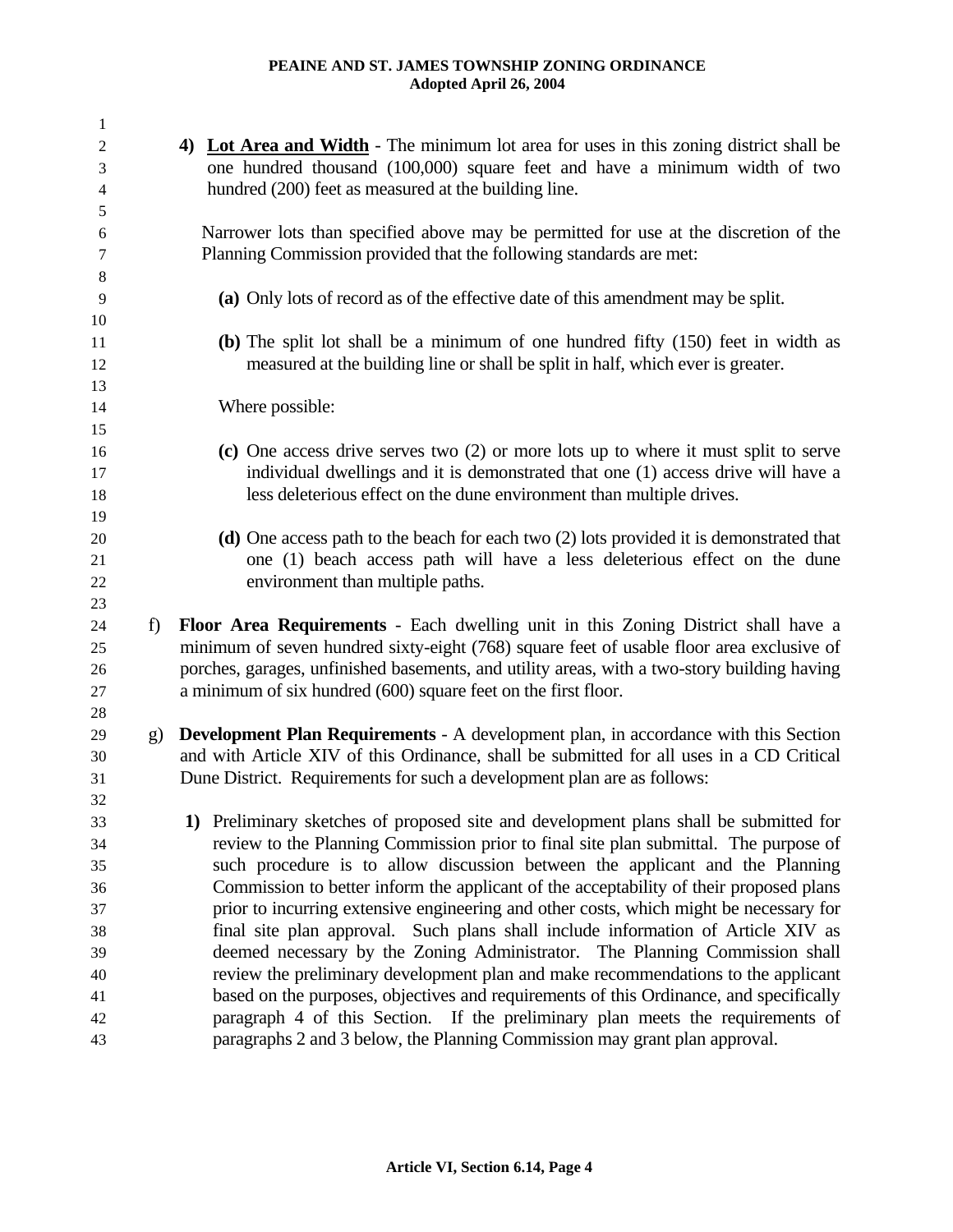| $\mathbf{1}$   |                                                                                                                                                                         |
|----------------|-------------------------------------------------------------------------------------------------------------------------------------------------------------------------|
| $\sqrt{2}$     | The property owner shall stake the location of all proposed structures and uses and                                                                                     |
| 3              | property corners for the Planning Commission site inspection a minimum of seven (7)                                                                                     |
| $\overline{4}$ | days prior to the Commission meeting.                                                                                                                                   |
| 5              |                                                                                                                                                                         |
| 6              | 2) A Final Development Plan shall be submitted, as per Article XIV, for each permitted                                                                                  |
| 7              | and accessory use prior to any site work or grading conducted on the property. No                                                                                       |
| $8\,$          | structure shall be constructed, reconstructed, altered, or relocated in this District prior                                                                             |
| 9              | to the Planning Commission approving the Final Development Plan. A zoning permit                                                                                        |
| 10             | shall not be issued until permits have been granted from all local and state agencies                                                                                   |
| 11             | and a Final Development Plan has been approved by the Planning Commission. The                                                                                          |
| 12             | plan shall illustrate porches, decks and other structures to be built on the site.                                                                                      |
| 13             |                                                                                                                                                                         |
| 14             | If the plan submitted illustrates less than three (3) buildings as permitted by this                                                                                    |
| 15             | Section, the Planning Commission shall inquire about potential future building on the                                                                                   |
| 16             | site. The purpose of this request is to promote the maximum protection of the dune in                                                                                   |
| 17             | relation to all proposed or future buildings.                                                                                                                           |
| 18             |                                                                                                                                                                         |
| 19             | 3) In addition to the information required in Article XIV - Development Plan                                                                                            |
| 20             | Requirements, the Planning Commission may request, and the applicant shall submit,                                                                                      |
| 21             | the following in written or graphic form:                                                                                                                               |
| 22             |                                                                                                                                                                         |
| 23             | (a) A finding that the project is in compliance with Part 91 of the Natural Resources<br>and Environmental Protection Act, being Act 451 of the Public Acts of 1994, as |
| 24<br>25       | amended, including a written review by the Soil Erosion and Sedimentation                                                                                               |
| 26             | Control Officer.                                                                                                                                                        |
| 27             |                                                                                                                                                                         |
| 28             | (b) Assurances that the cutting and removing of trees and other vegetation will be                                                                                      |
| 29             | performed according to the instructions or plans of the local soil conservation                                                                                         |
| 30             | district. Copies of instructions and plans shall be submitted.                                                                                                          |
| 31             |                                                                                                                                                                         |
| 32             | (c) A topographic map of the site with 2-foot contour intervals at or near any proposed                                                                                 |
| 33             | structure or roadway or consult with the local Soil Conservation District regarding                                                                                     |
| 34             | the percent of slope.                                                                                                                                                   |
| 35             |                                                                                                                                                                         |
| 36             | (d) A written statement that the proposed structure will occupy land having a slope of                                                                                  |
| 37             | less than thirty-three (33) percent. (See slope definition in Article III).                                                                                             |
| 38             |                                                                                                                                                                         |
| 39             | (e) If the proposed structure is on a slope that is twenty-five $(25)$ to thirty-three $(33)$                                                                           |
| 40             | percent, the Development Plan shall be prepared by a registered professional                                                                                            |
| 41             | architect, landscape architect, or professional engineer. Prior to the approval of the                                                                                  |
| 42             | plan, the Planning Commission shall consult with the Charlevoix Conservation                                                                                            |
| 43             | District.                                                                                                                                                               |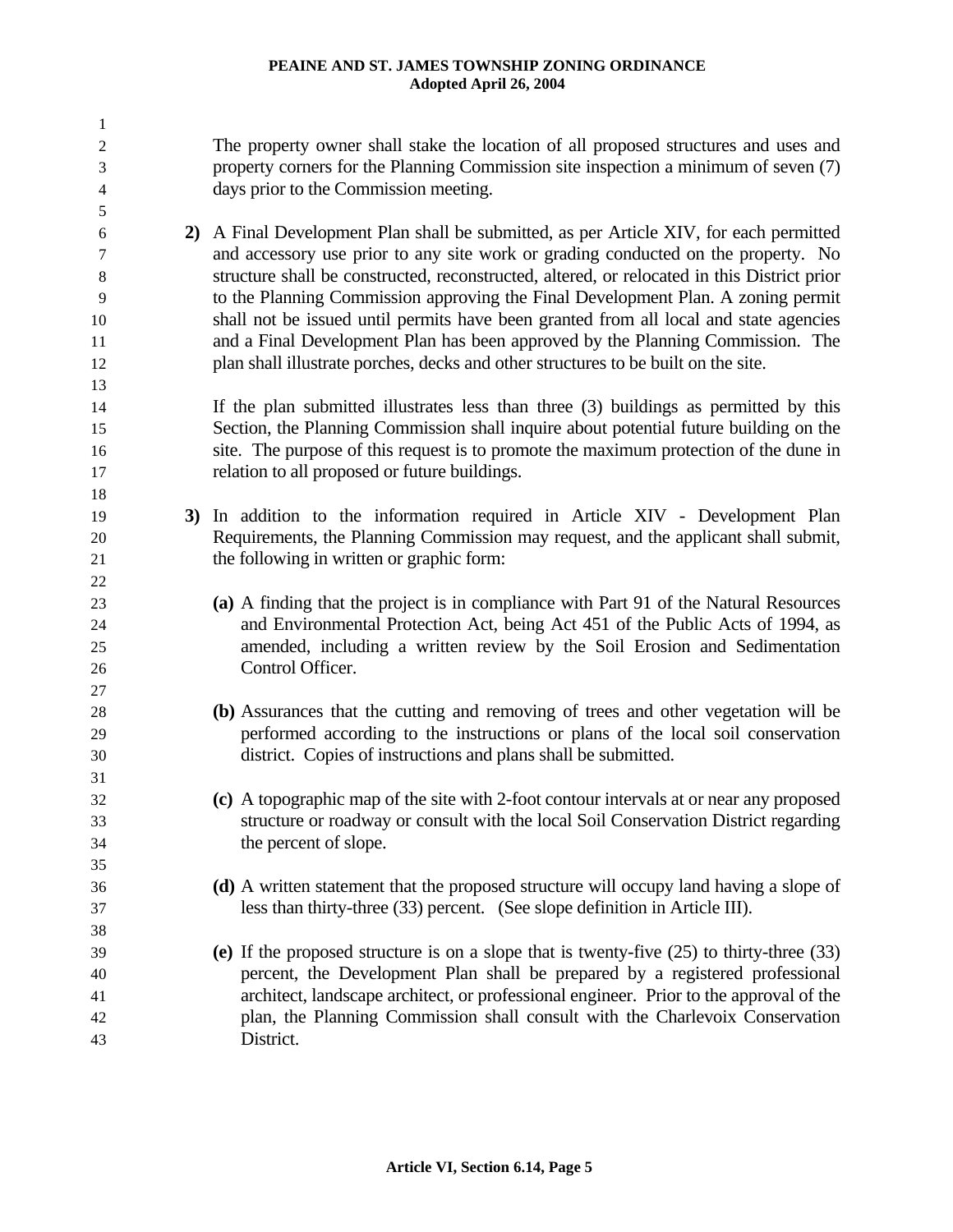| 1              |                                                                                                                                                                       |
|----------------|-----------------------------------------------------------------------------------------------------------------------------------------------------------------------|
| $\overline{c}$ | (f) A structure that is proposed to occupy a slope that is greater than thirty-three $(33)$                                                                           |
| 3              | percent shall be prohibited, unless a variance is granted by the Zoning Board of                                                                                      |
| $\overline{4}$ | Appeals pursuant to Section 11.07.                                                                                                                                    |
| 5              |                                                                                                                                                                       |
| 6              | (g) The proposed use will be constructed behind the crest of the first landward ridge of                                                                              |
| 7              | a critical dune area that is not a foredune. However, if construction occurs within                                                                                   |
| 8              | one hundred (100) feet measured landward from the crest of the first landward                                                                                         |
| 9              | ridge that is not a foredune, the applicant shall demonstrate that the proposed use                                                                                   |
| 10             | meets all of the following requirements:                                                                                                                              |
| 11             |                                                                                                                                                                       |
| 12             | (1) The use will not destabilize the critical dune area                                                                                                               |
| 13             |                                                                                                                                                                       |
| 14             | (2) Contour changes and vegetative removal are limited to that essential to siting                                                                                    |
| 15             | the structure                                                                                                                                                         |
| 16             |                                                                                                                                                                       |
| 17             | (3) Access to the structure is from the landward side of the dune                                                                                                     |
| 18             |                                                                                                                                                                       |
| 19             | (4) The dune is restabilized with indigenous vegetation or vegetation approved by                                                                                     |
| 20             | the Soil Erosion and Sedimentation Control Officer.                                                                                                                   |
| 21             |                                                                                                                                                                       |
| 22             | (5) Excavation techniques and methods shall be employed that insure no                                                                                                |
| 23             | unnecessary destabilization of the landward and/or lakeward side of the dune                                                                                          |
| 24             | including the possibility that mechanical equipment may not be used.                                                                                                  |
| 25             |                                                                                                                                                                       |
| 26             | (6) The crest of the dune is not reduced in elevation                                                                                                                 |
| 27             |                                                                                                                                                                       |
| 28             | (h) Any proposed sewage treatment or disposal system on the site shall be approved by                                                                                 |
| 29             | the Northwest Michigan Community Health Agency. Proof of such approval shall                                                                                          |
| 30             | be submitted before any zoning permit is granted.                                                                                                                     |
| 31             |                                                                                                                                                                       |
| 32             | (i) The property owner has caused the staking of the location of all proposed structures                                                                              |
| 33             | and uses and property corners for the Planning Commission site inspection a                                                                                           |
| 34             | minimum of seven (7) days prior to the Commission meeting.                                                                                                            |
| 35             |                                                                                                                                                                       |
| 36             | (j) The Planning Commission may require additional information as it deems necessary<br>to evaluate the proposed development including an environmental assessment as |
| 37             | outlined in the sample ordinance language prepared by the Department of Natural                                                                                       |
| 38             | Resources.                                                                                                                                                            |
| 39<br>40       |                                                                                                                                                                       |
| 41             | (4) Review Standards of the Development Plan                                                                                                                          |
| 42             |                                                                                                                                                                       |
|                |                                                                                                                                                                       |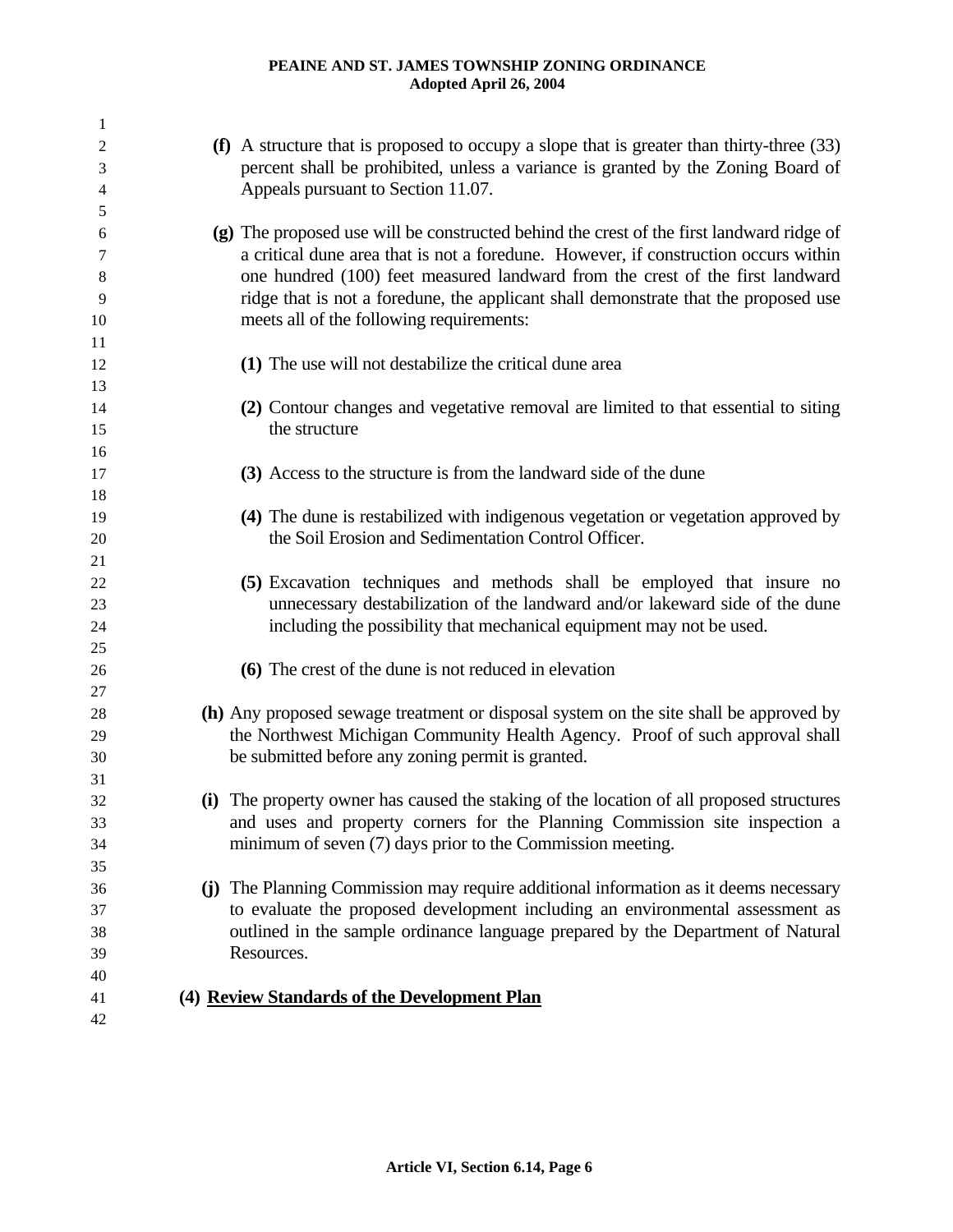| $\mathbf{1}$     | (a) Development shall not result in the clearance of natural vegetation in excess of that |
|------------------|-------------------------------------------------------------------------------------------|
| $\boldsymbol{2}$ | which is necessary for the structure, required access, required parking, and the          |
| 3                | required well, septic, or sewage disposal system. Dead, diseased, or dying trees          |
| $\overline{4}$   | may be removed provided that where such removal of dead vegetation occurs, the            |
| $\sqrt{5}$       | open area thereby created shall be replanted within ninety (90) days or by spring         |
| 6                | with more vegetation than was removed and with vegetation native to the area.             |
| $\tau$           |                                                                                           |
| $\,8\,$          | Selective cutting of trees to provide a better view of the lake is permitted, provided    |
| 9                | the proposed selective cutting is done in conformance with the following standards:       |
| 10               |                                                                                           |
| 11               | (1) No tree cutting is permitted on a foredune.                                           |
| 12               |                                                                                           |
| 13               | (2) Vegetation lakeward of the principal structure setback may be selectively cut,        |
| 14<br>15         | provided each of the following standards is met:                                          |
| 16               | An area equal to no more than thirty (30) percent of the width of the lot as<br>a)        |
| 17               | measured from the lot width at the shoreline setback line, may be selectively             |
| 18               | cut of vegetation or an area not more than thirty (30) feet wide for each one             |
| 19               | hundred (100) feet of shoreline, whichever is less.                                       |
| 20               |                                                                                           |
| 21               | b) Selective cutting shall leave sufficient vegetation to screen cars, dwellings,         |
| $22\,$           | and accessory structures as seen from the water, to preserve natural beauty               |
| 23               | and to control erosion.                                                                   |
| 24               |                                                                                           |
| $25\,$           | c) Natural shrubbery and low vegetation shall be preserved as far as practicable          |
| 26               | and where removed it shall be replaced with other vegetation native to the                |
| 27               | area that is equally effective in retarding runoff, preventing erosion, and               |
| $28\,$           | preserving natural beauty. Where possible, stump and root systems shall be                |
| 29               | left.                                                                                     |
| 30               |                                                                                           |
| 31               | <b>d</b> ) Where selective cutting would result in exposed sand and/or significantly      |
| 32               | increase the chance of serious wind or water erosion, it shall not be permitted.          |
| 33               |                                                                                           |
| 34               | (b) Development shall result in the least topographic modification of the site as is      |
| 35               | possible.                                                                                 |
| 36               |                                                                                           |
| 37               | (c) Filling and grading shall be permitted only according to an approved site plan and    |
| 38               | approved Soil Erosion and Sedimentation Control Permit.<br>Sand and bluff                 |
| 39               | stabilization shall be required during all phases of construction and post-               |
| 40               | construction as specified by standards set forth in Part 91 of the Natural Resources      |
| 41               | and Environmental Protection Act, being Act 451 of the Public Acts of 1994, as            |
| 42               | amended. Such a revegetation program shall be designed to return open sand areas,         |
| 43               | both pre-existing and newly created, to a stable condition, to be initiated as soon as    |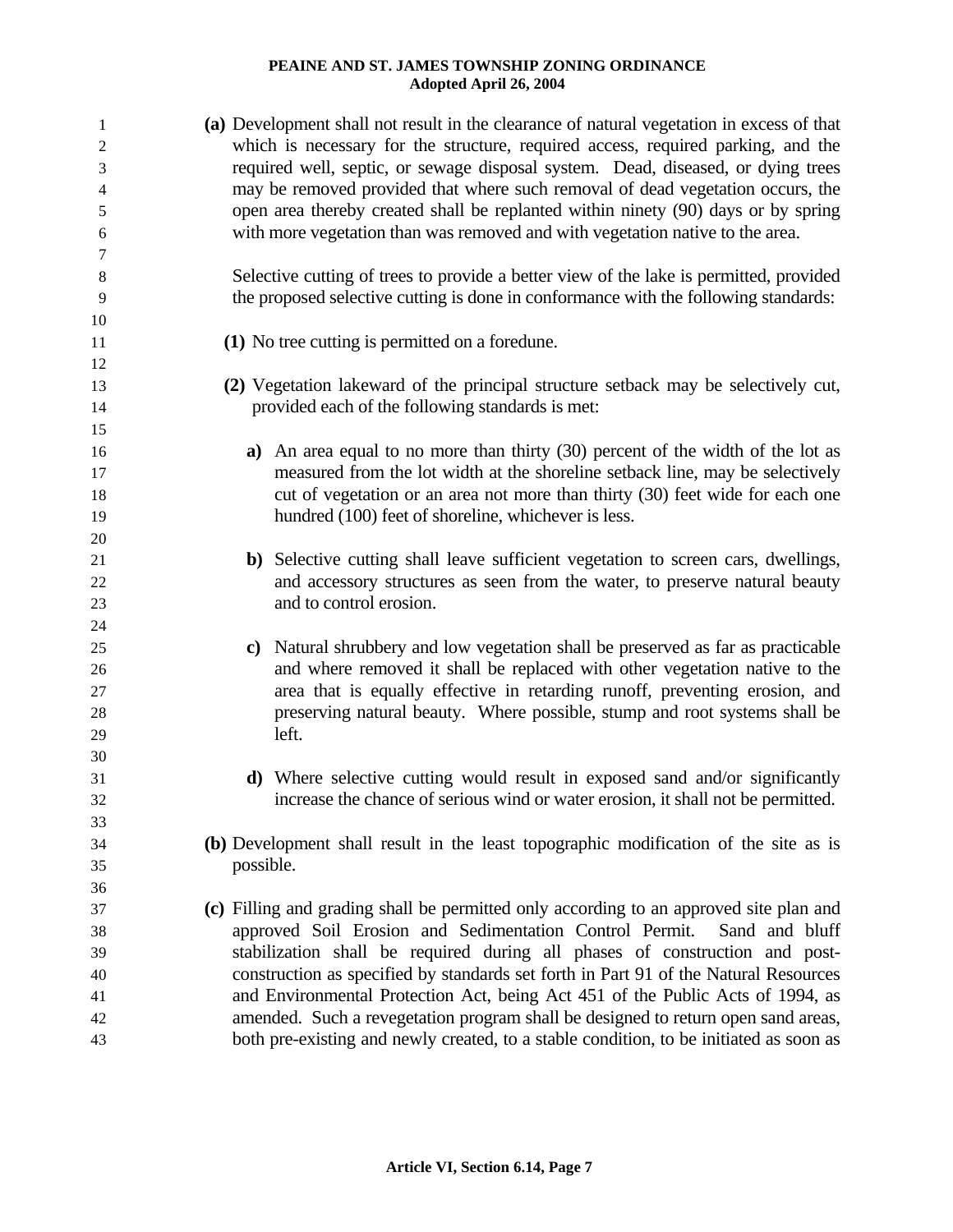1 2 3 4 5 6 7 8 9 10 11 12 13 14 15 16 17 18 19 20 21 22 23 24 25 26 27 28 29 30 31 32 33 34 35 36 37 38 39 40 41 42 43 possible following construction and include the measures to be taken for the maintenance of revegetated areas for at least two years after the time of planting. No fill shall be placed in an established floodplain or wetland. No fill shall cause surface water to collect or to run off onto adjoining lands contrary to existing natural drainage. **(d)** No soil, sand, gravel or other material shall be permitted to be removed from lands within this zone except as may be authorized by a permit granted under Part 353 of the Natural Resources and Environmental Protection Act, being Act 451 of the Public Acts of 1994, as amended; or as may be incidental to the establishment of a permitted use approved by a development plan under the terms of this Section and Article XIV of this Ordinance. Incidental soil, sand or gravel removal shall conform with the following standards: **(1)** Removal for the purpose of constructing a basement shall be permitted but soil removed shall be retained on the site when doing so does not enlarge the risk of erosion or create another threat to the development or the natural environment. **(2)** No dune shall be cut down in elevation between the lakeshore and the structure setback. **(e)** The total impervious surface area of the site, including the principal structure, accessory structures, paved drive and parking areas, patios and accessory uses shall not exceed ten (10) percent of the total area of the lot, except on nonconforming lots of record in existence as of the effective date of this Section where it shall not exceed thirty (30) percent of the total lot area. **(f)** The following access requirements apply to all development in this District. **(1)** A use, including driveways, on a slope that is greater than thirty-three percent (33%) shall be prohibited, unless a variance is granted by the Zoning Board of Appeals pursuant to Section 11.07. **(2)** Wherever feasible, roads and pathways shall be located in areas where vegetation has stabilized the dunes and shall be constructed in a manner that minimizes disruption to the dune. **(3)** Roads or driveways shall be located landward of the principal structure. Access roads or driveways shall respect the natural topography and may be run in a dry trough between dunes and/or through natural gaps within the dune system. The natural topography of dune crests shall not be altered unless no other means of access is feasible.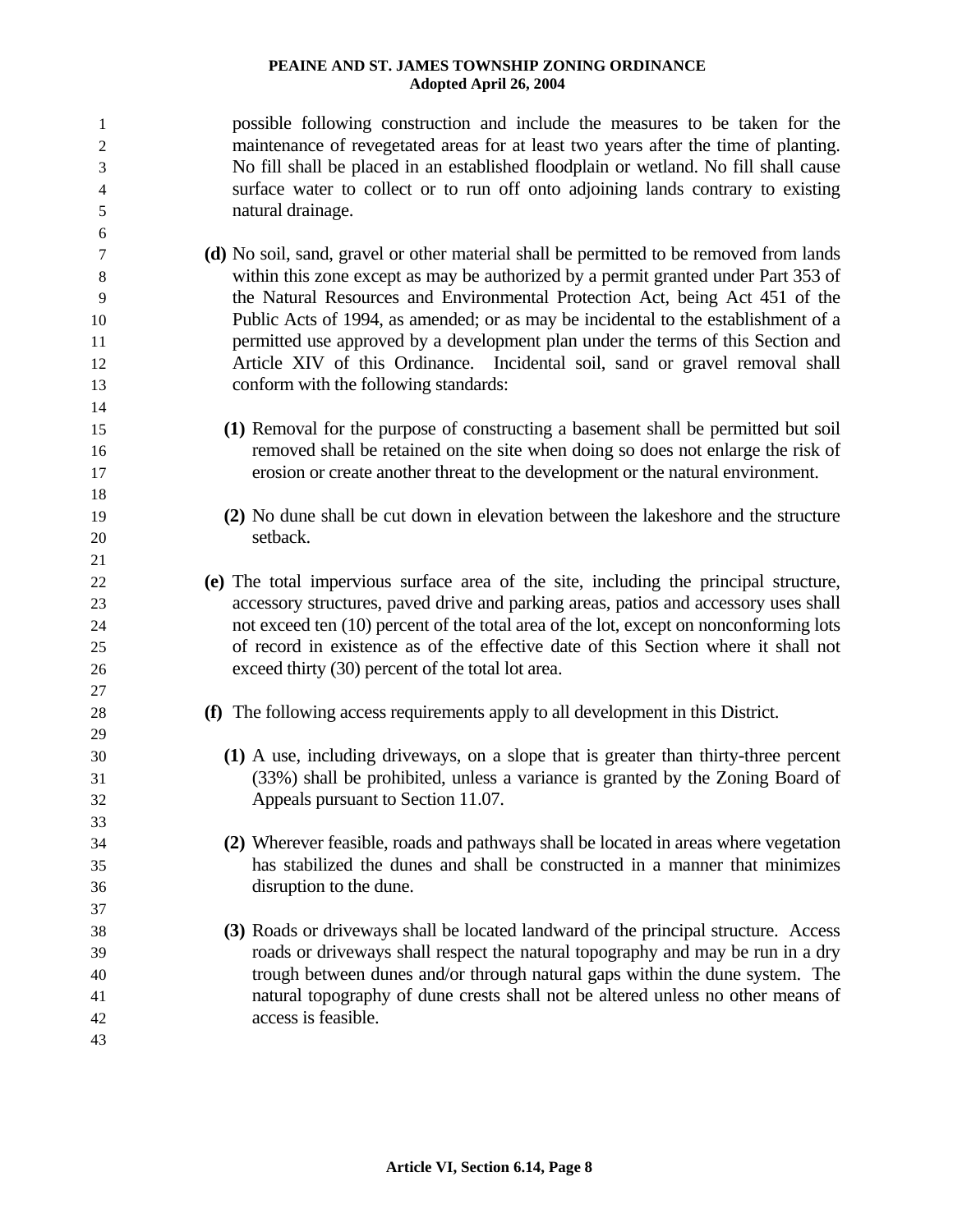| 1      | (4) Whenever feasible, shared access drives and utility easements shall be provided.                                                                                 |
|--------|----------------------------------------------------------------------------------------------------------------------------------------------------------------------|
| 2      |                                                                                                                                                                      |
| 3      | (5) Roads or driveways shall have beach grass (Ammophila breviligulata Fernald) or                                                                                   |
| 4      | other suitable material planted and maintained in a living condition on areas of                                                                                     |
| 5      | open sand to a distance of fifty (50) feet adjacent to each side of the road or                                                                                      |
| 6      | driveway.                                                                                                                                                            |
| 7<br>8 |                                                                                                                                                                      |
| 9      | (6) No vehicles shall have access lakeward of the shoreline setback except where<br>public access has been provided, is approved, and is lawful. No off-road vehicle |
| 10     | use is permitted from the shoreline to the inland boundary of a critical dune area,                                                                                  |
| 11     | except in DNR designated areas and on the access drive providing access to an                                                                                        |
| 12     | approved structure.                                                                                                                                                  |
| 13     |                                                                                                                                                                      |
| 14     | (7) Parking shall meet or exceed the minimum needs of the permitted use and shall                                                                                    |
| 15     | be sited and screened along with the principal use pursuant to the standards                                                                                         |
| 16     | applied during the site plan review process.                                                                                                                         |
| 17     |                                                                                                                                                                      |
| 18     | (8) If a pathway or trail to the shore would cause erosion or damage to non-vegetated                                                                                |
| 19     | or vegetated sand areas, raised boardwalks or stairs may be required. Such a                                                                                         |
| 20     | structure shall not be designed so as to cause any weakening or damage to the                                                                                        |
| 21     | bluff or dune.                                                                                                                                                       |
| 22     |                                                                                                                                                                      |
| 23     | (9) Stairways or lifts shall be designed so as to avoid placement on dune faces unless                                                                               |
| 24     | there is no other feasible alternative. Even then, approval may be conditioned on                                                                                    |
| 25     | a design, color, and materials that blends the structure into the dune environment                                                                                   |
| 26     | and the planting of obscuring vegetation where appropriate.                                                                                                          |
| 27     |                                                                                                                                                                      |
| 28     | (g) The Planning Commission may recommend alternatives of a proposed                                                                                                 |
| 29     | development to minimize adverse impacts anticipated if the development is                                                                                            |
| 30     | approved and to assure compliance with all applicable state and local                                                                                                |
| 31     | requirements.                                                                                                                                                        |
| 32     |                                                                                                                                                                      |
| 33     |                                                                                                                                                                      |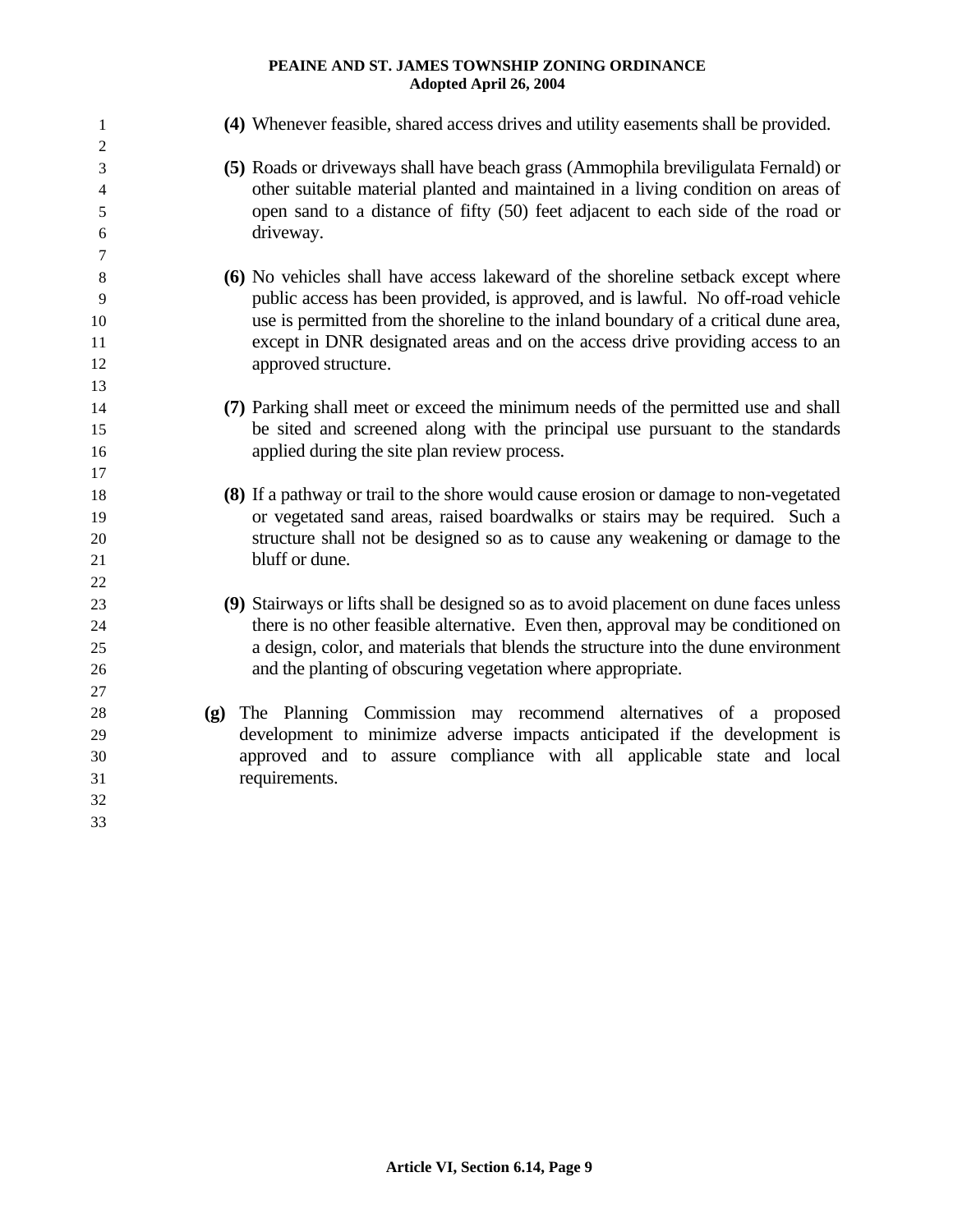| 1                                      |          | <b>ARTICLE VII</b>                                                                                                                                                                                                                                                                                                                                                                                         |
|----------------------------------------|----------|------------------------------------------------------------------------------------------------------------------------------------------------------------------------------------------------------------------------------------------------------------------------------------------------------------------------------------------------------------------------------------------------------------|
| $\overline{c}$<br>3                    |          | <b>SIGN REGULATIONS:</b>                                                                                                                                                                                                                                                                                                                                                                                   |
| $\overline{4}$                         |          |                                                                                                                                                                                                                                                                                                                                                                                                            |
| 5                                      |          | <b>SECTION 7.00 - PURPOSE AND SCOPE</b>                                                                                                                                                                                                                                                                                                                                                                    |
| 6<br>7<br>8<br>9                       |          | The regulations set forth herein shall apply and govern signs in all zoning districts. No sign shall<br>hereafter be erected, moved or structurally altered unless it is in conformity with the provisions of<br>this Ordinance.                                                                                                                                                                           |
| 10<br>11                               |          | <b>SECTION 7.01 - GENERAL REGULATIONS</b>                                                                                                                                                                                                                                                                                                                                                                  |
| 12<br>13<br>14<br>15                   |          | Notwithstanding any part of this Ordinance to the contrary, the following regulations shall apply<br>to the erection of all signs.                                                                                                                                                                                                                                                                         |
| 16<br>17                               |          | a) No sign shall project over a public right-of-way.                                                                                                                                                                                                                                                                                                                                                       |
| 18<br>19                               |          | b) Signs not exceeding four (4) square feet in area may be utilized for traffic or direction.                                                                                                                                                                                                                                                                                                              |
| 20<br>21<br>22                         |          | c) No sign shall be erected upon the inside of a curve of a street, which may cause any<br>interference to sight distance, as determined by the Zoning Administrator.                                                                                                                                                                                                                                      |
| 23<br>24<br>25                         |          | d) No sign shall be placed as to interfere with visibility or effectiveness of any traffic signal,<br>or with driver vision at any access point or intersection.                                                                                                                                                                                                                                           |
| 26<br>27                               | $\bf e)$ | The lighting of any sign shall be only with white light and shall be indirect, not internal.<br>Sign lighting shall conform to Section 4.24, Outdoor Lighting.                                                                                                                                                                                                                                             |
| 28<br>29<br>30<br>31<br>32<br>33<br>34 | f        | Expressly prohibited are roof signs, flashing, oscillating or intermittent types of<br>illumination, bare or exposed incandescent, or neon or fluorescent bulbs, mechanically<br>moving signs or components, streamers, windblown devices, spinners. Banners may be<br>approved for special events. Portable signs may be in use on a lot or in one area for no<br>longer than three (3) consecutive days. |
| 35<br>36<br>37<br>38                   |          | g) Projecting signs may extend no further than five (5) feet from building wall. Such signs<br>shall not be greater in overall area than twelve (12) square feet on each side and the<br>bottom of the sign shall be at least eight (8) feet above ground.                                                                                                                                                 |
| 39<br>40<br>41<br>42                   |          | h) If any provisions of any other ordinance, statute or law of Charlevoix County or the State<br>of Michigan impose greater restrictions than herein set forth, then the provisions of such<br>ordinance or statute shall control.                                                                                                                                                                         |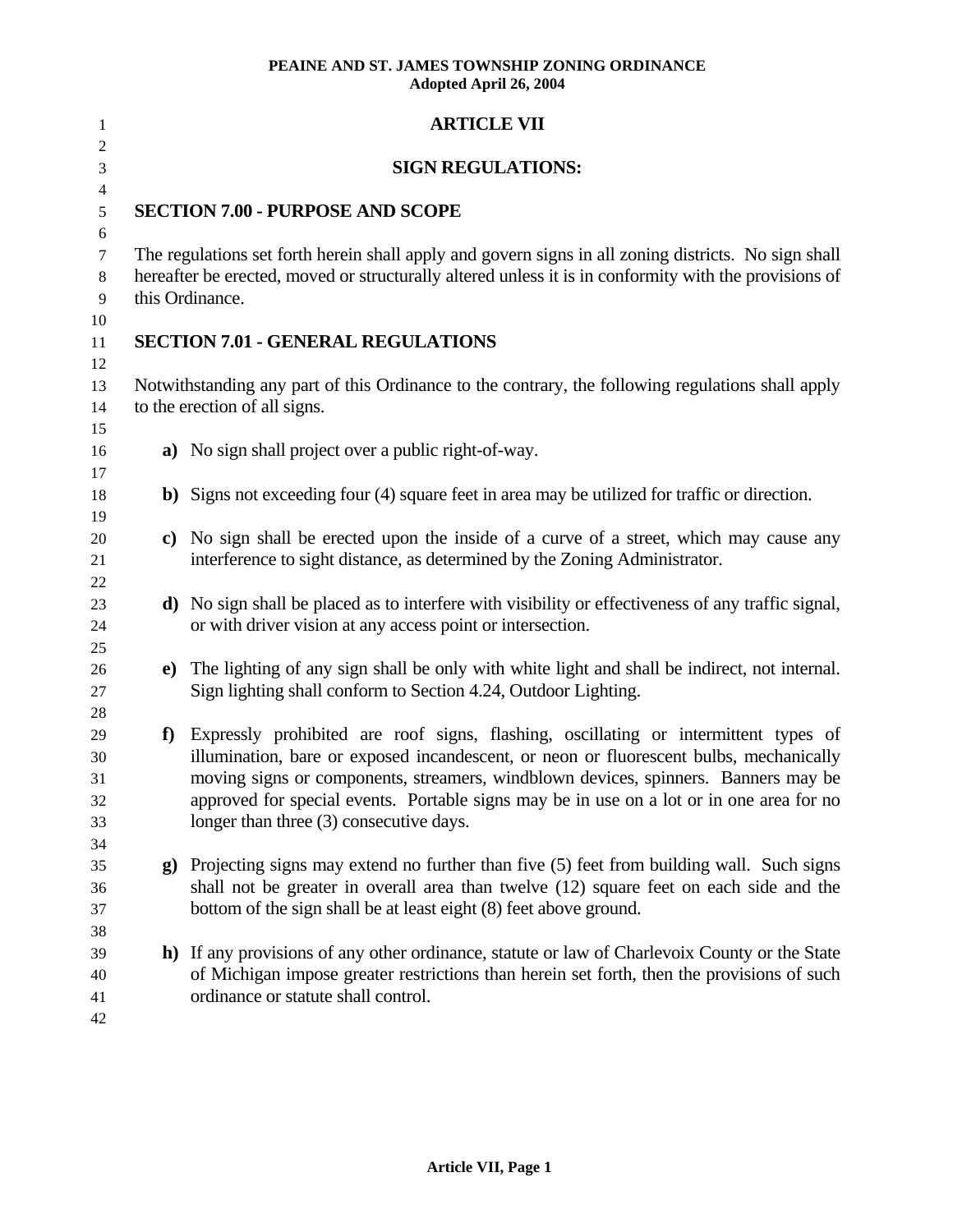- **i**) The owner or user of a sign permitted, and approved, and in use, shall maintain said sign in a neat attractive condition and in good repair. Non-compliance shall cause the Zoning Administrator, under the direction of the Planning Commission, to order its removal.
- 3 4 5

6

8

1 2

- 
- **j)** A maximum of two signs shall be permitted on each lot.

#### 7 **SECTION 7.02 - CLASSES OF SIGNS**

9 10 11 12 The following classifications of signs shall be deemed to include all signs permitted in any zone unless other signs are specifically listed and provided for. In the event a sign is not able to be classified by the Zoning Administrator, its classification shall be determined by the Planning Commission.

13

14 15 16 17 *Class 1* – On-premise sign advertising a public or quasi-public use. There shall be no more than one (1) sign for each street upon which the property faces. Such signs shall not exceed six (6) square feet in area and, if illuminated, the light source shall not be visible from adjacent properties.

18

19 20 21 *Class 2* – On-premises signs advertising the permitted professional or office use. Such signs shall not exceed six (6) square feet and, if illuminated, the light source shall not be visible from adjacent properties. There shall be no more than one (1) sign for each permitted use.

22

23 24 25 26 27 28 *Class 3* - Directory signs affixed to a building advertising businesses or activities conducted, an area of interest, or a service available on the premises. The total area of such sign shall not exceed 10% of the area of the building face upon which it is mounted. In addition, the signs shall not exceed the maximum height limitations permitted in the zoning district. Where a sign projects more than three (3) inches from the face of the building, it shall be at least eight (8) feet above the ground at its lowest level.

29

30 31 32 33 34 *Class 4* – On-premise freestanding directory signs advertising businesses or activities conducted, an area of interest, or a service available on the premises. Such signs shall not exceed thirty-two (32) square feet, and there shall be no more than one (1) sign for each street the property faces. Such signs shall convey only identification of the permitted uses on the property on which they are located.

35

36 37 38 39 40 41 *Class 5* - A non-illuminated, freestanding sign advertising a recorded subdivision or development. Such signs shall not exceed thirty-two (32) square feet in area, and shall be placed no closer than fifteen (15) feet to a street right-of-way line. Class 5 signs shall be authorized in all residential districts by Special Use Permit, provided an application is submitted for a Special Use Permit and is approved in accordance with the procedures, provisions and stands of Article IX of this ordinance.

42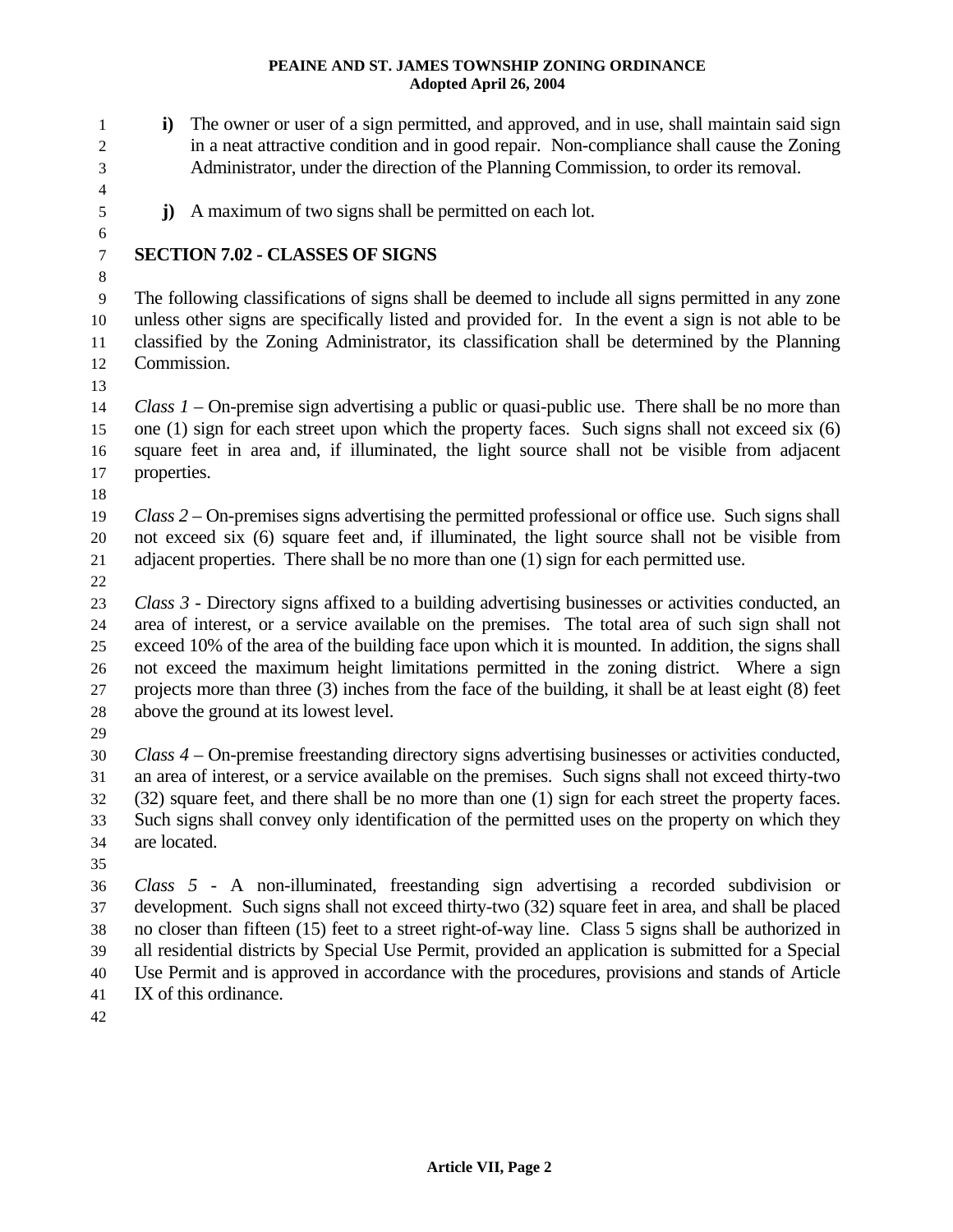| $\mathbf{1}$<br>2<br>3<br>4<br>5<br>6<br>7<br>$\,8\,$ | square feet in area.                  | Class $6$ – Off-premise signs. These signs shall be limited to directions to a place of interest. No<br>more than two (2) signs shall be permitted giving directions to any one location. Off-premise<br>signs for direction to a place of interest may be erected only upon obtaining the consent of the<br>majority of the property owners adjacent to the property upon which the sign is to be erected. No<br>more than two (2) signs shall be permitted for any one business. No sign shall exceed four (4)<br>Class 7 – Temporary signs including political signs, real estate signs, and noncommercial speech |
|-------------------------------------------------------|---------------------------------------|----------------------------------------------------------------------------------------------------------------------------------------------------------------------------------------------------------------------------------------------------------------------------------------------------------------------------------------------------------------------------------------------------------------------------------------------------------------------------------------------------------------------------------------------------------------------------------------------------------------------|
| 9                                                     |                                       | signs provided there shall be no more than one per street frontage and each sign shall not exceed                                                                                                                                                                                                                                                                                                                                                                                                                                                                                                                    |
| 10                                                    |                                       | six (6) square feet in area in the R-1, R-2, R-3, R-4, H, and MR Districts and twelve $(12)$ square                                                                                                                                                                                                                                                                                                                                                                                                                                                                                                                  |
|                                                       |                                       | feet in area in the A, C-1, C-2 and I Districts. Political signs shall be removed within 30 days                                                                                                                                                                                                                                                                                                                                                                                                                                                                                                                     |
| 11                                                    | following the date of the election.   |                                                                                                                                                                                                                                                                                                                                                                                                                                                                                                                                                                                                                      |
| 12                                                    |                                       |                                                                                                                                                                                                                                                                                                                                                                                                                                                                                                                                                                                                                      |
| 13                                                    |                                       |                                                                                                                                                                                                                                                                                                                                                                                                                                                                                                                                                                                                                      |
| 14                                                    |                                       |                                                                                                                                                                                                                                                                                                                                                                                                                                                                                                                                                                                                                      |
| 15                                                    | <b>SECTION 7.03 - PERMITTED SIGNS</b> |                                                                                                                                                                                                                                                                                                                                                                                                                                                                                                                                                                                                                      |
| 16                                                    |                                       |                                                                                                                                                                                                                                                                                                                                                                                                                                                                                                                                                                                                                      |
| 17                                                    |                                       | The following classes of signs are permitted in the following zoning districts:                                                                                                                                                                                                                                                                                                                                                                                                                                                                                                                                      |
| 18                                                    |                                       |                                                                                                                                                                                                                                                                                                                                                                                                                                                                                                                                                                                                                      |
| 19                                                    | Zoning Districts                      | Classes of Signs Permitted                                                                                                                                                                                                                                                                                                                                                                                                                                                                                                                                                                                           |
| 20                                                    |                                       |                                                                                                                                                                                                                                                                                                                                                                                                                                                                                                                                                                                                                      |
| 21                                                    | $R-1$                                 | 1,2,5,7                                                                                                                                                                                                                                                                                                                                                                                                                                                                                                                                                                                                              |
| 22                                                    | $R-2$                                 | 1,2,5,7                                                                                                                                                                                                                                                                                                                                                                                                                                                                                                                                                                                                              |
| 23                                                    | $R-3$                                 | 1,5,6,7                                                                                                                                                                                                                                                                                                                                                                                                                                                                                                                                                                                                              |
| 24                                                    | $R-4$                                 | 1,5,6,7                                                                                                                                                                                                                                                                                                                                                                                                                                                                                                                                                                                                              |
| 25                                                    | $C-1$                                 | 1,2,3,4,5,6,7                                                                                                                                                                                                                                                                                                                                                                                                                                                                                                                                                                                                        |
| 26                                                    | $C-2$                                 | 1,2,3,4,5,6,7                                                                                                                                                                                                                                                                                                                                                                                                                                                                                                                                                                                                        |
| 27                                                    | Harbor                                | 1,2,3,4,5,6,7                                                                                                                                                                                                                                                                                                                                                                                                                                                                                                                                                                                                        |
| 28                                                    | <b>MR</b>                             | 1,2,3,4,6,7                                                                                                                                                                                                                                                                                                                                                                                                                                                                                                                                                                                                          |
| 29                                                    | $\bf{I}$                              | 1,3,4,6,7                                                                                                                                                                                                                                                                                                                                                                                                                                                                                                                                                                                                            |
| 30                                                    | A                                     | 1,4,6,7                                                                                                                                                                                                                                                                                                                                                                                                                                                                                                                                                                                                              |
| 31                                                    |                                       |                                                                                                                                                                                                                                                                                                                                                                                                                                                                                                                                                                                                                      |
| 32                                                    |                                       | SECTION 7.04 - SIGN PERMIT REQUIRED FOR ERECTION OF SIGNS                                                                                                                                                                                                                                                                                                                                                                                                                                                                                                                                                            |
| 33                                                    |                                       |                                                                                                                                                                                                                                                                                                                                                                                                                                                                                                                                                                                                                      |
| 34                                                    |                                       | Except as otherwise excepted by this Ordinance, no sign shall be erected, moved or structurally                                                                                                                                                                                                                                                                                                                                                                                                                                                                                                                      |
| 35                                                    |                                       | altered until a sign permit has been issued for such sign by the Zoning Administrator and all                                                                                                                                                                                                                                                                                                                                                                                                                                                                                                                        |
| 36                                                    | required fees have been paid.         |                                                                                                                                                                                                                                                                                                                                                                                                                                                                                                                                                                                                                      |
| 37                                                    |                                       |                                                                                                                                                                                                                                                                                                                                                                                                                                                                                                                                                                                                                      |
| 38                                                    |                                       | a) If any sign is removed and a new sign erected in its place, a new permit shall be obtained.                                                                                                                                                                                                                                                                                                                                                                                                                                                                                                                       |
| 39                                                    |                                       |                                                                                                                                                                                                                                                                                                                                                                                                                                                                                                                                                                                                                      |
| 40                                                    |                                       | b) If any sign is removed for maintenance or change of advertising copy and replaced on the                                                                                                                                                                                                                                                                                                                                                                                                                                                                                                                          |
| 41                                                    |                                       | same supports, a new permit will not be necessary if the size or type of sign is not changed.                                                                                                                                                                                                                                                                                                                                                                                                                                                                                                                        |
| 42                                                    |                                       | c) If any sign is removed from one location and erected in a new location, a new permit shall be                                                                                                                                                                                                                                                                                                                                                                                                                                                                                                                     |
| 43                                                    | obtained.                             |                                                                                                                                                                                                                                                                                                                                                                                                                                                                                                                                                                                                                      |
| 44<br>45                                              |                                       |                                                                                                                                                                                                                                                                                                                                                                                                                                                                                                                                                                                                                      |
|                                                       |                                       |                                                                                                                                                                                                                                                                                                                                                                                                                                                                                                                                                                                                                      |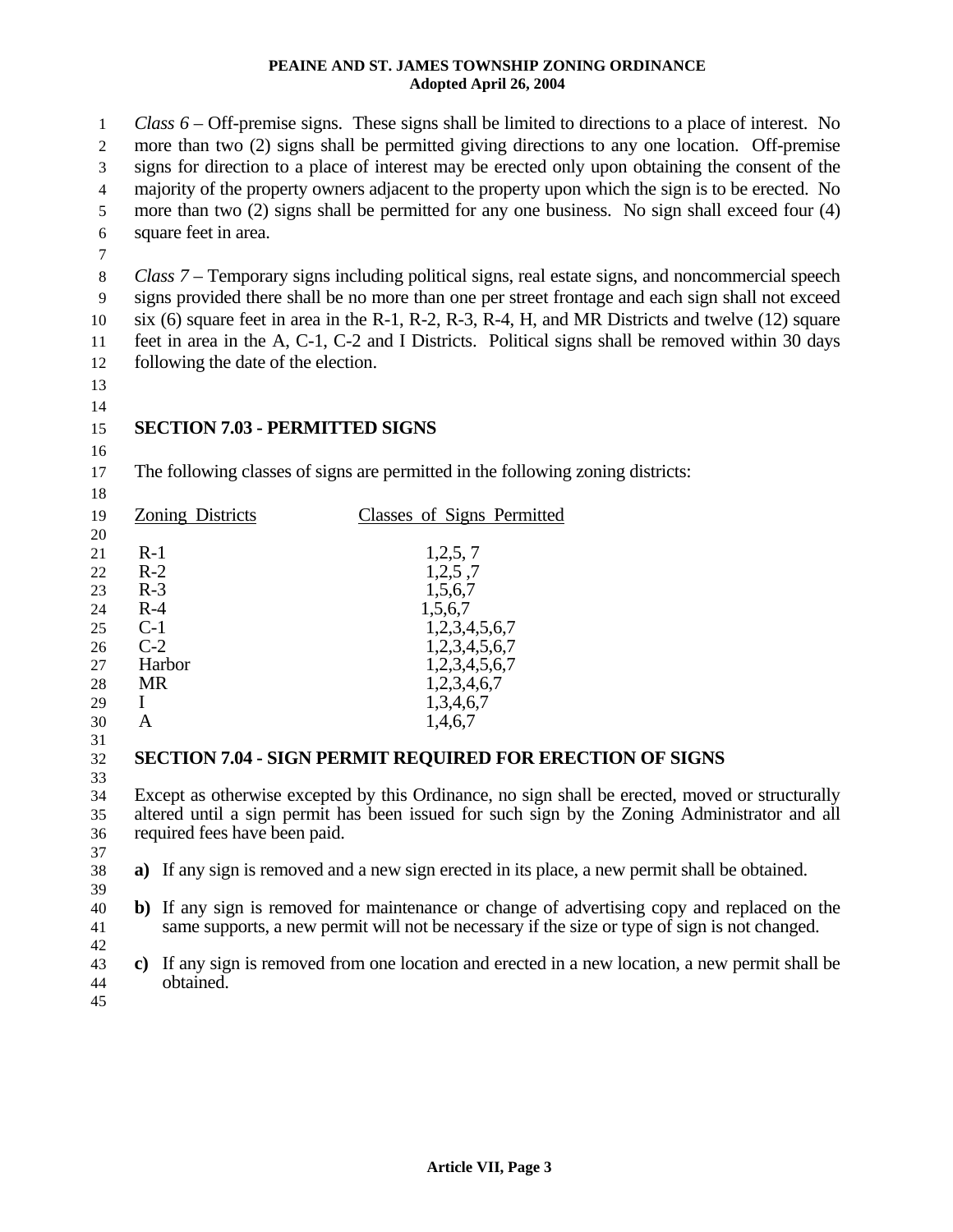- 1 2 3 4 5 6 7 8 9 10 11 12 13 14 15 16 17 18 19 20 21 22 23 24 25 26 27 28 29 30 31 32 33 34 35 36 37 **d)** The following signs shall be permitted without a permit in any zone; however, this exception shall not relieve the owner or agent from complying with the applicable provisions and regulations set forth in this section. **1)** One (1) non-illuminated sign advertising the sale or lease of the lot or building on which the sign is placed. Such sign shall not exceed eight (8) square feet in area, and no more than one 1) such sign per lot or building is permitted. **2)** Signs not over twenty (20) square feet in area with a maximum height of eight (8) feet which denotes the person, firm, architect, engineer, contractor or agency where construction work is being performed. Such sign shall be removed by the owner or agent within ten (10) calendar days after completion of the project. **3)** Non-illuminated signs advertising a customary home occupation or professional service not to exceed two (2) square feet and attached flat against a building wall. No more than one (1) such sign for each business or service is permitted. **4)** Signs inside a building. **5)** Temporary non-illuminated signs advertising sales, bazaars, and other events provided such signs shall not exceed eight (8) square feet and shall be removed after a period not to exceed sixty (60) days. **6)** Nameplates not to exceed six (6) square feet each, identifying owners of property. **7)** Signs advertising seasonal uses that are retired yearly shall be required to obtain one (1) sign permit per sign. **8)** Class 7 signs. See requirements in Section 7.02. **SECTION 7.05 - APPLICATION FOR SIGN PERMIT** Application for a sign permit shall be made and submitted at the office of the Zoning Administrator on the appropriate forms furnished by said Administrator. **SECTION 7.06 - SIGN PERMIT FEES**
- 38 Fees for sign permits shall be in accordance with the fee schedule established from time to
- 39 time by resolution of the Township Board.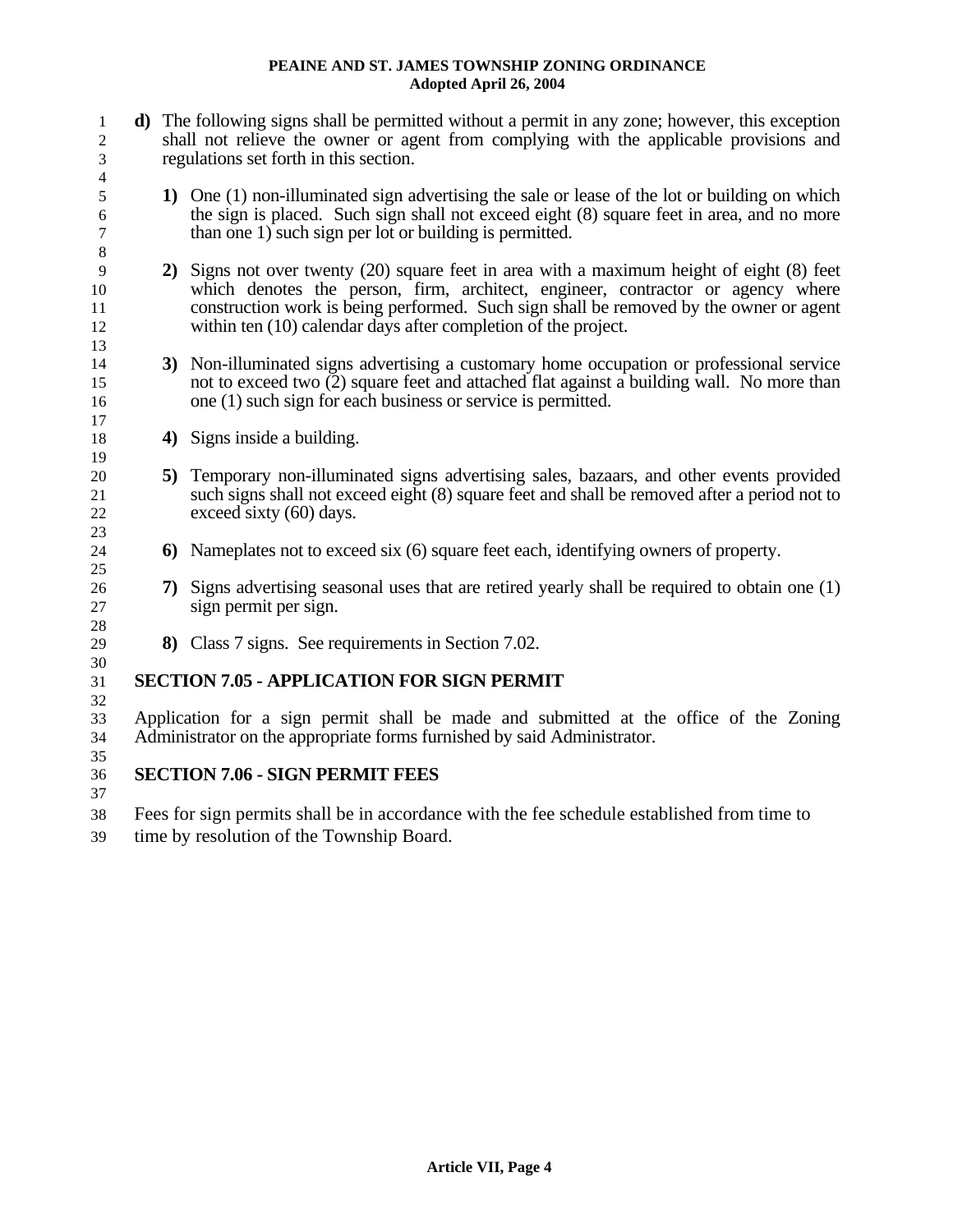## **ARTICLE VIII**

## **OFF-STREET PARKING**

## **SECTION 8.00 - DESCRIPTION AND PURPOSE**

This Article is provided to permit and regulate parking of automotive vehicles in all zones.

#### **SECTION 8.01 - GENERAL REGULATIONS AND DEFINITIONS**

The following definitions and regulations shall apply to all zoning districts:

- a) A plan of the proposed parking areas shall be submitted to the Zoning Administrator for all new uses in any district where off-street parking is required.
- b) A minimum area of two hundred (200) square feet shall be provided for each vehicle parking space.
- c) "Gross floor area" is the sum of the gross horizontal areas of the several floors of a building or buildings, measured from the exterior walls.
- d) The Planning Commission may reduce or eliminate the parking requirements as part of a Development Plan review upon a finding by the Planning Commission that the parking required by this Ordinance is not needed and the reduction or elimination of parking will not be detrimental to surrounding properties.

## **SECTION 8.02 – OFF – STREET PARKING REGULATIONS**

The following regulations shall apply:

- a) When units or measurements determining number of required parking spaces result in the requirement of a fractional space, the fraction shall be considered one (1) required parking space.
- b) In all zoning districts, off-street parking shall be provided in amounts not less than specified for the various uses.
- 38 39 c) Requirements for a use not mentioned shall be the same for that use which is most similar to the use not listed, as determined by the Planning Commission.
- 40 41 d) Additional parking shall be provided and maintained in proper ratio to any increase in floor area or building use capacity.
- 42 43 e) Where benches, pews, or other similar seating facilities are used as seats, each twenty (20) inches of such seating facilities shall be counted as one (1) seat.
- 44 45 46 f) In the case of mixed uses in the same building, the total requirements for off-street parking and loading shall be the sum of the requirements for each individual use computed separately.
- 47 48 49 g) It shall be unlawful to use any of the off-street parking established to meet the requirements of this Ordinance for any purpose other than the parking of licensed vehicles.

36 37

1 2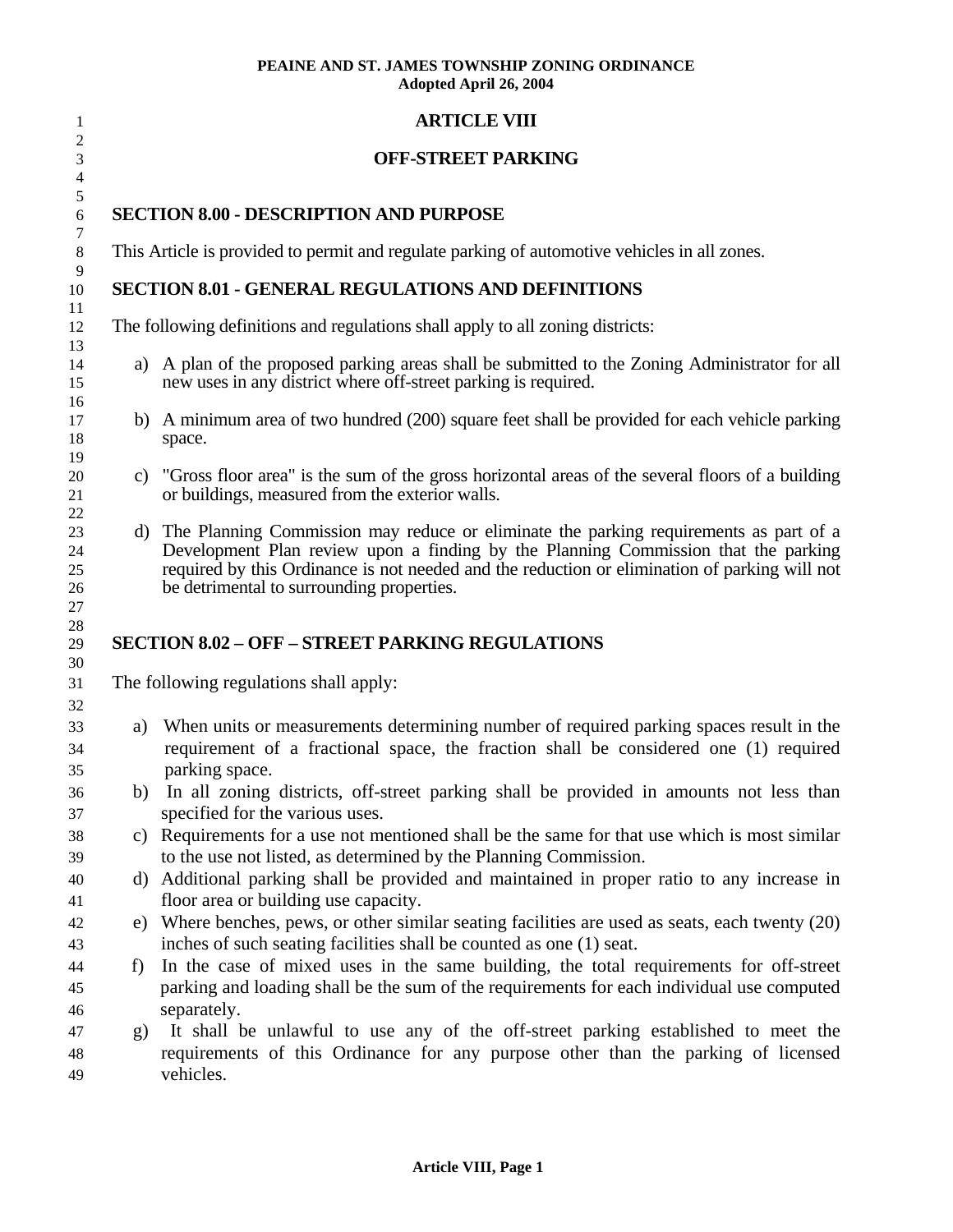| 1<br>2<br>3 |            |                                                                      | h) No commercial repair work, servicing, or selling of any kind shall be conducted on any<br>parking area except as provided elsewhere in this Ordinance. Required parking spaces<br>shall be used only for the parking of vehicles used to service the establishment to which it |  |  |  |
|-------------|------------|----------------------------------------------------------------------|-----------------------------------------------------------------------------------------------------------------------------------------------------------------------------------------------------------------------------------------------------------------------------------|--|--|--|
| 4           |            | is accessory and by its patrons.                                     |                                                                                                                                                                                                                                                                                   |  |  |  |
| 5           | $\ddot{1}$ |                                                                      | No advertising sign shall be erected on required parking areas except that not more than                                                                                                                                                                                          |  |  |  |
| 6           |            |                                                                      | one (1) directional sign at each point of ingress or egress may be erected which may also                                                                                                                                                                                         |  |  |  |
| 7           |            |                                                                      | bear the name of the enterprise the lot is intended to serve. Such signs shall not exceed                                                                                                                                                                                         |  |  |  |
| 8           |            |                                                                      | two (2) square feet in area and shall not project beyond the property line of the premises.                                                                                                                                                                                       |  |  |  |
| 9           | i)         |                                                                      | The joint use of parking facilities by two (2) or more uses is recommended, and may be                                                                                                                                                                                            |  |  |  |
| 10          |            |                                                                      | approved by the Planning Commission when the following can be satisfied.                                                                                                                                                                                                          |  |  |  |
| 11          |            | 1.                                                                   | Computing Capacities: In computing capacities of any joint use, the total space                                                                                                                                                                                                   |  |  |  |
| 12          |            |                                                                      | requirement is the sum of the individual requirements that will occur at the same                                                                                                                                                                                                 |  |  |  |
| 13          |            |                                                                      | time. If space requirements for individual uses occur at distinctly different times, the                                                                                                                                                                                          |  |  |  |
| 14          |            |                                                                      | total of such off-street parking facilities required for joint or collective use may be                                                                                                                                                                                           |  |  |  |
| 15          |            |                                                                      | reduced below the sum total of the individual space requirements.                                                                                                                                                                                                                 |  |  |  |
| 16          |            | 2.                                                                   | Record of Agreement: A copy of an agreement between joint users shall be filed                                                                                                                                                                                                    |  |  |  |
| 17          |            |                                                                      | with the application for a zoning permit and recorded with the Register of Deeds for                                                                                                                                                                                              |  |  |  |
| 18          |            |                                                                      | Charlevoix County. The agreement shall include a recorded easement for continued                                                                                                                                                                                                  |  |  |  |
| 19          |            | use of the parking facility for each party of the joint use.         |                                                                                                                                                                                                                                                                                   |  |  |  |
| 20          |            |                                                                      |                                                                                                                                                                                                                                                                                   |  |  |  |
| 21          |            |                                                                      |                                                                                                                                                                                                                                                                                   |  |  |  |
| 22          |            | <b>SECTION 8.03 - OFF-STREET PARKING SPACE REQUIREMENTS</b>          |                                                                                                                                                                                                                                                                                   |  |  |  |
| 23          |            |                                                                      |                                                                                                                                                                                                                                                                                   |  |  |  |
| 24          |            |                                                                      | Hereafter, no building shall be erected and no land used except in accordance with the following off-                                                                                                                                                                             |  |  |  |
| 25          |            | street parking space requirements:                                   |                                                                                                                                                                                                                                                                                   |  |  |  |
| 26          |            |                                                                      |                                                                                                                                                                                                                                                                                   |  |  |  |
| $27\,$      |            |                                                                      |                                                                                                                                                                                                                                                                                   |  |  |  |
| 28          |            |                                                                      |                                                                                                                                                                                                                                                                                   |  |  |  |
|             |            | <b>Use</b>                                                           | <b>Parking Space Requirements</b>                                                                                                                                                                                                                                                 |  |  |  |
| 29          |            |                                                                      |                                                                                                                                                                                                                                                                                   |  |  |  |
| 30          |            | a) Automobile, equipment or                                          | One (1) space for each 800 square feet                                                                                                                                                                                                                                            |  |  |  |
| 31          |            | machinery sales and service                                          | of showroom floor area, plus two (2)                                                                                                                                                                                                                                              |  |  |  |
| 32          |            | garages                                                              | spaces for each service bay, plus one (1)                                                                                                                                                                                                                                         |  |  |  |
| 33          |            |                                                                      | during maximum employment hours.                                                                                                                                                                                                                                                  |  |  |  |
| 34          |            |                                                                      |                                                                                                                                                                                                                                                                                   |  |  |  |
| 35          |            | b) Banks, Business and                                               | One (1) parking space for each 400 square                                                                                                                                                                                                                                         |  |  |  |
| 36          |            | Professional offices                                                 | feet of floor area, plus One (1) parking space                                                                                                                                                                                                                                    |  |  |  |
| 37          |            |                                                                      | for each employee during maximum                                                                                                                                                                                                                                                  |  |  |  |
| 38          |            |                                                                      | employment hours.                                                                                                                                                                                                                                                                 |  |  |  |
| 39          |            |                                                                      |                                                                                                                                                                                                                                                                                   |  |  |  |
| 40          |            | c) Barber Shops and Beauty                                           | Two $(2)$ spaces for each chair, plus one $(1)$                                                                                                                                                                                                                                   |  |  |  |
| 41          |            | Parlors                                                              |                                                                                                                                                                                                                                                                                   |  |  |  |
| 42          |            |                                                                      | space for each employee working during                                                                                                                                                                                                                                            |  |  |  |
| 43          |            | maximum employment hours.                                            |                                                                                                                                                                                                                                                                                   |  |  |  |
|             |            |                                                                      |                                                                                                                                                                                                                                                                                   |  |  |  |
| 44<br>45    |            | d) Boarding, Tourist, Bed and<br><b>Breakfast and Lodging Houses</b> | One (1) parking space for each lodging<br>room plus two (2) spaces for residential                                                                                                                                                                                                |  |  |  |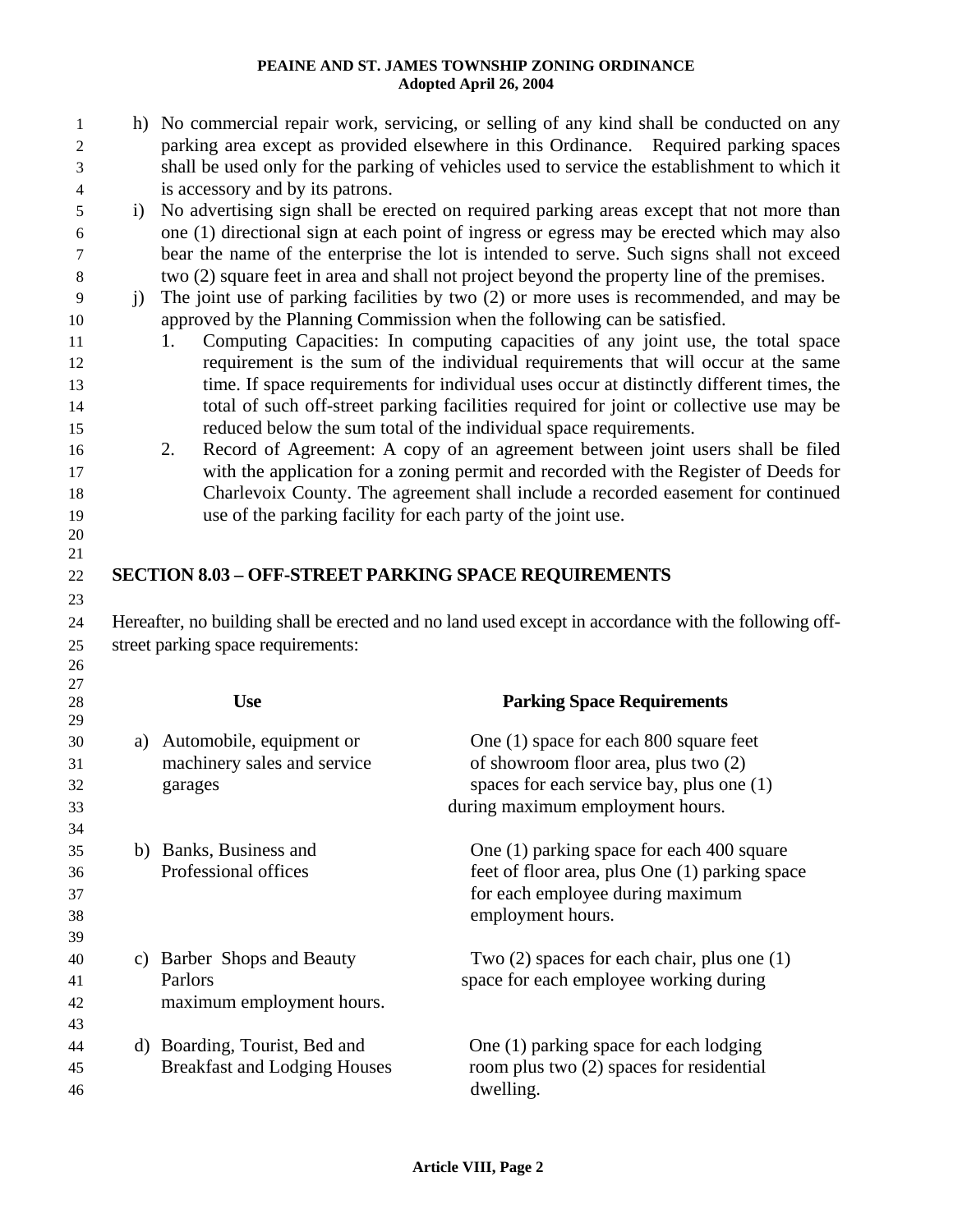| 1                                |                  |                                                                                                            |                                                                                                                                                                                                                                                              |
|----------------------------------|------------------|------------------------------------------------------------------------------------------------------------|--------------------------------------------------------------------------------------------------------------------------------------------------------------------------------------------------------------------------------------------------------------|
| $\overline{c}$<br>3              |                  | <b>Use</b>                                                                                                 | <b>Parking Space Requirements</b>                                                                                                                                                                                                                            |
| 4<br>5<br>6<br>7                 |                  | e) Bowling Alleys                                                                                          | Four (4) parking spaces for each alley, plus one<br>(1) space for each employee working during<br>maximum employment hours.                                                                                                                                  |
| 8<br>9<br>10<br>11<br>12<br>13   | f                | Churches, Auditoriums,<br>Stadiums, Theaters, Dance<br>Halls, Assembly Hall other<br>than schools          | One $(1)$ space for each three $(3)$ seats, or for<br>each four (4) people permitted in such<br>buildings as determined by the State<br>Fire Marshall.                                                                                                       |
| 14<br>15<br>16<br>17<br>18       | $\mathbf{g}$     | Clinics                                                                                                    | Four (4) spaces for each Health<br>Care Provider plus one (1) Space for each<br>employee working during maximum employ-<br>ment hours.                                                                                                                       |
| 19<br>20<br>21<br>22<br>23       |                  | h) Convalescent or Nursing<br>Home, Orphanage or State<br><b>Licensed Foster Care Home</b><br>or Hospitals | One (1) parking space for each two (2) beds,<br>plus one (1) space for each employee, including<br>Nurses, working during maximum employment<br>hours.                                                                                                       |
| 24<br>25<br>26                   | $\mathbf{i}$     | Drive-thru Businesses                                                                                      | One (1) parking space, plus one (1) parking<br>space for each employee working during<br>maximum employment hours.                                                                                                                                           |
| 27<br>28<br>29<br>30<br>31       | $\mathbf{j}$     | Drive-in Eating<br><b>Establishments without</b><br>inside seating                                         | Ten $(1)$ parking spaces, plus one $(1)$ parking<br>space for each area and One (1) parking<br>space for each employee working during<br>maximum employment hours.                                                                                           |
| 32<br>33<br>34<br>35             |                  | k) Dwellings (Single and<br>Two-Family)                                                                    | Two (2) parking spaces for each dwelling unit.                                                                                                                                                                                                               |
| 36<br>37<br>38<br>39<br>40       | $\left( \right)$ | Dwelling (Multiple Family)<br>and Mobile Home Parks.                                                       | Two (2) parking spaces per Dwelling unit,<br>plus one (1) additional space for each four<br>(4) dwelling units and one (1) space for each<br>employee working during maximum employment<br>hours.                                                            |
| 41<br>42<br>43<br>44<br>45<br>46 |                  | m) Funeral Homes and Mortuaries                                                                            | Four $(4)$ spaces for each slumber room or one $(1)$<br>space each 50 square feet of gross floor area,<br>whichever is greater, plus one (1) space for each<br>fleet vehicle and one (1) space for each employee<br>working during maximum employment hours. |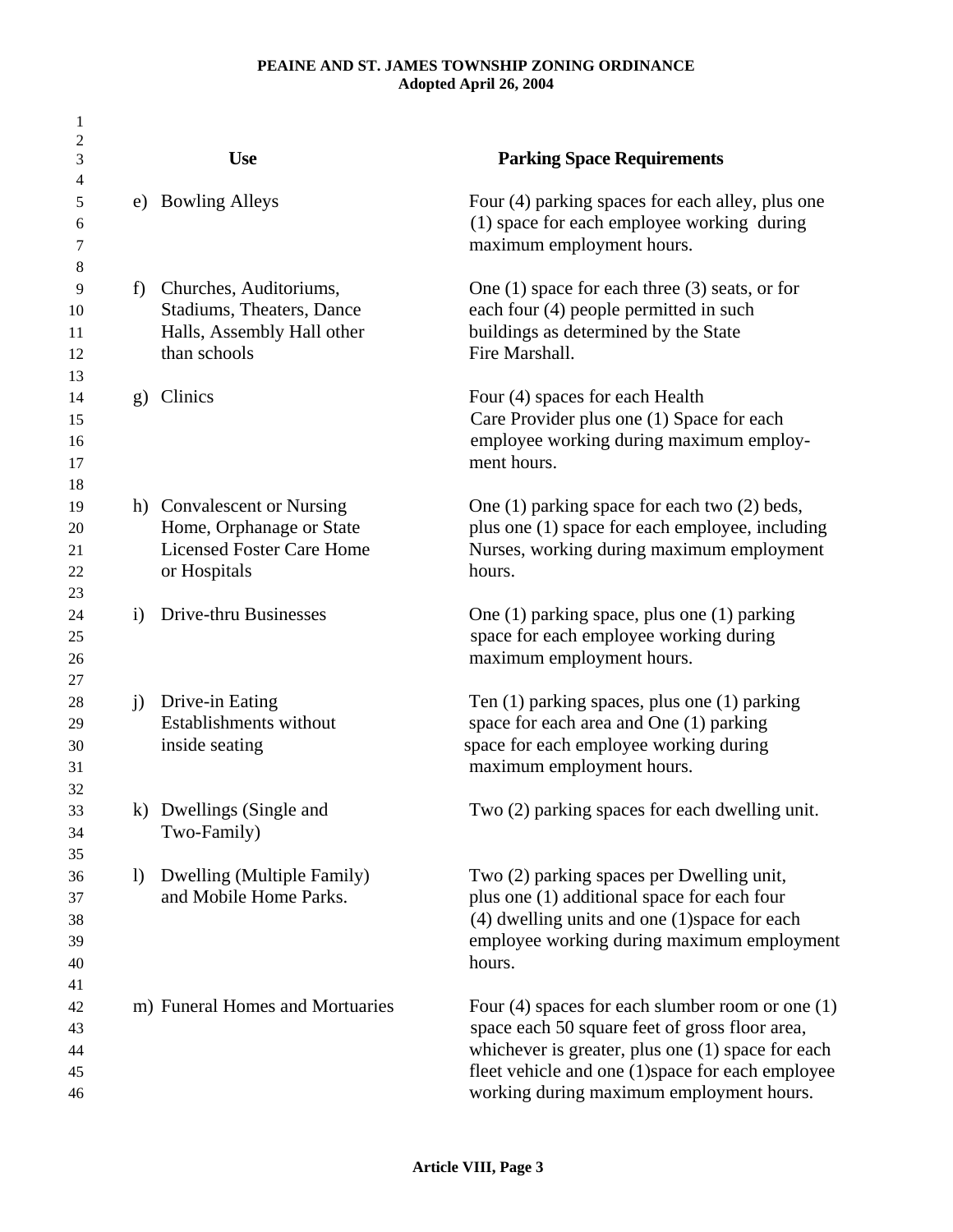| 1                                |                                                                                                                      |                                                                                                                                                                      |
|----------------------------------|----------------------------------------------------------------------------------------------------------------------|----------------------------------------------------------------------------------------------------------------------------------------------------------------------|
| $\overline{c}$<br>3              |                                                                                                                      |                                                                                                                                                                      |
| 4                                | <b>Use</b>                                                                                                           | <b>Parking Space Requirements</b>                                                                                                                                    |
| 5<br>6<br>7<br>8                 | n) Furniture, Appliance Stores,<br>Household Equipment and<br>Furniture Repair Shops.                                | One (1) space for each 800 square feet of<br>floor area, plus One (1) parking space for<br>each employee during maximum employment                                   |
| 9<br>10                          | Showrooms                                                                                                            | hours.                                                                                                                                                               |
| 11                               | o) Gasoline Filling and                                                                                              | One (1) parking space for each repair and service                                                                                                                    |
| 12<br>13                         | <b>Service Stations</b>                                                                                              | stall plus one (1) space for each employee.                                                                                                                          |
| 14<br>15<br>16<br>17<br>18       | <b>With Convenience Store</b>                                                                                        | Two (2) parking spaces for each 200 square feet<br>of floor of convenience store plus one (1) space<br>for each employee working during maximum<br>employment hours. |
| 19<br>20<br>21<br>22<br>23       | p) General Office Buildings                                                                                          | One (1) parking space for each 400 square feet of<br>gross area, one (1) parking space for each<br>employee working during maximum<br>employment hours.              |
| 24<br>25<br>26<br>27             | q) Hotels and Motels                                                                                                 | One $(1)$ space for each rental unit, plus one $(1)$<br>space for each employee working during<br>maximum working hours.                                             |
| 28<br>29<br>30<br>31<br>32       | r) Libraries, Museums, Post Offices                                                                                  | One (1) parking space for each 800 square feet of<br>floor area plus one $(1)$ parking space for each<br>employee working during maximum<br>employment hours.        |
| 33<br>34<br>35<br>36             | s) Auction Facilities                                                                                                | One (1) parking space for each 100 square feet of<br>pens, and all enclosed areas on the premises of<br>the auction facility.                                        |
| 37<br>38<br>39<br>40             | t) Manufacturing, Assembling,<br>Fabricating, Processing and<br><b>Bottling Plants</b>                               | One (1) space for each employee during<br>maximum employment hours.                                                                                                  |
| 41<br>42<br>43<br>44<br>45<br>46 | u) Restaurants, Beer Parlor, Taverns<br>Cocktail Lounges, Night Clubs<br>and Private Clubs, including<br>Golf Clubs. | One $(1)$ parking space for each four $(4)$<br>customer seats, plus one (1) parking space<br>for each employee working during maximum<br>employment hours.           |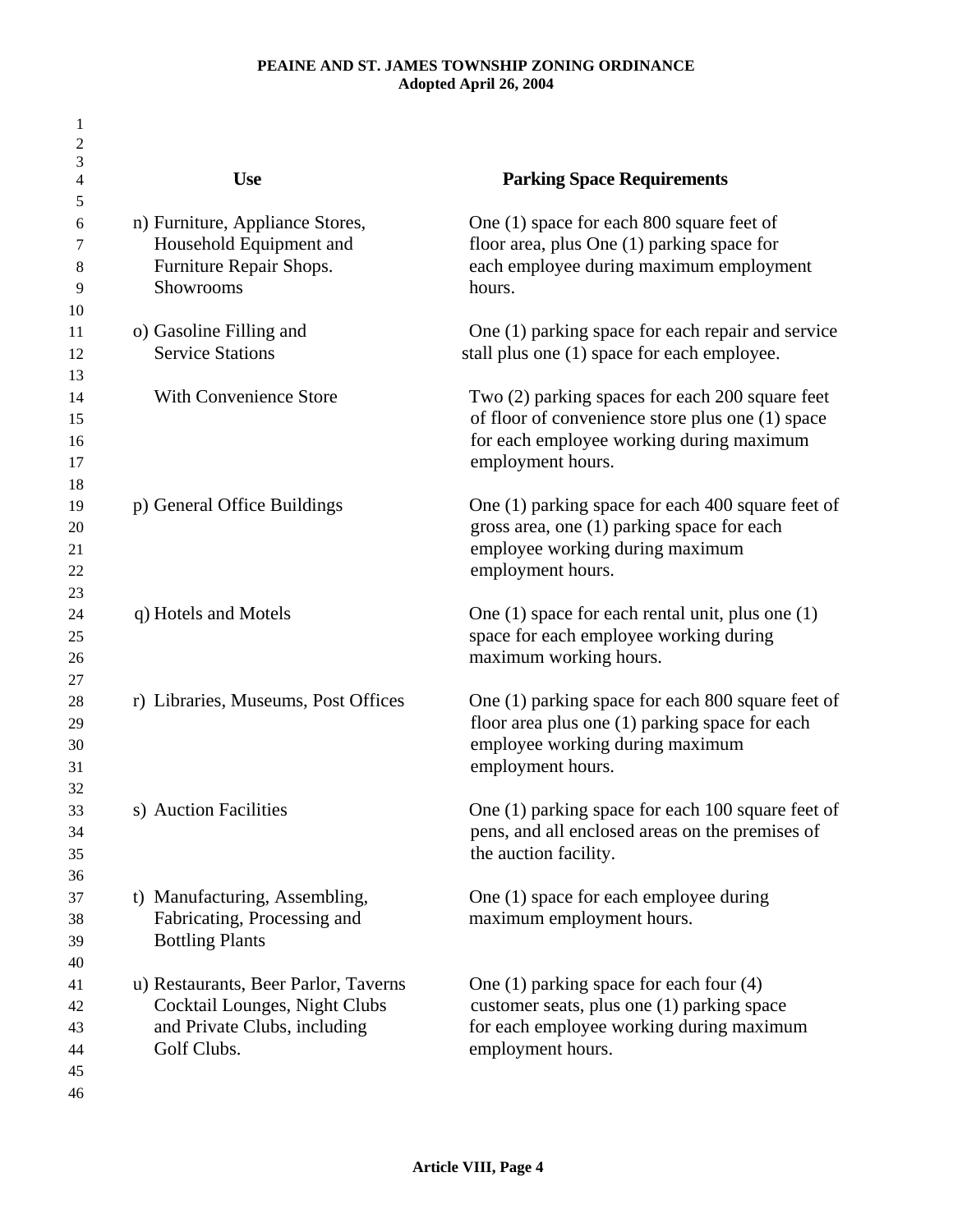| 1<br>2                                 |                                                                                                                                               |                                                                                                                                                                                                        |
|----------------------------------------|-----------------------------------------------------------------------------------------------------------------------------------------------|--------------------------------------------------------------------------------------------------------------------------------------------------------------------------------------------------------|
| 3<br>4                                 | <b>Use</b>                                                                                                                                    | <b>Parking Space Requirements</b>                                                                                                                                                                      |
| 5<br>6<br>7<br>8<br>9                  | v) Retail Stores, Gift Shops,<br>Clothing and Boutiques                                                                                       | One (1) parking space for each 250 square<br>feet of floor area, plus one (1) space for each<br>employee working during maximum employment<br>hours                                                    |
| 10<br>11                               | w)Streetside Stands                                                                                                                           | Two (2) parking spaces.                                                                                                                                                                                |
| 12<br>13<br>14<br>15<br>16             | x) Schools; Private or Public<br>Elementary and Junior High<br>Schools                                                                        | One (1) space for each employee working during<br>the maximum employment building and on the<br>grounds, plus one (1) space for each thirty (30)<br>students of maximum enrollment capacity.           |
| 17<br>18<br>19<br>20<br>21<br>22<br>23 | y) Institutions of Higher Learning,<br>High Schools, Private or Public<br>and State Licensed Family<br>and Group Child Day Care<br>Facilities | One (1) parking space for each employee plus<br>one (1) for each five students, plus the<br>parking requirements for an Auditorium, a day<br>gymnasium, and an athletic field if they are<br>included. |
| 24<br>25<br>26<br>27                   | z) Self-Service Laundry or Dry<br><b>Cleaning Stores</b>                                                                                      | One $(1)$ space for each two $(2)$ washing and<br>dry-cleaning machines plus (1) space for each<br>employee working during maximum employment<br>hours.                                                |
| 28<br>29<br>30<br>31<br>32             | aa) Supermarket, Self-Serve Food<br>and Discount Stores                                                                                       | Two (2) spaces for each 200 square feet of<br>floor area, plus one (1) space for each<br>employee working during maximum<br>employment hours.                                                          |
| 33<br>34<br>35<br>36<br>37             | bb) Wholesale Establishments<br>and Warehouses                                                                                                | One (1) space for each 800 square feet of<br>floor area, plus one $(1)$ space for each<br>employee working during maximum hours.                                                                       |
| 38<br>39                               | cc) Golf Driving Ranges and<br><b>Miniature Gold Courses</b>                                                                                  | One $(1)$ space per driving station or one $(1)$<br>space per hole.                                                                                                                                    |
| 40<br>41<br>42                         | dd) Child Day Care Facilities                                                                                                                 | One (1) space per employee plus one (1) space<br>for each ten (10) children.                                                                                                                           |
| 43<br>44<br>45<br>46                   | as determined by the Planning Commission.                                                                                                     | If a use is not specifically listed, the parking requirements of a similar or related use shall apply                                                                                                  |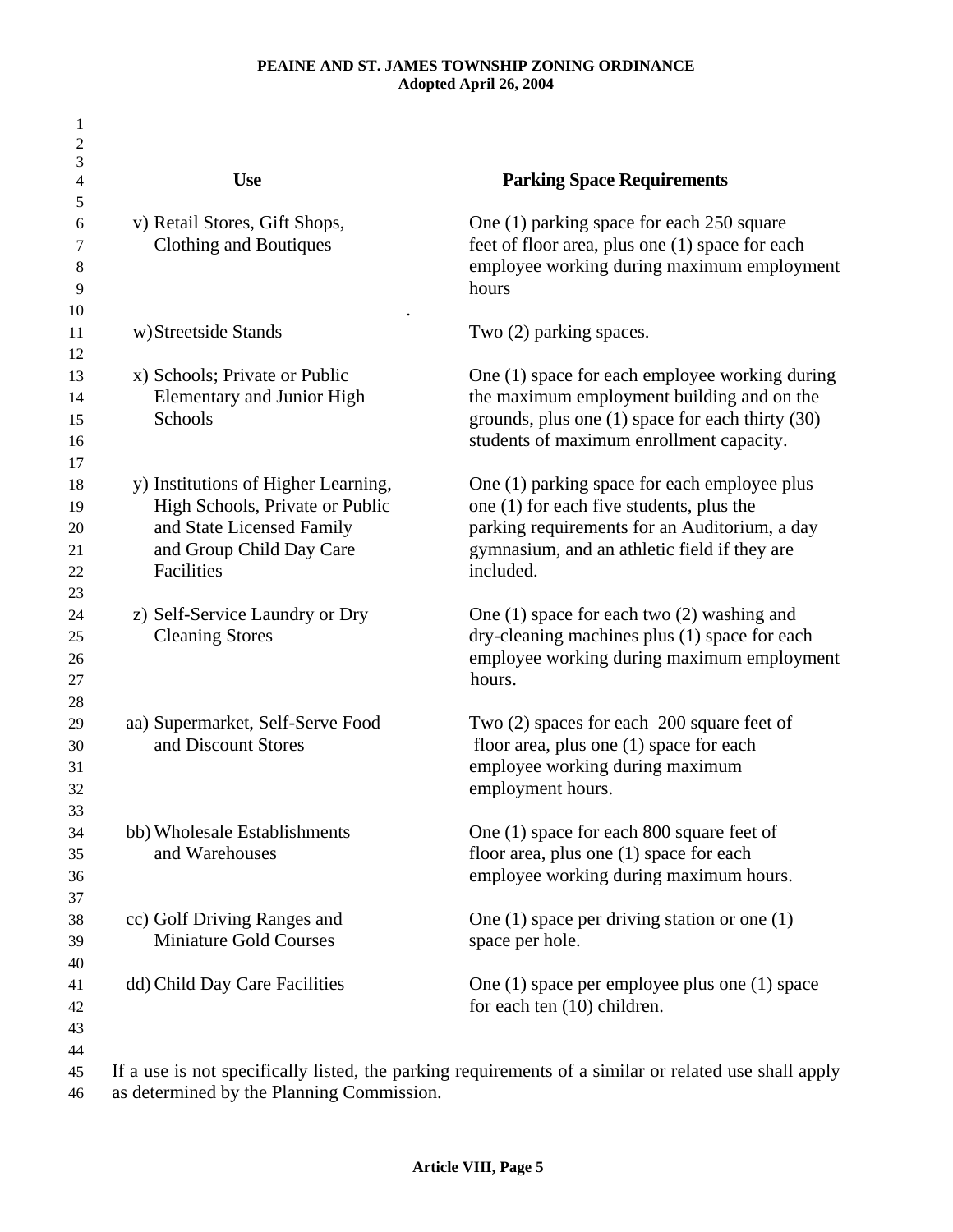| $\mathbf{1}$         |                                                                                                 |
|----------------------|-------------------------------------------------------------------------------------------------|
| $\boldsymbol{2}$     |                                                                                                 |
| 3                    | Multi Purpose Use: In the case of a multiple use Building, the Parking Requirements will be     |
| $\overline{4}$       | determined by consideration of both floor space and usage with the overall intent of providing  |
| 5                    | adequate parking for the named building uses.                                                   |
| $\sqrt{6}$<br>$\tau$ | Final Determination of the number of off-street parking spaces required for a particular use of |
| $8\,$                | property in the MR & H Districts shall be decided by the Planning Commission as part of         |
| $\overline{9}$       | Development Review Process.                                                                     |
| 10                   |                                                                                                 |
| 11                   |                                                                                                 |
| 12                   |                                                                                                 |
| 13                   |                                                                                                 |
| 14                   |                                                                                                 |
| 15                   |                                                                                                 |
| 16                   |                                                                                                 |
| 17                   |                                                                                                 |
| 18                   |                                                                                                 |
| 19                   |                                                                                                 |
| $20\,$               |                                                                                                 |
| 21                   |                                                                                                 |
| $22\,$               |                                                                                                 |
| 23                   |                                                                                                 |
| 24                   |                                                                                                 |
| 25                   |                                                                                                 |
| 26                   |                                                                                                 |
| 27                   |                                                                                                 |
| 28                   |                                                                                                 |
| 29<br>30             |                                                                                                 |
| 31                   |                                                                                                 |
| $32\,$               |                                                                                                 |
| 33                   |                                                                                                 |
| 34<br>35             |                                                                                                 |
| 36                   |                                                                                                 |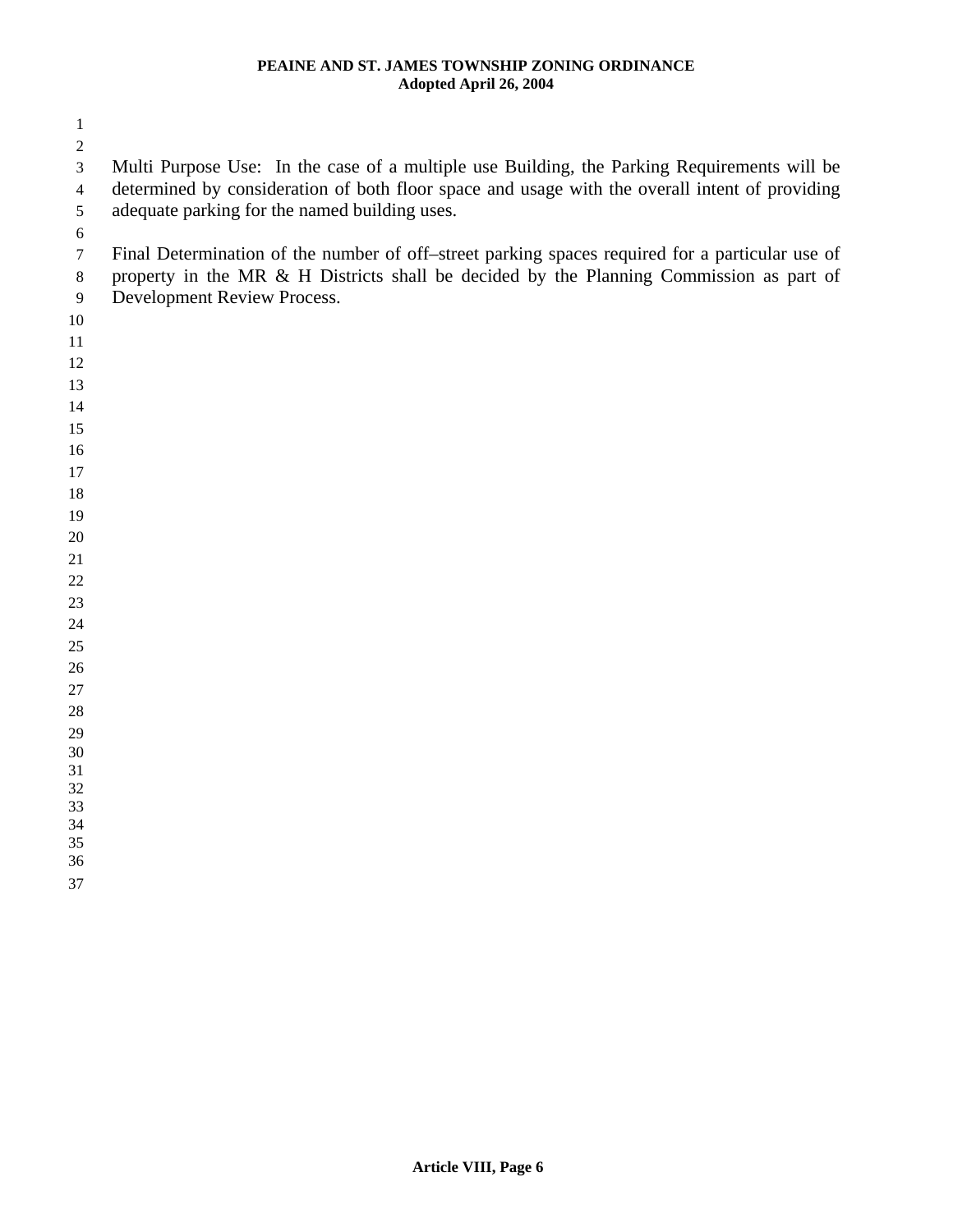| 1              | <b>ARTICLE IX</b>                                                                                                                                                                 |
|----------------|-----------------------------------------------------------------------------------------------------------------------------------------------------------------------------------|
| $\sqrt{2}$     | <b>SPECIAL USES</b>                                                                                                                                                               |
| 3              |                                                                                                                                                                                   |
| $\overline{4}$ | <b>SECTION 9.00 - PERMIT REQUIRED FOR CERTAIN USES</b>                                                                                                                            |
| 5              |                                                                                                                                                                                   |
| 6              | a) <b>Purpose</b> - Certain land use activities entitled "Special Uses" may be authorized in the                                                                                  |
| 7<br>8         | various zoning districts, but only if adequate safeguards are provided to ensure the<br>protection of the public health, safety and general welfare. The special uses that may be |
| 9<br>10        | authorized are listed in the "Use Regulation" section of each zoning district.                                                                                                    |
| 11             | b) Special uses may be authorized by the Township Planning Commission by the issuance of                                                                                          |
| 12             | a Special Use Permit provided that:                                                                                                                                               |
| 13             |                                                                                                                                                                                   |
| 14             | 1) The proposed use is one listed as a special use for that district in which said use is to be                                                                                   |
| 15             | located.                                                                                                                                                                          |
| 16             | The provisions of this Article (Article IX) are complied with.                                                                                                                    |
| 17<br>18       | 2)                                                                                                                                                                                |
| 19             | 3) The general and specific standards for the particular use as stated in this Article are                                                                                        |
| 20             | fulfilled.                                                                                                                                                                        |
| 21             |                                                                                                                                                                                   |
| 22             | <b>SECTION 9.01 - PROCEDURE</b>                                                                                                                                                   |
| 23             |                                                                                                                                                                                   |
| 24             | a) Application for special use permits authorized in this Ordinance shall be submitted to the                                                                                     |
| 25             | Zoning Administrator on a form supplied for such purposes. Application shall be                                                                                                   |
| 26             | accompanied by the payment of the fee specified in Section 12.8 and by a development                                                                                              |
| 27             | plan as described in Section XIV.                                                                                                                                                 |
| 28             |                                                                                                                                                                                   |
| 29             | b) An application for a special use permit shall be processed in the following manner:                                                                                            |
| 30             |                                                                                                                                                                                   |
| 31             | The Zoning Administrator shall forward the application and supporting data to the<br>1)                                                                                           |
| 32             | Planning Commission.                                                                                                                                                              |
| 33             |                                                                                                                                                                                   |
| 34             | The Planning Commission shall review the application and supporting data in terms of<br>2)                                                                                        |
| 35             | the specifications established in this Ordinance.                                                                                                                                 |
| 36             |                                                                                                                                                                                   |
| 37             |                                                                                                                                                                                   |
| 38             |                                                                                                                                                                                   |
| 39             |                                                                                                                                                                                   |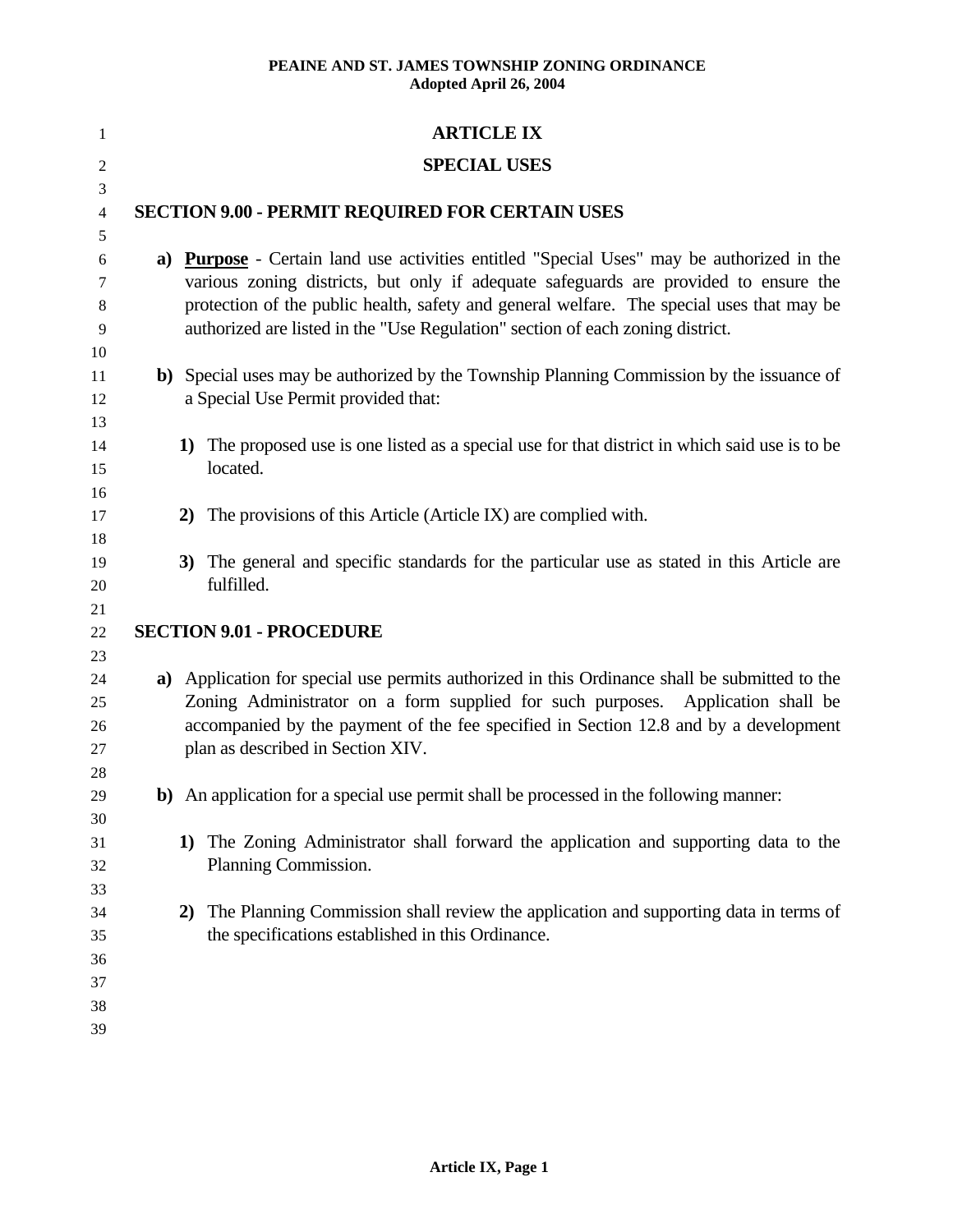| hold a public hearing or hearings when the following requirements are met:<br>2<br>3<br>(a) A notice of the purpose, time and place of such hearing shall appear in at least one<br>$\overline{4}$<br>(1) newspaper of general circulation in the Township, not less than five (5) nor more<br>5<br>than fifteen (15) days prior to the date of said hearing.<br>6<br>7<br>(b) Written notice shall be given by the Township not less than five (5) nor more than<br>8<br>fifteen (15) days before the date the application will be considered and the public<br>9<br>hearing held. The notice shall be delivered personally or by mail to:<br>10<br>(1) The owners of property for which approval is being considered.<br>11<br>(2) All persons to whom real property is assessed within three<br>12<br>hundred (300) feet of the boundary of the property in question.<br>13<br>(3) The occupants of all structures within three hundred (300) feet of the<br>14<br>boundary of the property in question. If the name of the occupant is not<br>known, the term "occupant" may be used in making notification.<br>Notification need not be given to more than one (1) occupant of a structure;<br>except that, if a structure contains more than one (1) dwelling unit or spatial<br>18<br>area owned or leased by different persons, one (1) occupant of each unit or<br>spatial area shall receive notice. In the case of a single structure containing<br>more than four (4) dwelling units or other district spatial areas owned or<br>leased by different persons, notice may be given to the manager or owner of<br>the structure who shall be requested to post the notice at the primary<br>entrance to the structure.<br>25<br>4) The Planning Commission, after public hearing procedures, may instruct the Zoning<br>Administrator to issue a Special Use Permit. A copy of the decision of the Planning<br>Commission, with any conditions or reasons for rejection, if it were so, shall be sent<br>promptly to the Zoning Administrator and the applicant.<br>29<br>30<br><b>SECTION 9.02 - BASIS OF DETERMINATION</b><br>31<br>32<br>The Planning Commission shall approve, or approve with conditions, an application for a special<br>33<br>use only upon a finding that the proposed special use complies with all of the following general<br>34<br>standards and any applicable specific standards contained in Section 9.04 of this Ordinance.<br>35<br>36<br>37<br>a) Will be designed, constructed, operated and maintained so as to be harmonious with the<br>38<br>existing or intended character of the general vicinity and that such a use will not change<br>39<br>the essential character of the area in which it is proposed to be located.<br>40 | 1  | 3) After adequate review and study of any application, the Planning Commission shall |
|------------------------------------------------------------------------------------------------------------------------------------------------------------------------------------------------------------------------------------------------------------------------------------------------------------------------------------------------------------------------------------------------------------------------------------------------------------------------------------------------------------------------------------------------------------------------------------------------------------------------------------------------------------------------------------------------------------------------------------------------------------------------------------------------------------------------------------------------------------------------------------------------------------------------------------------------------------------------------------------------------------------------------------------------------------------------------------------------------------------------------------------------------------------------------------------------------------------------------------------------------------------------------------------------------------------------------------------------------------------------------------------------------------------------------------------------------------------------------------------------------------------------------------------------------------------------------------------------------------------------------------------------------------------------------------------------------------------------------------------------------------------------------------------------------------------------------------------------------------------------------------------------------------------------------------------------------------------------------------------------------------------------------------------------------------------------------------------------------------------------------------------------------------------------------------------------------------------------------------------------------------------------------------------------------------------------------------------------------------------------------------------------------------------------------------------------------------------------------------------------------------------------------------------------------------------------------------------------------------------------------------------------------------------------------------------------------------------------------------------------------------------------------------|----|--------------------------------------------------------------------------------------|
|                                                                                                                                                                                                                                                                                                                                                                                                                                                                                                                                                                                                                                                                                                                                                                                                                                                                                                                                                                                                                                                                                                                                                                                                                                                                                                                                                                                                                                                                                                                                                                                                                                                                                                                                                                                                                                                                                                                                                                                                                                                                                                                                                                                                                                                                                                                                                                                                                                                                                                                                                                                                                                                                                                                                                                                    |    |                                                                                      |
|                                                                                                                                                                                                                                                                                                                                                                                                                                                                                                                                                                                                                                                                                                                                                                                                                                                                                                                                                                                                                                                                                                                                                                                                                                                                                                                                                                                                                                                                                                                                                                                                                                                                                                                                                                                                                                                                                                                                                                                                                                                                                                                                                                                                                                                                                                                                                                                                                                                                                                                                                                                                                                                                                                                                                                                    |    |                                                                                      |
|                                                                                                                                                                                                                                                                                                                                                                                                                                                                                                                                                                                                                                                                                                                                                                                                                                                                                                                                                                                                                                                                                                                                                                                                                                                                                                                                                                                                                                                                                                                                                                                                                                                                                                                                                                                                                                                                                                                                                                                                                                                                                                                                                                                                                                                                                                                                                                                                                                                                                                                                                                                                                                                                                                                                                                                    |    |                                                                                      |
|                                                                                                                                                                                                                                                                                                                                                                                                                                                                                                                                                                                                                                                                                                                                                                                                                                                                                                                                                                                                                                                                                                                                                                                                                                                                                                                                                                                                                                                                                                                                                                                                                                                                                                                                                                                                                                                                                                                                                                                                                                                                                                                                                                                                                                                                                                                                                                                                                                                                                                                                                                                                                                                                                                                                                                                    |    |                                                                                      |
|                                                                                                                                                                                                                                                                                                                                                                                                                                                                                                                                                                                                                                                                                                                                                                                                                                                                                                                                                                                                                                                                                                                                                                                                                                                                                                                                                                                                                                                                                                                                                                                                                                                                                                                                                                                                                                                                                                                                                                                                                                                                                                                                                                                                                                                                                                                                                                                                                                                                                                                                                                                                                                                                                                                                                                                    |    |                                                                                      |
|                                                                                                                                                                                                                                                                                                                                                                                                                                                                                                                                                                                                                                                                                                                                                                                                                                                                                                                                                                                                                                                                                                                                                                                                                                                                                                                                                                                                                                                                                                                                                                                                                                                                                                                                                                                                                                                                                                                                                                                                                                                                                                                                                                                                                                                                                                                                                                                                                                                                                                                                                                                                                                                                                                                                                                                    |    |                                                                                      |
|                                                                                                                                                                                                                                                                                                                                                                                                                                                                                                                                                                                                                                                                                                                                                                                                                                                                                                                                                                                                                                                                                                                                                                                                                                                                                                                                                                                                                                                                                                                                                                                                                                                                                                                                                                                                                                                                                                                                                                                                                                                                                                                                                                                                                                                                                                                                                                                                                                                                                                                                                                                                                                                                                                                                                                                    |    |                                                                                      |
|                                                                                                                                                                                                                                                                                                                                                                                                                                                                                                                                                                                                                                                                                                                                                                                                                                                                                                                                                                                                                                                                                                                                                                                                                                                                                                                                                                                                                                                                                                                                                                                                                                                                                                                                                                                                                                                                                                                                                                                                                                                                                                                                                                                                                                                                                                                                                                                                                                                                                                                                                                                                                                                                                                                                                                                    |    |                                                                                      |
|                                                                                                                                                                                                                                                                                                                                                                                                                                                                                                                                                                                                                                                                                                                                                                                                                                                                                                                                                                                                                                                                                                                                                                                                                                                                                                                                                                                                                                                                                                                                                                                                                                                                                                                                                                                                                                                                                                                                                                                                                                                                                                                                                                                                                                                                                                                                                                                                                                                                                                                                                                                                                                                                                                                                                                                    |    |                                                                                      |
|                                                                                                                                                                                                                                                                                                                                                                                                                                                                                                                                                                                                                                                                                                                                                                                                                                                                                                                                                                                                                                                                                                                                                                                                                                                                                                                                                                                                                                                                                                                                                                                                                                                                                                                                                                                                                                                                                                                                                                                                                                                                                                                                                                                                                                                                                                                                                                                                                                                                                                                                                                                                                                                                                                                                                                                    |    |                                                                                      |
|                                                                                                                                                                                                                                                                                                                                                                                                                                                                                                                                                                                                                                                                                                                                                                                                                                                                                                                                                                                                                                                                                                                                                                                                                                                                                                                                                                                                                                                                                                                                                                                                                                                                                                                                                                                                                                                                                                                                                                                                                                                                                                                                                                                                                                                                                                                                                                                                                                                                                                                                                                                                                                                                                                                                                                                    |    |                                                                                      |
|                                                                                                                                                                                                                                                                                                                                                                                                                                                                                                                                                                                                                                                                                                                                                                                                                                                                                                                                                                                                                                                                                                                                                                                                                                                                                                                                                                                                                                                                                                                                                                                                                                                                                                                                                                                                                                                                                                                                                                                                                                                                                                                                                                                                                                                                                                                                                                                                                                                                                                                                                                                                                                                                                                                                                                                    |    |                                                                                      |
|                                                                                                                                                                                                                                                                                                                                                                                                                                                                                                                                                                                                                                                                                                                                                                                                                                                                                                                                                                                                                                                                                                                                                                                                                                                                                                                                                                                                                                                                                                                                                                                                                                                                                                                                                                                                                                                                                                                                                                                                                                                                                                                                                                                                                                                                                                                                                                                                                                                                                                                                                                                                                                                                                                                                                                                    |    |                                                                                      |
|                                                                                                                                                                                                                                                                                                                                                                                                                                                                                                                                                                                                                                                                                                                                                                                                                                                                                                                                                                                                                                                                                                                                                                                                                                                                                                                                                                                                                                                                                                                                                                                                                                                                                                                                                                                                                                                                                                                                                                                                                                                                                                                                                                                                                                                                                                                                                                                                                                                                                                                                                                                                                                                                                                                                                                                    | 15 |                                                                                      |
|                                                                                                                                                                                                                                                                                                                                                                                                                                                                                                                                                                                                                                                                                                                                                                                                                                                                                                                                                                                                                                                                                                                                                                                                                                                                                                                                                                                                                                                                                                                                                                                                                                                                                                                                                                                                                                                                                                                                                                                                                                                                                                                                                                                                                                                                                                                                                                                                                                                                                                                                                                                                                                                                                                                                                                                    | 16 |                                                                                      |
|                                                                                                                                                                                                                                                                                                                                                                                                                                                                                                                                                                                                                                                                                                                                                                                                                                                                                                                                                                                                                                                                                                                                                                                                                                                                                                                                                                                                                                                                                                                                                                                                                                                                                                                                                                                                                                                                                                                                                                                                                                                                                                                                                                                                                                                                                                                                                                                                                                                                                                                                                                                                                                                                                                                                                                                    | 17 |                                                                                      |
|                                                                                                                                                                                                                                                                                                                                                                                                                                                                                                                                                                                                                                                                                                                                                                                                                                                                                                                                                                                                                                                                                                                                                                                                                                                                                                                                                                                                                                                                                                                                                                                                                                                                                                                                                                                                                                                                                                                                                                                                                                                                                                                                                                                                                                                                                                                                                                                                                                                                                                                                                                                                                                                                                                                                                                                    |    |                                                                                      |
|                                                                                                                                                                                                                                                                                                                                                                                                                                                                                                                                                                                                                                                                                                                                                                                                                                                                                                                                                                                                                                                                                                                                                                                                                                                                                                                                                                                                                                                                                                                                                                                                                                                                                                                                                                                                                                                                                                                                                                                                                                                                                                                                                                                                                                                                                                                                                                                                                                                                                                                                                                                                                                                                                                                                                                                    | 19 |                                                                                      |
|                                                                                                                                                                                                                                                                                                                                                                                                                                                                                                                                                                                                                                                                                                                                                                                                                                                                                                                                                                                                                                                                                                                                                                                                                                                                                                                                                                                                                                                                                                                                                                                                                                                                                                                                                                                                                                                                                                                                                                                                                                                                                                                                                                                                                                                                                                                                                                                                                                                                                                                                                                                                                                                                                                                                                                                    | 20 |                                                                                      |
|                                                                                                                                                                                                                                                                                                                                                                                                                                                                                                                                                                                                                                                                                                                                                                                                                                                                                                                                                                                                                                                                                                                                                                                                                                                                                                                                                                                                                                                                                                                                                                                                                                                                                                                                                                                                                                                                                                                                                                                                                                                                                                                                                                                                                                                                                                                                                                                                                                                                                                                                                                                                                                                                                                                                                                                    | 21 |                                                                                      |
|                                                                                                                                                                                                                                                                                                                                                                                                                                                                                                                                                                                                                                                                                                                                                                                                                                                                                                                                                                                                                                                                                                                                                                                                                                                                                                                                                                                                                                                                                                                                                                                                                                                                                                                                                                                                                                                                                                                                                                                                                                                                                                                                                                                                                                                                                                                                                                                                                                                                                                                                                                                                                                                                                                                                                                                    | 22 |                                                                                      |
|                                                                                                                                                                                                                                                                                                                                                                                                                                                                                                                                                                                                                                                                                                                                                                                                                                                                                                                                                                                                                                                                                                                                                                                                                                                                                                                                                                                                                                                                                                                                                                                                                                                                                                                                                                                                                                                                                                                                                                                                                                                                                                                                                                                                                                                                                                                                                                                                                                                                                                                                                                                                                                                                                                                                                                                    | 23 |                                                                                      |
|                                                                                                                                                                                                                                                                                                                                                                                                                                                                                                                                                                                                                                                                                                                                                                                                                                                                                                                                                                                                                                                                                                                                                                                                                                                                                                                                                                                                                                                                                                                                                                                                                                                                                                                                                                                                                                                                                                                                                                                                                                                                                                                                                                                                                                                                                                                                                                                                                                                                                                                                                                                                                                                                                                                                                                                    | 24 |                                                                                      |
|                                                                                                                                                                                                                                                                                                                                                                                                                                                                                                                                                                                                                                                                                                                                                                                                                                                                                                                                                                                                                                                                                                                                                                                                                                                                                                                                                                                                                                                                                                                                                                                                                                                                                                                                                                                                                                                                                                                                                                                                                                                                                                                                                                                                                                                                                                                                                                                                                                                                                                                                                                                                                                                                                                                                                                                    |    |                                                                                      |
|                                                                                                                                                                                                                                                                                                                                                                                                                                                                                                                                                                                                                                                                                                                                                                                                                                                                                                                                                                                                                                                                                                                                                                                                                                                                                                                                                                                                                                                                                                                                                                                                                                                                                                                                                                                                                                                                                                                                                                                                                                                                                                                                                                                                                                                                                                                                                                                                                                                                                                                                                                                                                                                                                                                                                                                    | 26 |                                                                                      |
|                                                                                                                                                                                                                                                                                                                                                                                                                                                                                                                                                                                                                                                                                                                                                                                                                                                                                                                                                                                                                                                                                                                                                                                                                                                                                                                                                                                                                                                                                                                                                                                                                                                                                                                                                                                                                                                                                                                                                                                                                                                                                                                                                                                                                                                                                                                                                                                                                                                                                                                                                                                                                                                                                                                                                                                    | 27 |                                                                                      |
|                                                                                                                                                                                                                                                                                                                                                                                                                                                                                                                                                                                                                                                                                                                                                                                                                                                                                                                                                                                                                                                                                                                                                                                                                                                                                                                                                                                                                                                                                                                                                                                                                                                                                                                                                                                                                                                                                                                                                                                                                                                                                                                                                                                                                                                                                                                                                                                                                                                                                                                                                                                                                                                                                                                                                                                    | 28 |                                                                                      |
|                                                                                                                                                                                                                                                                                                                                                                                                                                                                                                                                                                                                                                                                                                                                                                                                                                                                                                                                                                                                                                                                                                                                                                                                                                                                                                                                                                                                                                                                                                                                                                                                                                                                                                                                                                                                                                                                                                                                                                                                                                                                                                                                                                                                                                                                                                                                                                                                                                                                                                                                                                                                                                                                                                                                                                                    |    |                                                                                      |
|                                                                                                                                                                                                                                                                                                                                                                                                                                                                                                                                                                                                                                                                                                                                                                                                                                                                                                                                                                                                                                                                                                                                                                                                                                                                                                                                                                                                                                                                                                                                                                                                                                                                                                                                                                                                                                                                                                                                                                                                                                                                                                                                                                                                                                                                                                                                                                                                                                                                                                                                                                                                                                                                                                                                                                                    |    |                                                                                      |
|                                                                                                                                                                                                                                                                                                                                                                                                                                                                                                                                                                                                                                                                                                                                                                                                                                                                                                                                                                                                                                                                                                                                                                                                                                                                                                                                                                                                                                                                                                                                                                                                                                                                                                                                                                                                                                                                                                                                                                                                                                                                                                                                                                                                                                                                                                                                                                                                                                                                                                                                                                                                                                                                                                                                                                                    |    |                                                                                      |
|                                                                                                                                                                                                                                                                                                                                                                                                                                                                                                                                                                                                                                                                                                                                                                                                                                                                                                                                                                                                                                                                                                                                                                                                                                                                                                                                                                                                                                                                                                                                                                                                                                                                                                                                                                                                                                                                                                                                                                                                                                                                                                                                                                                                                                                                                                                                                                                                                                                                                                                                                                                                                                                                                                                                                                                    |    |                                                                                      |
|                                                                                                                                                                                                                                                                                                                                                                                                                                                                                                                                                                                                                                                                                                                                                                                                                                                                                                                                                                                                                                                                                                                                                                                                                                                                                                                                                                                                                                                                                                                                                                                                                                                                                                                                                                                                                                                                                                                                                                                                                                                                                                                                                                                                                                                                                                                                                                                                                                                                                                                                                                                                                                                                                                                                                                                    |    |                                                                                      |
|                                                                                                                                                                                                                                                                                                                                                                                                                                                                                                                                                                                                                                                                                                                                                                                                                                                                                                                                                                                                                                                                                                                                                                                                                                                                                                                                                                                                                                                                                                                                                                                                                                                                                                                                                                                                                                                                                                                                                                                                                                                                                                                                                                                                                                                                                                                                                                                                                                                                                                                                                                                                                                                                                                                                                                                    |    |                                                                                      |
|                                                                                                                                                                                                                                                                                                                                                                                                                                                                                                                                                                                                                                                                                                                                                                                                                                                                                                                                                                                                                                                                                                                                                                                                                                                                                                                                                                                                                                                                                                                                                                                                                                                                                                                                                                                                                                                                                                                                                                                                                                                                                                                                                                                                                                                                                                                                                                                                                                                                                                                                                                                                                                                                                                                                                                                    |    |                                                                                      |
|                                                                                                                                                                                                                                                                                                                                                                                                                                                                                                                                                                                                                                                                                                                                                                                                                                                                                                                                                                                                                                                                                                                                                                                                                                                                                                                                                                                                                                                                                                                                                                                                                                                                                                                                                                                                                                                                                                                                                                                                                                                                                                                                                                                                                                                                                                                                                                                                                                                                                                                                                                                                                                                                                                                                                                                    |    |                                                                                      |
|                                                                                                                                                                                                                                                                                                                                                                                                                                                                                                                                                                                                                                                                                                                                                                                                                                                                                                                                                                                                                                                                                                                                                                                                                                                                                                                                                                                                                                                                                                                                                                                                                                                                                                                                                                                                                                                                                                                                                                                                                                                                                                                                                                                                                                                                                                                                                                                                                                                                                                                                                                                                                                                                                                                                                                                    |    |                                                                                      |
|                                                                                                                                                                                                                                                                                                                                                                                                                                                                                                                                                                                                                                                                                                                                                                                                                                                                                                                                                                                                                                                                                                                                                                                                                                                                                                                                                                                                                                                                                                                                                                                                                                                                                                                                                                                                                                                                                                                                                                                                                                                                                                                                                                                                                                                                                                                                                                                                                                                                                                                                                                                                                                                                                                                                                                                    |    |                                                                                      |
|                                                                                                                                                                                                                                                                                                                                                                                                                                                                                                                                                                                                                                                                                                                                                                                                                                                                                                                                                                                                                                                                                                                                                                                                                                                                                                                                                                                                                                                                                                                                                                                                                                                                                                                                                                                                                                                                                                                                                                                                                                                                                                                                                                                                                                                                                                                                                                                                                                                                                                                                                                                                                                                                                                                                                                                    |    |                                                                                      |
|                                                                                                                                                                                                                                                                                                                                                                                                                                                                                                                                                                                                                                                                                                                                                                                                                                                                                                                                                                                                                                                                                                                                                                                                                                                                                                                                                                                                                                                                                                                                                                                                                                                                                                                                                                                                                                                                                                                                                                                                                                                                                                                                                                                                                                                                                                                                                                                                                                                                                                                                                                                                                                                                                                                                                                                    |    |                                                                                      |
|                                                                                                                                                                                                                                                                                                                                                                                                                                                                                                                                                                                                                                                                                                                                                                                                                                                                                                                                                                                                                                                                                                                                                                                                                                                                                                                                                                                                                                                                                                                                                                                                                                                                                                                                                                                                                                                                                                                                                                                                                                                                                                                                                                                                                                                                                                                                                                                                                                                                                                                                                                                                                                                                                                                                                                                    | 41 |                                                                                      |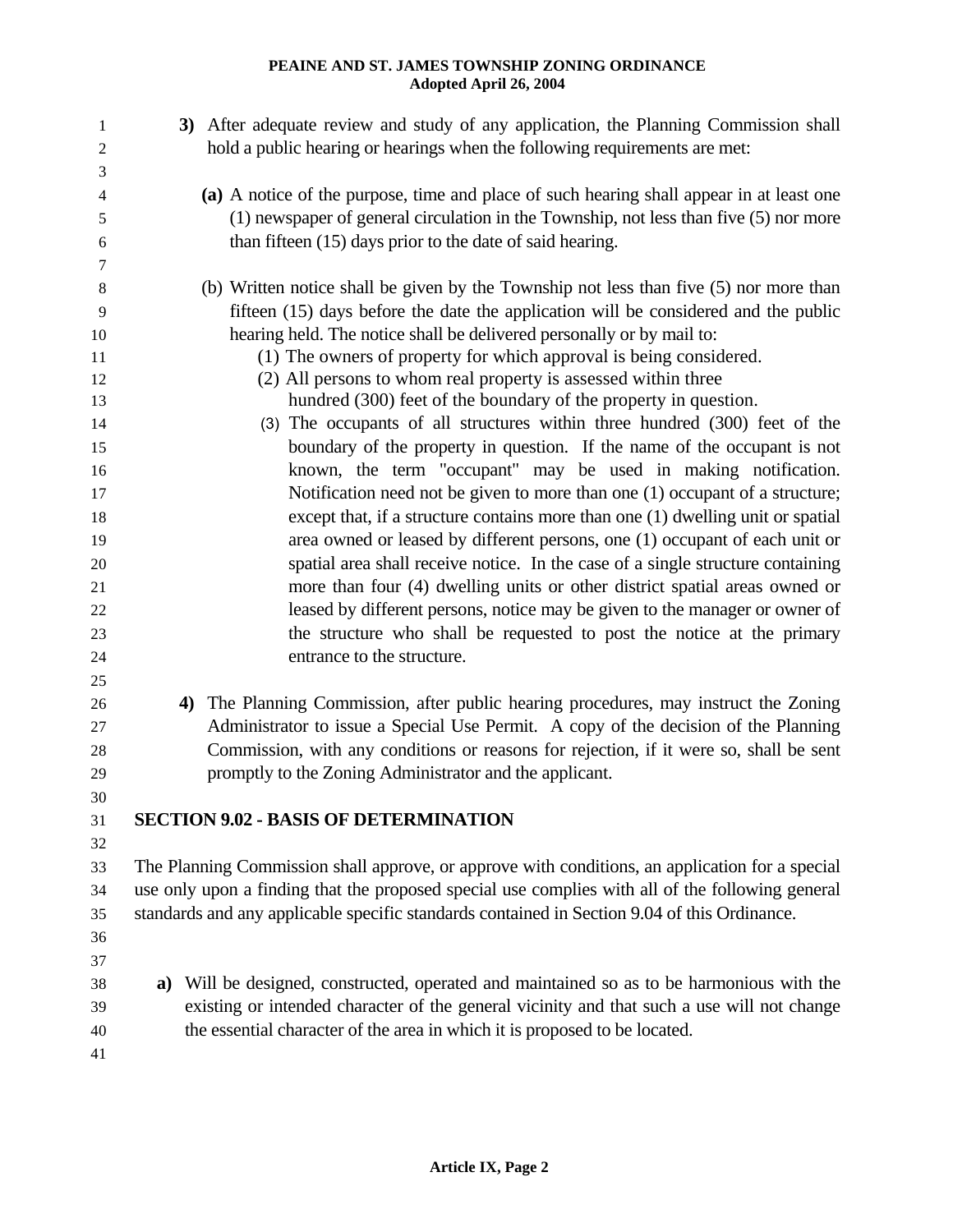| $\mathbf{1}$<br>$\overline{c}$ | b) Will not be hazardous or disturbing to existing or future nearby uses.                                                                                      |
|--------------------------------|----------------------------------------------------------------------------------------------------------------------------------------------------------------|
| 3                              | c) Will be equal to, or an improvement on, property in the immediate vicinity and to the                                                                       |
| 4                              | Township as a whole.                                                                                                                                           |
| 5<br>6                         | d) Will be served adequately by essential public services and facilities available or that the                                                                 |
| 7                              | persons responsible for the establishment of the proposed use will provide adequately any                                                                      |
| 8                              | such service or facility.                                                                                                                                      |
| 9                              |                                                                                                                                                                |
| 10                             | e) Will not create excessive additional public costs and will not be detrimental to the                                                                        |
| 11                             | economic welfare of this Township.                                                                                                                             |
| 12<br>13                       | <b>SECTION 9.03 - CONDITIONS</b>                                                                                                                               |
| 14                             |                                                                                                                                                                |
| 15                             | The Planning Commission may impose reasonable conditions in connection with the approval of                                                                    |
| 16                             | a special use permit pursuant to Section 12.05 of this Ordinance.                                                                                              |
| 17                             |                                                                                                                                                                |
| 18                             | <b>SECTION 9.04 - SPECIFIC STANDARDS FOR SPECIAL LAND USES</b>                                                                                                 |
| 19                             | The Planning Commission shall have the authority to grant Special Use Permits for the following                                                                |
| 20<br>21                       | special uses provided the specific standards and requirements associated with each are satisfied.                                                              |
| 22                             | All Special Uses are subject to the requirements of Article XIV, Development Plan Review.                                                                      |
| 23                             |                                                                                                                                                                |
| 24                             | a) Bed and Breakfasts in the "R-1", "R-2", "CD" "A," and "H" Districts subject to the                                                                          |
| 25                             | following requirements:                                                                                                                                        |
| 26                             |                                                                                                                                                                |
| 27                             | 1) Established though obtaining an approved Special Use Permit in accordance with<br>the procedures, provisions and standards of Article IX of this ordinance. |
| 28<br>29                       | Must provide a diagram of all existing Bed & Breakfasts.<br>2)                                                                                                 |
| 30                             | 3) After the initial permit is obtained, the number of rooms cannot be changed                                                                                 |
| 31                             | without Planning Commission approval.                                                                                                                          |
| 32                             | The sign regulations of the district in which the use is established must be<br>4)                                                                             |
| 33                             | followed.                                                                                                                                                      |
| 34                             | The established use is located within a residence, which is the principal dwelling<br>5)                                                                       |
| 35<br>36                       | unit on the property and said residence is owner occupied at all times.                                                                                        |
| 37                             | The residence has at least two $(2)$ exits to the outdoors.<br>6)                                                                                              |
| 38                             | The rental sleeping rooms have a minimum size of one hundred (100) square feet<br>7)                                                                           |
| 39                             | for each two (2) occupants with an additional thirty (30) square feet for each                                                                                 |
| 40                             | additional occupant not to exceed a maximum of four (4) occupants per room, and                                                                                |
| 41                             | not to exceed a maximum of five (5) rooms.                                                                                                                     |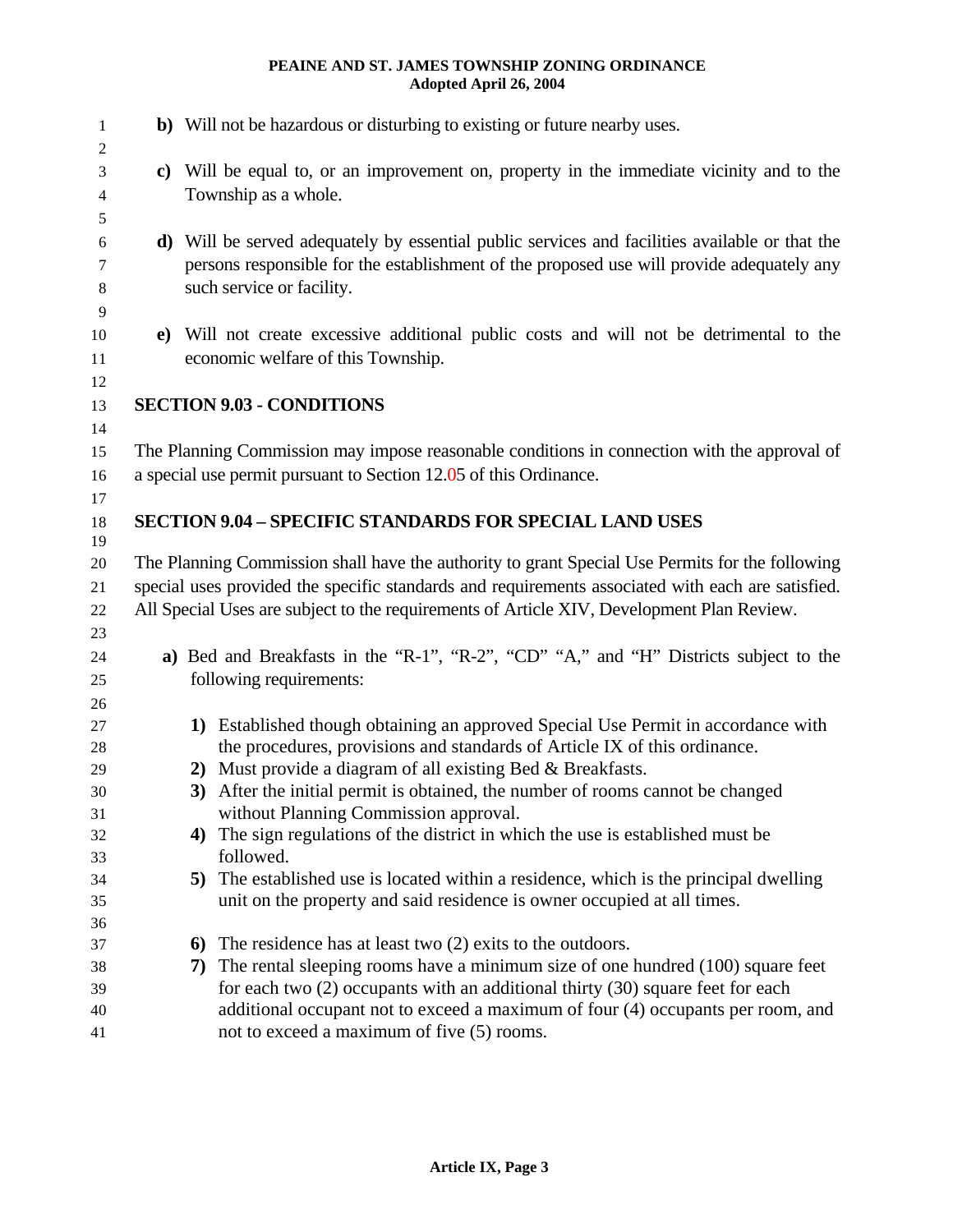| 1<br>$\overline{c}$<br>3<br>$\overline{\mathcal{A}}$<br>5<br>6<br>$\tau$<br>$\,8\,$ |    | 8) A Special Use Permit shall not be granted to a bed & breakfast establishment if the<br>essential character of a lot or structure within a residential district, in terms of use,<br>traffic generation, or appearance will be changed substantially by the occurrence<br>of the bed and breakfast established use.<br>9) Off street parking shall be required at a rate of $\frac{1}{2}$ parking space per rental room in<br>addition to the space already required within the zone in which the use is<br>established |
|-------------------------------------------------------------------------------------|----|---------------------------------------------------------------------------------------------------------------------------------------------------------------------------------------------------------------------------------------------------------------------------------------------------------------------------------------------------------------------------------------------------------------------------------------------------------------------------------------------------------------------------|
| 9                                                                                   |    | b) Cemeteries in the "R-1" and "R-2" Districts subject to the following requirements:                                                                                                                                                                                                                                                                                                                                                                                                                                     |
| 10                                                                                  |    | 1) There shall be a minimum of a twenty-five (25) foot setback around the perimeter of                                                                                                                                                                                                                                                                                                                                                                                                                                    |
| 11                                                                                  |    | the property. This area shall be landscaped with trees, shrubs, and other plant life.                                                                                                                                                                                                                                                                                                                                                                                                                                     |
| 12                                                                                  |    | 2) Fencing may be required, if it is determined by the Planning Commission that the                                                                                                                                                                                                                                                                                                                                                                                                                                       |
| 13                                                                                  |    | separation is needed between the proposed site and adjacent properties.                                                                                                                                                                                                                                                                                                                                                                                                                                                   |
| 14                                                                                  |    | 3) Required parking shall be determined by the Planning Commission. Parking may be                                                                                                                                                                                                                                                                                                                                                                                                                                        |
| 15                                                                                  |    | provided on cemetery streets.                                                                                                                                                                                                                                                                                                                                                                                                                                                                                             |
| 16                                                                                  |    |                                                                                                                                                                                                                                                                                                                                                                                                                                                                                                                           |
| 17                                                                                  |    | c) Institutions for human care including senior housing in the "R-1" and "R-2", and "H"                                                                                                                                                                                                                                                                                                                                                                                                                                   |
| 18                                                                                  |    | Districts subject to the following requirements:                                                                                                                                                                                                                                                                                                                                                                                                                                                                          |
| 19                                                                                  | 1) | The minimum side yard setback shall be twenty-five (25) feet.                                                                                                                                                                                                                                                                                                                                                                                                                                                             |
| 20                                                                                  | 2) | The proposed site shall be located as to have at least one (1) property line on a public                                                                                                                                                                                                                                                                                                                                                                                                                                  |
| 21                                                                                  |    | improved street. Primary access to the site shall be from this street.                                                                                                                                                                                                                                                                                                                                                                                                                                                    |
| 22                                                                                  |    | 3) The Planning Commission may require fences or other methods of secure enclosure                                                                                                                                                                                                                                                                                                                                                                                                                                        |
| 23                                                                                  |    | that it deems appropriate for the type of facility being considered.                                                                                                                                                                                                                                                                                                                                                                                                                                                      |
| 24                                                                                  |    | 4) A greenbelt, as defined by this Ordinance, shall be placed in the rear and side yard                                                                                                                                                                                                                                                                                                                                                                                                                                   |
| 25                                                                                  |    | setback areas.                                                                                                                                                                                                                                                                                                                                                                                                                                                                                                            |
| 26                                                                                  |    | 5) All parking shall be provided on site and shall comply with the requirements listed in                                                                                                                                                                                                                                                                                                                                                                                                                                 |
| 27                                                                                  |    | Article VIII of this Ordinance.                                                                                                                                                                                                                                                                                                                                                                                                                                                                                           |
| 28                                                                                  | 6) | All loading areas shall be screened from public streets and residential areas to a                                                                                                                                                                                                                                                                                                                                                                                                                                        |
| 29                                                                                  |    | opacity of 80%.                                                                                                                                                                                                                                                                                                                                                                                                                                                                                                           |
| 30                                                                                  |    | 7) Primary access to the site shall not be routed through residential areas.                                                                                                                                                                                                                                                                                                                                                                                                                                              |
| 31                                                                                  |    |                                                                                                                                                                                                                                                                                                                                                                                                                                                                                                                           |
| 32                                                                                  |    | d) Multiple-family dwellings in the "C-1", and "C-2" Districts subject to the following                                                                                                                                                                                                                                                                                                                                                                                                                                   |
| 33                                                                                  |    | requirements:                                                                                                                                                                                                                                                                                                                                                                                                                                                                                                             |
| 34                                                                                  | 1) | Structures shall not exceed the maximum height requirements for the District.                                                                                                                                                                                                                                                                                                                                                                                                                                             |
| 35                                                                                  | 2) | Front yard: Where it is the intention of the developer to utilize the front yard area for                                                                                                                                                                                                                                                                                                                                                                                                                                 |
| 36                                                                                  |    | parking, there shall be a setback from the right-of-way of at least seventy-five (75)                                                                                                                                                                                                                                                                                                                                                                                                                                     |
| 37                                                                                  |    | feet; the front twenty-five (25) feet (at a minimum) shall be landscaped. Where the                                                                                                                                                                                                                                                                                                                                                                                                                                       |
| 38                                                                                  |    | front yard setback area is not used for parking, there shall be a minimum setback from                                                                                                                                                                                                                                                                                                                                                                                                                                    |
| 39                                                                                  |    | the right-of-way of all streets of forty (40) feet.                                                                                                                                                                                                                                                                                                                                                                                                                                                                       |
| 40                                                                                  | 3) | Side and Rear Yards. There shall be a minimum side and rear yard setback of thirty                                                                                                                                                                                                                                                                                                                                                                                                                                        |
| 41                                                                                  |    | (30) feet, except where the subject property abuts any agricultural or single-family                                                                                                                                                                                                                                                                                                                                                                                                                                      |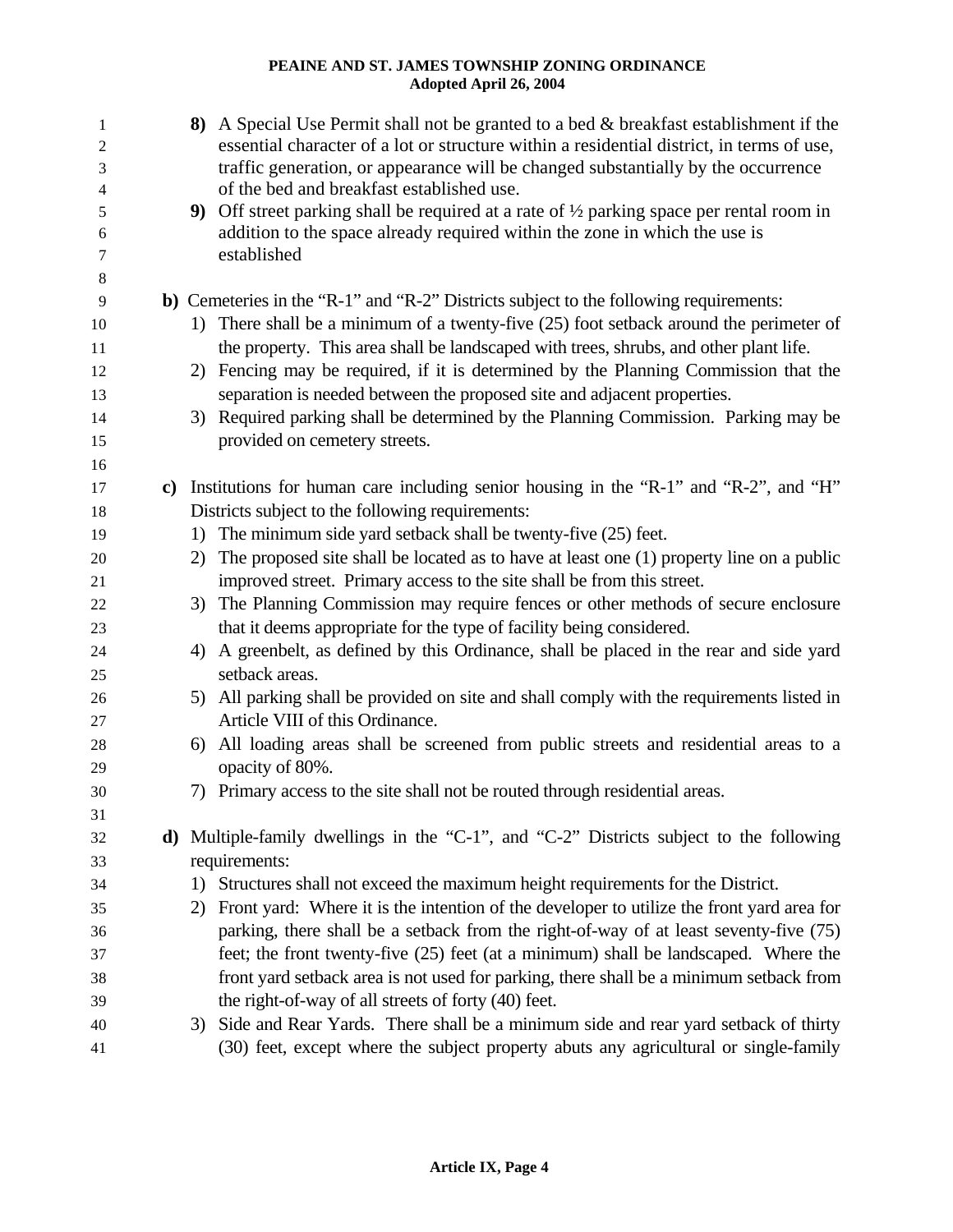| 1              |   | zoning district, in which case side and rear yard setbacks shall be a minimum of forty            |
|----------------|---|---------------------------------------------------------------------------------------------------|
| $\mathfrak{2}$ |   | $(40)$ feet.                                                                                      |
| 3<br>4         |   | 4) Not more than forty (40%) percent of the parcel shall be occupied by residential<br>buildings. |
| 5              |   | The maximum number of units per building shall be eight (8).<br>5)                                |
| 6              |   | A minimum of six hundred (600) square feet per individual unit.<br>6)                             |
| 7              |   | Parking shall meet the requirements listed in Article VIII of this Ordinance.<br>7)<br>A          |
| 8              |   | greenbelt, as defined by this Ordinance, shall surround the parking area. All parking             |
| 9              |   | shall be provided on site.                                                                        |
| 10             |   | 8) All developments shall be designed and built for safe and efficient ingress and egress         |
| 11             |   | to the public streets.                                                                            |
| 12             |   | 9) The developer shall preserve and incorporate significant natural features, such as             |
| 13             |   | woods, streams, and open spaces, which add to the quality of the overall                          |
| 14             |   | development.                                                                                      |
| 15             |   | 10) The developer shall provide community areas, laundry facilities, playgrounds and tot          |
| 16             |   | lots, and other services necessary for the comfort and convenience of residents, if               |
| 17             |   | requested by the Planning Commission.                                                             |
| 18             |   | 11) A development plan shall be submitted for each multiple-family development in                 |
| 19             |   | accordance with Article XIV, of this Ordinance, and said plan shall indicate or                   |
| 20             |   | illustrate how the requirements of this section are being met.                                    |
| 21             |   |                                                                                                   |
| 22             |   | e) Living quarters, single or multiple, above or attached to a principal structure in the "C-1",  |
| 23             |   | "C-2", and "H" Districts subject to the following requirements:                                   |
| 24             |   | 1) The principal structure is a business.                                                         |
| 25             |   | The living quarters shall be designed to be compatible with the architectural style and<br>2)     |
| 26             |   | character of the principal business in terms of materials of construction and roofline            |
| 27             |   | slope.<br>At a minimum, one (1) parking space per unit shall be provided on the site. This<br>3)  |
| 28<br>29       |   | parking is in addition to the parking requirements of the business operation on the               |
| 30             |   | site.                                                                                             |
| 31             |   | The Planning Commission may reduce off-street parking requirements if the applicant<br>4)         |
| 32             |   | can demonstrate that full compliance is unnecessary because of the characteristics of             |
| 33             |   | the proposed use, the availability of shared or public parking, or other circumstances.           |
| 34             |   | Shared parking shall be encouraged wherever feasible.                                             |
| 35             |   |                                                                                                   |
| 36             | f | Temporary outdoor display of goods for sale or lease on vacant lots in the "H", "C-1" and         |
| 37             |   | "C-2" Districts subject to the following requirements and issuance of a zoning permit:            |
| 38             |   | 1) Evidence of permission for the use of any site shall accompany all permit requests.            |
|                |   |                                                                                                   |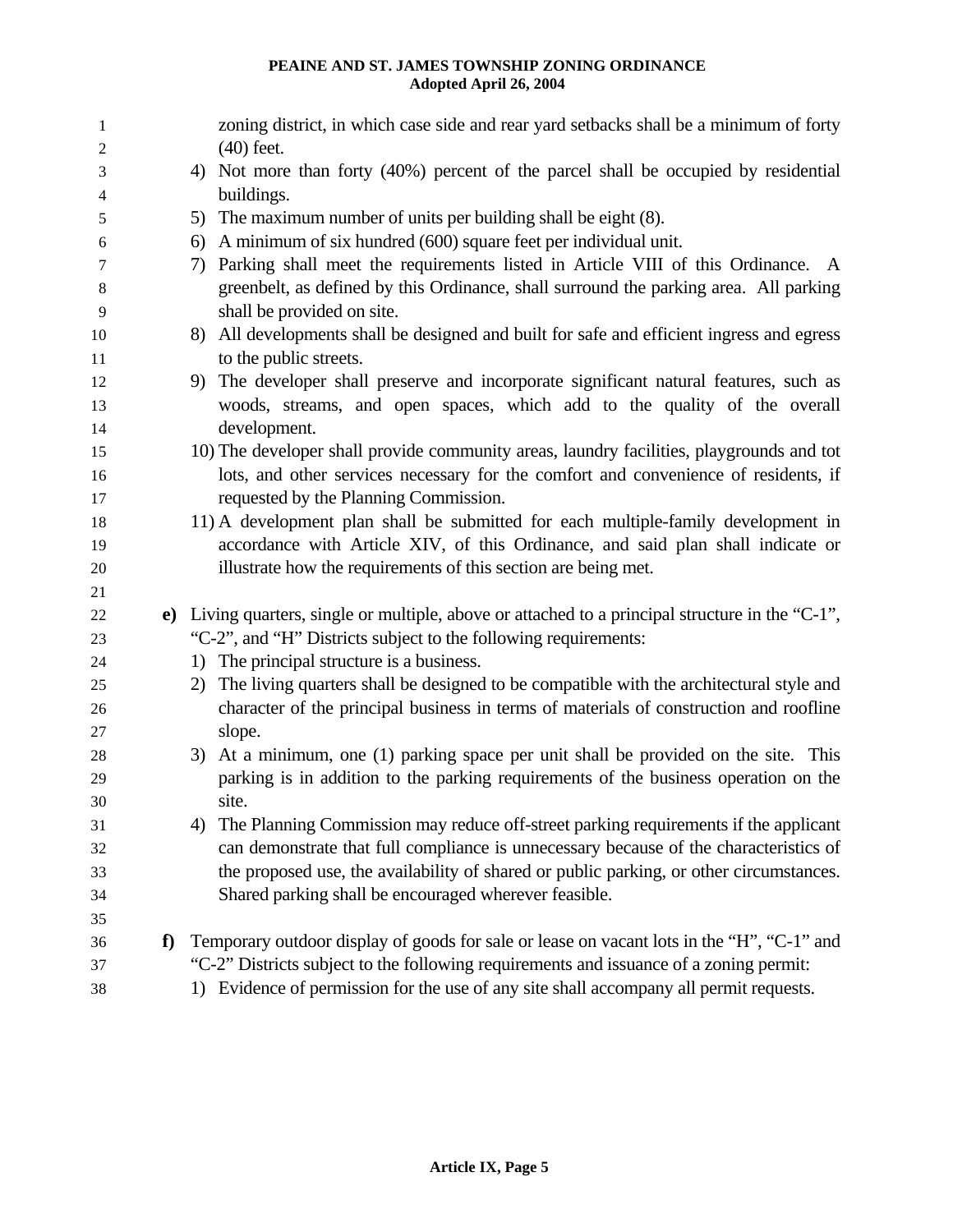| 1              |              |    | 2) The outdoor display is only permitted for a maximum of ninety (90) days per year.                                                                              |
|----------------|--------------|----|-------------------------------------------------------------------------------------------------------------------------------------------------------------------|
| $\overline{c}$ |              |    | After the ninety (90) day period, the outdoor display shall be removed and shall not                                                                              |
| 3              |              |    | be displayed on another parcel for any additional time period.<br>No permits shall be issued for a parcel that already has a current permit for an outdoor        |
| 4              |              | 3) | display for the regulated time period. If an outdoor display was on a parcel for less                                                                             |
| 5<br>6         |              |    | than ninety (90) days, another outdoor display may be permitted on the parcel for the                                                                             |
| 7              |              |    | difference in the time periods.                                                                                                                                   |
| $\,8\,$        |              | 4) | No permanent structures are permitted for a temporary use. Temporary structures are                                                                               |
| 9              |              |    | permitted if they are no larger than one hundred and fifty (150) square feet and have                                                                             |
| 10             |              |    | no foundation. They must be removed prior to the expiration of the special use                                                                                    |
| 11             |              |    | permit. All structures shall be approved by the Zoning Administrator prior to their                                                                               |
| 12             |              |    | placement.                                                                                                                                                        |
| 13             |              |    | 5) The display shall not create any negative impacts to adjacent properties, including but                                                                        |
| 14             |              |    | not limited to: degradation in property values, increased noise, and/or devaluation of                                                                            |
| 15             |              |    | neighborhood character.                                                                                                                                           |
| 16             |              | 6) | The Planning Commission may review the hours of operation to insure that they                                                                                     |
| 17             |              |    | conform to the surrounding property's character and use.                                                                                                          |
| 18             |              |    | 7) Prior to approval, the applicant shall show the Planning Commission that sufficient                                                                            |
| 19             |              |    | parking exists for this use and the principal use.                                                                                                                |
| 20             |              |    |                                                                                                                                                                   |
| 21             | $\mathbf{g}$ |    | Junkyards, salvage yards, sewage treatment facilities and sanitary landfills in the "A"                                                                           |
| 22             |              |    | Agricultural District subject to all applicable regulations of the State of Michigan. If any                                                                      |
| 23             |              |    | of the requirements of this subsection are less than those in applicable state statutes, the                                                                      |
| 24             |              |    | state requirements shall prevail.                                                                                                                                 |
| 25             |              |    | 1) No junkyard, salvage yard, sewage treatment facility or sanitary landfill shall be                                                                             |
| 26             |              |    | located within one half $(½)$ mile of an existing subdivision or site condominium                                                                                 |
| $27\,$         |              |    | development. The Planning Commission may lessen this requirement if it finds that                                                                                 |
| 28             |              |    | lessening the requirement would not have a substantially detrimental impact on                                                                                    |
| 29             |              |    | surrounding properties.                                                                                                                                           |
| 30             |              |    | 2) A greenbelt, as defined by this Ordinance, shall be developed around the site within                                                                           |
| 31             |              |    | the required setbacks.                                                                                                                                            |
| 32             |              |    | 3) No hazardous or toxic wastes, as defined by the Department of Environmental                                                                                    |
| 33             |              |    | Quality, shall be deposited or stored by any use in this group.                                                                                                   |
| 34             |              | 4) | All proposals shall be submitted to the Charlevoix County Road Commission for                                                                                     |
| 35             |              |    | review. Wear on public roads; traffic hazards, and encroachment of noise, dust, and                                                                               |
| 36             |              |    | other nuisances upon adjacent uses are factors that may be considered by the Planning                                                                             |
| 37             |              |    | Commission.                                                                                                                                                       |
| 38             |              |    | 5) No open burning shall be permitted and all commercial and industrial processes<br>involving the use of equipment for cutting, compressing (other than landfill |
| 39             |              |    |                                                                                                                                                                   |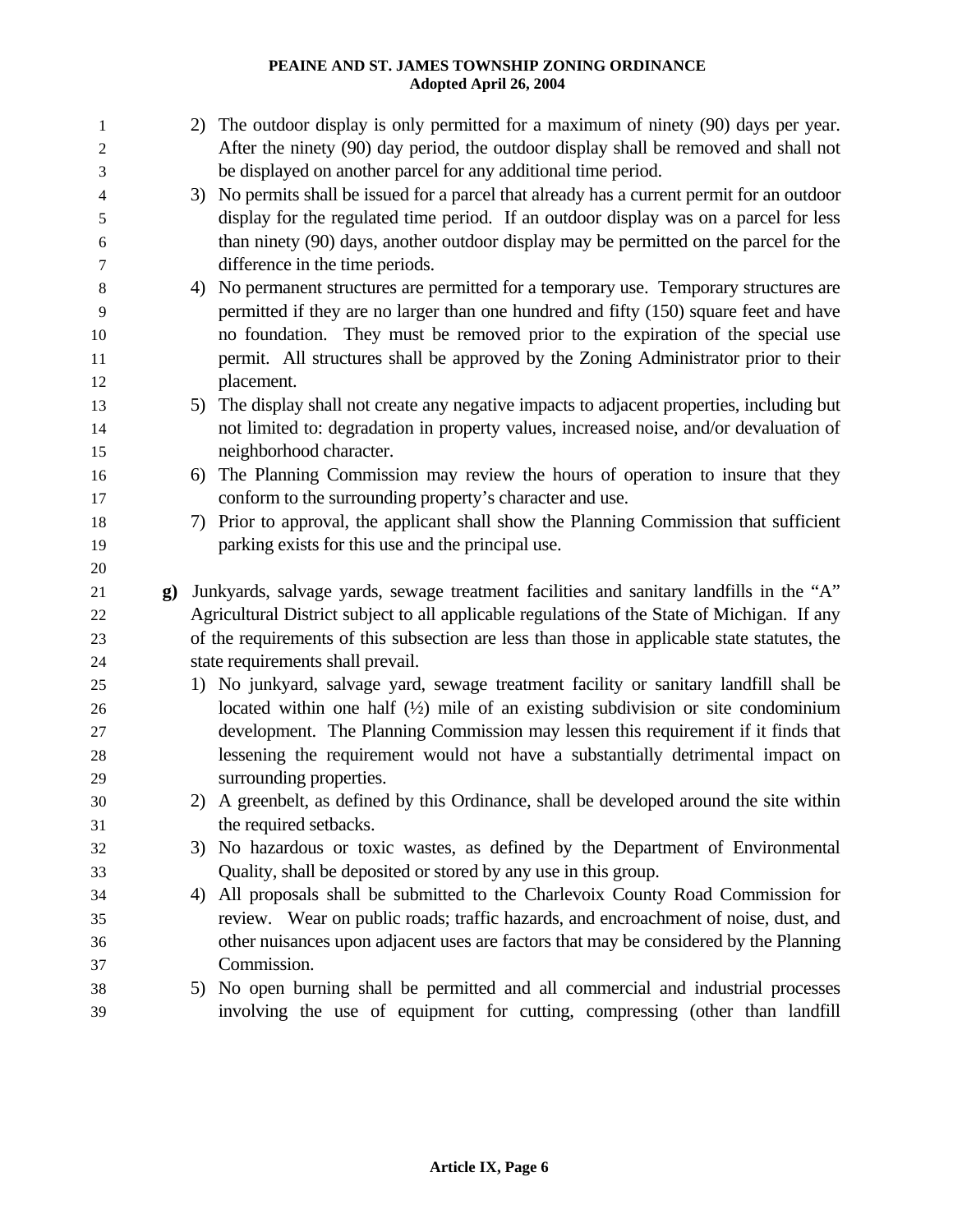| $\mathbf{1}$<br>$\mathfrak 2$ |              | compaction operations), or packaging shall be conducted within completely enclosed<br>buildings.       |
|-------------------------------|--------------|--------------------------------------------------------------------------------------------------------|
| 3                             |              | 6) Fencing and screening requirements:                                                                 |
| $\overline{\mathcal{A}}$      |              | a. Landfill: Greenbelt and fences shall be constructed around any landfill as                          |
| 5                             |              | required by the State. The fences shall be placed in the interior of the                               |
| 6                             |              | vegetated greenbelt. Fences shall have a gate entrance, which shall be locked                          |
| $\tau$                        |              | during hours when no operation is taking place.                                                        |
| $\,8\,$                       |              | Junk Yard and/or Salvage Yards: A solid fence or wall at least eight (8) feet<br>$\mathbf{b}$ .        |
| 9                             |              | in height shall be provided around the active area to screen activity from the                         |
| 10                            |              | surrounding property. Such fence or wall shall be of sound construction,                               |
| 11                            |              | painted, or otherwise finished neatly. All activities shall be confined within                         |
| 12                            |              | the fenced-in area. There shall be no stacking of material above the fence or                          |
| 13                            |              | wall except that moveable equipment used on the site may exceed the wall or                            |
| 14                            |              | fence height. No equipment, material, signs, or lighting shall be used or                              |
| 15                            |              | stored outside the fenced-in area. The applicant shall provide evidence that                           |
| 16                            |              | he/she has obtained or is capable of obtaining a permit/license from the                               |
| 17                            |              | Secretary of State.                                                                                    |
| 18                            |              | c. Sewage Treatment Facilities: All operations shall be completely enclosed by a                       |
| 19                            |              | fence not less than six (6) feet high.                                                                 |
| 20                            |              | 7) Once a portion of a landfill has been closed and operations completed, it shall be                  |
| 21                            |              | graded and reseeded. Each used portion of the site shall be restored with topsoil,                     |
| 22                            |              | graded and revegetated to promote proper drainage. The restoration shall eliminate                     |
| 23                            |              | all hazards and be blended with the general surrounding ground form.                                   |
| 24                            |              | 8) Parking shall be determined by the Planning Commission.                                             |
| 25                            |              |                                                                                                        |
| 26                            | h)           | Natural resource extraction, mining, or relocation operations in the "A" agricultural                  |
| 27                            |              | District subject to the provisions and standards established in Section 14.04 b).                      |
| 28                            |              |                                                                                                        |
| 29                            | $\mathbf{i}$ | Clubs, camps and campgrounds in the "A" Agricultural District subject to the following                 |
| 30                            |              | requirements:                                                                                          |
| 31                            |              | 1) Commercial and retail activity conducted on the premises shall be clearly secondary                 |
| 32                            |              | and incidental to the principal use and shall be located and designed to serve only                    |
| 33                            |              | those who patronize the principal use.                                                                 |
| 34                            |              | Structures shall not exceed a height of thirty five (35) feet.<br>2)                                   |
| 35                            |              | Parking facilities shall be no closer than twenty (20) feet to any property line.<br>3)                |
| 36                            |              |                                                                                                        |
| 37<br>38                      | $\ddot{1}$   | Housing for transient labor in the "A" Agricultural District subject to the following<br>requirements: |
| 39                            |              | 1) Such housing shall not be occupied for more than one hundred and eighty (180) days                  |
| 40                            |              | in any calendar year.                                                                                  |
|                               |              |                                                                                                        |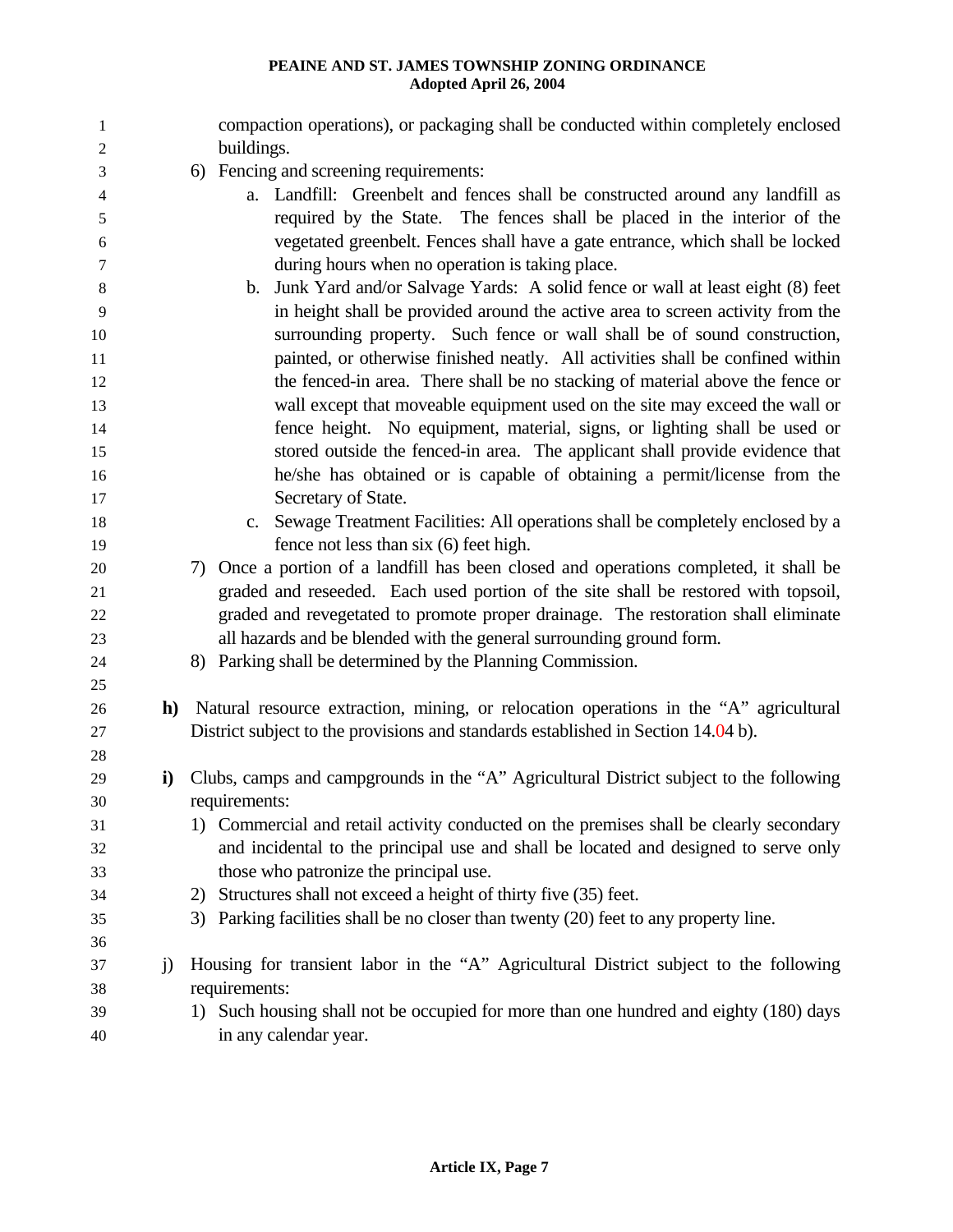| k) Kennels in the "A" Agricultural District subject to the following requirements:<br>$\mathfrak s$<br>1) All animals shall be kept in a fenced area. The fenced area shall be built to prevent the<br>6<br>escape of any animal.<br>7<br>A greenbelt, which will help to mitigate the impact, shall be developed around the site<br>$\,8\,$<br>2)<br>in the required setbacks.<br>9<br>Parking, at a minimum, shall be one (1) space per five (5) animal boarding spaces.<br>3)<br>10<br>4) Parking facilities shall be no closer than twenty (20) feet to any property line.<br>11<br>No building or animal run shall be less than one hundred and fifty (150') feet from<br>12<br>5)<br>a lot line abutting a residential district.<br>13<br>14<br>I) Golf Courses, country clubs commercial stables and publicly owned recreation areas in the<br>15<br>"A" Agricultural District subject to the following requirements:<br>16<br>1) There shall be a minimum one hundred (100) foot setback around the perimeter of the<br>17<br>property.<br>18<br>2) Fencing shall be required if the Planning Commission determines that separation is<br>19<br>needed between the proposed site and adjacent properties.<br>20<br>3) Lighting shall be shielded to reduce glare and be arranged and maintained to direct<br>21<br>light away from all adjacent properties.<br>22<br>4) A storm water management plan mitigating phosphorus impact shall be designed by a<br>23<br>Certified Professional Engineer, submitted to the Planning Commission, and<br>24<br>implemented with approval of a Special Use Permit for golf courses.<br>25<br>5) Parking facilities shall be no closer than twenty (20) feet to any property line.<br>26<br>The required parking for a golf course, at a minimum, shall be 60 spaces per nine<br>6)<br>27 |
|-----------------------------------------------------------------------------------------------------------------------------------------------------------------------------------------------------------------------------------------------------------------------------------------------------------------------------------------------------------------------------------------------------------------------------------------------------------------------------------------------------------------------------------------------------------------------------------------------------------------------------------------------------------------------------------------------------------------------------------------------------------------------------------------------------------------------------------------------------------------------------------------------------------------------------------------------------------------------------------------------------------------------------------------------------------------------------------------------------------------------------------------------------------------------------------------------------------------------------------------------------------------------------------------------------------------------------------------------------------------------------------------------------------------------------------------------------------------------------------------------------------------------------------------------------------------------------------------------------------------------------------------------------------------------------------------------------------------------------------------------------------------------------------------------------------------------------------------|
|                                                                                                                                                                                                                                                                                                                                                                                                                                                                                                                                                                                                                                                                                                                                                                                                                                                                                                                                                                                                                                                                                                                                                                                                                                                                                                                                                                                                                                                                                                                                                                                                                                                                                                                                                                                                                                         |
|                                                                                                                                                                                                                                                                                                                                                                                                                                                                                                                                                                                                                                                                                                                                                                                                                                                                                                                                                                                                                                                                                                                                                                                                                                                                                                                                                                                                                                                                                                                                                                                                                                                                                                                                                                                                                                         |
|                                                                                                                                                                                                                                                                                                                                                                                                                                                                                                                                                                                                                                                                                                                                                                                                                                                                                                                                                                                                                                                                                                                                                                                                                                                                                                                                                                                                                                                                                                                                                                                                                                                                                                                                                                                                                                         |
|                                                                                                                                                                                                                                                                                                                                                                                                                                                                                                                                                                                                                                                                                                                                                                                                                                                                                                                                                                                                                                                                                                                                                                                                                                                                                                                                                                                                                                                                                                                                                                                                                                                                                                                                                                                                                                         |
|                                                                                                                                                                                                                                                                                                                                                                                                                                                                                                                                                                                                                                                                                                                                                                                                                                                                                                                                                                                                                                                                                                                                                                                                                                                                                                                                                                                                                                                                                                                                                                                                                                                                                                                                                                                                                                         |
|                                                                                                                                                                                                                                                                                                                                                                                                                                                                                                                                                                                                                                                                                                                                                                                                                                                                                                                                                                                                                                                                                                                                                                                                                                                                                                                                                                                                                                                                                                                                                                                                                                                                                                                                                                                                                                         |
|                                                                                                                                                                                                                                                                                                                                                                                                                                                                                                                                                                                                                                                                                                                                                                                                                                                                                                                                                                                                                                                                                                                                                                                                                                                                                                                                                                                                                                                                                                                                                                                                                                                                                                                                                                                                                                         |
|                                                                                                                                                                                                                                                                                                                                                                                                                                                                                                                                                                                                                                                                                                                                                                                                                                                                                                                                                                                                                                                                                                                                                                                                                                                                                                                                                                                                                                                                                                                                                                                                                                                                                                                                                                                                                                         |
|                                                                                                                                                                                                                                                                                                                                                                                                                                                                                                                                                                                                                                                                                                                                                                                                                                                                                                                                                                                                                                                                                                                                                                                                                                                                                                                                                                                                                                                                                                                                                                                                                                                                                                                                                                                                                                         |
|                                                                                                                                                                                                                                                                                                                                                                                                                                                                                                                                                                                                                                                                                                                                                                                                                                                                                                                                                                                                                                                                                                                                                                                                                                                                                                                                                                                                                                                                                                                                                                                                                                                                                                                                                                                                                                         |
|                                                                                                                                                                                                                                                                                                                                                                                                                                                                                                                                                                                                                                                                                                                                                                                                                                                                                                                                                                                                                                                                                                                                                                                                                                                                                                                                                                                                                                                                                                                                                                                                                                                                                                                                                                                                                                         |
|                                                                                                                                                                                                                                                                                                                                                                                                                                                                                                                                                                                                                                                                                                                                                                                                                                                                                                                                                                                                                                                                                                                                                                                                                                                                                                                                                                                                                                                                                                                                                                                                                                                                                                                                                                                                                                         |
|                                                                                                                                                                                                                                                                                                                                                                                                                                                                                                                                                                                                                                                                                                                                                                                                                                                                                                                                                                                                                                                                                                                                                                                                                                                                                                                                                                                                                                                                                                                                                                                                                                                                                                                                                                                                                                         |
|                                                                                                                                                                                                                                                                                                                                                                                                                                                                                                                                                                                                                                                                                                                                                                                                                                                                                                                                                                                                                                                                                                                                                                                                                                                                                                                                                                                                                                                                                                                                                                                                                                                                                                                                                                                                                                         |
|                                                                                                                                                                                                                                                                                                                                                                                                                                                                                                                                                                                                                                                                                                                                                                                                                                                                                                                                                                                                                                                                                                                                                                                                                                                                                                                                                                                                                                                                                                                                                                                                                                                                                                                                                                                                                                         |
|                                                                                                                                                                                                                                                                                                                                                                                                                                                                                                                                                                                                                                                                                                                                                                                                                                                                                                                                                                                                                                                                                                                                                                                                                                                                                                                                                                                                                                                                                                                                                                                                                                                                                                                                                                                                                                         |
|                                                                                                                                                                                                                                                                                                                                                                                                                                                                                                                                                                                                                                                                                                                                                                                                                                                                                                                                                                                                                                                                                                                                                                                                                                                                                                                                                                                                                                                                                                                                                                                                                                                                                                                                                                                                                                         |
|                                                                                                                                                                                                                                                                                                                                                                                                                                                                                                                                                                                                                                                                                                                                                                                                                                                                                                                                                                                                                                                                                                                                                                                                                                                                                                                                                                                                                                                                                                                                                                                                                                                                                                                                                                                                                                         |
|                                                                                                                                                                                                                                                                                                                                                                                                                                                                                                                                                                                                                                                                                                                                                                                                                                                                                                                                                                                                                                                                                                                                                                                                                                                                                                                                                                                                                                                                                                                                                                                                                                                                                                                                                                                                                                         |
|                                                                                                                                                                                                                                                                                                                                                                                                                                                                                                                                                                                                                                                                                                                                                                                                                                                                                                                                                                                                                                                                                                                                                                                                                                                                                                                                                                                                                                                                                                                                                                                                                                                                                                                                                                                                                                         |
|                                                                                                                                                                                                                                                                                                                                                                                                                                                                                                                                                                                                                                                                                                                                                                                                                                                                                                                                                                                                                                                                                                                                                                                                                                                                                                                                                                                                                                                                                                                                                                                                                                                                                                                                                                                                                                         |
|                                                                                                                                                                                                                                                                                                                                                                                                                                                                                                                                                                                                                                                                                                                                                                                                                                                                                                                                                                                                                                                                                                                                                                                                                                                                                                                                                                                                                                                                                                                                                                                                                                                                                                                                                                                                                                         |
|                                                                                                                                                                                                                                                                                                                                                                                                                                                                                                                                                                                                                                                                                                                                                                                                                                                                                                                                                                                                                                                                                                                                                                                                                                                                                                                                                                                                                                                                                                                                                                                                                                                                                                                                                                                                                                         |
| holes, plus amounts required for accessory uses as listed in Article VIII of this<br>28                                                                                                                                                                                                                                                                                                                                                                                                                                                                                                                                                                                                                                                                                                                                                                                                                                                                                                                                                                                                                                                                                                                                                                                                                                                                                                                                                                                                                                                                                                                                                                                                                                                                                                                                                 |
| Ordinance. The Planning Commission may reduce the parking requirement if the<br>29                                                                                                                                                                                                                                                                                                                                                                                                                                                                                                                                                                                                                                                                                                                                                                                                                                                                                                                                                                                                                                                                                                                                                                                                                                                                                                                                                                                                                                                                                                                                                                                                                                                                                                                                                      |
| applicant can demonstrate that full compliance is unnecessary because of the<br>30                                                                                                                                                                                                                                                                                                                                                                                                                                                                                                                                                                                                                                                                                                                                                                                                                                                                                                                                                                                                                                                                                                                                                                                                                                                                                                                                                                                                                                                                                                                                                                                                                                                                                                                                                      |
| characteristics of the proposed use. Shared parking is encouraged. All parking shall<br>31                                                                                                                                                                                                                                                                                                                                                                                                                                                                                                                                                                                                                                                                                                                                                                                                                                                                                                                                                                                                                                                                                                                                                                                                                                                                                                                                                                                                                                                                                                                                                                                                                                                                                                                                              |
| be provided on site.<br>32                                                                                                                                                                                                                                                                                                                                                                                                                                                                                                                                                                                                                                                                                                                                                                                                                                                                                                                                                                                                                                                                                                                                                                                                                                                                                                                                                                                                                                                                                                                                                                                                                                                                                                                                                                                                              |
| The required parking for county clubs, clubhouses, and publicly owned recreation<br>33<br>7).<br>34                                                                                                                                                                                                                                                                                                                                                                                                                                                                                                                                                                                                                                                                                                                                                                                                                                                                                                                                                                                                                                                                                                                                                                                                                                                                                                                                                                                                                                                                                                                                                                                                                                                                                                                                     |
| areas shall be determined by the Planning Commission.<br>35                                                                                                                                                                                                                                                                                                                                                                                                                                                                                                                                                                                                                                                                                                                                                                                                                                                                                                                                                                                                                                                                                                                                                                                                                                                                                                                                                                                                                                                                                                                                                                                                                                                                                                                                                                             |
| m) Retreat Centers in the "A" Agricultural District subject to the following requirements:<br>36                                                                                                                                                                                                                                                                                                                                                                                                                                                                                                                                                                                                                                                                                                                                                                                                                                                                                                                                                                                                                                                                                                                                                                                                                                                                                                                                                                                                                                                                                                                                                                                                                                                                                                                                        |
| 1) Commercial, retail, and recreational activities and facilities conducted on the premises<br>37                                                                                                                                                                                                                                                                                                                                                                                                                                                                                                                                                                                                                                                                                                                                                                                                                                                                                                                                                                                                                                                                                                                                                                                                                                                                                                                                                                                                                                                                                                                                                                                                                                                                                                                                       |
| shall be clearly secondary and incidental to the principal use and shall be located and<br>38                                                                                                                                                                                                                                                                                                                                                                                                                                                                                                                                                                                                                                                                                                                                                                                                                                                                                                                                                                                                                                                                                                                                                                                                                                                                                                                                                                                                                                                                                                                                                                                                                                                                                                                                           |
| designed to serve only those who patronize the principal use.<br>39                                                                                                                                                                                                                                                                                                                                                                                                                                                                                                                                                                                                                                                                                                                                                                                                                                                                                                                                                                                                                                                                                                                                                                                                                                                                                                                                                                                                                                                                                                                                                                                                                                                                                                                                                                     |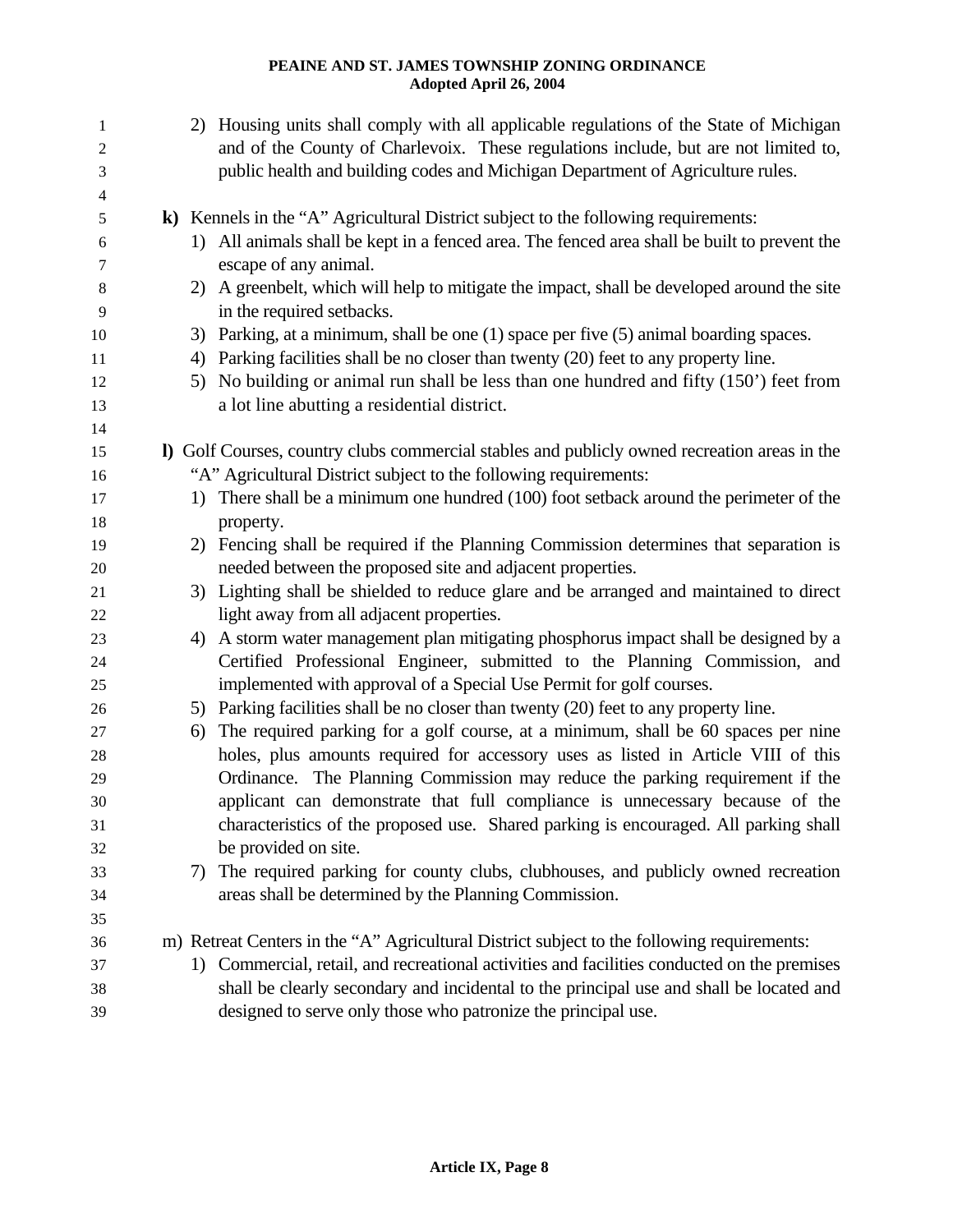| 1              | 2) There shall be a minimum one hundred (100) foot setback around the perimeter of the                 |  |  |
|----------------|--------------------------------------------------------------------------------------------------------|--|--|
| $\mathfrak{2}$ | property.                                                                                              |  |  |
| 3              | 3) The retreat center shall not exceed 24 patron rooms.                                                |  |  |
| $\overline{4}$ | Facilities, including meeting rooms, patron rooms, and accessory facilities shall be<br>4)             |  |  |
| 5              | located so as to minimize their visibility from public roads.                                          |  |  |
| 6              | 5) The facility shall conform to all applicable building codes.                                        |  |  |
| 7              | Off-street parking shall be as required by the Planning Commission.<br>6)                              |  |  |
| $\,8\,$        | 7) One identification sign shall be permitted not to exceed an area of 36 square feet.                 |  |  |
| 9              |                                                                                                        |  |  |
| 10             | n). Cabins and cabin courts in the "A" Agricultural District subject to the following<br>requirements: |  |  |
| 11             |                                                                                                        |  |  |
| 12             | 1) Commercial and retail activity conducted on the premises shall be clearly secondary                 |  |  |
| 13             | and incidental to the principal use and shall be located and designed to serve only                    |  |  |
| 14             | those who patronize the principal use.                                                                 |  |  |
| 15             | 2) Buildings shall not exceed a height of thirty five (35) feet.                                       |  |  |
| 16<br>17       | 3) Parking facilities shall be no closer than twenty (20) feet to any property line.                   |  |  |
| 18             | o) Telecommunications towers in the "A" Agricultural District subject to the provisions                |  |  |
| 19             | and standards of Article XV.                                                                           |  |  |
| 20             |                                                                                                        |  |  |
| 21             | <b>SECTION 9.05 - REHEARINGS</b>                                                                       |  |  |
| 22             |                                                                                                        |  |  |
| 23             | Where exceptional circumstances exist including misrepresentation by an applicant or a material        |  |  |
| 24             | change in circumstances has occurred or a rehearing is requested by the applicant or the Zoning        |  |  |
| 25             | Administrator, the Planning Commission may grant a rehearing pursuant to Section 12.6 of this          |  |  |
| 26             | Ordinance.                                                                                             |  |  |
| 27             |                                                                                                        |  |  |
| 28             | <b>SECTION 9.06 - REAPPLICATION</b>                                                                    |  |  |
| 29             |                                                                                                        |  |  |
| 30             | No application for a special use permit, which has been denied wholly or in part, shall be             |  |  |
| 31             | resubmitted until the expiration of one (1) year or more from the date of such denial, except on       |  |  |
| 32             | grounds of newly discovered evidence or proof of changed conditions found to be sufficient to          |  |  |
| 33             | justify reconsideration by the Township Planning Commission.                                           |  |  |
| 34             |                                                                                                        |  |  |
| 35             | <b>SECTION 9.07 - JURISDICTION OF ZONING BOARD OF APPEALS</b>                                          |  |  |
| 36             |                                                                                                        |  |  |
| 37             | The Zoning Board of Appeals shall have no jurisdiction over decisions of the Planning                  |  |  |
| 38             | Commission in regard to matters concerning the granting of special use permits.                        |  |  |
| 39             |                                                                                                        |  |  |
| 40             |                                                                                                        |  |  |
| 41             |                                                                                                        |  |  |
|                |                                                                                                        |  |  |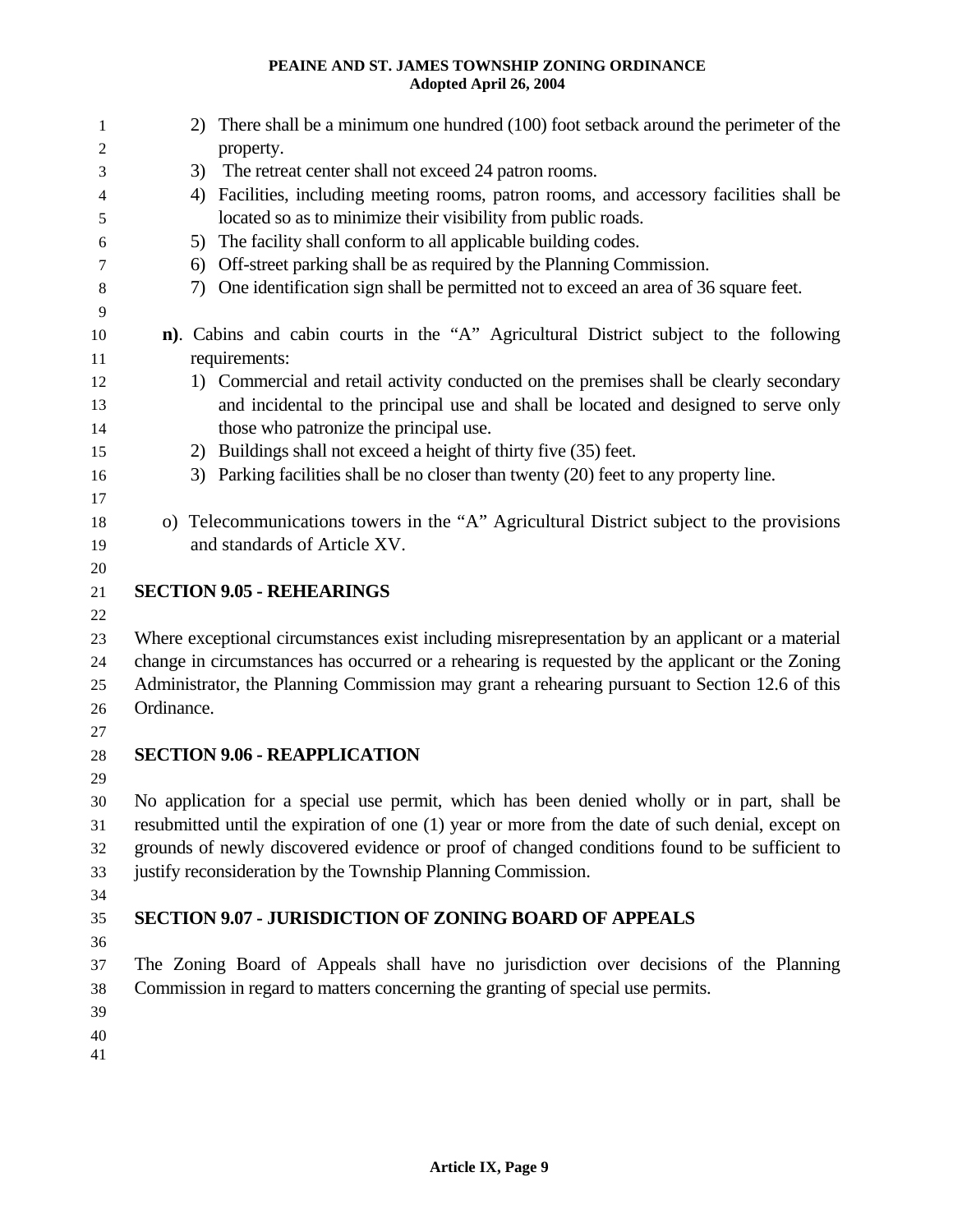| 1              |                                                                                                                                                                                                 | <b>ARTICLE X</b>                                                                                    |
|----------------|-------------------------------------------------------------------------------------------------------------------------------------------------------------------------------------------------|-----------------------------------------------------------------------------------------------------|
| $\overline{2}$ |                                                                                                                                                                                                 |                                                                                                     |
| 3              |                                                                                                                                                                                                 | NONCONFORMING USES, LOTS AND STRUCTURES                                                             |
| $\overline{4}$ |                                                                                                                                                                                                 |                                                                                                     |
| 5              | <b>SECTION 10.00 - CONTINUATION OF USE</b>                                                                                                                                                      |                                                                                                     |
| 6<br>7         |                                                                                                                                                                                                 | The lawful use of any premises existing at the time of the adoption of this Ordinance, or any       |
| 8              |                                                                                                                                                                                                 | amendment thereto, may be continued although such use does not conform to the provisions            |
| 9              |                                                                                                                                                                                                 | hereof, but if such nonconforming use is abandoned as provided in Section 10.04, the future use     |
| 10             |                                                                                                                                                                                                 | of said premises shall be in conformity with the provisions of this Ordinance.                      |
| 11             |                                                                                                                                                                                                 |                                                                                                     |
| 12             |                                                                                                                                                                                                 | <b>SECTION 10.01 – EXPANSION OF NONCONFORMING STRUCTURE OR USE</b>                                  |
| 13             |                                                                                                                                                                                                 |                                                                                                     |
| 14             |                                                                                                                                                                                                 | a) Structures that are nonconforming because they do not meet the dimensional                       |
| 15             |                                                                                                                                                                                                 | requirements of this Ordinance may be extended, enlarged, altered, remodeled or                     |
| 16             |                                                                                                                                                                                                 | modernized even if the extent of the nonconformity is increased, provided the degree of             |
| 17             |                                                                                                                                                                                                 | the nonconformity (the distance to the property line) is not increased, the other                   |
| 18             |                                                                                                                                                                                                 | dimensional requirements of the District are satisfied, and the alteration complies fully           |
| 19             |                                                                                                                                                                                                 | with the requirements of the Northwest Michigan Community Health Agency, and carries                |
| 20             | ZBA approval.                                                                                                                                                                                   |                                                                                                     |
| 21<br>22       |                                                                                                                                                                                                 | b) A legally existing, nonconforming use may be extended only throughout a building being           |
| 23             |                                                                                                                                                                                                 | used for a legally existing, nonconforming use at the adoption of this Ordinance, or any            |
| 24             |                                                                                                                                                                                                 | amendment thereto, or as provided for in Section 10.08 of this Ordinance.                           |
| 25             |                                                                                                                                                                                                 |                                                                                                     |
| 26             |                                                                                                                                                                                                 | <b>SECTION 10.02 - RESTORATION OF A NONCONFORMING USE AND STRUCTURE</b>                             |
| 27             |                                                                                                                                                                                                 |                                                                                                     |
| 28             |                                                                                                                                                                                                 | In the event that a legal non-conforming building, structure, or use shall be damaged by fire, wind |
| 29             |                                                                                                                                                                                                 | or Act of God or the public enemy, such use or structure may be rebuilt or restored with the        |
| 30             |                                                                                                                                                                                                 | approval of the Planning Commission, provided the requirements of Section 10.08 are satisfied.      |
| 31             |                                                                                                                                                                                                 |                                                                                                     |
| 32             |                                                                                                                                                                                                 | <b>SECTION 10.03 - CHANGE OF NONCONFORMING USE</b>                                                  |
| 33             |                                                                                                                                                                                                 |                                                                                                     |
| 34             |                                                                                                                                                                                                 | Whenever a zoning district shall be changed, any then legally existing nonconforming use in such    |
| 35             |                                                                                                                                                                                                 | changed district may be continued, provided all other regulations governing the use are complied    |
| 36<br>37       | with. Whenever a nonconforming use of a building or premises has been changed to a more<br>restricted use or to a conforming use, such use shall not thereafter be changed to a less restricted |                                                                                                     |
| 38             | use.                                                                                                                                                                                            |                                                                                                     |
| 39             |                                                                                                                                                                                                 |                                                                                                     |
| 40             |                                                                                                                                                                                                 |                                                                                                     |
|                |                                                                                                                                                                                                 |                                                                                                     |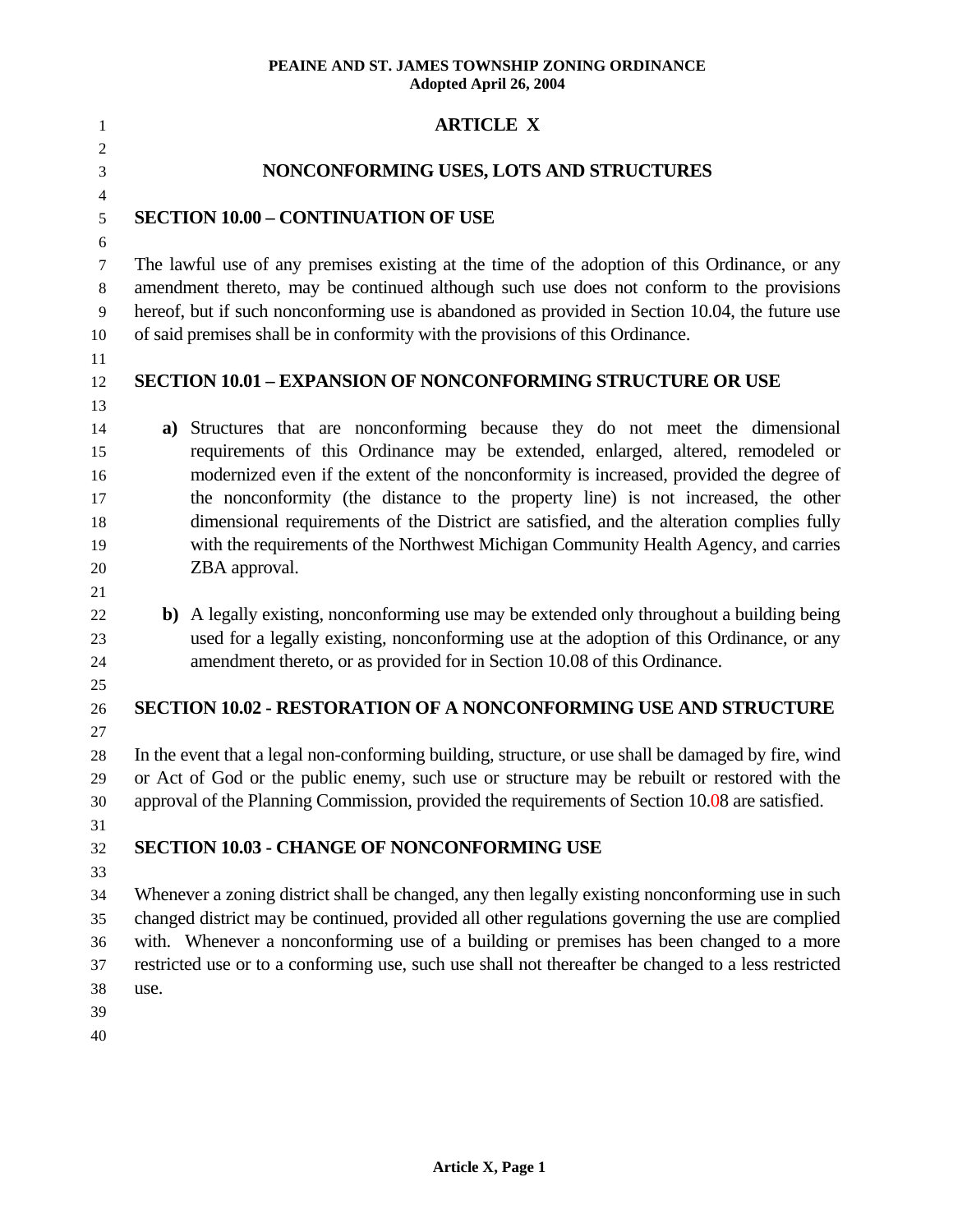| $\mathbf{1}$   |                                                                                                     |
|----------------|-----------------------------------------------------------------------------------------------------|
| $\overline{c}$ | <b>SECTION 10.04 - ABANDONMENT OF NONCONFORMING USE</b>                                             |
| 3              |                                                                                                     |
| $\overline{4}$ | If a property owner has an intent to abandon a nonconforming use or structure and in fact           |
| 5              | abandons this nonconforming use or structure for a period of three (3) years or more, then any      |
| 6              | subsequent use of the property or structure shall conform to the requirements of this               |
| $\tau$         | Ordinance. When determining the intent of the property owner to abandon a nonconforming             |
| $\,8\,$        | use or structure, the zoning administrator shall consider the following factors:                    |
| 9              |                                                                                                     |
| 10             | a) Whether utilities, such as water, gas, and electricity to the property have been                 |
| 11             | disconnected.                                                                                       |
| 12             |                                                                                                     |
| 13<br>14       | b) Whether the property, buildings, and grounds have fallen into disrepair.                         |
| 15             | c) Whether signs or other indications of the existence of the nonconforming use have                |
| 16             | been removed.                                                                                       |
| 17             |                                                                                                     |
| 18             | <b>d</b> ) Whether equipment or fixtures necessary for the operation of the nonconforming use       |
| 19             | have been removed.                                                                                  |
| $20\,$         |                                                                                                     |
| 21             | e) Other information or actions that evidence an intention on the part of the property              |
| 22             | owner to abandon the nonconforming use or structure.                                                |
| 23             |                                                                                                     |
| 24             | <b>SECTION 10.05 - BUILDINGS UNDER CONSTRUCTION</b>                                                 |
| 25             |                                                                                                     |
| 26             | Nothing in this Ordinance shall require any change in the erection or intended use of a building or |
| 27             | structure for which a zoning permit has been issued and substantial construction of the building    |
| 28             | has been commenced.                                                                                 |
| 29             |                                                                                                     |
| 30             | <b>SECTION 10.06 - MAINTENANCE OF NONCONFORMING BUILDINGS</b>                                       |
| 31             |                                                                                                     |
| 32             | Nothing in this Ordinance shall prevent the repair or reinforcement of a nonconforming building,    |
| 33             | or part thereof, whether or not it contains a nonconforming use, rendered necessary by wear and     |
| 34             | tear, deterioration or depreciation. No provision of this Ordinance shall prevent compliance with   |
| 35             | the provision of any building code in effect in the Township.                                       |
| 36             |                                                                                                     |
| 37             | <b>SECTION 10.07 - LAWFUL NONCONFORMING LOTS OF RECORD</b>                                          |
| 38             |                                                                                                     |
| 39             | Lawful nonconforming lots of record that do not comply with the lot area and width requirements     |
| 40             | of this ordinance are considered buildable provided all setback requirements can be met. In cases   |
| 41             | where setback requirements cannot be met, variances may be granted provided potable water           |
| 42             | supply and safe sewage disposal facilities can be provided. Contiguous lots under the same          |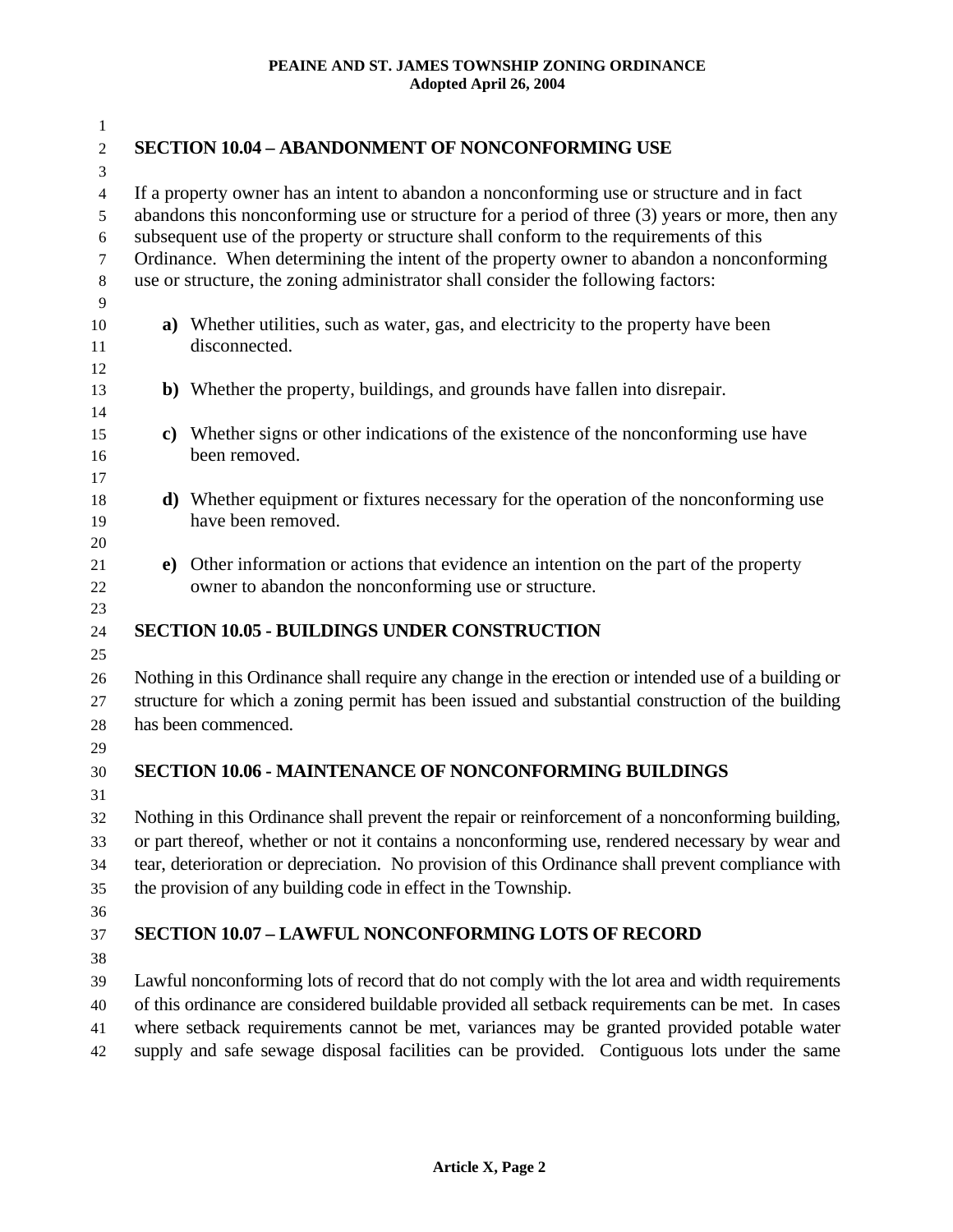| 1                   |                |          | ownership are to be considered as one lot for the purpose of complying with this zoning              |
|---------------------|----------------|----------|------------------------------------------------------------------------------------------------------|
| $\overline{c}$<br>3 | ordinance.     |          |                                                                                                      |
| $\overline{4}$      | <b>SECTION</b> |          | <b>REPLACEMENT</b><br>10.08<br>OF<br><b>NONCONFORMING</b><br><b>BUILDINGS,</b><br>$\frac{1}{2}$      |
| 5                   |                |          | <b>STRUCTURES AND USES</b>                                                                           |
| 6                   |                |          |                                                                                                      |
| 7                   | a)             |          | A legal nonconforming building or structure may be replaced with the approval of the                 |
| 8                   |                |          | Planning Commission even if the extent of the nonconformity is increased provided as                 |
| 9                   |                | follows: |                                                                                                      |
| 10                  |                |          |                                                                                                      |
| 11                  |                |          | 1) The replacement building or structure does not exceed the general height, size, or                |
| 12                  |                |          | scope of the existing building or structure, and                                                     |
| 13                  |                |          |                                                                                                      |
| 14                  |                |          | 2) The degree of the nonconformity is not increased (i.e. the distance to the property               |
| 15                  |                |          | line is not further decreased when it does not currently meet the required setback).                 |
| 16                  |                |          |                                                                                                      |
| 17                  | b)             |          | In addition to the above requirements, an existing residential dwelling, residential                 |
| 18                  |                |          | accessory building, or retail shop located in the "MR" Marine Related District may be                |
| 19<br>20            |                |          | reconstructed with the approval of the Planning Commission subject to the following<br>requirements: |
| 21                  |                |          |                                                                                                      |
| 22                  |                |          | 1) The wall faces of all buildings adjacent to the street shall not be increased in width,           |
| 23                  |                |          |                                                                                                      |
| 24                  |                | 2)       | There shall be no greater impairment of views to the Bay than already exists for                     |
| 25                  |                |          | buildings and structures on the opposite side of the street and those using the street               |
| 26                  |                |          | for driving and walking, and                                                                         |
| 27                  |                |          |                                                                                                      |
| 28                  |                |          | 3) There shall be no increase in the number of buildings, structures, dwelling units, or             |
| 29                  |                |          | businesses.                                                                                          |
| 30                  |                |          |                                                                                                      |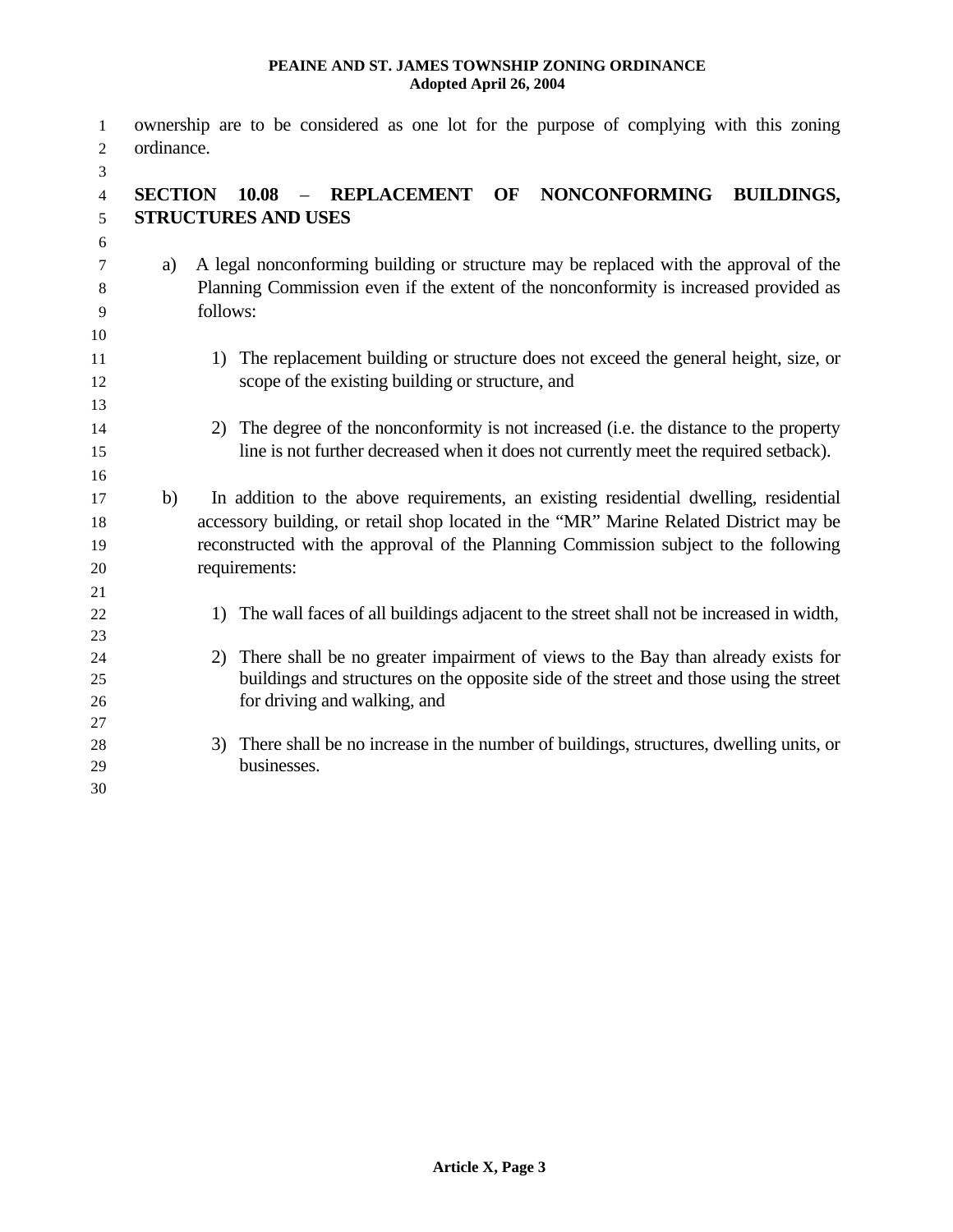#### 1 2 3 4 5 6 7 8 9 10 11 12 13 14 15 16 17 18 19 20 21 22 23 24 25 26 27 28 29 30 31 32 33 34 35 36 37 38 39 40 41 **ARTICLE XI ZONING BOARD OF APPEALS SECTION 11.00 - PURPOSE** In order that the objectives of this Ordinance may be fully and equitably achieved, that a means shall be provided for competent interpretation of this Ordinance, that adequate but controlled flexibility be provided in the application of this Ordinance, that the health, safety and welfare of the public be secured, and that justice be done, there is hereby established a Township Zoning Board of Appeals. **SECTION 11.01 - ZONING BOARD OF APPEALS - CREATION, MEMBERSHIP, ALTERNATE MEMBERS, TERMS OF OFFICE**  The Township Board shall appoint a Township Board of Appeals to consist of three (3) members. The first member of such Board of Appeals shall be a member of the Township Planning Commission. The remaining members of the Board of Appeals shall be selected from the electors of the Township. One member may be a member of the Township Board. An elected officer of the Township shall not serve as chairperson of the Board of Appeals. Members of the Board of Appeals shall be removable by the Township Board for nonperformance of duty or misconduct in office upon written charges and after public hearing. A member shall disqualify himself or herself from a vote in which the member has a conflict of interest. Failure of a member to disqualify himself or herself from a vote in which the member has a conflict of interest shall constitute misconduct in office. The Township Board may appoint two alternate members of the Zoning Board of Appeals for terms of three (3) years. The alternate members shall be called by the Chair of the Zoning Board of Appeals on a rotating basis to sit as members of the Zoning Board of Appeals in the absence of a regular member. An alternate member may also be called by the Chair to serve in the place of a regular member for the purpose of reaching a decision on a case in which a regular member has abstained for reasons of conflict of interest. The alternate member having been appointed shall serve in the case until a final decision has been made. The alternate member shall have the same voting rights as a regular member of the Zoning Board of Appeals. The terms of regular members shall be for three (3) years, except for members serving because of their membership on the Planning Commission or Township Board, whose terms shall be limited to the time they are members of the Planning Commission or Township Board, respectively, and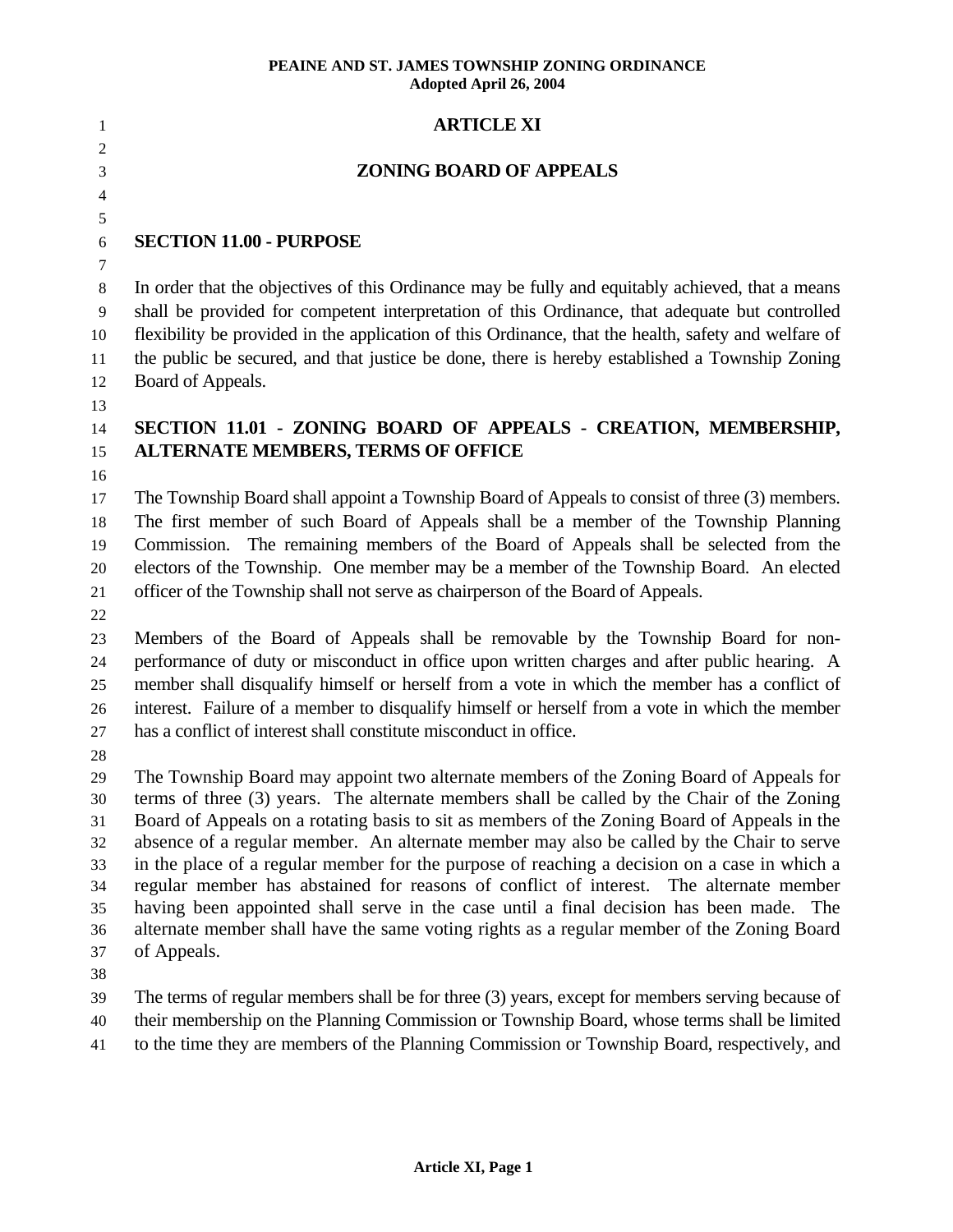1 2 3 4 5 6 7 8 9 10 11 12 13 14 15 16 17 18 19 20 21 22 23 24 25 26 27 28 29 30 31 32 33 34 35 36 37 38 39 40 the period stated in the resolution appointing them. When members are first appointed, the appointments may be for less than three (3) years to provide for staggered terms. A successor shall be appointed not more than one (1) month after the term of the proceeding member has expired. All vacancies for unexpired terms shall be filled for the remainder of the term. **SECTION 11.02 - COMPENSATION** The total amount allowed any member of the Zoning Board of Appeals in any one (1) year as per diem or as expenses actually incurred in the discharge of his duties shall not exceed a reasonable sum which shall be provided annually in advance by the Township Board. **SECTION 11.03 - RULES OF PROCEDURE a) Rules** - The Board shall adopt its own rules and regulations to ensure proper conduct of its meetings. Copies of such regulations shall be made available to the public at the office of the Township Clerk. **b) Public Open Meetings** - Meetings of the Board shall be open to the public and shall be held at the call of the chairperson and at such times as the Board may determine. **c) The Board shall act by resolution -** The concurring vote of a majority of the members of said Board shall be necessary to reverse any order, requirement, decision or determination of the Zoning Administrator or to decide in favor of the applicant any matter upon which the Board is required to pass under this Ordinance. **d) Records** - Minutes shall be recorded of all proceedings, which shall contain evidence and data relevant to every case considered together with the votes of the members and the final disposition of each case. The grounds of every determination shall be stated and such determination from which the appeal is taken. Such minutes shall accompany and can be attached to the standard forms required of persons appealing as part of the Zoning Board of Appeals' permanent records. Such minutes shall become public record and as such shall be filed in the office of the Township Clerk. A copy of the decision shall be sent promptly to the applicant and to the Zoning Administrator. **e) Secretary and Counsel** - The Township Clerk shall be responsible for acting as secretary, or for providing secretarial services for the Zoning Board of Appeals, and all records of the Board's action shall be taken and recorded under his/her direction. The Township Attorney shall act as legal counsel for the Board and shall, upon request by the Board, be present at designated meeting.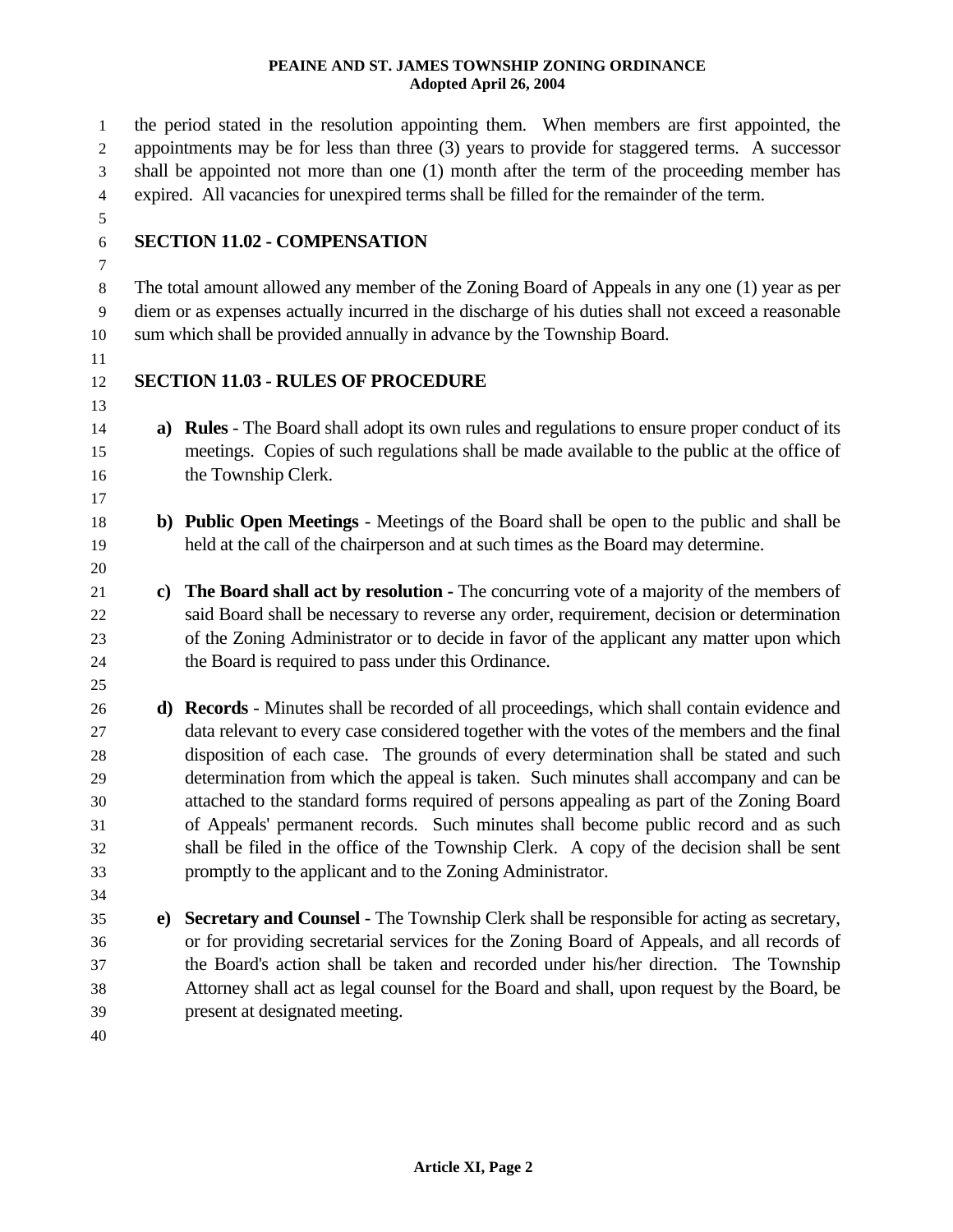2 3 4 5 6 7 8 9 10 11 12 13 14 15 16 17 18 19 20 21 22 23 24 25 26 27 28 29 30 31 32 33 34 35 36 37 **SECTION 11.04 - APPEALS a)** Appeals to the Zoning Board of Appeals may be taken by any person aggrieved, or by an officer, department or board of the Township. **b) Time Limit** - Any appeal from the ruling of the Zoning Administrator concerning the enforcement of the provisions of this Ordinance shall be made to the Zoning Board of Appeals through the Zoning Administrator within thirty (30) days after the date of the Zoning Administrator's decision, which is the basis of the appeal. The persons making the appeal must file with the Zoning Administrator a signed notice of appeal specifying the grounds for appeal. The Zoning Administrator shall immediately transmit to the Zoning Board of Appeals all the papers constituting the record upon which the action appealed from was taken. **c) Decisions** - The Zoning Board of Appeals shall return a decision upon each case within a reasonable time after a request or appeal has been filed with the Board. Decisions made by the Zoning Board of Appeals will be forwarded, in writing to the appealing party and the Zoning Administrator. Any decision of the Board shall not become final until the expiration of ten (10) days from the date of entry of such order and service of the same upon the parties concerned unless the Board shall find the immediate effect of such order is necessary for the preservation of property or such personal rights or public safety and shall so certify on the record. **d) Representation -** Any party may appear in person or by agent or by attorney at a hearing considering his request or appeal. **SECTION 11.05 – NOTICE REQUIREMENTS**  Following receipt of a written request concerning a review of an administrative decision, a request for an interpretation of the zoning ordinance or a request for a variance, the Zoning Board of Appeals shall hold a public hearing, after giving the following applicable notice: a) **Administrative Decision.** For a review of an administrative decisions, a notice stating the time, date, and place of the public hearing shall be published in a newspaper of general circulation within the township and shall be sent to the person requesting the review and to the zoning administrator or other administrative agency or official whose

before the public hearing.

38 39 40

1

**Article XI, Page 3** 

decision is being reviewed no less than five (5) and no more than fifteen (15) days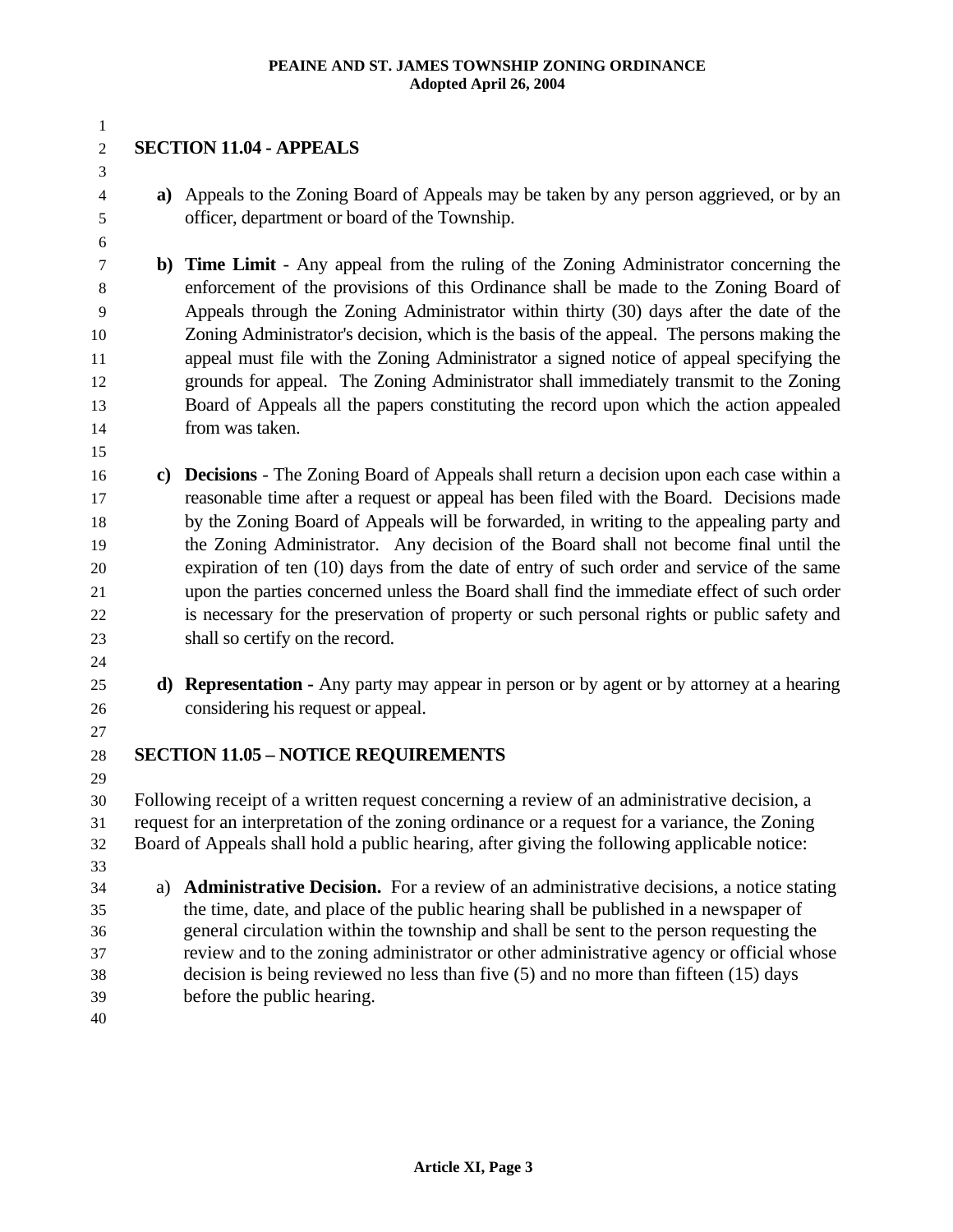| $\mathbf{1}$   |    | b) Interpretation. For a request seeking an interpretation of the zoning ordinance, a                                                                                               |
|----------------|----|-------------------------------------------------------------------------------------------------------------------------------------------------------------------------------------|
| $\overline{2}$ |    | notice stating the time, date, and place of the public hearing shall be published in a                                                                                              |
| 3              |    | newspaper or general circulation within the township and shall be sent to the person                                                                                                |
| $\overline{4}$ |    | requesting the interpretation no less than five $(5)$ and no more than fifteen $(15)$ days                                                                                          |
| $\sqrt{5}$     |    | before the public hearing.                                                                                                                                                          |
| 6              |    |                                                                                                                                                                                     |
| 7              |    | c) Variance. For a variance request, a notice stating the nature of the variance being                                                                                              |
| 8              |    | requested and the time, date, and place of the public hearing shall be published in a                                                                                               |
| 9              |    | newspaper of general circulation within the township and shall be sent to the person<br>requesting the variance no less than five $(5)$ and no more than fifteen $(15)$ days before |
| 10<br>11       |    | the public hearing. In addition, a notice stating the nature of the variance being                                                                                                  |
| 12             |    | requested and the time, date, and place of the public hearing shall be sent by first class                                                                                          |
| 13             |    | mail or personal delivery to all persons to whom real property is assessed within 300                                                                                               |
| 14             |    | feet of the boundary of the property in question and to the occupants of all structures                                                                                             |
| 15             |    | within 300 feet of the boundary of the property in question.                                                                                                                        |
| 16             |    |                                                                                                                                                                                     |
| 17             |    |                                                                                                                                                                                     |
| 18             |    | <b>SECTION 11.06 - DUTIES AND POWERS OF THE ZONING BOARD OF APPEALS</b>                                                                                                             |
| 19             |    |                                                                                                                                                                                     |
| 20             |    | The Township Zoning Board of Appeals shall have the following specified duties and powers:                                                                                          |
| 21             |    |                                                                                                                                                                                     |
| 22             |    | a) Review - Shall hear and decide appeals from any review, and order, requirement, decision                                                                                         |
| 23             |    | or determination made by the Zoning Administrator or Planning Commission in the                                                                                                     |
| 24             |    | administration of this Ordinance.                                                                                                                                                   |
| 25             |    |                                                                                                                                                                                     |
| 26             |    | <b>b)</b> Interpretation - Shall have the power to:                                                                                                                                 |
| 27             |    |                                                                                                                                                                                     |
| 28             |    | 1) Hear and decide upon appeals for the interpretation of the provisions of this Ordinance;                                                                                         |
| 29             |    |                                                                                                                                                                                     |
| 30             |    | 2) Determine the precise location of boundary lines between Zoning Districts when there                                                                                             |
| 31             |    | is dissatisfaction with a decision on such subject made by the Zoning Administrator;                                                                                                |
| 32             |    |                                                                                                                                                                                     |
| 33             |    | 3) Determine the off-street parking requirements of any use which is not mentioned in                                                                                               |
| 34             |    | Article VIII, Section 8.03, either by classifying it with one of the groups listed in that                                                                                          |
| 35             |    | section or by an analysis of the specific need.                                                                                                                                     |
| 36             |    |                                                                                                                                                                                     |
| 37             | C) | Variances - The Zoning Board of Appeals shall have the power to authorize, upon appeal,                                                                                             |
| 38             |    | specific variances from such dimensional requirements as lot area and width regulations,                                                                                            |
| 39             |    | yard width and depth regulations, and such requirements as off-street parking as specified                                                                                          |
| 40             |    | in this Ordinance when all the basic conditions listed below are satisfied.                                                                                                         |
| 41             |    |                                                                                                                                                                                     |
| 42             |    | 1) It shall be found by the Zoning Board of Appeals that any variance granted:                                                                                                      |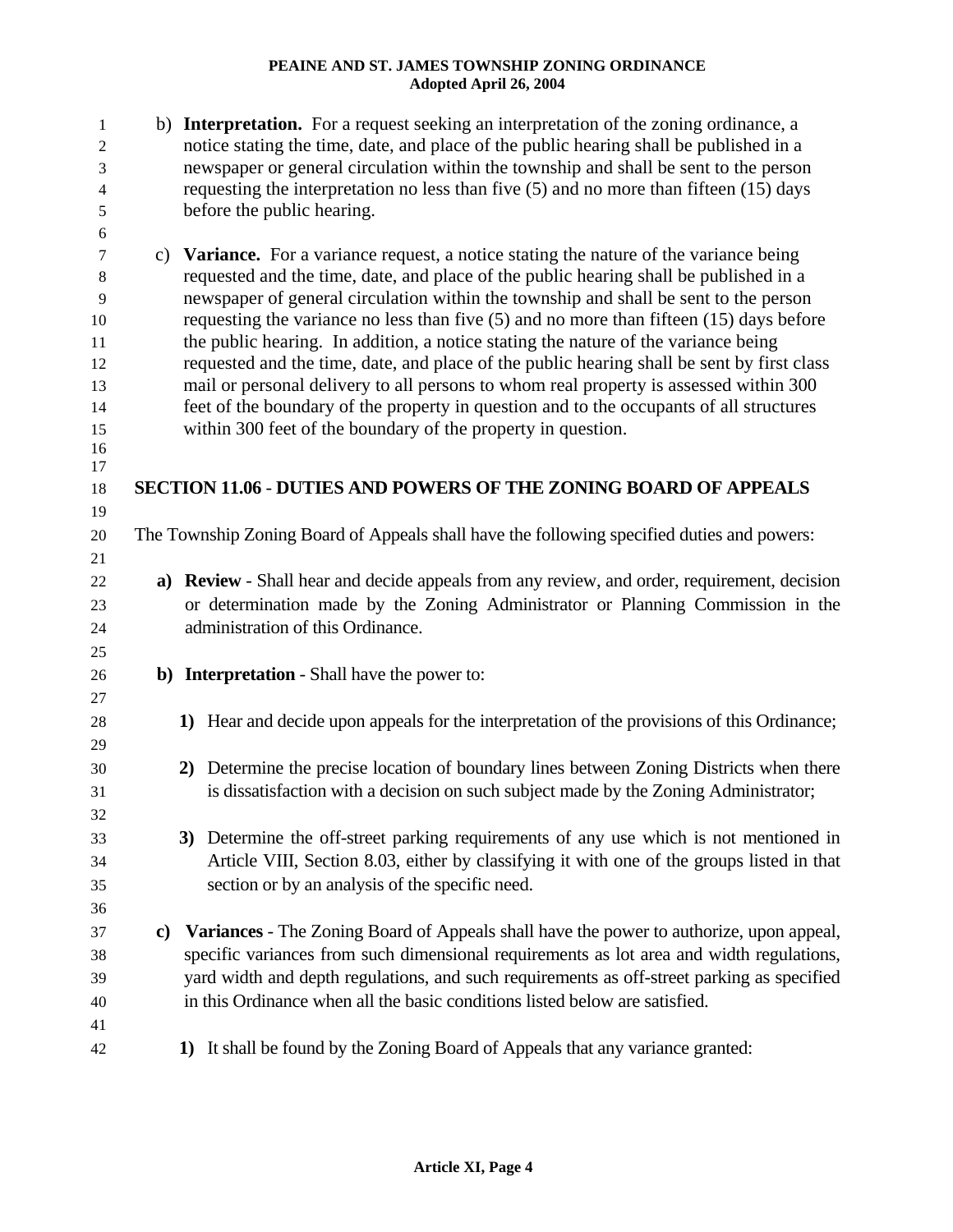| 1              |                                                                                                                                                                         |
|----------------|-------------------------------------------------------------------------------------------------------------------------------------------------------------------------|
| $\overline{c}$ | (a) Shall not permit the establishment within a zoning district of any use which is not                                                                                 |
| 3              | permitted by right within that district;                                                                                                                                |
| 4              |                                                                                                                                                                         |
| 5<br>6         | (b) Will not cause any adverse effect to property in the vicinity or in the zoning district<br>or Township.                                                             |
| 7              |                                                                                                                                                                         |
| $\,8\,$        | (c) Is not one where the specific conditions pertaining to the property are so general or                                                                               |
| 9              | recurrent in nature as to make the formulation of a general regulation for such                                                                                         |
| 10             | conditions practicable:                                                                                                                                                 |
| 11             |                                                                                                                                                                         |
| 12             | (d) Relates only to property that is under control of the applicant;                                                                                                    |
| 13             |                                                                                                                                                                         |
| 14             | (e) Affects only property subject to exceptional or extraordinary circumstances or                                                                                      |
| 15             | conditions that do not generally apply to other property or uses in the vicinity, and                                                                                   |
| 16             | have not resulted from any act of the applicant.                                                                                                                        |
| 17             |                                                                                                                                                                         |
| 18             | 2) In addition to the foregoing findings, the following rules shall be applied in the granting                                                                          |
| 19             | of variances:                                                                                                                                                           |
| 20             |                                                                                                                                                                         |
| 21             | (a) In granting a variance, the Zoning Board of Appeals may specify, in writing, to the                                                                                 |
| 22             | applicant reasonable conditions pursuant to Section 12.05 of this Ordinance, as                                                                                         |
| 23             | amended.                                                                                                                                                                |
| 24             |                                                                                                                                                                         |
| 25<br>26       | (b) No application for a variance which has been denied, wholly or in part, by the<br>Zoning Board of Appeals, shall be submitted for a period of one (1) year from the |
| 27             | date of the last denial, except on grounds of newly discovered evidence or proof of                                                                                     |
| 28             | changed conditions, found upon inspection, by the Board to be valid.                                                                                                    |
| 29             |                                                                                                                                                                         |
| 30             | (c) Each variance granted shall become null and void unless the applicant has utilized                                                                                  |
| 31             | the provisions of the variance within five (5) years after the granting of the variance.                                                                                |
| 32             | The ZBA has the authority to grant a variance to run with the land.                                                                                                     |
| 33             |                                                                                                                                                                         |
| 34             | (d) Variance rehearing procedures shall be pursuant to Section 12.06 of this Ordinance,                                                                                 |
| 35             | as amended.                                                                                                                                                             |
| 36             |                                                                                                                                                                         |
| 37             |                                                                                                                                                                         |
| 38             |                                                                                                                                                                         |
| 39             |                                                                                                                                                                         |
| 40             |                                                                                                                                                                         |
|                |                                                                                                                                                                         |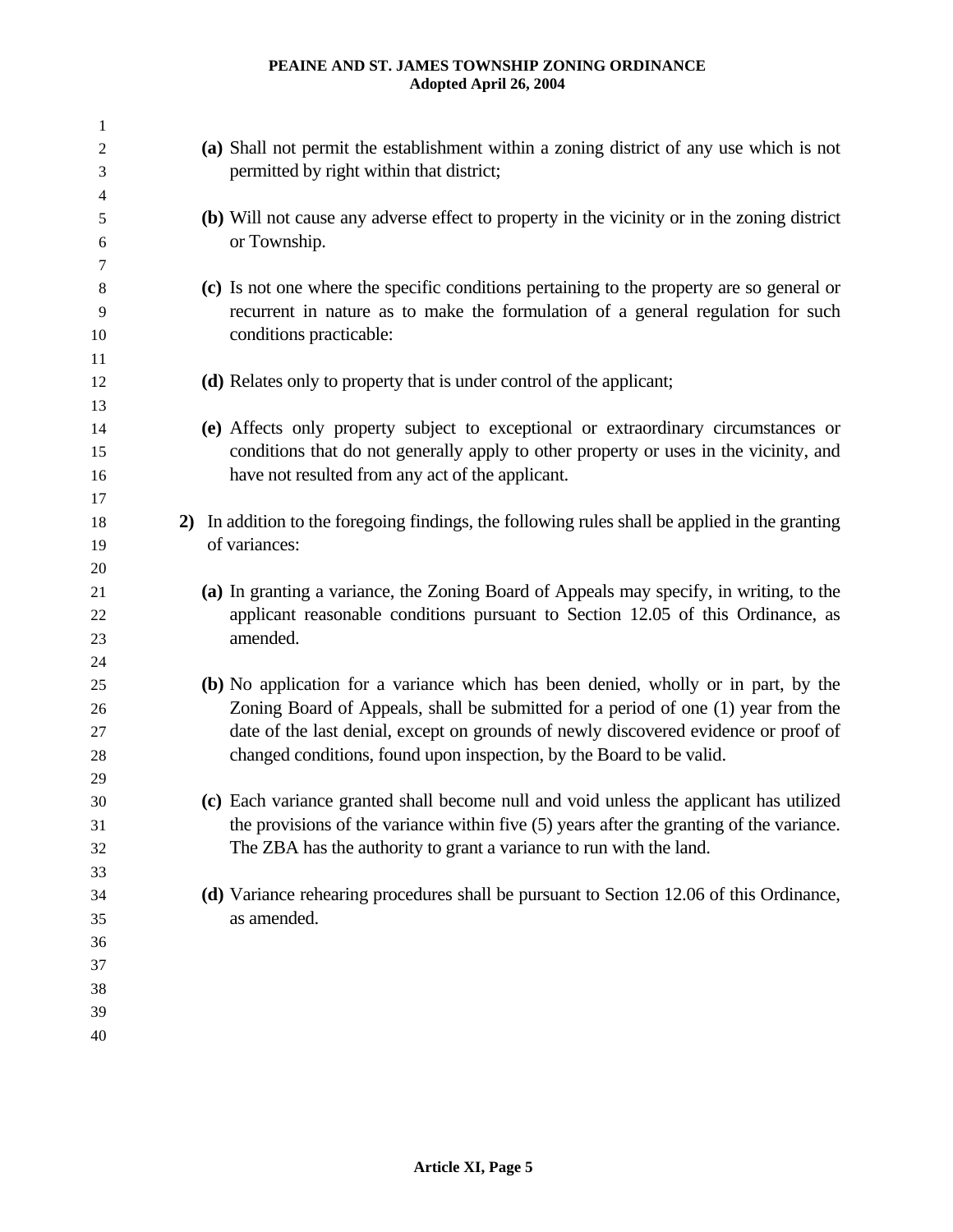1 2 3 4 5 6 7 8 9 10 11 12 13 14 15 16 17 18 19 20 21 22 23 24 25 26 27 28 29 30 31 32 33 34 35 **SECTION 11.07 - STAY OF PROCEEDINGS** An appeal stays all proceedings in the furtherance of the action appealed unless the Zoning Administrator certifies to the Zoning Board of Appeals after the notice of the appeal shall have been filed with him/her that, for reasons of facts stated in the certificate, a stay would, in his/her opinion, cause imminent peril to life or property, in which case proceedings shall not be stayed otherwise than by a restraining order, which may be granted by the Zoning Board of Appeals or, on application, by the Circuit Court on notice to the officer from whom the appeal is taken and on due cause shown. **SECTION 11.08 - VARIANCE FROM CD DISTRICT REQUIREMENTS**  The Board of Appeals may grant a variance from the requirements of the "CD" Critical Dune District if an unreasonable hardship will occur to the owner of the property if the variance is not granted. A variance shall be subject to the following limitations: **a)** A variance shall not be granted from a setback requirement of this Article unless the property for which the variance is requested is one of the following: **1)** A non-conforming lot of record that is recorded prior to July 5, 1989 and that becomes non-conforming due to the application of Part 801 of the Natural Resources and Environmental Protection Act, being Act 451 of the Public Acts of 1994, as amended. **2)** A lot legally created after July 5, 1989 that later becomes non-conforming due to natural shoreline erosion. **3)** Property on which the base of the first landward critical dune of at least twenty (20) feet in height, that is not a foredune, is located at least five-hundred (500) feet inland from the first foredune crest or line of vegetation on the property. However, the setback shall be a minimum of two hundred (200) feet measured from the foredune crest or line of vegetation. **b)** A variance shall not be granted that authorizes construction of a dwelling or other permanent building on the first lakeward facing slope of a critical dune area or a foredune. However, a variance may be granted if the proposed construction is near the base of the lakeward facing slope of the critical dune on a slope of less than twelve (12) percent on a nonconforming lot of record that is recorded prior to July 5, 1989 that has borders that lie entirely on the first lakeward facing slope of the critical dune area that is not a foredune.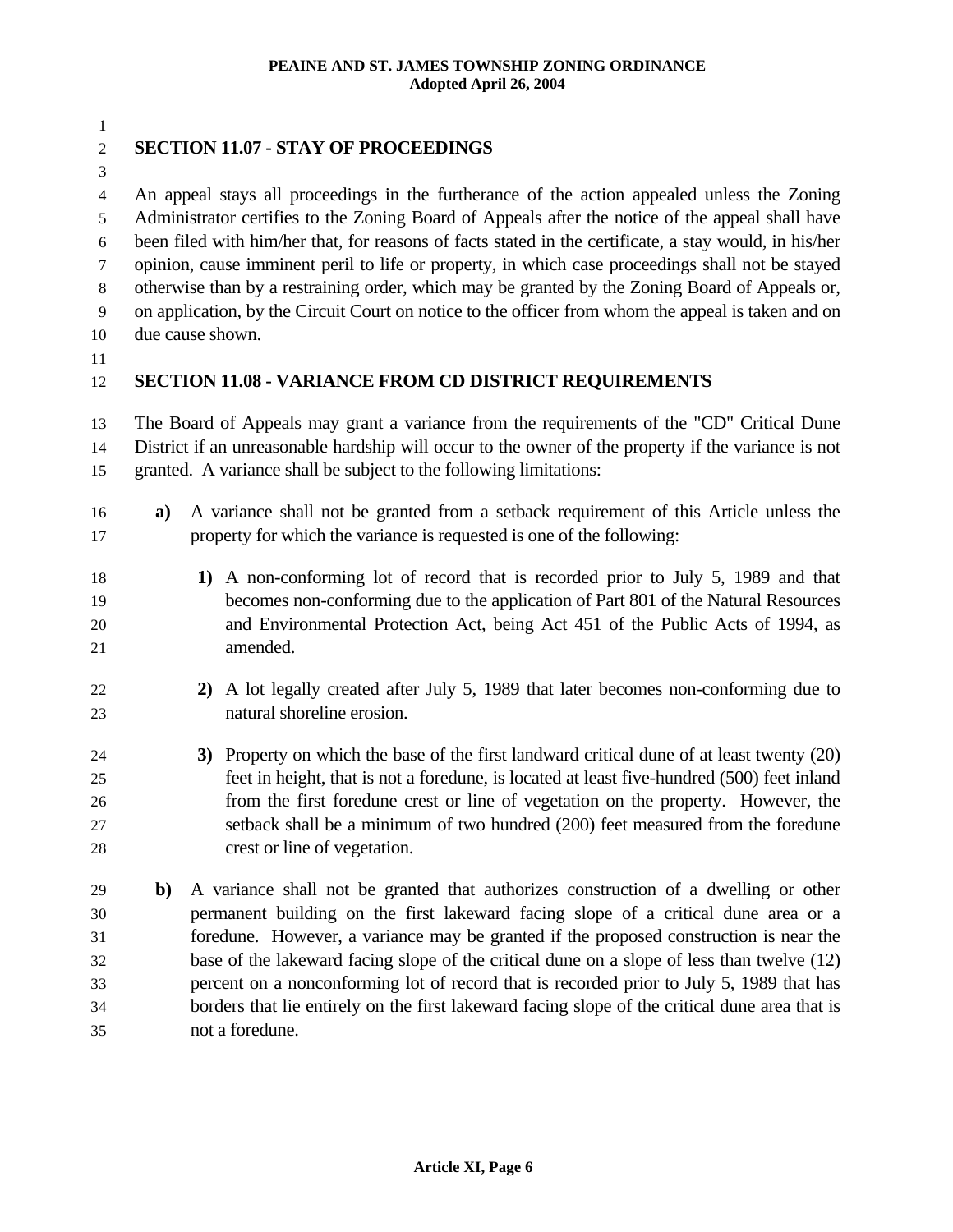- 1 2 3 **c)** A variance shall not be granted for a use that is not in the public interest. In determining whether a proposed use is in the public interest, the Board of Appeals shall consider both of the following:
- 4 5 6 7 8 9 **1)** The availability of feasible and prudent alternative locations or methods, or both, to accomplish the benefits expected from the use. If a proposed use is a single family dwelling on a lot of record owned by the applicant, consideration of feasible and prudent alternative locations shall be limited to the lot of record on which the use is proposed. A lot of record shall not be created strictly for the purpose of avoiding consideration of alternative locations under this subparagraph.
- 10 11 **2)** The impact that is expected to occur to the critical dune area, and the extent to which the impact may be minimized.

12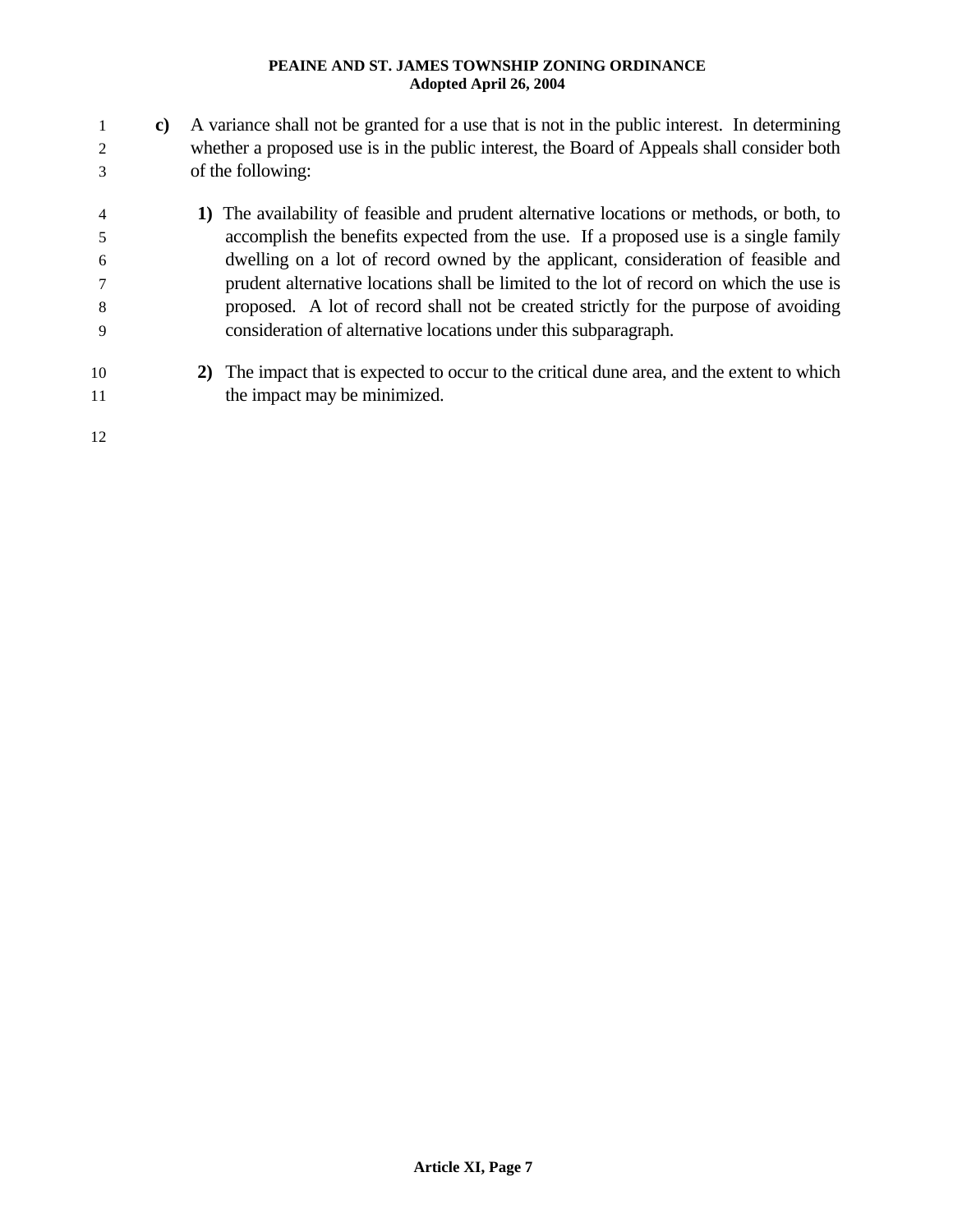| 1            | <b>ARTICLE XII</b>                                                                                                                                                                                    |
|--------------|-------------------------------------------------------------------------------------------------------------------------------------------------------------------------------------------------------|
| 2            |                                                                                                                                                                                                       |
| 3            | <b>ADMINISTRATION AND ENFORCEMENT</b>                                                                                                                                                                 |
| 4            |                                                                                                                                                                                                       |
| 5            |                                                                                                                                                                                                       |
| 6            | <b>SECTION 12.00 - ADMINISTRATION</b>                                                                                                                                                                 |
| 7<br>$\,8\,$ |                                                                                                                                                                                                       |
| 9            | The provisions of this Ordinance shall be administered by the Township Board in accordance                                                                                                            |
| 10           | with the State of Michigan Township Zoning Act, Act 184, of the Public Acts of 1943, as                                                                                                               |
| 11           | amended.                                                                                                                                                                                              |
| 12           |                                                                                                                                                                                                       |
| 13           | The Township Board shall appoint a Zoning Administrator to act as its officer and except as                                                                                                           |
| 14           | otherwise provided in this Ordinance, the Zoning Administrator shall administer and enforce this                                                                                                      |
| 15           | Ordinance including the receiving and processing of applications for zoning permits, special use                                                                                                      |
| 16           | permits, sign permits, appeals for variances or other matters the Zoning Board of Appeals or                                                                                                          |
| 17           | Township Planning Commission is required to decide; and the Administrator shall be responsible                                                                                                        |
| 18           | for the inspection of premises, the issuing of zoning permits and the institution of proceedings for                                                                                                  |
| 19           | the enforcement of the provisions of this Zoning Ordinance.                                                                                                                                           |
| 20           |                                                                                                                                                                                                       |
| 21           | <b>SECTION 12.01 - ZONING PERMITS</b>                                                                                                                                                                 |
| 22           |                                                                                                                                                                                                       |
| 23<br>24     | It shall be unlawful for any person to commence excavating for any building or structure or to<br>commence the erection, addition, alteration or repair of any building, structure or parking area or |
| 25           | repair or move any building or structure, and no land use shall be commenced, until a Zoning                                                                                                          |
| 26           | Permit has been secured from the Zoning Administrator. Except upon a written order of the                                                                                                             |
| 27           | Board of Appeals, no such zoning permit or certificate of occupancy shall be issued for any                                                                                                           |
| 28           | building where the construction, addition, alteration or use thereof would be in violation of any of                                                                                                  |
| 29           | the provisions of this Ordinance.                                                                                                                                                                     |
| 30           |                                                                                                                                                                                                       |
| 31           | Exempted from the requirement of Paragraph 12.01 are ordinary farm buildings used in an                                                                                                               |
| 32           | agricultural pursuit (other than those used or intended for human habitation or storage of non-                                                                                                       |
| 33           | farm items such as barns, sheds, outbuildings, silos, grain storage facilities, pens, fences and                                                                                                      |
| 34           | corrals. Also exempted from the permit requirements are ordinary maintenance repairs made on                                                                                                          |
| 35           | dwellings and their related out-buildings.                                                                                                                                                            |
| 36           |                                                                                                                                                                                                       |
| 37           |                                                                                                                                                                                                       |
| 38           |                                                                                                                                                                                                       |
|              |                                                                                                                                                                                                       |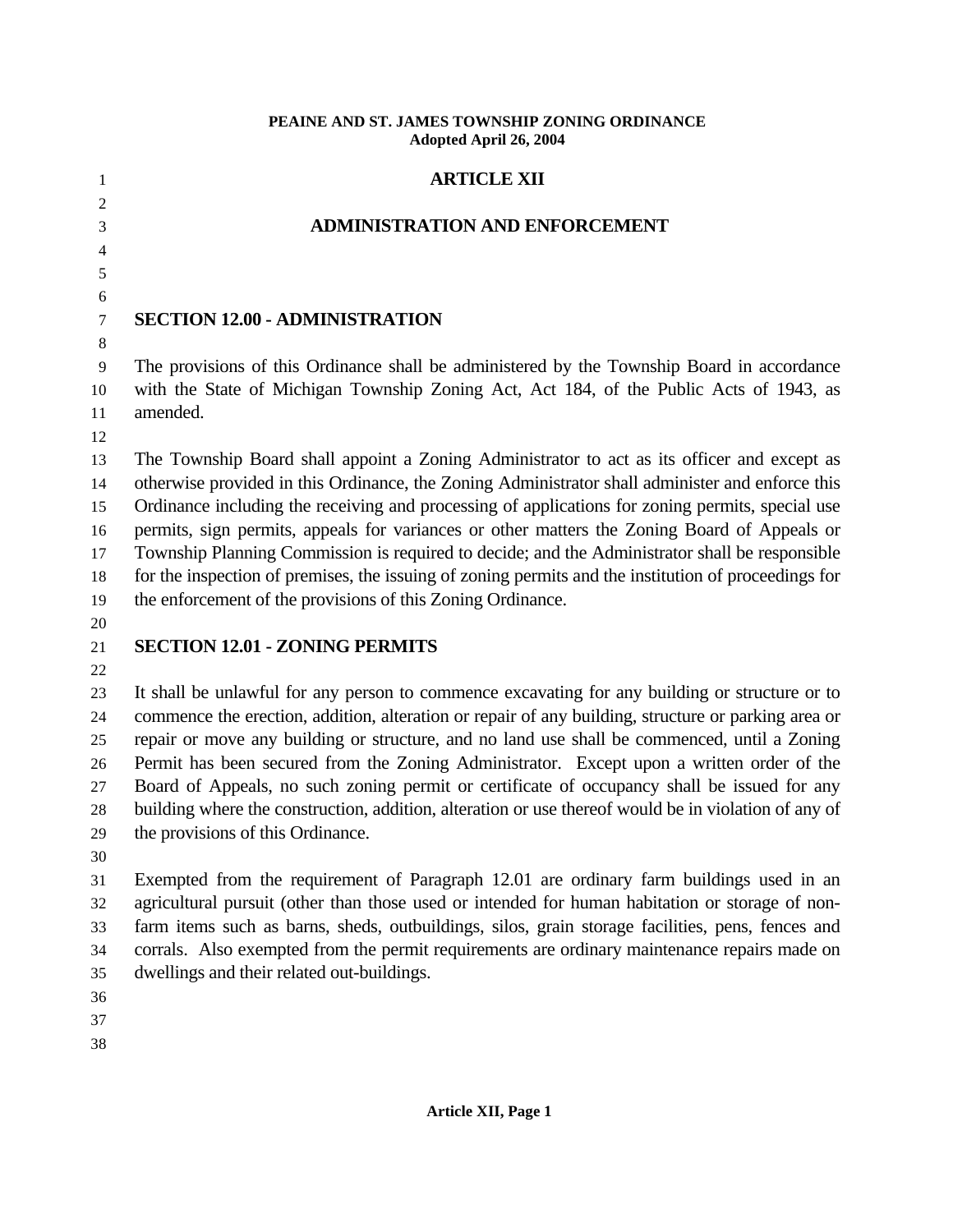- 1
- 2 3

# **SECTION 12.02 – ZONING PERMIT EXPIRATION**

4 5 6 7 8 A Zoning Permit shall automatically expire 12 months from the date of issuance whether construction has begun or not. The Zoning Administrator may extend the Permit for up to one additional 12-month period if he/she determines that the applicant will make a good faith effort to commence construction. If a permit expires while the construction is still in progress, the applicant or his designee shall apply for a new Permit.

9

# **SECTION 12.03 - ZONING PERMIT APPLICATION**

10 11

12 13 14 15 16 17 Application for a Zoning Permit shall be filed in writing with the Zoning Administrator, signed by the person, firm, or co-partnership or corporation requesting the same or by the duly authorized agent of such person, firm, co-partnership or corporation. There shall be submitted with all applications for zoning permits two (2) copies of a plot plan, giving accurate dimensions on either a scale drawing or a rough sketch. Scale drawings shall be required for all structures and shall contain the following information:

18 19

20 21 22

24

28

36

**a)** Existing or intended use of the structure.

- **b)** Lines and dimensions of the lots to be used.
- 23 **c)** Location upon the lot of all existing and proposed structures and streets.
- 25 26 27 **d)** Application for zoning permits under the provisions of this Ordinance shall be accompanied by evidence of ownership of all property affected by the coverage of the permit.
- 29 30 **e)** Evidence of all required federal, state and county licenses or permits have been acquired or that applications have been filed for same.
	- **f)** Other information with respect to the proposed structure, use, lot and adjoining property as may be required by the Zoning Administrator.
- 35 **g)** The following information shall also accompany the application for a Zoning Permit:
- 37 38 1) A survey may be required by the Zoning Administrator. A permit may not be issued until the Zoning Administrator has seen the surveyed lot lines.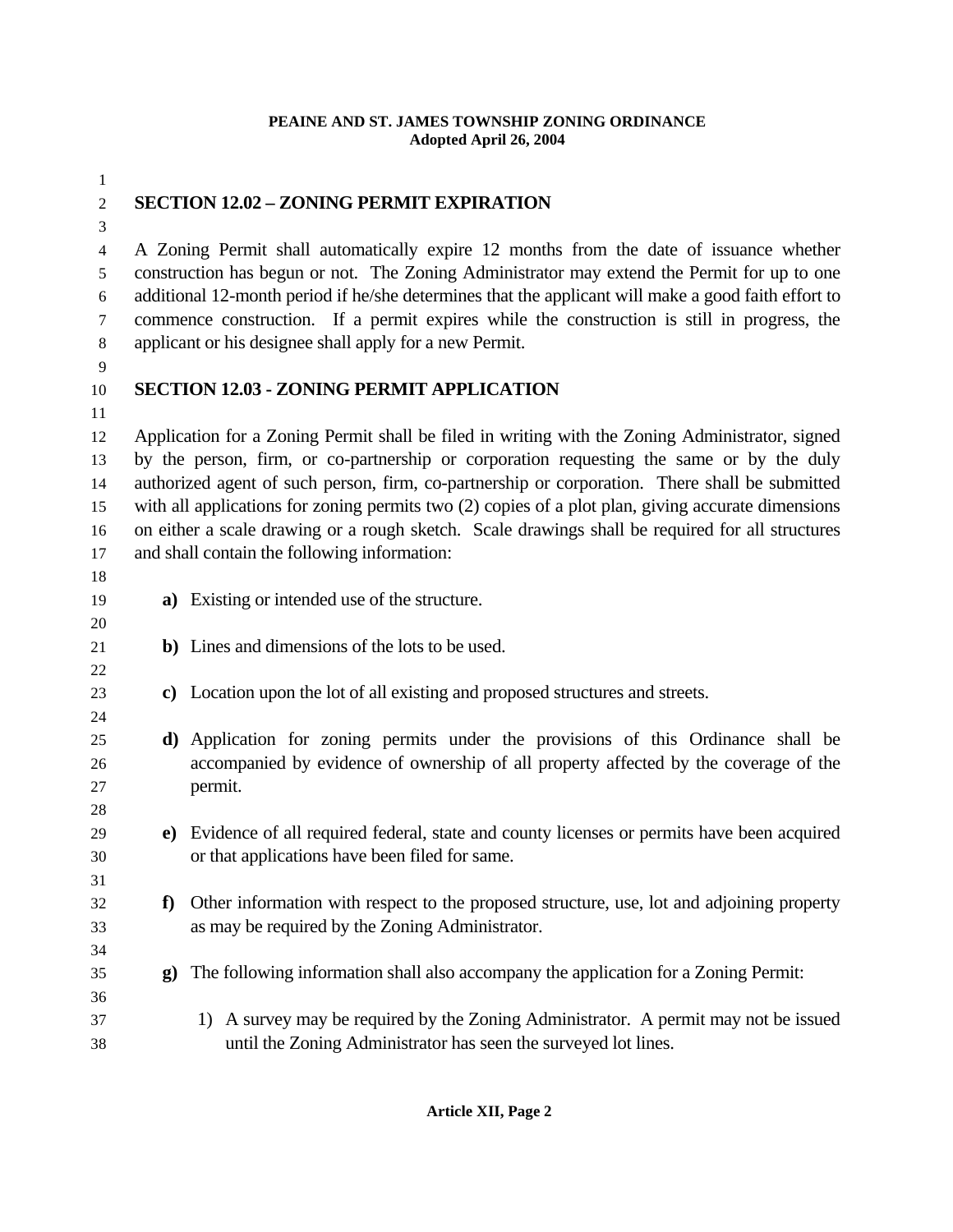1 2 3 4 5 6 7 8 9 10 11 12 13 14 15 16 17 18 19 20 21 22 2) Any Permit required to be issued by the Charlevoix County Road Commission for any road or access. 3) Proof of ownership. 4) Approval from the Northwest Michigan Community Health Agency and Soil Erosion Control Officer, where applicable. The written approval of the water supply and sewage disposal facilities, as obtained from the Northwest Michigan Community Health Agency, and as required in Article IV, Section 4.13, of this Ordinance, shall be accompanied by one (1) copy of both plans and specifications, which shall be filled in and retained by the office of the Zoning Administrator. The second copy shall be delivered to the applicant when the Zoning Administrator has inspected the premises and has approved the application and issued the permit. In cases of minor alterations, the Zoning Administrator may waive portions of the foregoing requirements obviously not necessary for determination of compliance with this Ordinance. Any permit required by this Zoning Ordinance or the Building Code of the Township shall be displayed face out, within twenty-four (24) hours of its issuance by placing the same in a conspicuous place on the premises facing the nearest street and shall be continuously so displayed until all work, or the term for which issued, or purpose for which issued is completed. Failure to obtain and display any such permit shall constitute a violation of the Zoning Ordinance and Building Code and shall subject each person or persons or corporation for whose benefit the permit is required and the owner or owners of the premises involved to prosecution for such violation.

#### 23 **SECTION 12.04 - OCCUPANCY CERTIFICATE**

24

25 26 27 28 It shall be unlawful to use or permit the use of any structure or premises hereafter altered, extended or erected, until the Building Inspector has made an inspection of the premises and shall have approved the same for occupancy in writing. Application for occupancy permits shall be made on suitable forms provided by the Department of Building Inspection.

29

#### 30 **SECTION 12.05 – REASONABLE CONDITIONS**

31

32 33 34 35 36 37 38 The planning commission and zoning board of appeals may attach reasonable conditions with the approval of a special use permit, planned unit development, development plan, variance, and other discretionary zoning decisions. These conditions may include those necessary to insure that public services and facilities affected by a proposed land use or activity will be capable of accommodating increased service and facility loads caused by the land use or activity, to protect the natural environment and conserve natural resources and energy, to insure compatibility with adjacent uses of land, and to promote the use of land in a socially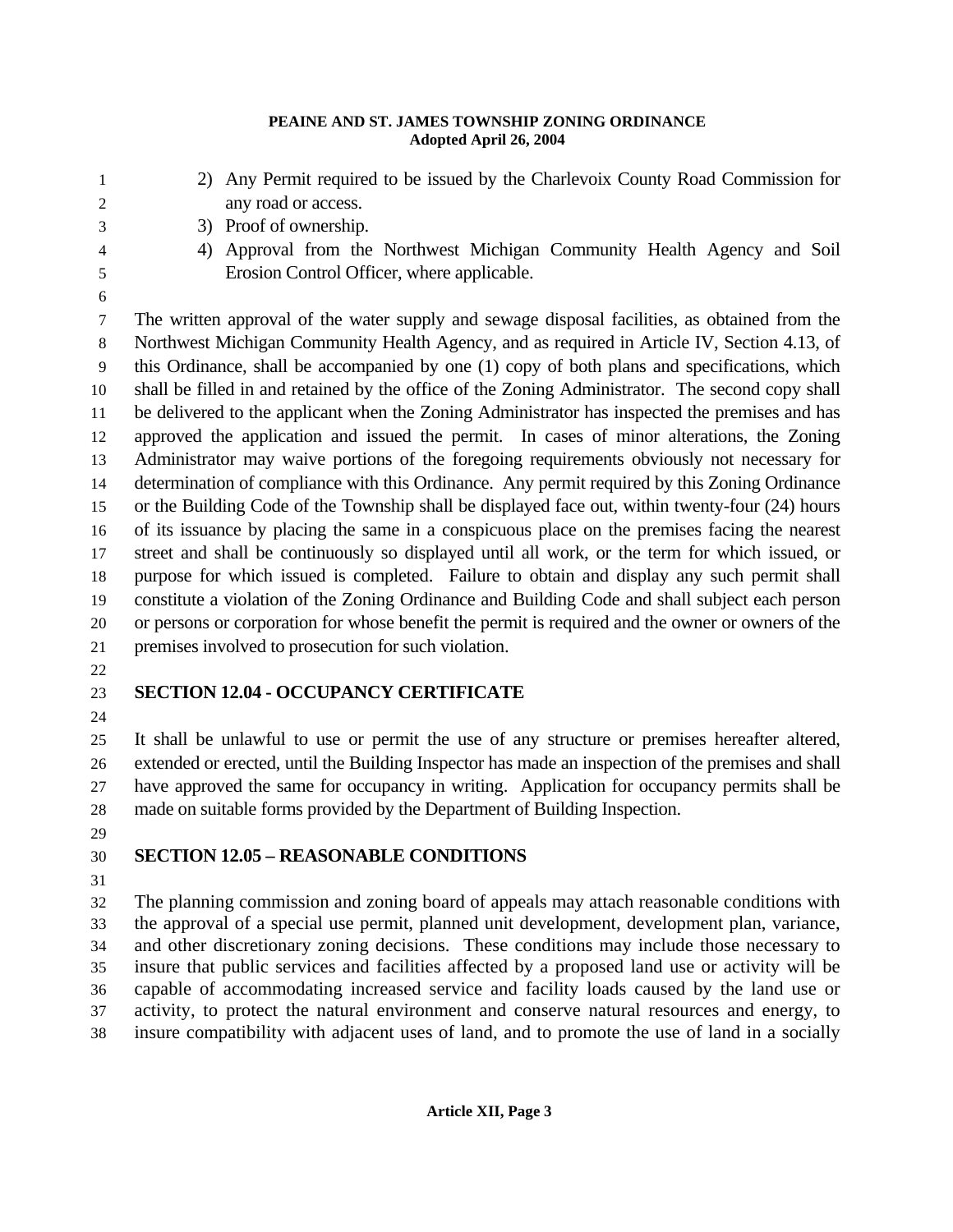| 1<br>$\overline{c}$<br>3               | and economically desirable manner. Any conditions imposed, however, shall meet all of the<br>following requirements:                                                                                                                                                                                               |
|----------------------------------------|--------------------------------------------------------------------------------------------------------------------------------------------------------------------------------------------------------------------------------------------------------------------------------------------------------------------|
| $\overline{4}$<br>5<br>6<br>7<br>$8\,$ | a) Be designed to protect natural resources, the health, safety, and welfare and the social<br>and economic well being of those who will use the land use or activity under<br>consideration, residents and landowners immediately adjacent to the proposed land use<br>or activity, and the community as a whole. |
| 9<br>10<br>11                          | b) Be related to the valid exercise of the police power, and purposes which are affected by<br>the proposed use or activity.                                                                                                                                                                                       |
| 12<br>13<br>14<br>15                   | c) Be necessary to meet the intent and purpose of the zoning ordinance, be related to the<br>standards established in the ordinance for the land use or activity under consideration,<br>and be necessary to insure compliance with those standards.                                                               |
| 16<br>17                               | <b>SECTION 12.06 - REHEARINGS</b>                                                                                                                                                                                                                                                                                  |
| 18<br>19<br>$20\,$<br>21               | a) The Planning Commission or Zoning Board of Appeals may grant a rehearing under<br>exceptional circumstances for any decision made by it. Exceptional circumstances<br>shall mean any of the following:                                                                                                          |
| 22<br>23<br>24<br>25<br>26             | 1) The applicant who brought the matter before the Planning Commission or Zoning<br>board of Appeals made misrepresentations concerning a material issue that was<br>relied upon the Planning Commission or Zoning Board of Appeals in reaching its<br>decision.                                                   |
| 27<br>28<br>29<br>30                   | 2) There has been a material change in circumstances regarding the Planning<br>Commission's or Zoning Board of Appeals' findings of fact which occurred after<br>the public hearing.                                                                                                                               |
| 31<br>32<br>33<br>34                   | 3) The township attorney by a written opinion states that in the attorney's<br>professional opinion the decision made by the Planning Commission or Zoning<br>board of Appeals or the procedure used in the matter was clearly erroneous.                                                                          |
| 35<br>36<br>37<br>38                   | b) A rehearing may be requested by the applicant or by the Zoning Administrator, or a<br>rehearing may be granted by the Planning Commission or Zoning Board of Appeals on<br>its own motion, pursuant to the following procedure:                                                                                 |
| 39<br>40                               | 1) A request for a rehearing, which is made by an applicant must be made within<br>twenty-one (21) days from the date of approval of the Planning Commission's or                                                                                                                                                  |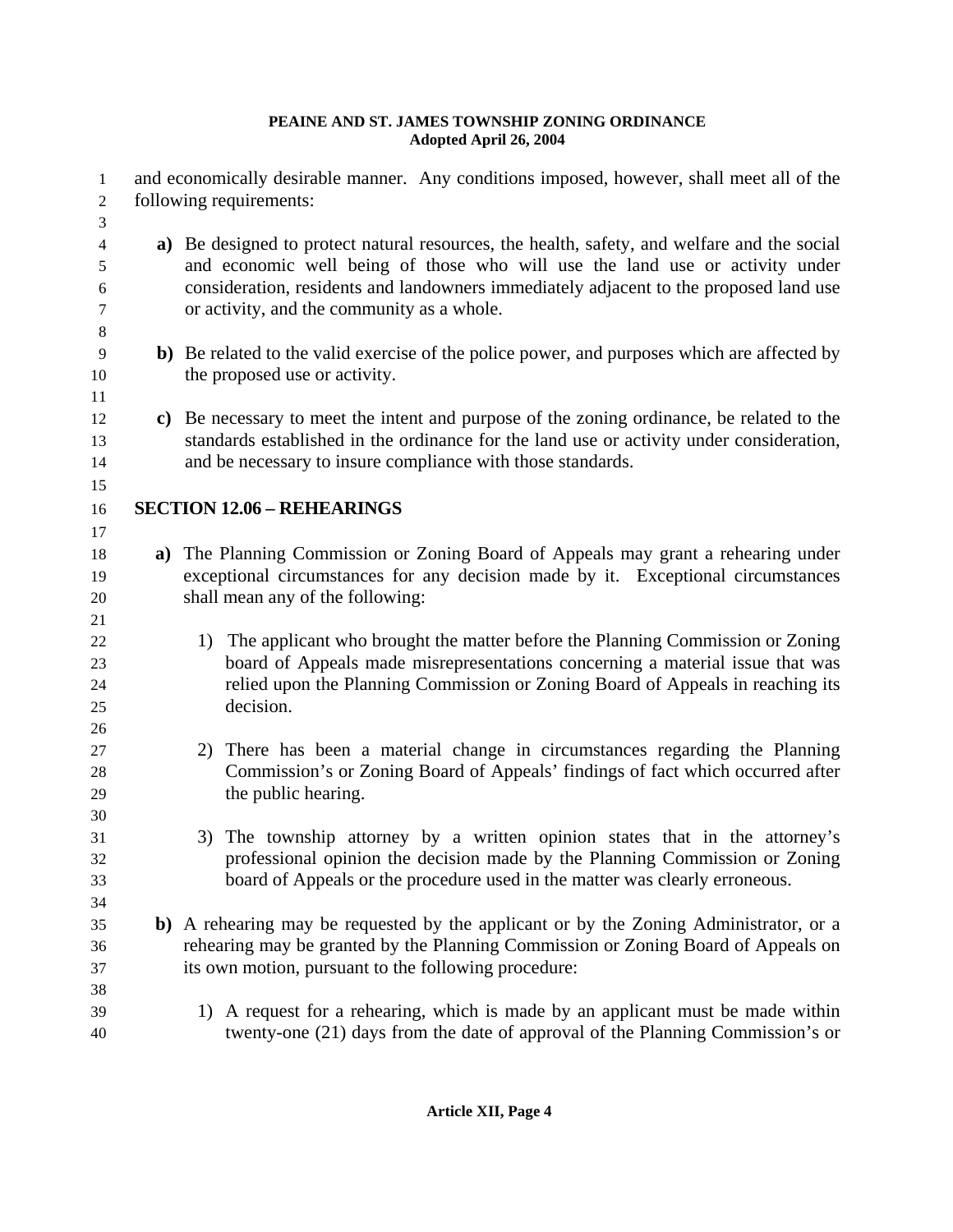1 2 3 4 5 6 7 8 9 10 11 12 13 14 15 16 17 18 19 20 21 22 23 24 25 26 27 28 29 30 31 32 33 34 35 36 37 38 39 40 Zoning board of Appeals' minutes regarding the decision for which the rehearing is being requested. 2) A request for a rehearing made by the Zoning Administrator or a rehearing granted by the Planning Commission or Zoning Board of Appeals on its own motion may be granted at any time as long as the applicant has not been prejudiced by any delay. 3) Whenever the Planning Commission or Zoning Board of Appeals considers granting a rehearing, it shall provide written notice to the applicant that a rehearing will be considered. The notice may be served upon the applicant by first class mail at the applicant's last known address, or may be served personally on the applicant. The notice must be served at least nine (9) days before the time set for the hearing if served by mail, or at least seven (7) days before the time set for the hearing if served by personal service. Service by mail shall be complete upon mailing. In addition to serving the above notice on the applicant, all other notice requirements for the type of decision being heard shall be completed before the Planning Commission or Zoning Board of Appeals holds a hearing at which it considers whether to grant a rehearing. **c)** If the Planning Commission or Zoning Board of Appeals grants a rehearing, then the rehearing on the merits shall not be held until all notice requirements for the type of decisions being reheard have been satisfied. **SECTION 12.07 - AMENDMENTS**  Amendments or supplements to this Zoning Ordinance may be made from time to time in the manner provided by law. **a)** The regulations and provisions stated in the text of this Ordinance and the boundaries of zoning districts shown on the Zoning Map may be amended, supplemented or changed by ordinance of the Township Board. **b)** Proposals for amendments, supplements, or changes may be initiated by the Township Board on its own motion, by the Planning Commission or by petition of one (1) or more owners of property to be affected by the proposed amendment. **c)** The procedure to be followed for initiating and processing an amendment shall be as follows: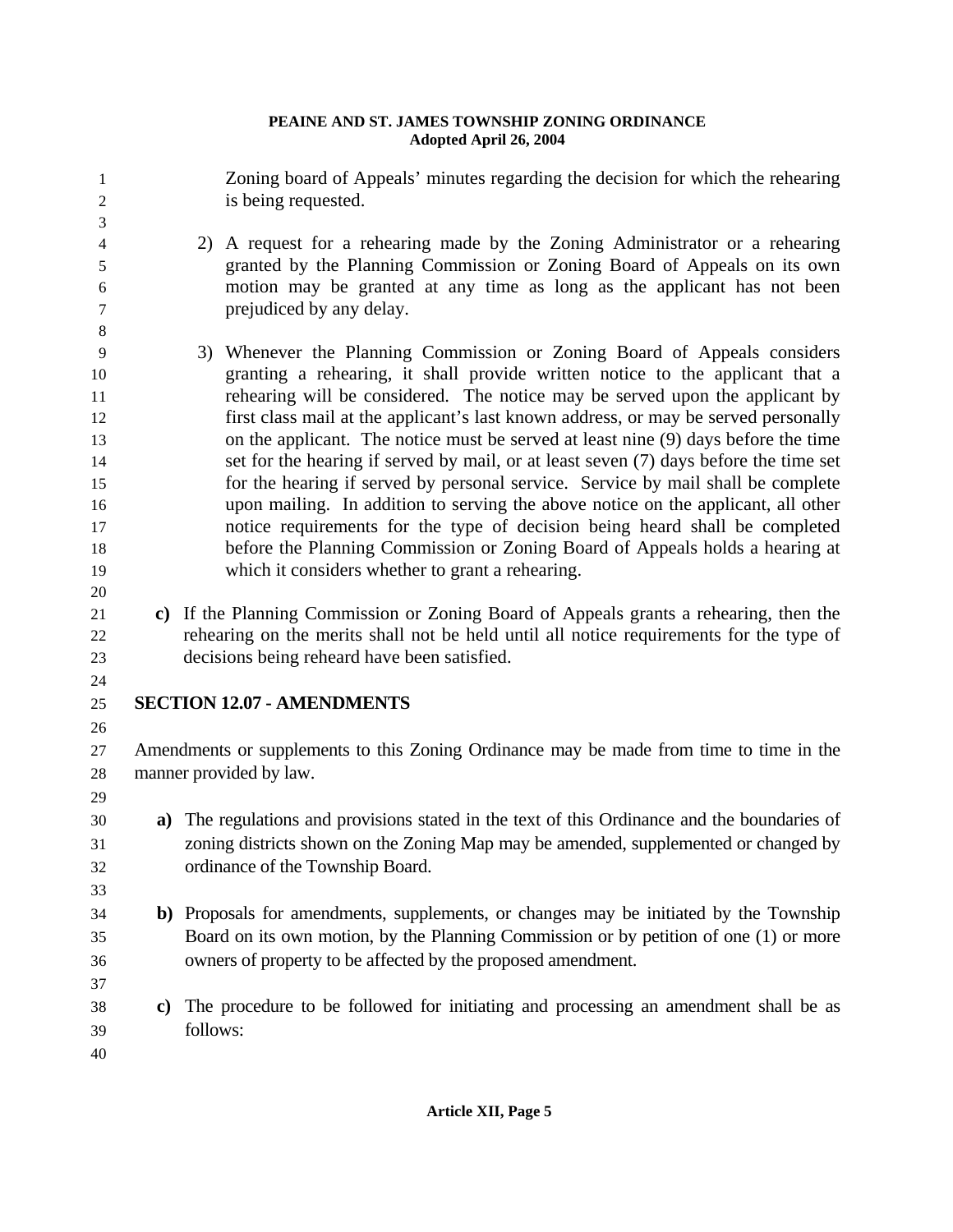- 1 2 3 4 5 6 7 8 9 10 11 12 13 14 15 16 17 18 19 20 21 22 23 24 25 26 27 28 29 30 31 32 33 **1)** Each petition by one (1) or more persons for an amendment shall be submitted by application to the Zoning Administrator on a standard form provided and shall be accompanied by the fee prescribed in Section 12.08. No part of such fee shall be returnable to a petitioner if a public hearing is publicly noticed. **2)** The Zoning Administrator shall notify, in writing, the Township Board and Chairperson of the Planning Commission at the same time or before, he transmits the amendment request to the Planning Commission. **3)** The Planning Commission shall consider each proposal for amendment in terms of its judgement on particular factors related to the individual proposal and in terms of the most likely effect on the community's physical development. The Planning Commission may recommend any additions or modifications to the original amendment proposal. **4)** After deliberation on any proposal, the Township Planning Commission shall conduct at least one (1) public hearing, notice of the time and place of which shall be given by two (2) publications in a newspaper of general circulation in the Township, the first to be printed not more than thirty (30) days nor less than twenty (20) days and the second not more than eight (8) days before the date of such hearing. Not less than twenty (20) days notice of the time and place of such hearing shall also be given by certified mail to each public utility company that has registered its name and mailing address with the Planning Commission and to each railroad within the zone affected. The notices shall include the places and times at which the tentative text and any map of the Zoning Ordinance may be examined. **5)** Following such hearing, the Planning Commission shall submit the proposed amendment to the Charlevoix County Planning Commission for its comments and recommendation. The approval of the County Planning Commission shall be conclusively presumed unless the Commission shall, within thirty (30) days of its receipt, have notified the Township Clerk of its disapproval. **6)** The Township Planning Commission shall then transmit the proposed amendment to
- 34 35 36 37 38 the Township Board with its recommendation. If the Township Board shall deem any changes, additions, or departures advisable, or if it should need any additional information, it shall refer the same to the Planning Commission for a report thereon within a time specified by the Township Board. After receiving the report, the Township Board shall grant a hearing on the proposed amendment to any property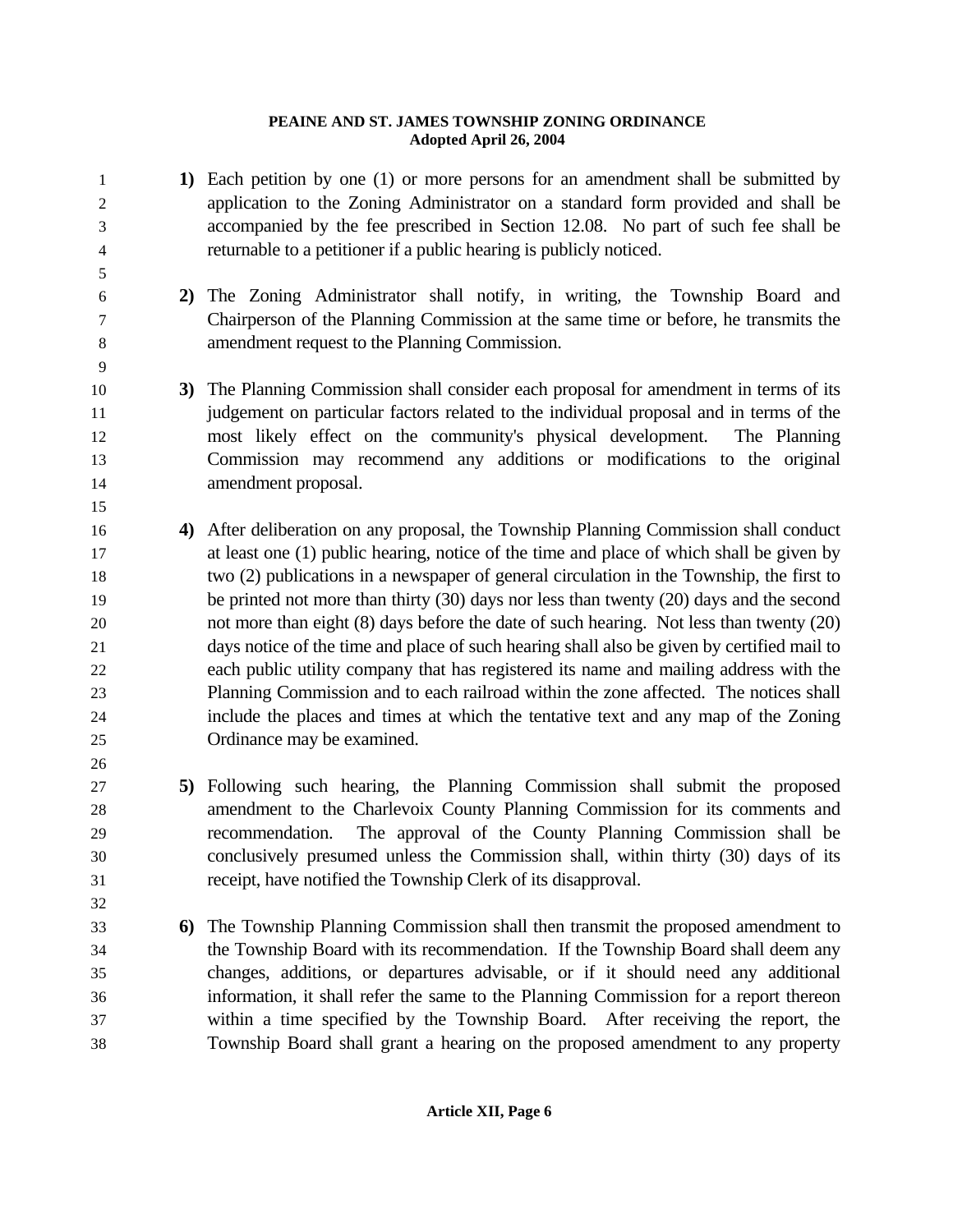- owner who, by certified mail, addressed to the Clerk of the Township Board, requests to be so heard and shall request the Planning Commission to attend any such hearing. Thereafter, at any regular meeting or at any special meeting called therefore, the Township Board may adopt or reject the proposed amendment.
- **7)** If an individual property or several adjacent properties are proposed for rezoning, the Township Planning Commission shall give notice of the rezoning to the owner of the property in question, to all persons to whom any real property within three hundred (300) feet of the premises in question is assessed and to the occupants of all single and two (2) family dwellings within three hundred (300) feet. The notice shall be delivered personally or by mail to the respective owners and tenants at the address given in the last assessment roll. If the tenant's name is not known, the term occupant may be used. If the notice is delivered by mail, an affidavit of mailing shall be filed with the Planning Commission prior to the hearing. The notice shall be made at least eight (8) days prior to the hearing provided by Section IX stating the time, place, date and purpose of the hearing.
	- **8)** No application for a rezoning which has been denied by the Planning Commission shall be resubmitted within a period of one (1) year from the date of the last denial, except on grounds of newly discovered evidence by the Planning Commission to be valid.
- **d)** The Township shall have the power to revoke or cancel any change of zone affected for any failure or neglect to comply with any provisions of this Ordinance, or in case any false statement or misrepresentation is made in any petition, application, specification, plan or sketch submitted or filed pertaining to rezoning proceedings, or for failure to carry out any provisions of such application, petition, specification, plan or sketch or conditions or provisions on which such amendment was granted.

#### 29 **SECTION 12.08 – FEE SCHEDULE AND ESCROW ACCOUNT FOR ZONING FEES**

- a) **Fees.** To assist in defraying the costs of investigating, reviewing, and administering zoning applications, appeals, rezoning requests from individual property owners, and other types of decisions which result in costs to the Township, the Township Board may from time to time adopt by resolution a fee schedule establishing basic zoning fees related to the following:
- 1) Zoning permits.

37 2) Special Use permits.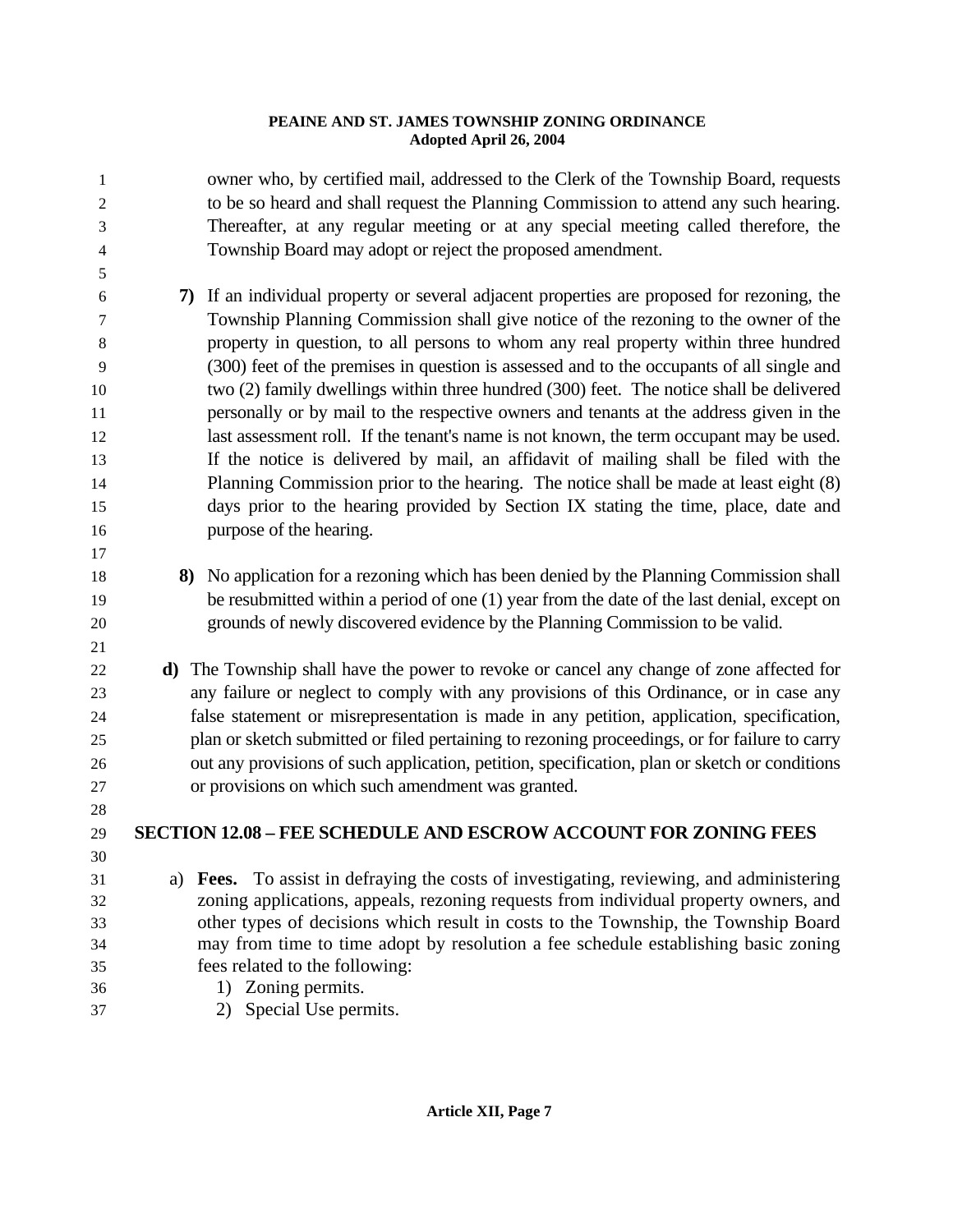- 1 2 3 4 5 6 7 8 9 10 11 12 13 14 15 16 17 18 19 20 21 22 23 24 25 26 27 28 29 30 31 32 33 34 35 3) Appeals to or requests for interpretations by the Zoning Board of Appeals. Appeals and requests for interpretations initiated by the Township shall not be subject to a zoning fee. 4) Classification of unlisted property uses. 5) Requests for variances from the Zoning Board of Appeals. 6) Requests for rezoning of property by individual property owners. Rezoning of property initiated by the Township shall not be subject to a zoning fee. 7) Development plan reviews. 8) Temporary dwelling permits issued by the Zoning Administrator. 9) Any other discretionary decisions by the Planning Commission or Zoning Board of Appeals. The amount of these zoning fees shall cover the costs associated with the review of the application or appeal, including but not limited to the costs associated with conducting public hearings, publishing notices in the newspaper, sending required notices to property owners, postage, photocopying, mileage, time spent by zoning staff, and time spend by the members of the Planning Commission and/or Zoning Board of Appeals. The basic zoning fees are non-refundable, even when an application or appeal is withdrawn by the applicant. b) **Additional Fees.** If the Planning Commission or Zoning Board of Appeals determines that the basic zoning fees will not cover the actual costs of the application review or appeal, or if the Planning Commission or Zoning Board of Appeals determines that review of the application and/or participation in the review process or appeal by qualified professional planners, engineers, attorneys, or other professionals is necessary, then the applicant shall deposit with the Township Clerk such additional zoning fees in an amount determined by the Planning Commission or Zoning Board of Appeals equal to the estimated additional costs. The additional zoning fees shall be held in escrow in the applicant's name and shall be used solely to pay these additional costs. If the amount held in escrow becomes less than ten percent 10%) of the initial escrow deposit or less than ten percent (10%) of the latest additional escrow deposit and review of the application or decision on the appeal is not completed, then the Planning Commission or Zoning Board of Appeals may require the applicant to deposit additional fees into escrow in an amount determined by the Planning
- 36 37 38 39 40 41 Commission or Zoning Board of Appeals to be equal to the estimated costs to complete the review or decide the appeal. Failure of the applicant to make any escrow deposit required under this Ordinance shall be deemed to make the application incomplete or the appeal procedurally defective thereby justifying the denial of the application or the dismissal of the appeal. Any unexpended funds held in escrow shall be returned to the applicant following final action on the application or the final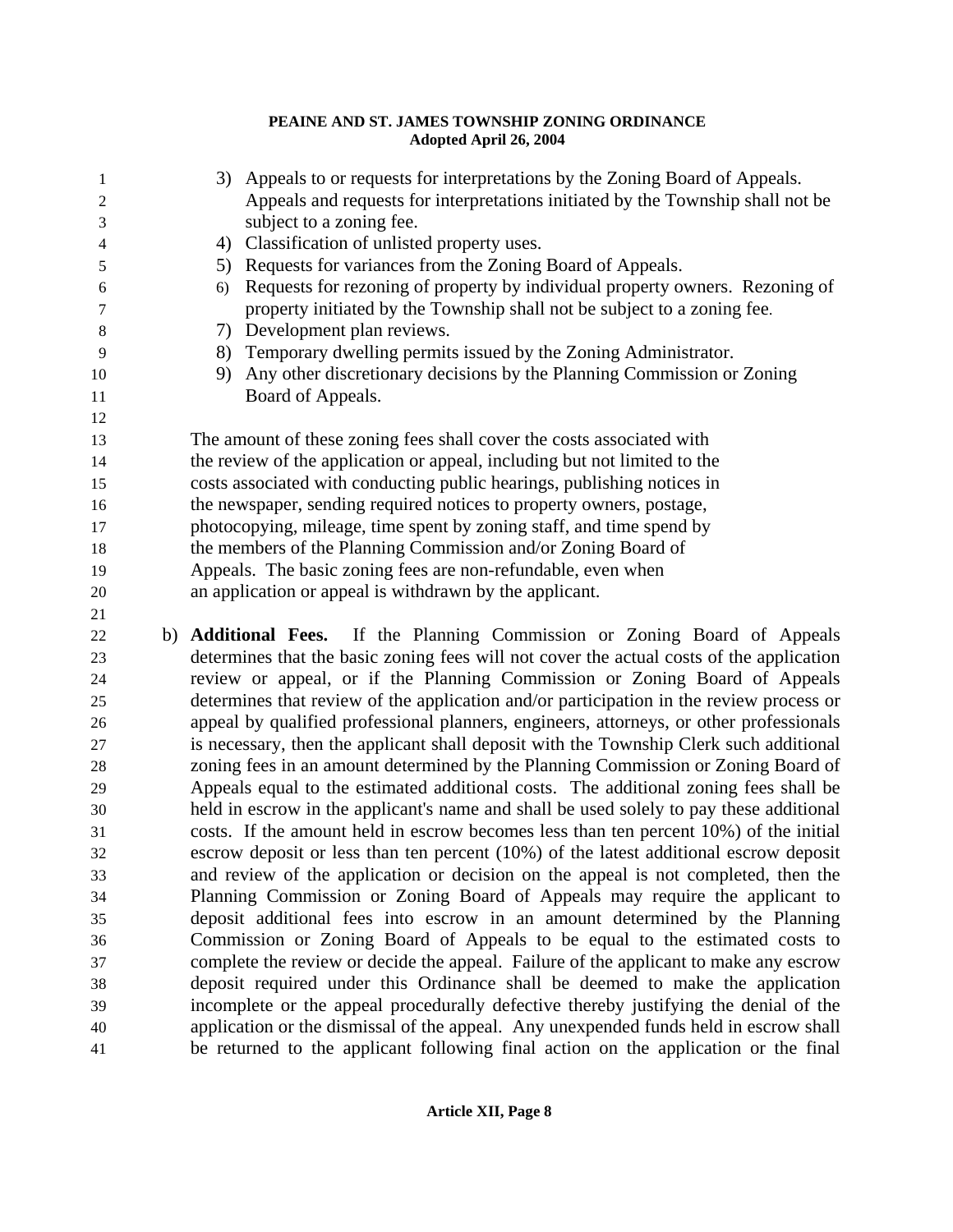- decision on the appeal. Any actual costs incurred by the Township in excess of the amount held in escrow shall be billed to the applicant and shall be paid by the applicant prior to the issuance of any permit or the release of a final decision on an appeal.
- 4 5 6

7

1 2 3

# **SECTION 12.09 – PERFORMANCE GUARANTEES**

8 9 10 11 12 13 14 15 16 17 18 19 20 21 22 23 24 25 26 27 28 In connection with the construction of improvements through development plan approval, special land use approval, or a PUD project the Planning Commission may require the applicant to furnish the township with a performance guarantee in the form of a cash deposit, certified check, irrevocable bank letter or credit, or surety bond acceptable to the township in an amount equal to the estimated costs associated with the construction of public and site improvements. Public improvements mean by way of example, but are not limited to, roads, parking lots, and water and sewer systems which are located within the development or which the applicant has agreed to construct even though located outside the development. Site improvements mean landscaping, buffering, and the completion of conditions imposed by the Planning Commission that are located within the development. For the purposes of this section, the costs covered by the performance guarantee shall include all of the following: (1) the purchase, construction, and/or installation of the improvements, (2) architectural and engineering design and testing fees and related professional costs, and (3) an amount for contingencies consistent with generally accepted engineering and/or planning practice. The performance guarantee shall be deposited with the township clerk at or before the time the township issues the permit authorizing the development, or if the development has been approved in phases, then the performance guarantee shall be deposited with the township clerk prior to the commencement of construction of a new phase. The performance guarantee shall ensure completion of the public and site improvements in accordance with the plans approved by the Planning Commission. Any cash deposit of certified funds shall be refunded for the development or each phase of a multi-phase development in the following manner:

29 30

a) One-third of the cash deposit after completion of one-third of the public and site improvements;

31 32 33

34 35 b) Two-thirds of the cash deposit after completion of two-thirds of the public and site improvements; and

36 37 38 39 40 41 c) The balance at the completion of the public and site improvements. Any irrevocable bank letter of credit or surety bond shall be returned to the applicant upon completion of the public improvements. If a development is to be completed in phases, then the Planning Commission may require the applicant to furnish a performance guarantee as provided in this section for each phase of the development. If an applicant has contracted with a third-party to construct the public and site improvements and the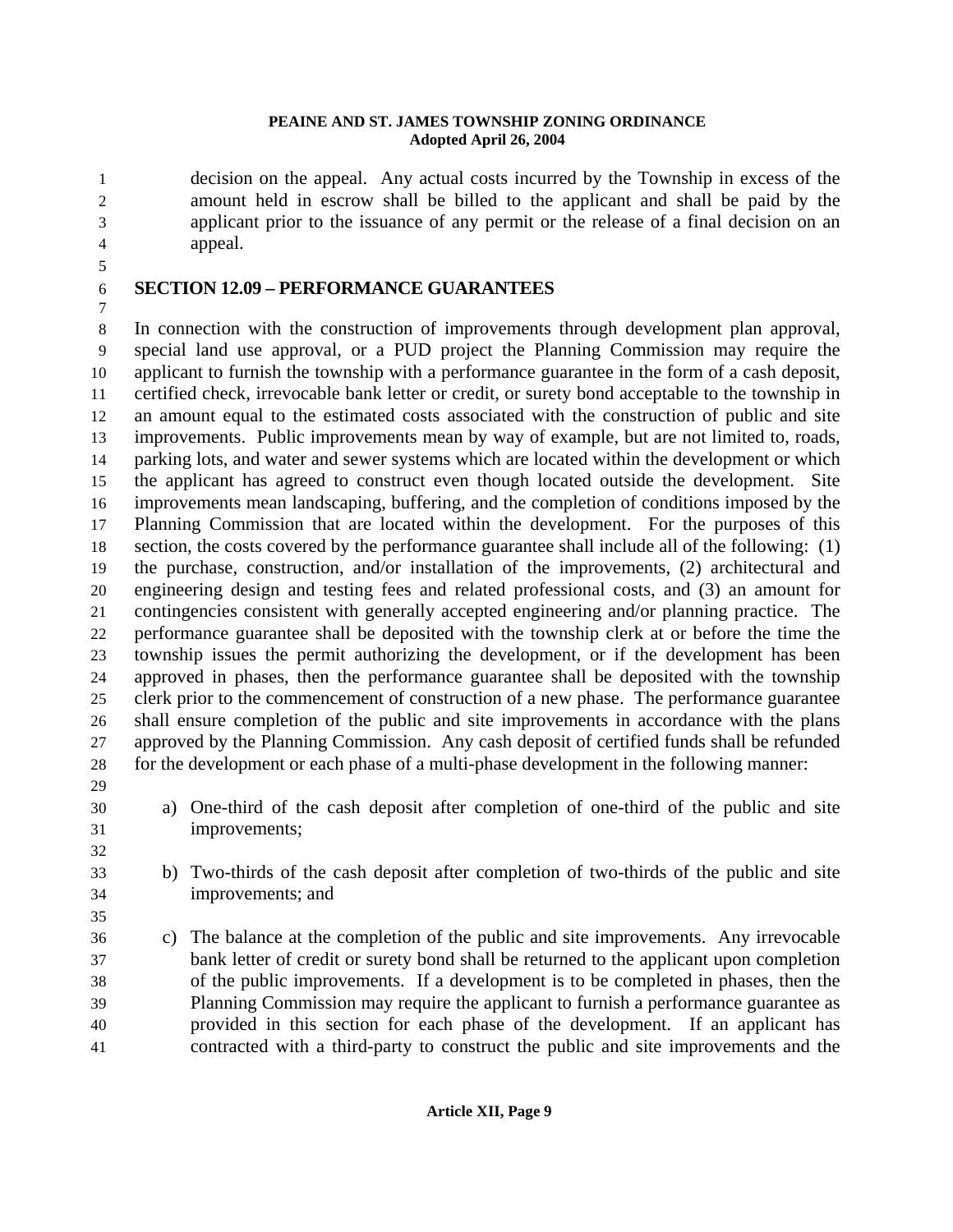- third-party has provided a bond meeting the requirements described above and the bond also names the township as a third-party beneficiary of the bond, then the Planning Commission may accept that bond as meeting all or a portion of the performance guarantee required by this section.
- 4 5 6

1 2 3

# **SECTION 12.10 - ENFORCEMENT**

- **a)** Any land, dwellings, buildings, or structures, including tents and trailer coaches, used, erected, altered, razed or converted in violation of this Ordinance or in violation of any regulations, conditions, permits or other rights granted, adopted or issued pursuant to this Ordinance are hereby declared to be a nuisance per se.
- 13 14 15 16 17 18 **b)** Any person, partnership, corporation, or association who creates or maintains a nuisance per se as defined in subsection A above or who violates or fails to comply with this Ordinance or any permit issued pursuant to this Ordinance shall be responsible for a municipal civil infraction. Every day that such violation continues shall constitute a separate and distinct offense under the provisions of this Ordinance. Nothing in this section shall exempt the offender from compliance with the provisions of this Ordinance.
- 19

- 20 21
- **c)** The Township Zoning Administrator is hereby designated as the authorized township official to issue civil infraction citations directing alleged violators of this Ordinance to appear in court.
- **d)** In addition to enforcing this Ordinance as a municipal civil infraction, the Township may initiate proceedings in the Circuit Court to abate or eliminate the nuisance per se or any other violation of this Ordinance.
- 27

29

#### 28 **SECTION 12.11 - INTERPRETATION AND CONFLICT**

30 31 32 33 34 35 36 37 38 In interpreting and applying the provisions of this Ordinance, they shall be held to be minimum requirements adopted for the promotion of the public safety, health, convenience, comfort, prosperity and general welfare. It is not intended by this Ordinance to interfere with or abrogate or annul any easements, covenants or other agreements between parties provided, however, that where this Ordinance imposes a greater restriction upon the use of a building or land than existing easements, covenants or other agreements, the provisions of this Ordinance shall govern or control. Whenever the requirements of this Ordinance differ from the requirements of other lawfully adopted rules, regulations or ordinances, the most restrictive, or that imposing the highest standards shall govern.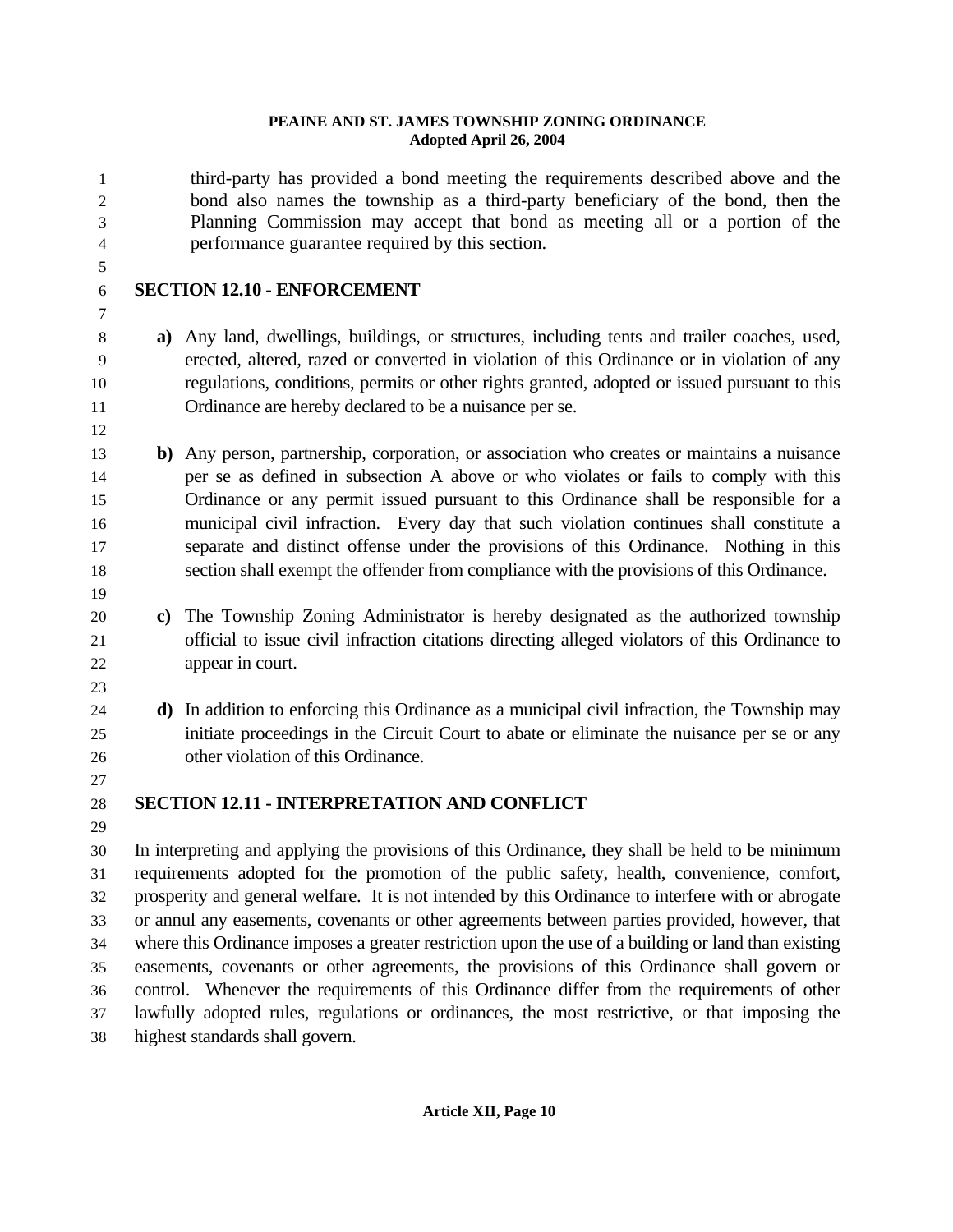**SECTION 12.12 – SAVINGS CLAUSE**  The repeal of the prior zoning ordinances, pursuant to Section 12.15 shall not affect any rights acquired, fines, penalties, forfeitures or liabilities incurred there under or actions involving any of the provisions of said ordinances. Said ordinances repealed are hereby continued in force and effect after the passage, approval and publication of this Ordinance for the purpose of such rights, fines, penalties, forfeitures, liabilities and actions therefore. **SECTION 12.13 - VALIDITY** Should any section, clause or provision of this Ordinance be declared by the court to be invalid, the same shall not affect the validity of the Ordinance as a whole or any part thereof, other than the part so declared to be invalid. **SECTION 12.14 - EFFECTIVE DATE** This Ordinance shall become effective as follows: Made, passed and adopted by the Township Board of Peaine Township, Charlevoix County, State of Michigan, the  $\theta$  th day of  $\theta$ , 2003. Made, passed and adopted by the Township Board of St. James Township, Charlevoix County, State of Michigan, the th day of 2003. Colleen M. Martin and Jean Palmer Peaine Township Clerk and St. James Township Clerk **SECTION 12.15 – REPEALER**  The Zoning Ordinance dated March 18, 1974 (Peaine Township), and March 20, 1974 (St. James Township), as amended, is hereby repealed at such time as this Ordinance is effective.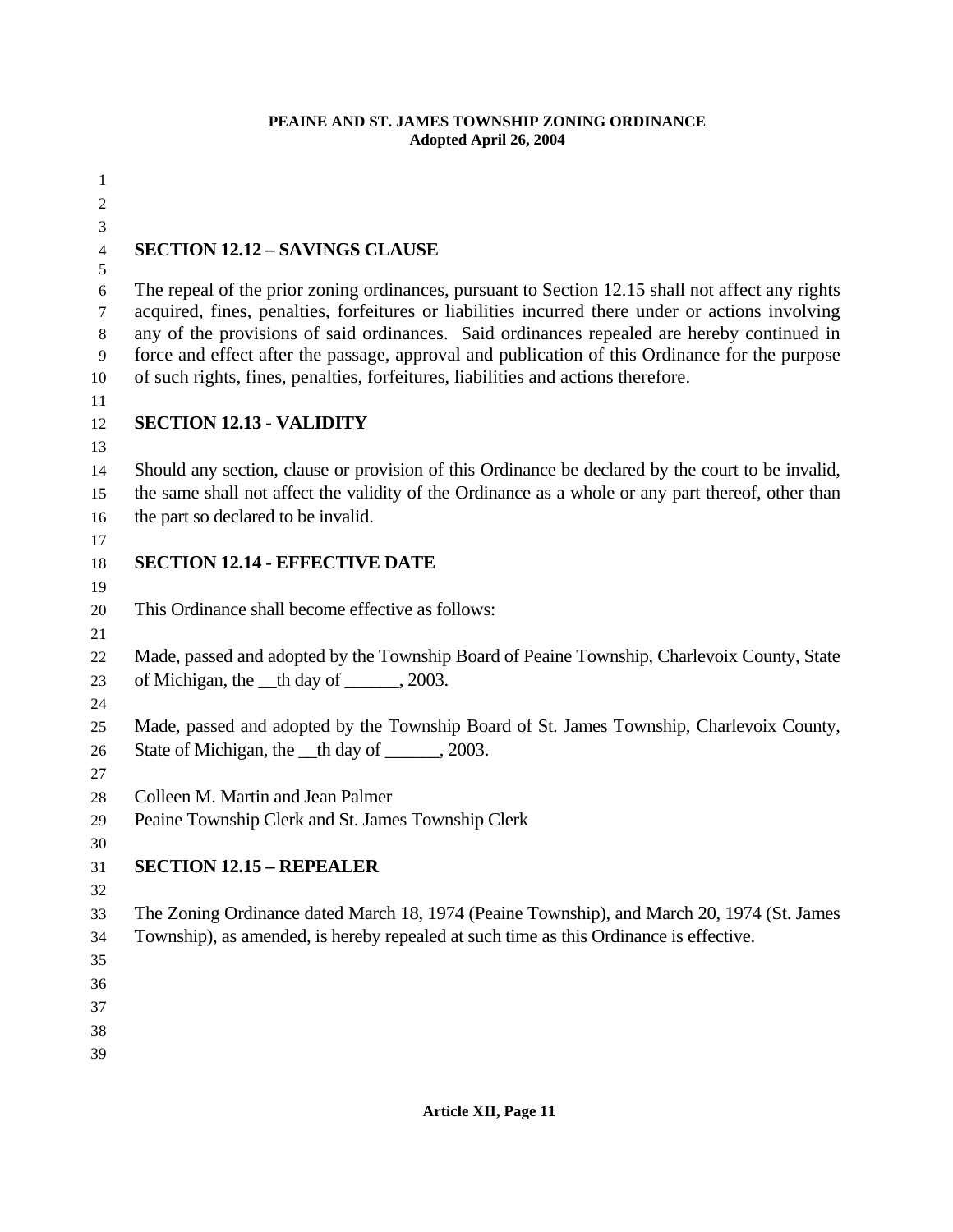1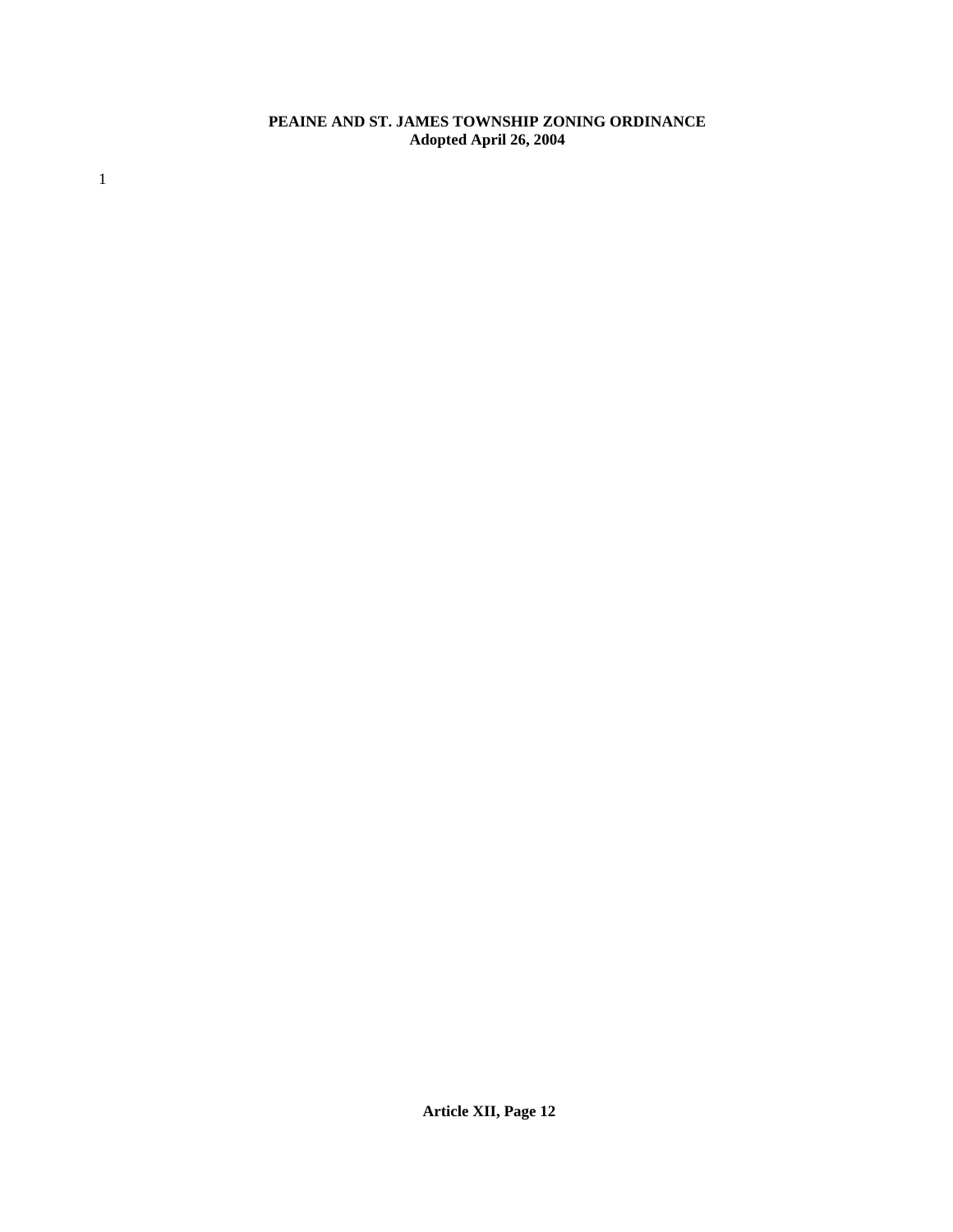| 1                                | <b>ARTICLE XIV</b>                                                                                                                                                                                                                                                                                                                                                                                       |
|----------------------------------|----------------------------------------------------------------------------------------------------------------------------------------------------------------------------------------------------------------------------------------------------------------------------------------------------------------------------------------------------------------------------------------------------------|
| 2<br>3                           | DEVELOPMENT PLAN REVIEW                                                                                                                                                                                                                                                                                                                                                                                  |
| $\overline{4}$                   |                                                                                                                                                                                                                                                                                                                                                                                                          |
| 5                                | <b>SECTION 14.00 - Purpose</b>                                                                                                                                                                                                                                                                                                                                                                           |
| 6<br>7<br>$8\,$<br>9<br>10       | To minimize impacts from various uses that are allowed to locate within Peaine & St. James<br>Townships, certain types of uses and uses in certain zoning districts are subjected to a more<br>rigorous review to ensure the health, safety and welfare of the residents of the Townships.                                                                                                               |
| 11<br>12                         | <b>SECTION 14.01 - Application For Development Plan Review</b>                                                                                                                                                                                                                                                                                                                                           |
| 13<br>14<br>15<br>16             | a) An application package for a Development Plan Review shall be submitted to the<br>Township Zoning Administrator. This application package shall contain seven (7) copies<br>of the application and seven (7) copies of the plan map.                                                                                                                                                                  |
| 17<br>18                         | 1) An application shall contain the following information:                                                                                                                                                                                                                                                                                                                                               |
| 19<br>20                         | (a) The applicant's name, address and telephone number in full.                                                                                                                                                                                                                                                                                                                                          |
| 21<br>22                         | (b) Proof of property ownership.                                                                                                                                                                                                                                                                                                                                                                         |
| 23<br>24<br>25                   | (c) A signed statement that the applicant is the owner of the property or officially<br>acting on the owner's behalf.                                                                                                                                                                                                                                                                                    |
| 26<br>27<br>28<br>29             | (d) The name and address of the owner(s) of record if the applicant is not the owner of<br>record (or firm or corporation having a legal or equitable interest in the land) and<br>the signature of the owner(s).                                                                                                                                                                                        |
| 30<br>31                         | (e) The address, parcel number and legal description of the property being developed.                                                                                                                                                                                                                                                                                                                    |
| 32<br>33                         | (f) Name and address of the developer (if different from the applicant).                                                                                                                                                                                                                                                                                                                                 |
| 34<br>35<br>36<br>37<br>38       | (g) Name and address of all registered professionals involved with the proposed<br>project including the engineers, architects, and surveyors. Plans shall contain the<br>seal of a minimum of one (1) of the registered professionals responsible for the<br>preparation of the same.                                                                                                                   |
| 39<br>40<br>41<br>42<br>43<br>44 | (h) Project description, including the total number of structures, units, bedrooms,<br>offices, total floor areas, parking spaces, carports or garages, projections of<br>employment levels for commercial and/or industrial uses, amount of recreation and<br>open space, type of recreation facilities to be provided and related information as<br>pertinent or otherwise required by this Ordinance. |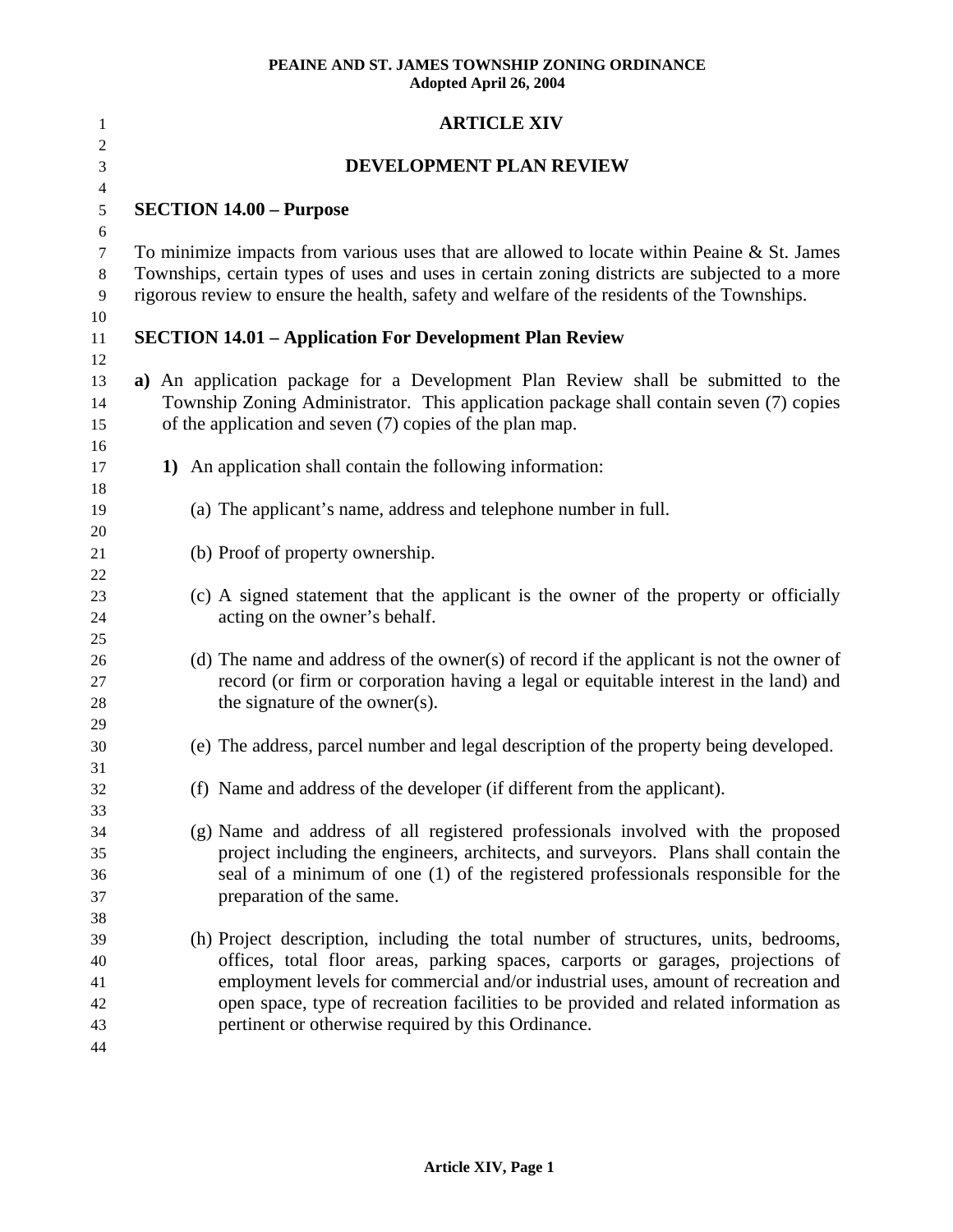1 (i) Total acreage of the project. 2 3 4 5 6 7 8 9 10 11 12 13 14 15 16 17 18 19 20 21 22 23 24 25 26 27 28 29 30 31 32 33 34 35 36 37 38 39 40 41 42 43 44 (j) Project's proposed beginning and completion schedule (by phase if the entire project is to be divided into phases). (k) The proposed Master Deed is to be included as a portion of the application package if the development is proposed to be a condominium or site condominium project. (l) Any Development Plan submitted to the Planning Commission by the Zoning Administrator shall include all Township, County, State and/or Federal permits as may be required by said agencies including any appropriate plans and specifications required by said agencies. **2)** Seven (7) copies of the Development Plan maps shall be submitted with the application package, one of which shall be capable of being reproduced. The development plan maps shall consist of accurate drawings at a scale of  $1"=\overline{100}$  or less, showing the site and all land within 150' of the site. If multiple sheets are used, each shall be labeled and the preparer identified. Each set of development plan maps shall depict the following. (a) Location of proposed and/or existing property lines, dimensions, legal descriptions, setback lines, monument locations as the locations as well as the location of current land uses, zoning classifications and existing structures on and use of the subject parcel and adjoining parcels. (b) Location and type of significant existing vegetation to be retained as well as those proposed to be removed. (c) Location of existing and proposed buildings and intended uses thereof, as well as the length, width and height of each building. (d) Proposed location of accessory structures, buildings and uses, including but not limited to all satellite dishes, antennas, flag poles, light poles, bulkheads, docks, storage sheds, transformers, air conditioners, generators and similar equipment, and the method of screening where applicable. (e) Location of all existing public and private easements including road and utility rights-of-way on or abutting the property. (f) Location of and dimensions of proposed streets, drives, curb cuts, and access easements, as well as acceleration, deceleration and passing lanes serving the development. Details of entryway and sign locations should be separately depicted with an elevation view. Proposed street names shall be included.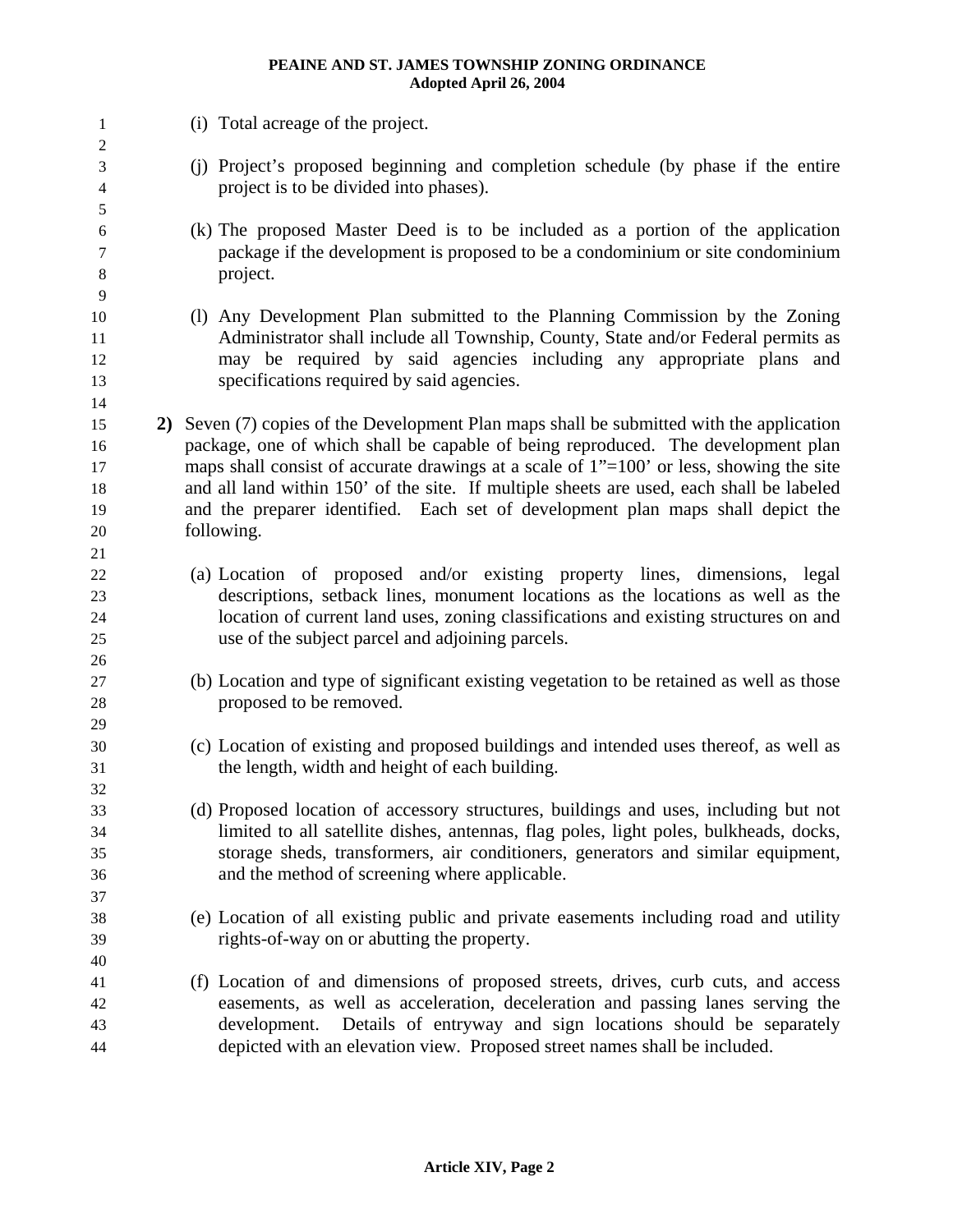| 1              |                                                                                                                             |
|----------------|-----------------------------------------------------------------------------------------------------------------------------|
| $\overline{c}$ | (g) Location, design and dimensions of existing and/or proposed curbing, barrier free                                       |
| 3              | access, carports, parking areas (including type of material proposed to be used for                                         |
| $\overline{4}$ | surfacing), fire lanes and all lighting thereof.                                                                            |
| $\sqrt{5}$     |                                                                                                                             |
| 6              | (h) Location, size and characteristics of all loading and unloading areas if applicable.                                    |
| 7              |                                                                                                                             |
| $8\,$<br>9     | (i) Location and design of sidewalks, walkways, bicycle paths and areas for public<br>use, if proposed, are to be included. |
| 10             |                                                                                                                             |
| 11             | (j) Location of water supply lines and/or wells, including fire hydrants and shutoff                                        |
| 12             | valves, and the location and design of storm sewers, retention or detention ponds,                                          |
| 13             | waste water lines, clean out locations, connection points and treatment systems,                                            |
| 14             | including septic systems, if applicable.                                                                                    |
| 15             |                                                                                                                             |
| 16             | (k) Location of all other utilities on the property including, but not limited to, natural                                  |
| 17             | gas, electric, cable TV and telephone.                                                                                      |
| 18             |                                                                                                                             |
| 19             | (1) Proposed location, dimensions and details of common open spaces and common                                              |
| 20             | facilities such as community buildings or swimming pools if applicable.                                                     |
| 21             |                                                                                                                             |
| 22             | (m) Location, size and specification of all signs.                                                                          |
| 23             |                                                                                                                             |
| 24             | (n) Exterior lighting locations with area of illumination illustrated as well as the type                                   |
| 25             | of fixtures and shielding to be used.                                                                                       |
| 26             |                                                                                                                             |
| 27             | (o) Location and type of fencing, walls and other screening devices.                                                        |
| 28             |                                                                                                                             |
| 29             | (p) Location and specifications for all proposed perimiter and internal landscaping and                                     |
| 30             | other buffering features. For each new landscaping material, the type and size at                                           |
| 31             | the time of planting must be indicated. All vegetation to be retained on the size                                           |
| 32             | must also be indicated, as well as its general size and specific location.                                                  |
| 33             |                                                                                                                             |
| 34             | (q) Location, size and specifications for screening of all trash receptacles and other                                      |
| 35             | solid waste disposal facilities.                                                                                            |
| 36             |                                                                                                                             |
| 37             | (r) Location and specifications for any existing or proposed above or below ground                                          |
| 38             | storage facilities for any chemicals, salts, flammable materials or hazardous                                               |
| 39             | materials as well as any containment structures or clear zones required by                                                  |
| 40             | government authorities.                                                                                                     |
| 41             |                                                                                                                             |
| 42             | (s) North arrow, scale and date of original submittal and last revision.                                                    |
| 43             |                                                                                                                             |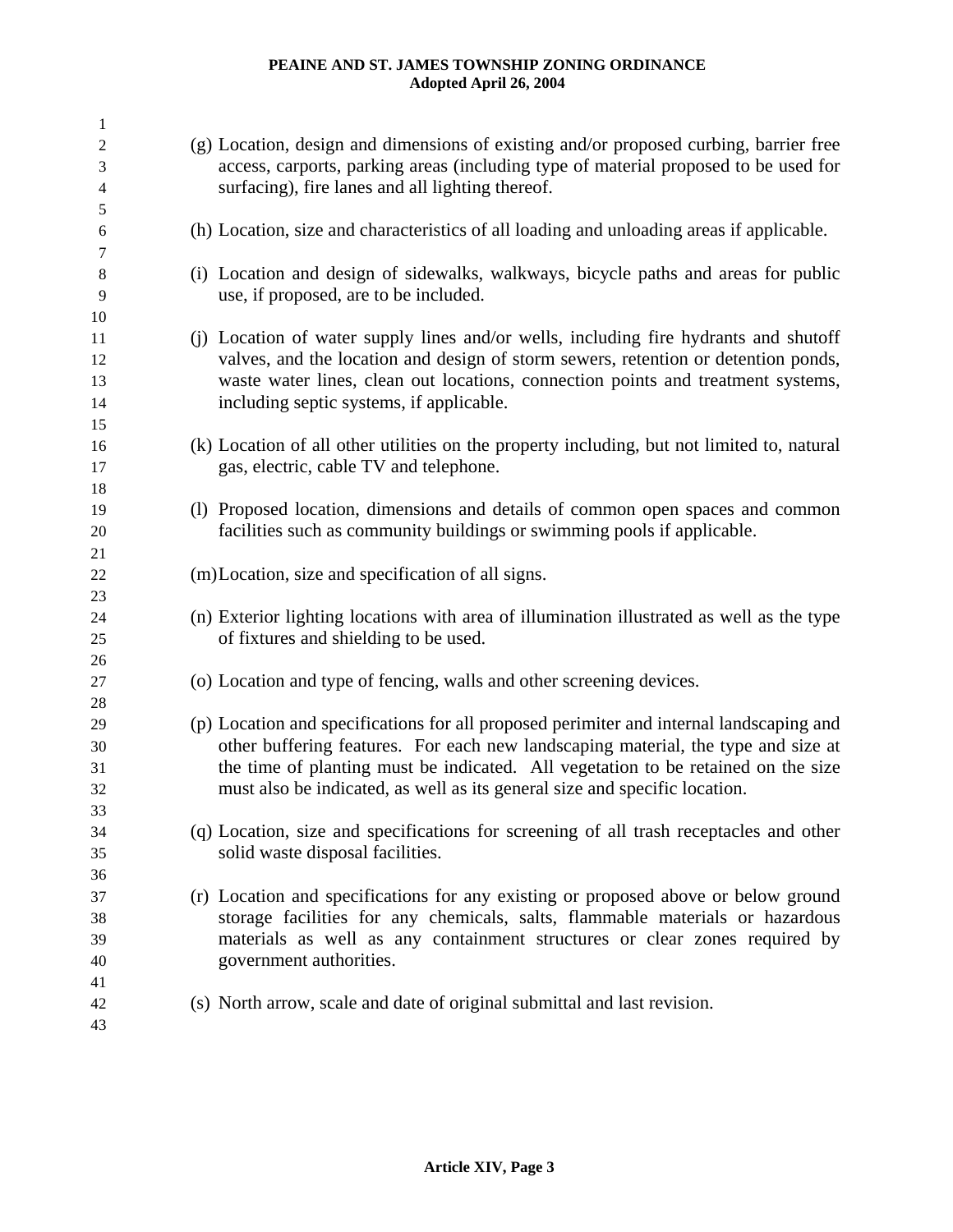| 1<br>2<br>3    |    | (t) For facilities or uses where hazardous substances as defined by Resource<br>Conservation and Recovery Act are stored, used or generated, the following<br>information will be provided: |
|----------------|----|---------------------------------------------------------------------------------------------------------------------------------------------------------------------------------------------|
| $\overline{4}$ |    |                                                                                                                                                                                             |
| 5              |    | (1) Location and size of interior and exterior areas and structures to be used for                                                                                                          |
| 6              |    | storage, use, loading/unloading, recycling, or disposal of hazardous                                                                                                                        |
| 7              |    | substances.                                                                                                                                                                                 |
| 8              |    |                                                                                                                                                                                             |
| 9              |    | (2) Location of all underground and above ground storage tanks for uses as fuel                                                                                                             |
| 10             |    | storage, waste oil storage tanks, chemical storage, hazardous waste storage,                                                                                                                |
| 11             |    | collection of contaminated storm water, all similar uses.                                                                                                                                   |
| 12             |    |                                                                                                                                                                                             |
| 13             |    | (3) Location of exterior drains, dry wells, catch basins, retention/detention areas                                                                                                         |
| 14             |    | and other facilities designed to collect, store or transport storm water. The                                                                                                               |
| 15             |    | point of discharge for all drains.                                                                                                                                                          |
| 16             |    |                                                                                                                                                                                             |
| 17             |    | (4) Delineation of areas on the site which are known or suspected to be                                                                                                                     |
| 18             |    | contaminated, together with a report on the status of the cleanup.                                                                                                                          |
| 19             |    |                                                                                                                                                                                             |
| $20\,$         |    | (5) Copies of all Federal/State/County permits required.                                                                                                                                    |
| 21             |    |                                                                                                                                                                                             |
| 22             |    | (u) Other information deemed necessary by the Planning Commission to allow the                                                                                                              |
| 23             |    | Commission to determine whether the development will be harmonious with the                                                                                                                 |
| 24             |    | community and to ensure the health, safety and welfare of the community is                                                                                                                  |
| 25             |    | protected including but not limited to the following:                                                                                                                                       |
| 26             |    |                                                                                                                                                                                             |
| 27             |    | (1) The location and type of existing soils.                                                                                                                                                |
| 28             |    |                                                                                                                                                                                             |
| 29             |    | (2) Elevations of buildings, signs and other structures and typical elevation views                                                                                                         |
| 30             |    | of proposed structures.                                                                                                                                                                     |
| 31             |    |                                                                                                                                                                                             |
| 32             | b) | The applicant shall submit the required fees to the Zoning Administrator as set forth in                                                                                                    |
| 33             |    | the Section 12.08 of this Ordinance.                                                                                                                                                        |
| 34             |    | The Zoning Administrator shall review the contents of the application package and shall                                                                                                     |
| 35             | c) |                                                                                                                                                                                             |
| 36             |    | forward said material to the Planning Commission upon determination that the                                                                                                                |
| 37             |    | application package is complete with all requirements of this ordinance being met.                                                                                                          |
| 38             |    |                                                                                                                                                                                             |
| 39             | d) | The Planning Commission upon request of the applicant may waive certain requirements                                                                                                        |
| 40             |    | of the plan listed above provided the Planning Commission shall document on the record<br>specific reasons why specific requirements are being waived.                                      |
| 41             |    |                                                                                                                                                                                             |
| 42             |    |                                                                                                                                                                                             |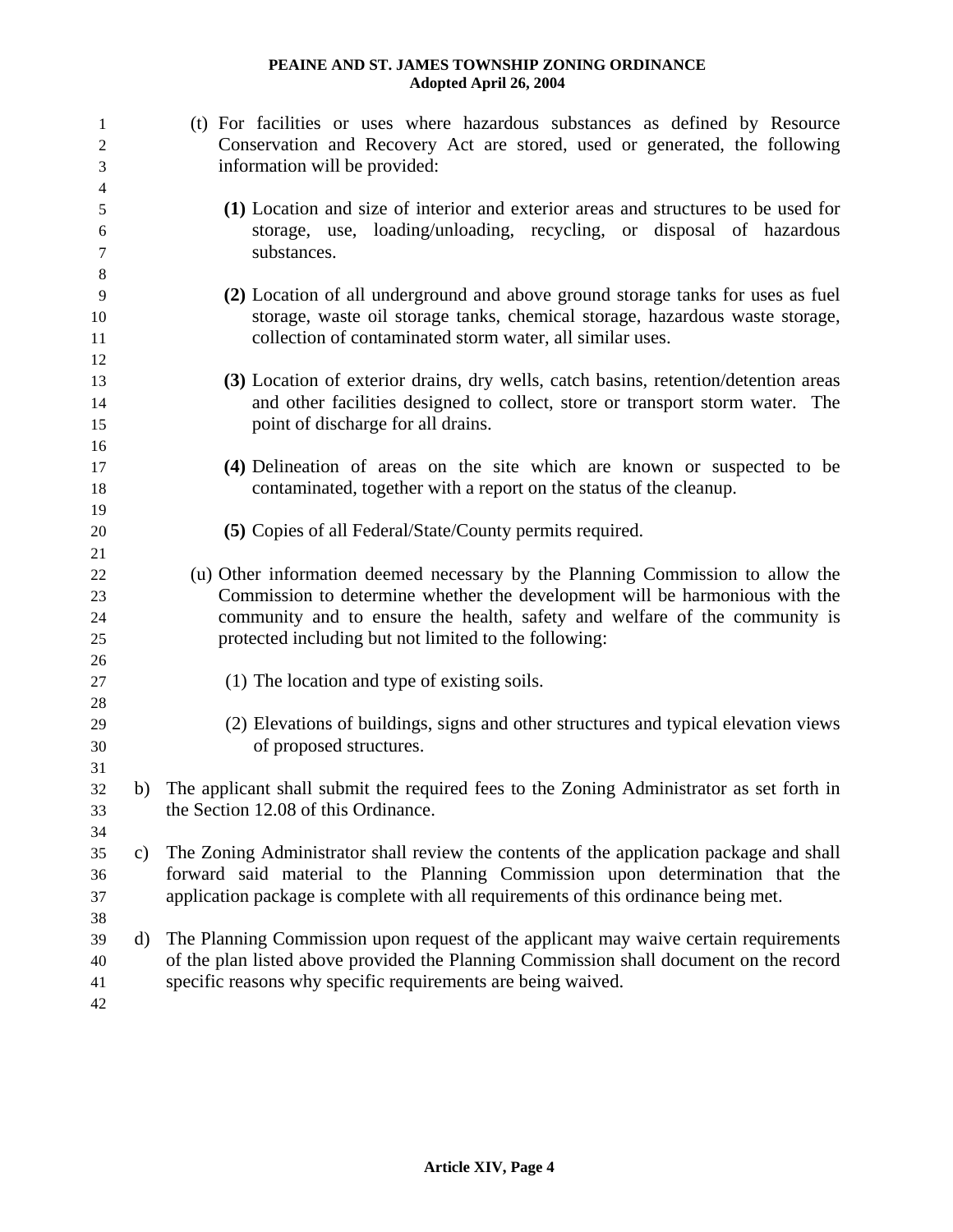1 2 3

## **SECTION 14.02 Development Plan Review and Approval**

4 **a)** The applicant or agent of the applicant must be present at any meeting at which the development plan is being considered. Should the applicant (or agent of) not be present for two (2) consecutive meetings at which the development plan is an agenda item, the development plan may be rejected by the Township Planning Commission and may be required to be resubmitted at a later date as a new application.

10 11 12 13 14 **b)** Only one (1) development plan shall be considered by the Planning Commission for a parcel of property at one time. The applicant may withdraw an application and apply with a new development plan. In this instance, the first development plan shall no longer be considered and a notation shall be made on the development plan that it has been withdrawn by the applicant.

- 16 17 18 19 20 21 **c)** The Planning Commission shall review and approve, review and approve with conditions, or review and deny all development plans submitted under this ordinance. Each development plan shall comply with Section 14.4 of this ordinance. Prior to any final decision, the Planning Commission shall seek the recommendation of other Federal, State, County or other local groups or agencies, when the Planning Commission feels it is applicable.
- 22

15

23 24 25 26 27 28 29 **d)** Development Plan approval shall be by the Planning Commission. The Planning Commission shall indicate in writing that all requirements of the Ordinance including those of other reviewing agencies have been met including any conditions that may be necessary. Where the applicant is dependent upon the granting of any variances by the Zoning Board of Appeals, said favorable action by the Zoning Board of Appeals is necessary before final development plan can be granted. An approved development plan shall include a note referencing the case number and date of all variances granted.

30

31 32 33 34 35 36 37 38 **e)** All development plans shall be acted upon by the Planning Commission in the order in which they are received by the Zoning Administrator. All development shall be acted upon within a reasonable period of time after receipt by the Planning Commission of a complete application and development plan meeting the requirements above. Any development plan submitted to the Planning Commission by the Zoning Administrator shall include evidence that all Township, County, State and/or Federal permits as may be required by said agencies and present appropriate plans and specifications as may be required by said agencies have been applied for.

- 39
- 40 41 **f)** Upon development plan approval by the Planning Commission, a Zoning Permit shall be issued.
- 42
- 43
- 44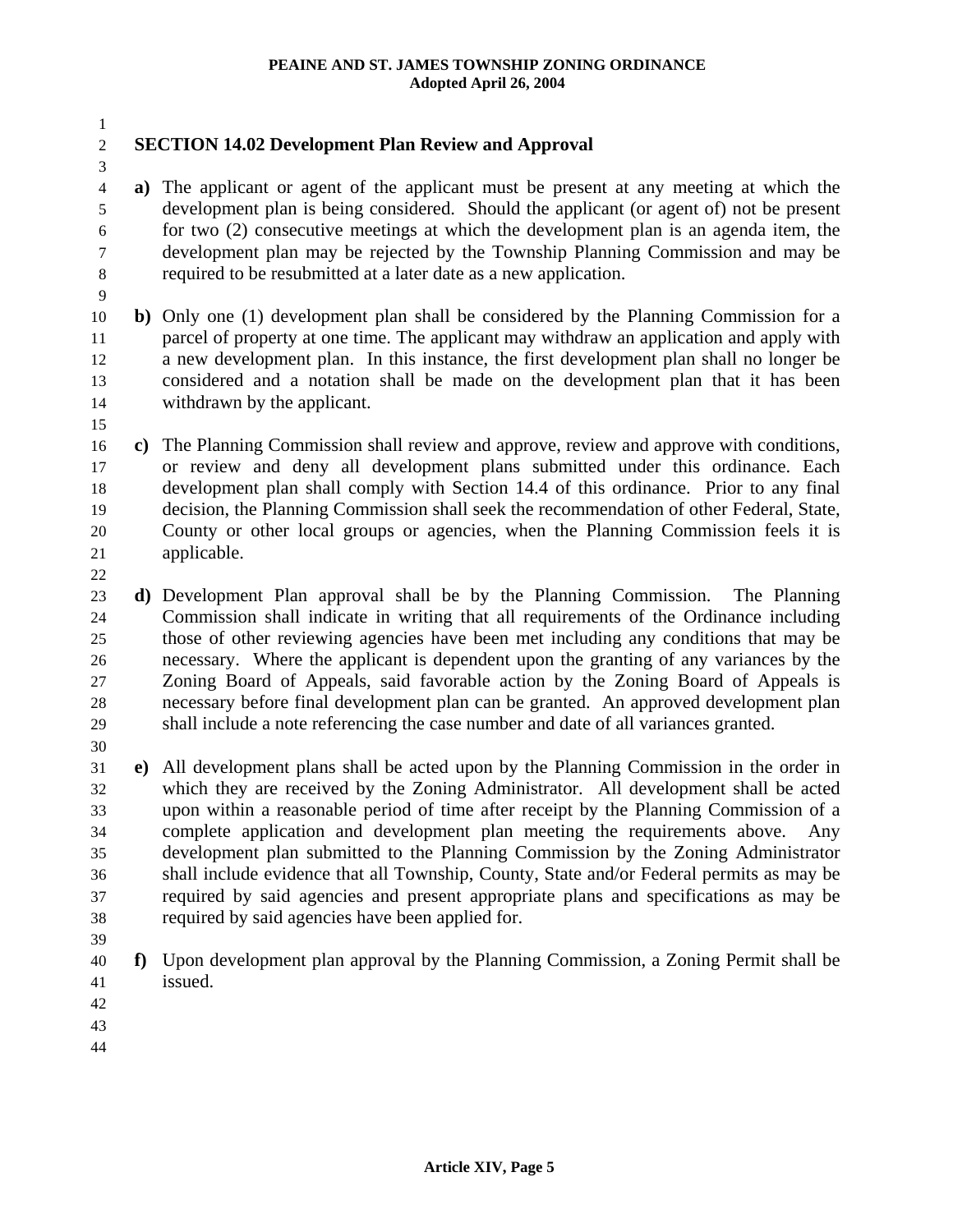| $\mathbf{1}$   |    | <b>SECTION 14.03 – Agency Review</b>                                                   |
|----------------|----|----------------------------------------------------------------------------------------|
| $\overline{c}$ |    |                                                                                        |
| 3              |    | a) The Planning Commission may require the applicant to submit one (1) copy of the     |
| 4              |    | application for development plan review, along with any applicable maps and changes by |
| 5              |    | the Planning Commission, to the following agencies                                     |
| 6<br>7         |    | 1) Charlevoix Charlevoix Erosion and Sedimentation Control Officer.                    |
| 8              |    |                                                                                        |
| 9              |    | 2) Charlevoix County Road Commission                                                   |
| 10             |    |                                                                                        |
| 11             |    | 3) Charlevoix County Drain Commissioner.                                               |
| 12             |    |                                                                                        |
| 13             |    | 4) Northwest Michigan Community Health Agency.                                         |
| 14             |    |                                                                                        |
| 15             |    | 5) Charlevoix County Building Department.                                              |
| 16             |    |                                                                                        |
| 17             |    | 6) Charlevoix County Planning Department.                                              |
| 18             |    |                                                                                        |
| 19             |    | 7) Beaver Island Fire Department Chief.                                                |
| 20             |    |                                                                                        |
| 21             |    | 8) Michigan Department of Environmental Quality.                                       |
| 22             |    | 9) Army Corps of Engineers.                                                            |
| 23<br>24       |    |                                                                                        |
| 25             |    | 10) All other agencies with jurisdiction in regard to a particular project.            |
| 26             |    |                                                                                        |
| 27             |    | b) When a development plan is reviewed and approved or disapproved by the Planning     |
| 28             |    | Commission and all steps completed, five (5) copies of the development plan will be    |
| 29             |    | marked with said action and distributed to the following:                              |
| 30             |    |                                                                                        |
| 31             |    | 1) One copy returned to the applicant signed by the Chairperson of the Planning        |
| 32             |    | Commission including any conditions of approval.                                       |
| 33             |    |                                                                                        |
| 34             |    | 2) One copy forwarded to the Planning Commission secretary for filing.                 |
| 35             |    |                                                                                        |
| 36             |    | 3) One copy forwarded to the Zoning Administrator.                                     |
| 37             |    |                                                                                        |
| 38<br>39       | 4) | One copy forwarded to the Beaver Island District Library.                              |
| 40             |    | 5) One copy forwarded to the Beaver Island Fire Department and EMS.                    |
| 41             |    |                                                                                        |
| 42             |    |                                                                                        |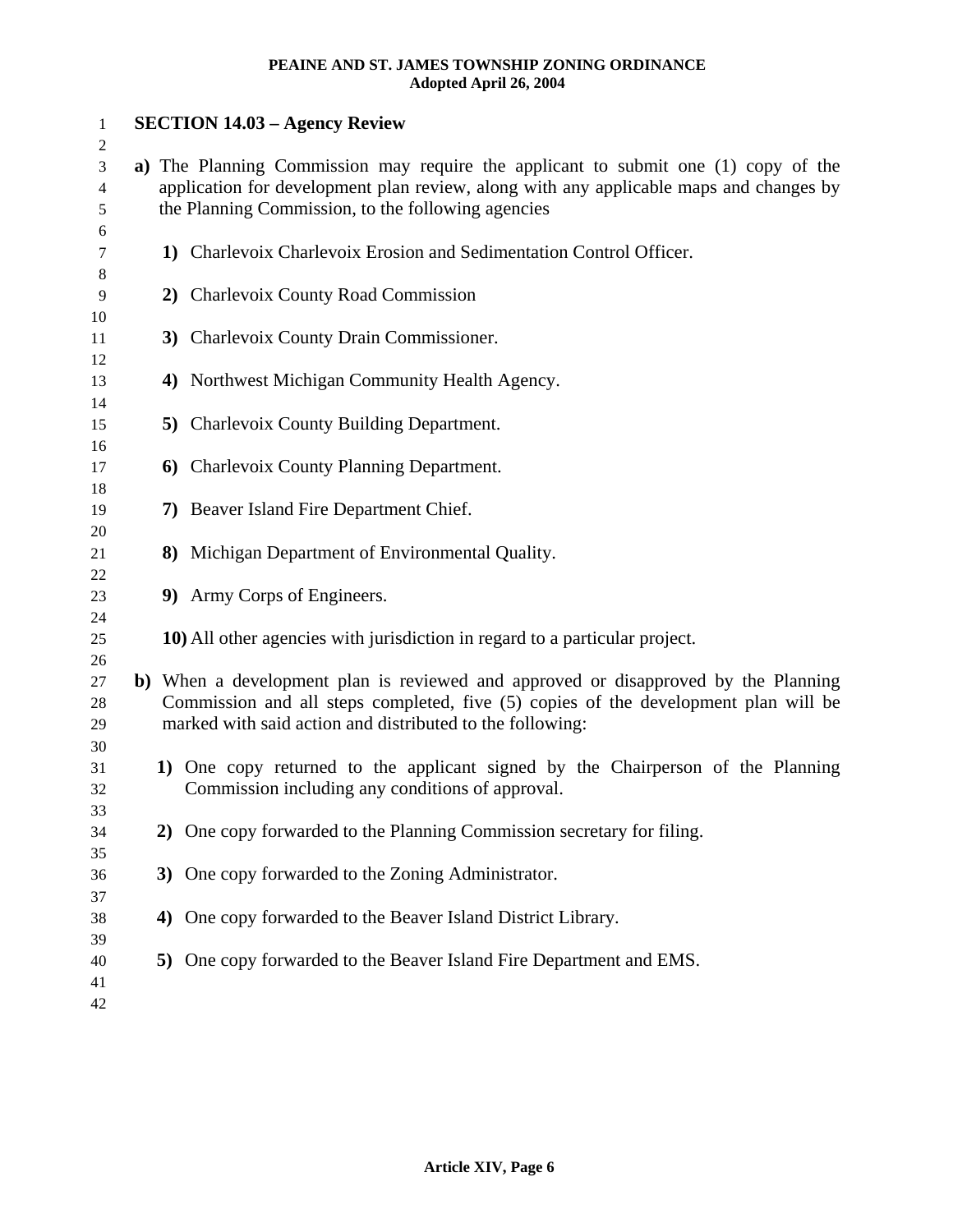| $\mathbf{1}$                     | <b>SECTION 14.04 – Standards for Development Plan Approval.</b>                                                                                                                |
|----------------------------------|--------------------------------------------------------------------------------------------------------------------------------------------------------------------------------|
| $\overline{2}$                   |                                                                                                                                                                                |
| $\mathfrak{Z}$<br>$\overline{4}$ | a) Each development plan shall conform to all applicable provisions of the Zoning<br>Ordinance and the standards listed below.                                                 |
| 5                                |                                                                                                                                                                                |
| 6                                | 1) All elements of the development plan shall be harmoniously and efficiently organized                                                                                        |
| $\tau$                           | in relation to topography, the size and type of the lot, the character of adjoining                                                                                            |
| $\,8\,$                          | property and the type and size of buildings.                                                                                                                                   |
| 9                                |                                                                                                                                                                                |
| 10                               | 2) The landscape shall be preserved in its natural state, insofar as practical, as determined                                                                                  |
| 11                               | by the Township Planning Commission, by minimizing tree and soil removal, and by                                                                                               |
| 12                               | topographical modifications which result in maximum harmony with adjacent areas.                                                                                               |
| 13                               |                                                                                                                                                                                |
| 14                               | 3) Special attention shall be given to proper development drainage so that removal of                                                                                          |
| 15<br>16                         | storm waters will not affect neighboring properties. Run-off from such developments<br>may be required to be diverted to detention and settling basins before being discharged |
| 17                               | off site.                                                                                                                                                                      |
| 18                               |                                                                                                                                                                                |
| 19                               | 4) All buildings or groups of buildings shall be so arranged as to permit emergency                                                                                            |
| $20\,$                           | vehicle access by some practical means to all sides.                                                                                                                           |
| 21                               |                                                                                                                                                                                |
| 22                               | 5) Every structure or dwelling unit shall have access to a street, walkway or other area                                                                                       |
| 23                               | dedicated to common use.                                                                                                                                                       |
| $24\,$                           |                                                                                                                                                                                |
| 25                               | 6) All loading and unloading areas and outside storage areas, including areas for the                                                                                          |
| 26                               | storage of trash, which face or are visible from residential districts or public                                                                                               |
| $27\,$                           | thoroughfares, shall be screened by a vertical screen consisting of structural or plant                                                                                        |
| 28                               | materials no less than five (5) feet in height. Plant materials shall be a minimum of                                                                                          |
| 29<br>30                         | five (5) feet in height at the time of planting.                                                                                                                               |
| 31                               | 7) Exterior lighting shall be arranged so that it is deflected away from neighboring                                                                                           |
| 32                               | properties and so that it does not impede the vision of traffic along adjacent streets nor                                                                                     |
| 33                               | add to the visual light pollution of neighboring properties.                                                                                                                   |
| 34                               |                                                                                                                                                                                |
| 35                               | 8) All road approaches abutting paved public roads shall be surfaced with bituminus                                                                                            |
| 36                               | asphalt, concrete or similar materials.                                                                                                                                        |
| 37                               |                                                                                                                                                                                |
| 38                               | 9) The arrangement of public or common ways for vehicular and pedestrian circulation                                                                                           |
| 39                               | shall respect the pattern of existing or planned streets. Streets, which are part of an                                                                                        |
| 40                               | existing or planned pattern which serve adjacent development shall be of a width                                                                                               |
| 41                               | appropriate to handle the traffic volumes they will carry.                                                                                                                     |
| 42                               |                                                                                                                                                                                |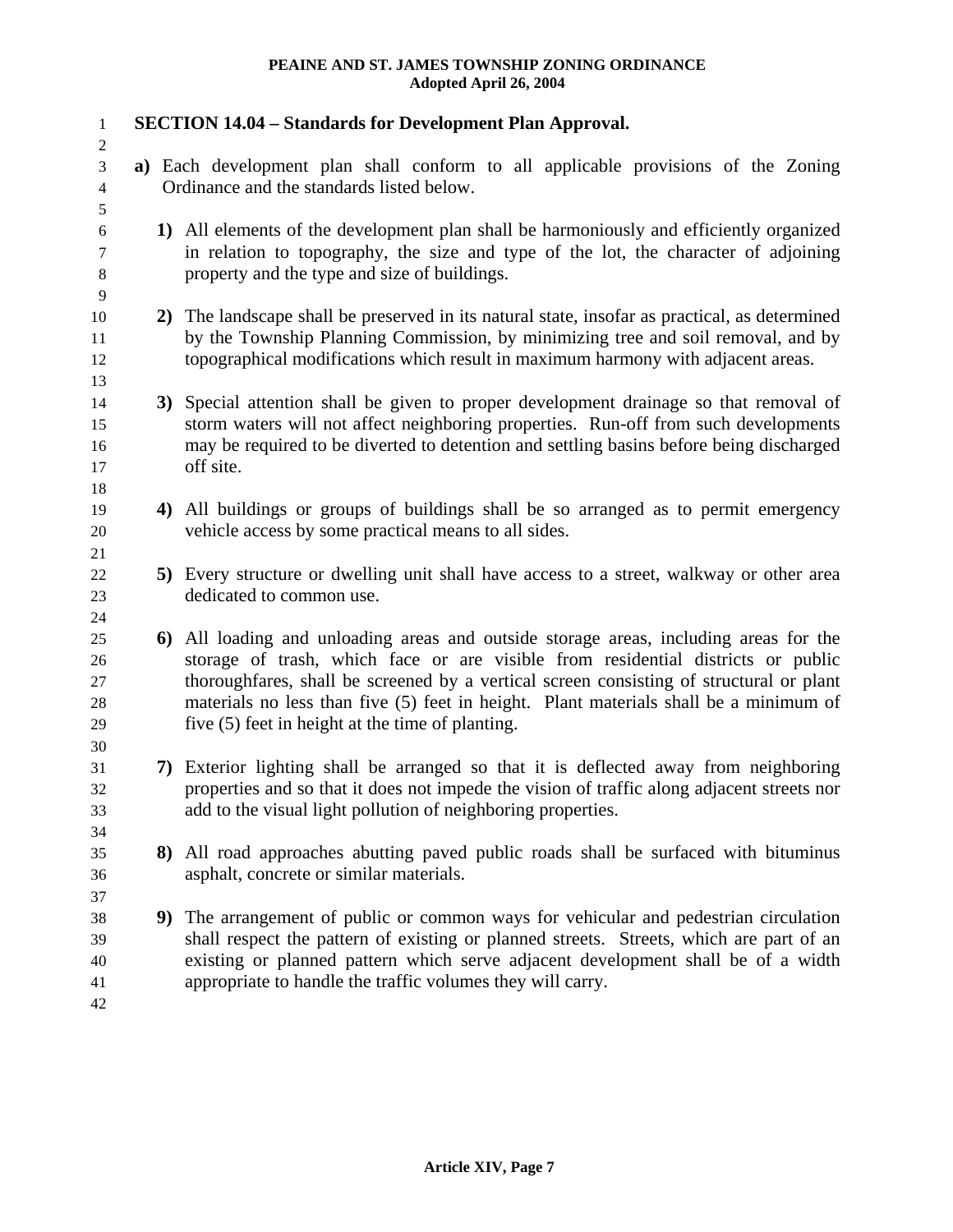| 1<br>2      | 10) All proposed streets shall be shown on the development plan and include a Civil<br>Engineer's signature and seal with a statement that the engineer is responsible for the |
|-------------|--------------------------------------------------------------------------------------------------------------------------------------------------------------------------------|
| 3           | design, and will oversee the construction and development of the road system.                                                                                                  |
| 4<br>5<br>6 | 11) Public streets to be deed to the Charlevoix County Road Commission shall meet their<br>requirements.                                                                       |
| 7           |                                                                                                                                                                                |
| 8<br>9      | 12) Private roads, serving five (5) or more lots or parcels, shall at a minimum meet the<br>following standards:                                                               |
| 10          |                                                                                                                                                                                |
| 11          | (a) Shall contain a sixty-six (66) foot right-of-way.                                                                                                                          |
| 12          |                                                                                                                                                                                |
| 13          | (b) Shall contain a grade that does not exceed ten $(10\%)$ percent.                                                                                                           |
| 14          |                                                                                                                                                                                |
| 15          | (c) All dead end roads shall contain a cul-de-sac at the end with a minimum ninety                                                                                             |
| 16          | (90) foot radius.                                                                                                                                                              |
| 17          |                                                                                                                                                                                |
| 18          | (d) The traveled portion of the road shall be a minimum of eighteen (18) feet in width                                                                                         |
| 19          | with a two (2) foot shoulder on each side.                                                                                                                                     |
| 20          |                                                                                                                                                                                |
| 21          | 13) All common drives or private roads, more than six hundred (600) feet in length                                                                                             |
| 22          | servicing or to serve five (5) or more lots, shall have a road maintenance agreement                                                                                           |
| 23          | and deed restrictions which provides for the perpetual private (non-public) maintenance                                                                                        |
| 24          | of such drives and roads to a necessary and reasonable standard to serve the several                                                                                           |
| 25          | interests involved. The documents shall contain the following provisions:                                                                                                      |
| 26          |                                                                                                                                                                                |
| 27          | (a) A method of financing road maintenance and upkeep in order to keep the road in a                                                                                           |
| 28          | reasonably good and usable condition.                                                                                                                                          |
| 29          |                                                                                                                                                                                |
| 30          | (b) A workable method of apportioning the costs of maintenance, upkeep, and                                                                                                    |
| 31          | improvements.                                                                                                                                                                  |
| 32          |                                                                                                                                                                                |
| 33          | (c) Contain provisions that the owners of any and all property using the road shall                                                                                            |
| 34          | refrain from prohibiting, restricting, limiting or in any manner interfering with                                                                                              |
| 35          | normal ingress, egress and use of the road. Normal ingress, egress and use shall                                                                                               |
| 36          | include use by family, guests, invitees, tradesmen and other bound to and returning                                                                                            |
| 37          | from any of the properties having a right to use the road. Provisions shall be                                                                                                 |
| 38          | included to allow ingress and egress by emergency and other public vehicles for                                                                                                |
| 39          | whatever public services are necessary.                                                                                                                                        |
| 40          |                                                                                                                                                                                |
| 41          | (d) A notice that if repairs and maintenance are not made, the Township may bring the                                                                                          |
| 42          | drive or road up to safe design standards and assess owners of the lots served by                                                                                              |
| 43          | the common drive or private road for the improvements, plus an administrative fee                                                                                              |
| 44          | of up to 25% for out-of-pocket costs.                                                                                                                                          |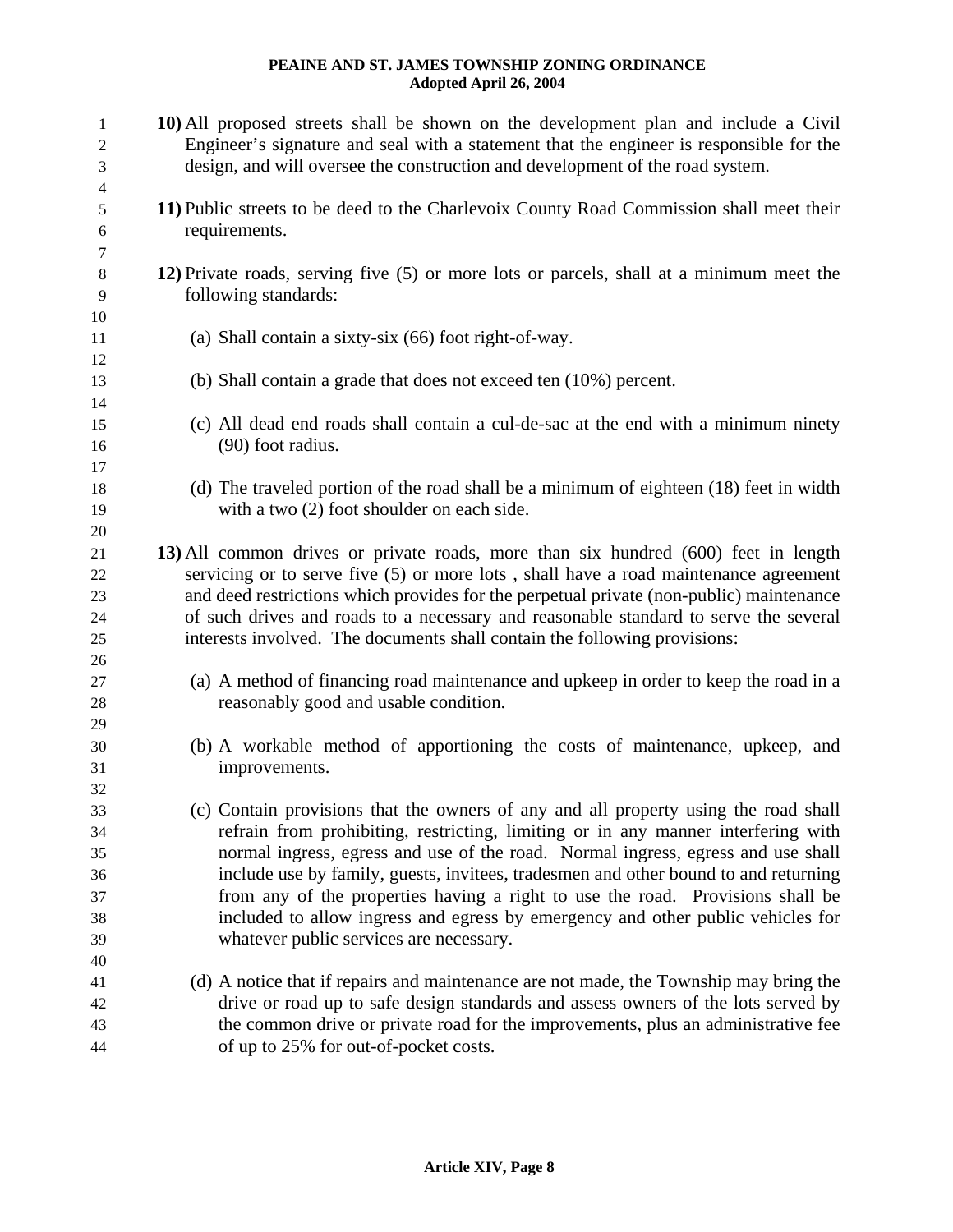| 1                          |                                                                                                                                                                                                                                                                                                                                                              |
|----------------------------|--------------------------------------------------------------------------------------------------------------------------------------------------------------------------------------------------------------------------------------------------------------------------------------------------------------------------------------------------------------|
| $\overline{c}$<br>3        | (e) A notice that no public funds of Peaine or St. James Townships are to be used to<br>build, repair or maintain the common drive or private road.                                                                                                                                                                                                          |
| $\overline{4}$             |                                                                                                                                                                                                                                                                                                                                                              |
| $\sqrt{5}$<br>6<br>7       | b) For all proposed natural resource extraction, mining, or relocation operations, for and<br>within a specific development, the following requirements shall be established:                                                                                                                                                                                |
| $8\,$<br>9<br>10           | 1) A performance guarantee shall be required for all proposed projects. This fee shall be<br>of an amount sufficient to cover the costs, to the Township, of completing the earth<br>moving and landscaping to the conditions detailed in the approved development plan.                                                                                     |
| 11<br>12<br>13<br>14<br>15 | 2) Sufficient native topsoil shall be left on the site as a ready resource to be used in<br>reclamation work following excavation/extraction activity, unless an alternative or<br>replacement plan is approved.                                                                                                                                             |
| 16<br>17<br>18<br>19       | 3) Fences, berms, walls and other visual screening devices of sufficient heighth and<br>construction shall be required to screen operations and stockpiles from views on public<br>roads or waterways. Maximum slope grades may be specified.                                                                                                                |
| 20<br>21<br>22<br>23       | 4) The operation of mechanical equipment of any kind may be limited by the day and/or<br>hour if the development is in a location that directly impacts homes and/or residential<br>zoned lands, by creating an operating nuisance.                                                                                                                          |
| 24<br>25<br>26<br>27       | 5) All structures, equipment and machinery shall be considered temporary and shall be<br>removed from the development upon completion of the mineral extraction, mining or<br>relocation.                                                                                                                                                                    |
| 28<br>29<br>30             | 6) Air pollution, noise and vibration factors shall be controlled within the limits governed<br>by State and/or Federal regulations applicable to the facility.                                                                                                                                                                                              |
| 31<br>32<br>33             | 7) If necessary to protect the area, access routes serving the development may be specified<br>for the purpose of limiting the exposure of residential areas to earth moving vehicles.                                                                                                                                                                       |
| 34<br>35<br>36<br>37<br>38 | 8) The location of earth stockpiles, machinery, equipment and buildings, may be required<br>to be approved by permit but only in terms to protect adjoining properties.<br>Topography, vegetation, screening devices and physical isolation from residential<br>properties shall be considered in locating development facilities and earth stockpiles.      |
| 39<br>40<br>41<br>42<br>43 | 9) The final grading and land reclamation plan for each permitted excavation may be<br>required to be in general accordance with the character of uses and natural features on<br>adjoining lands to the extent practical. All reclamation, grading and seeding practices<br>shall be done per USDA Soil Conservation Services standards and specifications. |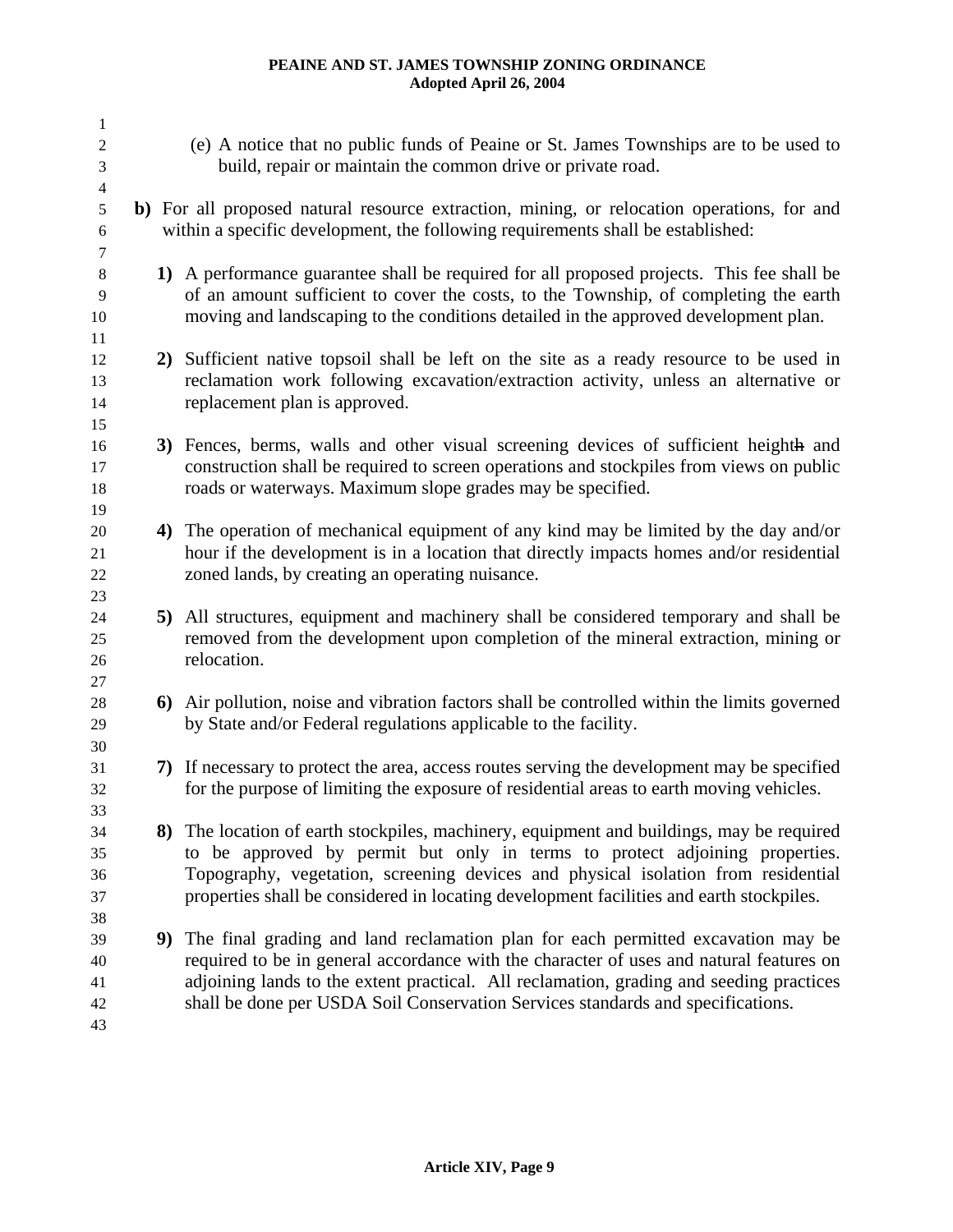| $\mathbf{1}$        | 10) Specific development reclamation requirements may vary depending on the location of<br>the development in terms of its exposure to view, physical isolation, influence on |
|---------------------|-------------------------------------------------------------------------------------------------------------------------------------------------------------------------------|
| $\overline{2}$<br>3 | residential areas, sensitivity to the natural environment and/or reuse potential. The                                                                                         |
| 4                   | Planning Commission shall state specific reasons for such allowed variances.                                                                                                  |
| 5                   |                                                                                                                                                                               |
| 6                   | 11) Time limits may be established in the approval of a development plan to ensure the                                                                                        |
| 7                   | removal of the resource and restoration of the property in a timely fashion.                                                                                                  |
| $\,8\,$             |                                                                                                                                                                               |
| 9                   | 12) Processing may be limited to only the materials extracted from the site.                                                                                                  |
| 10                  |                                                                                                                                                                               |
| 11                  | c) For private recreational facilities or uses that have inland lake frontage, the following                                                                                  |
| 12                  | limitations shall be established:                                                                                                                                             |
| 13                  |                                                                                                                                                                               |
| 14                  | 1) Vehicle parking is permitted only as necessary for reasonable access to the location.                                                                                      |
| 15                  |                                                                                                                                                                               |
| 16                  | 2) If a private lake front park or playground is being developed as part of a subdivision,                                                                                    |
| 17                  | plat, condominium or other form of development, a minimum of one hundred (100)                                                                                                |
| 18                  | feet of shoreline and twenty thousand (20,000) square feet of land shall be required for                                                                                      |
| 19                  | five (5) or fewer non-lake lots. For each additional lot, an additional ten (10) feet of                                                                                      |
| 20                  | frontage and two thousand (2,000) square feet of land are shall be required.                                                                                                  |
| 21                  |                                                                                                                                                                               |
| 22                  | 3) Boat docks shall not exceed one (1) per one hundred (100) feet of lot width. No dock                                                                                       |
| 23                  | shall be located in a manner that will impede the use of the lake by adjoining                                                                                                |
| 24                  | properties.                                                                                                                                                                   |
| 25                  |                                                                                                                                                                               |
| 26                  | 4) No more than three (3) motor powered crafts shall be moored per one hundred (100)                                                                                          |
| 27                  | feet of lot width.                                                                                                                                                            |
| $28\,$              |                                                                                                                                                                               |
| 29                  | 5) Only one (1) raft shall be allowed per one hundred (100) feet of lot width.                                                                                                |
| 30                  |                                                                                                                                                                               |
| 31                  | d) Developments where hazardous substances are stored, used or generated the following                                                                                        |
| 32                  | standards shall apply:                                                                                                                                                        |
| 33                  |                                                                                                                                                                               |
| 34                  | 1) Said developments shall be designed in such a manner to prevent spills and (unless                                                                                         |
| 35                  | permitted by state or federal statute) discharges to the air, surface or the ground, ground                                                                                   |
| 36                  | water, lakes, streams, rivers or wetlands.                                                                                                                                    |
| 37                  |                                                                                                                                                                               |
| 38                  | 2) Secondary containment for the above ground areas where hazardous substances are                                                                                            |
| 39                  | stored or used shall be provided. Secondary containment shall be sufficient to store the                                                                                      |
| 40                  | substance for the maximum anticipated period of time necessary for the recovery of                                                                                            |
| 41                  | any released substance.                                                                                                                                                       |
| 42                  |                                                                                                                                                                               |
| 43                  | 3) General purpose floor drains shall only be allowed if they are connected to a public                                                                                       |
| 44                  | sewer system providing primary, secondary and tertiary treatment, or an on-                                                                                                   |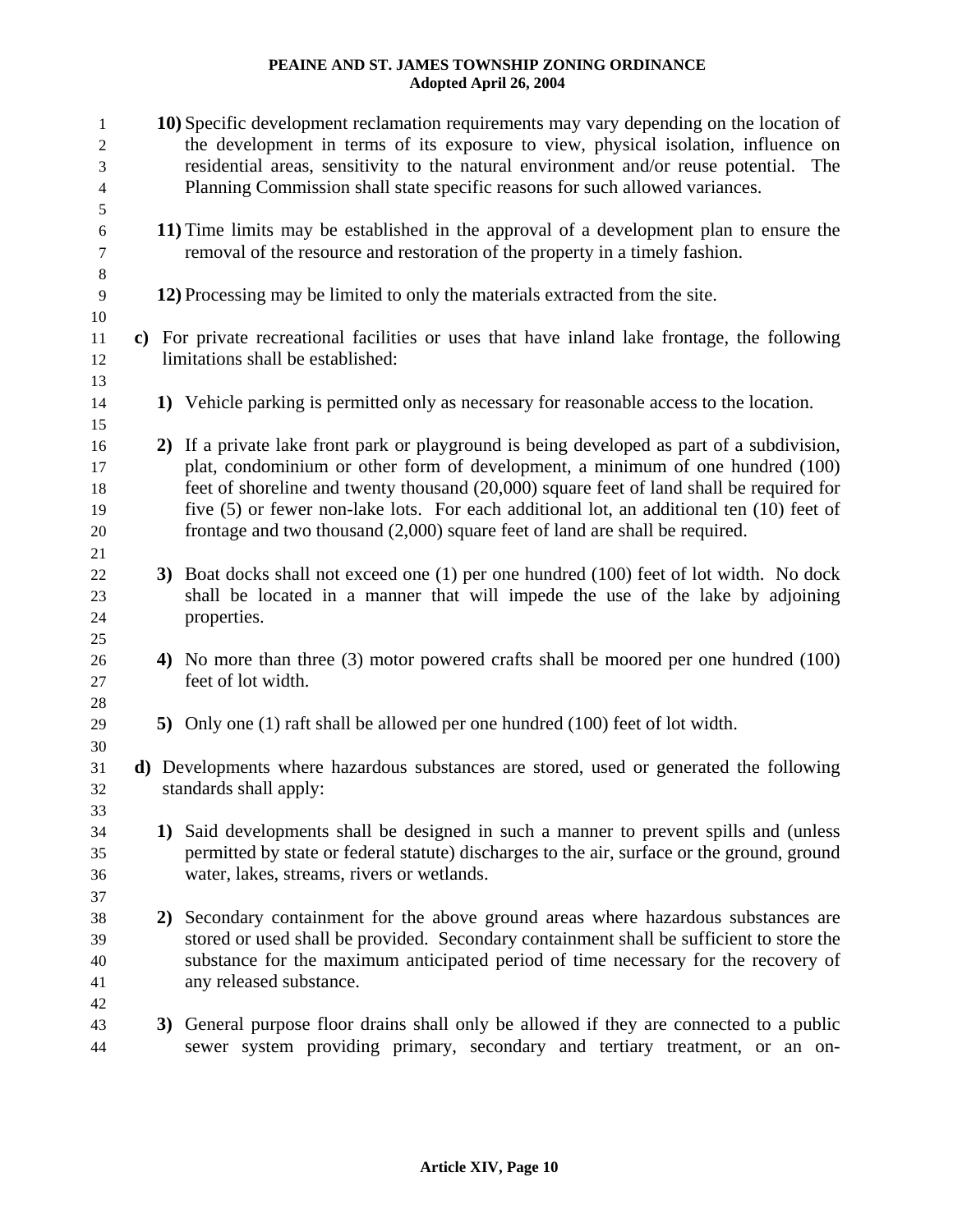development closed holding tank (not a septic system), or regulated through a National Pollution Discharge Elimination Permit. 1 2 3 4 5 6 7 8 9 10 11 12 13 14 15 16 17 18 19 20 21 22 23 24 25 26 27 28 29 30 31 32 33 34 35 36 37 38 39 40 41 42 43 44 **e)** Any of the following may be required by the Planning Commission if they deem that the scope, location, or nature of the project warrants: **1)** A written narrative stating anticipated impacts upon existing infrastructure (including schools, existing utility services and traffic capacities of streets), community facilities, and on the natural environment of the sight and adjoining lands **2)** Existing topographic elevations at two (2) foot intervals, proposed grades and direction of drainage flows. **3)** Location and elevation of existing water courses and water bodies, including county drains and man-made surface drainageways, floodplains and wetlands regulated under the following state statutes as amended: Public Acts 245 of 1929, 346 of 1972 and 203 of 1979; and federal codes as amended: Section 10 of the River and Harbor Act of 1899 and Section 404 of the Clean Water act of 1972. **4)** Identification of any significant amenities or unique natural features. **SECTION 14.05 – Conditional Approvals**  The Planning Commission may impose reasonable conditions in connection with the approval of a development plan pursuant to Section 12.05 of this Ordinance. **SECTION 14.06 – Conformity to Approved Development Plan Required**  Following final approval of a development plan by the Township, the applicant shall construct the development improvements in complete conformity with the approved, original or amended plan. Failure to do so shall be deemed a violation of this Ordinance. **SECTION 14.07 – Performance Guarantee**  The Township Planning Commission may require a performance guarantee by the applicant to ensure completion of improvements pursuant to Section 12.09 of this Ordinance. **SECTION 14.08 – Amendments to Approved Development Plans a)** Amendments to an approved development plan may be made by the Planning Commission provided that such changes conform to the Zoning Ordinance. Minor changes to an approved plan may be made by the Planning Commission after construction has commenced, provided no such change results in any of the following: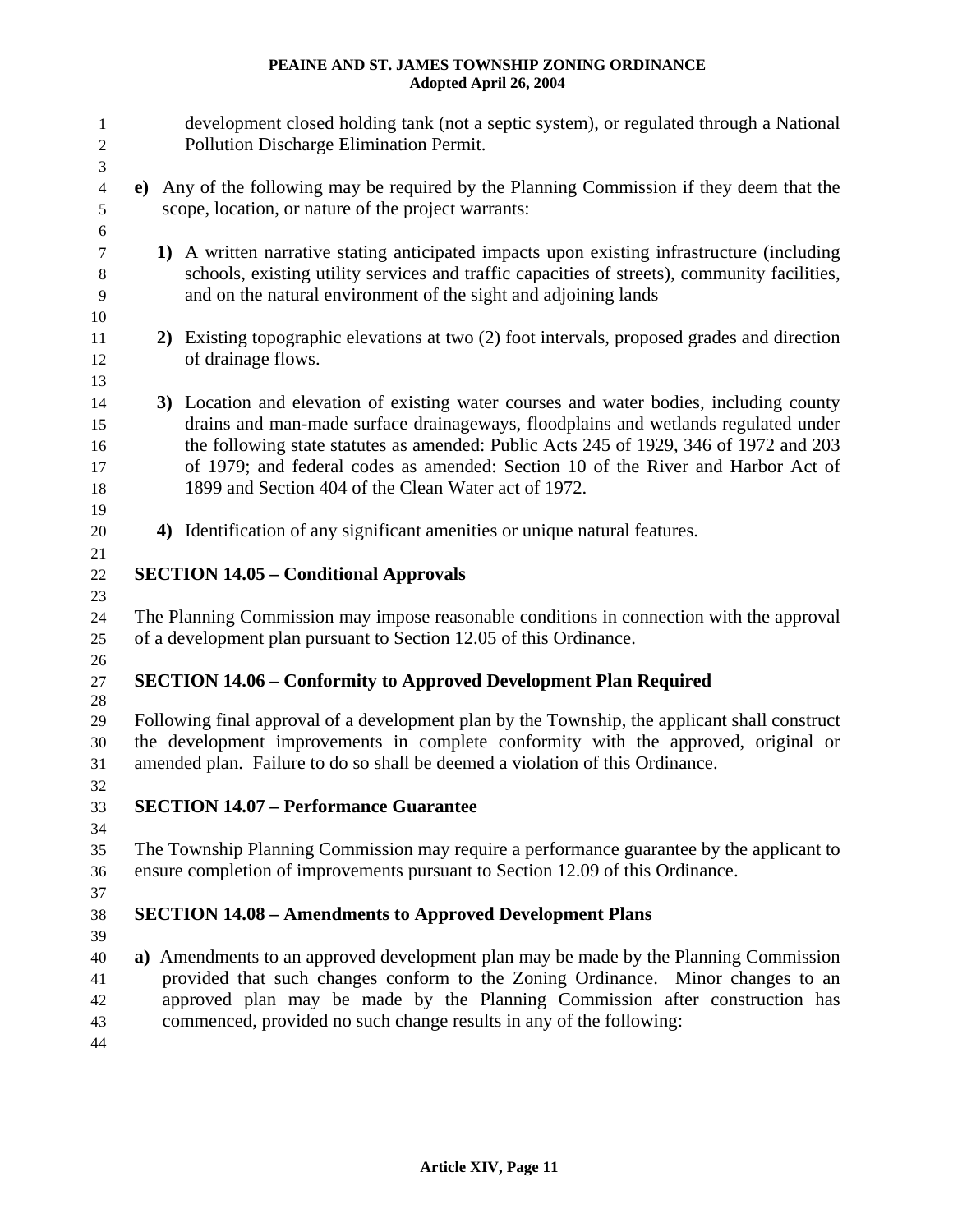| $\mathbf{1}$<br>2          | 1) A change in the use or character of the development.                                                                                                                                                                                                                                                                                                    |
|----------------------------|------------------------------------------------------------------------------------------------------------------------------------------------------------------------------------------------------------------------------------------------------------------------------------------------------------------------------------------------------------|
| 3<br>4                     | 2) An increase in overall coverage of structures.                                                                                                                                                                                                                                                                                                          |
| 5<br>6                     | 3) An increase in the intensity of use.                                                                                                                                                                                                                                                                                                                    |
| 7<br>8                     | 4) A reduction in open space.                                                                                                                                                                                                                                                                                                                              |
| 9<br>10                    | 5) A reduction in off-street parking and loading.                                                                                                                                                                                                                                                                                                          |
| 11<br>12                   | 6) A reduction in pavement widths or utility pipe sizes.                                                                                                                                                                                                                                                                                                   |
| 13<br>14<br>15             | 7) An increase in traffic on public streets or an increase in the burden on public utilities or<br>services.                                                                                                                                                                                                                                               |
| 16<br>17                   | 8) Relocation of building entrances or exits, or shortening of building canopies.                                                                                                                                                                                                                                                                          |
| 18<br>19<br>20             | 9) Changing to a more restricted use provided there is no addition in the amount of off-<br>street parking as originally provided.                                                                                                                                                                                                                         |
| 21<br>22<br>23             | 10) Changing the angle of parking provided there is no reduction in the amount of required<br>off-street parking.                                                                                                                                                                                                                                          |
| 24<br>25<br>26<br>27       | 11) Moving of ingress and egress drives a distance of not more than one hundred (100) feet<br>if required by the appropriate State, County or other local road authority with<br>jurisdiction.                                                                                                                                                             |
| 28<br>29<br>30<br>31       | 12) Substituting landscaping materials or species provided a nurseryman, landscape<br>architect, engineer or architect certifies the substituted species is similar in nature and<br>will accomplish the same or an increased screening effect.                                                                                                            |
| 32<br>33<br>34             | 13) Change type and design of exterior lighting fixtures provided the Planning Commission<br>deems that there will be no change in the intensity of light at the property boundary.                                                                                                                                                                        |
| 35<br>36                   | 14) Increase perimeter yards.                                                                                                                                                                                                                                                                                                                              |
| 37<br>38<br>39<br>40<br>41 | 15) Changing the location of an exterior building wall or location not more than ten (10)<br>feet because of a natural impediment or hazard such as bedrock or muck soils, provided<br>that in so doing, no setback requirement of the Ordinance is violated and no significant<br>reduction in safety or in the amount of open space is thereby affected. |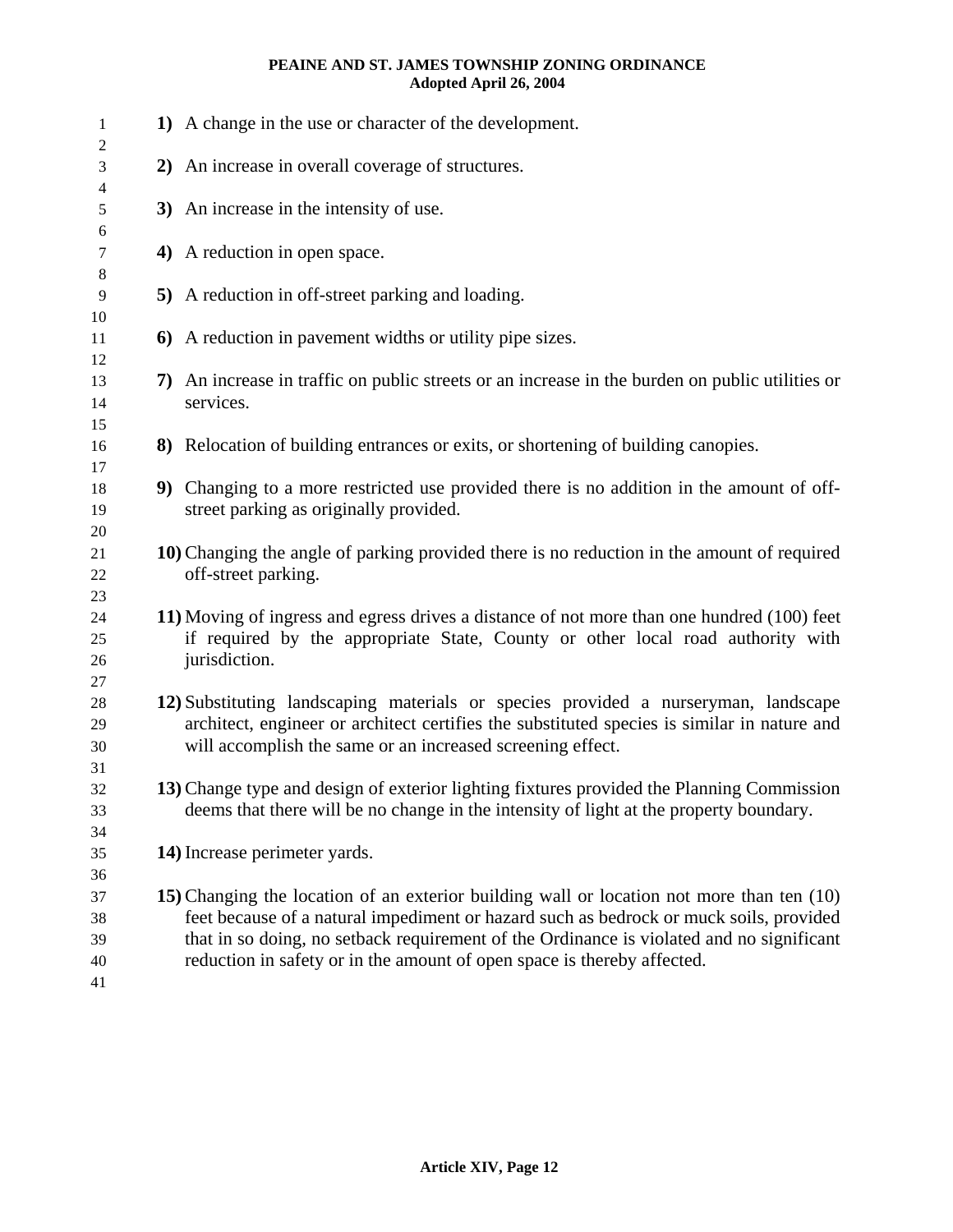| $\mathbf{1}$   |                                                                                               |
|----------------|-----------------------------------------------------------------------------------------------|
| $\mathfrak 2$  |                                                                                               |
| 3              | <b>SECTION 14.09 – Final Development Plan Approval</b>                                        |
| $\overline{4}$ |                                                                                               |
| 5              | Upon completion of the installation of required improvements as shown on the approved         |
| 6              | development plan, the property owner shall submit to the Zoning Administrator eight (8)       |
| 7              | copies of the development plan as originally submitted or modified, certified by the engineer |
| $\,8\,$        | or surveyor, at least one week prior to the anticipated occupancy of any building. The Zoning |
| 9              | Administrator shall circulate these plans among the appropriate departments for review to     |
| 10             | ensure conformity with the approved development plan and other township requirements.         |
| 11             | Once each department has approved the, original or modified, final plans, the Zoning          |
| 12             | Administrator shall notify the Charlevoix County Building Department that an occupancy        |
| 13             | permit may be issued. This is provided that the development plan has been complied with.      |
| 14             |                                                                                               |
| 15             | <b>SECTION 14.10 – Revocation of Development Plan Approval</b>                                |
| 16             |                                                                                               |
| 17             | a) A development plan approval may be revoked by the Township Planning Commission at          |
| 18             | any time in the development process if the development plan application or plans              |
| 19             | contained erroneous information that was supplied by the applicant.                           |
| 20             | b) A development plan approval may be revoked by the Township prior to the                    |
| 21             | commencement of the project if a twenty-four (24) months time period has elapsed from         |
| 22             | the approval date and any of the following conditions can be demonstrated by the              |
| 23             | <b>Planning Commission:</b>                                                                   |
| 24             |                                                                                               |
| 25             | 1) Zoning regulations applicable to the area or project have been changed and the             |
| 26             | previously approved development plan does not comply with them.                               |
| 27             | 2) Changes in state law, county or township ordinances affecting the previous approval        |
| 28             | have occurred.                                                                                |
| 29<br>30       |                                                                                               |
| 31             | 3) Pollution, impairment or destruction of the environment or to another legally protected    |
| 32             | public interest would occur if the project were to be constructed as approved.                |
| 33             |                                                                                               |
| 34             | c) Revocation of an approved development plan shall be communicated in writing by             |
| 35             | certified mail to the applicant. The County Building Department shall be notified to          |
| 36             | withhold or revoke any building or occupancy permit until a new development plan is           |
| 37             | approved.                                                                                     |
| 38             |                                                                                               |
| 39             | d) Any subsequent submittal of a revoked development plan shall be processed as a new         |
| 40             | request with new fees.                                                                        |
| 41             |                                                                                               |
| 42             |                                                                                               |
|                |                                                                                               |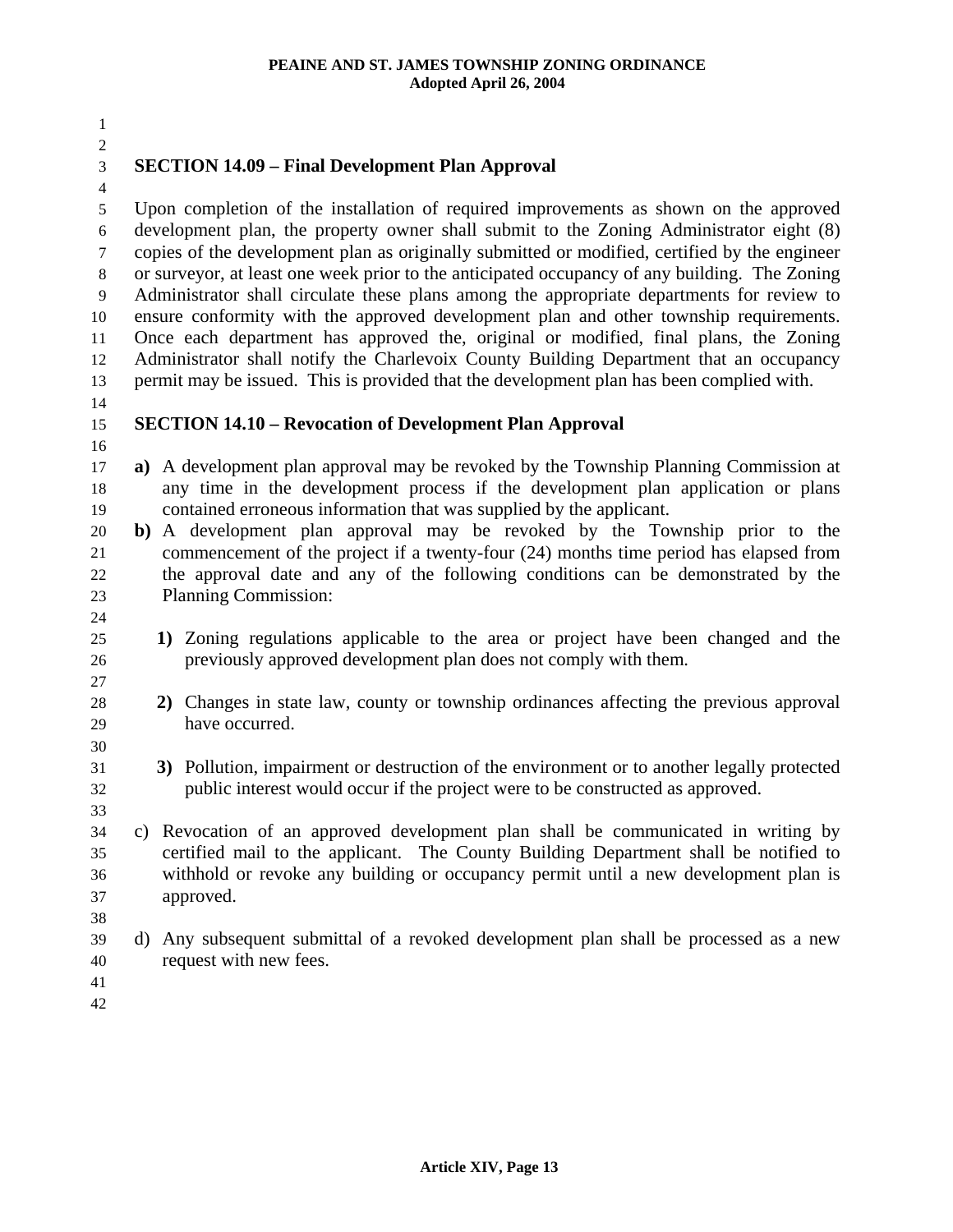| 1                    | <b>ARTICLE XV</b>                                                                                                                                                                            |
|----------------------|----------------------------------------------------------------------------------------------------------------------------------------------------------------------------------------------|
| $\overline{2}$<br>3  | <b>TOWER ZONING REGULATIONS</b>                                                                                                                                                              |
| $\overline{4}$       |                                                                                                                                                                                              |
| 5                    | <b>SECTION 15.00 - PURPOSE</b>                                                                                                                                                               |
| 6                    |                                                                                                                                                                                              |
| 7<br>$8\phantom{.0}$ | The regulations set forth herein shall apply to and govern towers in all permitted zoning<br>districts. No tower shall be erected, moved or structurally altered unless it conforms with the |
| 9<br>10              | standards specified in the following sections and all necessary permits, including a zoning<br>permit are obtained.                                                                          |
| 11                   |                                                                                                                                                                                              |
| 12                   | <b>SECTION 15.01 - SCOPE OF CONCERNS</b>                                                                                                                                                     |
| 13                   |                                                                                                                                                                                              |
| 14<br>15             | Any transmission tower application shall go before a public hearing to consider at a<br>minimum, but not limited to, the items listed in 15.1 a) thru g). The notification requirements      |
| 16                   | shall be the same as for the Special Use Permit.                                                                                                                                             |
| 17                   |                                                                                                                                                                                              |
| 18                   | a) To minimize adverse visual effects of towers through careful design, siting, and                                                                                                          |
| 19                   | vegetation screening;                                                                                                                                                                        |
| 20                   |                                                                                                                                                                                              |
| 21<br>22             | b) To avoid potential damage to adjacent properties, structures and towers from tower failure<br>and falling ice through engineering and careful siting of towers;                           |
| 23                   |                                                                                                                                                                                              |
| 24<br>25             | c) To maximize use of any existing, as well as new, towers to reduce the number of towers<br>needed;                                                                                         |
| 26                   |                                                                                                                                                                                              |
| 27<br>28             | d) To require fencing of tower bases and any guy anchor points for the purpose of public<br>safety and to reduce the possibility of vandalism;                                               |
| 29                   |                                                                                                                                                                                              |
| 30<br>31             | e) To limit radiation so that it will not adversely affect human health, and;                                                                                                                |
| 32                   | f) To limit tower height.                                                                                                                                                                    |
| 33                   |                                                                                                                                                                                              |
| 34                   | <b>SECTION 15.02 - APPLICABILITY</b>                                                                                                                                                         |
| 35                   |                                                                                                                                                                                              |
| 36                   | A transmission tower and accessory facilities permitted under Article XV are permitted for                                                                                                   |
| 37                   | the following uses if they comply with the standards and regulations of sections 15.03, 15.04                                                                                                |
| 38                   | and 15.05:                                                                                                                                                                                   |
| 39                   |                                                                                                                                                                                              |
| 40                   | a) FM radio, Two-way radio, Common carriers, Cellular telephones, and fixed point                                                                                                            |
| 41                   | microwave:                                                                                                                                                                                   |
| 42                   |                                                                                                                                                                                              |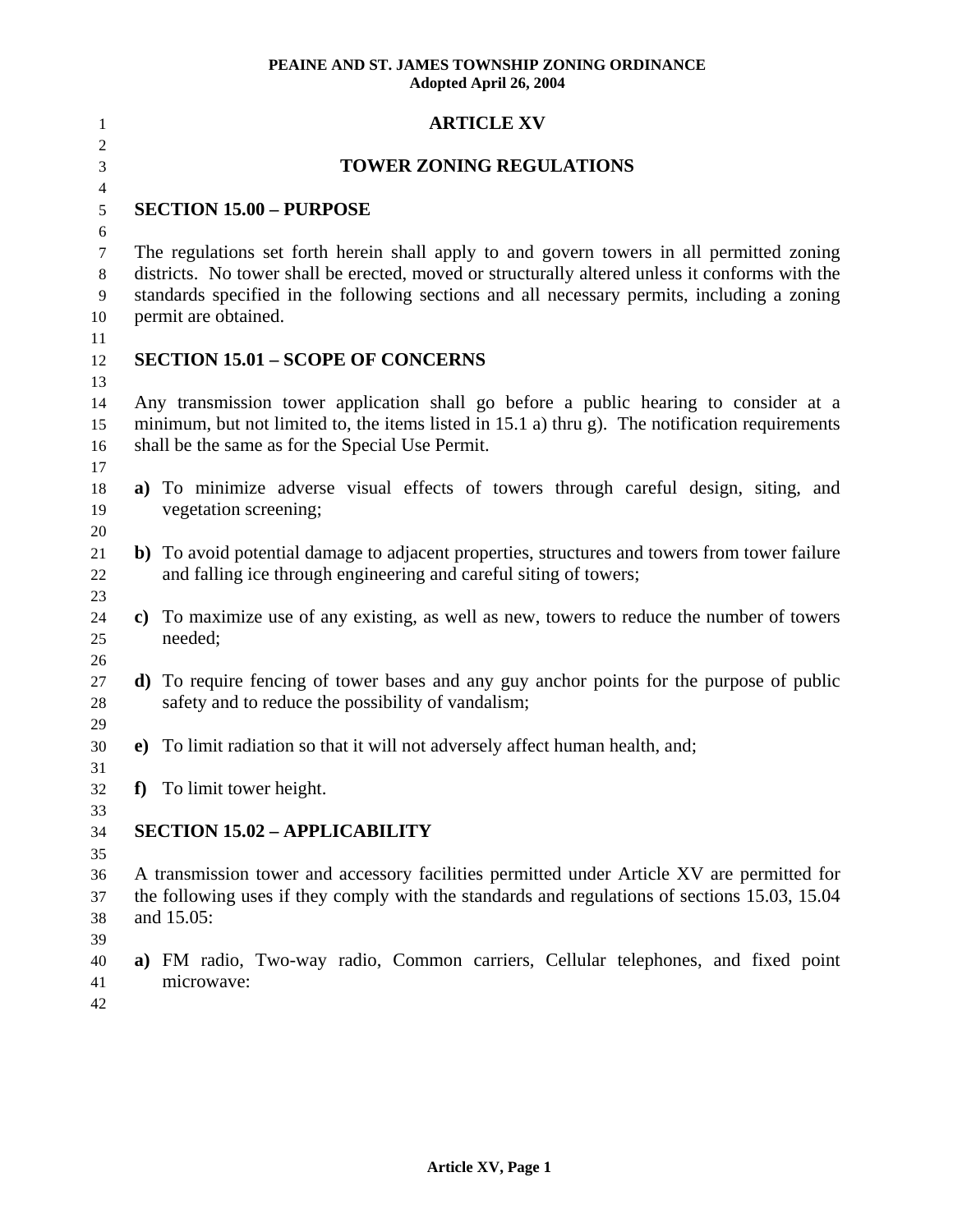| 1<br>$\overline{c}$                        |               | 1) A source of nonionizing radiation may be attached to any approved tower or structure<br>in the "A", "I" and "C2" zoning districts if the Planning Commission finds the source                                                                                                                                                                                                                                     |
|--------------------------------------------|---------------|----------------------------------------------------------------------------------------------------------------------------------------------------------------------------------------------------------------------------------------------------------------------------------------------------------------------------------------------------------------------------------------------------------------------|
| 3                                          |               | complies with Sections 15.03, 15.04 and 15.05.                                                                                                                                                                                                                                                                                                                                                                       |
| 4<br>5<br>6                                |               | 2) A maximum height limit of one hundred six (106) feet on towers and antennas listed in<br>$15.02 a$ ).                                                                                                                                                                                                                                                                                                             |
| 7<br>$\,8\,$<br>$\overline{9}$<br>10<br>11 |               | b) An antenna and supporting structure for the following uses are permitted in any zoning<br>district if accessory to a permitted use, if they comply with applicable regulations of the<br>district in which located and do not exceed fifty (50) feet in height:                                                                                                                                                   |
| 12<br>13                                   |               | 1) UHF and VHF television reception                                                                                                                                                                                                                                                                                                                                                                                  |
| 14<br>15                                   |               | 2) Ham radio                                                                                                                                                                                                                                                                                                                                                                                                         |
| 16<br>17                                   |               | 3) FM radio reception                                                                                                                                                                                                                                                                                                                                                                                                |
| 18<br>19                                   |               | 4) Citizens band radio                                                                                                                                                                                                                                                                                                                                                                                               |
| 20<br>21                                   |               | 5) A telecommunications device that only receives an RF signal                                                                                                                                                                                                                                                                                                                                                       |
| $22\,$<br>23                               |               | 6) A sole-source emitter with less than one kilowatt average output.                                                                                                                                                                                                                                                                                                                                                 |
| 24<br>25<br>26<br>27<br>28<br>29           | $\mathbf{c})$ | Towers for various other uses including, but not limited to, wind powered generation units<br>are permitted in the "A" Agriculture zone. Such permitted towers, including all attached<br>equipment, shall not exceed fifty (50) feet in height and shall meet the following approval<br>standards. The Planning Commission, after a site plan review, may allow a higher tower<br>than the fifty (50) foot maximum. |
| 30<br>31                                   |               | 1) Contain on-site all ice-fall or debris from tower failure.                                                                                                                                                                                                                                                                                                                                                        |
| 32<br>33<br>34                             |               | 2) Accessory structures and guy anchors shall comply, at a minimum, with the yard<br>setbacks of the zoning district in which located.                                                                                                                                                                                                                                                                               |
| 35<br>36<br>37<br>38                       |               | 3) Each site shall be visited and reviewed by the Township Planning Commission to judge<br>if the proposed tower and antenna location provides the least visual effect possible to<br>adjoining property owners and to the public.                                                                                                                                                                                   |
| 39<br>40<br>41                             |               | 4) Towers or antennas shall not be artificially lighted unless required by the FAA or the<br>Michigan Aeronautics Commission (MAC).                                                                                                                                                                                                                                                                                  |
| 42<br>43                                   |               | d) If the height required for the tower to serve its intended function decreases from the<br>installed height, due to technological advancement, additional tower installations at other                                                                                                                                                                                                                             |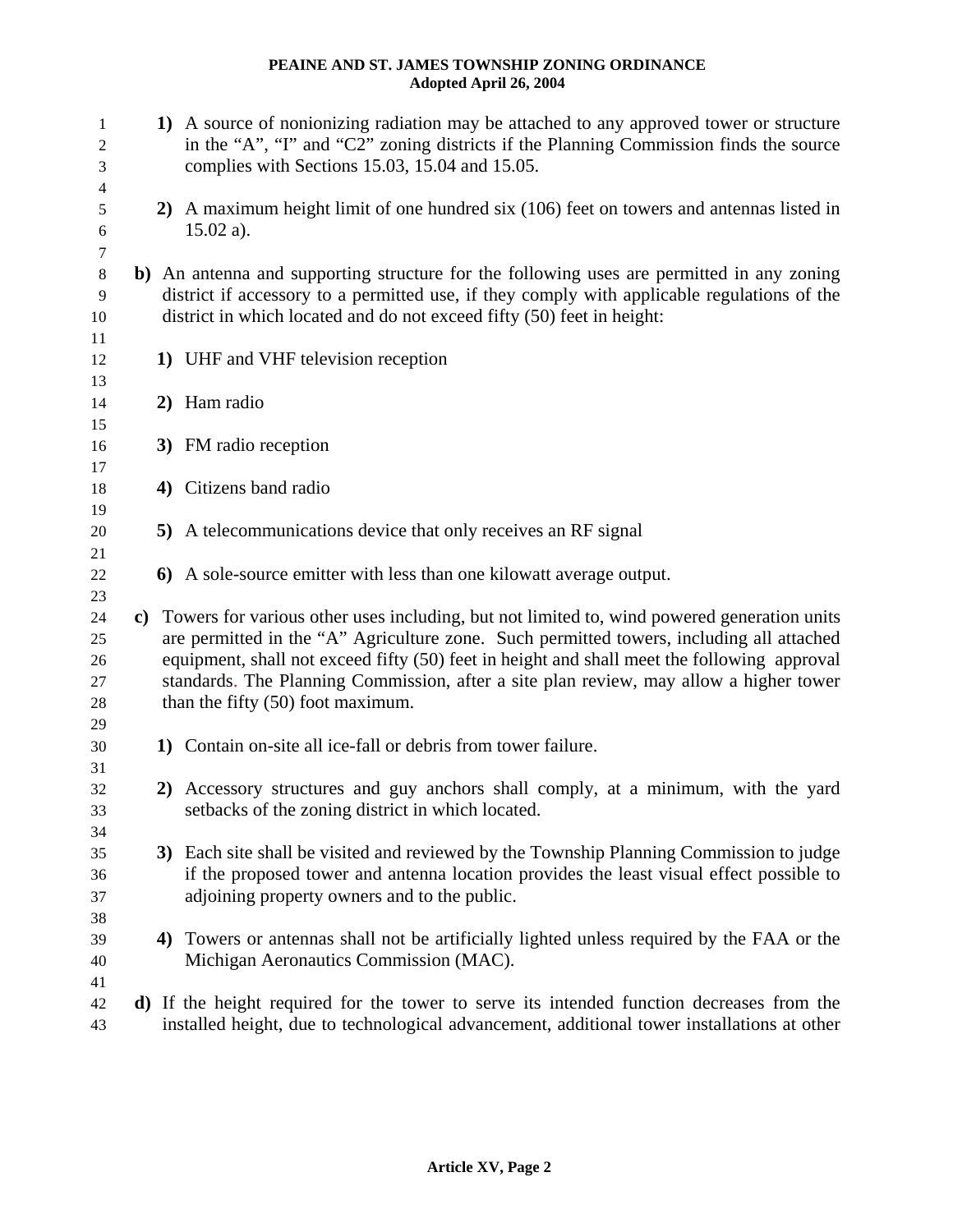locations, or other factors, the tower shall be lowered to such decreased minimum height at the owner's expense. 1 2 3 4 5 6 7 8 9 10 11 12 13 14 15 16 17 18 19 20 21 22 23 24 25 26 27 28 29 30 31 32 33 34 35 36 37 38 39 40 41 42 43 44 **e)** The Planning Commission may allow tower height to exceed the listed maximums under special circumstances, after a site plan review, provided an application is submitted for a Special Use Permit and is approved in accordance with the procedures, provisions, and standards of Article IX of this Ordinance, and meets FAA and MAC regulations. **SECTION 15.03 – APPROVAL STANDARDS**  For the preservation of public health, safety and general welfare the following approval standards, supported by written documentation, are to be met: **a)** Proof that existing or approved towers or antennas cannot accommodate the equipment planned for the purposed tower or antenna. **1)** Planned equipment cannot be accommodated on an existing or approved tower if: **(a)** Planned equipment would exceed the structural capacity of existing and accommodate planned or equivalent equipment at a reasonable cost as determined by the Planning Commission; **(b)** Planned equipment will cause RF interference with other existing or planned equipment for that tower, and the interference cannot be prevented at a reasonable cost as determined by the Planning Commission; **(c)** Existing or approved towers do not have space on which planned equipment can be placed so it can function effectively and at least in parity with other similar equipment in place or approved by the Township Planning Commission; **(d)** Addition of the planned equipment on an existing or approved tower would result in NIER levels in excess of those permitted under Section 15.05; **(e)** Other reasons that make it impracticable, as determined by the Planning Commission, to place the equipment planned by the applicant on existing and approved towers. **2)** The site of existing and approved towers cannot practically accommodate the proposed tower or antenna due to a lack of land available for the proposed tower, support structure, antenna or accessory uses on or adjoining the site as determined by the Planning Commission. **3)** Shared use of existing or proposed towers or tower sites shall be encouraged but conditioned on the following: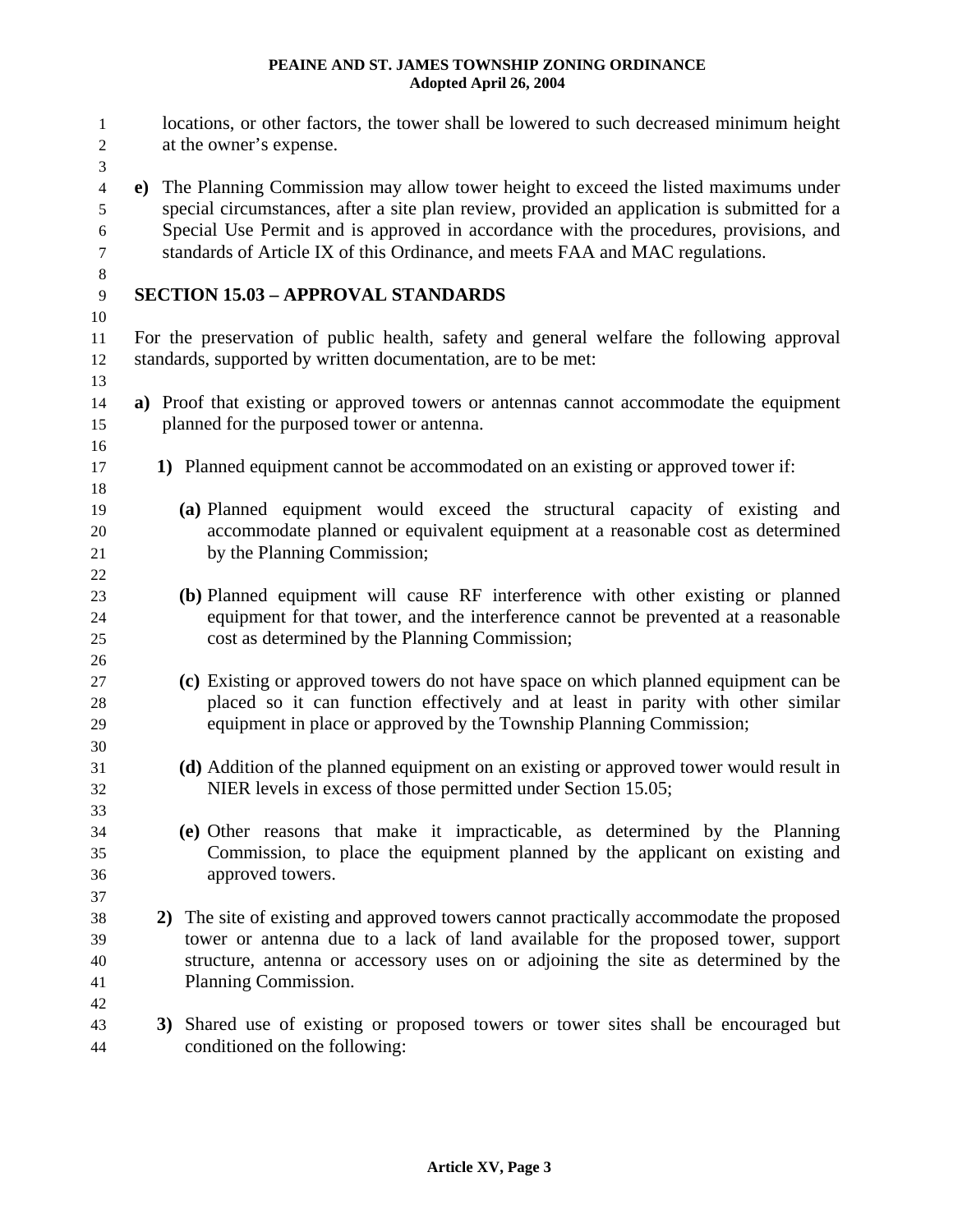| 1      |                                                                                                                                                                         |
|--------|-------------------------------------------------------------------------------------------------------------------------------------------------------------------------|
| 2      | (a) The applicant's agreement to pay fees and costs necessary for the approved shared                                                                                   |
| 3      | use.                                                                                                                                                                    |
| 4      |                                                                                                                                                                         |
| 5<br>6 | (b) Upon the Township Planning Commission finding that the proposed tower, antenna,<br>equipment or accessory use may not be accommodated on a particular size shall be |
| 7      | presumed unable to accommodate similar requests proposed in the future.                                                                                                 |
| 8      |                                                                                                                                                                         |
| 9      | (c) Require the owner of the tower to agree to permit the use of the tower by other                                                                                     |
| 10     | communication service providers, including local government agencies, on                                                                                                |
| 11     | reasonable terms, so long as such use does not conflict with the owners use of the                                                                                      |
| 12     | tower.                                                                                                                                                                  |
| 13     |                                                                                                                                                                         |
| 14     | b) Towers antennas and structures shall be set back from parcel lot lines, public property or                                                                           |
| 15     | streets sufficient to:                                                                                                                                                  |
| 16     |                                                                                                                                                                         |
| 17     | 1) Contain on-site all ice-fall or debris from tower failure;                                                                                                           |
| 18     |                                                                                                                                                                         |
| 19     | 2) Protect the general public from NIER in excess of that allowed in Section 15.05;                                                                                     |
| 20     |                                                                                                                                                                         |
| 21     | 3) Preserve the privacy of adjoining property and streets. The site is of sufficient site to                                                                            |
| 22     | comply with the standard if:                                                                                                                                            |
| 23     |                                                                                                                                                                         |
| 24     | (a) Accessory structures and guy anchors comply, at a minimum, with the yard setbacks                                                                                   |
| 25     | of the district in which located;                                                                                                                                       |
| 26     |                                                                                                                                                                         |
| 27     | (b) The tower base is set back from abutting side and rear property lines by a minimum                                                                                  |
| 28     | distance of one hundred and ten (110%) percent of the total tower and antenna                                                                                           |
| 29     | height and five hundred (500) feet from any public road;                                                                                                                |
| 30     |                                                                                                                                                                         |
| 31     | (c) The tower is set back from other on-site and off-site towers and supporting                                                                                         |
| 32     | structures far enough so that one tower will not strike another tower or its                                                                                            |
| 33     | supporting structure in the event that a tower or support structure falls.                                                                                              |
| 34     |                                                                                                                                                                         |
| 35     | (d) The tower can structurally accommodate the maximum number of foreseeable uses                                                                                       |
| 36     | technically practicable.                                                                                                                                                |
| 37     |                                                                                                                                                                         |
| 38     | 4) Have the least adverse visual effect on the area through compliance with the standards                                                                               |
| 39     | set forth by the following:                                                                                                                                             |
| 40     | a) Each site shall be visited and reviewed by the Township Planning Commission to                                                                                       |
| 41     | judge if the proposed tower and antenna location provides the least visual effect                                                                                       |
| 42     | possible to adjoining property owners and to the public;                                                                                                                |
| 43     |                                                                                                                                                                         |
| 44     |                                                                                                                                                                         |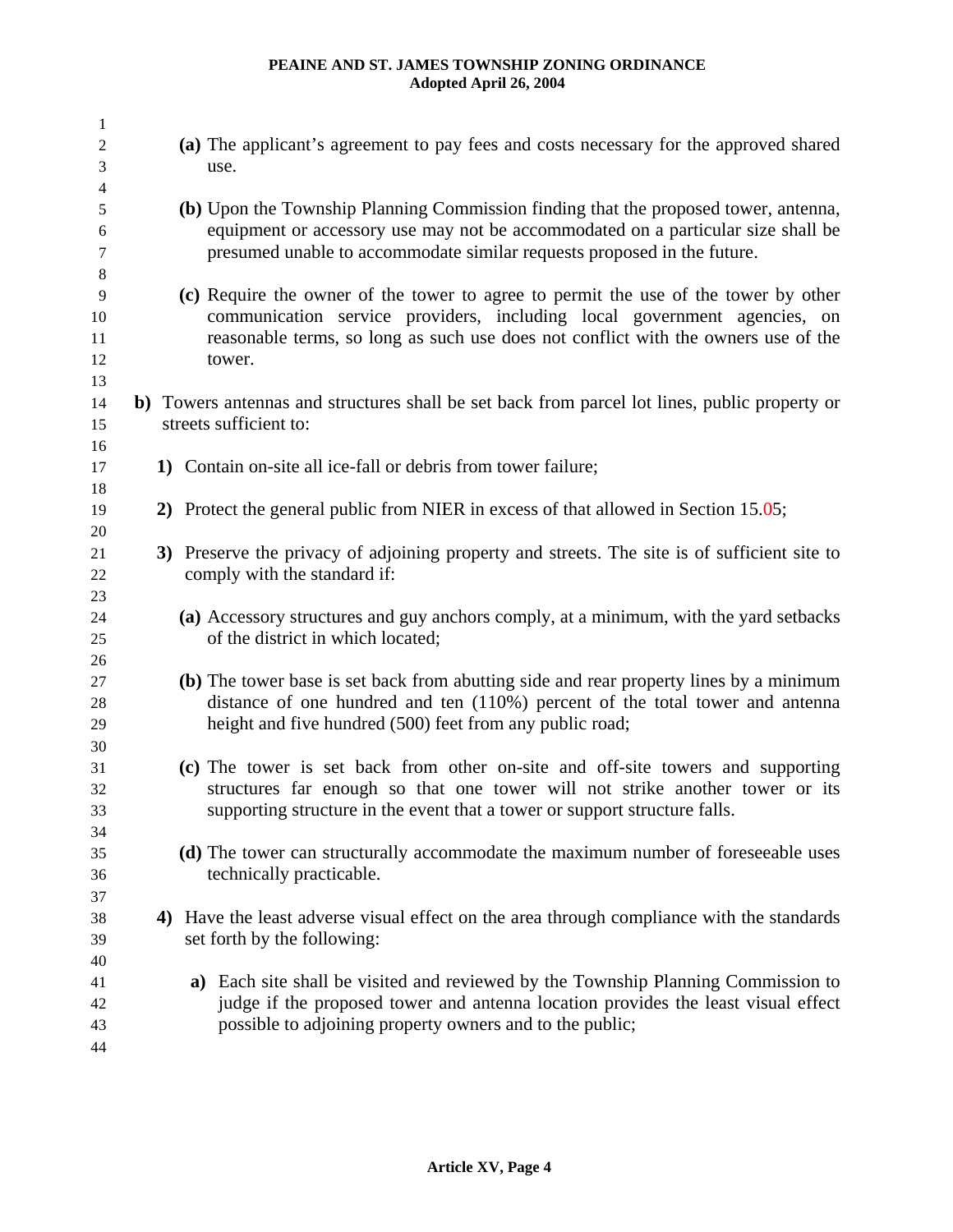| 1<br>$\overline{c}$<br>3<br>4 |           | b) The tower, and its highest antenna, does not exceed one hundred six (106) feet in<br>height and has a galvanized finish or is painted silver above the top of surrounding<br>vegetation and is painted green below the top of surrounding vegetation at the<br>completion of the project.                                                                       |
|-------------------------------|-----------|--------------------------------------------------------------------------------------------------------------------------------------------------------------------------------------------------------------------------------------------------------------------------------------------------------------------------------------------------------------------|
| 5<br>6<br>7<br>8<br>9<br>10   |           | c) Towers or antennas shall not be artificially lighted unless required by FAA or the<br>Michigan Aeronautics Commission. Towers required to have lights shall use red<br>lights as opposed to white strobe lights, unless white lights are specifically<br>required by the Michigan Aeronautics Commission (MAC) or the Federal Aviation<br>Administration (FAA). |
| 11<br>12                      |           | <b>d</b> ) Existing on-site vegetation shall be preserved to the maximum extent.                                                                                                                                                                                                                                                                                   |
| 13<br>14<br>15<br>16          |           | e) The site perimeter shall be landscaped, as specified in (A) thru (D) below, within<br>one year of application approval:                                                                                                                                                                                                                                         |
| 17<br>18<br>19                |           | (1) For all towers at least one row of evergreen trees four (4) feet in height,<br>capable of forming a continuous barrier, shall be planted spaced not more than<br>five (5) feet apart and not more than fifteen (15) feet from the site boundary;                                                                                                               |
| 20<br>21<br>22<br>23          |           | (2) The above barrier may be broken to accommodate an access drive. In this<br>case the barrier shall have an overlapping section to screen the sight so as to<br>provide the appearance of an unbroken barrier;                                                                                                                                                   |
| 24<br>25<br>26                |           | (3) Vegetation, which dies shall be replaced with the original size and type within<br>one year.                                                                                                                                                                                                                                                                   |
| 27<br>28<br>29<br>30          |           | (4) Topography, walls, fences and features, other than those mentioned above,<br>may be used if the Township Planning Commission finds that they achieve the<br>same degree of screening as the evergreen barrier.                                                                                                                                                 |
| 31<br>32<br>33<br>34          | fence;    | (b) Tower bases and guy anchor points shall be fenced with a six (6) foot high chain link                                                                                                                                                                                                                                                                          |
| 35<br>36<br>37                | trailers; | (c) Accessory buildings shall be permanent structures and may not be travel or construction                                                                                                                                                                                                                                                                        |
| 38<br>39<br>40                |           | (d) Accessory facilities may not include offices, long term vehicle storage, other outdoor<br>storage, or broadcast studios or other uses that are not necessary to send or receive<br>transmissions;                                                                                                                                                              |
| 41<br>42<br>43<br>44          | Plan;     | (e) The proposed use shall comply with the applicable policies of the Beaver Island Master                                                                                                                                                                                                                                                                         |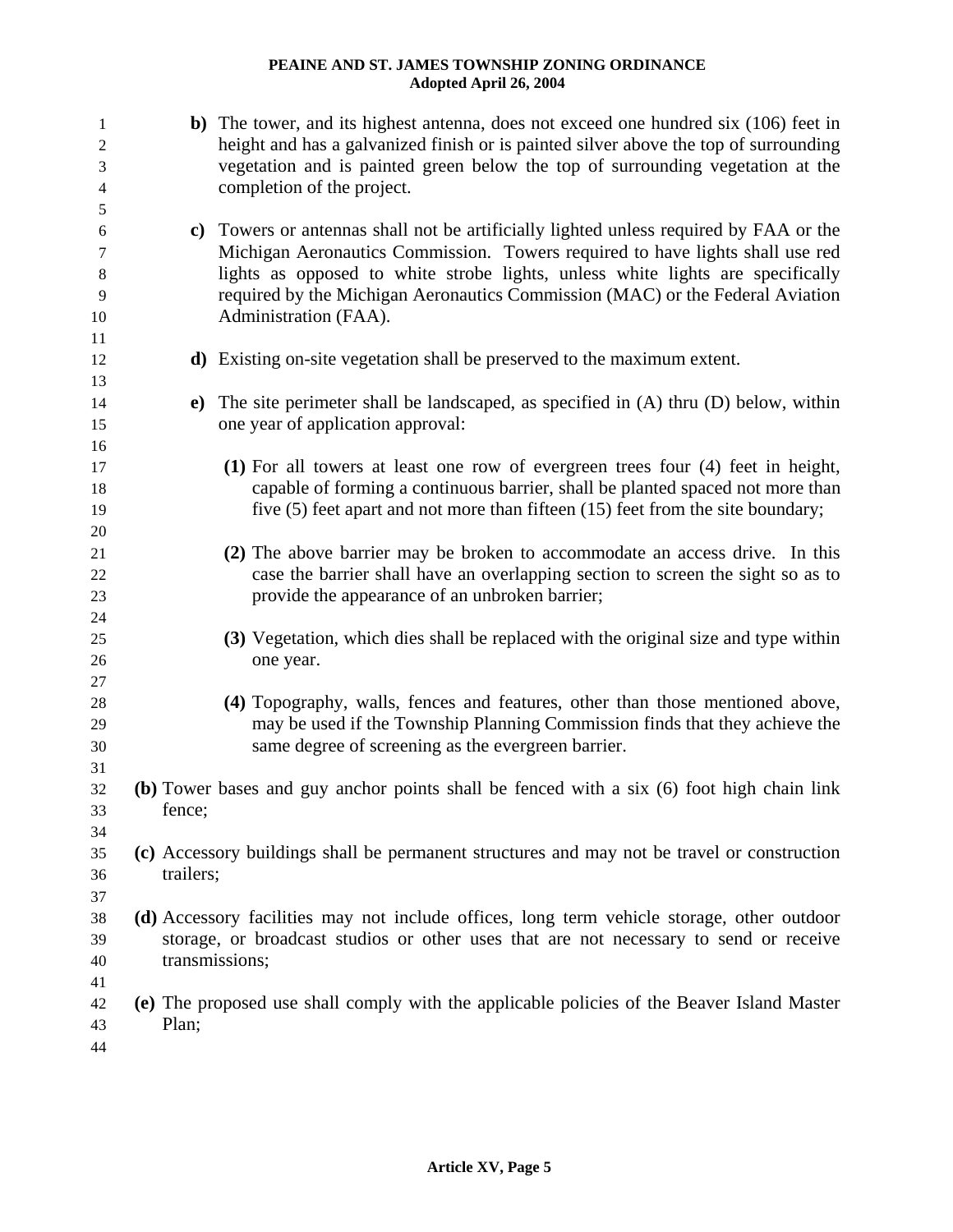**(f)** The proposed use shall be consistent with applicable Federal and State of Michigan regulations, based on the applicant's provision of the information required in Section 15.4 c). 1 2 3 4 5 6 7 8 9 10 11 12 13 14 15 16 17 18 19 20 21 22 23 24 25 26 27 28 29 30 31 32 33 34 35 36 37 38 39 40 41 42 43 44 **SECTION 15.04 – APPLICATION CONTENTS FOR A NEW TRANSMISSION TOWER**  An application for the placement of a new transmission tower or antenna shall include: **a)** A site plan or plans drawn to scale and identifying the site boundary, tower(s), guy wire anchors, existing and proposed structures, vehicular parking to be added, and uses, structures and land-used designations on the site and abutting parcels; **b)** A report from a professional engineer containing the following: **1)** A description of the tower and the technical, economic and other reasons for the tower design; **2)** Proof that the tower complies with applicable structural standards for the requested use including its capacity and the number and type of antennas it is capable of accommodating. **3)** Demonstrate that the proposed NIER will comply with Section 15.05. **c)** The applicant shall request the FAA, FCC and the Michigan Aeronautics Commission to provide a written statement that the proposed tower(s) or antenna complies with applicable regulations administered by that agency or that the tower or antenna is exempt from those regulations. **d)** Written authorization from the owner of the site stating approval of the placement of the tower, guy anchors and any structure on his or her property. **SECTION 15.05 – NONIONIZING ELECTROMAGNETIC RADIATION STANDARDS**  A source of nonionizing electromagnetic radiation (NIER), when combined with existing sources of NIER, shall not expose the general public to ambient radiation exceeding the FCC standards for the type of antenna specified in the tower application. Any antenna replaced or modified shall also meet the current NIER standards specified by the FCC for that antenna. **SECTION 15.06 – INOPERABLE OR ABANDONED TOWERS**  A fee of twenty (\$20) dollars per foot of tower height shall be paid upon approval of a permit to erect a tower, which has a use that is commercial in nature. This fee shall be held in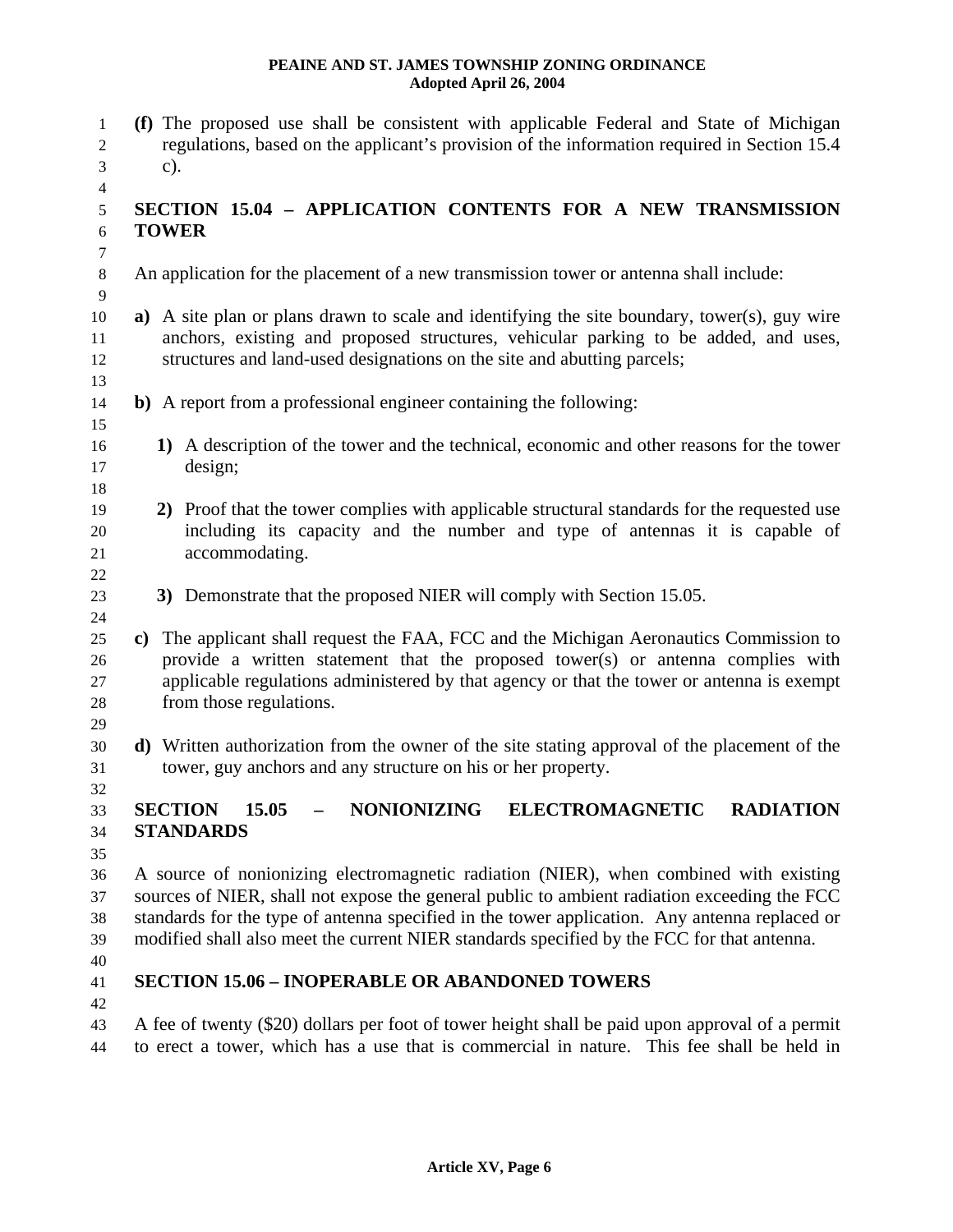| $\mathbf{1}$<br>$\overline{2}$<br>3<br>$\overline{4}$<br>5<br>6 |              | escrow by the Township Board to be used for the removal and disposal of the tower in the<br>event that the tower's use is discontinued for a period of five (5) years and the last known<br>owner refuses to remove the tower at his or her own expense. This fee shall be returned, with<br>interest, in the event a tower is removed by the owner. If for any reason the tower ceases<br>operation or is abandoned the township may order its removal from the site by the owner of<br>the tower within three months of notification by the Township. |
|-----------------------------------------------------------------|--------------|---------------------------------------------------------------------------------------------------------------------------------------------------------------------------------------------------------------------------------------------------------------------------------------------------------------------------------------------------------------------------------------------------------------------------------------------------------------------------------------------------------------------------------------------------------|
| 7                                                               |              |                                                                                                                                                                                                                                                                                                                                                                                                                                                                                                                                                         |
| 8<br>9                                                          |              | <b>SECTION 15.07 - DEFINITIONS PERTAINING TO TOWERS</b>                                                                                                                                                                                                                                                                                                                                                                                                                                                                                                 |
| 10<br>11                                                        |              | a) Commercial use – Signal transmission intended to produce or help enable monetary gain.                                                                                                                                                                                                                                                                                                                                                                                                                                                               |
| 12<br>13<br>14<br>15                                            |              | b) General Population – People who are not members of the family or employees of the<br>owner or operator of a source of NIER or the owner or other users of the site of an NIER<br>source.                                                                                                                                                                                                                                                                                                                                                             |
| 16<br>17<br>18                                                  |              | c) Hand Held Source $-$ A transmitter normally operated while being held in the hand of the<br>user.                                                                                                                                                                                                                                                                                                                                                                                                                                                    |
| 19<br>20<br>21                                                  | d)           | Height of Antenna or Tower Above Grade or Ground – The vertical distance between<br>the highest point of the antenna or tower and the natural grade directly below this point                                                                                                                                                                                                                                                                                                                                                                           |
| 22<br>23<br>24                                                  |              | e) Highest Calculated NIER Level - The NIER predicted to be highest with all sources of<br>NIER operating.                                                                                                                                                                                                                                                                                                                                                                                                                                              |
| 25<br>26<br>27                                                  | f            | <b>Intermittent</b> $- A$ radio transmitter that normally operates randomly and for less than<br>fifteen $(15)$ continuos minutes.                                                                                                                                                                                                                                                                                                                                                                                                                      |
| 28<br>29<br>30                                                  | $\mathbf{g}$ | <b>Portable Source</b> – Transmitters and associated antennas that are moved from one point to<br>another and operated at each location for less than one month at a time.                                                                                                                                                                                                                                                                                                                                                                              |
| 31<br>32<br>33                                                  |              | h) Sole-Source Emitter – One or more transmissions only one of which transmits at a given<br>instant.                                                                                                                                                                                                                                                                                                                                                                                                                                                   |
| 34<br>35<br>36                                                  | i)           | <b>Source of Nonionizing Electromagnetic Radiation <math>-</math> A source of NIER emitting</b><br>between 100 kHz and 300 GHz with an ERP or EIRP of more than one watt.                                                                                                                                                                                                                                                                                                                                                                               |
| 37<br>38<br>39                                                  | $\bf j)$     | <b>Transmission Tower</b> – A structure principally intended to support a source of NIER and<br>accessory equipment related to telecommunications.                                                                                                                                                                                                                                                                                                                                                                                                      |
| 40                                                              |              | k) Vehicular Source $-A$ transmitter regularly used in vehicles normally on the move.                                                                                                                                                                                                                                                                                                                                                                                                                                                                   |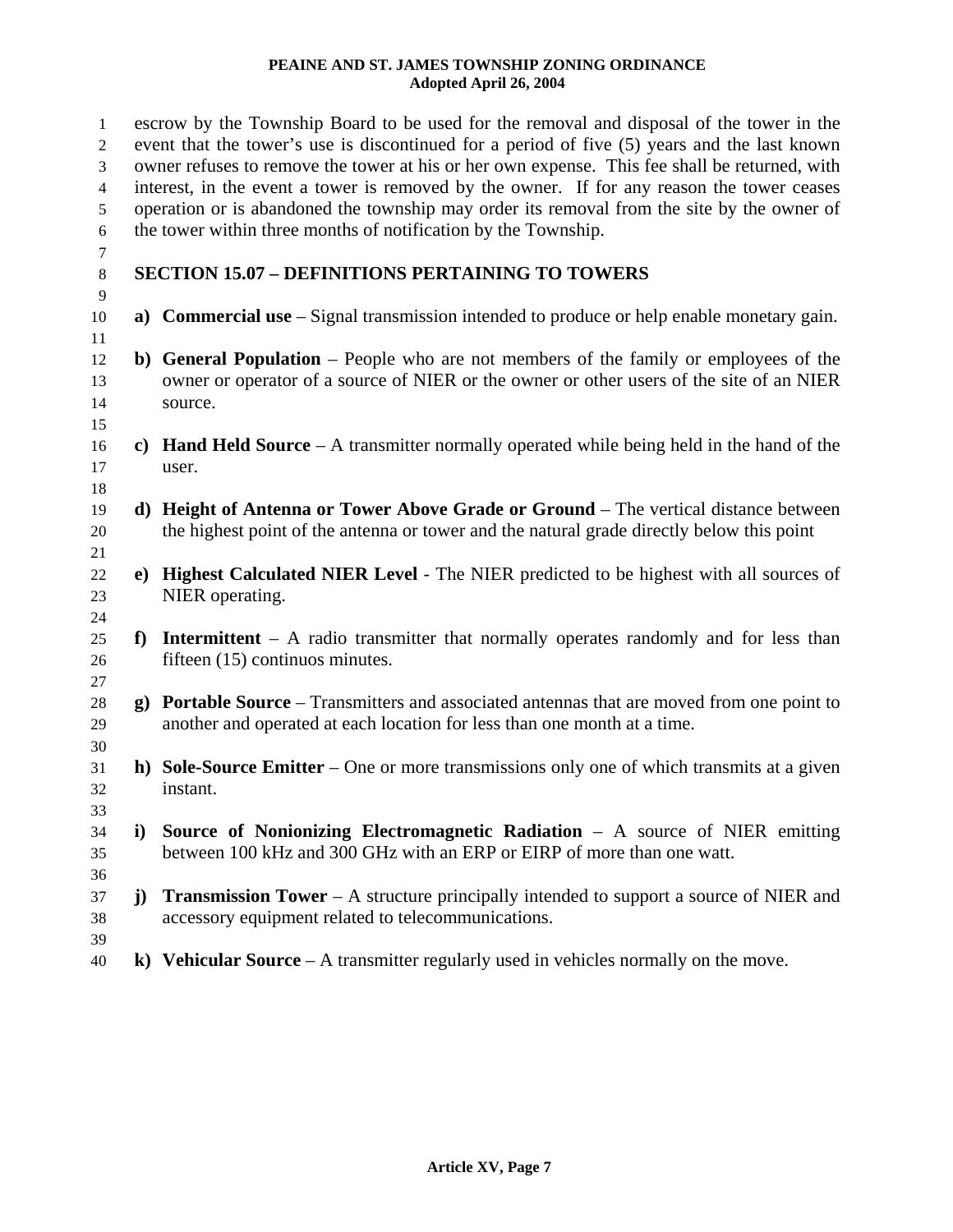## **ARTICLE XVI**

## **PLANNED UNIT RESIDENTIAL DEVELOPMENT (PURD) OVERLAY**

#### **SECTION 16.00 - PURPOSE AND INTENT**

The PURD overlay is intended to be employed as a vehicle to arrange housing in clusters and other patterns that permanently preserve large areas of natural open space and the Township's rural character by allowing for variations in density, lot area, lot width and setback. It is the intent of PURD to provide incentives in the form of density bonuses and greater flexibility in the design and arrangement of housing units where extraordinary efforts are made to: preserve large areas of the site in their existing natural, topographic, and wooded state; preserve the Island's rural character; protect the rural character of road corridors; protect scenic views; avoid development on ridgelines; establish continuous open space corridors; and avoid critical dune areas.

#### 17 **SECTION 16.01 - QUALIFYING CONDITIONS**

In order to qualify for PURD consideration, all of the following conditions shall be demonstrated:

- **a) Recognizable and Substantial Benefits.** The PURD shall result in recognizable and substantial benefits to the ultimate users of the project and to the Township, where such benefits would otherwise be unlikely to be achieved under the regulations of the underlying zoning district. The following benefits shall accrue from the PURD:
	- 1) The long-term protection and preservation of open space and valuable natural resources, in particular, steep slopes, critical dunes, woodlands, shorelines, lakes, and wetlands.
	- 2) The siting of structures and roads so as to leave substantial areas free from grading and development of any kind, especially where they correlate with steep slopes and critical dunes that are susceptible to soil erosion.
	- 3) The PURD protects the rural roadside character by locating housing within roadway corridors (the area on either side of the road) so it is hidden from the view of motorists, bikers, and pedestrians by existing vegetation, existing topography, or new landscaping.
- **b) Minimum Site Area.** The minimum site area necessary to be considered for a PURD shall be twenty (20) acres.
- **c) Unified Control of Property.** The proposed development shall be under single ownership or control such that there is a single person or entity having responsibility for completion and operation of the project in conformity with this Ordinance and the conditions of the PURD approval.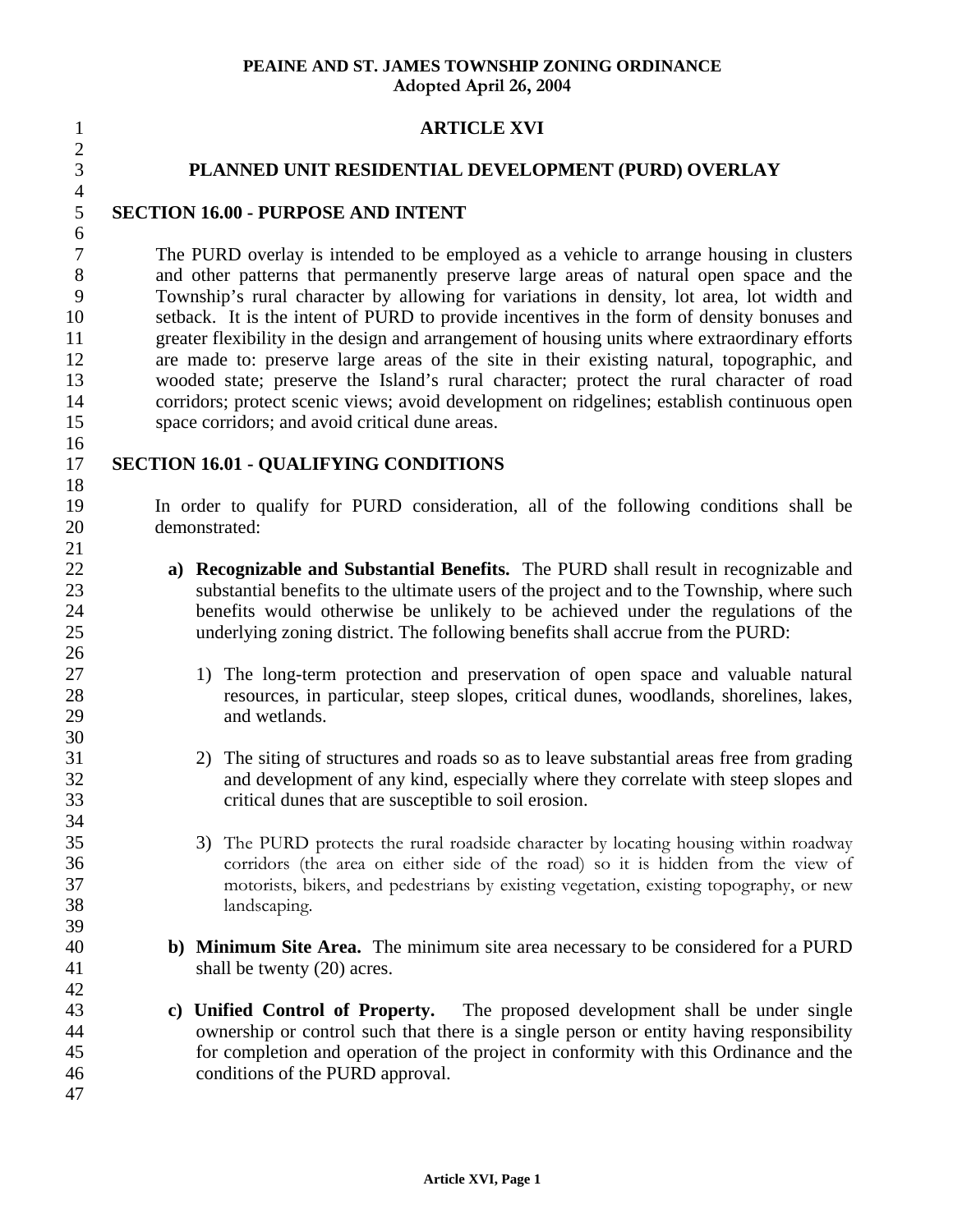- **d) Utilities.** PURDs shall be serviced by DEQ/Health Department approved on-site or community wastewater and potable water systems.
- **e) Existing Zoning.** The land where the PURD is proposed to apply shall be zoned "A" Agricultural District.

## **SECTION 16.02 – USES PERMITTED**

Uses permitted shall be those permitted by right or by special use permit by the underlying zoning district.

#### 12 **SECTION 16.03 - VARIATIONS PERMITTED**

- **a) Base Standards.** The area regulations of the underlying zoning district shall be the base standards from which the Planning Commission may consider variations. Satisfying the Qualifying Conditions of Section 16.1 and the minimum open space requirements of Section 16.4 alone shall not warrant the consideration of density bonuses.
- **b) Variations Allowed by PURD/Density Bonuses.** To encourage housing patterns that preserve valuable natural open space and the Island's rural character, the Planning Commission may vary the base standards of the underlying zoning district for any or all of the specific uses and facilities proposed to be part of the PURD. Density bonuses of up to 100 percent may be considered if the Planning Commission finds that at least six (6) of the following additional requirements are satisfied:
	- **1)** The PURD preserves at least fifty percent (50%) of the project site area in permanent open space.
	- **2)** Where one or more acres of steep slopes exist (slopes in excess of 18%), the PURD avoids the grading and development of all such slopes.
		- **3)** The PURD establishes and protects an upland buffer of at least 100 feet consisting of native vegetation adjacent to all lakes, streams, ponds, creeks wetlands, and critical dune areas.
		- **4)** The PURD protects and preserves scenic views from public roads to locally prominent and significant features. This may include the establishment of "no build" and "no plant" zones to insure that existing public views are not impeded by houses, buffers, vegetative screens, or growing vegetation. Clearing and management may also be required by the Planning Commission to maintain views to prominent features.
- **5)** The PURD avoids all construction on ridgelines so that the top elevations of rooftops are constructed below the top elevations of ridgelines.
- 46 47 **6)** Where they exist, the PURD protects and incorporates sites of historic, archeological or cultural value.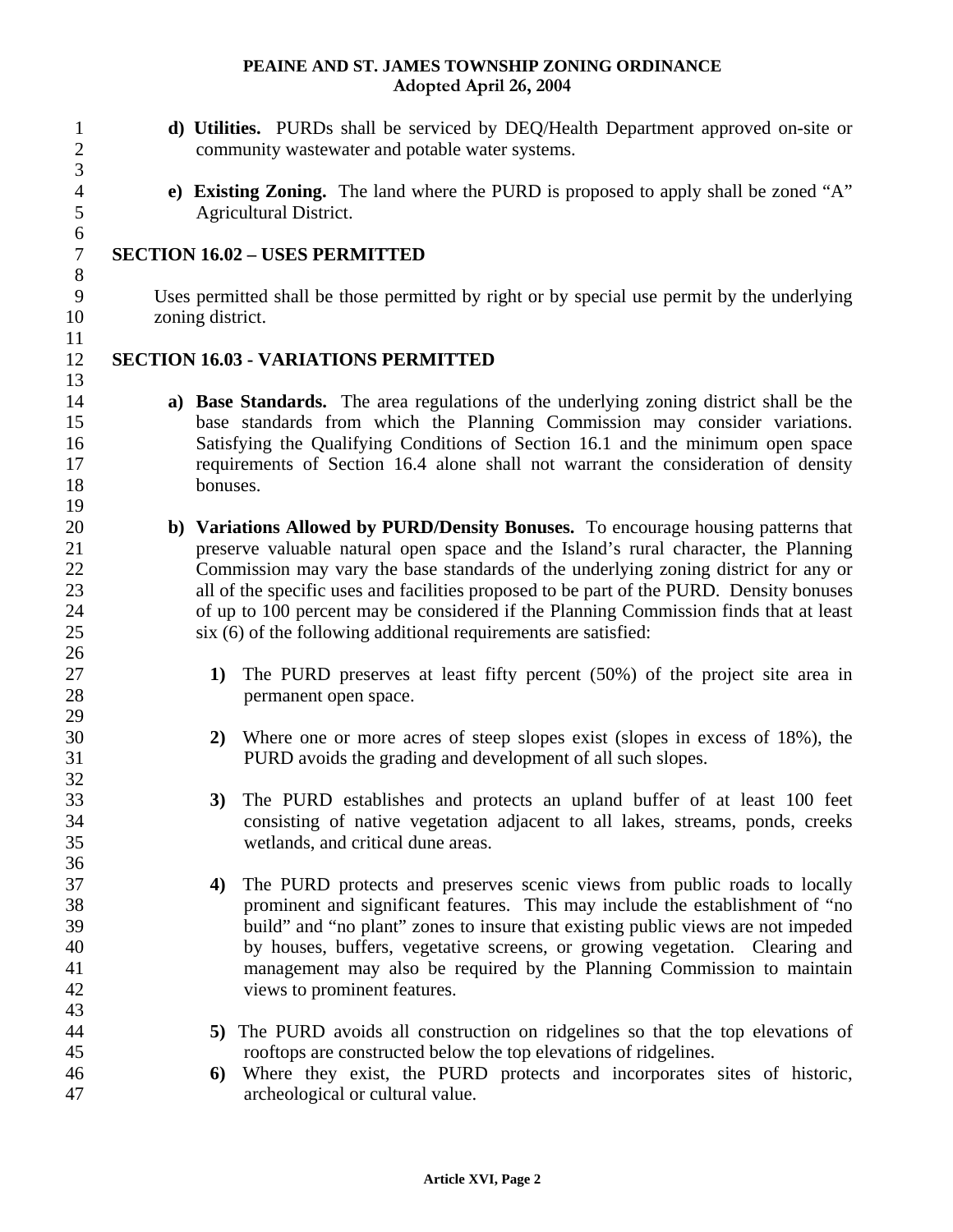1 2 3 4 5 6 7 8 9 10 11 12 13 14 15 16 17 18 19 20 21 22 23 24 25 26 27 28 29 30 31 32 33 34 35 36 37 38 39 40 41 42 43 44 45 46 47 **7)** The PURD permanently protects significant individual trees and stands of significant woodland and incorporates them into the design of the PURD. **8)** Proposed open space extends across the entire length or width of the PURD such that it is contiguous to existing or proposed open space on adjacent properties and establishes or has the potential to establish continuous wildlife and natural environmental corridors. **c) Method of Calculating Allowable Density.** The maximum allowable number of dwelling units shall be determined by dividing the total gross area of the site by the minimum required lot area. For the "A" District, the resulting number may be multiplied by two (2) if the maximum bonus is determined by the Planning Commission to be applicable. The minimum allowable lot size shall be as required by the Michigan Community Health Agency for on-site utilities. **SECTION 16.04 – PERMANENT OPEN SPACE REQUIREMENTS a) Minimum Required Open Space.** A minimum of twenty five percent (25%) of the project site shall be designated as permanent open space. **b) Character of Designated Open Space**. Lands which are used to meet the minimum area requirements for designated open space shall not include: roads and road rights-ofway or easements; required front, side, and rear yards of buildings; hard surfaced recreational facilities such as tennis and basketball courts; or permanently submerged lands including marinas and submerged wetlands. Not more than fifty percent (50%) of the minimum required open space shall include wetlands. **c) Use of Permanent Open Space**. In keeping with the rural character of the Island, permanent open space shall be used for the preservation of natural features, nature conservancies, environmental education facilities, trails, agricultural uses and activities, and recreational uses that service the needs of the residents of the PURD including noncommercial equestrian trails and stables and similar low intensity recreational uses. Commercial recreation uses, including golf courses, whether for use by the residents of the PURD and/or the public, shall not be permitted within required or negotiated permanent open space areas. **d) Irrevocable Conveyance Required.** The required open space shall be set aside by the owner/applicant by irrevocable conveyance as shall be agreed upon between the Township and the applicant. Irrevocable conveyance shall include donation of the open space to the Township, another unit of government, or a land conservancy; recorded deed restrictions; protective covenants; and conservation easements; per the State of Michigan Conservation and Historic Preservation Act, Public Act 197 of 1980, as amended (MCL 399.251). The irrevocable conveyance shall insure that dedicated open space shall be permanently protected and used as agreed upon between the applicant and the Township. The Township Board shall be granted a legally enforceable interest in the required open space and such interest shall require approval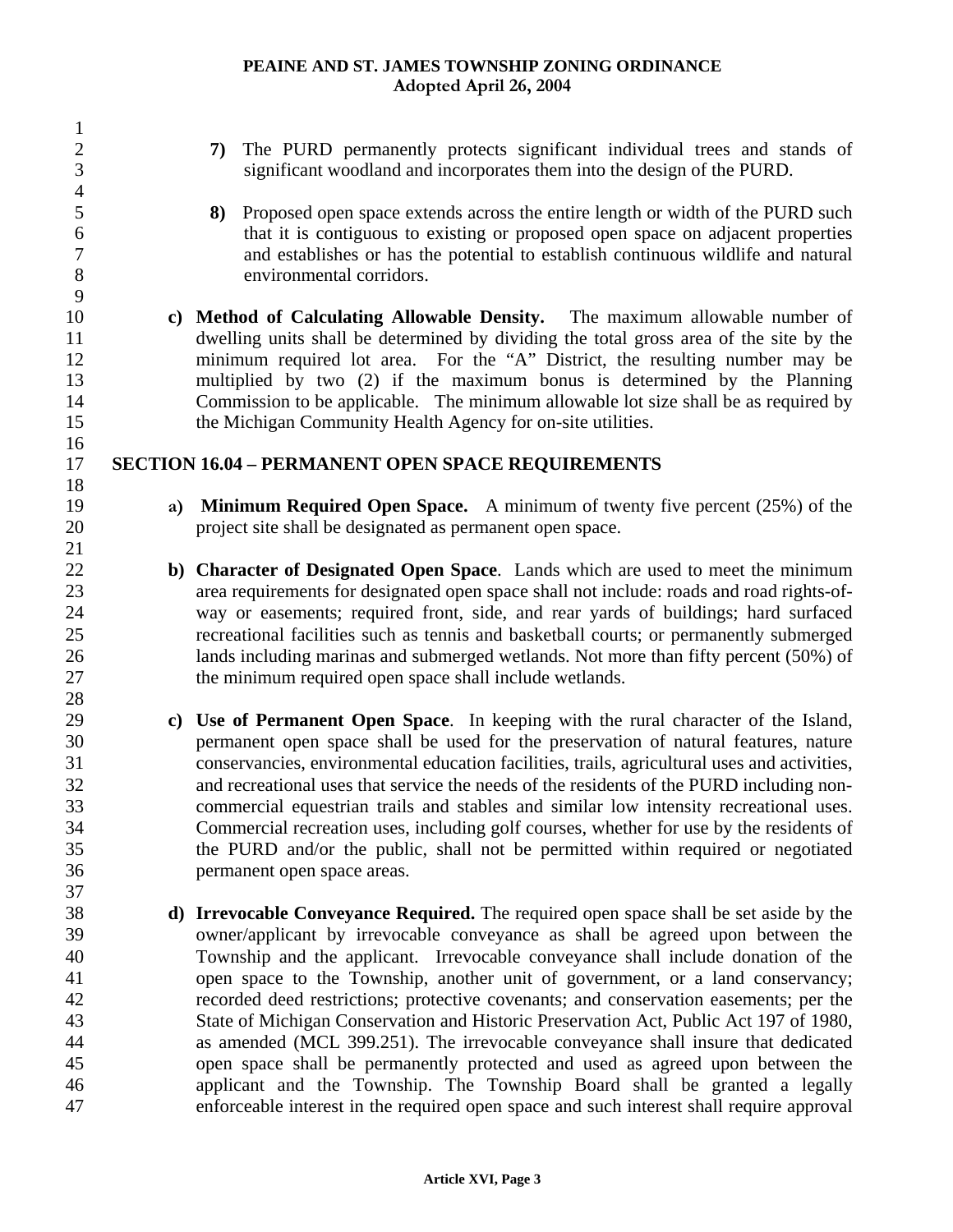| $\mathbf{1}$   | by the Township Board before any change can be made to the character or use of the         |  |  |  |  |
|----------------|--------------------------------------------------------------------------------------------|--|--|--|--|
| $\overline{c}$ | required open space from that which was agreed to as part of the development plan          |  |  |  |  |
| 3              | approval. Where the open space is held in private ownership, such conveyance shall:        |  |  |  |  |
| $\overline{4}$ |                                                                                            |  |  |  |  |
| 5              | Provide for the privately-owned open space to be maintained by private property<br>1)      |  |  |  |  |
| 6              | owners with an interest in the open space, and provide for the assessment of the           |  |  |  |  |
| $\tau$         | private property owners by the Township or the homeowners association for the              |  |  |  |  |
| $8\,$          | cost of maintenance of the open space in the event that it is inadequately                 |  |  |  |  |
| 9              | maintained or becomes a public nuisance and,                                               |  |  |  |  |
| 10             |                                                                                            |  |  |  |  |
| 11             | 2) Provide maintenance standards and a maintenance schedule.                               |  |  |  |  |
| 12             |                                                                                            |  |  |  |  |
| 13             | <b>SECTION 16.05 - APPLICATION PROCEDURES</b>                                              |  |  |  |  |
| 14             |                                                                                            |  |  |  |  |
| 15             | An application for a PURD shall be made on forms provided by the Zoning Administrator.     |  |  |  |  |
| 16             | The application shall be submitted by the owner of an interest in land for which PURD      |  |  |  |  |
| 17             | approval is sought, or by the owner's authorized agent. PURD applications shall be         |  |  |  |  |
| 18             | submitted in accordance with the following procedures and requirements, which provide for  |  |  |  |  |
| 19             | review and action by the Planning Commission.                                              |  |  |  |  |
| 20             |                                                                                            |  |  |  |  |
| 21             | <b>Optional Pre-Application Conference.</b> Prior to the submission of a formal PURD<br>a) |  |  |  |  |
| 22             | application for consideration of a Preliminary Development Plan, the applicant may         |  |  |  |  |
| 23             | request a meeting with the Planning Commission Chair, and the Zoning Administrator,        |  |  |  |  |
| 24             | together with such consultants and local officials and staff as either the Township or     |  |  |  |  |
| 25             | the applicant may deem appropriate. The purposes of the meeting will be to inform          |  |  |  |  |
| 26             | Township officials of the applicant's intent, to determine whether the minimum             |  |  |  |  |
| 27             | eligibility requirements of the PURD are satisfied, and to provide the applicant with      |  |  |  |  |
| 28             | information regarding land development policies, procedures, standards, and the            |  |  |  |  |
| 29             | ordinance requirements of the Township as they might apply to the proposed project.        |  |  |  |  |
| 30             | Statements made in the course of a pre-application conference shall not constitute         |  |  |  |  |
| 31             | legally binding commitments on the part of either party. At the pre-application            |  |  |  |  |
| 32             | conference (or conferences), the applicant may present a general sketch plan, which        |  |  |  |  |
| 33             | provides an overview of the proposed project.                                              |  |  |  |  |
| 34             |                                                                                            |  |  |  |  |
| 35             | b) Preliminary Development Plan: Application, Public Hearing And Action.                   |  |  |  |  |
| 36             |                                                                                            |  |  |  |  |
| 37             | 1) Application. The applicant shall submit twelve (12) copies of the Preliminary           |  |  |  |  |
| 38             | Development Plan, written narrative, support documentation, and the                        |  |  |  |  |
| 39             | application to the Zoning Administrator. The Preliminary Development Plan                  |  |  |  |  |
| 40             | shall meet the submittal requirements of Section 16.6 of this Ordinance. The               |  |  |  |  |
| 41             | Preliminary Development Plan Application and support materials shall be                    |  |  |  |  |
| 42             | submitted to the Zoning Administrator at least twenty-one (21) days prior to the           |  |  |  |  |
| 43             | date of the public hearing. The Zoning Administrator shall review the materials            |  |  |  |  |

Administrator shall forward copies to the Planning Commission.

44 45 46 to determine whether they are complete. When complete, the Zoning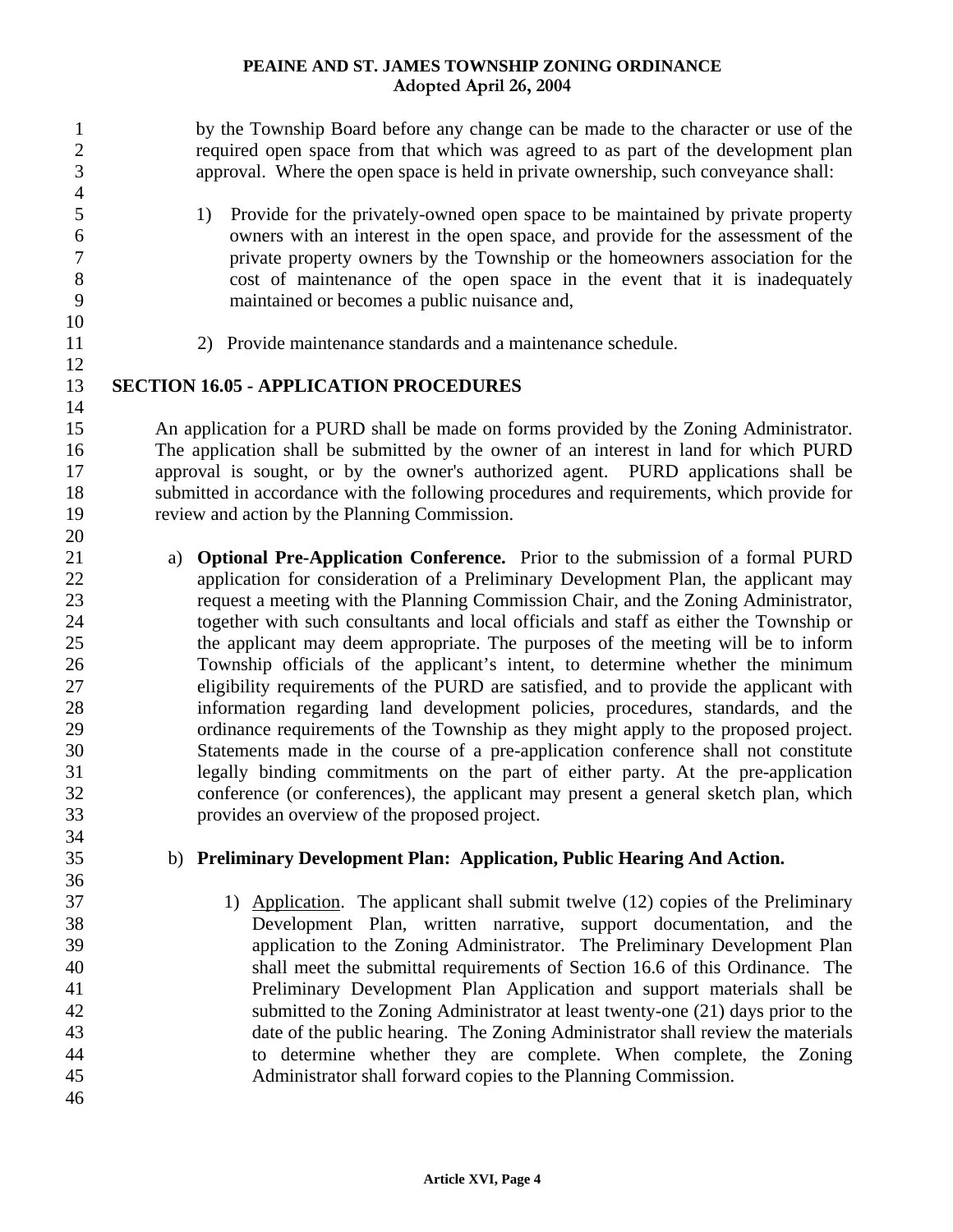- 2) Public Hearing. Once the application is deemed by the Zoning Administrator to be complete, the Planning Commission shall conduct at least one public hearing on the application. One notice of the public hearing shall be published in a newspaper of general circulation in the Township and sent by mail or personal delivery to the owners of property for which approval is being considered, to all persons to whom real property is assessed within three hundred (300) feet of the boundary of the property, and to the occupants of all structures within 300 feet. Such notice shall be given not less than five (5) and not more than fifteen (15) days before the date the application will be considered by the Planning Commission. If the name of an occupant is unknown, the term "occupant" may be use in making notification. Notification need not be given to more than one (1) occupant of a structure, except that if a structure contains more than one dwelling unit or spatial area owned or leased by different individuals, partnerships, businesses or organizations, one occupant of each unit or spatial area shall receive notice. In the case of a single structure containing more than four (4) dwelling units or other distinct spatial areas owned or leased by different individuals, partnerships, businesses, or organizations, notice may be given to the manager or owner of the structure who shall be requested to post the notice at the primary entrance to the structure. Notices shall contain the following:
	- (a) The place and time of the public hearing.
	- (b) A description of the nature of the request.
	- (c) A description of the property, which is the subject of the request.
	- (d) When and where written comments will be received concerning the request.
	- 3) Review and Action. The Planning Commission shall review the Preliminary Development Plan application and public hearing comments, and shall approve, deny, or approve with conditions the Preliminary Development Plan. Approval shall require the affirmative vote of the majority of the total membership of the Commission. The decision shall be incorporated in a statement of conclusions relative to the Preliminary Development Plan. The Commission shall prepare a report stating its conclusions on the Preliminary Development Plan, the basis for its decision, the decision, and any conditions relating to an affirmative decision.
	- 4) Approval Standards. The Planning Commission shall not approve a PURD unless it finds that the PURD conforms to the following standards:
		- (a) All elements of the Plan shall be harmoniously and efficiently organized in relation to existing topography and the character of adjoining property.
		- (b) The Plan shall be developed so as not to impede the normal and orderly development or improvement of surrounding property.
	- (c) The landscape and natural landforms shall be preserved to the greatest extent possible. Furthermore, there shall be a minimum disruption of steep wooded slopes and the number of dwelling units permitted shall be clustered to substantially occupy areas of least slope.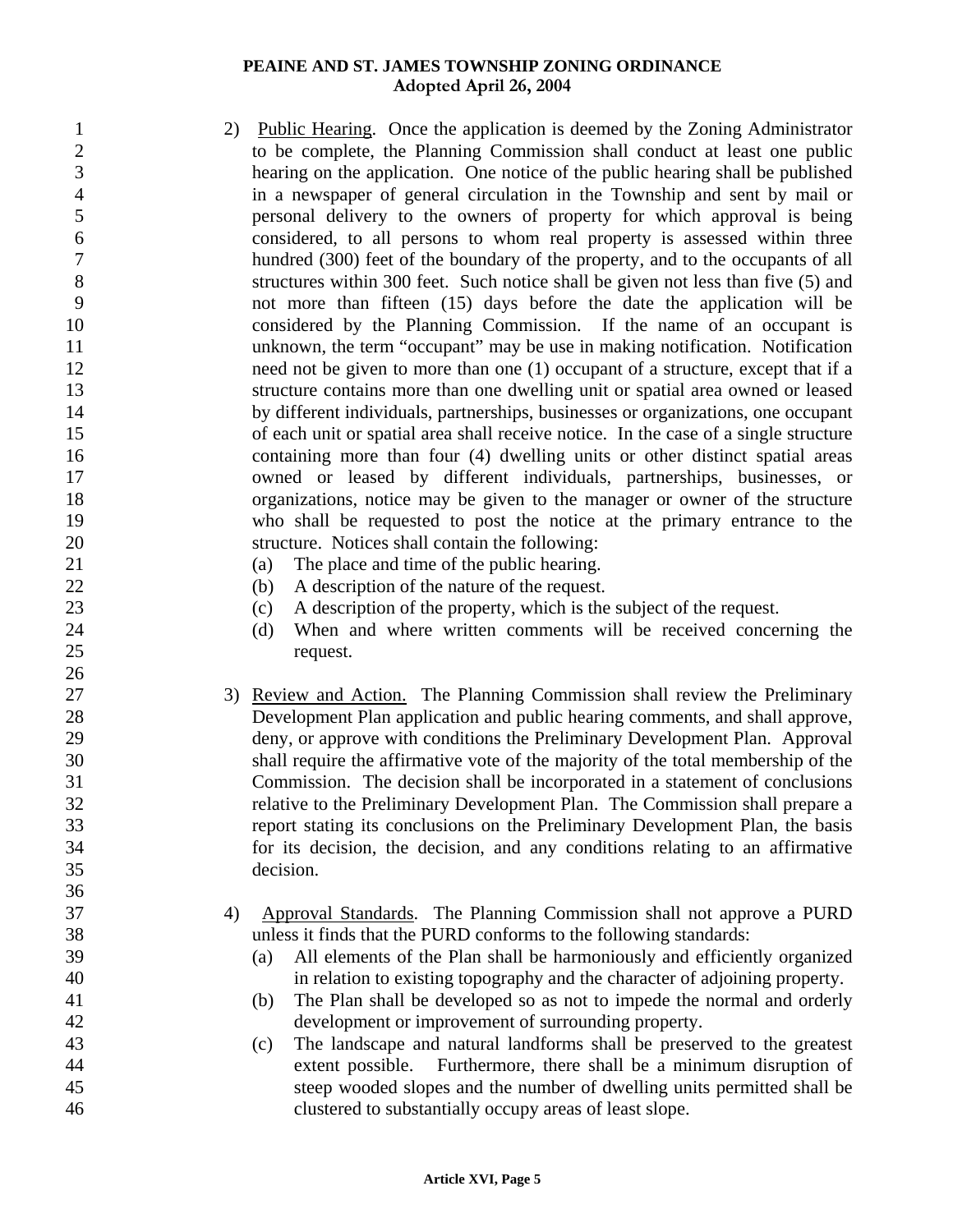| $\mathbf{1}$   |    | (d)<br>The Plan shall fully comply with the requirements and standards of the        |
|----------------|----|--------------------------------------------------------------------------------------|
| $\overline{c}$ |    | County Drain Commissioner and the County Soil Erosion Control Officer                |
| 3              |    | regarding grading, storm water management, and soil erosion control.                 |
| $\overline{4}$ |    | The design of the PURD shall provide visual and sound privacy for all<br>(e)         |
| 5              |    | dwelling units within and surrounding the development, including                     |
| $\sqrt{6}$     |    | appropriate perimeter setbacks and screening. Fences, walls, and                     |
| $\overline{7}$ |    | landscaping shall be used, as appropriate, for the protection and                    |
| $8\,$          |    | enhancement of property and for the privacy of the Plan's occupants.                 |
| 9              |    | The configuration of buildings, driveways, and other improvements shall<br>(f)       |
| 10             |    | permit emergency access on all sides of buildings by some practical                  |
| 11             |    | means satisfactory to the Fire Chief. Every structure or dwelling unit               |
| 12             |    | shall have access to an approved street, walkway or other area dedicated             |
| 13             |    | to common use.                                                                       |
| 14             |    | Signage, lighting, landscaping and building materials shall reflect an<br>(g)        |
| 15             |    | integrated development. Outdoor lighting shall be pursuant to the                    |
| 16             |    | requirements of Section 4.24 of this Ordinance.                                      |
| 17             |    | The arrangement of public or common ways for vehicular and pedestrian<br>(h)         |
| 18             |    | circulation shall respect the pattern of existing or planned roads and               |
| 19             |    | pedestrian or bicycle pathways in the area.                                          |
| 20             |    | The proposed Plan shall comply with the requirements of the Northwest<br>(i)         |
| 21             |    | Michigan Community Health Agency and, where applicable, the County                   |
| 22             |    | Road Commission.                                                                     |
| 23             |    | All utilities serving a PURD, including electric, telephone, and cable<br>(j)        |
| 24             |    | television lines, natural gas and propane gas lines shall be placed                  |
| 25             |    | underground.                                                                         |
| 26             |    | Where density bonuses are requested, the Plan satisfies at least six $(6)$ of<br>(k) |
| 27             |    | the additional requirements listed in Section 16.03 b).                              |
| 28             |    | The proposed PURD will not create excessive additional public costs and<br>(1)       |
| 29             |    | will not be detrimental to the economic welfare of the Township.                     |
| 30             |    |                                                                                      |
| 31             | 5) | Conditions. The Planning Commission may attach reasonable conditions to the          |
| 32             |    | approval of a Preliminary Development Plan pursuant to Section 12.05 of this         |
| 33             |    | Ordinance.                                                                           |
| 34             |    |                                                                                      |
| 35             |    | 6) Record of Approval. The Zoning Administrator shall maintain a complete            |
| 36             |    | record of the approved Preliminary Development Plan and the approval process         |
| 37             |    | including the application, the written and graphic Preliminary Development           |
| 38             |    | minutes of the Planning Commission<br>the<br>meetings,<br>written<br>Plan,           |
| 39             |    | correspondence, public notices, mailing lists, and the conditions imposed by the     |
| $40\,$         |    | Commission. If subsequently approved, the application, plans, and proceedings        |
| 41             |    | of the Final Development Plan shall be incorporated and maintained as part of        |
| 42             |    | the record of approval.                                                              |
| 43             |    |                                                                                      |
| 44             | 7) | Phasing. Where a project is proposed for construction in phases, it shall be so      |
| 45             |    | designed that each phase, when completed, shall be capable of standing on its        |
| 46             |    | own in terms of the presence of services, facilities, and open space, and shall      |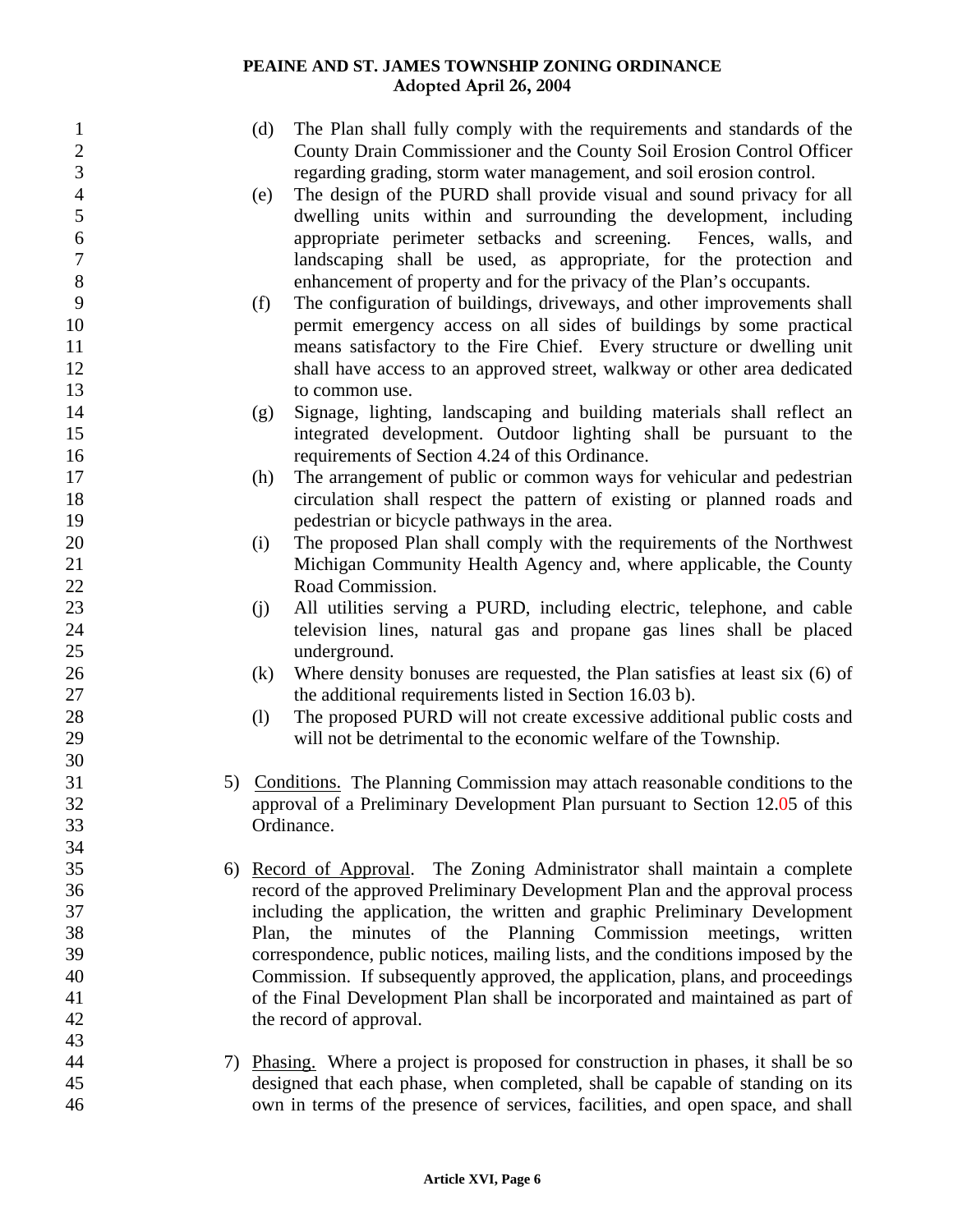contain the necessary components to insure protection of natural resources and the health, safety and welfare of the users of the PURD and residents of the surrounding area.

- 8) Extensions. A Final Development Plan application shall be approved and construction commenced for at least one phase of the PURD within two (2) years following Preliminary Development Plan approval or within two (2) years of any other necessary governmental approval required for commencement of the project. Upon written application prior to expiration, the Planning Commission may grant an extension for up to one (1) additional year if there is good reason to believe that the applicant will commence substantial construction toward completion of a phase of the Plan within the approved timeframe. The applicant shall demonstrate to the satisfaction of the Commission, that the project is feasible and marketable prior to receiving an extension.
- 9) Failure to Perform/Revocation. If an application for a Final Development Plan is not commenced within two (2) years following approval of a Preliminary Development Plan, construction has not commenced meaningfully toward completion, and a written extension prior to expiration has not been requested, the Zoning Administrator shall notify the applicant in writing of the expiration and revocation of the Preliminary Development Plan. The Planning Commission shall have the authority to revoke the Preliminary Development Plan in accordance with the following procedures:
	- (a) Public Hearing. The Planning Commission shall conduct a public hearing in accordance with the notification and permit procedures of this Section.
	- (b) Revocation. If, after taking testimony and reviewing the record, the Commission determines that the applicant is unlikely to commence a project in accordance with the approved Preliminary Development Plan, the Commission shall have the authority to revoke the Preliminary Development Plan. In the event the Commission decides to revoke the application, it shall inform the applicant in writing and provide the applicant with the reasons for such revocation.
- c) **Final Development Plan/Development Plan Review** 
	- 1) Application and Review. An application for a Final Development Plan shall be reviewed by the Planning Commission in accordance with the procedures established for Development Plan Review, Article XIV, of this Ordinance.
	- 2) Substantial Compliance Required. The Final Development Plan shall be in substantial compliance with the approved Preliminary Development Plan. Substantial compliance shall mean the following:
	- (a) The number of residential living units has not increased or decreased by more than five percent from that approved in the Preliminary Development Plan;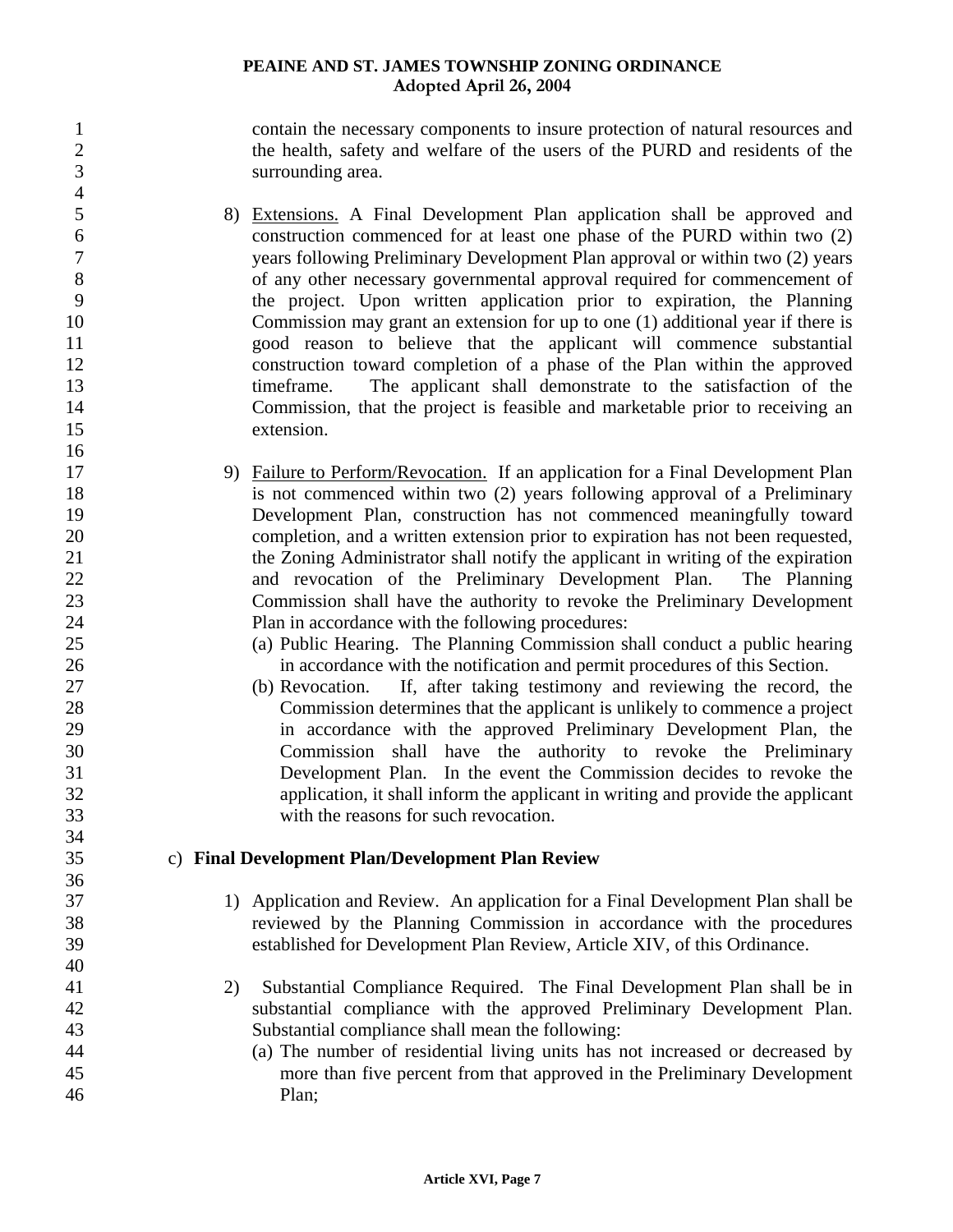1 2 3 4 5 6 7 8 9 10 11 12 13 14 15 16 17 18 19 20 21 22 (b) There has been no increase in the number of stories in any building; (c) Open space has not been decreased or reconfigured to change its original design or intended use; and (c) All conditions attached to the Preliminary Development Plan by the Planning Commission have been incorporated into the Final Development Plan. 3) Failure to Comply. If the Final Development Plan is not in substantial compliance with the approved Preliminary Development Plan, the Zoning Administrator shall not forward the Final Development Plan to the Planning Commission for consideration. 4) Simultaneous Submittals. Applicants may combine the Preliminary Development Plan and Final Development Plan approvals for review by the Planning Commission by submitting all information required for both stages simultaneously. **SECTION 16.06 - SUBMITTAL REQUIREMENTS**  a) **Submittal Requirements for a Preliminary Development Plan.** The Preliminary Development Plan shall include the following information: 23 1) Existing Conditions. The mapping and description of existing conditions including: 24 25 26 27 28 29 30 31 32 33 34 35 36 37 38 (a) A legal description and the ownership of the property. (b) The number of acres broken down into buildable areas, unbuildable areas (i.e. ponds, lakes, streams, wetlands) and areas of public road right-of-way. (c) Mapping and descriptions of existing conditions including site topography, slope conditions by slope category, drainage patterns, unbuildable areas, floodplains, woodlands and other vegetated areas, existing land use and structures, existing zoning and such other information as may be relevant to the review of the plan. (d) Mapping and written descriptions of existing conditions surrounding and within two hundred (200) feet of the site including existing land use, historical and archaeological features, structures, roads, existing zoning, utilities, topography, and natural features that may have a relationship with the subject property. (e) The description and mapping of soils conditions and their suitability to satisfy DEQ/Health Department requirements for waste water treatment. 2) Preliminary Development Plan. A Preliminary Development Plan graphic or graphics for the entire site plus a written narrative illustrating: 39 40 41 42 43 44 45 46 47 (a) The location, number, density and height of residential units, the location and number of parking spaces, the location and dimensions of driveways, and the location and dimensions of other structures. (b) A narrative description of how the PURD satisfies the purpose and intent of the Article and the approval standards of Section16.05 b) 4). (c) Approximate road and utility types, locations, and sizes. (d) Generalized grading and drainage plans showing major cuts and fills and how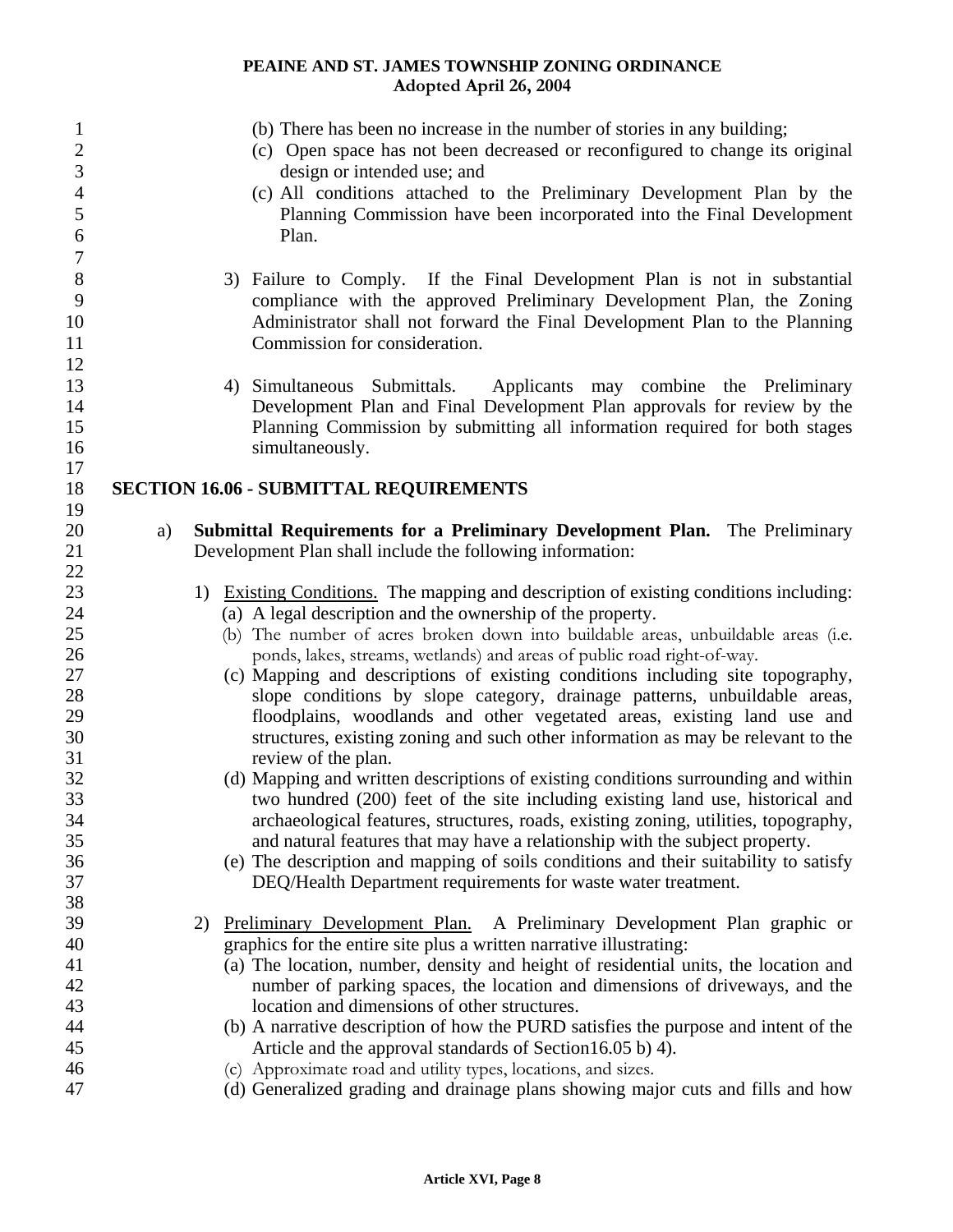and where drainage will be accommodated including the sizing and calculation of retention and detention areas.

- (e) The number of acres and the location of areas that are to remain undisturbed and permanently maintained in a natural state and preserved as open space and/or for natural feature, historical and archaeological and wildlife habitat preservation.
- (f) A description of the uses to be made of common open space, its proposed ownership and the instruments to be employed to irrevocably convey and maintain such open space.
- (g) Typical drawings and sketches which illustrate the proposed character of the development and the concepts and relationships of buildings to each other, to roads, to parking and to common open space areas and the proposed architectural style.
- (h) Generalized landscaping plans.
	- (i) Generalized plans for signage and lighting including the location, size and character of signs and the type and character of lighting proposed, if any.
	- (j) A description of the requested variations from underlying zoning district standards and the rationale for approval of said variations.
		- (k) A plan for the timing and phasing of development.
		- (l) A statement of the covenants or other restrictions proposed for the regulation and governance of the development.
		- (m) A description of other governmental approvals that are required or pending and the status of these approvals.
		- (n) A general summary of the expected impacts of the PURD and the measures proposed to mitigate such impacts including traffic, environmental, and other impacts.
			- (o) The intent and ability to comply with the requirements of Article XIV, Development Plan Review, of this ordinance.
			- (p) Waivers. The Zoning Administrator may waive some of the submittal requirements of this Section if he or she finds that they do not apply.
	- b) **Submittal Requirements For a Final Development Plan.** A Final Development Plan, representing one phase of a PURD, shall include all of the information required by Article XIV, Development Plan Review, of this Ordinance. No grading, excavation, tree removal, filling, or construction of any kind shall be permitted until a Development Plan has been approved and the Zoning Administrator has issued a Zoning Permit. If any PURD phase is to be processed as a condominium subdivision, the proposed Master Deed shall accompany the application.
- 39 40 41

**Article XVI, Page 9**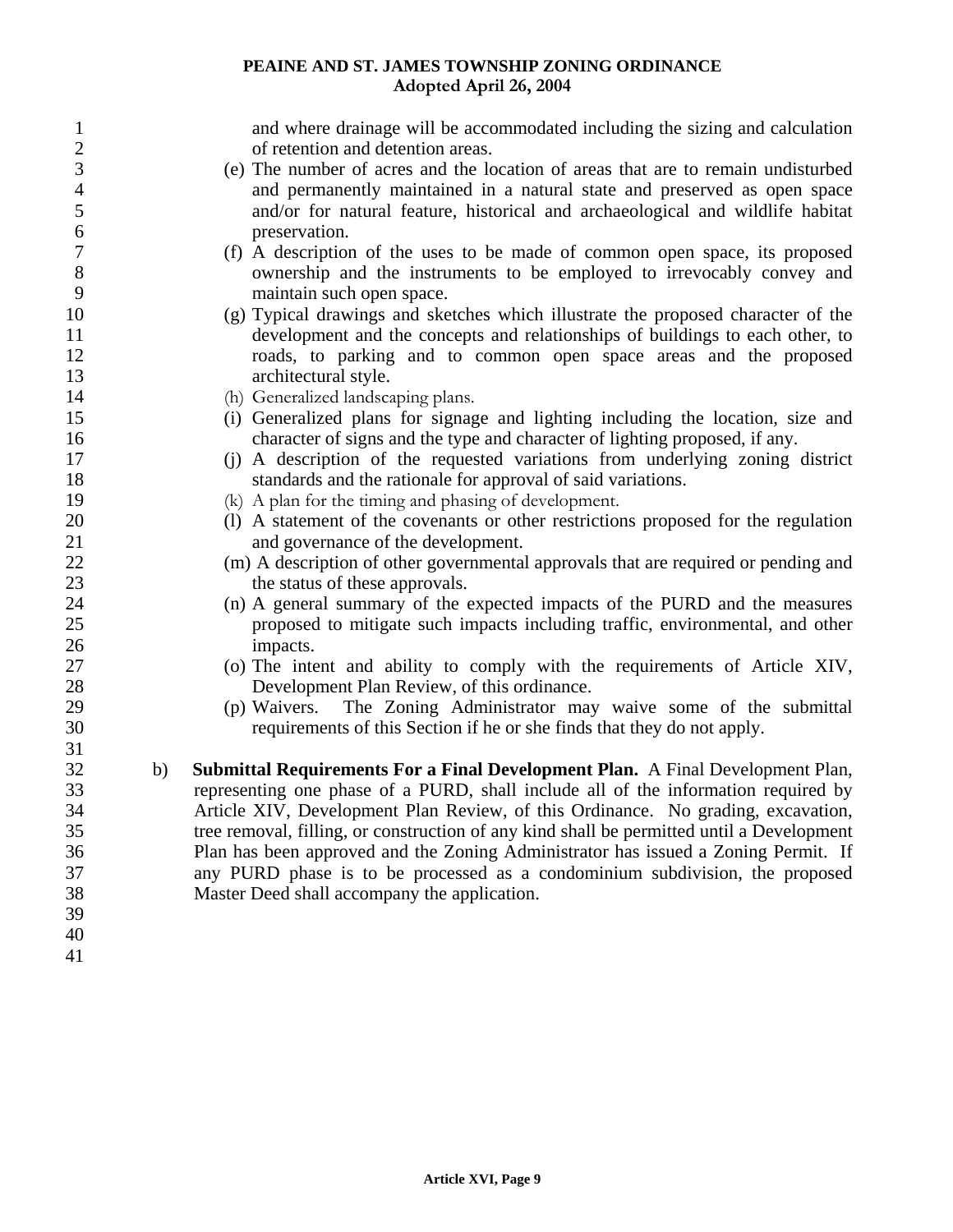## **ARTICLE XVII SUBDIVISION AND CONDOMINIUM SUBDIVISION REGULATIONS**

## **SECTION 17.00 – PURPOSE**

7 8 9 10 11 The purpose of this Section is to regulate the creation and use of regular subdivisions and condominium subdivision developments within the Township and to promote and protect the health, safety and general welfare of the public. These regulations and controls shall in no way repeal, annul or in any way interfere with the provisions and standards of any other State and Federal laws and regulations.

- 12 13 **SECTION 17.01 - GENERAL REQUIREMENTS** 
	- **a) Compliance with Federal, State and Local Laws.** All regular subdivisions and condominium subdivisions shall comply with all applicable Federal, State and local laws and ordinances.
		- **b) Zoning Standards.** Subdivision and condominium subdivisions shall comply with all of the zoning standards of this Ordinance.
	- **c) Required Review and Approval.** Prior to the recording of a subdivision under the Land Division Act of 1967 as amended, or a master deed, required by Section 72 of the Condominium Act, the project shall undergo Development Plan Review and approval by the Planning Commission in accordance with Article XIV of this Ordinance. Approval under this Ordinance shall be required as a condition to the right to construct, expand or convert a regular subdivision or a condominium subdivision in the Township.
	- **d) Compliance of Condominium Lot.** For the purposes of these regulations, each lot in a regular subdivision and each lot in a condominium subdivision shall be considered as a single lot and shall comply with all of the regulations of the Zoning District in which it is located. In a regular subdivision and a condominium subdivision containing single-family detached dwelling units, not more than one (1) dwelling unit shall be located on a lot and no dwelling unit shall be located on a lot with any other principal structure or use. Required yards shall be measured from the boundaries of a regular subdivision or condominium lot.
- 38 39 40 41 42 43 44 **e) Easements for Utilities.** Road rights-of-way shall be dedicated to the public or an association. The rights-of-way shall be for roadway purposes and for maintaining, repairing, altering, replacing, and/or removing pipelines, wires, poles, mains, conduits, and other installations of a similar nature, hereinafter collectively called "public infrastructure," for the purpose of providing public utilities, including electric, communications, water, drainage and sewers. Easements for this purpose shall be provided either inside or outside the right-of-way.
- 45 46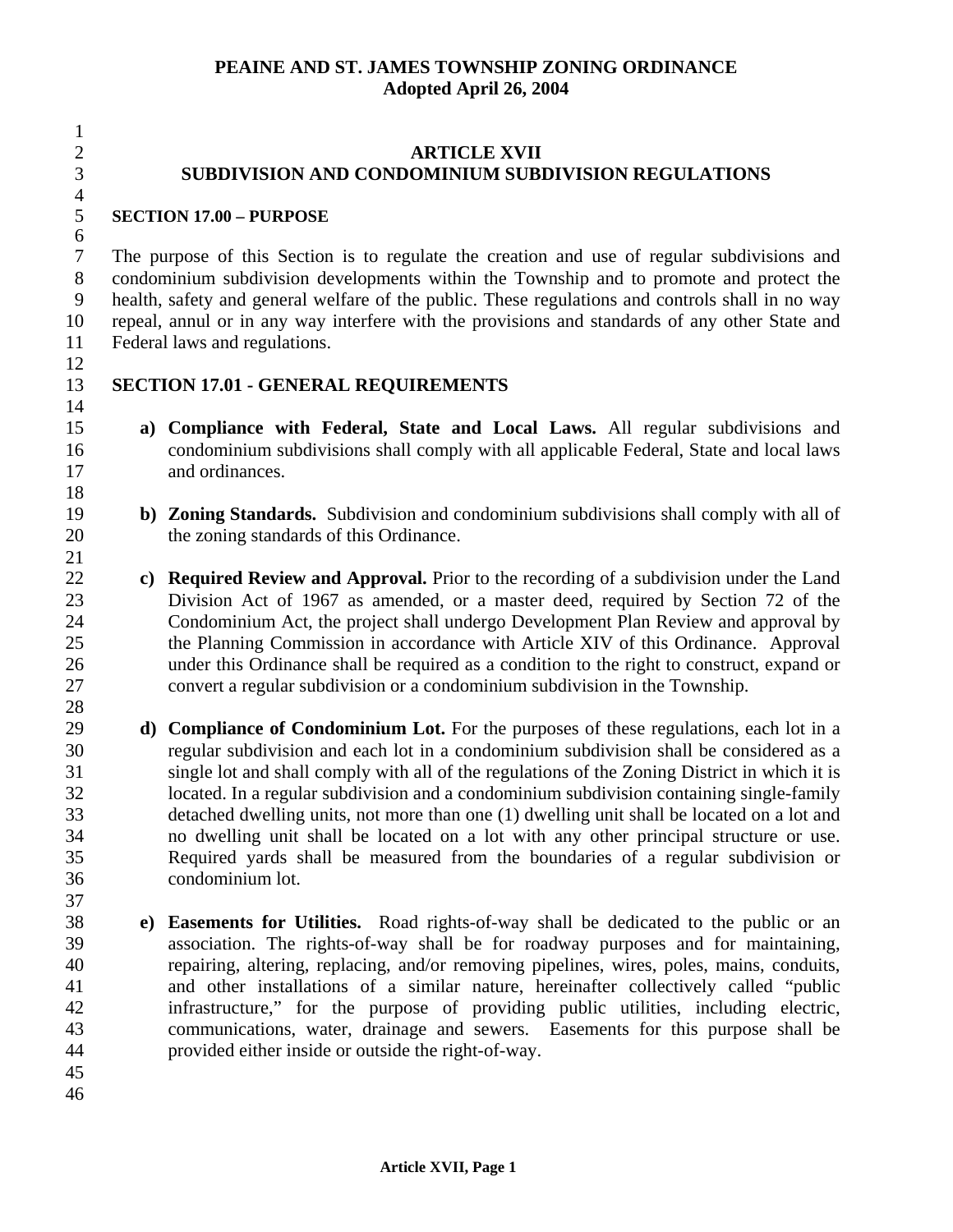## **PEAINE AND ST. JAMES TOWNSHIP ZONING ORDINANCE Adopted April 26, 2004**



## **SECTION 17.02 - PROCEDURES FOR DEVELOPMENT PLAN REVIEW AND APPROVAL**

**a) Required Information.**

- 1) All regular subdivisions and condominium subdivisions shall include the information required by the respective Acts and all other information required under the regulations pertaining to the Zoning District in which the subdivision or condominium subdivision is proposed or located.
- 2) In the case of a regular subdivision or a condominium subdivision consisting of single-family detached dwelling units, the location and dimensions of regular subdivision lots and condominium lots and units and required yards shall be shown on the Development Plan.
- **b) Development Plan Review.** 
	- 1) An application for Development Plan approval shall be filed for review per the requirements of Article XIV of this Ordinance. All procedures and standards of Article XIV shall apply to regular subdivisions and condominium subdivisions.
- 29 30 31 2) For regular subdivisions deed restrictions, if any, shall accompany the application. For condominium subdivisions, the application for Development Plan review shall also include a copy of the proposed Master Deed. Both shall be reviewed and

8